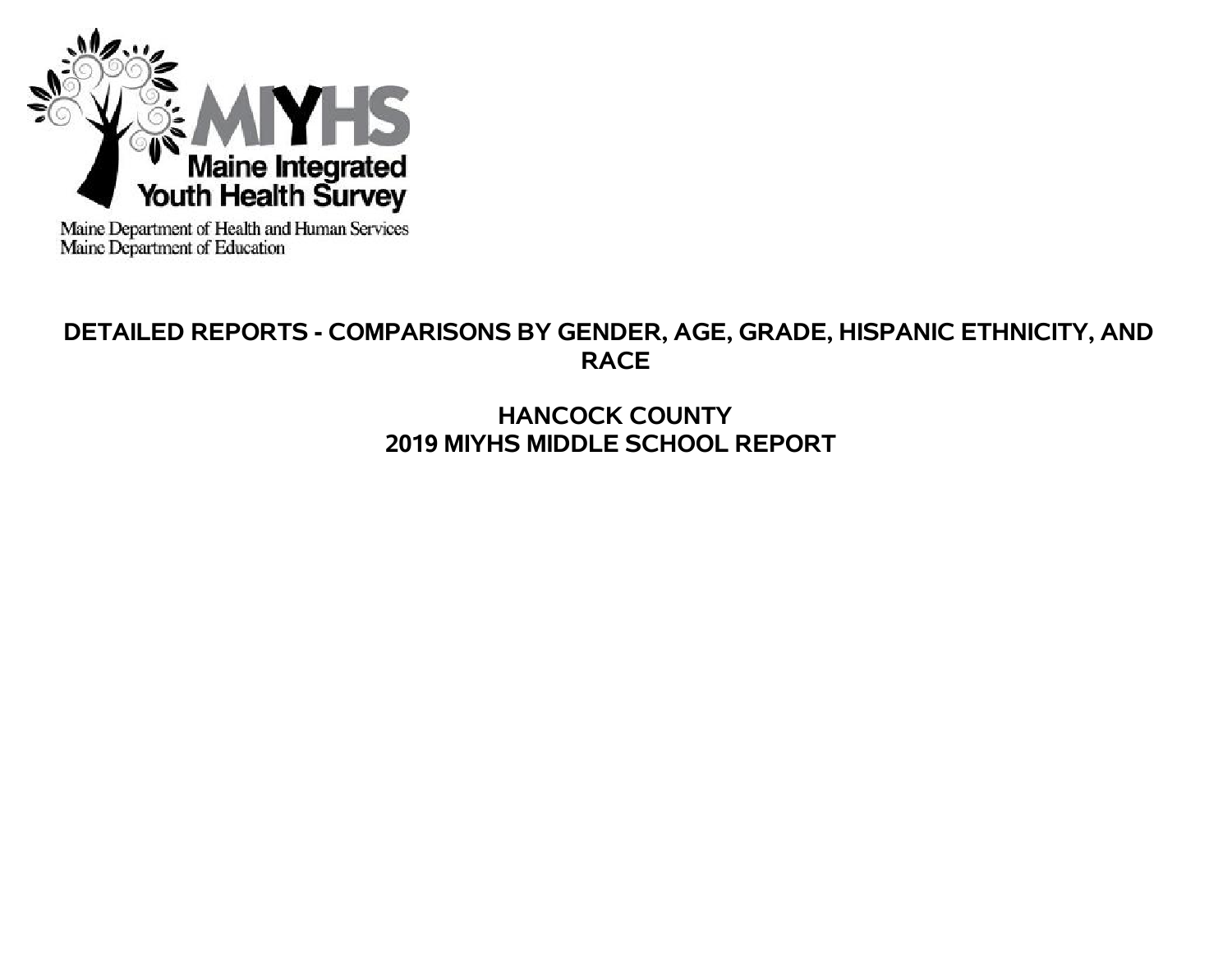|                                           | %     | <b>CI</b>           | N     | n   |
|-------------------------------------------|-------|---------------------|-------|-----|
|                                           |       |                     |       |     |
| Total                                     | 4.0%  |                     | 1,090 | 471 |
| ----Sex----                               |       |                     |       |     |
| Female                                    | 45.9% | $(43.3\% - 48.5\%)$ | 501   | 231 |
| Male                                      | 51.8% | $(48.4\% - 55.1\%)$ | 565   | 230 |
| Missing                                   | 2.3%  | $(1.3\% - 3.2\%)$   | 25    | 10  |
| ----Grade----                             |       |                     |       |     |
| Grade 7                                   | 48.7% | $(44.3\% - 53.1\%)$ | 531   | 233 |
| Grade 8                                   | 50.4% | $(46.7\% - 54.0\%)$ | 549   | 233 |
| Missing                                   | 0.9%  | $(0.0\% - 2.0\%)$   | 10    | 5   |
| ----Age----                               |       |                     |       |     |
| 12 or younger                             | 27.1% | $(23.0\% - 31.2\%)$ | 295   | 135 |
| 13                                        | 52.7% | $(48.8\% - 56.7\%)$ | 575   | 243 |
| 14 or older                               | 20.1% | $(17.0\% - 23.2\%)$ | 219   | 92  |
| Missing                                   | 0.1%  | $(0.0\% - 0.2\%)$   | 1     | 1   |
| ----Hispanic Ethnicity----                |       |                     |       |     |
| Hispanic                                  | 2.1%  | $(0.8\% - 3.4\%)$   | 23    | 23  |
| Non-Hispanic                              | 92.7% | $(90.4\% - 94.9\%)$ | 1,010 | 423 |
| Missing                                   | 5.2%  | $(3.7\% - 6.7\%)$   | 57    | 25  |
| ----Race----                              |       |                     |       |     |
| American Indian or Alaskan Native         | 1.8%  | $(0.0\% - 3.6\%)$   | 20    | 15  |
| Asian                                     | 0.4%  | $(0.0\% - 0.9\%)$   | 4     | 4   |
| <b>Black or African American</b>          | 0.4%  | $(0.2\% - 0.7\%)$   | 5     | 5   |
| Native Hawaiian or Other Pacific Islander | 0.3%  | $(0.1\% - 0.5\%)$   | 3     | 4   |
| White                                     | 91.2% | $(87.8\% - 94.6\%)$ | 994   | 396 |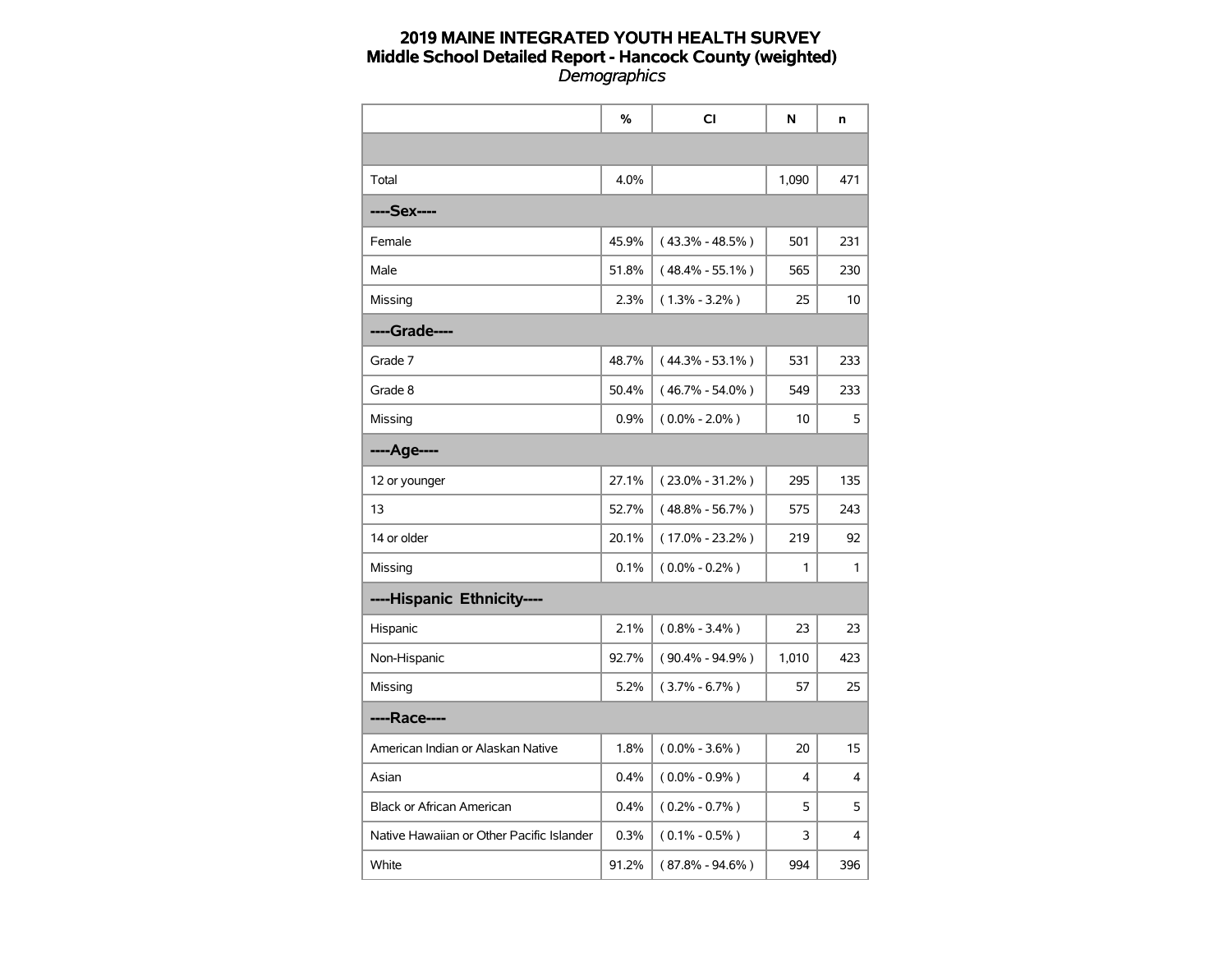|                       | %    |                   | N  |      |
|-----------------------|------|-------------------|----|------|
| <b>Multiple Races</b> | 3.5% | $(1.8\% - 5.3\%)$ | 39 | 34 I |
| Missing               | 2.4% | $(1.3\% - 3.4\%)$ | 26 | 13   |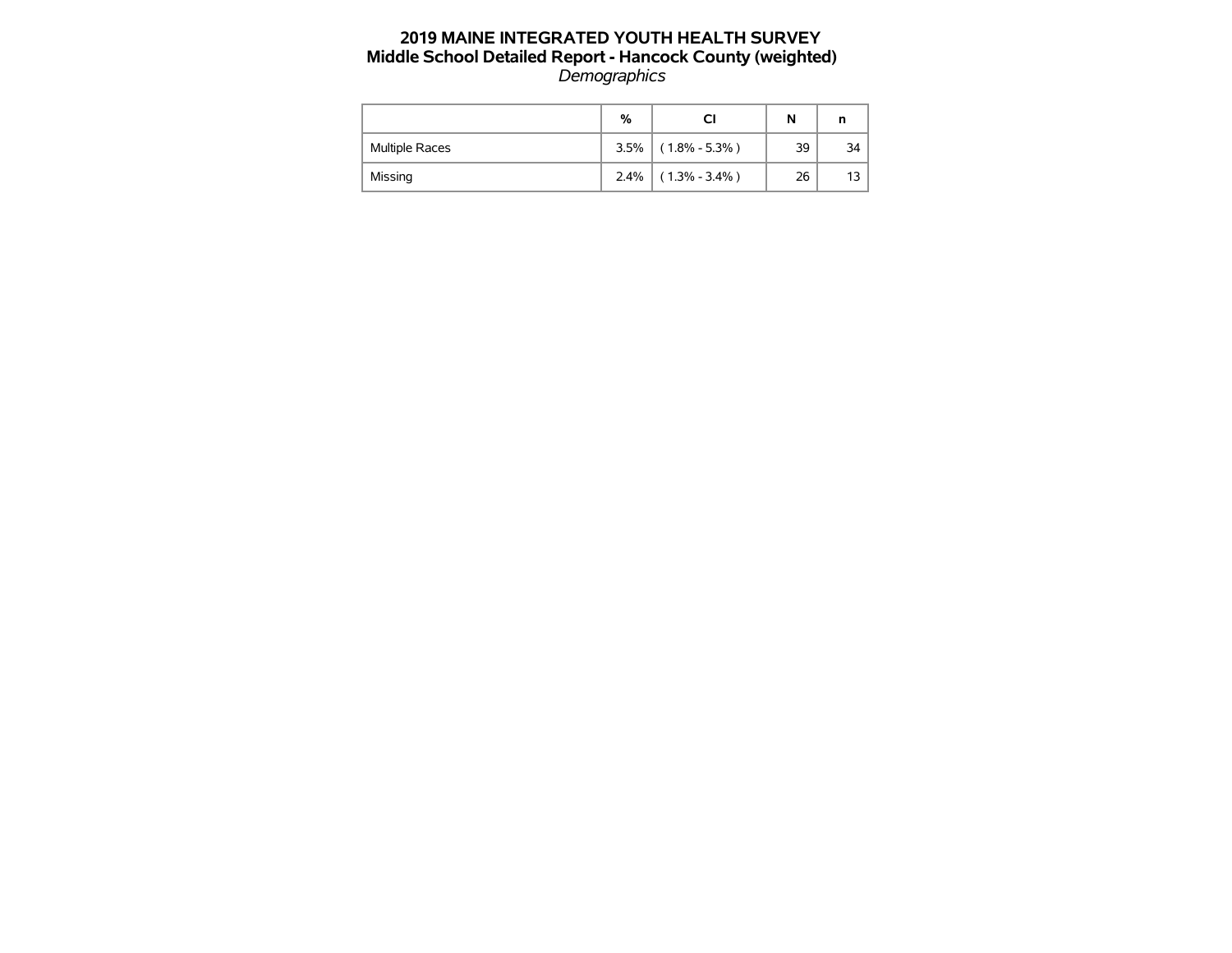*Percentage of students who were overweight (i.e., at or above the 85th percentile but below the 95th percentile for body mass index, by age and sex) -- SELF-REPORTED HEIGHT/WEIGHT (mnowt)*

|                                           | <b>Total</b> |                     |                 |               | <b>Female</b>                               |              | <b>Male</b> |                                                                                   |        |  |
|-------------------------------------------|--------------|---------------------|-----------------|---------------|---------------------------------------------|--------------|-------------|-----------------------------------------------------------------------------------|--------|--|
|                                           | %            | <b>CI</b>           | N               | $\frac{0}{0}$ | <b>CI</b>                                   | $\mathsf{N}$ | %           | <b>CI</b>                                                                         | N      |  |
|                                           |              |                     |                 |               |                                             |              |             |                                                                                   |        |  |
| Total                                     | 18.8%        | $(9.3\% - 28.3\%)$  | 165             |               |                                             |              |             | $\vert$ 17.3% $\vert$ (5.4%-29.1%) $\vert$ 72 $\vert$ 20.1% $\vert$ (11.8%-28.4%) | 93     |  |
| ----Age----                               |              |                     |                 |               |                                             |              |             |                                                                                   |        |  |
| 12 or younger                             | 14.0%        | $(4.7\% - 23.4\%)$  | 35              | 15.2%         | $(6.0\% - 24.3\%)$                          |              | 17 13.1%    | $(0.0\% - 26.2\%)$                                                                | 18     |  |
| 13                                        | 16.4%        | $(9.6\% - 23.2\%)$  | 76              | $17.4\%$      | $(2.7\% - 32.2\%)$ 41 15.3%                 |              |             | $(6.7\% - 23.9\%)$                                                                | 35     |  |
| 14 or older                               | 33.0%        | $(9.4\% - 56.5\%)$  | 54              |               | $\vert 20.6\% \vert (0.7\% - 40.4\%) \vert$ |              |             | 13 40.9% (12.1%-69.6%)                                                            | 41     |  |
| ----Grade----                             |              |                     |                 |               |                                             |              |             |                                                                                   |        |  |
| Grade 7                                   | 11.0%        | $(3.5\% - 18.5\%)$  | 48              | 11.2%         | $(3.1\% - 19.3\%)$ 22 10.8%                 |              |             | $(2.4\% - 19.3\%)$                                                                | 26     |  |
| Grade 8                                   |              | 26.7% (12.9%-40.5%) |                 |               |                                             |              |             | $117$ 23.1% (3.8%-42.3%) 49 30.2% (21.4%-38.9%)                                   | 67     |  |
| ----Hispanic Ethnicity----                |              |                     |                 |               |                                             |              |             |                                                                                   |        |  |
| Hispanic                                  | 26.5%        | $(18.4\% - 34.6\%)$ | $\overline{7}$  | $\ast$        | $\ast$                                      | $\ast$       | $\ast$      | $\ast$                                                                            | $\ast$ |  |
| Non-Hispanic                              | 17.6%        | $(7.6\% - 27.6\%)$  | 140             | $15.2\%$      | $(3.8\% - 26.7\%)$                          |              |             | 56 19.6% (10.1%-29.1%)                                                            | 84     |  |
| ----Race----                              |              |                     |                 |               |                                             |              |             |                                                                                   |        |  |
| American Indian or Alaskan Native         | $\ast$       | $\ast$              | $\ast$          | $\ast$        | $\ast$                                      | $\ast$       | $\ast$      | $\ast$                                                                            | $\ast$ |  |
| Asian                                     | $\ast$       | $\ast$              | $\ast$          | $\ast$        | $\ast$                                      | $\ast$       | $\ast$      | $\ast$                                                                            | $\ast$ |  |
| <b>Black or African American</b>          | $\ast$       | $\ast$              | $\ast$          | $\ast$        | $\ast$                                      | $\ast$       | $\ast$      | $\ast$                                                                            | $\ast$ |  |
| Native Hawaiian or Other Pacific Islander | $\ast$       | $\ast$              | $\ast$          | $\ast$        | $\ast$                                      | $\ast$       | $\ast$      | $\ast$                                                                            | $\ast$ |  |
| White                                     | 18.2%        | $(6.5\% - 29.9\%)$  | 142             | 16.3%         | $(1.7\% - 31.0\%)$                          | 61           | 19.9%       | $(10.2\% - 29.6\%)$                                                               | 82     |  |
| Multiple Races                            |              | 29.1% (10.5%-47.8%) | 10 <sup>1</sup> | $\ast$        | $\ast$                                      | $\ast$       | $\ast$      | $\ast$                                                                            | $\ast$ |  |

*\*Estimate suppressed due to small cell sizes. ^Data by sex, hispanic ethnicity, and race are not shown due to small cell sizes in several categories.*

*CI = 95% Confidence Interval*

*N = Number of students who were overweight (i.e., at or above the 85th percentile but below the 95th percentile for body mass index, by age and sex) -- SELF-REPORTED HEIGHT/WEIGHT (weighted). Note: Due to missing data, the sum of demographic categories may not equal the overall total.*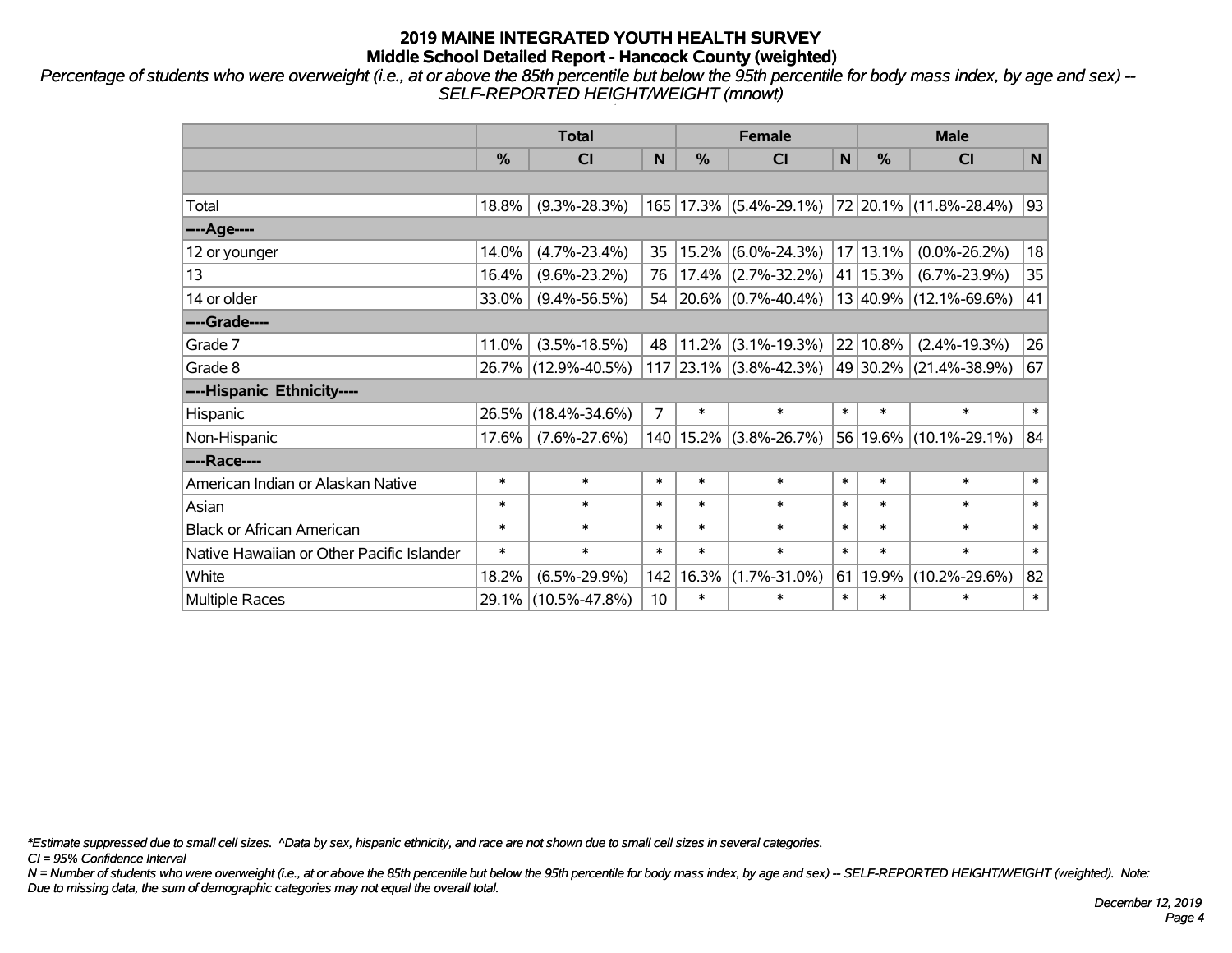*Percentage of students who were obese (i.e., at or above the 95th percentile for body mass index, by age and sex) -- SELF-REPORTED HEIGHT/WEIGHT (mnobese)*

|                                           |               | <b>Total</b>        |        | <b>Female</b> |                             | <b>Male</b> |          |                          |        |
|-------------------------------------------|---------------|---------------------|--------|---------------|-----------------------------|-------------|----------|--------------------------|--------|
|                                           | $\frac{0}{0}$ | <b>CI</b>           | N      | $\frac{0}{0}$ | <b>CI</b>                   | N           | %        | <b>CI</b>                | N.     |
|                                           |               |                     |        |               |                             |             |          |                          |        |
| Total                                     |               | 20.0% (14.5%-25.6%) |        |               | 176 15.0% (11.3%-18.6%)     |             |          | 62 24.5% (15.4%-33.7%)   | 114    |
| ----Age----                               |               |                     |        |               |                             |             |          |                          |        |
| 12 or younger                             | 20.1%         | $(12.1\% - 28.2\%)$ | 51     | 17.7%         | $(10.3\% - 25.0\%)$         |             | 20 22.2% | $(10.6\% - 33.9\%)$      | 31     |
| 13                                        | 18.9%         | $(10.4\% - 27.4\%)$ | 87     | 14.6%         | $(10.3\% - 18.9\%)$         |             | 34 23.3% | $(6.8\% - 39.8\%)$       | 53     |
| 14 or older                               | 23.0%         | $(8.7\% - 37.4\%)$  | 37     | 11.4%         | $(0.0\% - 26.1\%)$          | 7           |          | $ 30.5\% $ (11.0%-49.9%) | 30     |
| ----Grade----                             |               |                     |        |               |                             |             |          |                          |        |
| Grade 7                                   | 16.5%         | $(9.6\% - 23.5\%)$  | 72     | 13.6%         | $(7.7\% - 19.4\%)$          |             | 27 19.0% | $(8.0\% - 29.9\%)$       | 46     |
| Grade 8                                   |               | 23.6% (16.5%-30.7%) |        |               | 103   16.4%   (11.3%-21.5%) |             |          | 35 30.6% (17.5%-43.7%)   | 68     |
| ----Hispanic Ethnicity----                |               |                     |        |               |                             |             |          |                          |        |
| Hispanic                                  | 22.7%         | $(10.1\% - 35.2\%)$ | 6      | $\ast$        | $\ast$                      | $\ast$      | $\ast$   | $\ast$                   | $\ast$ |
| Non-Hispanic                              |               | 20.6% (14.9%-26.3%) |        | 163 14.6%     | $(11.0\% - 18.2\%)$         |             | 53 25.7% | $(16.1\% - 35.3\%)$      | 110    |
| ----Race----                              |               |                     |        |               |                             |             |          |                          |        |
| American Indian or Alaskan Native         | 37.7%         | $(22.7\% - 52.6\%)$ | 7      | $\ast$        | $\ast$                      | $\ast$      | $\ast$   | $\ast$                   | $\ast$ |
| Asian                                     | $\ast$        | $\ast$              | $\ast$ | $\ast$        | $\ast$                      | $\ast$      | $\ast$   | $\ast$                   | $\ast$ |
| <b>Black or African American</b>          | $\ast$        | $\ast$              | $\ast$ | $\ast$        | $\ast$                      | $\ast$      | $\ast$   | $\ast$                   | $\ast$ |
| Native Hawaiian or Other Pacific Islander | $\ast$        | $\ast$              | $\ast$ | $\ast$        | $\ast$                      | $\ast$      | $\ast$   | $\ast$                   | $\ast$ |
| White                                     | 20.8%         | $(14.8\% - 26.8\%)$ | 162    | 14.9%         | $(10.8\% - 19.0\%)$         |             | 55 26.1% | $(16.2\% - 36.0\%)$      | 107    |
| <b>Multiple Races</b>                     | $\ast$        | $\ast$              | $\ast$ | $\ast$        | $\ast$                      | $\ast$      | $\ast$   | $\ast$                   | $\ast$ |

*\*Estimate suppressed due to small cell sizes. ^Data by sex, hispanic ethnicity, and race are not shown due to small cell sizes in several categories.*

*CI = 95% Confidence Interval*

*N = Number of students who were obese (i.e., at or above the 95th percentile for body mass index, by age and sex) -- SELF-REPORTED HEIGHT/WEIGHT (weighted). Note: Due to missing data, the sum of demographic categories may not equal the overall total.*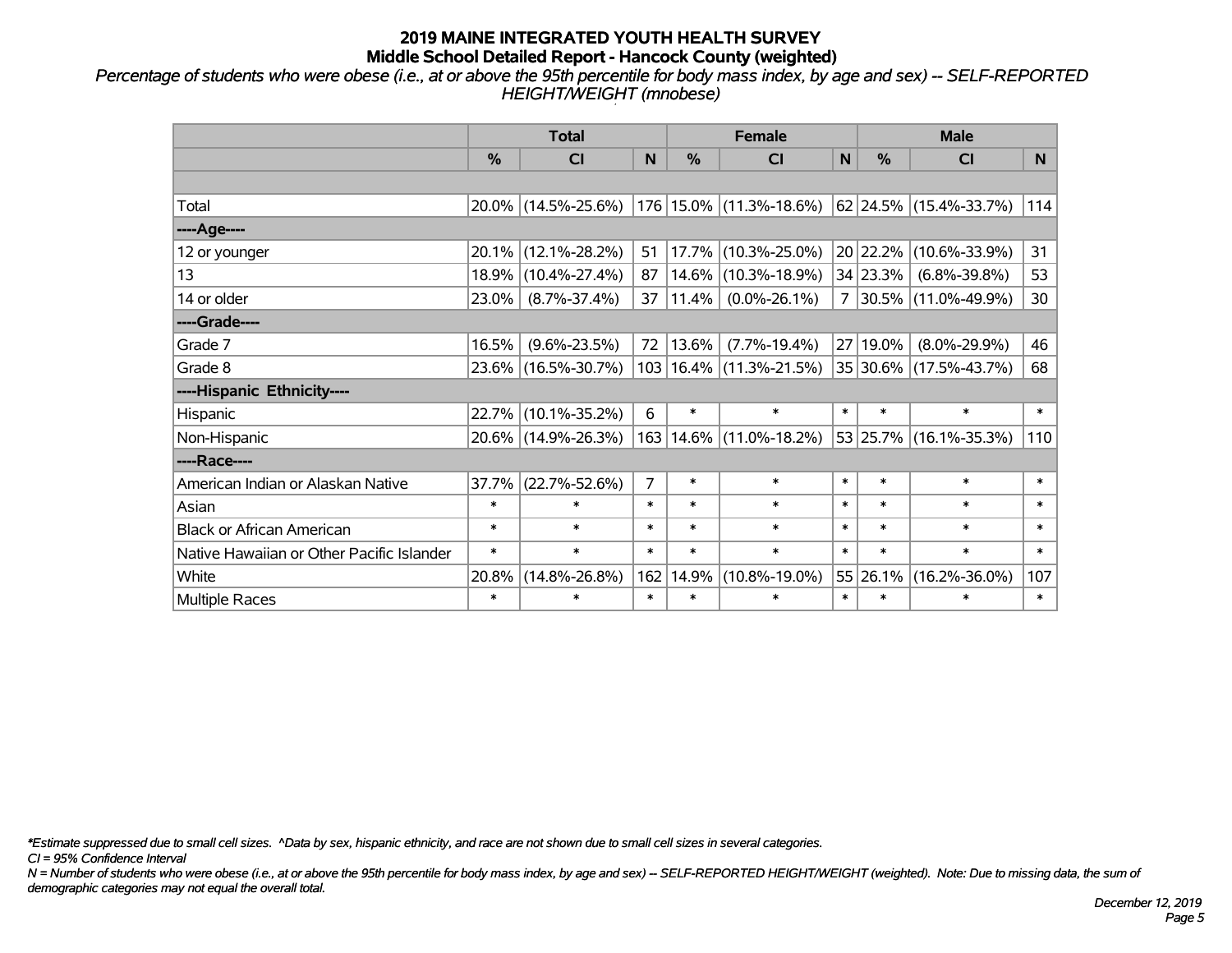*Percentage of students who were either overweight or obese (i.e. at or above the 85th percentile for body mass index, by age and sex) -- SELF-REPORTED HEIGHT/WEIGHT (mnowtob)*

|                                           | <b>Total</b>  |                        |        |           | <b>Female</b>                |        | <b>Male</b> |                         |                |  |
|-------------------------------------------|---------------|------------------------|--------|-----------|------------------------------|--------|-------------|-------------------------|----------------|--|
|                                           | $\frac{0}{0}$ | <b>CI</b>              | N      | $\%$      | <b>CI</b>                    | N      | %           | <b>CI</b>               | N <sub>1</sub> |  |
|                                           |               |                        |        |           |                              |        |             |                         |                |  |
| Total                                     |               | 38.8% (28.2%-49.4%)    |        |           | 341 32.2% (20.2%-44.2%)      |        |             | 134 44.7% (33.1%-56.2%) | 207            |  |
| ----Age----                               |               |                        |        |           |                              |        |             |                         |                |  |
| 12 or younger                             | 34.2%         | $(25.0\% - 43.3\%)$    | 86     |           | $ 32.8\% $ (21.4%-44.3%)     | 38     | 35.3%       | $(27.1\% - 43.6\%)$     | 48             |  |
| 13                                        | 35.3%         | $(21.9\% - 48.7\%)$    |        |           | 163 32.0% (16.4%-47.7%)      |        |             | 75 38.6% (20.8%-56.5%)  | 88             |  |
| 14 or older                               |               | 56.0% (45.5%-66.5%)    |        |           | 91 31.9% $(10.1\% - 53.8\%)$ |        |             | 20 71.3% (55.8%-86.9%)  | 71             |  |
| ----Grade----                             |               |                        |        |           |                              |        |             |                         |                |  |
| Grade 7                                   | 27.5%         | $(17.3\% - 37.8\%)$    |        |           | 121 24.8% (15.1%-34.4%)      | 49     | 29.8%       | $(17.5\% - 42.1\%)$     | 72             |  |
| Grade 8                                   |               | $50.3\%$ (36.3%-64.3%) |        |           | 220 39.5% (21.3%-57.7%)      |        |             | 85 60.7% (44.7%-76.7%)  | 135            |  |
| ----Hispanic Ethnicity----                |               |                        |        |           |                              |        |             |                         |                |  |
| Hispanic                                  | 49.2%         | $(30.2\% - 68.2\%)$    | 13     | $\ast$    | $\ast$                       | $\ast$ | $\ast$      | $\ast$                  | $\ast$         |  |
| Non-Hispanic                              |               | 38.2% (26.6%-49.7%)    |        |           | 303 29.8% (16.6%-43.1%)      |        | 109 45.3%   | $(32.8\% - 57.8\%)$     | 194            |  |
| ----Race----                              |               |                        |        |           |                              |        |             |                         |                |  |
| American Indian or Alaskan Native         | 63.5%         | $(54.0\% - 73.1\%)$    | 12     | $\ast$    | $\ast$                       | $\ast$ | $\ast$      | $\ast$                  | $\ast$         |  |
| Asian                                     | $\ast$        | $\ast$                 | $\ast$ | $\ast$    | $\ast$                       | $\ast$ | $\ast$      | $\ast$                  | $\ast$         |  |
| <b>Black or African American</b>          | $\ast$        | $\ast$                 | $\ast$ | $\ast$    | $\ast$                       | $\ast$ | $\ast$      | $\ast$                  | $\ast$         |  |
| Native Hawaiian or Other Pacific Islander | $\ast$        | $\ast$                 | $\ast$ | $\ast$    | $\ast$                       | $\ast$ | $\ast$      | $\ast$                  | $\ast$         |  |
| White                                     | 39.0%         | $(27.0\% - 50.9\%)$    |        | 305 31.2% | $(16.4\% - 46.0\%)$          |        | 116 46.0%   | $(34.8\% - 57.2\%)$     | 189            |  |
| Multiple Races                            |               | 45.1% (31.8%-58.4%)    | 15     | $\ast$    | $\ast$                       | $\ast$ | $\ast$      | *                       | $\ast$         |  |

*\*Estimate suppressed due to small cell sizes. ^Data by sex, hispanic ethnicity, and race are not shown due to small cell sizes in several categories.*

*CI = 95% Confidence Interval*

*N = Number of students who were either overweight or obese (i.e. at or above the 85th percentile for body mass index, by age and sex) -- SELF-REPORTED HEIGHT/WEIGHT (weighted). Note: Due to missing data, the sum of demographic categories may not equal the overall total.*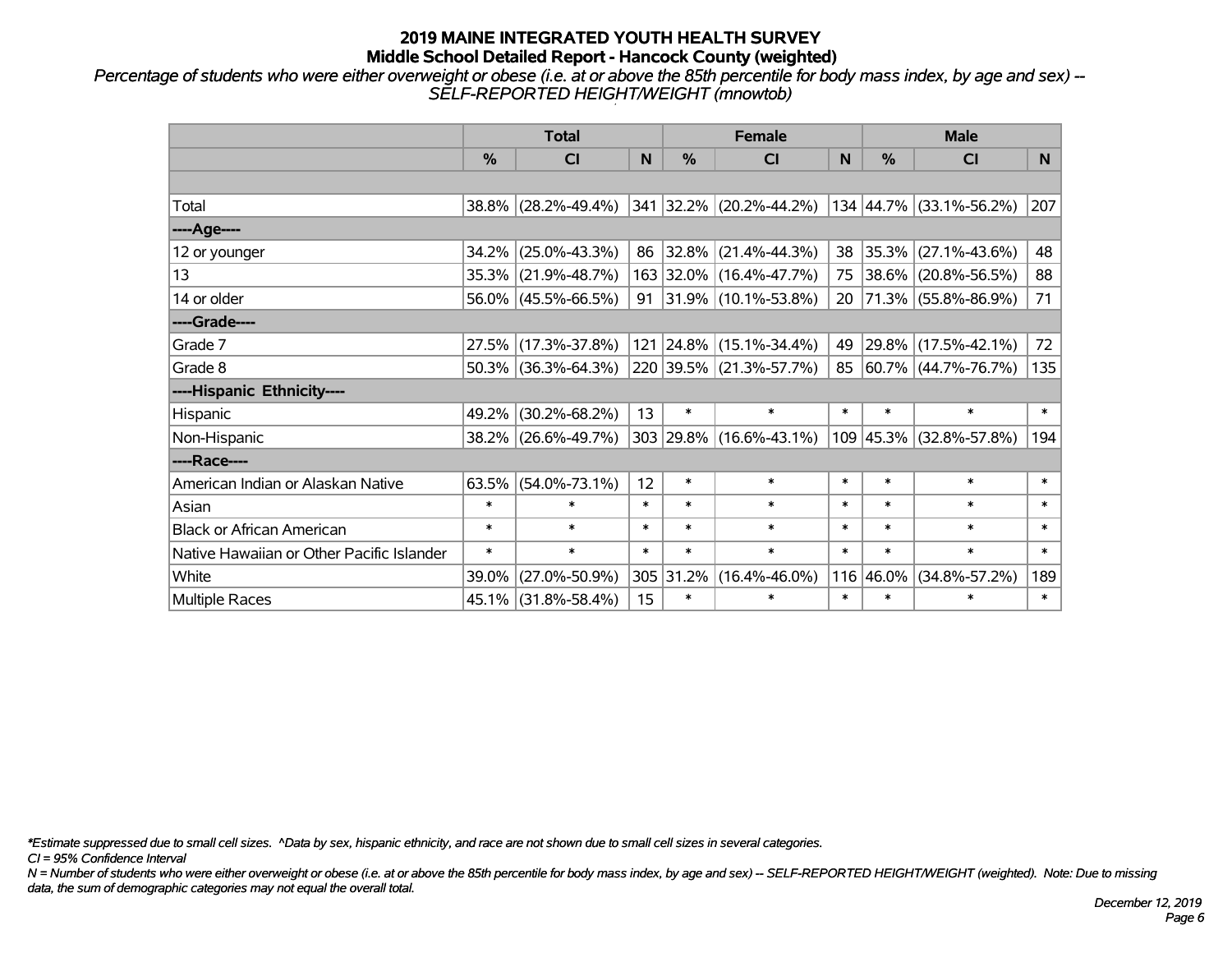*Percentage of students who were at a healthy weight (i.e., at or above the 5th percentile but below the 85th percentile for body mass index, by age and sex) -- SELF-REPORTED HEIGHT/WEIGHT (mnhlthwt)*

|                                           | <b>Total</b>  |                        |                |           | <b>Female</b>                   |        | <b>Male</b> |                         |        |  |
|-------------------------------------------|---------------|------------------------|----------------|-----------|---------------------------------|--------|-------------|-------------------------|--------|--|
|                                           | $\frac{0}{0}$ | <b>CI</b>              | N              | %         | <b>CI</b>                       | N      | %           | <b>CI</b>               | N.     |  |
|                                           |               |                        |                |           |                                 |        |             |                         |        |  |
| Total                                     |               | $58.0\%$ (47.0%-68.9%) |                |           | $509 66.1\%  (53.5\% - 78.6\%)$ |        |             | 274 50.8% (39.5%-62.0%) | 235    |  |
| ----Age----                               |               |                        |                |           |                                 |        |             |                         |        |  |
| 12 or younger                             |               | $61.1\%$ (53.4%-68.9%) |                |           | 154 61.8% (46.9%-76.7%)         | 71     | 60.5%       | $(53.8\% - 67.2\%)$     | 83     |  |
| 13                                        |               | $62.7\%$ (50.1%-75.3%) |                |           | 290 67.6% (52.0%-83.2%)         |        | 159 57.5%   | $(41.6\% - 73.5\%)$     | 131    |  |
| 14 or older                               |               | 39.7% (24.9%-54.6%)    |                |           | 65   68.1%   (46.2%-89.9%)      |        | 43 21.7%    | $(4.4\% - 38.9\%)$      | 21     |  |
| ----Grade----                             |               |                        |                |           |                                 |        |             |                         |        |  |
| Grade 7                                   |               | $67.6\%$ (58.9%-76.2%) |                |           | 296 71.6% (61.5%-81.8%)         |        | 141 64.3%   | $(54.8\% - 73.7\%)$     | 155    |  |
| Grade 8                                   |               | 48.1% (32.0%-64.1%)    |                |           | 210 60.5% (42.3%-78.7%)         |        |             | 130 36.1% (16.9%-55.4%) | 80     |  |
| ----Hispanic Ethnicity----                |               |                        |                |           |                                 |        |             |                         |        |  |
| Hispanic                                  |               | 34.1% (19.7%-48.5%)    | 9              | $\ast$    | $\ast$                          | $\ast$ | $\ast$      | $\ast$                  | $\ast$ |  |
| Non-Hispanic                              |               | $59.1\%$ (47.1%-71.1%) |                |           | 469 68.5% (54.5%-82.4%)         |        | 250 51.1%   | $(39.4\% - 62.9\%)$     | 219    |  |
| ----Race----                              |               |                        |                |           |                                 |        |             |                         |        |  |
| American Indian or Alaskan Native         | 36.5%         | $(26.9\% - 46.0\%)$    | $\overline{7}$ | $\ast$    | $\ast$                          | $\ast$ | $\ast$      | $\ast$                  | $\ast$ |  |
| Asian                                     | $\ast$        | $\ast$                 | $\ast$         | $\ast$    | $\ast$                          | $\ast$ | $\ast$      | $\ast$                  | $\ast$ |  |
| <b>Black or African American</b>          | $\ast$        | $\ast$                 | $\ast$         | $\ast$    | $\ast$                          | $\ast$ | $\ast$      | $\ast$                  | $\ast$ |  |
| Native Hawaiian or Other Pacific Islander | $\ast$        | $\ast$                 | $\ast$         | $\ast$    | $\ast$                          | $\ast$ | $\ast$      | $\ast$                  | $\ast$ |  |
| White                                     | 58.0%         | $(44.9\% - 71.0\%)$    |                | 453 67.1% | $(52.0\% - 82.3\%)$             |        | 250 49.6%   | $(37.6\% - 61.6\%)$     | 203    |  |
| <b>Multiple Races</b>                     |               | $51.8\%$ (37.6%-66.0%) | 17             | $\ast$    | $\ast$                          | $\ast$ | $\ast$      | $\ast$                  | $\ast$ |  |

*\*Estimate suppressed due to small cell sizes. ^Data by sex, hispanic ethnicity, and race are not shown due to small cell sizes in several categories.*

*CI = 95% Confidence Interval*

*N = Number of students who were at a healthy weight (i.e., at or above the 5th percentile but below the 85th percentile for body mass index, by age and sex) -- SELF-REPORTED HEIGHT/WEIGHT (weighted). Note: Due to missing data, the sum of demographic categories may not equal the overall total.*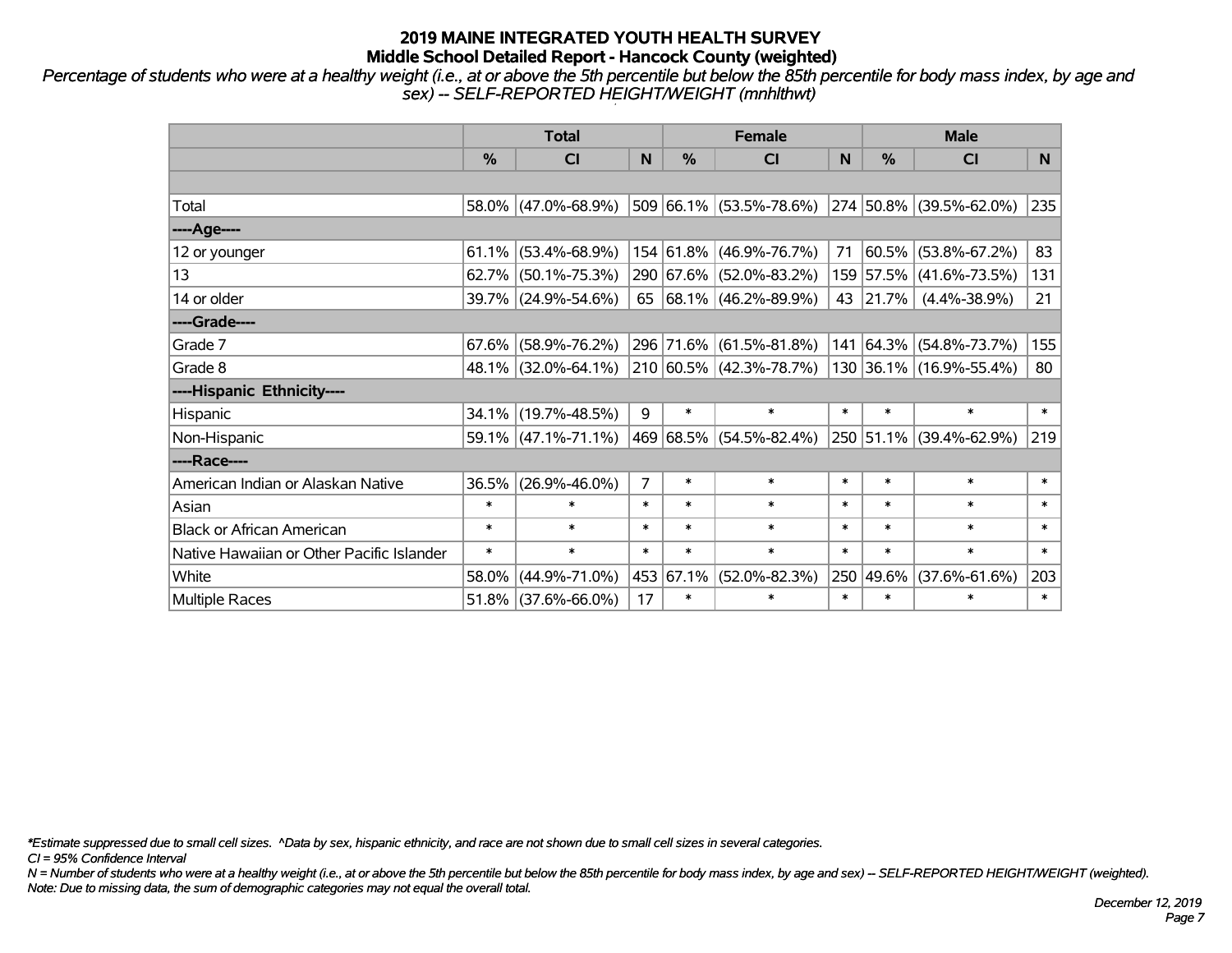#### **2019 MAINE INTEGRATED YOUTH HEALTH SURVEY Middle School Detailed Report - Hancock County (weighted)** *What language is spoken most often at home? (Select only one response.) (mn8b) Percentage of students who answered something other than 'English'*

|                                           | <b>Total</b> |                                               |        | <b>Female</b> |                         |                | <b>Male</b> |                     |                |
|-------------------------------------------|--------------|-----------------------------------------------|--------|---------------|-------------------------|----------------|-------------|---------------------|----------------|
|                                           | %            | CI                                            | N      | %             | CI                      | N              | %           | CI                  | $\mathsf{N}$   |
|                                           |              |                                               |        |               |                         |                |             |                     |                |
| Total                                     |              | $1.5\%$ (1.0%-2.1%)   17   1.5%   (0.6%-2.3%) |        |               |                         | $\overline{7}$ |             | $1.4\%$ (0.6%-2.2%) | $\bf 8$        |
| ----Age----                               |              |                                               |        |               |                         |                |             |                     |                |
| 12 or younger                             | $\ast$       | $\ast$                                        | $\ast$ | $\ast$        | $\ast$                  | $\ast$         | $\ast$      | $\ast$              | $\ast$         |
| 13                                        | 1.6%         | $(0.8\% - 2.4\%)$                             | 9      | $\ast$        | $\ast$                  | $\ast$         | $\ast$      | $\ast$              | $\ast$         |
| 14 or older                               |              | $2.6\%$ (0.7%-4.5%)                           | 6      | $\ast$        | $\ast$                  | $\ast$         | $\ast$      | $\ast$              | $\ast$         |
| ----Grade----                             |              |                                               |        |               |                         |                |             |                     |                |
| Grade 7                                   | $\ast$       | $\ast$                                        | $\ast$ | $\ast$        | $\ast$                  | $\ast$         | $\ast$      | $\ast$              | $\ast$         |
| Grade 8                                   | 2.3%         | $(0.9\% - 3.8\%)$                             | 13     | $\ast$        | $\ast$                  | $\ast$         | $\ast$      | $\ast$              | $\ast$         |
| ----Hispanic Ethnicity----                |              |                                               |        |               |                         |                |             |                     |                |
| Hispanic                                  | $\ast$       | $\ast$                                        | $\ast$ | $\ast$        | $\ast$                  | $\ast$         | $\ast$      | $\ast$              | $\ast$         |
| Non-Hispanic                              | 1.5%         | $(0.8\% - 2.2\%)$                             |        |               | $15 1.4\% $ (0.5%-2.4%) | $\overline{7}$ |             | $1.3\%$ (0.4%-2.3%) | $\overline{7}$ |
| ----Race----                              |              |                                               |        |               |                         |                |             |                     |                |
| American Indian or Alaskan Native         | $\ast$       | $\ast$                                        | $\ast$ | $\ast$        | $\ast$                  | $\ast$         | $\ast$      | $\ast$              | $\ast$         |
| Asian                                     | $\ast$       | $\ast$                                        | $\ast$ | $\ast$        | $\ast$                  | $\ast$         | $\ast$      | $\ast$              | $\ast$         |
| <b>Black or African American</b>          | $\ast$       | $\ast$                                        | $\ast$ | $\ast$        | $\ast$                  | $\ast$         | $\ast$      | $\ast$              | $\ast$         |
| Native Hawaiian or Other Pacific Islander | $\ast$       | $\ast$                                        | $\ast$ | $\ast$        | $\ast$                  | $\ast$         | $\ast$      | $\ast$              | $\ast$         |
| White                                     | 1.1%         | $(0.4\% - 1.7\%)$                             | 11     | $\ast$        | $\ast$                  | $\ast$         | $\ast$      | $\ast$              | $\ast$         |
| Multiple Races                            | $\ast$       | $\ast$                                        | $\ast$ | $\ast$        | $\ast$                  | $\ast$         | $\ast$      | $\ast$              | $\ast$         |

*\*Estimate suppressed due to small cell sizes. ^Data by sex, hispanic ethnicity, and race are not shown due to small cell sizes in several categories.*

*CI = 95% Confidence Interval*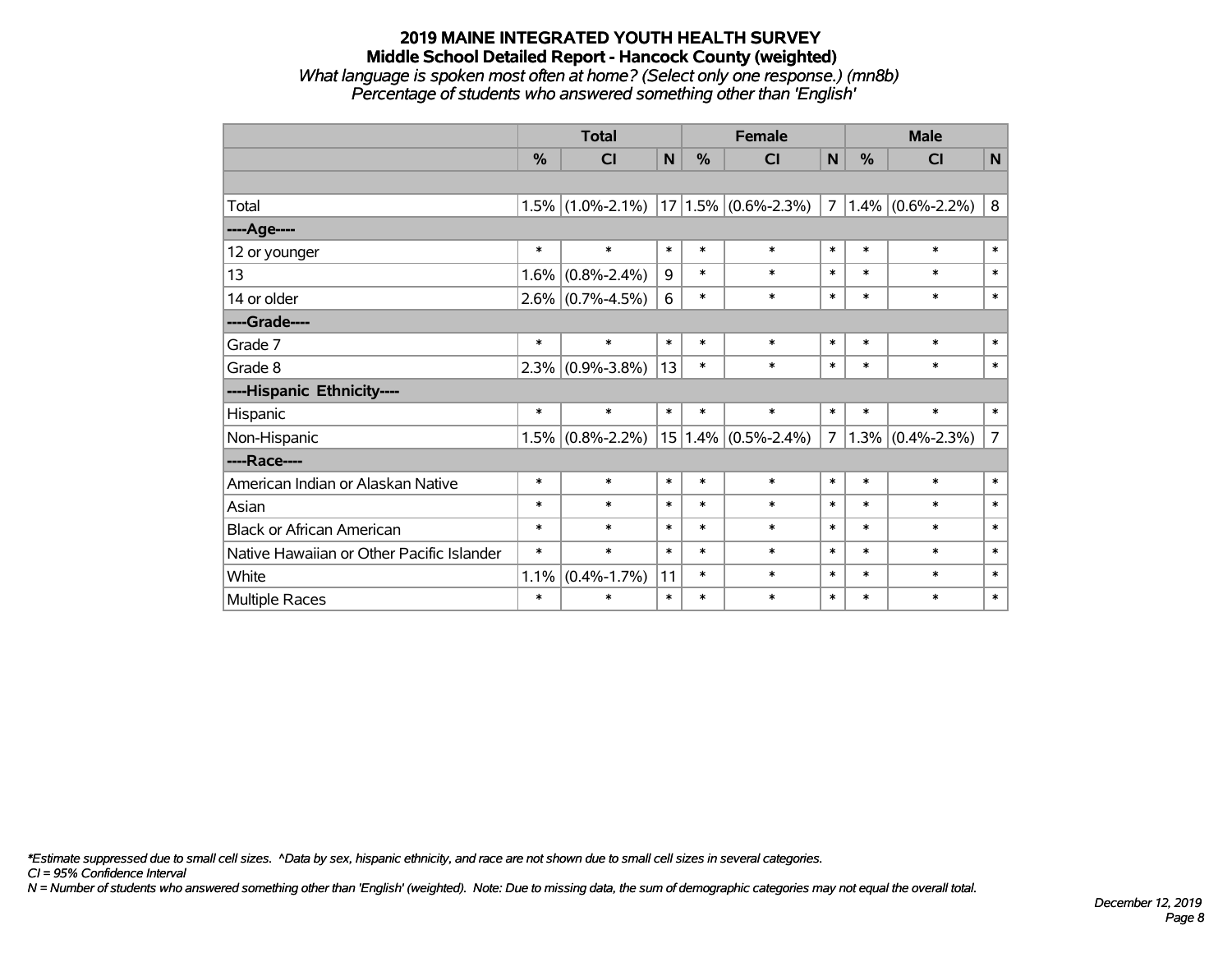*During the past 30 days, where did you usually sleep? (mn187a\_2)*

*Percentage of students who reported housing instability (anything other than 'In my parent's or guardian's home' or school housing)*

|                                           |               | <b>Total</b>        |        | <b>Female</b> |        |        | <b>Male</b> |        |        |
|-------------------------------------------|---------------|---------------------|--------|---------------|--------|--------|-------------|--------|--------|
|                                           | $\frac{0}{0}$ | <b>CI</b>           | N      | %             | CI N   |        | %           | CI N   |        |
|                                           |               |                     |        |               |        |        |             |        |        |
| Total                                     |               | $1.6\%$ (0.7%-2.5%) | 17     | $\ast$        | *      | $\ast$ | *           | $\ast$ | $\ast$ |
| ---- Age----                              |               |                     |        |               |        |        |             |        |        |
| 12 or younger                             | $\ast$        | $\ast$              | $\ast$ | $\ast$        | $\ast$ | $\ast$ | $\ast$      | $\ast$ | $\ast$ |
| 13                                        | 1.8%          | $(0.6\% - 3.0\%)$   | 10     | $\ast$        | *      | $\ast$ | $\ast$      | $\ast$ | $\ast$ |
| 14 or older                               | $\ast$        | $\ast$              | $\ast$ | $\ast$        | $\ast$ | $\ast$ | $\ast$      | $\ast$ | $\ast$ |
| ----Grade----                             |               |                     |        |               |        |        |             |        |        |
| Grade 7                                   | $1.6\%$       | $(0.1\% - 3.1\%)$   | 9      | $\ast$        | *      | $\ast$ | $\ast$      | $\ast$ | $\ast$ |
| Grade 8                                   |               | $1.6\%$ (0.1%-3.1%) | 9      | $\ast$        | *      | $\ast$ | *           | $\ast$ | $\ast$ |
| ----Hispanic Ethnicity----                |               |                     |        |               |        |        |             |        |        |
| Hispanic                                  | $\ast$        | $\ast$              | $\ast$ | $\ast$        | $\ast$ | $\ast$ | $\ast$      | $\ast$ | $\ast$ |
| Non-Hispanic                              |               | $1.5\%$ (0.5%-2.5%) | 15     | $\ast$        | *      | $\ast$ | *           | $\ast$ | $\ast$ |
| ----Race----                              |               |                     |        |               |        |        |             |        |        |
| American Indian or Alaskan Native         | $\ast$        | $\ast$              | $\ast$ | $\ast$        | *      | $\ast$ | *           | $\ast$ | $\ast$ |
| Asian                                     | $\ast$        | $\ast$              | $\ast$ | *             | $\ast$ | $\ast$ | $\ast$      | $\ast$ | $\ast$ |
| <b>Black or African American</b>          | $\ast$        | $\ast$              | $\ast$ | $\ast$        | *      | $\ast$ | $\ast$      | $\ast$ | $\ast$ |
| Native Hawaiian or Other Pacific Islander | $\ast$        | $\ast$              | $\ast$ | $\ast$        | *      | $\ast$ | $\ast$      | $\ast$ | $\ast$ |
| White                                     | 1.0%          | $(0.4\% - 1.7\%)$   | 10     | $\ast$        | *      | $\ast$ | $\ast$      | $\ast$ | $\ast$ |
| <b>Multiple Races</b>                     | $\ast$        | $\ast$              | $\ast$ | *             | $\ast$ | $\ast$ | $\ast$      | $\ast$ | $\ast$ |

*\*Estimate suppressed due to small cell sizes. ^Data by sex, hispanic ethnicity, and race are not shown due to small cell sizes in several categories.*

*CI = 95% Confidence Interval*

*N = Number of students who reported housing instability (anything other than 'In my parent's or guardian's home' or school housing) (weighted). Note: Due to missing data, the sum of demographic categories may not equal the overall total.*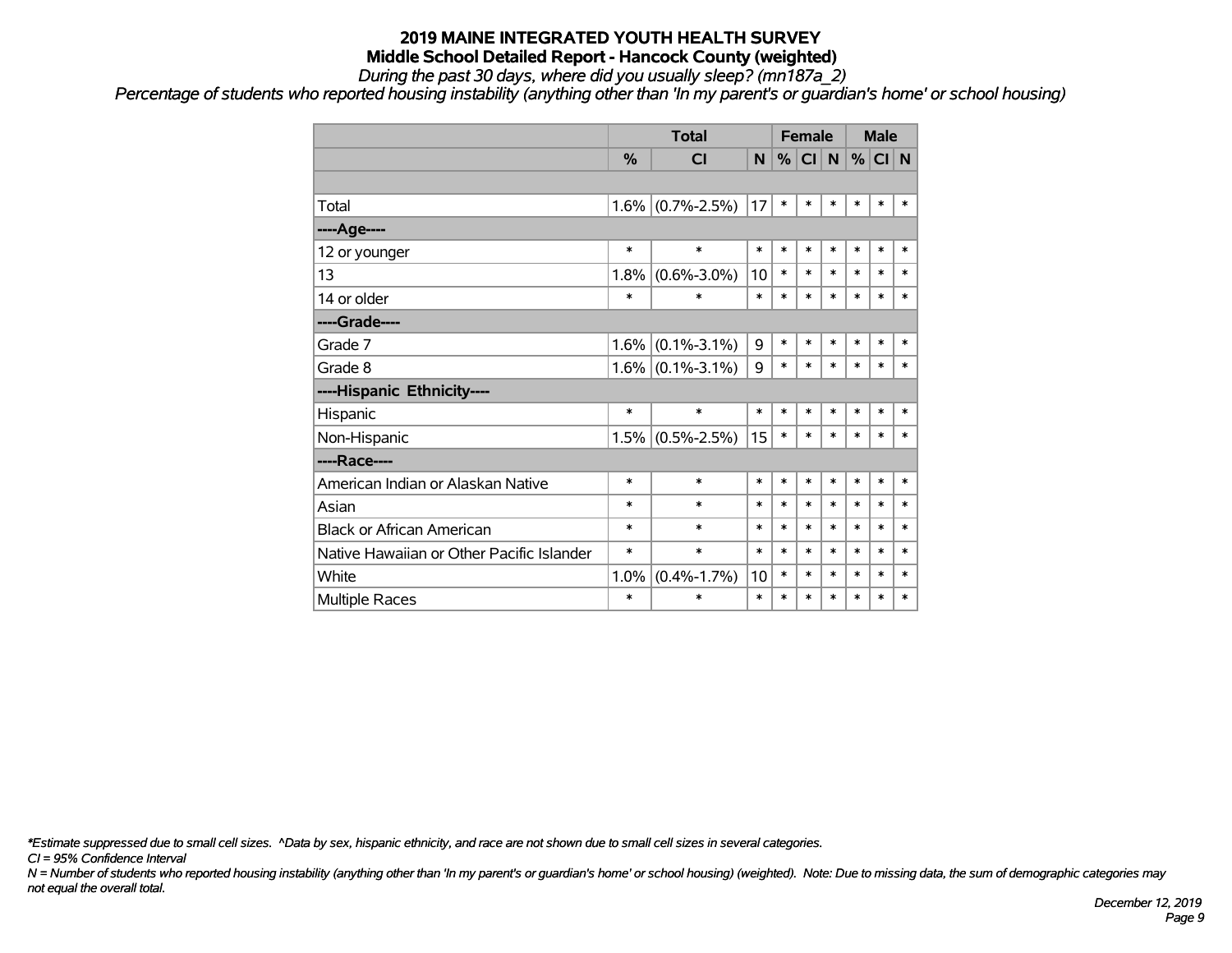#### **2019 MAINE INTEGRATED YOUTH HEALTH SURVEY Middle School Detailed Report - Hancock County (weighted)** *How often do you wear a seat belt when riding in a car? (mn10)*

*Percentage of students who answered 'Never' or 'Rarely'*

|                                           | <b>Total</b> |                   |              |               | <b>Female</b>           |        |        | <b>Male</b>         |                |  |
|-------------------------------------------|--------------|-------------------|--------------|---------------|-------------------------|--------|--------|---------------------|----------------|--|
|                                           | %            | CI                | N            | $\frac{0}{0}$ | CI                      | N      | %      | CI                  | $\mathsf{N}$   |  |
|                                           |              |                   |              |               |                         |        |        |                     |                |  |
| Total                                     | 1.3%         | $(0.0\% - 2.8\%)$ |              |               | $14 1.4\% $ (0.0%-3.2%) | 7      |        | $1.3\%$ (0.0%-3.5%) | $\overline{7}$ |  |
| ----Age----                               |              |                   |              |               |                         |        |        |                     |                |  |
| 12 or younger                             | $\ast$       | $\ast$            | $\ast$       | $\ast$        | $\ast$                  | $\ast$ | $\ast$ | $\ast$              | $\ast$         |  |
| 13                                        | 2.1%         | $(0.0\% - 5.0\%)$ | 11           | $\ast$        | $\ast$                  | $\ast$ | $\ast$ | $\ast$              | $\ast$         |  |
| 14 or older                               | $\ast$       | $\ast$            | $\pmb{\ast}$ | $\ast$        | $\ast$                  | $\ast$ | $\ast$ | $\ast$              | $\ast$         |  |
| ----Grade----                             |              |                   |              |               |                         |        |        |                     |                |  |
| Grade 7                                   | $\ast$       | $\ast$            | $\ast$       | $\ast$        | $\ast$                  | $\ast$ | $\ast$ | $\ast$              | $\ast$         |  |
| Grade 8                                   | 1.8%         | $(0.1\% - 3.4\%)$ | 10           | $\ast$        | $\ast$                  | $\ast$ | $\ast$ | $\ast$              | $\ast$         |  |
| ----Hispanic Ethnicity----                |              |                   |              |               |                         |        |        |                     |                |  |
| Hispanic                                  | $\ast$       | $\ast$            | $\ast$       | $\ast$        | $\ast$                  | $\ast$ | $\ast$ | $\ast$              | $\ast$         |  |
| Non-Hispanic                              | 1.1%         | $(0.0\% - 2.8\%)$ | 11           | $\ast$        | $\ast$                  | $\ast$ | $\ast$ | $\ast$              | $\ast$         |  |
| ----Race----                              |              |                   |              |               |                         |        |        |                     |                |  |
| American Indian or Alaskan Native         | $\ast$       | $\ast$            | $\ast$       | $\ast$        | $\ast$                  | $\ast$ | $\ast$ | $\ast$              | $\ast$         |  |
| Asian                                     | $\ast$       | $\ast$            | $\ast$       | $\ast$        | $\ast$                  | $\ast$ | $\ast$ | $\ast$              | $\ast$         |  |
| <b>Black or African American</b>          | $\ast$       | $\ast$            | $\ast$       | $\ast$        | $\ast$                  | $\ast$ | $\ast$ | $\ast$              | $\ast$         |  |
| Native Hawaiian or Other Pacific Islander | $\ast$       | $\ast$            | $\ast$       | $\ast$        | $\ast$                  | $\ast$ | $\ast$ | $\ast$              | $\ast$         |  |
| White                                     | 1.2%         | $(0.0\% - 2.9\%)$ | 11           | $\ast$        | $\ast$                  | $\ast$ | $\ast$ | $\ast$              | $\ast$         |  |
| <b>Multiple Races</b>                     | $\ast$       | $\ast$            | $\ast$       | $\ast$        | $\ast$                  | $\ast$ | $\ast$ | $\ast$              | $\pmb{\ast}$   |  |

*\*Estimate suppressed due to small cell sizes. ^Data by sex, hispanic ethnicity, and race are not shown due to small cell sizes in several categories.*

*CI = 95% Confidence Interval*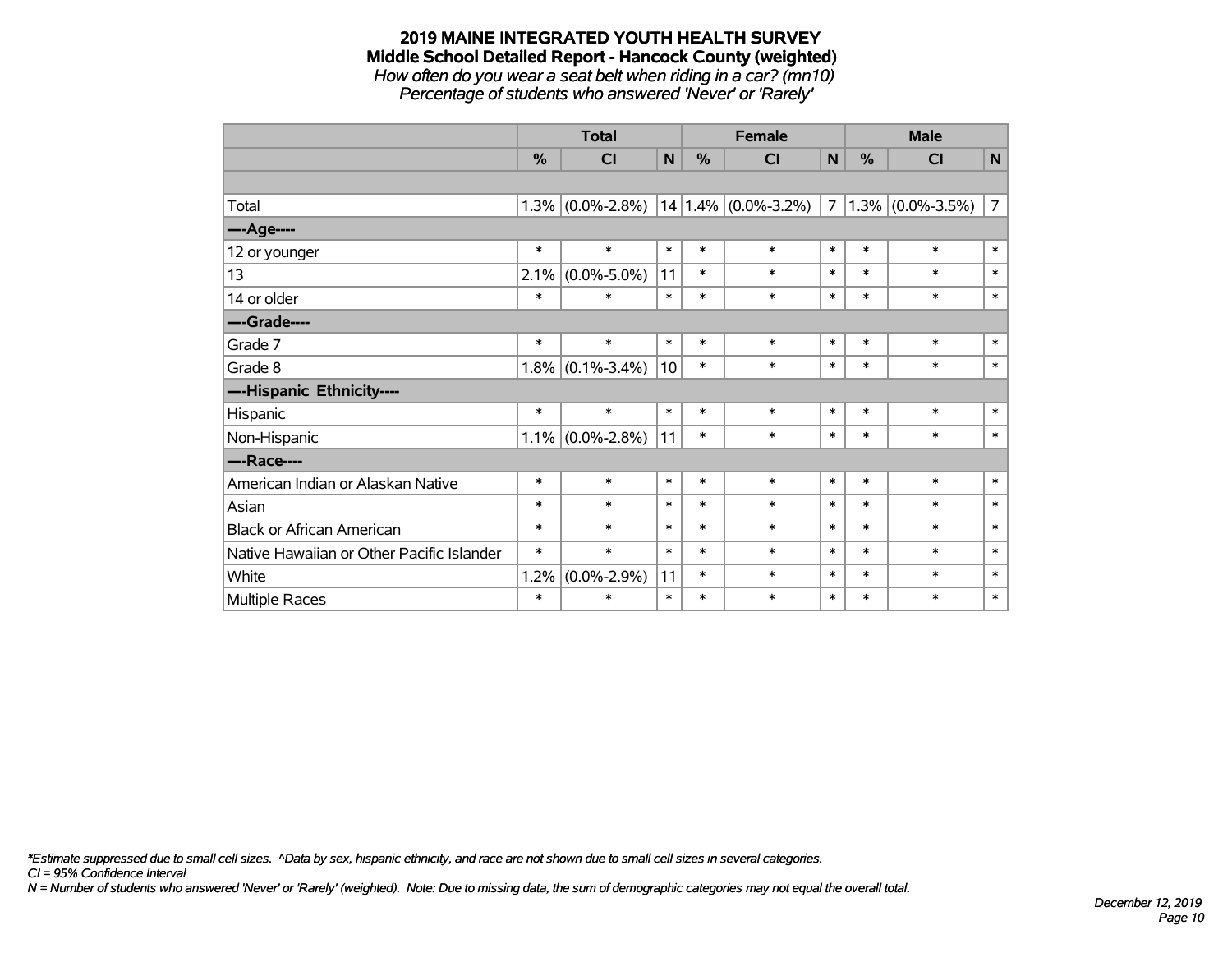#### **2019 MAINE INTEGRATED YOUTH HEALTH SURVEY Middle School Detailed Report - Hancock County (weighted)** *How often do you wear a seat belt when riding in a car? (mn10\_2) Percentage of students who answered 'Always'*

|                                           |          | <b>Total</b>         |        | <b>Female</b> |                          | <b>Male</b> |               |                      |          |
|-------------------------------------------|----------|----------------------|--------|---------------|--------------------------|-------------|---------------|----------------------|----------|
|                                           | %        | <b>CI</b>            | N      | $\frac{0}{0}$ | <b>CI</b>                | N           | $\frac{0}{0}$ | <b>CI</b>            | <b>N</b> |
|                                           |          |                      |        |               |                          |             |               |                      |          |
| Total                                     | 79.5%    | $(70.8\% - 88.2\%)$  |        | 839 81.3%     | $(71.0\% - 91.7\%)$      |             | 402 77.1%     | $(69.3\% - 84.9\%)$  | 418      |
| ----Age----                               |          |                      |        |               |                          |             |               |                      |          |
| 12 or younger                             | 71.1%    | $(65.2\% - 77.0\%)$  |        | 205 79.0%     | $(72.7\% - 85.3\%)$      |             | 137 59.3%     | $(39.5\% - 79.0\%)$  | 68       |
| 13                                        | 85.9%    | $(71.8\% - 100.0\%)$ |        |               | 470 86.1% (71.7%-100.0%) |             | 188 84.9%     | $(69.5\% - 100.0\%)$ | 263      |
| 14 or older                               | 74.5%    | $(56.3\% - 92.7\%)$  |        |               | 164 75.2% (45.9%-100.0%) | 78          | 73.9%         | $(62.4\% - 85.5\%)$  | 87       |
| ----Grade----                             |          |                      |        |               |                          |             |               |                      |          |
| Grade 7                                   | 83.4%    | $(79.9\% - 86.8\%)$  |        | 423 83.9%     | $(73.6\% - 94.2\%)$      |             | 196 82.1%     | $(78.8\% - 85.4\%)$  | 214      |
| Grade 8                                   | 75.7%    | $(62.1\% - 89.3\%)$  |        | 412 78.7%     | $(63.2\% - 94.2\%)$      |             | 202 72.4%     | $(60.4\% - 84.5\%)$  | 203      |
| ----Hispanic Ethnicity----                |          |                      |        |               |                          |             |               |                      |          |
| Hispanic                                  | $\ast$   | $\ast$               | $\ast$ | $\ast$        | $\ast$                   | $\ast$      | $\ast$        | $\ast$               | $\ast$   |
| Non-Hispanic                              | 80.7%    | $(71.6\% - 89.8\%)$  |        | 810 82.5%     | $(72.4\% - 92.6\%)$      |             | 384 78.5%     | $(69.2\% - 87.7\%)$  | 409      |
| ----Race----                              |          |                      |        |               |                          |             |               |                      |          |
| American Indian or Alaskan Native         | $\ast$   | $\ast$               | $\ast$ | $\ast$        | $\ast$                   | $\ast$      | $\ast$        | $\ast$               | $\ast$   |
| Asian                                     | $\ast$   | $\ast$               | $\ast$ | $\ast$        | $\ast$                   | $\ast$      | $\ast$        | $\ast$               | $\ast$   |
| <b>Black or African American</b>          | $\ast$   | $\ast$               | $\ast$ | $\ast$        | $\ast$                   | $\ast$      | $\ast$        | $\ast$               | $\ast$   |
| Native Hawaiian or Other Pacific Islander | $\ast$   | $\ast$               | $\ast$ | $\ast$        | $\ast$                   | $\ast$      | $\ast$        | $\ast$               | $\ast$   |
| White                                     | 78.5%    | $(70.4\% - 86.7\%)$  |        | 758 80.4%     | $(69.6\% - 91.2\%)$      | 364         | 76.1%         | $(70.0\% - 82.2\%)$  | 377      |
| <b>Multiple Races</b>                     | $86.1\%$ | $(61.7\% - 100.0\%)$ | 42     | $\ast$        | $\ast$                   | $\ast$      | $\ast$        | $\ast$               | $\ast$   |

*\*Estimate suppressed due to small cell sizes. ^Data by sex, hispanic ethnicity, and race are not shown due to small cell sizes in several categories.*

*CI = 95% Confidence Interval*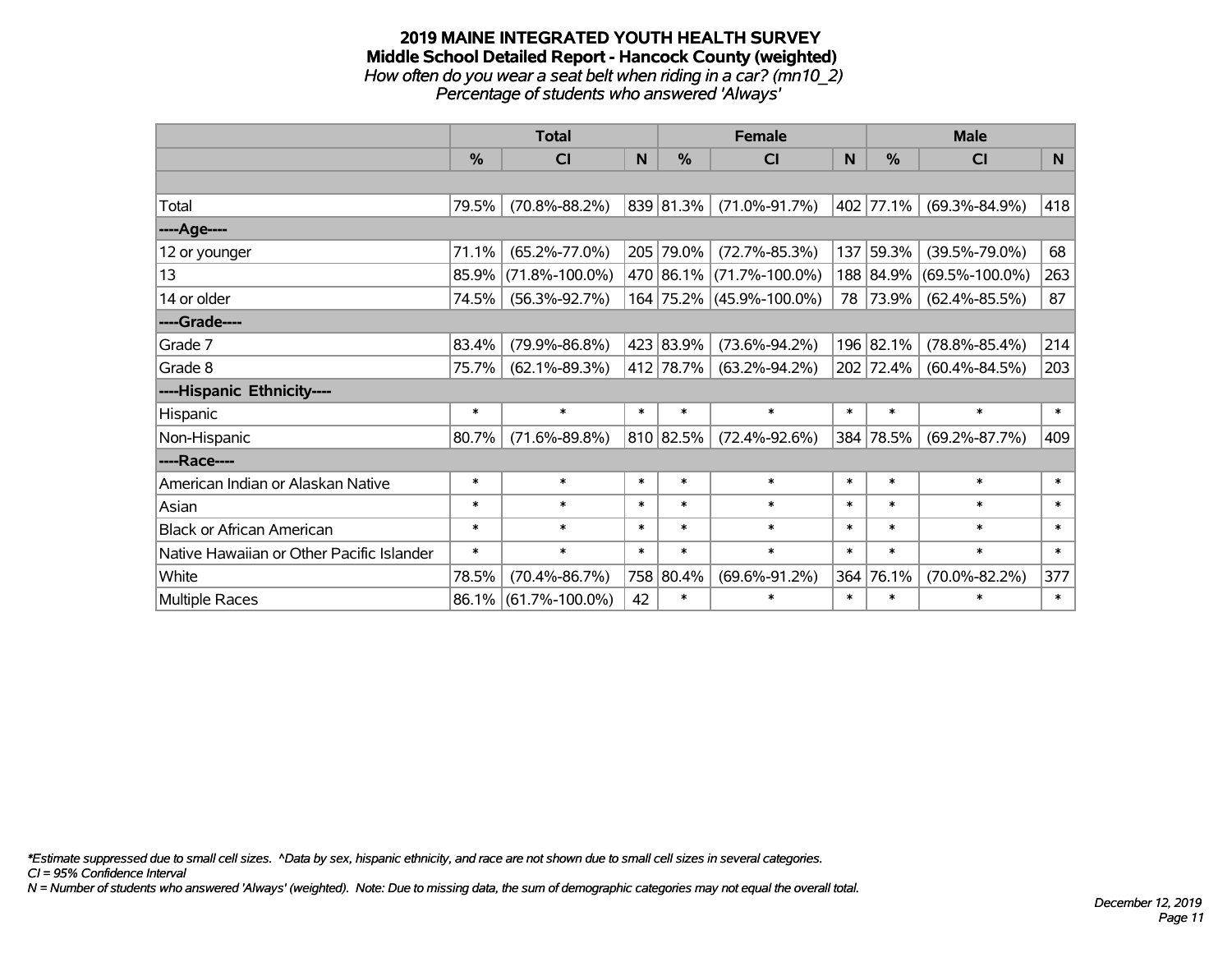## *Have you ever ridden in a car or other vehicle driven by someone who had been drinking alcohol? (mn11) Percentage of students who answered 'Yes'*

|                                           |               | <b>Total</b>        |        | <b>Female</b> |                         | <b>Male</b> |               |                         |                |
|-------------------------------------------|---------------|---------------------|--------|---------------|-------------------------|-------------|---------------|-------------------------|----------------|
|                                           | $\frac{0}{0}$ | CI                  | N      | %             | <b>CI</b>               | N           | $\frac{0}{0}$ | <b>CI</b>               | N <sub>1</sub> |
|                                           |               |                     |        |               |                         |             |               |                         |                |
| Total                                     |               | 26.7% (20.2%-33.1%) |        |               | 286 32.8% (24.0%-41.7%) |             |               | 162 21.0% (13.4%-28.6%) | 116            |
| ----Age----                               |               |                     |        |               |                         |             |               |                         |                |
| 12 or younger                             | 23.9%         | $(9.6\% - 38.2\%)$  | 72     |               | 32.3% (14.4%-50.3%)     | 45          | 15.1%         | $(0.9\% - 29.3\%)$      | 23             |
| 13                                        | 30.2%         | $(23.2\% - 37.2\%)$ |        |               | 167 29.6% (21.5%-37.6%) | 83          | 30.6%         | $(19.9\% - 41.3\%)$     | 80             |
| 14 or older                               | 21.6%         | $(8.9\% - 34.3\%)$  |        |               | 48 46.0% (20.7%-71.3%)  | 34          | 9.6%          | $(0.0\% - 22.0\%)$      | 14             |
| ----Grade----                             |               |                     |        |               |                         |             |               |                         |                |
| Grade 7                                   | $26.9\%$      | $(16.7\% - 37.2\%)$ |        |               | 141 30.4% (15.2%-45.6%) | 73          | 24.1%         | $(14.7\% - 33.4\%)$     | 65             |
| Grade 8                                   |               | 26.1% (19.9%-32.4%) |        |               | 138 34.4% (25.0%-43.8%) | 86          | $19.0\%$      | $(8.8\% - 29.3\%)$      | 51             |
| ----Hispanic Ethnicity----                |               |                     |        |               |                         |             |               |                         |                |
| Hispanic                                  | 32.9%         | $(15.8\% - 50.0\%)$ | 9      | $\ast$        | $\ast$                  | $\ast$      | $\ast$        | $\ast$                  | $\ast$         |
| Non-Hispanic                              |               | 26.4% (19.0%-33.9%) |        |               | 261 32.1% (23.3%-40.8%) |             |               | 142 21.4% (12.9%-29.9%) | 111            |
| ----Race----                              |               |                     |        |               |                         |             |               |                         |                |
| American Indian or Alaskan Native         | $\ast$        | $\ast$              | $\ast$ | $\ast$        | $\ast$                  | $\ast$      | $\ast$        | $\ast$                  | $\ast$         |
| Asian                                     | $\ast$        | $\ast$              | $\ast$ | $\ast$        | $\ast$                  | $\ast$      | $\ast$        | $\ast$                  | $\ast$         |
| <b>Black or African American</b>          | $\ast$        | $\ast$              | $\ast$ | $\ast$        | $\ast$                  | $\ast$      | $\ast$        | $\ast$                  | $\ast$         |
| Native Hawaiian or Other Pacific Islander | $\ast$        | $\ast$              | $\ast$ | $\ast$        | $\ast$                  | $\ast$      | $\ast$        | $\ast$                  | $\ast$         |
| White                                     | 27.1%         | $(20.3\% - 34.0\%)$ |        | 264 32.3%     | $(22.7\% - 41.9\%)$     | 145         | 22.3%         | $(14.4\% - 30.1\%)$     | 111            |
| <b>Multiple Races</b>                     | $\ast$        | $\ast$              | $\ast$ | $\ast$        | $\ast$                  | $\ast$      | $\ast$        | $\ast$                  | $\ast$         |

*\*Estimate suppressed due to small cell sizes. ^Data by sex, hispanic ethnicity, and race are not shown due to small cell sizes in several categories.*

*CI = 95% Confidence Interval*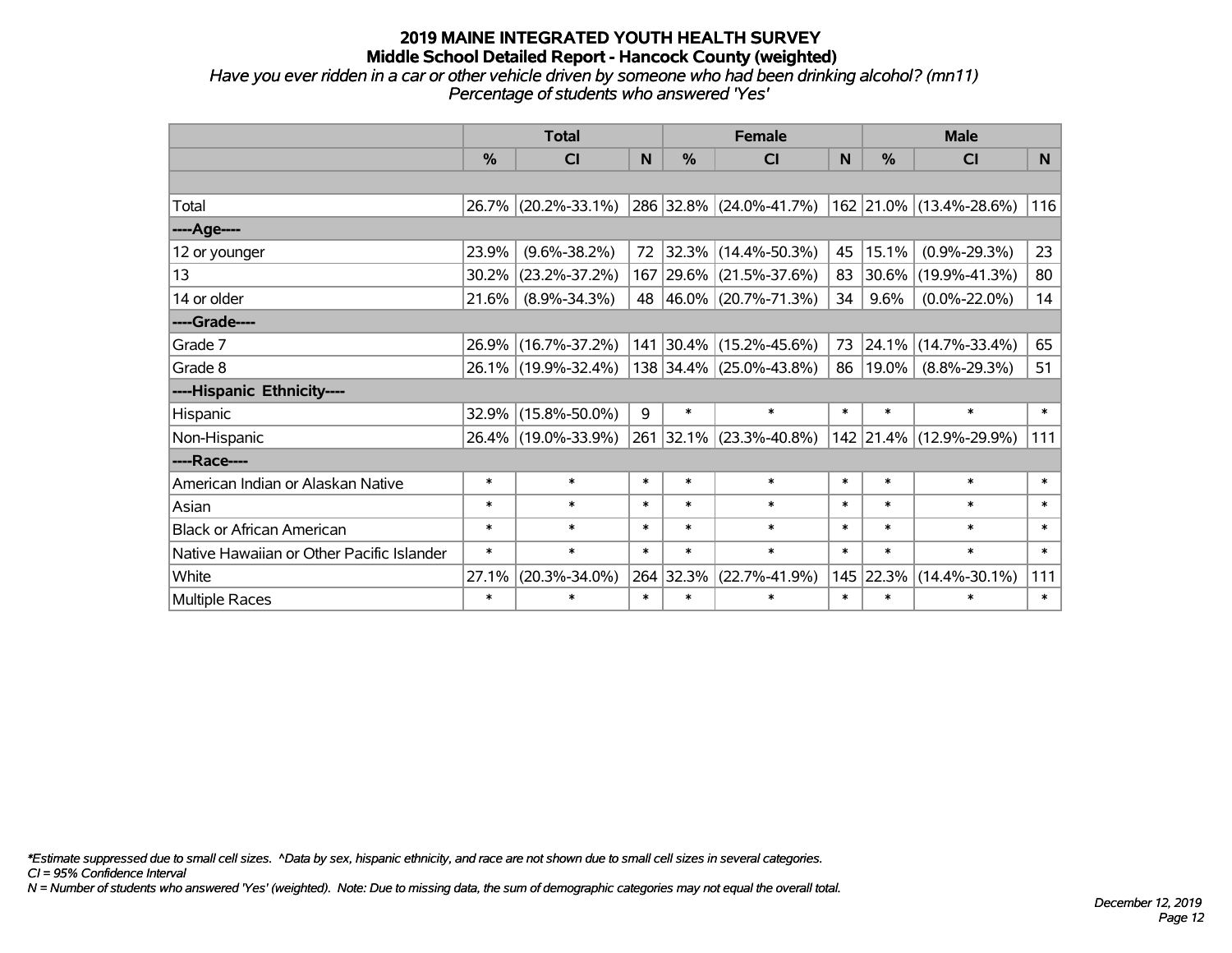*Have you ever ridden in a car or other vehicle driven by someone who had been taking illegal drugs such as marijuana, cocaine, heroin, or LSD?*

*(mn12a)*

*Percentage of students who answered 'Yes'*

|                                           | <b>Total</b>  |                     |        |               | <b>Female</b>            |                 |        | <b>Male</b>           |              |  |  |
|-------------------------------------------|---------------|---------------------|--------|---------------|--------------------------|-----------------|--------|-----------------------|--------------|--|--|
|                                           | $\frac{0}{0}$ | <b>CI</b>           | N      | $\frac{0}{0}$ | C <sub>l</sub>           | N               | %      | CI                    | $\mathsf{N}$ |  |  |
|                                           |               |                     |        |               |                          |                 |        |                       |              |  |  |
| Total                                     | 10.2%         | $(5.7\% - 14.8\%)$  | 109    | 10.1%         | $(5.0\% - 15.2\%)$       | 49              |        | $10.9\%$ (5.4%-16.4%) | 60           |  |  |
| ----Age----                               |               |                     |        |               |                          |                 |        |                       |              |  |  |
| 12 or younger                             | 9.4%          | $(3.8\% - 14.9\%)$  | 28     | 8.1%          | $(0.0\% - 16.8\%)$       | 12              | 10.9%  | $(0.0\% - 22.0\%)$    | 17           |  |  |
| 13                                        | 5.2%          | $(0.0\% - 10.7\%)$  | 28     | 5.0%          | $(0.0\% - 11.5\%)$       | 14              | 5.8%   | $(0.0\% - 12.3\%)$    | 15           |  |  |
| 14 or older                               | 23.9%         | $(11.8\% - 36.0\%)$ | 53     |               | $ 32.7\% $ (16.8%-48.7%) |                 |        | 24 20.3% (8.7%-31.9%) | 29           |  |  |
| ----Grade----                             |               |                     |        |               |                          |                 |        |                       |              |  |  |
| Grade 7                                   | 7.7%          | $(4.0\% - 11.5\%)$  | 41     | 9.0%          | $(2.3\% - 15.8\%)$       | 22              | 7.0%   | $(0.9\% - 13.1\%)$    | 19           |  |  |
| Grade 8                                   | 13.1%         | $(5.2\% - 21.0\%)$  | 69     | 11.3%         | $(2.8\% - 19.8\%)$       | 27 <sup>1</sup> |        | 15.3% (7.8%-22.9%)    | 41           |  |  |
| ----Hispanic Ethnicity----                |               |                     |        |               |                          |                 |        |                       |              |  |  |
| Hispanic                                  | $\ast$        | $\ast$              | $\ast$ | $\ast$        | $\ast$                   | $\ast$          | $\ast$ | $\ast$                | $\ast$       |  |  |
| Non-Hispanic                              | 11.0%         | $(6.3\% - 15.6\%)$  |        | 108 11.2%     | $(5.8\% - 16.6\%)$       |                 |        | 49 11.5% (5.9%-17.1%) | 59           |  |  |
| ----Race----                              |               |                     |        |               |                          |                 |        |                       |              |  |  |
| American Indian or Alaskan Native         | $\ast$        | $\ast$              | $\ast$ | $\ast$        | $\ast$                   | $\ast$          | $\ast$ | $\ast$                | $\ast$       |  |  |
| Asian                                     | $\ast$        | $\ast$              | $\ast$ | $\ast$        | $\ast$                   | $\ast$          | $\ast$ | $\ast$                | $\ast$       |  |  |
| <b>Black or African American</b>          | $\ast$        | $\ast$              | $\ast$ | $\ast$        | $\ast$                   | $\ast$          | $\ast$ | $\ast$                | $\ast$       |  |  |
| Native Hawaiian or Other Pacific Islander | $\ast$        | $\ast$              | $\ast$ | $\ast$        | $\ast$                   | $\ast$          | $\ast$ | $\ast$                | $\ast$       |  |  |
| White                                     | 10.6%         | $(5.8\% - 15.4\%)$  | 103    | 10.4%         | $(4.9\% - 16.0\%)$       | 46              | 11.5%  | $(5.7\% - 17.3\%)$    | 57           |  |  |
| Multiple Races                            | $\ast$        | $\ast$              | $\ast$ | *             | $\ast$                   | $\ast$          | $\ast$ | $\ast$                | $\ast$       |  |  |

*\*Estimate suppressed due to small cell sizes. ^Data by sex, hispanic ethnicity, and race are not shown due to small cell sizes in several categories.*

*CI = 95% Confidence Interval*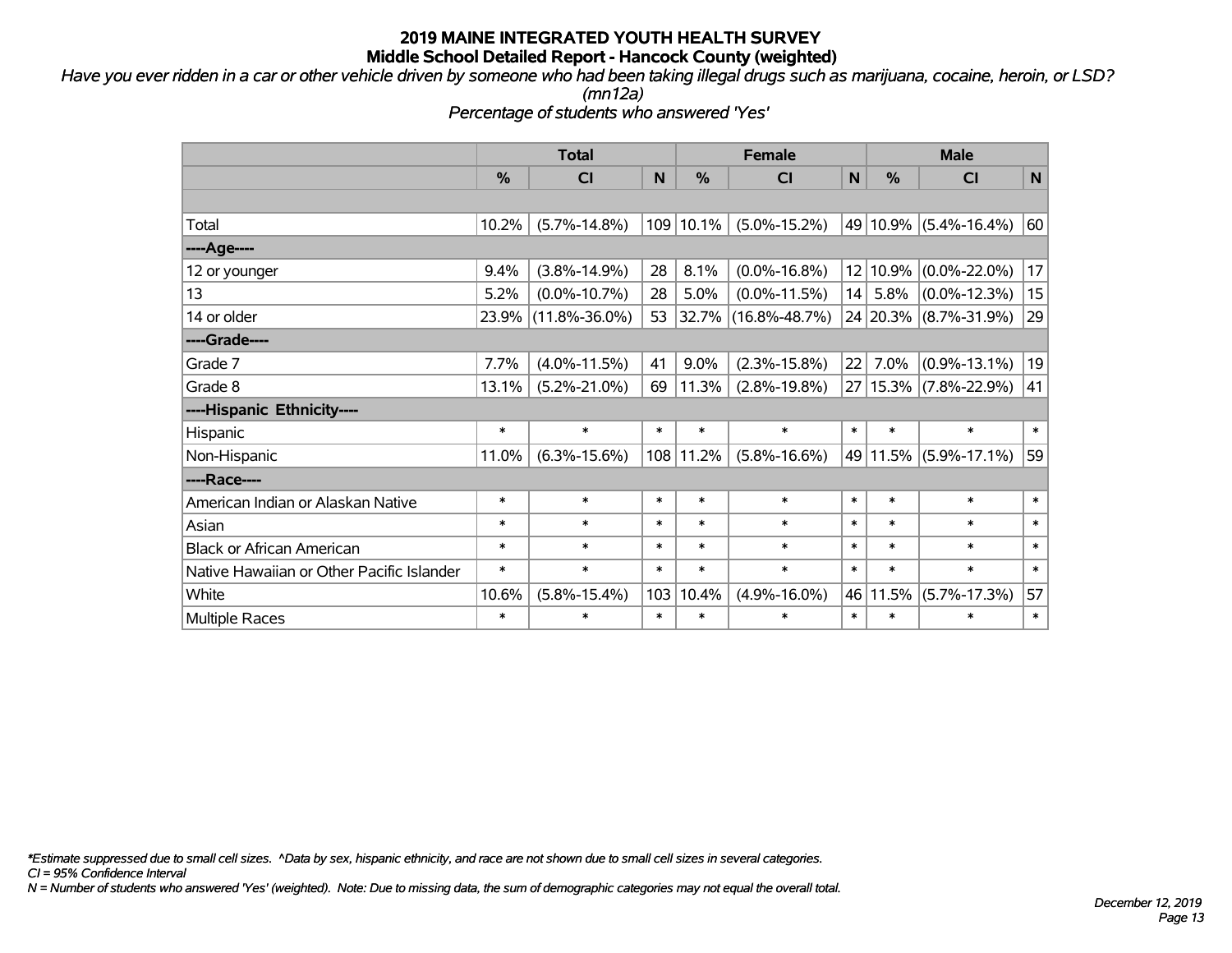*Has violence in your home, or the threat of violence, ever made you want to leave your home, even just for a short while? (mn18) Percentage of students who answered 'Yes'*

|                                           | <b>Total</b>  |                        |                |           | <b>Female</b>            | <b>Male</b> |               |                                   |             |
|-------------------------------------------|---------------|------------------------|----------------|-----------|--------------------------|-------------|---------------|-----------------------------------|-------------|
|                                           | $\frac{0}{0}$ | <b>CI</b>              | N              | %         | <b>CI</b>                | N           | $\frac{0}{0}$ | <b>CI</b>                         | $\mathbf N$ |
|                                           |               |                        |                |           |                          |             |               |                                   |             |
| Total                                     |               | $19.3\%$ (13.5%-25.1%) |                |           | 208 25.1% (16.3%-33.9%)  |             |               | 124   13.7%   (8.4%-19.0%)        | 77          |
| ----Age----                               |               |                        |                |           |                          |             |               |                                   |             |
| 12 or younger                             | 27.3%         | $(13.5\% - 41.2\%)$    | 79             | 30.8%     | $(21.3\% - 40.2\%)$      | 53          |               | 22.2% (1.2%-43.2%)                | 25          |
| 13                                        | 12.8%         | $(7.1\% - 18.5\%)$     | 73             | 13.5%     | $(6.0\% - 21.0\%)$       | 30          |               | $11.1\%$ (3.3%-19.0%)             | 37          |
| 14 or older                               |               | 25.5% (15.1%-35.9%)    | 56             |           | $ 40.1\% $ (28.3%-51.9%) | 42          |               | $12.6\%$ (0.4%-24.7%)             | 15          |
| ----Grade----                             |               |                        |                |           |                          |             |               |                                   |             |
| Grade 7                                   | 17.6%         | $(8.8\% - 26.4\%)$     | 93             | 24.7%     | $(10.8\% - 38.5\%)$      | 58          |               | 12.5% (4.8%-20.2%)                | 35          |
| Grade 8                                   |               | $21.1\%$ (16.5%-25.7%) |                |           | 115 25.9% (19.2%-32.6%)  | 67          |               | $14.8\%$ (8.9%-20.8%)             | 42          |
| ----Hispanic Ethnicity----                |               |                        |                |           |                          |             |               |                                   |             |
| Hispanic                                  | $\ast$        | $\ast$                 | $\ast$         | $\ast$    | $\ast$                   | $\ast$      | $\ast$        | $\ast$                            | $\ast$      |
| Non-Hispanic                              |               | 18.4% (12.9%-23.8%)    |                |           | 186 24.2% (15.5%-32.8%)  |             |               | $113   12.6\%   (7.2\% - 18.0\%)$ | 67          |
| ----Race----                              |               |                        |                |           |                          |             |               |                                   |             |
| American Indian or Alaskan Native         | 33.8%         | $(23.5\% - 44.2\%)$    | $\overline{7}$ | $\ast$    | $\ast$                   | $\ast$      | $\ast$        | $\ast$                            | $\ast$      |
| Asian                                     | $\ast$        | $\ast$                 | $\ast$         | $\ast$    | $\ast$                   | $\ast$      | $\ast$        | $\ast$                            | $\ast$      |
| <b>Black or African American</b>          | $\ast$        | $\ast$                 | $\ast$         | $\ast$    | $\ast$                   | $\ast$      | $\ast$        | $\ast$                            | $\ast$      |
| Native Hawaiian or Other Pacific Islander | $\ast$        | $\ast$                 | $\ast$         | $\ast$    | $\ast$                   | $\ast$      | $\ast$        | $\ast$                            | $\ast$      |
| White                                     | 17.3%         | $(12.1\% - 22.5\%)$    |                | 170 21.6% | $(14.8\% - 28.4\%)$      | 98          | 12.8%         | $(7.8\% - 17.8\%)$                | 66          |
| Multiple Races                            |               | 38.5% (12.0%-65.1%)    | 19             |           | $ 50.4\% $ (14.8%-86.1%) | 8           |               | $33.0\%$ (3.6%-62.4%)             | 11          |

*\*Estimate suppressed due to small cell sizes. ^Data by sex, hispanic ethnicity, and race are not shown due to small cell sizes in several categories.*

*CI = 95% Confidence Interval*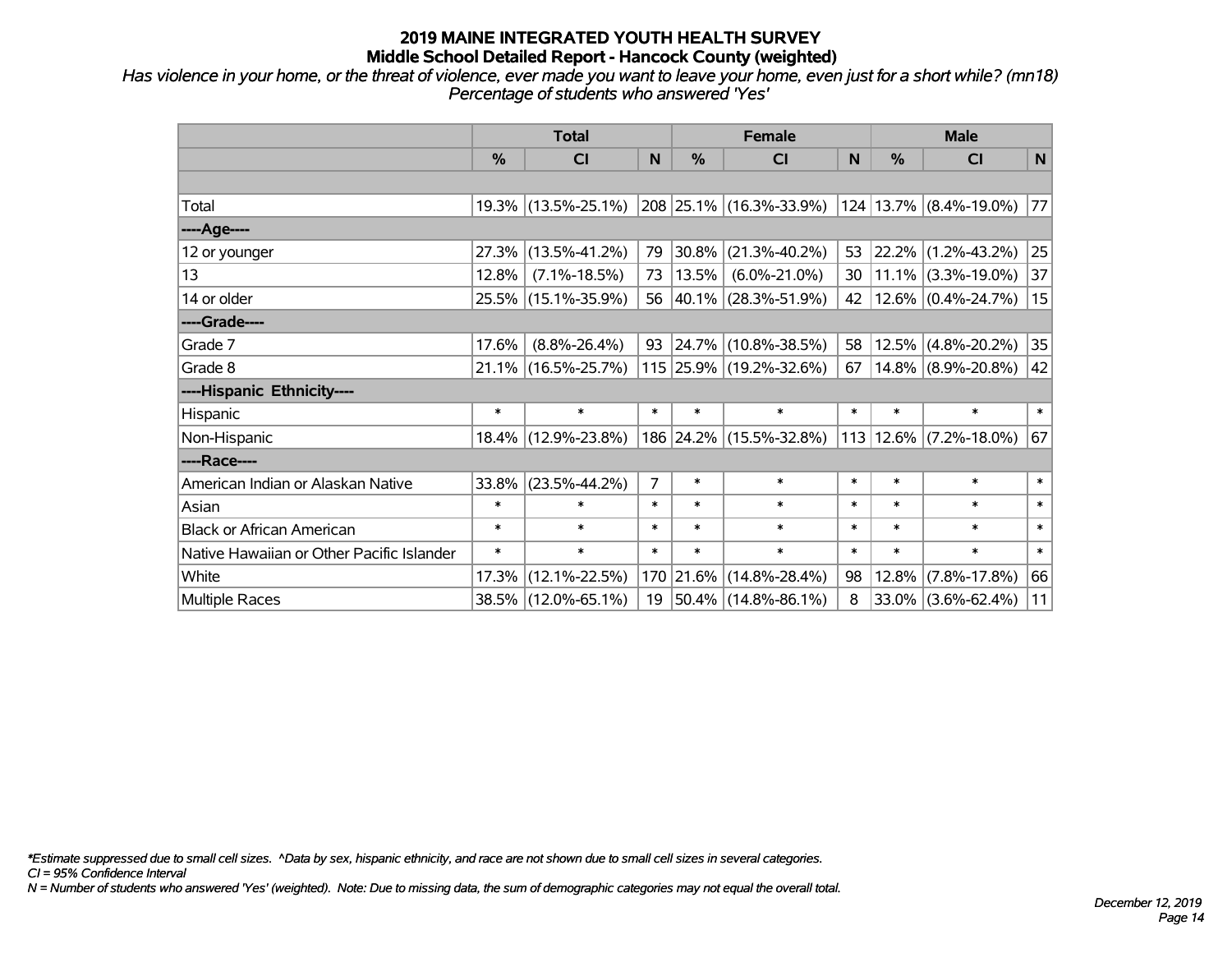## **2019 MAINE INTEGRATED YOUTH HEALTH SURVEY Middle School Detailed Report - Hancock County (weighted)** *Do you agree or disagree with the following statement? I feel safe at my school. (mn21)*

| Percentage of students who answered 'Strongly agree' or 'Agree' |  |
|-----------------------------------------------------------------|--|
|                                                                 |  |

|                                           |               | <b>Total</b>           |        |           | <b>Female</b>                | <b>Male</b> |               |                              |                |  |
|-------------------------------------------|---------------|------------------------|--------|-----------|------------------------------|-------------|---------------|------------------------------|----------------|--|
|                                           | $\frac{0}{0}$ | CI                     | N      | %         | CI                           | N           | $\frac{0}{0}$ | <b>CI</b>                    | N <sub>1</sub> |  |
|                                           |               |                        |        |           |                              |             |               |                              |                |  |
| Total                                     |               | $87.6\%$ (83.3%-91.8%) |        |           | 936   86.8%   (80.1%-93.4%)  |             |               | $ 431 89.2\% $ (86.1%-92.3%) | 488            |  |
| ----Age----                               |               |                        |        |           |                              |             |               |                              |                |  |
| 12 or younger                             | 94.1%         | $(89.9\% - 98.3\%)$    | 270    | $\ast$    | $\ast$                       | $\ast$      | $\ast$        | $\ast$                       | $\ast$         |  |
| 13                                        | 87.3%         | $(81.2\% - 93.5\%)$    |        | 498 88.5% | $(80.1\% - 96.9\%)$          |             | 229 88.3%     | $(80.3\% - 96.3\%)$          | 259            |  |
| 14 or older                               |               | 79.2% (69.2%-89.2%)    |        |           | 167 72.3% (55.0%-89.5%)      |             |               | 64 84.1% (75.0%-93.2%)       | 100            |  |
| ----Grade----                             |               |                        |        |           |                              |             |               |                              |                |  |
| Grade 7                                   | 89.6%         | $(86.7\% - 92.5\%)$    |        |           | 468   89.4%   (82.0%-96.9%)  |             | 215 92.3%     | $(89.4\% - 95.1\%)$          | 249            |  |
| Grade 8                                   |               | 85.4% (78.5%-92.2%)    |        |           | $ 458 84.1\% $ (75.8%-92.4%) |             |               | 213 86.0% (78.1%-94.0%)      | 235            |  |
| ----Hispanic Ethnicity----                |               |                        |        |           |                              |             |               |                              |                |  |
| Hispanic                                  | 73.8%         | $(60.2\% - 87.4\%)$    | 17     | $\ast$    | $\ast$                       | $\ast$      | $\ast$        | $\ast$                       | $\ast$         |  |
| Non-Hispanic                              |               | 87.4% (83.0%-91.8%)    |        |           | 868 86.3% (79.1%-93.4%)      | 391         | $ 89.4\% $    | $(86.6\% - 92.1\%)$          | 461            |  |
| ----Race----                              |               |                        |        |           |                              |             |               |                              |                |  |
| American Indian or Alaskan Native         | $\ast$        | $\ast$                 | $\ast$ | $\ast$    | $\ast$                       | $\ast$      | $\ast$        | $\ast$                       | $\ast$         |  |
| Asian                                     | $\ast$        | $\ast$                 | $\ast$ | $\ast$    | $\ast$                       | $\ast$      | $\ast$        | $\ast$                       | $\ast$         |  |
| <b>Black or African American</b>          | $\ast$        | $\ast$                 | $\ast$ | $\ast$    | $\ast$                       | $\ast$      | $\ast$        | $\ast$                       | $\ast$         |  |
| Native Hawaiian or Other Pacific Islander | $\ast$        | $\ast$                 | $\ast$ | $\ast$    | $\ast$                       | $\ast$      | $\ast$        | $\ast$                       | $\ast$         |  |
| White                                     | 87.1%         | $(82.4\% - 91.7\%)$    | 847    | 86.9%     | $(80.5\% - 93.3\%)$          | 394         | 88.3%         | $(84.4\% - 92.1\%)$          | 438            |  |
| Multiple Races                            | $\ast$        | $\ast$                 | $\ast$ | $\ast$    | $\ast$                       | $\ast$      | $\ast$        | $\ast$                       | $\ast$         |  |

*\*Estimate suppressed due to small cell sizes. ^Data by sex, hispanic ethnicity, and race are not shown due to small cell sizes in several categories.*

*CI = 95% Confidence Interval*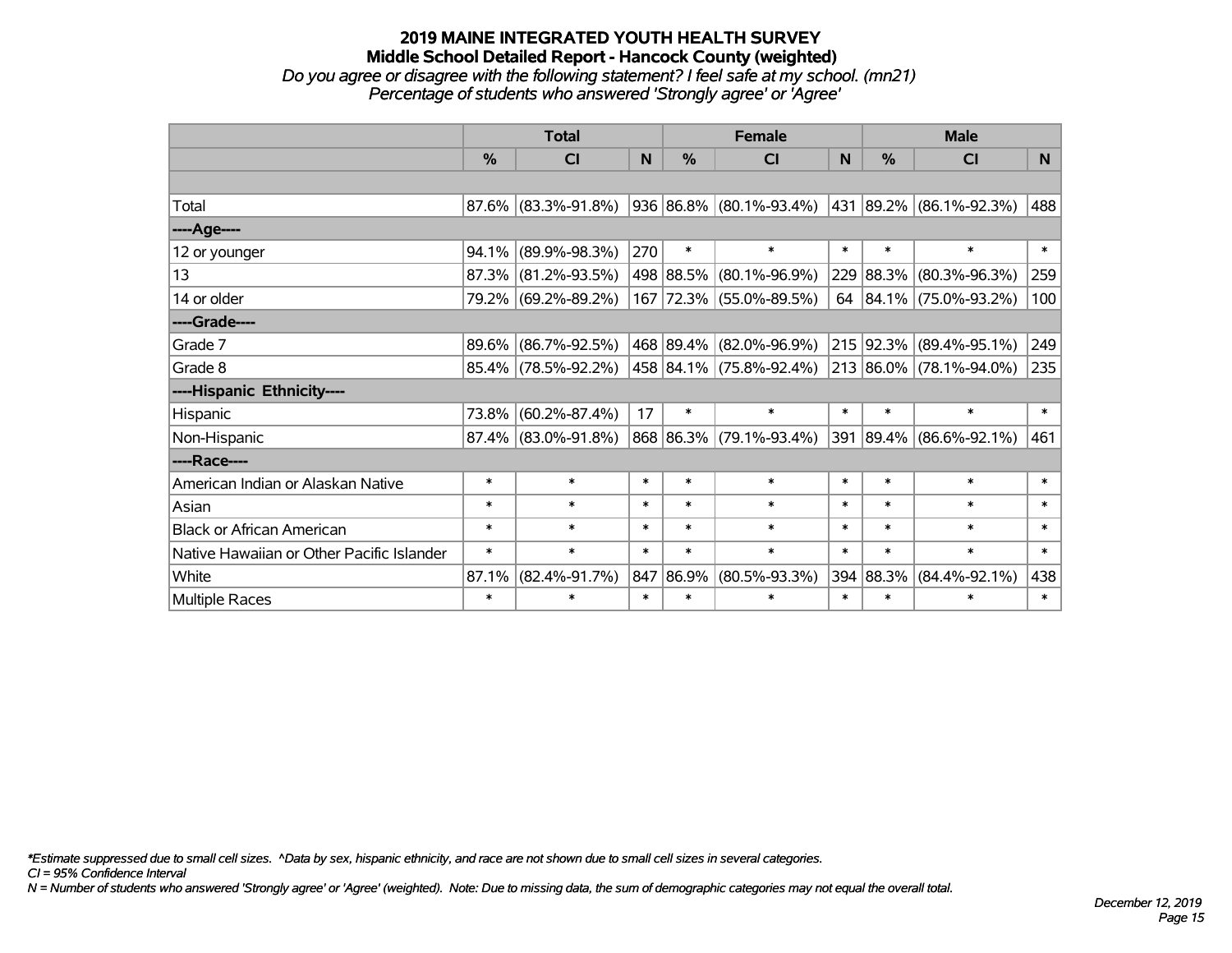#### **2019 MAINE INTEGRATED YOUTH HEALTH SURVEY Middle School Detailed Report - Hancock County (weighted)** *Have you ever been bullied on school property? (mn22) Percentage of students who answered 'Yes'*

|                                           |        | <b>Total</b>        |        | <b>Female</b> |                         | <b>Male</b> |           |                            |                |  |
|-------------------------------------------|--------|---------------------|--------|---------------|-------------------------|-------------|-----------|----------------------------|----------------|--|
|                                           | %      | <b>CI</b>           | N.     | %             | <b>CI</b>               | N           | %         | <b>CI</b>                  | N <sub>1</sub> |  |
|                                           |        |                     |        |               |                         |             |           |                            |                |  |
| Total                                     |        | 52.2% (48.7%-55.7%) |        |               | 563 64.1% (56.2%-72.0%) |             |           | 318 40.9% (32.5%-49.3%)    | 230            |  |
| ----Age----                               |        |                     |        |               |                         |             |           |                            |                |  |
| 12 or younger                             | 58.7%  | $(51.2\% - 66.3\%)$ |        |               | 168 68.1% (57.5%-78.8%) | 101         | 47.8%     | $(30.6\% - 65.1\%)$        | 65             |  |
| 13                                        |        | 46.2% (41.4%-51.1%) |        |               | 265 57.0% (44.5%-69.5%) |             |           | 147 35.1% (27.3%-42.9%)    | 104            |  |
| 14 or older                               |        | 59.2% (47.1%-71.3%) |        |               | 130 78.0% (66.0%-90.0%) |             |           | 69   47.0%   (31.6%-62.4%) | 60             |  |
| ----Grade----                             |        |                     |        |               |                         |             |           |                            |                |  |
| Grade 7                                   | 51.3%  | $(47.2\% - 55.4\%)$ |        |               | 267 58.5% (48.0%-69.1%) |             | 138 43.2% | $(32.7\% - 53.6\%)$        | 119            |  |
| Grade 8                                   |        | 52.4% (45.2%-59.6%) |        |               | 287 68.7% (58.9%-78.5%) |             |           | 177 37.7% (28.8%-46.6%)    | 106            |  |
| ----Hispanic Ethnicity----                |        |                     |        |               |                         |             |           |                            |                |  |
| Hispanic                                  | $\ast$ | $\ast$              | $\ast$ | $\ast$        | $\ast$                  | $\ast$      | $\ast$    | $\ast$                     | $\ast$         |  |
| Non-Hispanic                              |        | 51.6% (47.9%-55.4%) |        |               | 515 64.5% (56.9%-72.0%) |             |           | 291 39.8% (29.8%-49.8%)    | 209            |  |
| ----Race----                              |        |                     |        |               |                         |             |           |                            |                |  |
| American Indian or Alaskan Native         | 61.3%  | $(54.6\% - 67.9\%)$ | 12     | $\ast$        | $\ast$                  | $\ast$      | $\ast$    | $\ast$                     | $\ast$         |  |
| Asian                                     | $\ast$ | $\ast$              | $\ast$ | $\ast$        | $\ast$                  | $\ast$      | $\ast$    | $\ast$                     | $\ast$         |  |
| <b>Black or African American</b>          | $\ast$ | $\ast$              | $\ast$ | $\ast$        | $\ast$                  | $\ast$      | $\ast$    | $\ast$                     | $\ast$         |  |
| Native Hawaiian or Other Pacific Islander | $\ast$ | $\ast$              | $\ast$ | $\ast$        | $\ast$                  | $\ast$      | $\ast$    | $\ast$                     | $\ast$         |  |
| White                                     | 51.8%  | $(48.3\% - 55.2\%)$ |        | 510 63.4%     | $(55.8\% - 71.1\%)$     | 287         | 40.7%     | $(32.1\% - 49.3\%)$        | 208            |  |
| <b>Multiple Races</b>                     |        | 52.0% (42.7%-61.2%) | 20     | $\ast$        | $\ast$                  | $\ast$      | $\ast$    | $\ast$                     | $\ast$         |  |

*\*Estimate suppressed due to small cell sizes. ^Data by sex, hispanic ethnicity, and race are not shown due to small cell sizes in several categories.*

*CI = 95% Confidence Interval*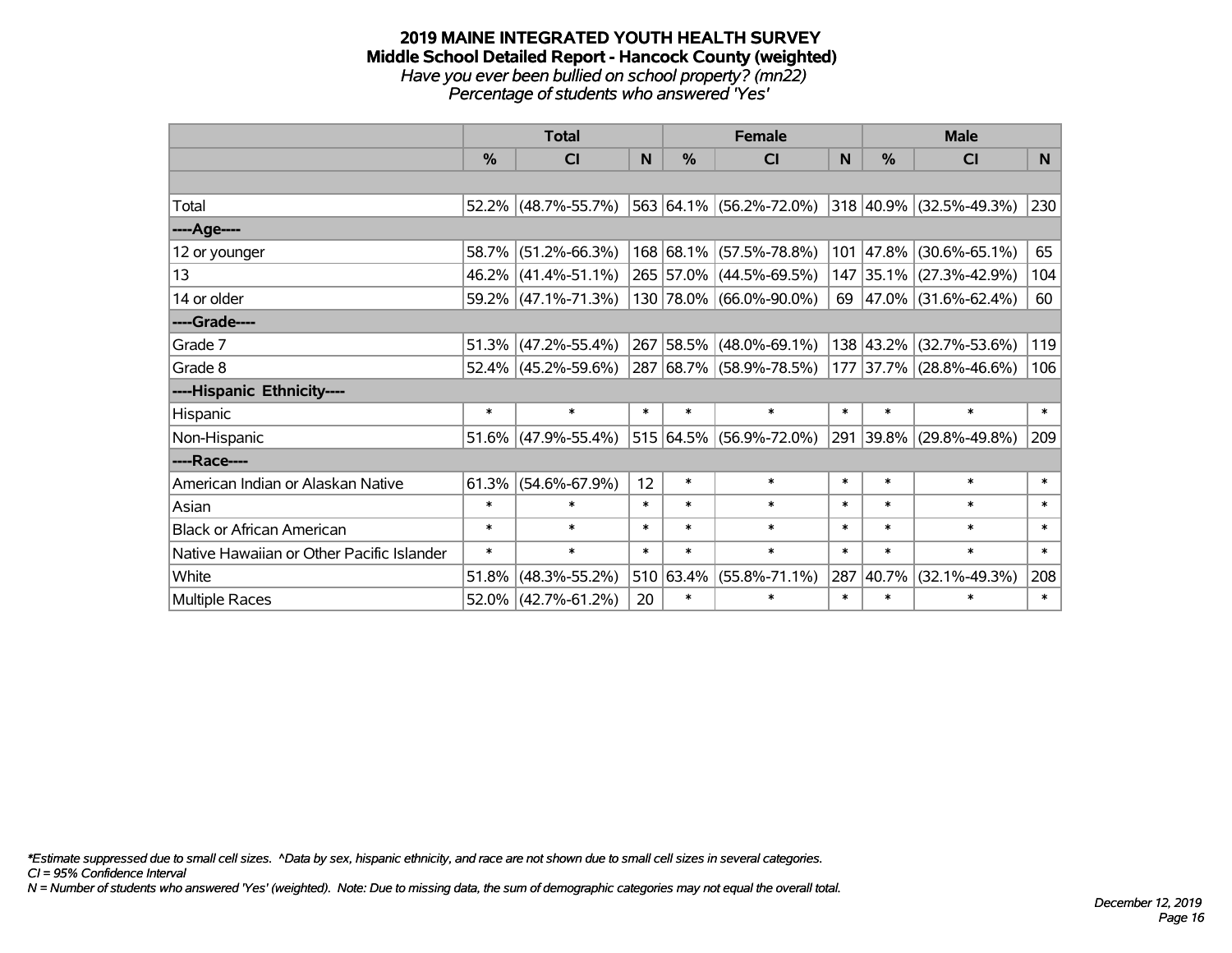*Have you ever felt so sad or hopeless almost every day for two weeks or more in a row that you stopped doing some usual activities? (mn153) Percentage of students who answered 'Yes'*

|                                           |        | <b>Total</b>        |                |        | <b>Female</b>           | <b>Male</b> |                             |                             |              |
|-------------------------------------------|--------|---------------------|----------------|--------|-------------------------|-------------|-----------------------------|-----------------------------|--------------|
|                                           | %      | <b>CI</b>           | N              | %      | <b>CI</b>               | N           | %                           | <b>CI</b>                   | $\mathsf{N}$ |
|                                           |        |                     |                |        |                         |             |                             |                             |              |
| Total                                     |        | 23.0% (18.8%-27.1%) |                |        | 244 30.6% (19.4%-41.8%) |             | 153 15.3%                   | $(9.2\% - 21.4\%)$          | 85           |
| ----Age----                               |        |                     |                |        |                         |             |                             |                             |              |
| 12 or younger                             | 25.3%  | $(17.0\% - 33.7\%)$ | 73             |        | 27.2% (19.8%-34.6%)     | 47          | 22.5%                       | $(0.0\% - 45.4\%)$          | 25           |
| 13                                        |        | 20.7% (14.6%-26.8%) |                |        | 114 27.1% (14.1%-40.2%) | 60          | 14.7%                       | $(9.2\% - 20.2\%)$          | 47           |
| 14 or older                               |        | 25.5% (16.9%-34.0%) |                |        | 58 43.6% (23.8%-63.3%)  |             | 45   10.3%                  | $(0.0\% - 22.3\%)$          | 13           |
| ----Grade----                             |        |                     |                |        |                         |             |                             |                             |              |
| Grade 7                                   | 22.3%  | $(17.2\% - 27.4\%)$ |                |        | 115 28.2% (13.0%-43.4%) | 66          | 17.5%                       | $(10.1\% - 24.9\%)$         | 49           |
| Grade 8                                   |        | 23.8% (17.5%-30.0%) |                |        | 130 33.2% (17.9%-48.5%) | 87          | 13.1%                       | $(4.3\% - 22.0\%)$          | 36           |
| ----Hispanic Ethnicity----                |        |                     |                |        |                         |             |                             |                             |              |
| Hispanic                                  | $\ast$ | $\ast$              | $\ast$         | $\ast$ | $\ast$                  | $\ast$      | $\ast$                      | $\ast$                      | $\ast$       |
| Non-Hispanic                              |        | 23.7% (18.9%-28.5%) |                |        | 238 31.1% (19.1%-43.0%) |             |                             | 146   16.2%   (10.1%-22.3%) | 85           |
| ----Race----                              |        |                     |                |        |                         |             |                             |                             |              |
| American Indian or Alaskan Native         | 29.9%  | $(20.7\% - 39.0\%)$ | $\overline{7}$ | $\ast$ | $\ast$                  | $\ast$      | $\ast$                      | $\ast$                      | $\ast$       |
| Asian                                     | $\ast$ | $\ast$              | $\ast$         | $\ast$ | $\ast$                  | $\ast$      | $\ast$                      | $\ast$                      | $\ast$       |
| <b>Black or African American</b>          | $\ast$ | $\ast$              | $\ast$         | $\ast$ | $\ast$                  | $\ast$      | $\ast$                      | $\ast$                      | $\ast$       |
| Native Hawaiian or Other Pacific Islander | $\ast$ | $\ast$              | $\ast$         | $\ast$ | $\ast$                  | $\ast$      | $\ast$<br>$\ast$            |                             | $\ast$       |
| White                                     | 22.0%  | $(18.8\% - 25.1\%)$ | 215            | 28.2%  | $(18.5\% - 37.9\%)$     | 129         | 15.5%<br>$(8.5\% - 22.5\%)$ |                             | 80           |
| Multiple Races                            |        | 26.6% (12.7%-40.5%) | 11             | $\ast$ | $\ast$                  | $\ast$      | $\ast$<br>$\ast$            |                             | $\ast$       |

*\*Estimate suppressed due to small cell sizes. ^Data by sex, hispanic ethnicity, and race are not shown due to small cell sizes in several categories.*

*CI = 95% Confidence Interval*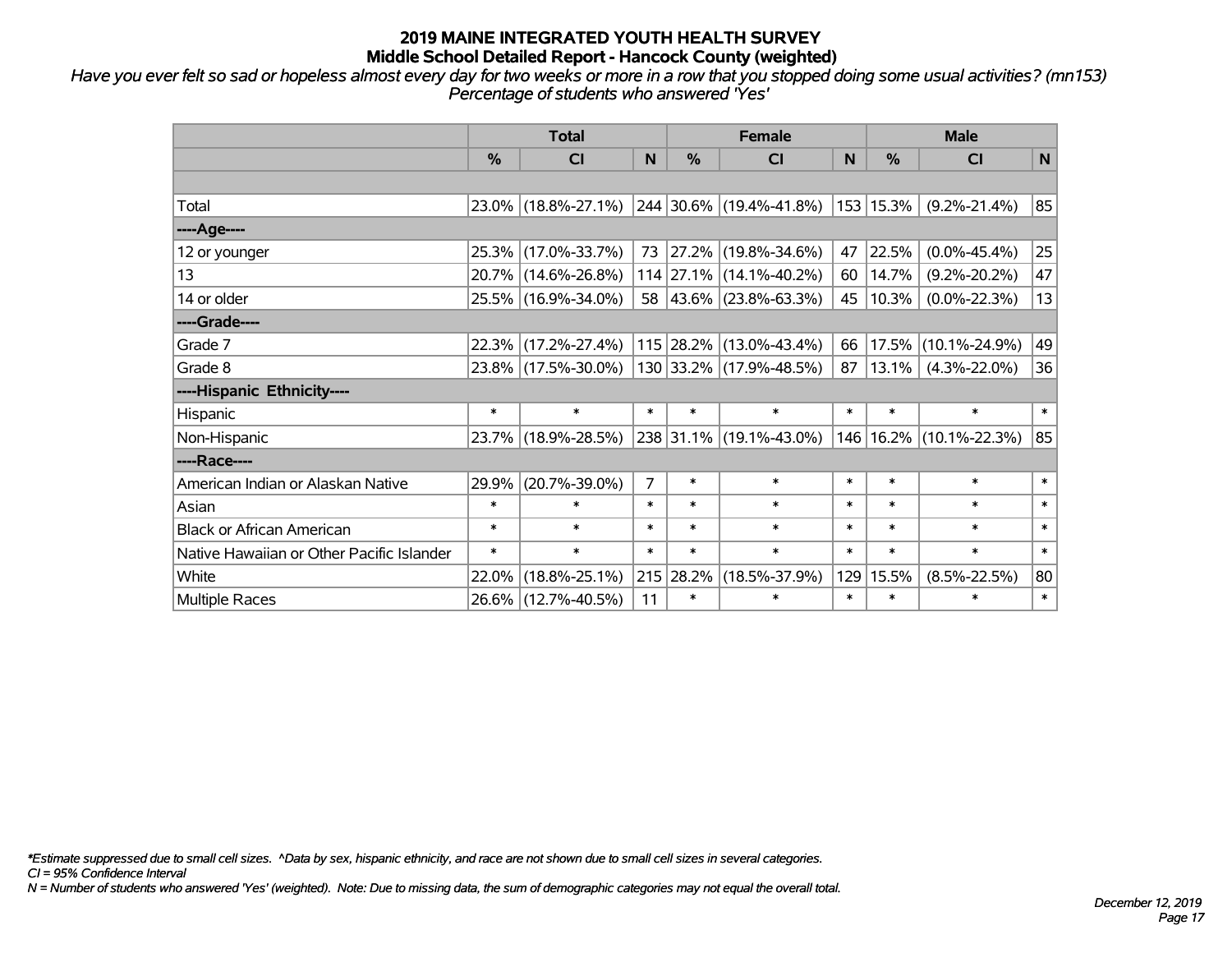*When you have felt sad or hopeless, from whom did you get help? (Select only one response.) (mn154b) Among students who have ever felt sad or hopeless, the percentage of students who answered that they got help from an adult*

|                                           |               | <b>Total</b>           |                |            | <b>Female</b>           |                 | <b>Male</b> |                         |                |  |  |
|-------------------------------------------|---------------|------------------------|----------------|------------|-------------------------|-----------------|-------------|-------------------------|----------------|--|--|
|                                           | $\frac{0}{0}$ | <b>CI</b>              | N              | %          | <b>CI</b>               | N               | %           | <b>CI</b>               | N <sub>1</sub> |  |  |
|                                           |               |                        |                |            |                         |                 |             |                         |                |  |  |
| Total                                     |               | $36.3\%$ (27.2%-45.4%) |                |            | 221 35.1% (22.2%-48.0%) |                 |             | 112 37.9% (27.3%-48.4%) | 107            |  |  |
| ----Age----                               |               |                        |                |            |                         |                 |             |                         |                |  |  |
| 12 or younger                             | 45.8%         | $(37.1\% - 54.4\%)$    | 90             | $ 45.4\% $ | $(33.8\% - 56.9\%)$     | 56              | 46.4%       | $(25.2\% - 67.6\%)$     | 34             |  |  |
| 13                                        | 38.5%         | $(21.8\% - 55.2\%)$    |                |            | 108 35.4% (12.5%-58.3%) | 41              | 41.5%       | $(21.3\% - 61.6\%)$     | 64             |  |  |
| 14 or older                               | 17.5%         | $(8.1\% - 26.9\%)$     | $23 \mid$      | $18.6\%$   | $(8.0\% - 29.1\%)$      | 15 <sub>1</sub> | 15.9%       | $(0.0\% - 37.2\%)$      | 9              |  |  |
| ----Grade----                             |               |                        |                |            |                         |                 |             |                         |                |  |  |
| Grade 7                                   | 54.7%         | $(46.3\% - 63.1\%)$    |                | 162 53.7%  | $(38.3\% - 69.2\%)$     | 84              | 55.1%       | $(48.1\% - 62.0\%)$     | 76             |  |  |
| Grade 8                                   |               | 18.8% (15.3%-22.3%)    | 59             | 17.4%      | $(6.9\% - 27.9\%)$      | 28              |             | 21.2% (10.9%-31.5%)     | 30             |  |  |
| ----Hispanic Ethnicity----                |               |                        |                |            |                         |                 |             |                         |                |  |  |
| Hispanic                                  | $\ast$        | $\ast$                 | $\ast$         | $\ast$     | $\ast$                  | $\ast$          | $\ast$      | $\ast$                  | $\ast$         |  |  |
| Non-Hispanic                              | 34.2%         | $(25.1\% - 43.2\%)$    |                | 193 35.0%  | $(20.8\% - 49.2\%)$     | 105             | 34.0%       | $(25.8\% - 42.3\%)$     | 87             |  |  |
| ----Race----                              |               |                        |                |            |                         |                 |             |                         |                |  |  |
| American Indian or Alaskan Native         | 33.4%         | $(33.4\% - 33.4\%)$    | $\overline{7}$ | $\ast$     | $\ast$                  | $\ast$          | $\ast$      | $\ast$                  | $\ast$         |  |  |
| Asian                                     | $\ast$        | $\ast$                 | $\ast$         | $\ast$     | $\ast$                  | $\ast$          | $\ast$      | $\ast$                  | $\ast$         |  |  |
| <b>Black or African American</b>          | $\ast$        | $\ast$                 | $\ast$         | $\ast$     | $\ast$                  | $\ast$          | $\ast$      | $\ast$                  | $\ast$         |  |  |
| Native Hawaiian or Other Pacific Islander | $\ast$        | $\ast$                 | $\ast$         | $\ast$     | $\ast$                  | $\ast$          | $\ast$      | $\ast$                  | $\ast$         |  |  |
| White                                     | 38.2%         | $(27.1\% - 49.2\%)$    | 207            | 37.0%      | $(22.7\% - 51.4\%)$     | 105             | 40.4%       | $(26.5\% - 54.3\%)$     |                |  |  |
| <b>Multiple Races</b>                     | $\ast$        | $\ast$                 | $\ast$         | $\ast$     | $\ast$                  | $\ast$          | $\ast$      | $\ast$                  | $\ast$         |  |  |

*\*Estimate suppressed due to small cell sizes. ^Data by sex, hispanic ethnicity, and race are not shown due to small cell sizes in several categories.*

*CI = 95% Confidence Interval*

*N = Among students who have ever felt sad or hopeless, the number of students who answered that they got help from an adult (weighted). Note: Due to missing data, the sum of demographic categories may not equal the overall total.*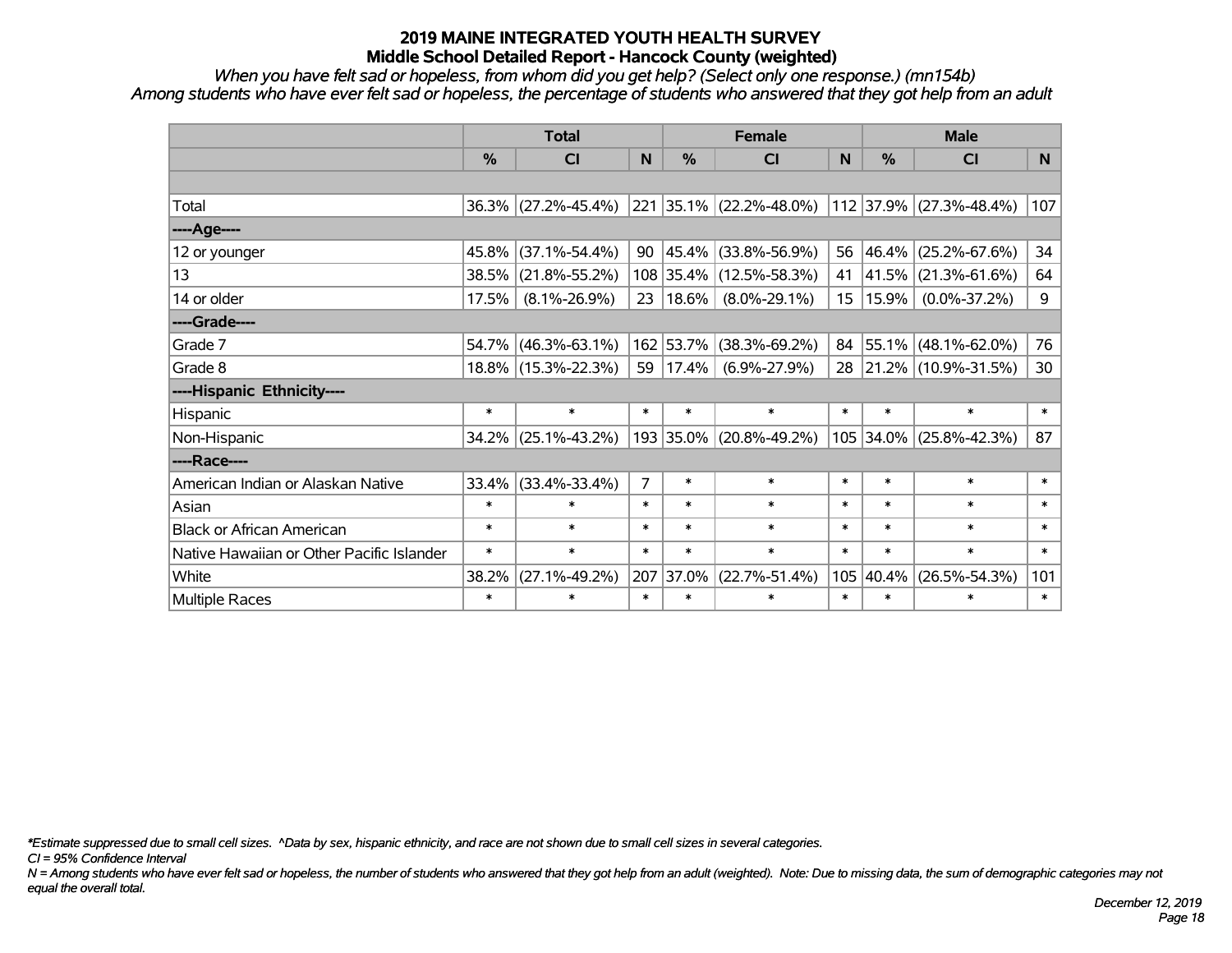*When you have felt sad or hopeless, from whom did you get help? (Select only one response.) (mn154b\_2)*

*Among students who have ever felt sad or hopeless, the percentage of students who answered that they got help from a teacher or other school staff*

|                                           |        | <b>Female</b>      |        |        | <b>Male</b>     |             |        |        |        |
|-------------------------------------------|--------|--------------------|--------|--------|-----------------|-------------|--------|--------|--------|
|                                           | %      | <b>CI</b>          | N      | %      | Cl <sub>1</sub> | $\mathbf N$ | %      | CI N   |        |
|                                           |        |                    |        |        |                 |             |        |        |        |
| Total                                     | 1.7%   | $(0.0\% - 5.4\%)$  | 10     | $\ast$ | $\ast$          | $\ast$      | *      | $\ast$ | *      |
| ----Age----                               |        |                    |        |        |                 |             |        |        |        |
| 12 or younger                             | $\ast$ | $\ast$             | $\ast$ | $\ast$ | $\ast$          | $\ast$      | $\ast$ | $\ast$ | *      |
| 13                                        | 3.6%   | $(0.0\% - 11.3\%)$ | 10     | $\ast$ | $\ast$          | $\ast$      | $\ast$ | $\ast$ | $\ast$ |
| 14 or older                               | $\ast$ | $\ast$             | $\ast$ | $\ast$ | $\ast$          | $\ast$      | $\ast$ | $\ast$ | $\ast$ |
| ----Grade----                             |        |                    |        |        |                 |             |        |        |        |
| Grade 7                                   | 3.4%   | $(0.0\% - 11.2\%)$ | 10     | $\ast$ | $\ast$          | $\ast$      | $\ast$ | $\ast$ | *      |
| Grade 8                                   | $\ast$ | $\ast$             | $\ast$ | $\ast$ | $\ast$          | $\ast$      | $\ast$ | $\ast$ | $\ast$ |
| ----Hispanic Ethnicity----                |        |                    |        |        |                 |             |        |        |        |
| Hispanic                                  | $\ast$ | $\ast$             | $\ast$ | $\ast$ | $\ast$          | $\ast$      | $\ast$ | $\ast$ | *      |
| Non-Hispanic                              | 1.8%   | $(0.0\% - 5.8\%)$  | 10     | $\ast$ | $\ast$          | $\ast$      | $\ast$ | $\ast$ | $\ast$ |
| ----Race----                              |        |                    |        |        |                 |             |        |        |        |
| American Indian or Alaskan Native         | $\ast$ | $\ast$             | $\ast$ | $\ast$ | $\ast$          | $\ast$      | $\ast$ | $\ast$ | $\ast$ |
| Asian                                     | $\ast$ | $\ast$             | $\ast$ | $\ast$ | $\ast$          | $\ast$      | $\ast$ | $\ast$ | $\ast$ |
| <b>Black or African American</b>          | $\ast$ | $\ast$             | $\ast$ | $\ast$ | $\ast$          | $\ast$      | $\ast$ | $\ast$ | $\ast$ |
| Native Hawaiian or Other Pacific Islander | $\ast$ | $\ast$             | $\ast$ | $\ast$ | $\ast$          | $\ast$      | $\ast$ | $\ast$ | *      |
| White                                     | 1.9%   | $(0.0\% - 6.0\%)$  | 10     | $\ast$ | $\ast$          | $\ast$      | $\ast$ | $\ast$ | $\ast$ |
| <b>Multiple Races</b>                     | $\ast$ | $\ast$             | $\ast$ | $\ast$ | $\ast$          | $\ast$      | $\ast$ | $\ast$ | $\ast$ |

*\*Estimate suppressed due to small cell sizes. ^Data by sex, hispanic ethnicity, and race are not shown due to small cell sizes in several categories.*

*CI = 95% Confidence Interval*

*N = Among students who have ever felt sad or hopeless, the number of students who answered that they got help from a teacher or other school staff (weighted). Note: Due to missing data, the sum of demographic categories may not equal the overall total.*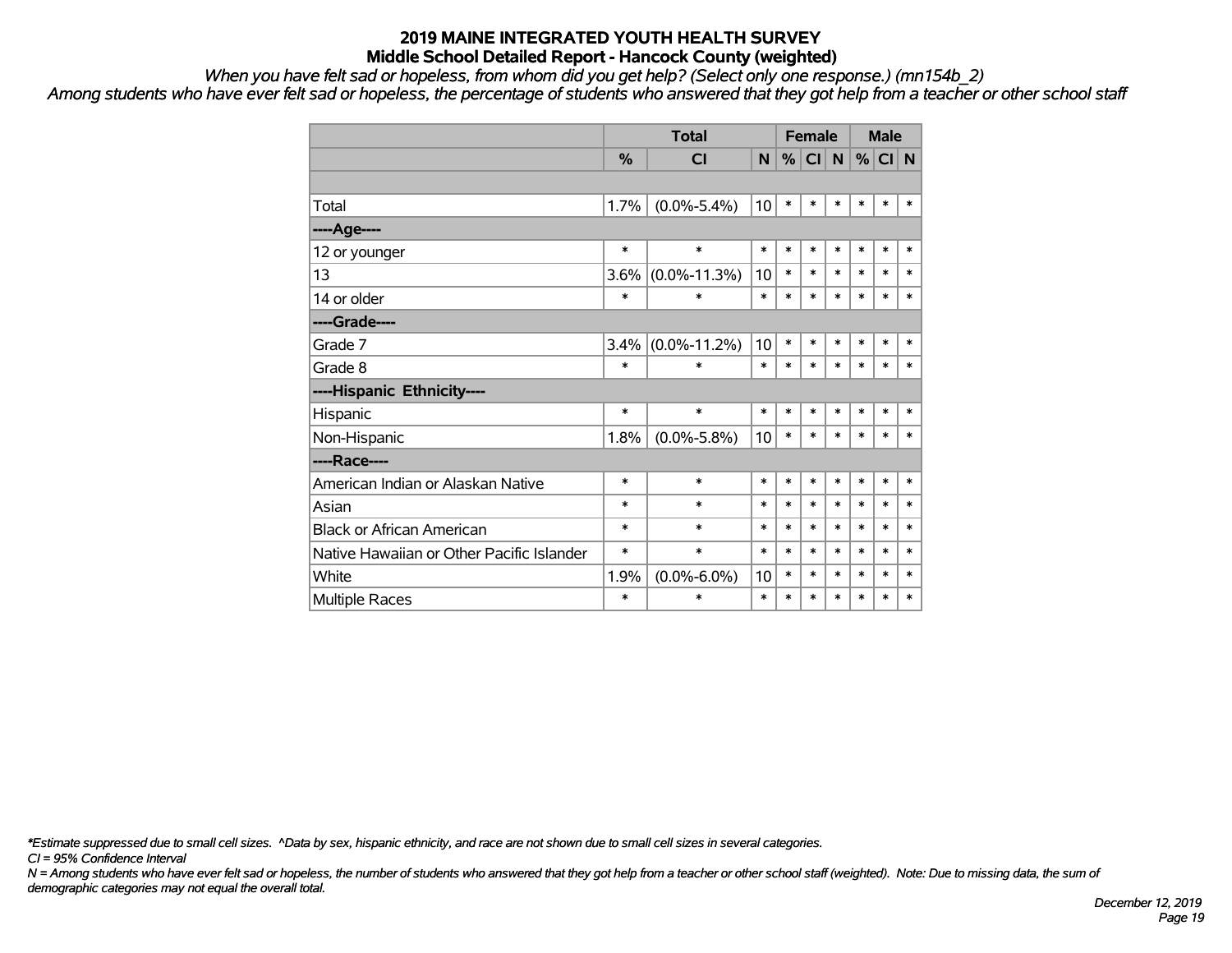#### **2019 MAINE INTEGRATED YOUTH HEALTH SURVEY Middle School Detailed Report - Hancock County (weighted)** *Have you ever seriously thought about killing yourself? (mn25) Percentage of students who answered 'Yes'*

|                                           |               | <b>Total</b>        |                | <b>Female</b> | <b>Male</b>             |             |        |                              |        |
|-------------------------------------------|---------------|---------------------|----------------|---------------|-------------------------|-------------|--------|------------------------------|--------|
|                                           | $\frac{0}{0}$ | CI                  | N              | %             | <b>CI</b>               | N           | %      | <b>CI</b>                    | N      |
|                                           |               |                     |                |               |                         |             |        |                              |        |
| Total                                     |               | 18.6% (13.9%-23.3%) |                |               | 193 22.3% (13.4%-31.1%) |             |        | $ 107 13.9\% $ (10.6%-17.1%) | 75     |
| ----Age----                               |               |                     |                |               |                         |             |        |                              |        |
| 12 or younger                             | 16.2%         | $(9.6\% - 22.8\%)$  | 46             | 16.2%         | $(9.4\% - 23.0\%)$      | 24          | 16.4%  | $(5.4\% - 27.5\%)$           | 22     |
| 13                                        | 18.7%         | $(12.8\% - 24.6\%)$ |                |               | 101 24.8% (13.2%-36.5%) | 62          | 10.8%  | $(4.9\% - 16.6\%)$           | 30     |
| 14 or older                               |               | 21.7% (11.4%-31.9%) |                |               | 46 25.4% (13.1%-37.6%)  | 22          | 18.0%  | $(7.4\% - 28.5\%)$           | 23     |
| ----Grade----                             |               |                     |                |               |                         |             |        |                              |        |
| Grade 7                                   | 17.8%         | $(13.1\% - 22.5\%)$ | 91             | 19.6%         | $(11.9\% - 27.4\%)$     | 45          | 15.2%  | $(11.1\% - 19.2\%)$          | 41     |
| Grade 8                                   |               | 19.5% (14.1%-25.0%) |                |               | 103 25.0% (14.3%-35.8%) | 62          | 12.6%  | $(7.8\% - 17.3\%)$           | 34     |
| ----Hispanic Ethnicity----                |               |                     |                |               |                         |             |        |                              |        |
| Hispanic                                  | 29.7%         | $(19.0\% - 40.3\%)$ | $\overline{7}$ | $\ast$        | $\ast$                  | $\ast$      | $\ast$ | $\ast$                       | $\ast$ |
| Non-Hispanic                              |               | 19.0% (14.6%-23.3%) |                |               | 182 22.4% (14.4%-30.4%) | 99          | 14.4%  | $(10.9\% - 17.8\%)$          | 73     |
| ----Race----                              |               |                     |                |               |                         |             |        |                              |        |
| American Indian or Alaskan Native         | $\ast$        | $\ast$              | $\ast$         | $\ast$        | $\ast$                  | $\ast$      | $\ast$ | $\ast$                       | $\ast$ |
| Asian                                     | $\ast$        | $\ast$              | $\ast$         | $\ast$        | $\ast$                  | $\ast$      | $\ast$ | $\ast$                       | $\ast$ |
| <b>Black or African American</b>          | $\ast$        | $\ast$              | $\ast$         | $\ast$        | $\ast$                  | $\ast$      | $\ast$ | $\ast$                       | $\ast$ |
| Native Hawaiian or Other Pacific Islander | $\ast$        | $\ast$              | $\ast$         | $\ast$        | $\ast$                  | $\ast$      | $\ast$ | $\ast$                       | $\ast$ |
| White                                     | 18.0%         | $(13.0\% - 23.0\%)$ |                | 170 20.4%     | $(12.4\% - 28.4\%)$     | 90<br>14.1% |        | $(10.2\% - 18.1\%)$          | 70     |
| Multiple Races                            | 16.8%         | $(8.9\% - 24.7\%)$  | 6              | $\ast$        | $\ast$                  | $\ast$      | $\ast$ | $\ast$                       | $\ast$ |

*\*Estimate suppressed due to small cell sizes. ^Data by sex, hispanic ethnicity, and race are not shown due to small cell sizes in several categories.*

*CI = 95% Confidence Interval*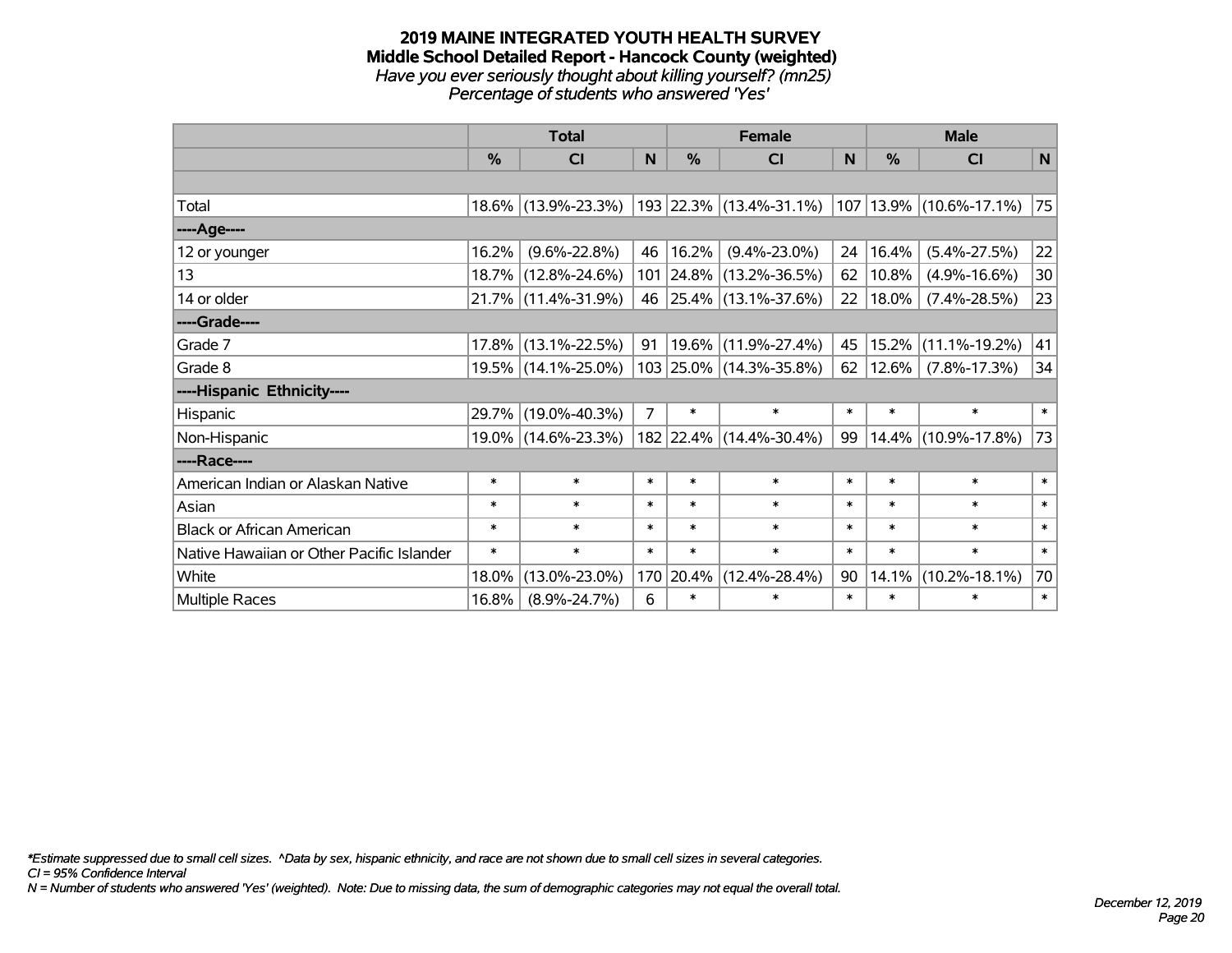*Have you ever done something to purposely hurt yourself without wanting to die, such as cutting or burning yourself on purpose? (mn28) Percentage of students who answered 'Yes'*

|                                           |               | <b>Total</b>        |        | <b>Female</b> | <b>Male</b>                |                  |                            |                        |              |
|-------------------------------------------|---------------|---------------------|--------|---------------|----------------------------|------------------|----------------------------|------------------------|--------------|
|                                           | $\frac{0}{0}$ | <b>CI</b>           | N      | %             | <b>CI</b>                  | <sub>N</sub>     | %                          | <b>CI</b>              | $\mathsf{N}$ |
|                                           |               |                     |        |               |                            |                  |                            |                        |              |
| Total                                     |               | 17.7% (10.9%-24.5%) |        |               | 191 24.8% (10.9%-38.7%)    |                  |                            | 124 10.8% (5.7%-15.9%) | 60           |
| ----Age----                               |               |                     |        |               |                            |                  |                            |                        |              |
| 12 or younger                             | 21.0%         | $(12.3\% - 29.7\%)$ | 60     | $ 20.1\% $    | $(12.3\% - 27.9\%)$        | 35               | 22.3%                      | $(9.4\% - 35.2\%)$     | 26           |
| 13                                        | 14.6%         | $(9.7\% - 19.5\%)$  | 83     | 23.1%         | $(7.8\% - 38.3\%)$         | 51               | 7.6%                       | $(4.0\% - 11.3\%)$     | 25           |
| 14 or older                               | 21.4%         | $(8.8\% - 34.0\%)$  | 48     |               | $ 36.4\% $ (10.1%-62.8%)   | 38               | 8.3%                       | $(0.0\% - 18.8\%)$     | 10           |
| ----Grade----                             |               |                     |        |               |                            |                  |                            |                        |              |
| Grade 7                                   | 14.2%         | $(8.0\% - 20.5\%)$  | 75     | 21.1%         | $(6.9\% - 35.2\%)$         | 49               | 9.1%                       | $(3.9\% - 14.3\%)$     | 26           |
| Grade 8                                   |               | 21.3% (10.9%-31.6%) |        |               | 116 28.5% (12.0%-45.1%)    | 74               |                            | $12.5\%$ (6.6%-18.4%)  | 35           |
| ----Hispanic Ethnicity----                |               |                     |        |               |                            |                  |                            |                        |              |
| Hispanic                                  | $\ast$        | $\ast$              | $\ast$ | $\ast$        | $\ast$                     | $\ast$           | $\ast$                     | $\ast$                 | $\ast$       |
| Non-Hispanic                              |               | 17.3% (11.3%-23.2%) |        |               | 175 24.3% (12.1%-36.4%)    | 114              |                            | $10.4\%$ (4.8%-15.9%)  | 55           |
| ----Race----                              |               |                     |        |               |                            |                  |                            |                        |              |
| American Indian or Alaskan Native         | 71.3%         | $(49.4\% - 93.1\%)$ | 16     | $\ast$        | $\ast$                     | $\ast$           | $\ast$                     | $\ast$                 | $\ast$       |
| Asian                                     | $\ast$        | $\ast$              | $\ast$ | $\ast$        | $\ast$                     | $\ast$           | $\ast$                     | $\ast$                 | $\ast$       |
| <b>Black or African American</b>          | $\ast$        | $\ast$              | $\ast$ | $\ast$        | $\ast$                     | $\ast$           | $\ast$                     | $\ast$                 | $\ast$       |
| Native Hawaiian or Other Pacific Islander | $\ast$        | $\ast$              | $\ast$ | $\ast$        | $\ast$<br>$\ast$<br>$\ast$ |                  | $\ast$                     | $\ast$                 |              |
| White                                     | 16.6%         | $(10.5\% - 22.8\%)$ |        | 164 23.6%     | $(9.7\% - 37.5\%)$         | 108              | 9.6%<br>$(3.3\% - 16.0\%)$ |                        | 49           |
| <b>Multiple Races</b>                     |               | 23.5% (11.9%-35.1%) | 11     | $\ast$        | $\ast$                     | $\ast$<br>$\ast$ |                            | $\ast$                 | $\ast$       |

*\*Estimate suppressed due to small cell sizes. ^Data by sex, hispanic ethnicity, and race are not shown due to small cell sizes in several categories.*

*CI = 95% Confidence Interval*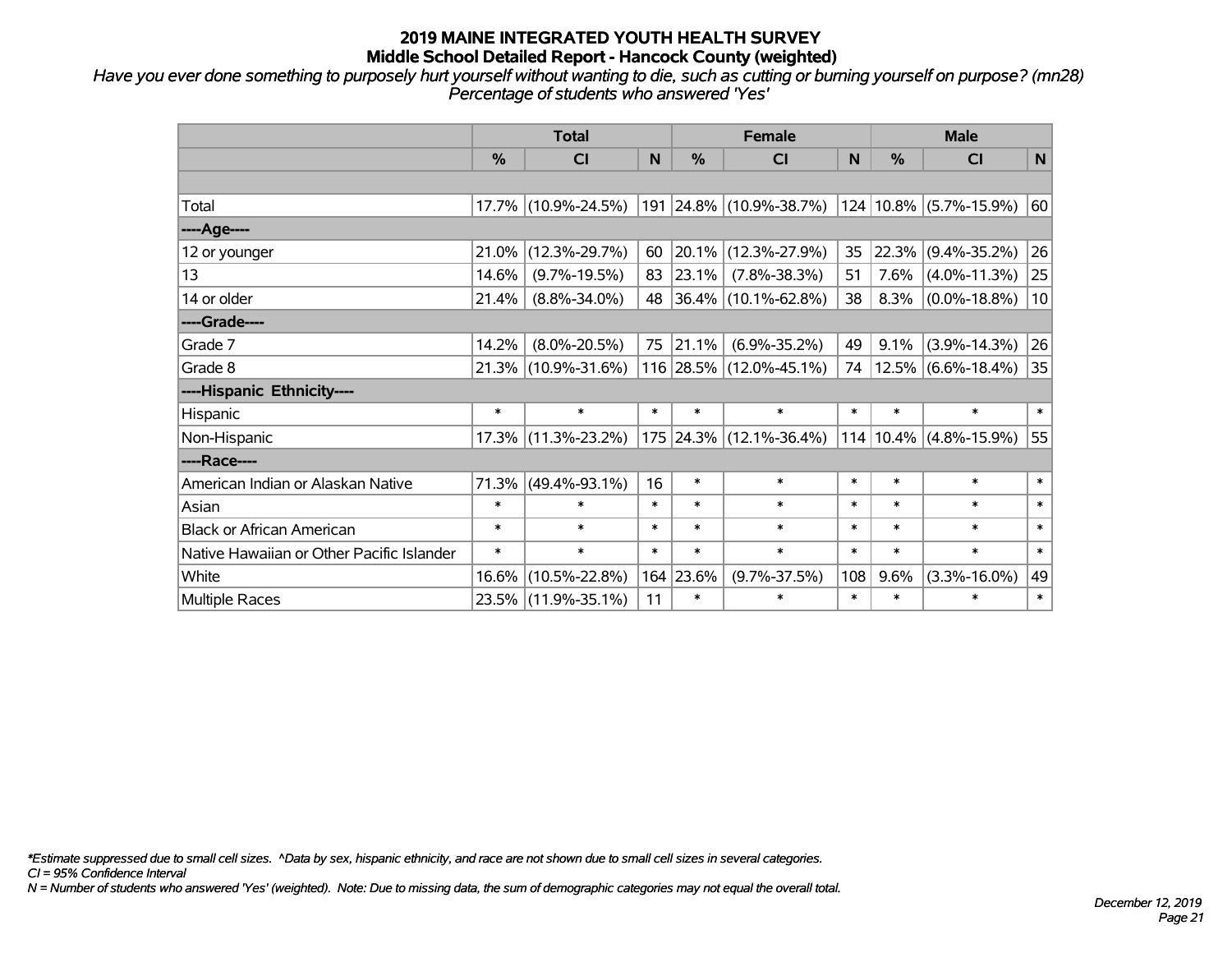#### **2019 MAINE INTEGRATED YOUTH HEALTH SURVEY Middle School Detailed Report - Hancock County (weighted)** *During the past 30 days, on how many days did you smoke cigarettes? (mn29)*

*Percentage of students who answered at least 1 day*

|                                           |               | <b>Total</b>      |                |        | <b>Female</b> |        | <b>Male</b> |        |        |
|-------------------------------------------|---------------|-------------------|----------------|--------|---------------|--------|-------------|--------|--------|
|                                           | $\frac{0}{0}$ | CI                | N              | %      | <b>CI</b>     | N      | %           | CI N   |        |
|                                           |               |                   |                |        |               |        |             |        |        |
| Total                                     | 0.7%          | $(0.1\% - 1.3\%)$ | $\overline{7}$ | $\ast$ | $\ast$        | $\ast$ | $\ast$      | $\ast$ | *      |
| ----Age----                               |               |                   |                |        |               |        |             |        |        |
| 12 or younger                             | $\ast$        | $\ast$            | $\ast$         | $\ast$ | $\ast$        | $\ast$ | $\ast$      | $\ast$ | $\ast$ |
| 13                                        | $\ast$        | $\ast$            | $\ast$         | $\ast$ | $\ast$        | $\ast$ | $\ast$      | $\ast$ | *      |
| 14 or older                               | $\ast$        | $\ast$            | $\ast$         | $\ast$ | $\ast$        | $\ast$ | $\ast$      | $\ast$ | $\ast$ |
| ----Grade----                             |               |                   |                |        |               |        |             |        |        |
| Grade 7                                   | $\ast$        | $\ast$            | *              | $\ast$ | $\ast$        | $\ast$ | $\ast$      | $\ast$ | *      |
| Grade 8                                   | 1.3%          | $(0.2\% - 2.5\%)$ | 7              | $\ast$ | $\ast$        | $\ast$ | $\ast$      | $\ast$ | *      |
| ----Hispanic Ethnicity----                |               |                   |                |        |               |        |             |        |        |
| Hispanic                                  | $\ast$        | $\ast$            | $\ast$         | $\ast$ | $\ast$        | $\ast$ | $\ast$      | $\ast$ | *      |
| Non-Hispanic                              | 0.7%          | $(0.1\% - 1.4\%)$ | $\overline{7}$ | $\ast$ | $\ast$        | $\ast$ | $\ast$      | $\ast$ | *      |
| ----Race----                              |               |                   |                |        |               |        |             |        |        |
| American Indian or Alaskan Native         | $\ast$        | $\ast$            | *              | $\ast$ | $\ast$        | $\ast$ | $\ast$      | $\ast$ | $\ast$ |
| Asian                                     | $\ast$        | $\ast$            | *              | $\ast$ | $\ast$        | $\ast$ | $\ast$      | $\ast$ | *      |
| <b>Black or African American</b>          | $\ast$        | $\ast$            | $\ast$         | $\ast$ | $\ast$        | $\ast$ | $\ast$      | $\ast$ | *      |
| Native Hawaiian or Other Pacific Islander | $\ast$        | $\ast$            | $\ast$         | $\ast$ | $\ast$        | $\ast$ | $\ast$      | $\ast$ | $\ast$ |
| White                                     | 0.7%          | $(0.1\% - 1.4\%)$ | 7              | $\ast$ | $\ast$        | $\ast$ | $\ast$      | $\ast$ | *      |
| Multiple Races                            | $\ast$        | $\ast$            | $\ast$         | $\ast$ | $\ast$        | $\ast$ | $\ast$      | $\ast$ | $\ast$ |

*\*Estimate suppressed due to small cell sizes. ^Data by sex, hispanic ethnicity, and race are not shown due to small cell sizes in several categories.*

*CI = 95% Confidence Interval*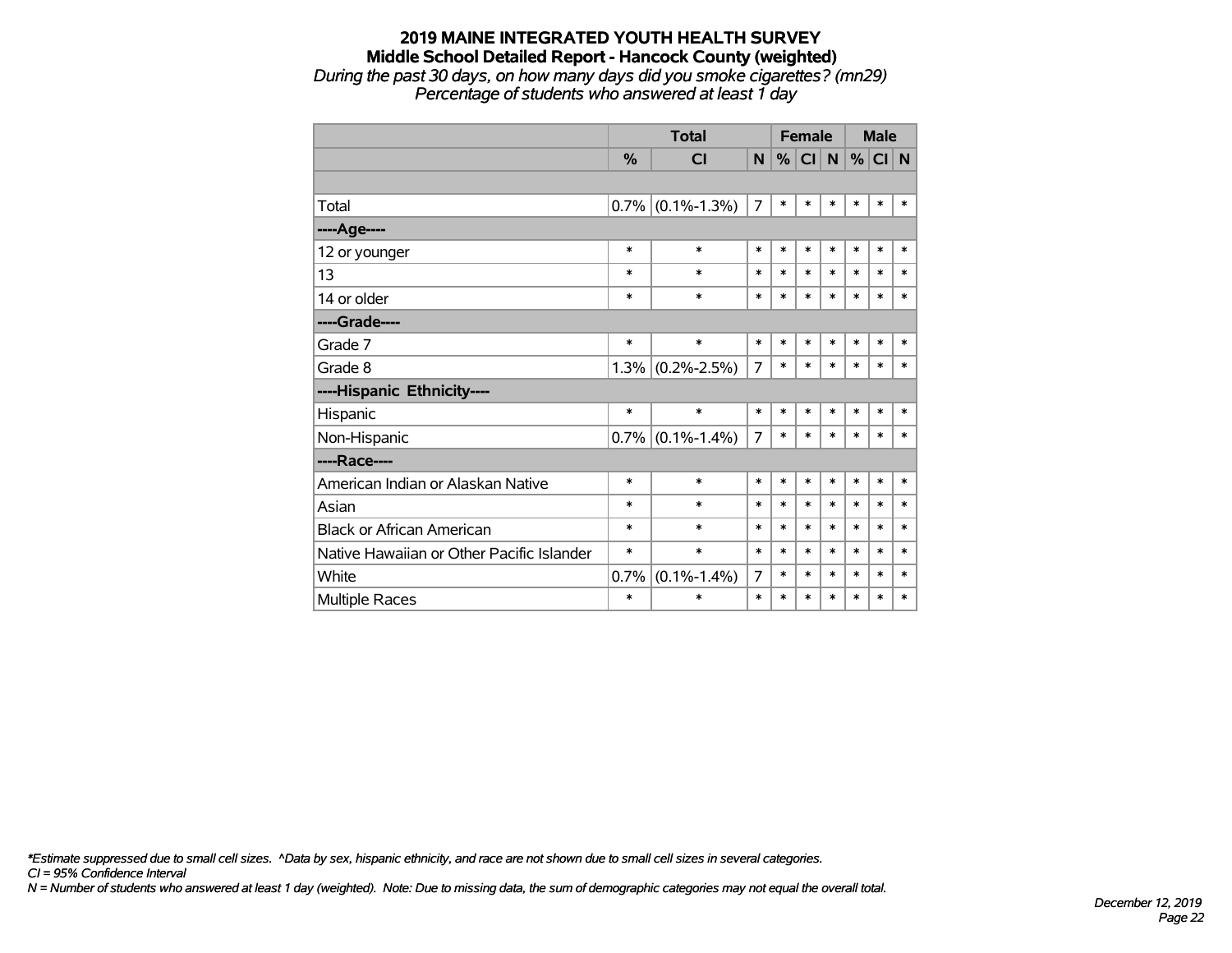#### *How old were you when you smoked a whole cigarette for the first time? (mn32)*

*Among students who have smoked a whole cigarette, the percentage of students who answered before age 11*

|                                           |        |                    |        |        | <b>Female</b> |        | <b>Male</b> |        |        |
|-------------------------------------------|--------|--------------------|--------|--------|---------------|--------|-------------|--------|--------|
|                                           | %      | <b>CI</b>          | N      | %      | CI            | N      |             | % CI N |        |
|                                           |        |                    |        |        |               |        |             |        |        |
| Total                                     | 23.2%  | $(0.0\% - 53.2\%)$ | 8      | $\ast$ | $\ast$        | $\ast$ | $\ast$      | $\ast$ | $\ast$ |
| ----Age----                               |        |                    |        |        |               |        |             |        |        |
| 12 or younger                             | $\ast$ | $\ast$             | $\ast$ | $\ast$ | $\ast$        | $\ast$ | $\ast$      | $\ast$ | $\ast$ |
| 13                                        | $\ast$ | $\ast$             | $\ast$ | $\ast$ | $\ast$        | $\ast$ | $\ast$      | $\ast$ | $\ast$ |
| 14 or older                               | $\ast$ | $\ast$             | $\ast$ | $\ast$ | $\ast$        | $\ast$ | $\ast$      | $\ast$ | $\ast$ |
| ----Grade----                             |        |                    |        |        |               |        |             |        |        |
| Grade 7                                   | $\ast$ | $\ast$             | $\ast$ | $\ast$ | $\ast$        | $\ast$ | $\ast$      | $\ast$ | $\ast$ |
| Grade 8                                   | $\ast$ | $\ast$             | $\ast$ | $\ast$ | *             | $\ast$ | $\ast$      | $\ast$ | $\ast$ |
| ----Hispanic Ethnicity----                |        |                    |        |        |               |        |             |        |        |
| Hispanic                                  | $\ast$ | $\ast$             | $\ast$ | $\ast$ | $\ast$        | $\ast$ | $\ast$      | $\ast$ | $\ast$ |
| Non-Hispanic                              | 23.2%  | $(0.0\% - 53.2\%)$ | 8      | $\ast$ | $\ast$        | $\ast$ | $\ast$      | $\ast$ | $\ast$ |
| ----Race----                              |        |                    |        |        |               |        |             |        |        |
| American Indian or Alaskan Native         | $\ast$ | $\ast$             | $\ast$ | $\ast$ | $\ast$        | $\ast$ | $\ast$      | $\ast$ | $\ast$ |
| Asian                                     | $\ast$ | $\ast$             | $\ast$ | $\ast$ | $\ast$        | $\ast$ | $\ast$      | $\ast$ | $\ast$ |
| <b>Black or African American</b>          | $\ast$ | $\ast$             | $\ast$ | $\ast$ | $\ast$        | $\ast$ | $\ast$      | $\ast$ | $\ast$ |
| Native Hawaiian or Other Pacific Islander | $\ast$ | $\ast$             | $\ast$ | $\ast$ | $\ast$        | $\ast$ | $\ast$      | $\ast$ | $\ast$ |
| White                                     | 21.6%  | $(0.0\% - 49.8\%)$ | 7      | $\ast$ | *             | $\ast$ | $\ast$      | $\ast$ | $\ast$ |
| <b>Multiple Races</b>                     | $\ast$ | $\ast$             | $\ast$ | $\ast$ | $\ast$        | $\ast$ | $\ast$      | $\ast$ | $\ast$ |

*\*Estimate suppressed due to small cell sizes. ^Data by sex, hispanic ethnicity, and race are not shown due to small cell sizes in several categories.*

*CI = 95% Confidence Interval*

*N = Among students who have smoked a whole cigarette, the number of students who answered before age 11 (weighted). Note: Due to missing data, the sum of demographic categories may not equal the overall total.*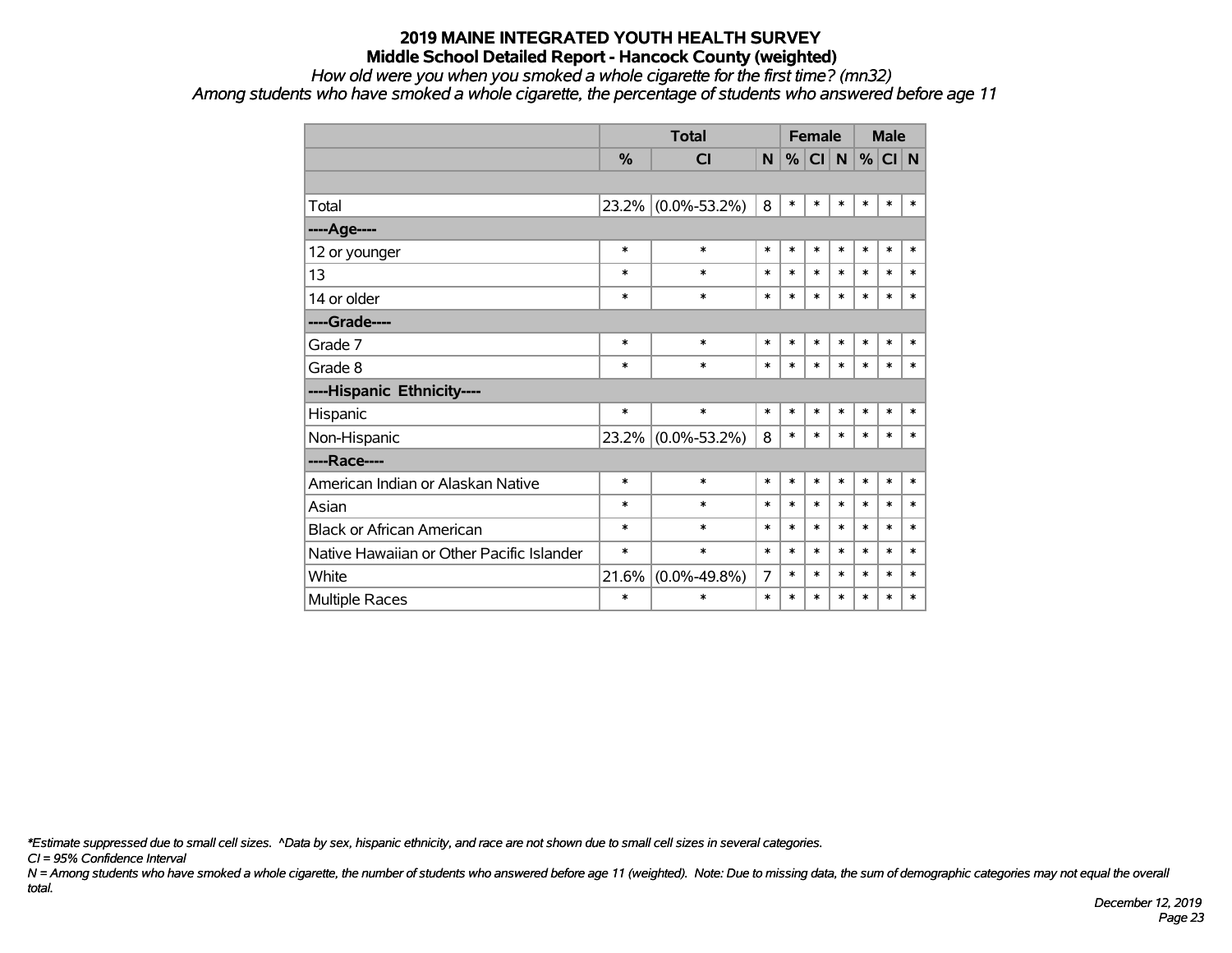## **2019 MAINE INTEGRATED YOUTH HEALTH SURVEY Middle School Detailed Report - Hancock County (weighted)** *How old were you when you smoked a whole cigarette for the first time? (mn32\_2)*

*Percentage of students who answered before age 11*

|                                           |         | <b>Total</b>        |        | <b>Female</b> |        |        | <b>Male</b> |        |        |
|-------------------------------------------|---------|---------------------|--------|---------------|--------|--------|-------------|--------|--------|
|                                           | %       | <b>CI</b>           | N      | %             | CI N   |        | %           | CI N   |        |
|                                           |         |                     |        |               |        |        |             |        |        |
| Total                                     | $0.7\%$ | $(0.0\% - 1.7\%)$   | 8      | $\ast$        | $\ast$ | $\ast$ | *           | $\ast$ | $\ast$ |
| ----Age----                               |         |                     |        |               |        |        |             |        |        |
| 12 or younger                             | $\ast$  | $\ast$              | $\ast$ | $\ast$        | $\ast$ | $\ast$ | $\ast$      | $\ast$ | $\ast$ |
| 13                                        | $\ast$  | $\ast$              | $\ast$ | $\ast$        | $\ast$ | $\ast$ | $\ast$      | $\ast$ | $\ast$ |
| 14 or older                               | $\ast$  | $\ast$              | $\ast$ | $\ast$        | $\ast$ | $\ast$ | $\ast$      | $\ast$ | $\ast$ |
| ----Grade----                             |         |                     |        |               |        |        |             |        |        |
| Grade 7                                   | $\ast$  | $\ast$              | $\ast$ | $\ast$        | $\ast$ | $\ast$ | $\ast$      | $\ast$ | $\ast$ |
| Grade 8                                   | $\ast$  | $\ast$              | $\ast$ | $\ast$        | $\ast$ | $\ast$ | *           | $\ast$ | $\ast$ |
| ----Hispanic Ethnicity----                |         |                     |        |               |        |        |             |        |        |
| Hispanic                                  | $\ast$  | $\ast$              | $\ast$ | $\ast$        | $\ast$ | $\ast$ | *           | $\ast$ | $\ast$ |
| Non-Hispanic                              |         | $0.8\%$ (0.0%-1.8%) | 8      | $\ast$        | $\ast$ | $\ast$ | *           | $\ast$ | $\ast$ |
| ----Race----                              |         |                     |        |               |        |        |             |        |        |
| American Indian or Alaskan Native         | $\ast$  | $\ast$              | $\ast$ | $\ast$        | $\ast$ | $\ast$ | $\ast$      | $\ast$ | $\ast$ |
| Asian                                     | $\ast$  | $\ast$              | $\ast$ | $\ast$        | $\ast$ | $\ast$ | *           | $\ast$ | $\ast$ |
| <b>Black or African American</b>          | $\ast$  | $\ast$              | $\ast$ | $\ast$        | *      | $\ast$ | *           | $\ast$ | $\ast$ |
| Native Hawaiian or Other Pacific Islander | $\ast$  | $\ast$              | $\ast$ | $\ast$        | $\ast$ | $\ast$ | *           | $\ast$ | $\ast$ |
| White                                     | 0.7%    | $(0.0\% - 1.7\%)$   | 7      | $\ast$        | $\ast$ | $\ast$ | $\ast$      | $\ast$ | $\ast$ |
| Multiple Races                            | $\ast$  | $\ast$              | $\ast$ | $\ast$        | $\ast$ | $\ast$ | *           | $\ast$ | $\ast$ |

*\*Estimate suppressed due to small cell sizes. ^Data by sex, hispanic ethnicity, and race are not shown due to small cell sizes in several categories.*

*CI = 95% Confidence Interval*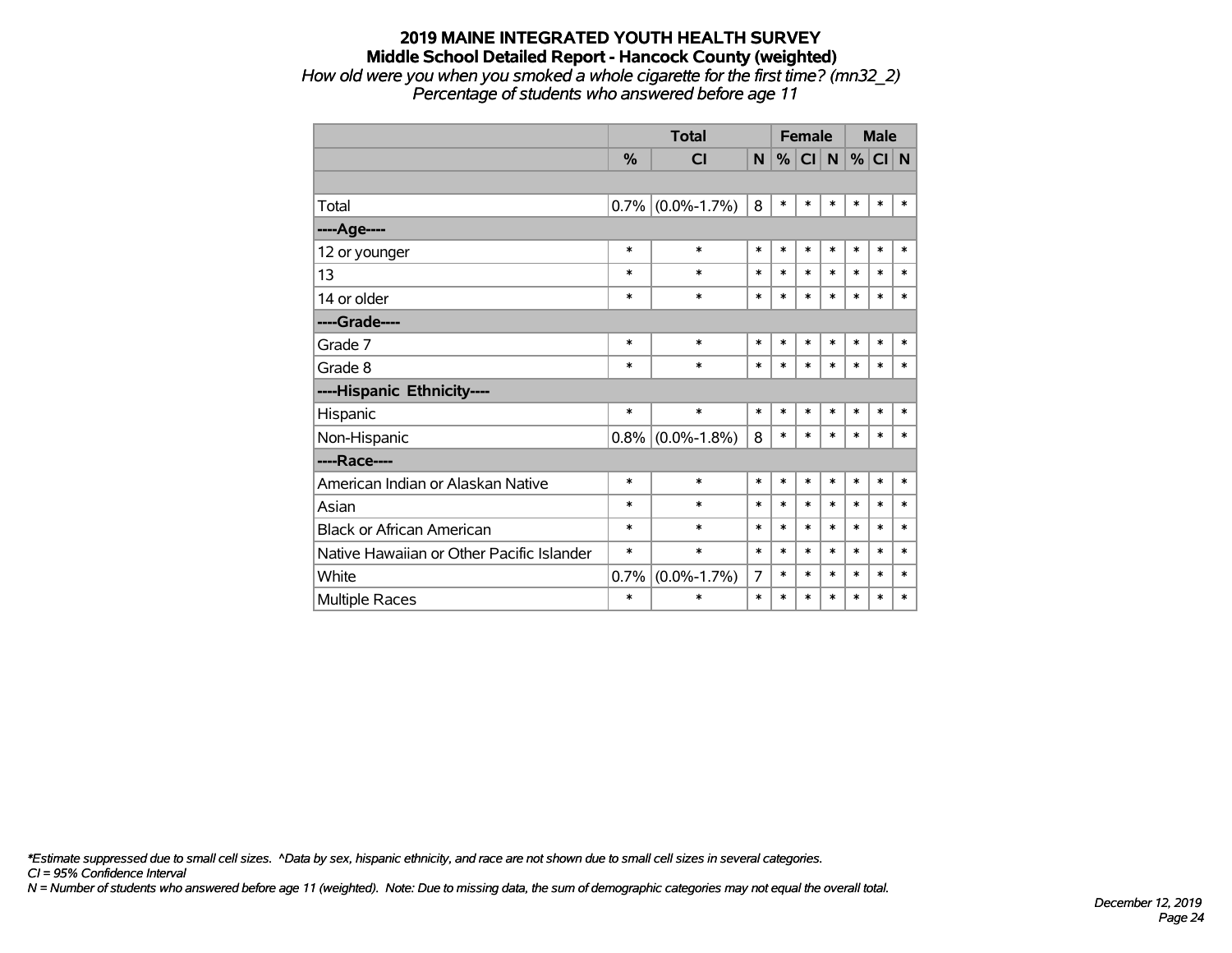*During the past 30 days, on how many days did you use chewing tobacco, snuff, dip, snus, or dissolvable tobacco products, such as Copenhagen, Grizzly, Skoal, or Camel Snus? (Do not count any electronic vapor products.) (mn181a)*

*Percentage of students who answered at least 1 day*

|                                           |               | <b>Total</b>        |                |        | <b>Female</b> |        | <b>Male</b> |         |             |
|-------------------------------------------|---------------|---------------------|----------------|--------|---------------|--------|-------------|---------|-------------|
|                                           | $\frac{0}{2}$ | <b>CI</b>           | N              | %      | C             | N      |             | $\%$ CI | $\mathbf N$ |
|                                           |               |                     |                |        |               |        |             |         |             |
| Total                                     | 1.2%          | $(0.6\% - 1.8\%)$   | 13             | $\ast$ | *             | $\ast$ | $\ast$      | $\ast$  | $\ast$      |
| ----Age----                               |               |                     |                |        |               |        |             |         |             |
| 12 or younger                             | $\ast$        | $\ast$              | $\ast$         | $\ast$ | $\ast$        | $\ast$ | $\ast$      | $\ast$  | $\ast$      |
| 13                                        | 1.9%          | $(0.7\% - 3.2\%)$   | 11             | $\ast$ | *             | $\ast$ | $\ast$      | $\ast$  | $\ast$      |
| 14 or older                               | $\ast$        | $\ast$              | $\ast$         | $\ast$ | *             | $\ast$ | $\ast$      | $\ast$  | $\ast$      |
| ----Grade----                             |               |                     |                |        |               |        |             |         |             |
| Grade 7                                   | 1.1%          | $(0.3\% - 1.9\%)$   | 6              | $\ast$ | *             | $\ast$ | $\ast$      | $\ast$  | $\ast$      |
| Grade 8                                   |               | $1.3\%$ (0.1%-2.5%) | $\overline{7}$ | $\ast$ | *             | $\ast$ | $\ast$      | $\ast$  | *           |
| ----Hispanic Ethnicity----                |               |                     |                |        |               |        |             |         |             |
| Hispanic                                  | $\ast$        | $\ast$              | $\ast$         | $\ast$ | $\ast$        | $\ast$ | $\ast$      | $\ast$  | *           |
| Non-Hispanic                              |               | $1.3\%$ (0.7%-1.9%) | 13             | $\ast$ | *             | $\ast$ | $\ast$      | $\ast$  | $\ast$      |
| ----Race----                              |               |                     |                |        |               |        |             |         |             |
| American Indian or Alaskan Native         | $\ast$        | $\ast$              | $\ast$         | $\ast$ | *             | $\ast$ | $\ast$      | $\ast$  | $\ast$      |
| Asian                                     | $\ast$        | $\ast$              | $\ast$         | $\ast$ | *             | $\ast$ | $\ast$      | $\ast$  | $\ast$      |
| <b>Black or African American</b>          | $\ast$        | $\ast$              | $\ast$         | $\ast$ | *             | $\ast$ | $\ast$      | $\ast$  | *           |
| Native Hawaiian or Other Pacific Islander | $\ast$        | $\ast$              | $\ast$         | $\ast$ | *             | $\ast$ | $\ast$      | $\ast$  | $\ast$      |
| White                                     | 1.1%          | $(0.4\% - 1.7\%)$   | 10             | $\ast$ | *             | $\ast$ | $\ast$      | $\ast$  | *           |
| <b>Multiple Races</b>                     | *             | $\ast$              | $\ast$         | $\ast$ | $\ast$        | $\ast$ | $\ast$      | $\ast$  | $\ast$      |

*\*Estimate suppressed due to small cell sizes. ^Data by sex, hispanic ethnicity, and race are not shown due to small cell sizes in several categories.*

*CI = 95% Confidence Interval*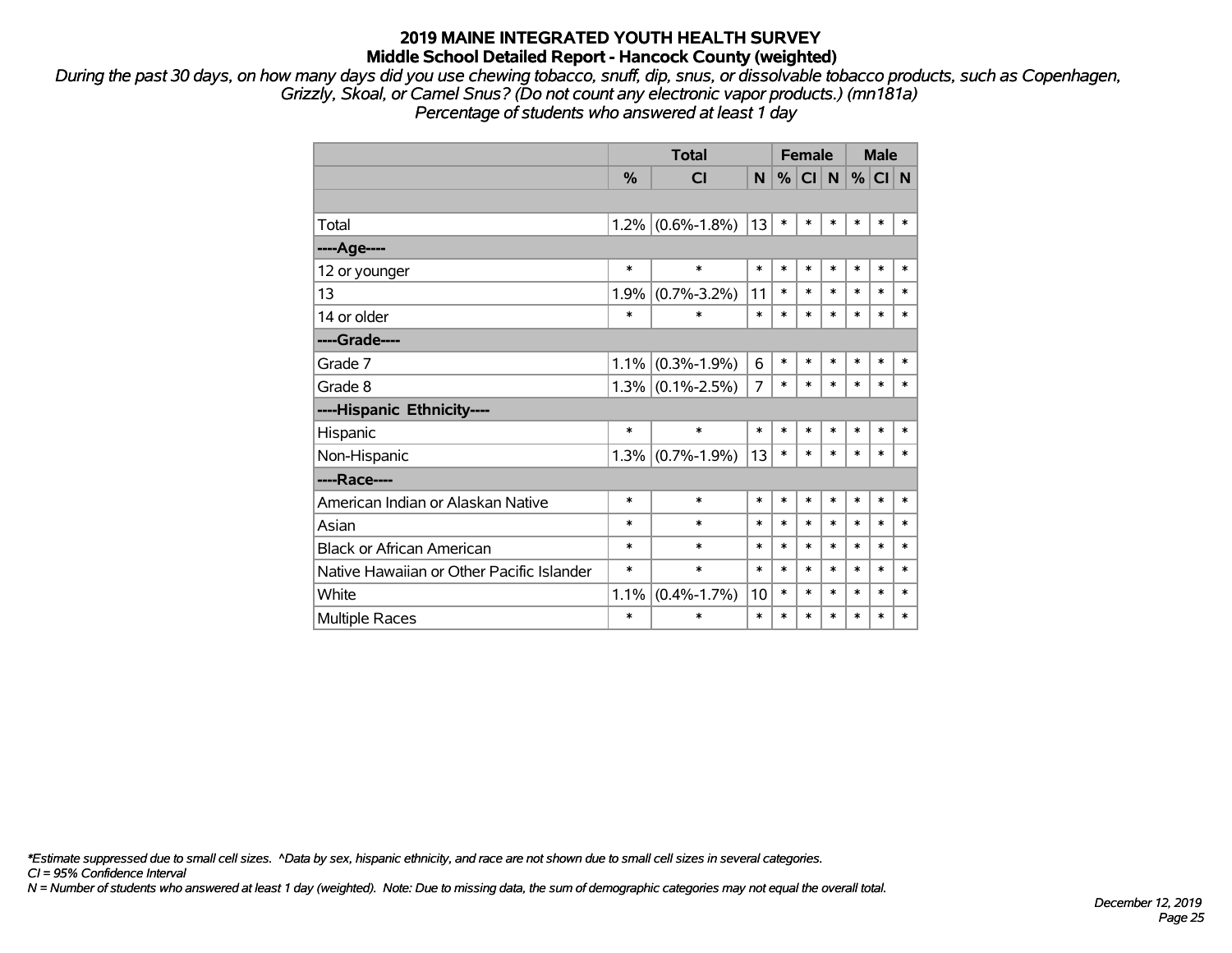*During the past 30 days, on how many days did you smoke cigars, cigarillos, or little cigars? (mn30) Percentage of students who answered at least 1 day*

|                                           |        | <b>Total</b> |        |        | <b>Female</b> |        | <b>Male</b> |        |        |
|-------------------------------------------|--------|--------------|--------|--------|---------------|--------|-------------|--------|--------|
|                                           | %      | CI N         |        |        | $%$ CI N      |        | %           | CI N   |        |
|                                           |        |              |        |        |               |        |             |        |        |
| Total                                     | $\ast$ | $\ast$       | *      | $\ast$ | $\ast$        | $\ast$ | $\ast$      | $\ast$ | $\ast$ |
| ---- Age----                              |        |              |        |        |               |        |             |        |        |
| 12 or younger                             | $\ast$ | $\ast$       | *      | $\ast$ | $\ast$        | $\ast$ | $\ast$      | $\ast$ | $\ast$ |
| 13                                        | $\ast$ | $\ast$       | $\ast$ | $\ast$ | $\ast$        | $\ast$ | $\ast$      | $\ast$ | $\ast$ |
| 14 or older                               | $\ast$ | *            | $\ast$ | $\ast$ | $\ast$        | $\ast$ | $\ast$      | $\ast$ | $\ast$ |
| ----Grade----                             |        |              |        |        |               |        |             |        |        |
| Grade 7                                   | $\ast$ | $\ast$       | $\ast$ | $\ast$ | $\ast$        | $\ast$ | $\ast$      | $\ast$ | $\ast$ |
| Grade 8                                   | $\ast$ | $\ast$       | *      | $\ast$ | $\ast$        | $\ast$ | $\ast$      | $\ast$ | $\ast$ |
| ----Hispanic Ethnicity----                |        |              |        |        |               |        |             |        |        |
| Hispanic                                  | $\ast$ | *            | $\ast$ | $\ast$ | $\ast$        | $\ast$ | $\ast$      | $\ast$ | ∗      |
| Non-Hispanic                              | $\ast$ | $\ast$       | $\ast$ | $\ast$ | $\ast$        | $\ast$ | $\ast$      | $\ast$ | $\ast$ |
| ----Race----                              |        |              |        |        |               |        |             |        |        |
| American Indian or Alaskan Native         | $\ast$ | *            | $\ast$ | $\ast$ | $\ast$        | $\ast$ | $\ast$      | $\ast$ | $\ast$ |
| Asian                                     | $\ast$ | $\ast$       | $\ast$ | $\ast$ | $\ast$        | $\ast$ | $\ast$      | $\ast$ | $\ast$ |
| <b>Black or African American</b>          | $\ast$ | $\ast$       | *      | $\ast$ | $\ast$        | $\ast$ | $\ast$      | $\ast$ | $\ast$ |
| Native Hawaiian or Other Pacific Islander | $\ast$ | $\ast$       | *      | $\ast$ | $\ast$        | $\ast$ | $\ast$      | $\ast$ | $\ast$ |
| White                                     | $\ast$ | $\ast$       | *      | *      | $\ast$        | $\ast$ | $\ast$      | $\ast$ | $\ast$ |
| <b>Multiple Races</b>                     | $\ast$ | $\ast$       | *      | $\ast$ | $\ast$        | $\ast$ | $\ast$      | $\ast$ | $\ast$ |

*\*Estimate suppressed due to small cell sizes. ^Data by sex, hispanic ethnicity, and race are not shown due to small cell sizes in several categories.*

*CI = 95% Confidence Interval*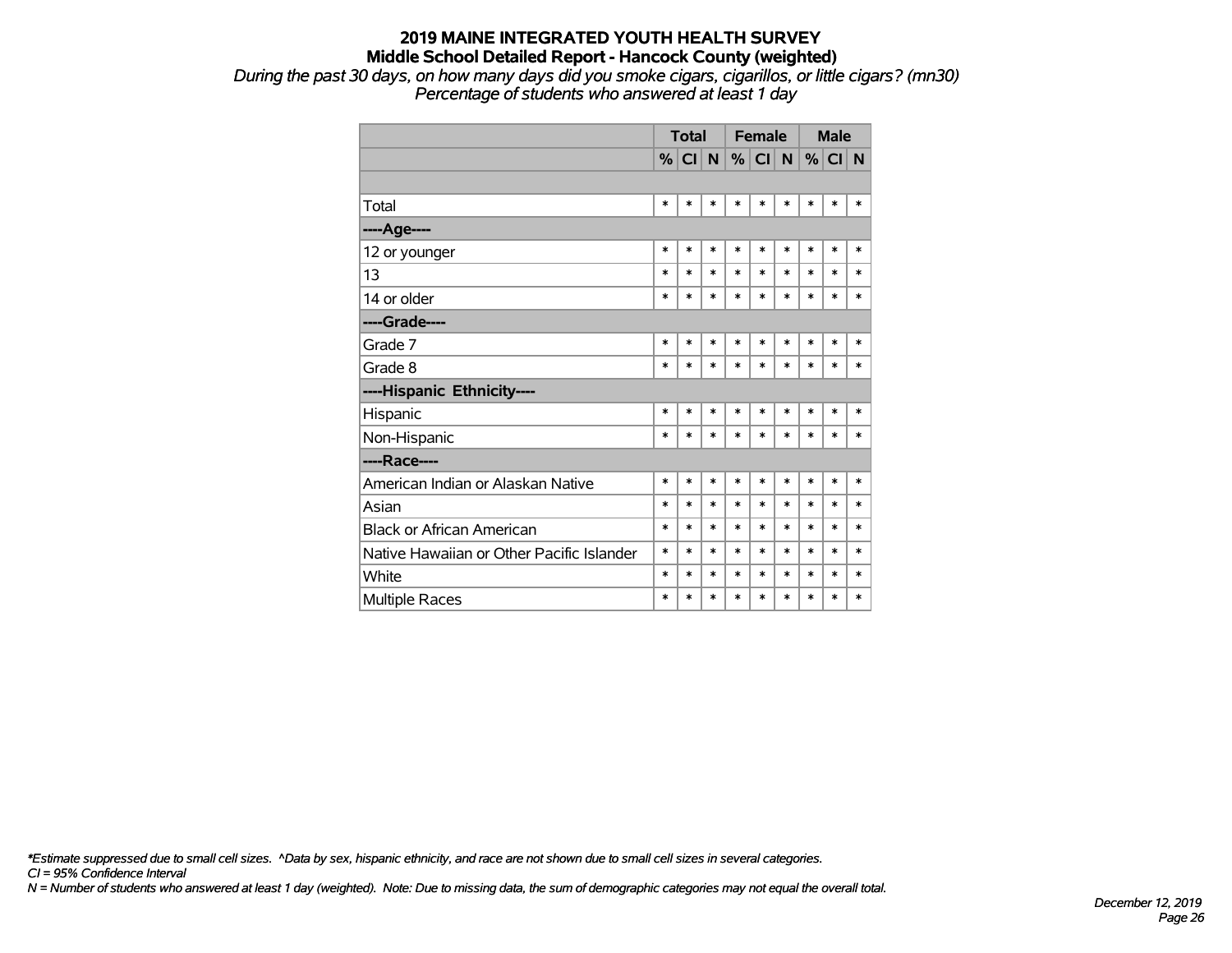*During the past 7 days, on how many days were you in the same room with someone who was smoking cigarettes? (mn33a) Percentage of students who answered at least 1 day*

|                                           | <b>Total</b>  |                        |        | <b>Female</b> |                             | <b>Male</b> |        |                         |        |
|-------------------------------------------|---------------|------------------------|--------|---------------|-----------------------------|-------------|--------|-------------------------|--------|
|                                           | $\frac{0}{0}$ | CI                     | N      | $\frac{0}{0}$ | <b>CI</b>                   | N           | %      | <b>CI</b>               | N      |
|                                           |               |                        |        |               |                             |             |        |                         |        |
| Total                                     |               | 22.2% (18.2%-26.3%)    |        |               | 241 21.9% (17.3%-26.5%)     |             |        | 108 22.2% (17.3%-27.1%) | 125    |
| ----Age----                               |               |                        |        |               |                             |             |        |                         |        |
| 12 or younger                             | 29.2%         | $(18.9\% - 39.6\%)$    | 85     |               | 24.1% (15.6%-32.7%)         | 36          |        | 34.2% (19.7%-48.7%)     | 47     |
| 13                                        |               | 19.4% (15.3%-23.5%)    |        |               | 111 20.9% (14.8%-27.1%)     | 54          |        | $17.3\%$ (11.5%-23.1%)  | 51     |
| 14 or older                               |               | 20.4% (13.0%-27.8%)    |        | 45 20.6%      | $(8.6\% - 32.6\%)$          |             |        | 18 20.6% (11.4%-29.7%)  | 26     |
| ----Grade----                             |               |                        |        |               |                             |             |        |                         |        |
| Grade 7                                   | 22.9%         | $(15.4\% - 30.3\%)$    |        |               | 121 22.3% (14.3%-30.3%)     | 53          |        | $23.5\%$ (14.7%-32.2%)  | 65     |
| Grade 8                                   |               | $21.5\%$ (17.4%-25.6%) |        |               | 117   21.1%   (16.2%-26.0%) |             |        | 54 21.3% (16.8%-25.8%)  | 60     |
| ----Hispanic Ethnicity----                |               |                        |        |               |                             |             |        |                         |        |
| Hispanic                                  | $\ast$        | $\ast$                 | $\ast$ | $\ast$        | $\ast$                      | $\ast$      | $\ast$ | $\ast$                  | $\ast$ |
| Non-Hispanic                              |               | 22.3% (17.8%-26.8%)    |        |               | 224 22.1% (17.5%-26.7%)     |             |        | 100 22.2% (16.9%-27.4%) | 117    |
| ----Race----                              |               |                        |        |               |                             |             |        |                         |        |
| American Indian or Alaskan Native         | $\ast$        | $\ast$                 | $\ast$ | $\ast$        | $\ast$                      | $\ast$      | $\ast$ | $\ast$                  | $\ast$ |
| Asian                                     | $\ast$        | $\ast$                 | $\ast$ | $\ast$        | $\ast$                      | $\ast$      | $\ast$ | $\ast$                  | $\ast$ |
| <b>Black or African American</b>          | $\ast$        | $\ast$                 | $\ast$ | $\ast$        | $\ast$                      | $\ast$      | $\ast$ | $\ast$                  | $\ast$ |
| Native Hawaiian or Other Pacific Islander | $\ast$        | $\ast$                 | $\ast$ | $\ast$        | $\ast$                      | $\ast$      | $\ast$ | $\ast$                  | $\ast$ |
| White                                     | 22.0%         | $(18.2\% - 25.8\%)$    |        | 218 21.6%     | $(17.0\% - 26.2\%)$         | 98          | 22.1%  | $(17.7\% - 26.5\%)$     | 113    |
| <b>Multiple Races</b>                     |               | 21.0% (11.1%-30.9%)    | 8      | $\ast$        | $\ast$                      | $\ast$      | $\ast$ | $\ast$                  | $\ast$ |

*\*Estimate suppressed due to small cell sizes. ^Data by sex, hispanic ethnicity, and race are not shown due to small cell sizes in several categories.*

*CI = 95% Confidence Interval*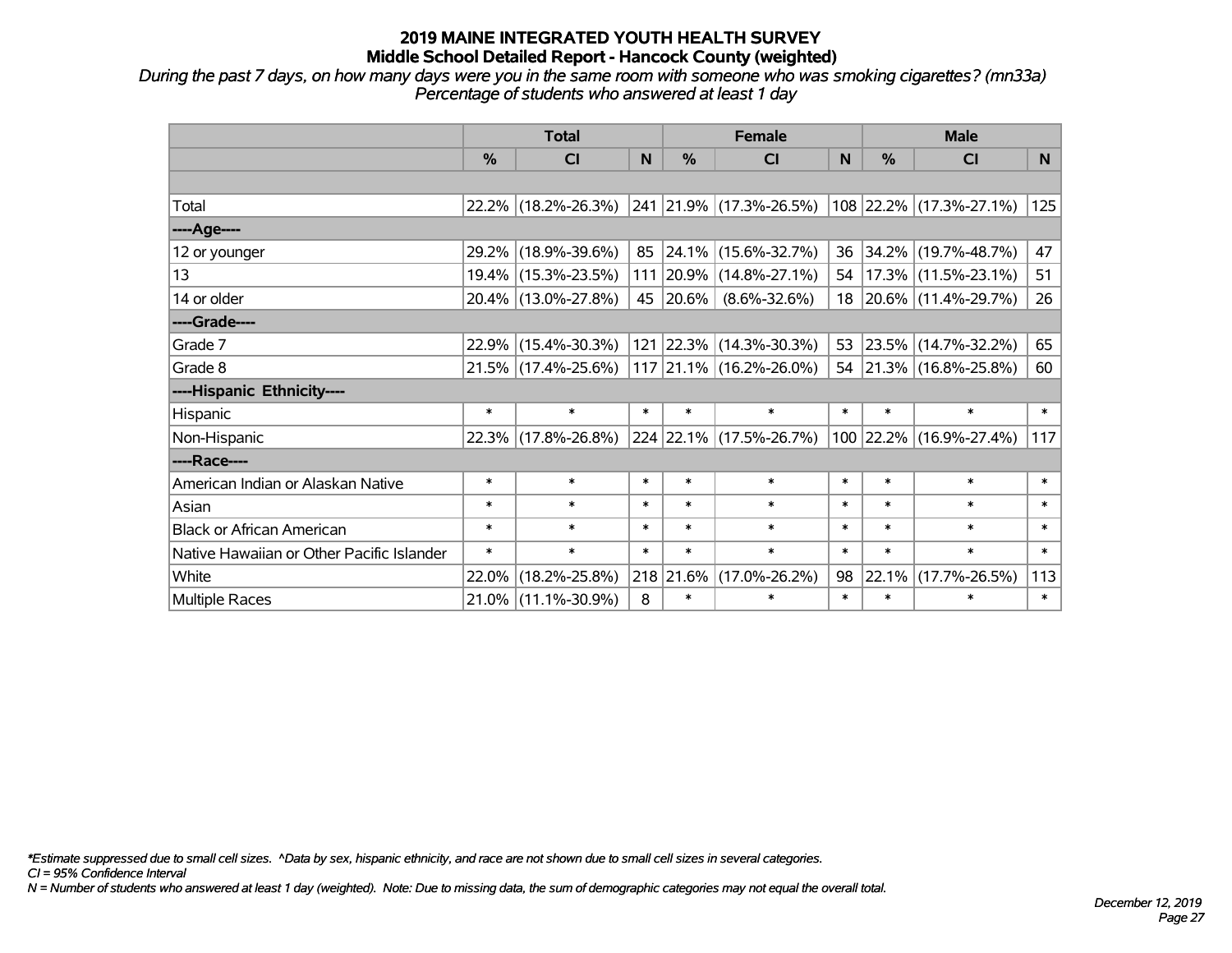*During the past 7 days, on how many days were you in the same car with someone who was smoking cigarettes? (mn56a) Percentage of students who answered at least 1 day*

|                                           | <b>Total</b> |                       |        | <b>Female</b> | <b>Male</b>                     |        |               |                    |                |
|-------------------------------------------|--------------|-----------------------|--------|---------------|---------------------------------|--------|---------------|--------------------|----------------|
|                                           | %            | CI                    | N      | %             | <b>CI</b>                       | N      | $\frac{0}{0}$ | <b>CI</b>          | N              |
|                                           |              |                       |        |               |                                 |        |               |                    |                |
| Total                                     |              | $11.2\%$ (6.1%-16.3%) |        |               | $121$ 11.0% (3.8%-18.2%)        | 55     | 9.8%          | $(3.7\% - 15.9\%)$ | 54             |
| ---- Age----                              |              |                       |        |               |                                 |        |               |                    |                |
| 12 or younger                             | 16.7%        | $(4.0\% - 29.5\%)$    | 50     | 12.5%         | $(0.0\% - 27.3\%)$              | 17     | 21.2%         | $(4.3\% - 38.2\%)$ | 33             |
| 13                                        | 10.9%        | $(6.9\% - 15.0\%)$    | 61     |               | $12.3\%$ (6.9%-17.8%)           | 35     | 5.5%          | $(0.0\% - 13.0\%)$ | 14             |
| 14 or older                               | 4.3%         | $(0.0\% - 10.0\%)$    | 9      | $\ast$        | $\ast$                          | $\ast$ | $\ast$        | ∗                  | $\ast$         |
| ----Grade----                             |              |                       |        |               |                                 |        |               |                    |                |
| Grade 7                                   | 15.5%        | $(8.5\% - 22.4\%)$    | 81     | 11.0%         | $(0.0\% - 22.1\%)$              | 27     | 17.5%         | $(9.1\% - 25.9\%)$ | 47             |
| Grade 8                                   | 6.6%         | $(4.2\% - 9.0\%)$     | 35     |               | $11.2\%$ (7.3%-15.2%)           | 28     | 2.6%          | $(0.0\% - 6.6\%)$  | $\overline{7}$ |
| ----Hispanic Ethnicity----                |              |                       |        |               |                                 |        |               |                    |                |
| Hispanic                                  | $\ast$       | $\ast$                | $\ast$ | $\ast$        | $\ast$                          | $\ast$ | $\ast$        | $\ast$             | $\ast$         |
| Non-Hispanic                              |              | $11.3\%$ (5.4%-17.1%) |        |               | $ 112 10.5\%  (1.1\% - 19.9\%)$ |        | 47 10.3%      | $(4.1\% - 16.5\%)$ | 53             |
| ----Race----                              |              |                       |        |               |                                 |        |               |                    |                |
| American Indian or Alaskan Native         | $\ast$       | $\ast$                | $\ast$ | $\ast$        | $\ast$                          | $\ast$ | $\ast$        | $\ast$             | $\ast$         |
| Asian                                     | $\ast$       | $\ast$                | $\ast$ | $\ast$        | $\ast$                          | $\ast$ | $\ast$        | $\ast$             | $\ast$         |
| <b>Black or African American</b>          | $\ast$       | $\ast$                | $\ast$ | $\ast$        | $\ast$                          | $\ast$ | $\ast$        | $\ast$             | $\ast$         |
| Native Hawaiian or Other Pacific Islander | $\ast$       | $\ast$                | $\ast$ | $\ast$        | $\ast$                          | $\ast$ | $\ast$        | $\ast$             | $\ast$         |
| White                                     | 10.7%        | $(4.4\% - 17.1\%)$    | 105    | 9.4%          | $(0.0\% - 19.1\%)$              |        | 43 10.2%      | $(3.2\% - 17.2\%)$ | 51             |
| Multiple Races                            | $\ast$       | $\ast$                | $\ast$ | $\ast$        | $\ast$                          | $\ast$ | $\ast$        | $\ast$             | $\ast$         |

*\*Estimate suppressed due to small cell sizes. ^Data by sex, hispanic ethnicity, and race are not shown due to small cell sizes in several categories.*

*CI = 95% Confidence Interval*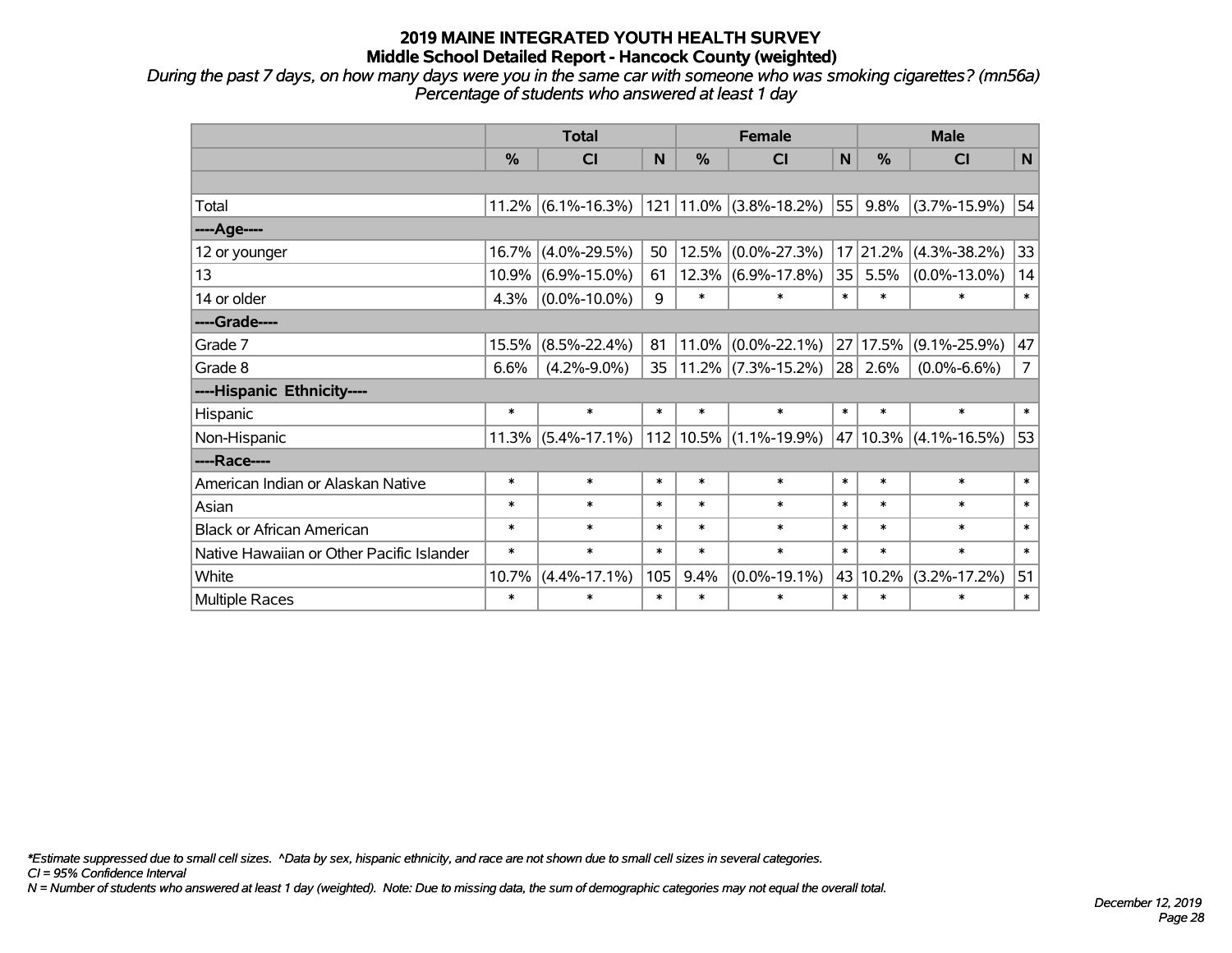#### **2019 MAINE INTEGRATED YOUTH HEALTH SURVEY Middle School Detailed Report - Hancock County (weighted)** *Besides yourself, does anyone who lives in your home smoke cigarettes now? (mn57) Percentage of students who answered 'Yes'*

|                                           | <b>Total</b> |                        |        | <b>Female</b> |                           | <b>Male</b> |        |                         |              |
|-------------------------------------------|--------------|------------------------|--------|---------------|---------------------------|-------------|--------|-------------------------|--------------|
|                                           | %            | CI                     | N      | $\frac{0}{0}$ | <b>CI</b>                 | N           | %      | <b>CI</b>               | N            |
|                                           |              |                        |        |               |                           |             |        |                         |              |
| Total                                     |              | $30.9\%$ (23.3%-38.4%) |        |               | 328 34.4% (27.9%-41.0%)   |             |        | 171 26.6% (18.1%-35.1%) | 142          |
| ---- Age----                              |              |                        |        |               |                           |             |        |                         |              |
| 12 or younger                             | 34.0%        | $(23.9\% - 44.2\%)$    | 98     | $ 44.8\% $    | $(31.3\% - 58.4\%)$       | 63          | 22.6%  | $(1.8\% - 43.4\%)$      | 32           |
| 13                                        |              | 29.5% (17.0%-42.0%)    |        |               | 164 33.9% (26.3%-41.6%)   | 96          | 22.1%  | $(5.6\% - 38.6\%)$      | 56           |
| 14 or older                               |              | $30.2\%$ (21.0%-39.4%) | 67     | $ 16.6\% $    | $(0.0\% - 34.4\%)$        |             |        | 12 38.7% (17.0%-60.3%)  | 54           |
| ----Grade----                             |              |                        |        |               |                           |             |        |                         |              |
| Grade 7                                   | 29.8%        | $(23.6\% - 35.9\%)$    |        |               | $151$ 36.4% (27.7%-45.1%) | 88          | 20.7%  | $(9.4\% - 32.0\%)$      | 52           |
| Grade 8                                   |              | $31.8\%$ (19.7%-44.0%) |        |               | $170$ 31.8% (22.2%-41.4%) |             |        | 80 33.4% (19.6%-47.3%)  | 90           |
| ----Hispanic Ethnicity----                |              |                        |        |               |                           |             |        |                         |              |
| Hispanic                                  | 41.2%        | $(29.5\% - 53.0\%)$    | 11     | $\ast$        | $\ast$                    | $\ast$      | $\ast$ | $\ast$                  | $\ast$       |
| Non-Hispanic                              |              | $30.0\%$ (23.2%-36.8%) |        |               | 291 34.6% (28.8%-40.5%)   |             |        | 153 24.7% (16.5%-33.0%) | 123          |
| ----Race----                              |              |                        |        |               |                           |             |        |                         |              |
| American Indian or Alaskan Native         | $\ast$       | $\ast$                 | $\ast$ | $\ast$        | $\ast$                    | $\ast$      | $\ast$ | $\ast$                  | $\ast$       |
| Asian                                     | $\ast$       | $\ast$                 | $\ast$ | $\ast$        | $\ast$                    | $\ast$      | $\ast$ | $\ast$                  | $\ast$       |
| <b>Black or African American</b>          | $\ast$       | $\ast$                 | $\ast$ | $\ast$        | $\ast$                    | $\ast$      | $\ast$ | $\ast$                  | $\ast$       |
| Native Hawaiian or Other Pacific Islander | $\ast$       | $\ast$                 | $\ast$ | $\ast$        | $\ast$                    | $\ast$      | $\ast$ | $\ast$                  | $\ast$       |
| White                                     | 30.4%        | $(23.4\% - 37.4\%)$    |        | 294 33.2%     | $(27.0\% - 39.4\%)$       | 149         | 26.6%  | $(18.4\% - 34.8\%)$     | 130          |
| Multiple Races                            |              | 25.1% (17.3%-33.0%)    | 8      | $\ast$        | $\ast$                    | $\ast$      | $\ast$ | $\ast$                  | $\pmb{\ast}$ |

*\*Estimate suppressed due to small cell sizes. ^Data by sex, hispanic ethnicity, and race are not shown due to small cell sizes in several categories.*

*CI = 95% Confidence Interval*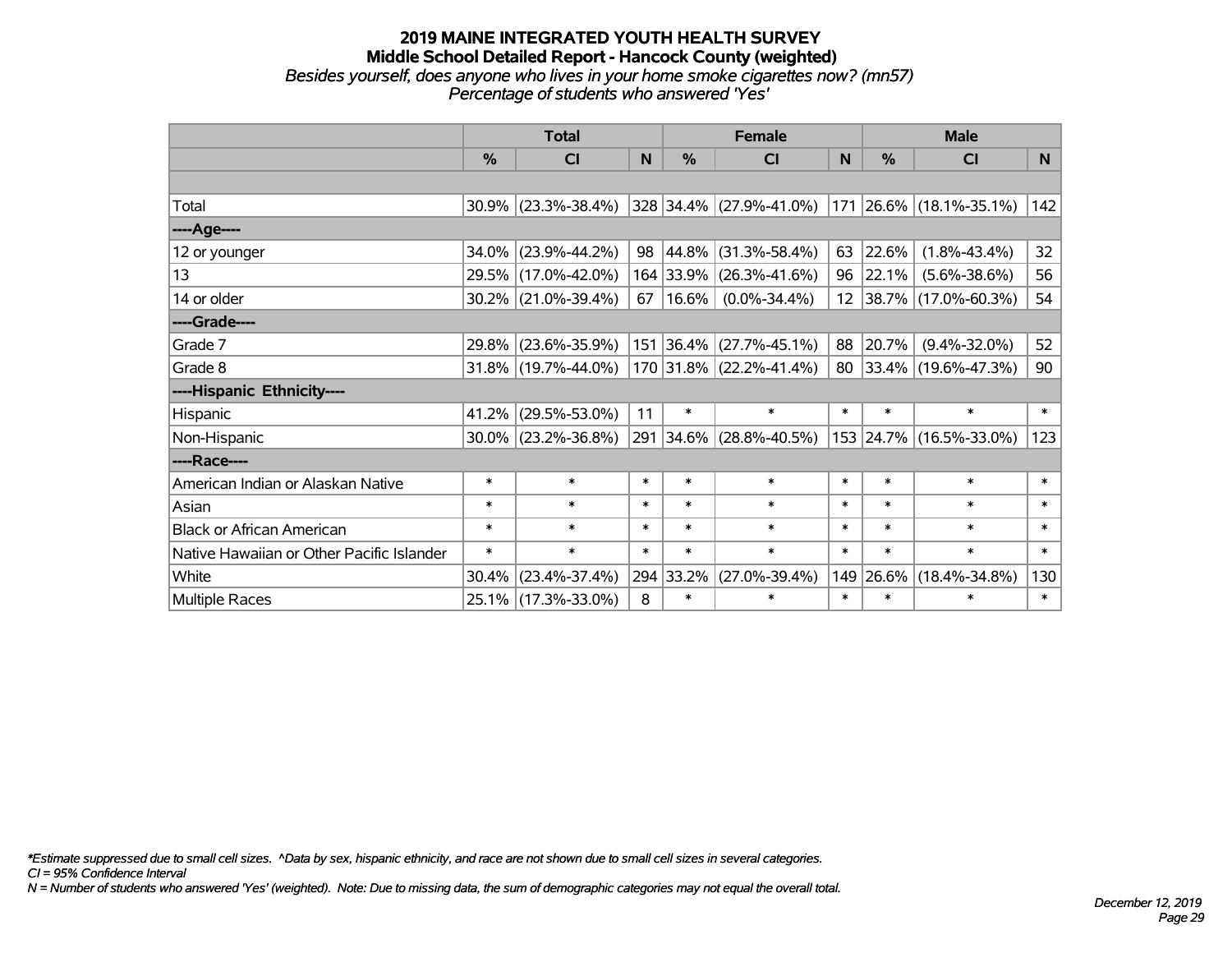#### **2019 MAINE INTEGRATED YOUTH HEALTH SURVEY Middle School Detailed Report - Hancock County (weighted)** *If you wanted to get some cigarettes, how easy would it be for you to get some? (mn37) Percentage of students who answered 'Sort of easy' or 'Very easy'*

|                                           | <b>Total</b>  |                     |        |               | <b>Female</b>            |        | <b>Male</b> |                         |                 |  |
|-------------------------------------------|---------------|---------------------|--------|---------------|--------------------------|--------|-------------|-------------------------|-----------------|--|
|                                           | $\frac{0}{0}$ | CI                  | N      | $\frac{0}{0}$ | <b>CI</b>                | N      | %           | <b>CI</b>               | N               |  |
|                                           |               |                     |        |               |                          |        |             |                         |                 |  |
| Total                                     |               | 23.2% (18.4%-28.0%) |        |               | 249 25.9% (20.9%-30.9%)  |        |             | 129 20.1% (11.5%-28.7%) | 112             |  |
| ----Age----                               |               |                     |        |               |                          |        |             |                         |                 |  |
| 12 or younger                             |               | 24.3% (19.4%-29.2%) | 70     |               | $ 29.8\% $ (20.9%-38.6%) | 45     | 17.4%       | $(10.9\% - 24.0\%)$     | 23              |  |
| 13                                        |               | 21.3% (13.4%-29.1%) |        |               | 120 22.9% (17.3%-28.5%)  | 59     |             | 19.1% (10.0%-28.3%)     | 56              |  |
| 14 or older                               |               | 26.9% (18.5%-35.3%) |        |               | 59 28.0% (11.7%-44.2%)   | 25     | $ 25.1\% $  | $(6.9\% - 43.2\%)$      | 32 <sub>2</sub> |  |
| ----Grade----                             |               |                     |        |               |                          |        |             |                         |                 |  |
| Grade 7                                   |               | 20.4% (15.9%-24.9%) |        |               | 106 26.1% (18.9%-33.4%)  | 62     | 15.4%       | $(7.4\% - 23.4\%)$      | 42              |  |
| Grade 8                                   |               | 26.1% (18.4%-33.8%) |        |               | 142 26.0% (20.4%-31.6%)  |        |             | 67 25.1% (13.9%-36.2%)  | 69              |  |
| ----Hispanic Ethnicity----                |               |                     |        |               |                          |        |             |                         |                 |  |
| Hispanic                                  | 27.2%         | $(5.8\% - 48.5\%)$  | 6      | $\ast$        | $\ast$                   | $\ast$ | $\ast$      | $\ast$                  | $\ast$          |  |
| Non-Hispanic                              |               | 24.0% (18.9%-29.0%) |        |               | 239 27.1% (22.1%-32.0%)  |        |             | 124 20.4% (11.8%-29.1%) | 107             |  |
| ----Race----                              |               |                     |        |               |                          |        |             |                         |                 |  |
| American Indian or Alaskan Native         | $\ast$        | $\ast$              | $\ast$ | $\ast$        | $\ast$                   | $\ast$ | $\ast$      | $\ast$                  | $\ast$          |  |
| Asian                                     | $\ast$        | $\ast$              | $\ast$ | $\ast$        | $\ast$                   | $\ast$ | $\ast$      | $\ast$                  | $\ast$          |  |
| <b>Black or African American</b>          | $\ast$        | $\ast$              | $\ast$ | $\ast$        | $\ast$                   | $\ast$ | $\ast$      | $\ast$                  | $\ast$          |  |
| Native Hawaiian or Other Pacific Islander | $\ast$        | $\ast$              | $\ast$ | $\ast$        | $\ast$                   | $\ast$ | $\ast$      | $\ast$                  | $\ast$          |  |
| White                                     | 23.8%         | $(19.3\% - 28.4\%)$ |        | 234 26.2%     | $(20.3\% - 32.1\%)$      | 120    | 20.8%       | $(12.0\% - 29.6\%)$     | 105             |  |
| <b>Multiple Races</b>                     | 20.5%         | $(0.0\% - 43.3\%)$  | 8      | $\ast$        | $\ast$                   | $\ast$ | $\ast$      | $\ast$                  | $\ast$          |  |

*\*Estimate suppressed due to small cell sizes. ^Data by sex, hispanic ethnicity, and race are not shown due to small cell sizes in several categories.*

*CI = 95% Confidence Interval*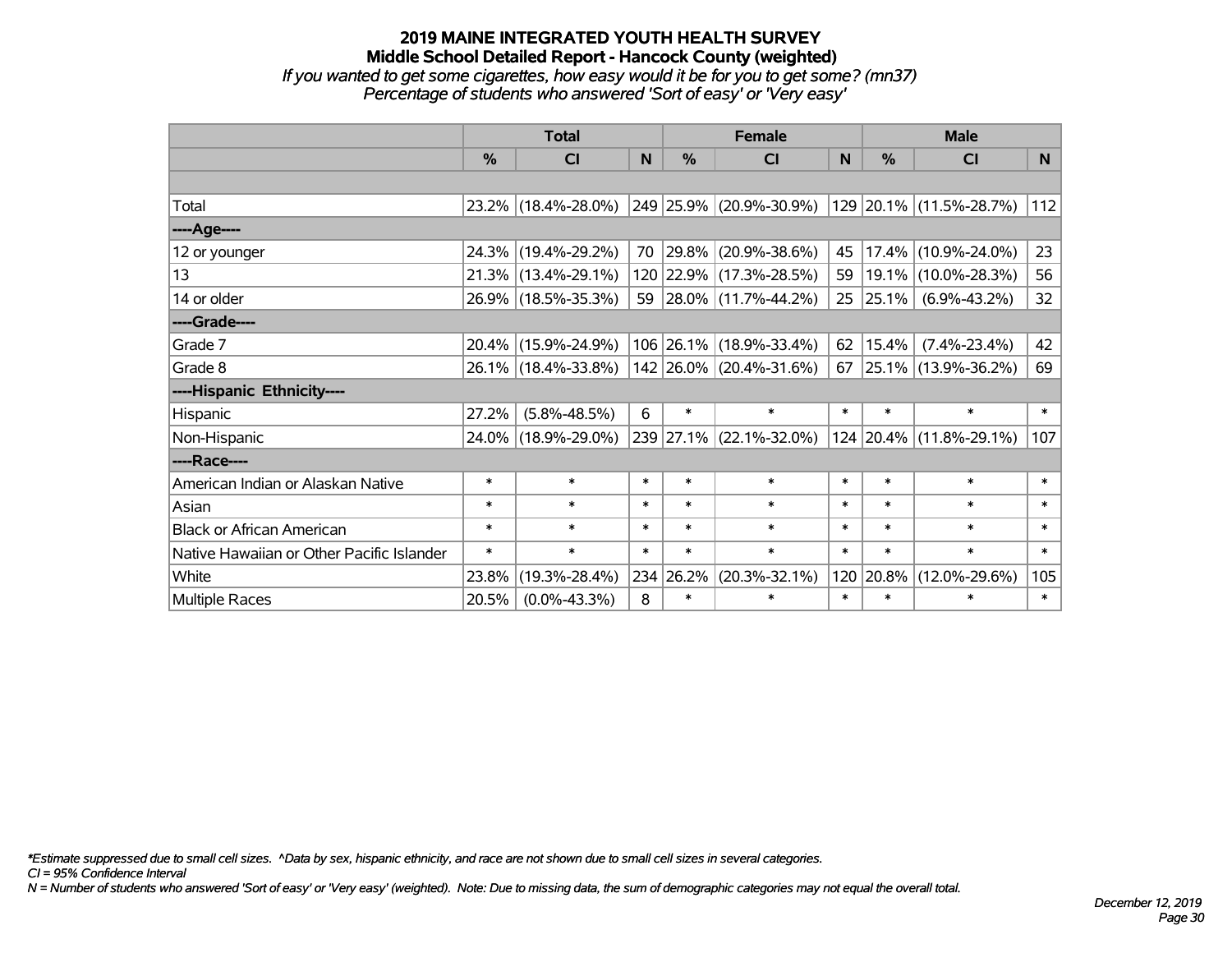*Do you think that you will try a cigarette soon? (mn47)*

*Percentage of students who answered 'I definitely will', 'I probably will' or 'I probably will not'*

|                                           | <b>Total</b> |                     | <b>Female</b> |           |                     | <b>Male</b> |          |                           |        |
|-------------------------------------------|--------------|---------------------|---------------|-----------|---------------------|-------------|----------|---------------------------|--------|
|                                           | $\%$         | <b>CI</b>           | N             | $\%$      | <b>CI</b>           | N           | $\%$     | <b>CI</b>                 | N      |
|                                           |              |                     |               |           |                     |             |          |                           |        |
| Total                                     |              | 16.0% (10.0%-22.1%) |               | 174 14.5% | $(7.8\% - 21.1\%)$  |             |          | 72 17.0% (8.6%-25.4%)     | 93     |
| ----Age----                               |              |                     |               |           |                     |             |          |                           |        |
| 12 or younger                             | 19.5%        | $(7.8\% - 31.1\%)$  | 58            | 16.7%     | $(1.5\% - 31.9\%)$  |             | 24 20.7% | $(4.7\% - 36.7\%)$        | 31     |
| 13                                        | 8.9%         | $(3.0\% - 14.8\%)$  | 50            | 8.0%      | $(3.6\% - 12.4\%)$  | 23          | 8.8%     | $(0.2\% - 17.3\%)$        | 23     |
| 14 or older                               |              | 29.9% (12.5%-47.2%) | 66            |           | 34.9% (14.8%-55.1%) |             |          | 26 28.5% (9.6%-47.4%)     | 40     |
| ----Grade----                             |              |                     |               |           |                     |             |          |                           |        |
| Grade 7                                   | 14.4%        | $(5.6\% - 23.2\%)$  | 76            | 12.9%     | $(2.5\% - 23.4\%)$  |             |          | 32 15.3% (5.1%-25.5%)     | 41     |
| Grade 8                                   | 17.4%        | $(7.2\% - 27.7\%)$  | 94            | 16.1%     | $(4.6\% - 27.6\%)$  |             |          | 41   19.6%   (7.8%-31.4%) | 53     |
| ----Hispanic Ethnicity----                |              |                     |               |           |                     |             |          |                           |        |
| Hispanic                                  | $\ast$       | $\ast$              | $\ast$        | $\ast$    | $\ast$              | $\ast$      | $\ast$   | $\ast$                    | $\ast$ |
| Non-Hispanic                              |              | 16.8% (10.4%-23.2%) | 167           | 16.2%     | $(9.0\% - 23.4\%)$  | 72          |          | 17.0% (8.4%-25.5%)        | 87     |
| ----Race----                              |              |                     |               |           |                     |             |          |                           |        |
| American Indian or Alaskan Native         | $\ast$       | $\ast$              | $\ast$        | $\ast$    | $\ast$              | $\ast$      | $\ast$   | $\ast$                    | $\ast$ |
| Asian                                     | $\ast$       | $\ast$              | $\ast$        | $\ast$    | $\ast$              | $\ast$      | $\ast$   | $\ast$                    | $\ast$ |
| <b>Black or African American</b>          | $\ast$       | $\ast$              | $\ast$        | $\ast$    | $\ast$              | $\ast$      | $\ast$   | $\ast$                    | $\ast$ |
| Native Hawaiian or Other Pacific Islander | $\ast$       | $\ast$              | $\ast$        | $\ast$    | $\ast$              | $\ast$      | $\ast$   | $\ast$                    | $\ast$ |
| White                                     | 15.9%        | $(9.4\% - 22.5\%)$  | 157           | 13.7%     | $(6.0\% - 21.4\%)$  | 62          | 17.4%    | $(7.9\% - 26.9\%)$        | 87     |
| Multiple Races                            | $\ast$       | $\ast$              | $\ast$        | $\ast$    | $\ast$              | $\ast$      | $\ast$   | $\ast$                    | $\ast$ |

*\*Estimate suppressed due to small cell sizes. ^Data by sex, hispanic ethnicity, and race are not shown due to small cell sizes in several categories.*

*CI = 95% Confidence Interval*

*N = Number of students who answered 'I definitely will', 'I probably will' or 'I probably will not' (weighted). Note: Due to missing data, the sum of demographic categories may not equal the overall total.*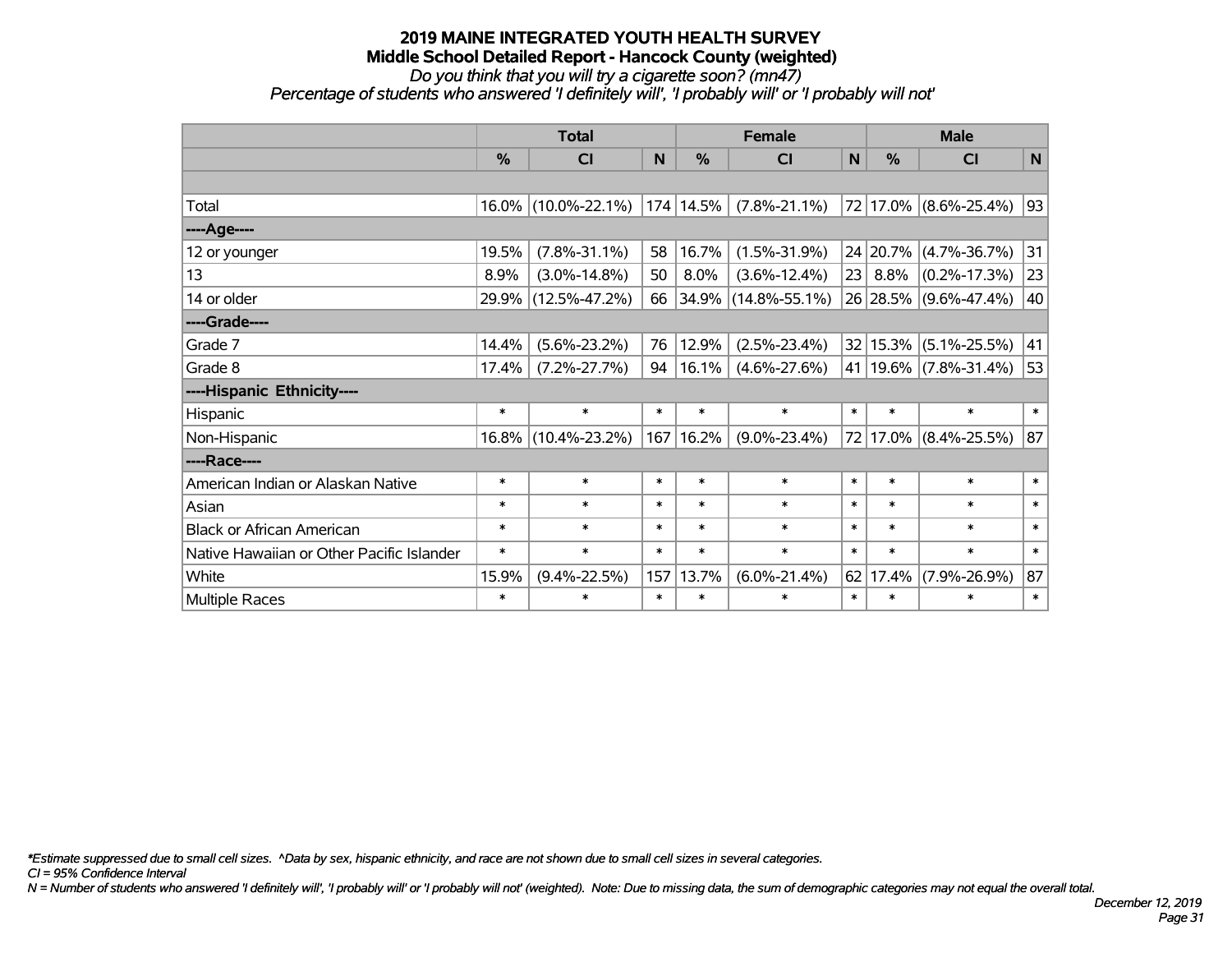*Do you think you will smoke a cigarette at any time during the next year? (mn48) Percentage of students who answered 'I definitely will', 'I probably will' or 'I probably will not'*

|                                           | <b>Total</b>  |                     |        | <b>Female</b> | <b>Male</b>         |        |               |                     |        |
|-------------------------------------------|---------------|---------------------|--------|---------------|---------------------|--------|---------------|---------------------|--------|
|                                           | $\frac{0}{0}$ | <b>CI</b>           | N      | $\frac{0}{0}$ | <b>CI</b>           | N      | $\frac{0}{0}$ | <b>CI</b>           | N      |
|                                           |               |                     |        |               |                     |        |               |                     |        |
| Total                                     | 15.1%         | $(9.0\% - 21.2\%)$  |        | 164 14.9%     | $(8.9\% - 20.8\%)$  |        | 74 14.9%      | $(8.2\% - 21.6\%)$  | 82     |
| ---- Age----                              |               |                     |        |               |                     |        |               |                     |        |
| 12 or younger                             | 20.6%         | $(8.5\% - 32.6\%)$  | 62     | 14.1%         | $(0.0\% - 28.5\%)$  |        | 20 25.3%      | $(13.4\% - 37.1\%)$ | 39     |
| 13                                        | 8.9%          | $(3.3\% - 14.5\%)$  | 50     | 10.0%         | $(4.6\% - 15.5\%)$  | 29     | 6.6%          | $(0.0\% - 14.3\%)$  | 17     |
| 14 or older                               |               | 23.6% (11.8%-35.5%) | 52     |               | 34.9% (14.8%-55.1%) |        | 26 18.7%      | $(8.5\% - 28.9\%)$  | 26     |
| ----Grade----                             |               |                     |        |               |                     |        |               |                     |        |
| Grade 7                                   | 16.4%         | $(7.9\% - 24.9\%)$  | 87     | 15.4%         | $(5.7\% - 25.0\%)$  | 38     | 17.0%         | $(9.4\% - 24.6\%)$  | 46     |
| Grade 8                                   | 13.7%         | $(5.8\% - 21.5\%)$  | 73     | 14.5%         | $(4.0\% - 25.0\%)$  |        | 37 13.6%      | $(5.7\% - 21.4\%)$  | 37     |
| ----Hispanic Ethnicity----                |               |                     |        |               |                     |        |               |                     |        |
| Hispanic                                  | $\ast$        | $\ast$              | $\ast$ | $\ast$        | $\ast$              | $\ast$ | $\ast$        | $\ast$              | $\ast$ |
| Non-Hispanic                              | 15.9%         | $(9.7\% - 22.1\%)$  |        | 158 16.5%     | $(9.8\% - 23.2\%)$  | 73     | 14.9%         | $(8.5\% - 21.4\%)$  | 77     |
| ----Race----                              |               |                     |        |               |                     |        |               |                     |        |
| American Indian or Alaskan Native         | $\ast$        | $\ast$              | $\ast$ | $\ast$        | $\ast$              | $\ast$ | $\ast$        | $\ast$              | $\ast$ |
| Asian                                     | $\ast$        | $\ast$              | $\ast$ | $\ast$        | $\ast$              | $\ast$ | $\ast$        | $\ast$              | $\ast$ |
| <b>Black or African American</b>          | $\ast$        | $\ast$              | $\ast$ | $\ast$        | $\ast$              | $\ast$ | $\ast$        | $\ast$              | $\ast$ |
| Native Hawaiian or Other Pacific Islander | $\ast$        | $\ast$              | $\ast$ | $\ast$        | $\ast$              | $\ast$ | $\ast$        | $\ast$              | $\ast$ |
| White                                     | 14.4%         | $(7.7\% - 21.0\%)$  | 141    | 14.3%         | $(7.5\% - 21.1\%)$  | 65     | 13.8%         | $(6.8\% - 20.7\%)$  | 68     |
| Multiple Races                            | $\ast$        | $\ast$              | $\ast$ | $\ast$        | $\ast$              | $\ast$ | $\ast$        | $\ast$              | $\ast$ |

*\*Estimate suppressed due to small cell sizes. ^Data by sex, hispanic ethnicity, and race are not shown due to small cell sizes in several categories.*

*CI = 95% Confidence Interval*

*N = Number of students who answered 'I definitely will', 'I probably will' or 'I probably will not' (weighted). Note: Due to missing data, the sum of demographic categories may not equal the overall total.*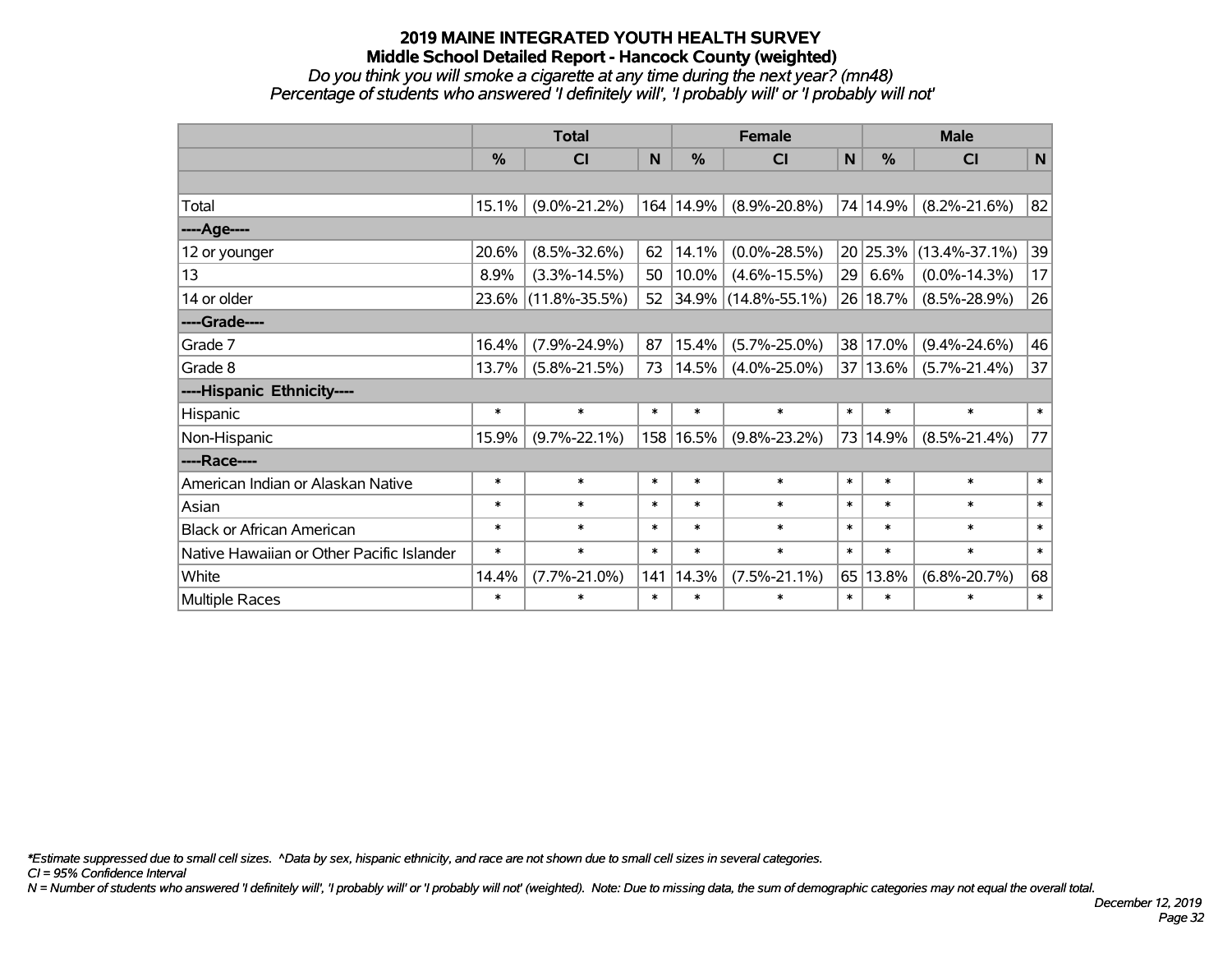## **2019 MAINE INTEGRATED YOUTH HEALTH SURVEY Middle School Detailed Report - Hancock County (weighted)** *Do you think you will smoke a cigarette at any time during the next year? (mn48\_2) Percentage of students who answered 'I definitely will not'*

|                                           |               | <b>Total</b>        |        |                | <b>Female</b>        |        | <b>Male</b> |                      |        |  |
|-------------------------------------------|---------------|---------------------|--------|----------------|----------------------|--------|-------------|----------------------|--------|--|
|                                           | $\frac{0}{0}$ | <b>CI</b>           | N      | %              | <b>CI</b>            | N      | %           | <b>CI</b>            | N      |  |
|                                           |               |                     |        |                |                      |        |             |                      |        |  |
| Total                                     |               | 84.9% (78.8%-91.0%) |        | $ 922 85.1\% $ | $(79.2\% - 91.1\%)$  |        | 426 85.1%   | $(78.4\% - 91.8\%)$  | 471    |  |
| ----Age----                               |               |                     |        |                |                      |        |             |                      |        |  |
| 12 or younger                             | 79.4%         | $(67.4\% - 91.5\%)$ | 241    | 85.9%          | $(71.5\% - 100.0\%)$ | 122    | 74.7%       | $(62.9\% - 86.6\%)$  | 116    |  |
| 13                                        | 91.1%         | $(85.5\% - 96.7\%)$ |        | 512 90.0%      | $(84.5\% - 95.4\%)$  |        | 256 93.4%   | $(85.7\% - 100.0\%)$ | 241    |  |
| 14 or older                               |               | 76.4% (64.5%-88.2%) |        | 168 65.1%      | $(44.9\% - 85.2\%)$  |        | 48 81.3%    | $(71.1\% - 91.5\%)$  | 114    |  |
| ----Grade----                             |               |                     |        |                |                      |        |             |                      |        |  |
| Grade 7                                   | 83.6%         | $(75.1\% - 92.1\%)$ |        | 442 84.6%      | $(75.0\% - 94.3\%)$  |        | 207 83.0%   | $(75.4\% - 90.6\%)$  | 224    |  |
| Grade 8                                   |               | 86.3% (78.5%-94.2%) |        | 463 85.5%      | $(75.0\% - 96.0\%)$  |        | 217 86.4%   | $(78.6\% - 94.3\%)$  | 233    |  |
| ----Hispanic Ethnicity----                |               |                     |        |                |                      |        |             |                      |        |  |
| Hispanic                                  | $\ast$        | $\ast$              | $\ast$ | $\ast$         | $\ast$               | $\ast$ | $\ast$      | $\ast$               | $\ast$ |  |
| Non-Hispanic                              | $84.1\%$      | $(77.9\% - 90.3\%)$ |        | 836 83.5%      | $(76.8\% - 90.2\%)$  |        | 373 85.1%   | $(78.6\% - 91.5\%)$  | 438    |  |
| ----Race----                              |               |                     |        |                |                      |        |             |                      |        |  |
| American Indian or Alaskan Native         | $\ast$        | $\ast$              | $\ast$ | $\ast$         | $\ast$               | $\ast$ | $\ast$      | $\ast$               | $\ast$ |  |
| Asian                                     | $\ast$        | $\ast$              | $\ast$ | $\ast$         | $\ast$               | $\ast$ | $\ast$      | $\ast$               | $\ast$ |  |
| <b>Black or African American</b>          | $\ast$        | $\ast$              | $\ast$ | $\ast$         | $\ast$               | $\ast$ | $\ast$      | $\ast$               | $\ast$ |  |
| Native Hawaiian or Other Pacific Islander | $\ast$        | $\ast$              | $\ast$ | $\ast$         | $\ast$               | $\ast$ | $\ast$      | $\ast$               | $\ast$ |  |
| White                                     | 85.6%         | $(79.0\% - 92.3\%)$ |        | 842 85.7%      | $(78.9\% - 92.5\%)$  | 390    | 86.2%       | $(79.3\% - 93.2\%)$  | 428    |  |
| Multiple Races                            | $\ast$        | $\ast$              | $\ast$ | $\ast$         | $\ast$               | $\ast$ | $\ast$      | $\ast$               | $\ast$ |  |

*\*Estimate suppressed due to small cell sizes. ^Data by sex, hispanic ethnicity, and race are not shown due to small cell sizes in several categories.*

*CI = 95% Confidence Interval*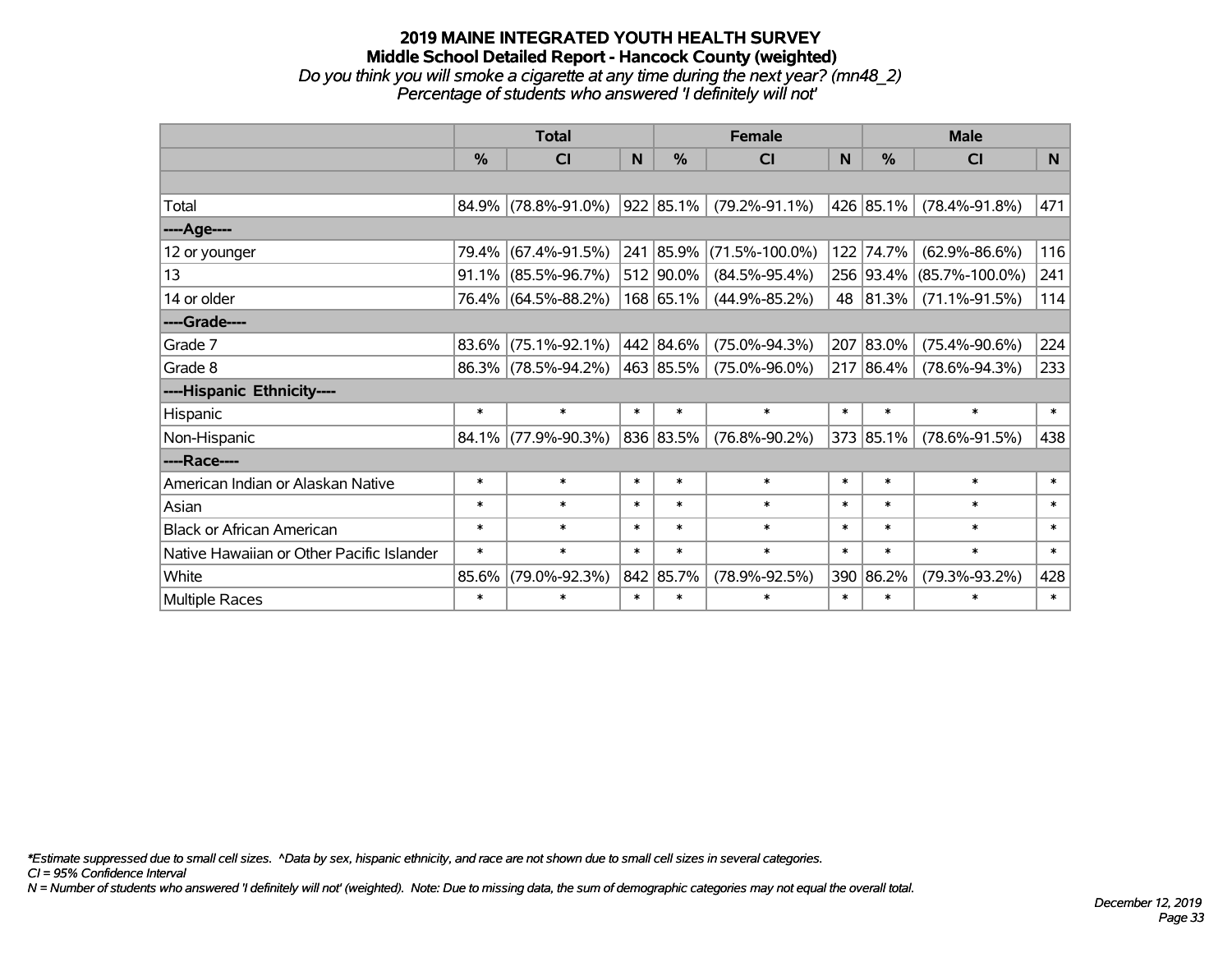#### **2019 MAINE INTEGRATED YOUTH HEALTH SURVEY Middle School Detailed Report - Hancock County (weighted)** *If one of your best friends offered you a cigarette, would you smoke it? (mn51) Percentage of students who answered 'Definitely yes', 'Probably yes' or 'Probably not'*

|                                           | <b>Total</b> |                     |        | <b>Female</b> |                         | <b>Male</b> |        |                             |        |
|-------------------------------------------|--------------|---------------------|--------|---------------|-------------------------|-------------|--------|-----------------------------|--------|
|                                           | $\%$         | CI                  | N      | $\frac{0}{0}$ | CI                      | <b>N</b>    | $\%$   | <b>CI</b>                   | N      |
|                                           |              |                     |        |               |                         |             |        |                             |        |
| Total                                     |              | 19.0% (11.3%-26.7%) |        |               | 204 20.8% (13.1%-28.6%) |             |        | $ 102 17.0\% $ (6.6%-27.5%) | 94     |
| ----Age----                               |              |                     |        |               |                         |             |        |                             |        |
| 12 or younger                             | 21.3%        | $(8.5\% - 34.2\%)$  | 63     | 21.2%         | $(10.8\% - 31.7\%)$     | 30          |        | 20.2% (1.5%-38.9%)          | 30     |
| 13                                        | 16.5%        | $(7.6\% - 25.5\%)$  | 92     | 17.7%         | $(8.1\% - 27.3\%)$      | 49          |        | $14.8\%$ (0.6%-29.1%)       | 39     |
| 14 or older                               |              | 22.1% (10.4%-33.7%) | 49     |               | 31.7% (13.9%-49.5%)     | 23          |        | $17.9\%$ (7.7%-28.1%)       | 25     |
| ----Grade----                             |              |                     |        |               |                         |             |        |                             |        |
| Grade 7                                   | 21.2%        | $(10.0\% - 32.3\%)$ |        | 110 20.3%     | $(11.3\% - 29.3\%)$     | 49          | 21.9%  | $(5.9\% - 37.9\%)$          | 58     |
| Grade 8                                   | 16.8%        | $(7.6\% - 25.9\%)$  | 89     | 21.6%         | $(7.3\% - 35.9\%)$      | 53          |        | 13.2% (5.9%-20.4%)          | 36     |
| ----Hispanic Ethnicity----                |              |                     |        |               |                         |             |        |                             |        |
| Hispanic                                  | $\ast$       | $\ast$              | $\ast$ | $\ast$        | $\ast$                  | $\ast$      | $\ast$ | $\ast$                      | $\ast$ |
| Non-Hispanic                              |              | 20.2% (12.2%-28.1%) |        |               | 199 22.8% (14.4%-31.1%) |             |        | $101$  17.7% (6.7%-28.6%)   | 90     |
| ----Race----                              |              |                     |        |               |                         |             |        |                             |        |
| American Indian or Alaskan Native         | $\ast$       | $\ast$              | $\ast$ | $\ast$        | $\ast$                  | $\ast$      | $\ast$ | $\ast$                      | $\ast$ |
| Asian                                     | $\ast$       | $\ast$              | $\ast$ | $\ast$        | $\ast$                  | $\ast$      | $\ast$ | $\ast$                      | $\ast$ |
| <b>Black or African American</b>          | $\ast$       | $\ast$              | $\ast$ | $\ast$        | $\ast$                  | $\ast$      | $\ast$ | $\ast$                      | $\ast$ |
| Native Hawaiian or Other Pacific Islander | $\ast$       | $\ast$              | $\ast$ | $\ast$        | $\ast$                  | $\ast$      | $\ast$ | $\ast$                      | $\ast$ |
| White                                     | 19.4%        | $(11.1\% - 27.6\%)$ | 191    | 20.9%         | $(12.5\% - 29.3\%)$     | 95          | 17.7%  | $(6.3\% - 29.0\%)$          | 88     |
| Multiple Races                            | $\ast$       | $\ast$              | $\ast$ | $\ast$        | $\ast$                  | $\ast$      | $\ast$ | ∗                           | $\ast$ |

*\*Estimate suppressed due to small cell sizes. ^Data by sex, hispanic ethnicity, and race are not shown due to small cell sizes in several categories.*

*CI = 95% Confidence Interval*

*N = Number of students who answered 'Definitely yes', 'Probably yes' or 'Probably not' (weighted). Note: Due to missing data, the sum of demographic categories may not equal the overall total.*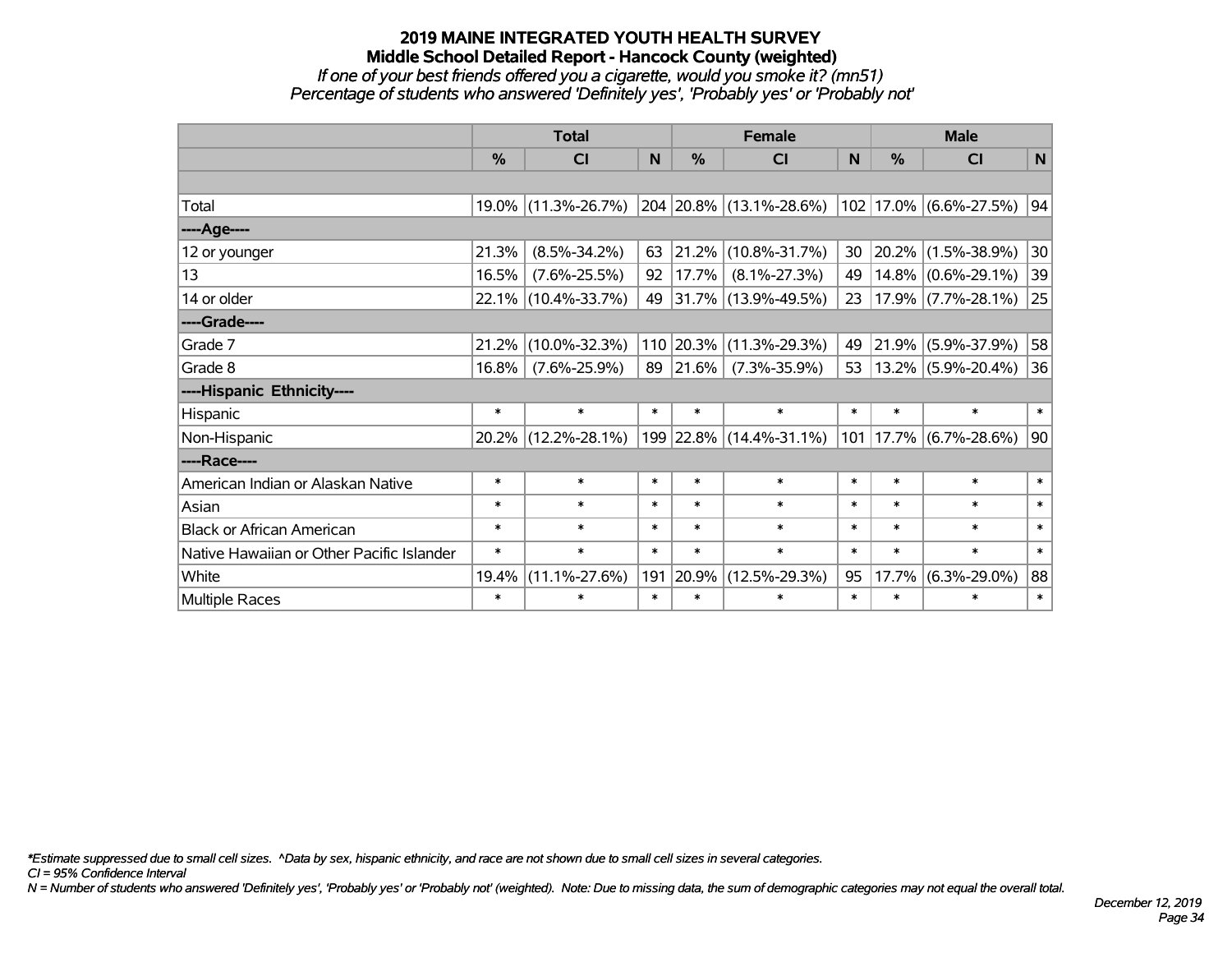*During the past 12 months, were you taught in any of your classes about the dangers of tobacco use? (mn156) Percentage of students who answered 'Yes'*

|                                           | <b>Total</b> |                                                |        | <b>Female</b> | <b>Male</b>             |        |               |                                  |        |
|-------------------------------------------|--------------|------------------------------------------------|--------|---------------|-------------------------|--------|---------------|----------------------------------|--------|
|                                           | $\%$         | <b>CI</b>                                      | N      | $\%$          | <b>CI</b>               | N      | $\frac{0}{0}$ | <b>CI</b>                        | N.     |
|                                           |              |                                                |        |               |                         |        |               |                                  |        |
| Total                                     |              | $67.5\%$ (61.7%-73.3%) 734 66.4% (59.7%-73.0%) |        |               |                         |        |               | $ 330 69.1\%  (58.5\% - 79.8\%)$ | 385    |
| ----Age----                               |              |                                                |        |               |                         |        |               |                                  |        |
| 12 or younger                             | 64.1%        | $(52.9\% - 75.3\%)$                            |        |               | 194 62.5% (51.1%-73.9%) | 89     | 68.2%         | $(51.6\% - 84.8\%)$              | 106    |
| 13                                        |              | 70.4% (60.9%-79.9%)                            |        |               | 396 68.6% (55.9%-81.3%) |        |               | 193 72.9% (59.8%-86.1%)          | 190    |
| 14 or older                               |              | $64.8\%$ (44.1%-85.5%)                         |        |               | 143 65.1% (42.1%-88.0%) |        |               | 48 63.2% (42.1%-84.4%)           | 89     |
| ----Grade----                             |              |                                                |        |               |                         |        |               |                                  |        |
| Grade 7                                   | 67.6%        | $(58.3\% - 76.9\%)$                            |        |               | 359 65.5% (56.6%-74.5%) | 160    | 70.1%         | $(57.0\% - 83.2\%)$              | 191    |
| Grade 8                                   |              | $66.1\%$ (57.9%-74.4%)                         |        |               | 353 66.8% (57.2%-76.4%) |        |               | 167 66.6% (50.3%-82.9%)          | 180    |
| ----Hispanic Ethnicity----                |              |                                                |        |               |                         |        |               |                                  |        |
| Hispanic                                  | 70.5%        | $(54.7\% - 86.2\%)$                            | 19     | $\ast$        | $\ast$                  | $\ast$ | $\ast$        | $\ast$                           | $\ast$ |
| Non-Hispanic                              |              | $67.3\%$ (61.8%-72.7%)                         |        |               | 669 66.9% (61.0%-72.8%) |        |               | 297 68.2% (57.8%-78.6%)          | 354    |
| ----Race----                              |              |                                                |        |               |                         |        |               |                                  |        |
| American Indian or Alaskan Native         | $43.1\%$     | $(20.3\% - 65.9\%)$                            | 8      | $\ast$        | $\ast$                  | $\ast$ | $\ast$        | $\ast$                           | $\ast$ |
| Asian                                     | $\ast$       | $\ast$                                         | $\ast$ | $\ast$        | $\ast$                  | $\ast$ | $\ast$        | $\ast$                           | $\ast$ |
| <b>Black or African American</b>          | $\ast$       | $\ast$                                         | $\ast$ | $\ast$        | $\ast$                  | $\ast$ | $\ast$        | $\ast$                           | $\ast$ |
| Native Hawaiian or Other Pacific Islander | $\ast$       | $\ast$                                         | $\ast$ | $\ast$        | $\ast$                  | $\ast$ | $\ast$        | $\ast$                           | $\ast$ |
| White                                     | 67.7%        | $(62.0\% - 73.3\%)$                            | 666    | 66.5%         | $(58.4\% - 74.6\%)$     | 301    | 69.5%         | $(58.8\% - 80.2\%)$              | 347    |
| Multiple Races                            | $80.4\%$     | $(66.5\% - 94.3\%)$                            | 28     | $\ast$        | $\ast$                  | $\ast$ | $\ast$        | $\ast$                           | $\ast$ |

*\*Estimate suppressed due to small cell sizes. ^Data by sex, hispanic ethnicity, and race are not shown due to small cell sizes in several categories.*

*CI = 95% Confidence Interval*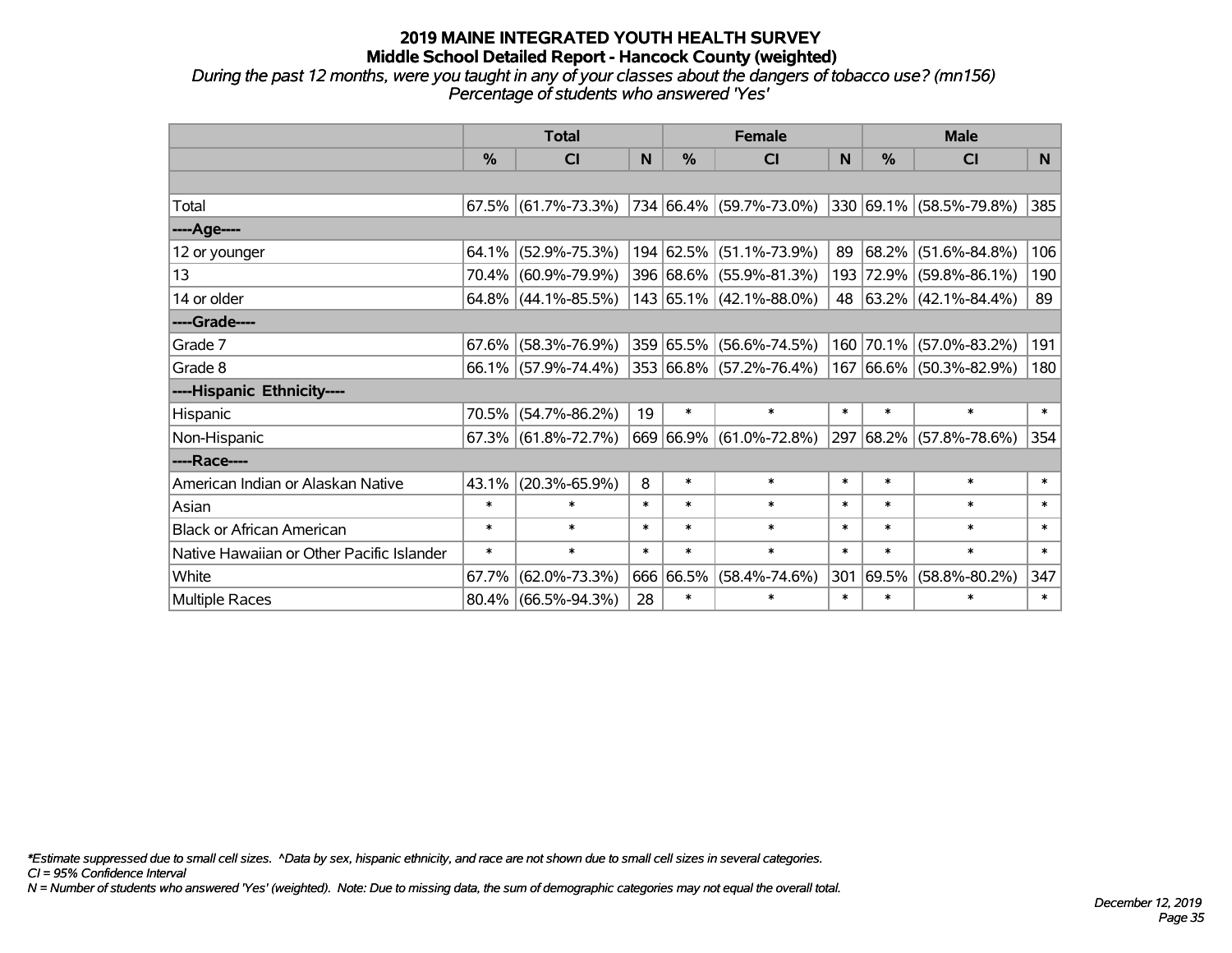*How much do you think people risk harming themselves (physically or in other ways) if they smoke one or more packs of cigarettes per day? (mn36) Percentage of students who answered 'No risk' or 'Slight risk'*

|                                           | <b>Total</b>  |                     |        |        | <b>Female</b>              |        | <b>Male</b> |                                              |        |  |
|-------------------------------------------|---------------|---------------------|--------|--------|----------------------------|--------|-------------|----------------------------------------------|--------|--|
|                                           | $\frac{0}{0}$ | <b>CI</b>           | N      | %      | <b>CI</b>                  | N      | %           | <b>CI</b>                                    | N      |  |
|                                           |               |                     |        |        |                            |        |             |                                              |        |  |
| Total                                     |               | 13.6% (11.9%-15.3%) |        |        | 146   12.0%   (5.4%-18.6%) |        | 58 14.7%    | $(8.5\% - 20.8\%)$                           | 83     |  |
| ----Age----                               |               |                     |        |        |                            |        |             |                                              |        |  |
| 12 or younger                             | 17.7%         | $(12.5\% - 22.8\%)$ | 51     |        | 13.7% (8.9%-18.5%)         |        | 20 19.8%    | $(8.5\% - 31.0\%)$                           | 27     |  |
| 13                                        | 11.2%         | $(8.2\% - 14.1\%)$  | 63     | 9.6%   | $(3.4\% - 15.8\%)$         |        | 24 12.7%    | $(5.2\% - 20.3\%)$                           | 38     |  |
| 14 or older                               | 14.6%         | $(9.9\% - 19.3\%)$  | 32     |        | $16.1\%$ (3.5%-28.7%)      |        | 14 13.8%    | $(6.4\% - 21.1\%)$                           | 18     |  |
| ----Grade----                             |               |                     |        |        |                            |        |             |                                              |        |  |
| Grade 7                                   | 13.5%         | $(9.2\% - 17.8\%)$  | 70     |        | $12.0\%$ (6.0%-18.0%)      |        | 28 14.0%    | $(3.5\% - 24.6\%)$                           | 39     |  |
| Grade 8                                   |               | 13.7% (10.5%-16.9%) | 74     |        |                            |        |             | $12.1\%$ (4.5%-19.8%) 31 15.6% (11.0%-20.1%) | 44     |  |
| ----Hispanic Ethnicity----                |               |                     |        |        |                            |        |             |                                              |        |  |
| Hispanic                                  | $\ast$        | $\ast$              | $\ast$ | $\ast$ | $\ast$                     | $\ast$ | $\ast$      | $\ast$                                       | $\ast$ |  |
| Non-Hispanic                              |               | 13.3% (10.9%-15.7%) |        |        | $132 11.0\% $ (3.5%-18.5%) |        | 49 14.9%    | $(8.4\% - 21.3\%)$                           | 78     |  |
| ----Race----                              |               |                     |        |        |                            |        |             |                                              |        |  |
| American Indian or Alaskan Native         | $\ast$        | $\ast$              | $\ast$ | $\ast$ | $\ast$                     | $\ast$ | $\ast$      | $\ast$                                       | $\ast$ |  |
| Asian                                     | $\ast$        | $\ast$              | $\ast$ | $\ast$ | $\ast$                     | $\ast$ | $\ast$      | $\ast$                                       | $\ast$ |  |
| <b>Black or African American</b>          | $\ast$        | $\ast$              | $\ast$ | $\ast$ | $\ast$                     | $\ast$ | $\ast$      | $\ast$                                       | $\ast$ |  |
| Native Hawaiian or Other Pacific Islander | $\ast$        | $\ast$              | $\ast$ | $\ast$ | $\ast$                     | $\ast$ | $\ast$      | $\ast$                                       | $\ast$ |  |
| White                                     | 13.5%         | $(11.7\% - 15.2\%)$ | 132    | 11.6%  | $(4.8\% - 18.4\%)$         | 51     | 14.7%       | $(8.8\% - 20.5\%)$                           | 75     |  |
| <b>Multiple Races</b>                     |               | 19.4% (13.2%-25.7%) | 8      | $\ast$ | $\ast$                     | $\ast$ | $\ast$      | $\ast$                                       | $\ast$ |  |

*\*Estimate suppressed due to small cell sizes. ^Data by sex, hispanic ethnicity, and race are not shown due to small cell sizes in several categories.*

*CI = 95% Confidence Interval*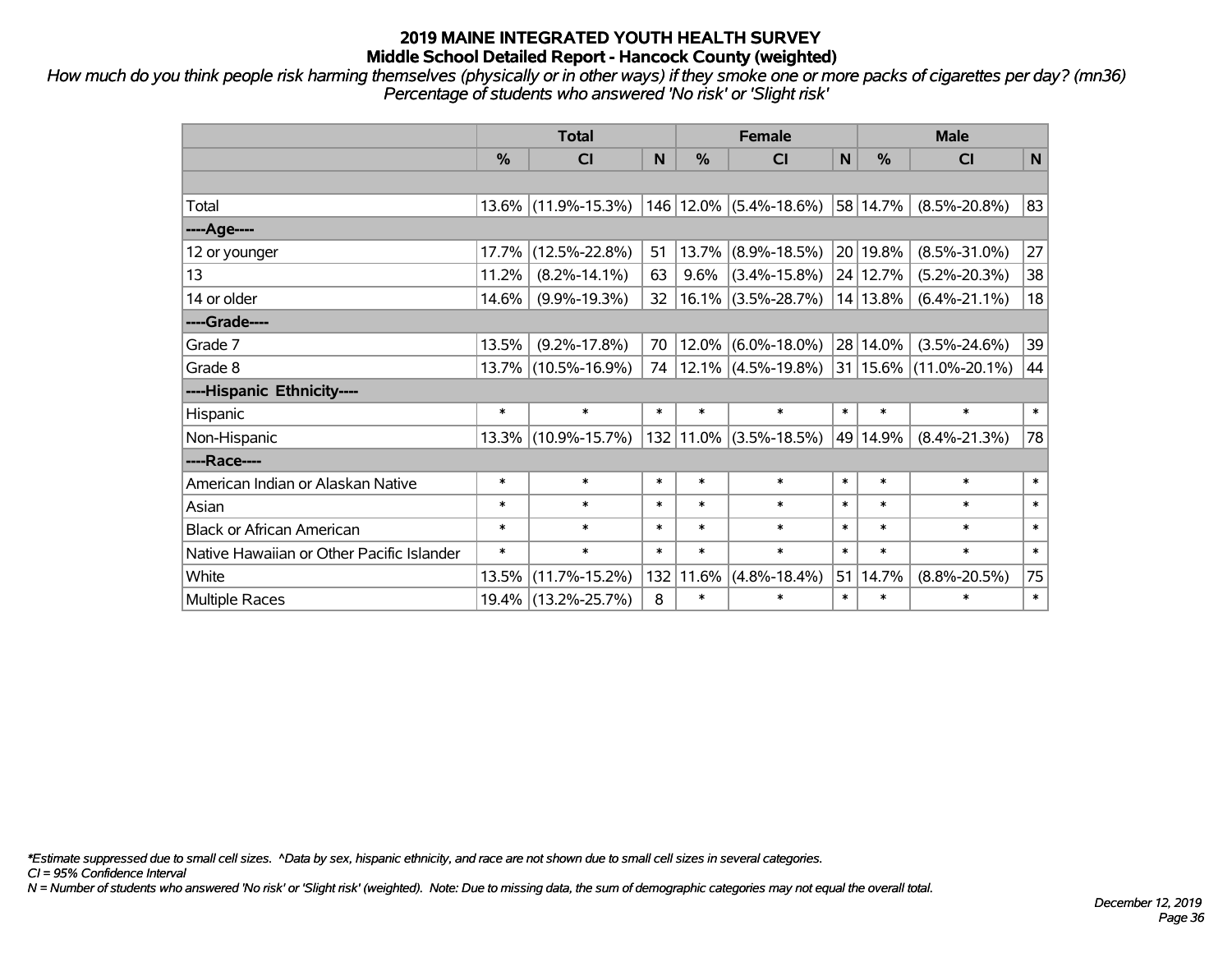## **2019 MAINE INTEGRATED YOUTH HEALTH SURVEY Middle School Detailed Report - Hancock County (weighted)** *How wrong do you think it is for someone your age to smoke cigarettes? (mn58) Percentage of students who answered 'A little bit wrong' or 'Not wrong at all'*

|                                           | <b>Total</b> |                    |                |             | <b>Female</b>        | <b>Male</b> |               |                         |                |
|-------------------------------------------|--------------|--------------------|----------------|-------------|----------------------|-------------|---------------|-------------------------|----------------|
|                                           | %            | CI                 | N              | %           | CI                   | N           | $\frac{0}{0}$ | <b>CI</b>               | $\mathsf{N}$   |
|                                           |              |                    |                |             |                      |             |               |                         |                |
| Total                                     | 3.6%         | $(1.8\% - 5.3\%)$  |                | 38 4.2%     | $(1.0\% - 7.3\%)$    |             |               | $21 1.9\% $ (0.0%-5.1%) | 10             |
| ---- Age----                              |              |                    |                |             |                      |             |               |                         |                |
| 12 or younger                             | $\ast$       | $\ast$             | $\ast$         | $\ast$      | $\ast$               | $\ast$      | $\ast$        | $\ast$                  | $\ast$         |
| 13                                        | 4.2%         | $(2.1\% - 6.2\%)$  |                | 23 3.5%     | $(0.6\% - 6.5\%)$    | 10          | 2.3%          | $(0.0\% - 6.2\%)$       | 6              |
| 14 or older                               | 5.3%         | $(1.5\% - 9.2\%)$  | 12             | $\ast$      | $\ast$               | $\ast$      | $\ast$        | $\ast$                  | $\ast$         |
| ----Grade----                             |              |                    |                |             |                      |             |               |                         |                |
| Grade 7                                   | 1.1%         | $(0.0\% - 2.9\%)$  | 6              | $\ast$      | $\ast$               | $\ast$      | $\ast$        | $\ast$                  | $\ast$         |
| Grade 8                                   | 6.1%         | $(4.7\% - 7.4\%)$  |                |             | 33 7.1% (0.3%-14.0%) |             |               | $18$ 2.6% (0.0%-6.6%)   | $\overline{7}$ |
| ----Hispanic Ethnicity----                |              |                    |                |             |                      |             |               |                         |                |
| Hispanic                                  | $\ast$       | $\ast$             | $\ast$         | $\ast$      | $\ast$               | $\ast$      | $\ast$        | $\ast$                  | $\ast$         |
| Non-Hispanic                              | 3.0%         | $(0.9\% - 5.2\%)$  |                | $30 3.0\% $ | $(1.1\% - 4.9\%)$    | 13          |               | $1.8\%$ (0.0%-5.2%)     | 9              |
| ----Race----                              |              |                    |                |             |                      |             |               |                         |                |
| American Indian or Alaskan Native         | $\ast$       | $\ast$             | $\ast$         | $\ast$      | $\ast$               | $\ast$      | $\ast$        | $\ast$                  | $\ast$         |
| Asian                                     | $\ast$       | $\ast$             | $\ast$         | $\ast$      | $\ast$               | $\ast$      | $\ast$        | $\ast$                  | $\ast$         |
| <b>Black or African American</b>          | $\ast$       | $\ast$             | $\ast$         | $\ast$      | $\ast$               | $\ast$      | $\ast$        | $\ast$                  | $\ast$         |
| Native Hawaiian or Other Pacific Islander | $\ast$       | $\ast$             | $\ast$         | $\ast$      | $\ast$               | $\ast$      | $\ast$        | $\ast$                  | $\ast$         |
| White                                     | 3.1%         | $(0.9\% - 5.2\%)$  |                | 30 2.9%     | $(1.0\% - 4.9\%)$    | 13          | 1.9%          | $(0.0\% - 5.4\%)$       | 9              |
| <b>Multiple Races</b>                     | 21.6%        | $(0.0\% - 43.5\%)$ | $\overline{7}$ | $\ast$      | $\ast$               | $\ast$      | $\ast$        | $\ast$                  | $\ast$         |

*\*Estimate suppressed due to small cell sizes. ^Data by sex, hispanic ethnicity, and race are not shown due to small cell sizes in several categories.*

*CI = 95% Confidence Interval*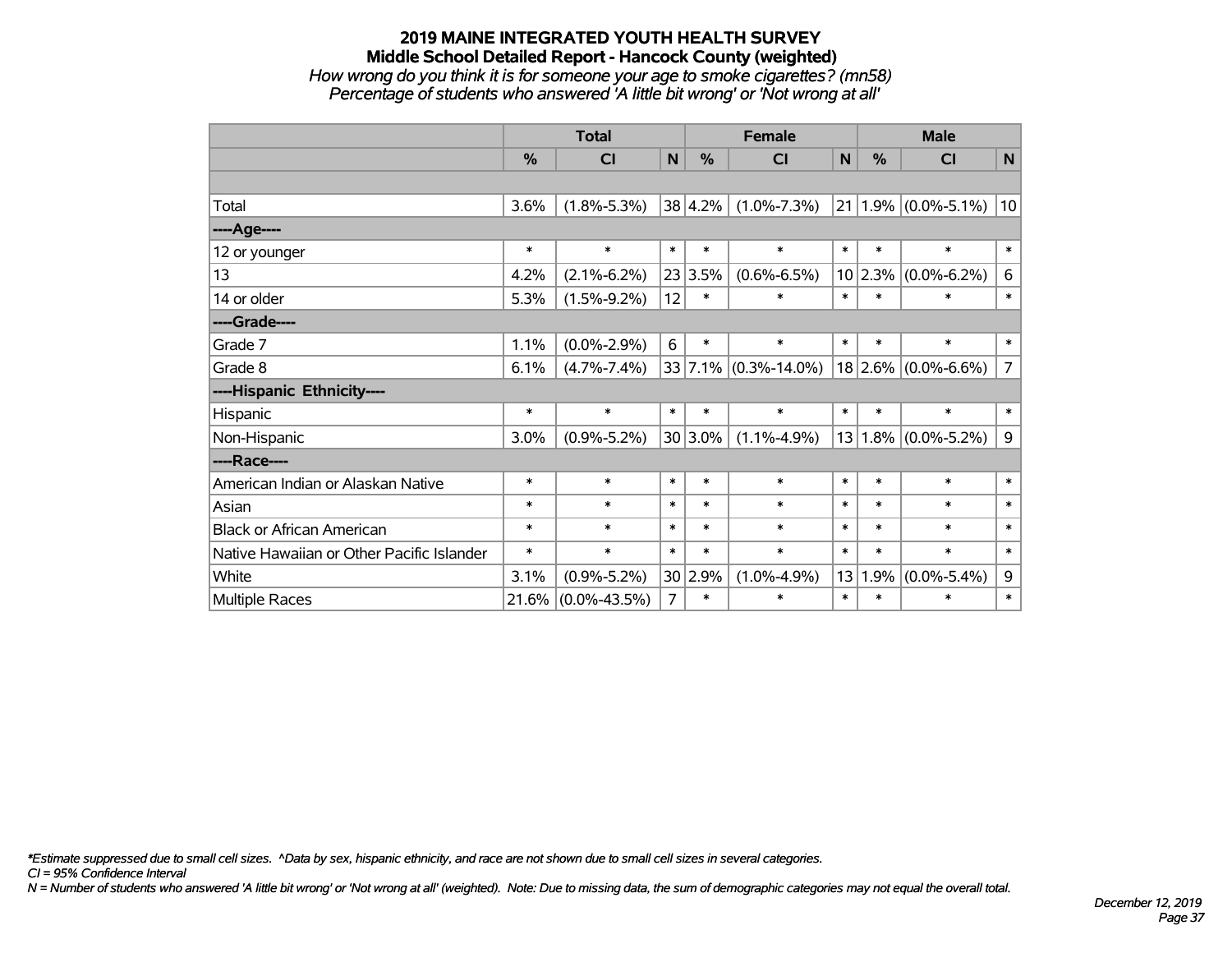## **2019 MAINE INTEGRATED YOUTH HEALTH SURVEY Middle School Detailed Report - Hancock County (weighted)** *How wrong do your parents feel it would be for you to smoke cigarettes? (mn35) Percentage of students who answered 'A little bit wrong' or 'Not wrong at all'*

|                                           | <b>Total</b><br><b>Female</b> |                    |        |            |                    |        | <b>Male</b> |                    |         |
|-------------------------------------------|-------------------------------|--------------------|--------|------------|--------------------|--------|-------------|--------------------|---------|
|                                           | $\frac{0}{2}$                 | <b>CI</b>          | N      | $\%$       | <b>CI</b>          | N      | $\%$        | <b>CI</b>          | N       |
|                                           |                               |                    |        |            |                    |        |             |                    |         |
| Total                                     | 1.5%                          | $(0.0\% - 3.3\%)$  |        | 16 1.8%    | $(0.1\% - 3.4\%)$  | 9      | 1.4%        | $(0.0\% - 3.5\%)$  | 8       |
| ----Age----                               |                               |                    |        |            |                    |        |             |                    |         |
| 12 or younger                             | 5.6%                          | $(0.0\% - 12.3\%)$ |        | 16 6.2%    | $(0.0\% - 12.7\%)$ | 9      | 5.2%        | $(0.0\% - 12.8\%)$ | $\bf 8$ |
| 13                                        | $\ast$                        | *                  | $\ast$ | $\ast$     | $\ast$             | $\ast$ | $\ast$      | $\ast$             | $\ast$  |
| 14 or older                               | $\ast$                        | $\ast$             | $\ast$ | $\ast$     | $\ast$             | $\ast$ | $\ast$      | $\ast$             | $\ast$  |
| ----Grade----                             |                               |                    |        |            |                    |        |             |                    |         |
| Grade 7                                   | 3.2%                          | $(0.0\% - 7.0\%)$  |        | 16 3.6%    | $(0.0\% - 7.2\%)$  | 9      | 2.9%        | $(0.0\% - 7.5\%)$  | $\bf 8$ |
| Grade 8                                   | $\ast$                        | $\ast$             | $\ast$ | $\ast$     | $\ast$             | $\ast$ | $\ast$      | $\ast$             | $\ast$  |
| ----Hispanic Ethnicity----                |                               |                    |        |            |                    |        |             |                    |         |
| Hispanic                                  | $\ast$                        | $\ast$             | $\ast$ | $\ast$     | $\ast$             | $\ast$ | $\ast$      | $\ast$             | $\ast$  |
| Non-Hispanic                              | 1.7%                          | $(0.0\% - 3.6\%)$  |        | $16 2.0\%$ | $(0.0\% - 3.9\%)$  | 9      | 1.5%        | $(0.0\% - 3.7\%)$  | 8       |
| ----Race----                              |                               |                    |        |            |                    |        |             |                    |         |
| American Indian or Alaskan Native         | $\ast$                        | $\ast$             | $\ast$ | $\ast$     | $\ast$             | $\ast$ | $\ast$      | $\ast$             | $\ast$  |
| Asian                                     | $\ast$                        | $\ast$             | $\ast$ | $\ast$     | $\ast$             | $\ast$ | $\ast$      | $\ast$             | $\ast$  |
| <b>Black or African American</b>          | $\ast$                        | $\ast$             | $\ast$ | $\ast$     | $\ast$             | $\ast$ | $\ast$      | $\ast$             | $\ast$  |
| Native Hawaiian or Other Pacific Islander | $\ast$                        | $\ast$             | $\ast$ | $\ast$     | $\ast$             | $\ast$ | $\ast$      | $\ast$             | $\ast$  |
| White                                     | 1.7%                          | $(0.0\% - 3.6\%)$  | 16     | 1.9%       | $(0.0\% - 3.9\%)$  | 9      | 1.5%        | $(0.0\% - 3.8\%)$  | $\bf 8$ |
| Multiple Races                            | $\ast$                        | $\ast$             | $\ast$ | $\ast$     | $\ast$             | $\ast$ | $\ast$      | *                  | $\ast$  |

*\*Estimate suppressed due to small cell sizes. ^Data by sex, hispanic ethnicity, and race are not shown due to small cell sizes in several categories.*

*CI = 95% Confidence Interval*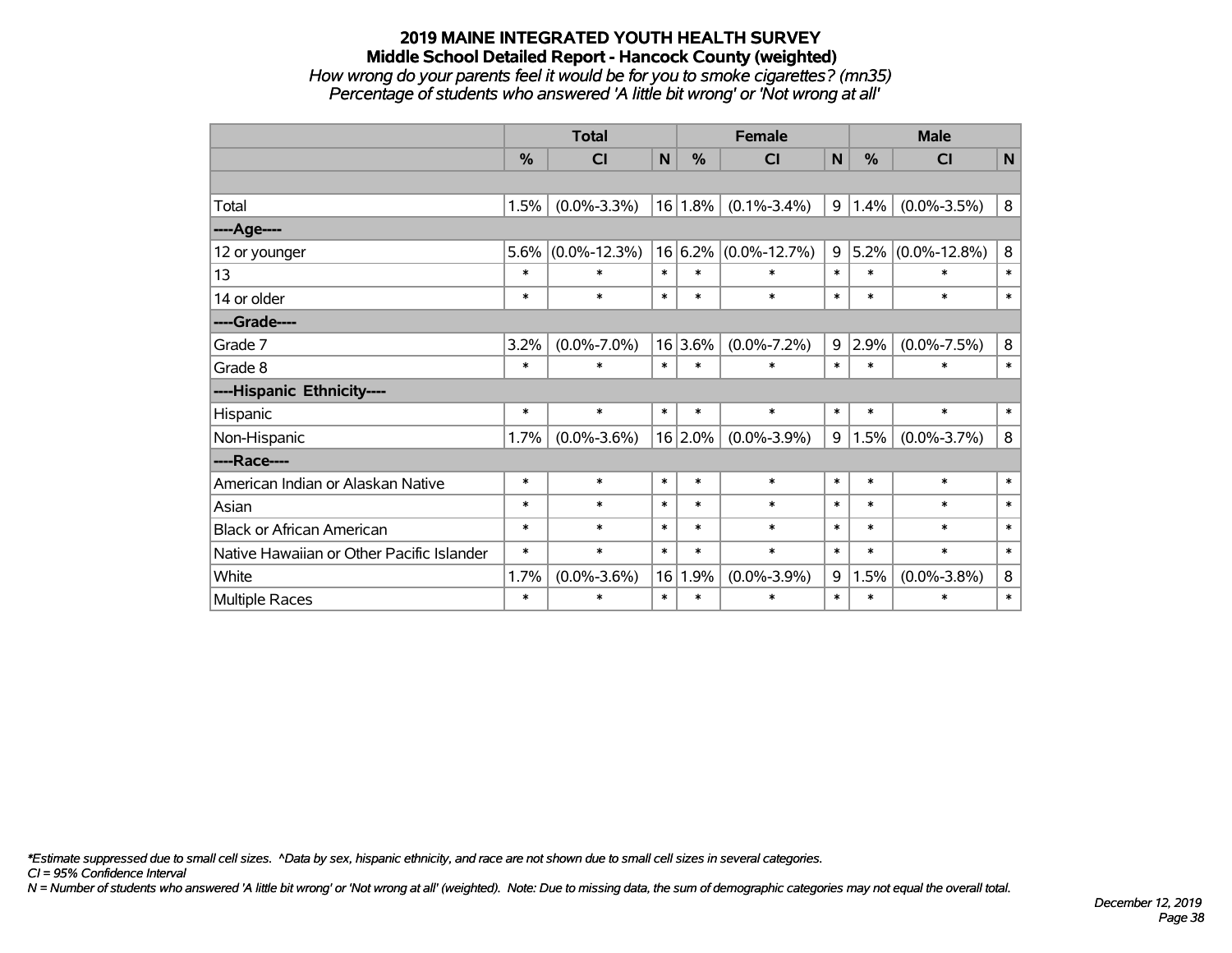## **2019 MAINE INTEGRATED YOUTH HEALTH SURVEY Middle School Detailed Report - Hancock County (weighted)** *How wrong do your friends feel it would be for you to smoke cigarettes? (mn172) Percentage of students who answered 'A little bit wrong' or 'Not wrong at all'*

|                                           |               | <b>Total</b>          |        |        | <b>Female</b>                                               |        |               | <b>Male</b>            |                |
|-------------------------------------------|---------------|-----------------------|--------|--------|-------------------------------------------------------------|--------|---------------|------------------------|----------------|
|                                           | $\frac{0}{0}$ | CI                    | N      | %      | <b>CI</b>                                                   | N      | $\frac{0}{0}$ | CI                     | N              |
|                                           |               |                       |        |        |                                                             |        |               |                        |                |
| Total                                     | $12.4\%$      | $(5.8\% - 19.0\%)$    |        |        | $133 10.8\% $ (5.2%-16.4%) 54 13.1%                         |        |               | $(3.8\% - 22.5\%)$     | 72             |
| ----Age----                               |               |                       |        |        |                                                             |        |               |                        |                |
| 12 or younger                             | 5.3%          | $(1.7\% - 9.0\%)$     | 16     | 4.5%   | $(0.0\% - 10.9\%)$                                          | 6      | 4.2%          | $(0.0\% - 10.4\%)$     | 7 <sup>1</sup> |
| 13                                        | 11.2%         | $(4.5\% - 17.9\%)$    | 62     |        | $11.3\%$ (4.9%-17.7%)                                       |        | 32 10.1%      | $(0.0\% - 20.4\%)$     | 25             |
| 14 or older                               |               | 25.1% (7.9%-42.4%)    | 55     |        | $ 20.9\% $ (5.8%-35.9%)                                     |        |               | 15 28.4% (10.5%-46.3%) | 40             |
| ----Grade----                             |               |                       |        |        |                                                             |        |               |                        |                |
| Grade 7                                   | 11.6%         | $(4.8\% - 18.5\%)$    | 60     | 11.5%  | $(4.3\% - 18.6\%)$                                          |        | 27 11.1%      | $(2.7\% - 19.6\%)$     | 29             |
| Grade 8                                   |               | $12.8\%$ (4.3%-21.3%) | 69     |        | $\vert$ 10.3% $\vert$ (2.6%-18.0%) $\vert$ 26 $\vert$ 15.8% |        |               | $(3.3\% - 28.2\%)$     | 43             |
| ----Hispanic Ethnicity----                |               |                       |        |        |                                                             |        |               |                        |                |
| Hispanic                                  | $\ast$        | $\ast$                | $\ast$ | $\ast$ | $\ast$                                                      | $\ast$ | $\ast$        | $\ast$                 | $\ast$         |
| Non-Hispanic                              |               | $11.6\%$ (5.7%-17.4%) | 114    | 8.6%   | $(4.9\% - 12.3\%)$                                          |        | 38 13.4%      | $(3.0\% - 23.8\%)$     | 68             |
| ----Race----                              |               |                       |        |        |                                                             |        |               |                        |                |
| American Indian or Alaskan Native         | $\ast$        | $\ast$                | $\ast$ | $\ast$ | $\ast$                                                      | $\ast$ | $\ast$        | $\ast$                 | $\ast$         |
| Asian                                     | $\ast$        | $\ast$                | $\ast$ | $\ast$ | $\ast$                                                      | $\ast$ | $\ast$        | $\ast$                 | $\ast$         |
| <b>Black or African American</b>          | $\ast$        | $\ast$                | $\ast$ | $\ast$ | $\ast$                                                      | $\ast$ | $\ast$        | $\ast$                 | $\ast$         |
| Native Hawaiian or Other Pacific Islander | $\ast$        | $\ast$                | $\ast$ | $\ast$ | $\ast$                                                      | $\ast$ | $\ast$        | $\ast$                 | $\ast$         |
| White                                     | 12.3%         | $(5.8\% - 18.9\%)$    | 120    | 9.6%   | $(5.1\% - 14.2\%)$                                          | 44     | 14.0%         | $(3.3\% - 24.7\%)$     | 69             |
| <b>Multiple Races</b>                     |               | 24.7% (6.1%-43.3%)    | 9      | $\ast$ | $\ast$                                                      | $\ast$ | $\ast$        | $\ast$                 | $\ast$         |

*\*Estimate suppressed due to small cell sizes. ^Data by sex, hispanic ethnicity, and race are not shown due to small cell sizes in several categories.*

*CI = 95% Confidence Interval*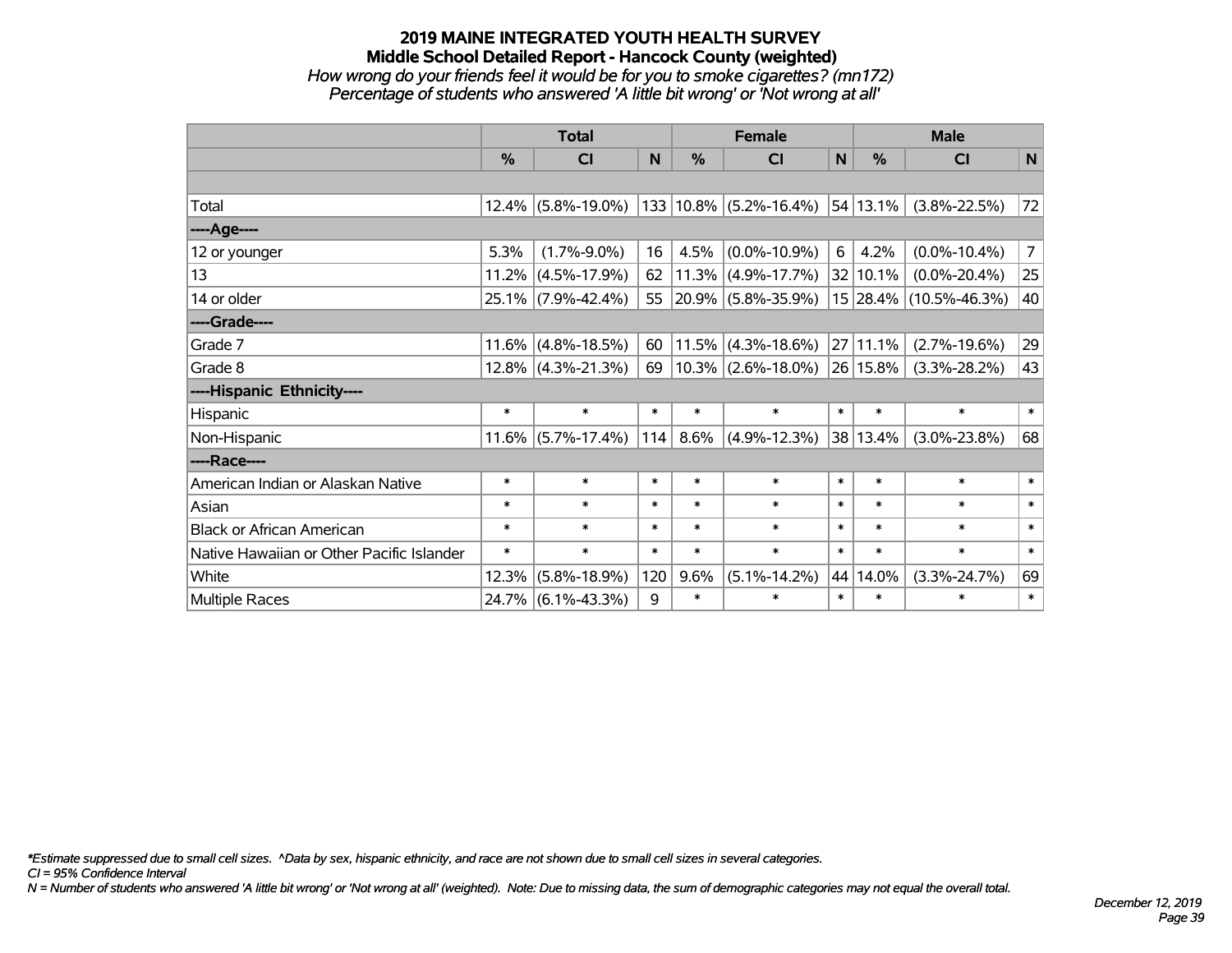#### **2019 MAINE INTEGRATED YOUTH HEALTH SURVEY Middle School Detailed Report - Hancock County (weighted)** *Have you ever used an electronic vapor product? (mn173) Percentage of students who answered 'Yes'*

|                                           |               | <b>Total</b>          |        |        | <b>Female</b>                 |              |               | <b>Male</b>                |              |
|-------------------------------------------|---------------|-----------------------|--------|--------|-------------------------------|--------------|---------------|----------------------------|--------------|
|                                           | $\frac{9}{6}$ | CI                    | N      | %      | <b>CI</b>                     | $\mathsf{N}$ | $\frac{0}{0}$ | <b>CI</b>                  | $\mathsf{N}$ |
|                                           |               |                       |        |        |                               |              |               |                            |              |
| Total                                     | $14.2\%$      | $(9.4\% - 19.1\%)$    |        |        | $152$   17.6%   (13.0%-22.3%) |              |               | $ 87 11.2\% $ (4.0%-18.3%) | 60           |
| ----Age----                               |               |                       |        |        |                               |              |               |                            |              |
| 12 or younger                             | 12.2%         | $(5.1\% - 19.2\%)$    | 35     | 13.0%  | $(6.6\% - 19.4\%)$            |              | 18 11.9%      | $(0.0\% - 26.0\%)$         | 17           |
| 13                                        | 12.9%         | $(7.7\% - 18.0\%)$    | 72     |        | 17.8% (10.1%-25.5%)           | 51           | 6.6%          | $(0.0\% - 15.5\%)$         | 17           |
| 14 or older                               | $20.6\%$      | $(8.0\% - 33.1\%)$    |        |        | 45 26.0% (11.3%-40.8%)        |              |               | 19 18.7% (5.0%-32.3%)      | 26           |
| ----Grade----                             |               |                       |        |        |                               |              |               |                            |              |
| Grade 7                                   | 9.6%          | $(4.4\% - 14.8\%)$    | 49     | 11.9%  | $(5.6\% - 18.2\%)$            | 29           | 7.9%          | $(0.4\% - 15.3\%)$         | 20           |
| Grade 8                                   |               | $18.4\%$ (8.5%-28.4%) | 99     |        | $ 23.3\% $ (15.1%-31.5%)      |              |               | 59 14.8% (0.0%-29.8%)      | 40           |
| ----Hispanic Ethnicity----                |               |                       |        |        |                               |              |               |                            |              |
| Hispanic                                  | $\ast$        | $\ast$                | $\ast$ | $\ast$ | $\ast$                        | $\ast$       | $\ast$        | $\ast$                     | $\ast$       |
| Non-Hispanic                              | $13.8\%$      | $(9.2\% - 18.4\%)$    |        |        | 134   16.7%   (10.0%-23.4%)   |              | 74 11.3%      | $(4.3\% - 18.3\%)$         | 56           |
| ----Race----                              |               |                       |        |        |                               |              |               |                            |              |
| American Indian or Alaskan Native         | $\ast$        | $\ast$                | $\ast$ | $\ast$ | $\ast$                        | $\ast$       | $\ast$        | $\ast$                     | $\ast$       |
| Asian                                     | $\ast$        | $\ast$                | $\ast$ | $\ast$ | $\ast$                        | $\ast$       | $\ast$        | $\ast$                     | $\ast$       |
| <b>Black or African American</b>          | $\ast$        | $\ast$                | $\ast$ | $\ast$ | $\ast$                        | $\ast$       | $\ast$        | $\ast$                     | $\ast$       |
| Native Hawaiian or Other Pacific Islander | $\ast$        | $\ast$                | $\ast$ | $\ast$ | $\ast$                        | $\ast$       | $\ast$        | $\ast$                     | $\ast$       |
| White                                     | 14.2%         | $(9.5\% - 19.0\%)$    | 138    | 16.6%  | $(10.5\% - 22.8\%)$           | 75           | 12.0%         | $(4.1\% - 19.9\%)$         | 59           |
| <b>Multiple Races</b>                     | $\ast$        | $\ast$                | $\ast$ | $\ast$ | $\ast$                        | $\ast$       | $\ast$        | $\ast$                     | $\ast$       |

*\*Estimate suppressed due to small cell sizes. ^Data by sex, hispanic ethnicity, and race are not shown due to small cell sizes in several categories.*

*CI = 95% Confidence Interval*

*N = Number of students who answered 'Yes' (weighted). Note: Due to missing data, the sum of demographic categories may not equal the overall total.*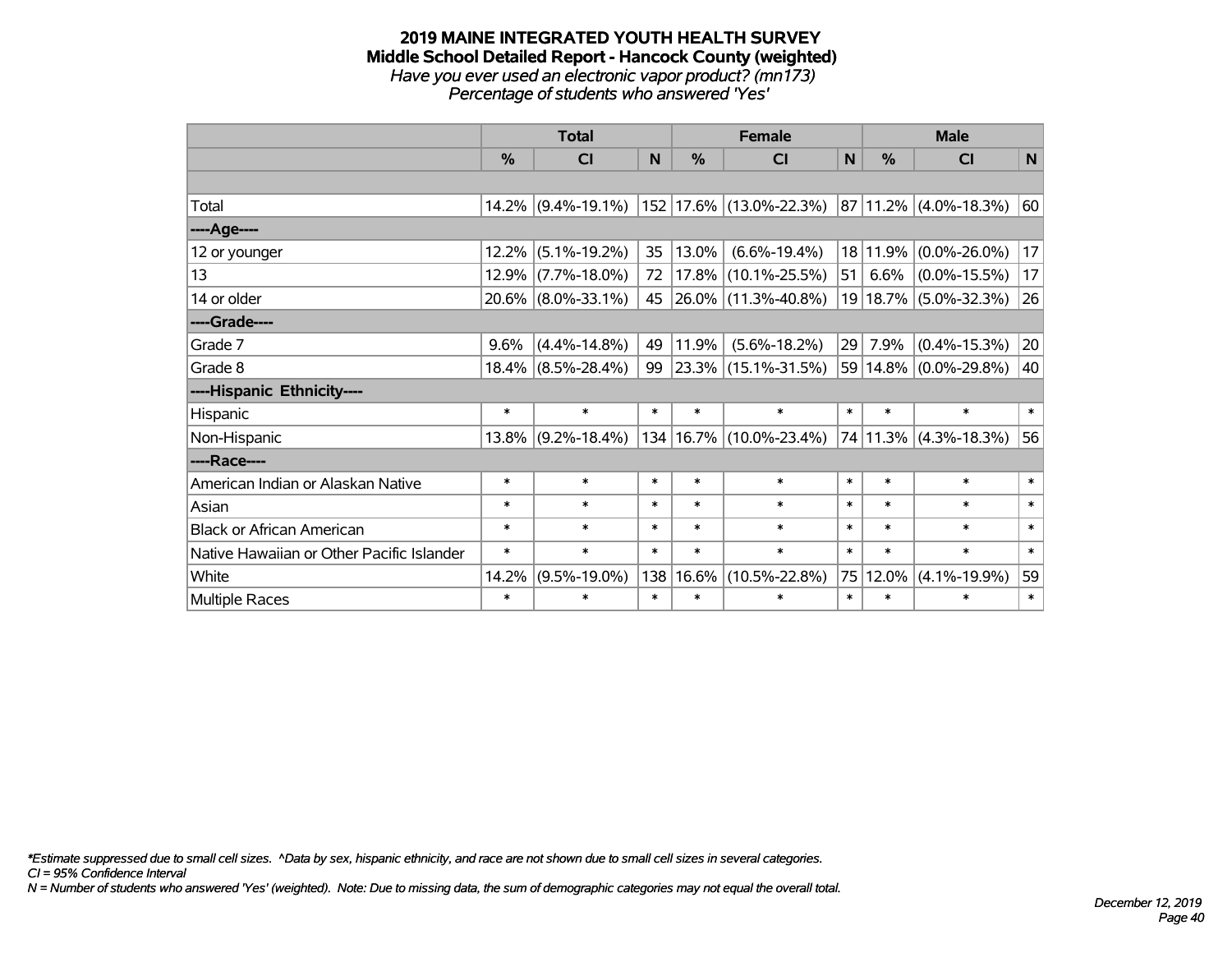#### **2019 MAINE INTEGRATED YOUTH HEALTH SURVEY Middle School Detailed Report - Hancock County (weighted)** *During the past 30 days, on how many days did you use an electronic vapor product? (mn174)*

*Percentage of students who answered at least 1 day*

|                                           |               | <b>Total</b>         |              |         | <b>Female</b>              |        | <b>Male</b> |                          |              |
|-------------------------------------------|---------------|----------------------|--------------|---------|----------------------------|--------|-------------|--------------------------|--------------|
|                                           | $\frac{0}{0}$ | CI                   | $\mathsf{N}$ | %       | <b>CI</b>                  | N      | $\%$        | <b>CI</b>                | $\mathsf{N}$ |
|                                           |               |                      |              |         |                            |        |             |                          |              |
| Total                                     | $7.4\%$       | $(5.2\% - 9.6\%)$    | 79           | 8.6%    | $(3.9\% - 13.4\%)$         |        | 43 5.9%     | $(2.0\% - 9.9\%)$        | 32           |
| ----Age----                               |               |                      |              |         |                            |        |             |                          |              |
| 12 or younger                             | 7.5%          | $(0.1\% - 15.0\%)$   | 22           | 5.7%    | $(0.0\% - 12.9\%)$         | 8      | $ 9.6\% $   | $(0.0\% - 21.9\%)$       | 14           |
| 13                                        | 6.6%          | $(3.6\% - 9.5\%)$    | 37           | 6.5%    | $(0.5\% - 12.6\%)$         |        |             | $18 5.4\% $ (0.0%-14.3%) | 14           |
| 14 or older                               | $9.5\%$       | $(3.3\% - 15.6\%)$   | 21           | $\ast$  | $\ast$                     | $\ast$ | $\ast$      | $\ast$                   | $\ast$       |
| ----Grade----                             |               |                      |              |         |                            |        |             |                          |              |
| Grade 7                                   | 5.3%          | $(0.5\% - 10.1\%)$   | 27           | 5.5%    | $(0.0\% - 12.7\%)$         |        |             | 13 5.4% (0.0%-12.2%)     | 14           |
| Grade 8                                   |               | $8.9\%$ (6.1%-11.7%) |              |         | $ 47 11.8\% $ (7.9%-15.8%) |        |             | 29 6.7% (0.0%-13.7%)     | 18           |
| ----Hispanic Ethnicity----                |               |                      |              |         |                            |        |             |                          |              |
| Hispanic                                  | $\ast$        | $\ast$               | $\ast$       | $\ast$  | $\ast$                     | $\ast$ | $\ast$      | $\ast$                   | $\ast$       |
| Non-Hispanic                              | $8.1\%$       | $(5.9\% - 10.4\%)$   | 79           | $9.7\%$ | $(4.7\% - 14.7\%)$         |        |             | 43 6.4% (2.3%-10.5%)     | 32           |
| ----Race----                              |               |                      |              |         |                            |        |             |                          |              |
| American Indian or Alaskan Native         | $\ast$        | $\ast$               | $\ast$       | $\ast$  | $\ast$                     | $\ast$ | $\ast$      | $\ast$                   | $\ast$       |
| Asian                                     | $\ast$        | $\ast$               | $\ast$       | $\ast$  | $\ast$                     | $\ast$ | $\ast$      | $\ast$                   | $\ast$       |
| <b>Black or African American</b>          | *             | $\ast$               | $\ast$       | $\ast$  | $\ast$                     | $\ast$ | $\ast$      | $\ast$                   | $\ast$       |
| Native Hawaiian or Other Pacific Islander | $\ast$        | $\ast$               | $\ast$       | $\ast$  | $\ast$                     | $\ast$ | $\ast$      | $\ast$                   | $\ast$       |
| White                                     | 7.2%          | $(4.8\% - 9.6\%)$    | 69           | $9.0\%$ | $(3.7\% - 14.3\%)$         |        | 40 5.1%     | $(0.9\% - 9.2\%)$        | 25           |
| Multiple Races                            | $\ast$        | $\ast$               | $\ast$       | $\ast$  | $\ast$                     | $\ast$ | $\ast$      | $\ast$                   | $\ast$       |

*\*Estimate suppressed due to small cell sizes. ^Data by sex, hispanic ethnicity, and race are not shown due to small cell sizes in several categories.*

*CI = 95% Confidence Interval*

*N = Number of students who answered at least 1 day (weighted). Note: Due to missing data, the sum of demographic categories may not equal the overall total.*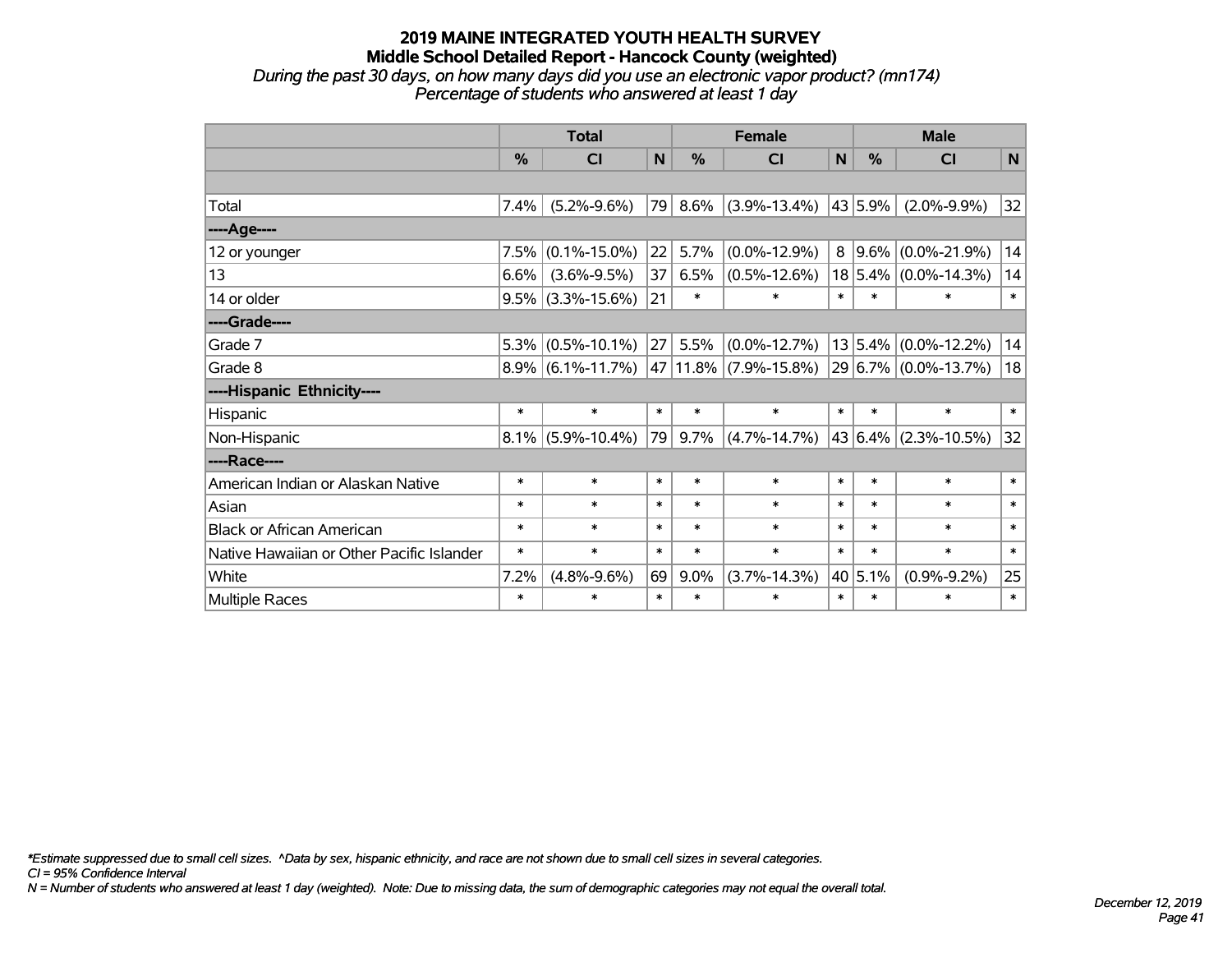#### **2019 MAINE INTEGRATED YOUTH HEALTH SURVEY Middle School Detailed Report - Hancock County (weighted)** *The last time you used an electronic vapor product, what was in the vapor you inhaled? (mn182)*

*Percentage of students who answered 'Nicotine'*

|                                           |                                                | <b>Total</b>        |                 |          | <b>Female</b>              |              |          | <b>Male</b>                |             |
|-------------------------------------------|------------------------------------------------|---------------------|-----------------|----------|----------------------------|--------------|----------|----------------------------|-------------|
|                                           | %                                              | CI                  | $\mathbf N$     | %        | <b>CI</b>                  | $\mathsf{N}$ | %        | <b>CI</b>                  | $\mathbf N$ |
|                                           |                                                |                     |                 |          |                            |              |          |                            |             |
| Total                                     | 52.3%                                          | $(39.5\% - 65.2\%)$ |                 |          | 70 62.6% (46.6%-78.7%)     |              |          | $51 39.1\% $ (22.1%-56.1%) | 18          |
| ----Age----                               |                                                |                     |                 |          |                            |              |          |                            |             |
| 12 or younger                             | 43.9%                                          | $(0.0\% - 89.1\%)$  | 10 <sup>1</sup> | $\ast$   | $\ast$                     | $\ast$       | $\ast$   | $\ast$                     | $\ast$      |
| 13                                        | 39.7%                                          | $(14.5\% - 65.0\%)$ | 26              | $\ast$   | $\ast$                     | $\ast$       | $\ast$   | $\ast$                     | $\ast$      |
| 14 or older                               |                                                | 75.0% (52.9%-97.1%) | 34              | $\ast$   | $\ast$                     | $\ast$       | $\ast$   | $\ast$                     | $\ast$      |
| ----Grade----                             |                                                |                     |                 |          |                            |              |          |                            |             |
| Grade 7                                   | 53.8%                                          | $(8.2\% - 99.4\%)$  | 18              | $\ast$   | $\ast$                     | $\ast$       | $\ast$   | $\ast$                     | $\ast$      |
| Grade 8                                   |                                                | 54.3% (45.2%-63.3%) |                 |          | $52 60.6\% $ (44.9%-76.3%) |              |          | $34 45.5\% $ (42.1%-48.9%) | 18          |
| ----Hispanic Ethnicity----                |                                                |                     |                 |          |                            |              |          |                            |             |
| Hispanic                                  | $\ast$                                         | $\ast$              | $\ast$          | $\ast$   | $\ast$                     | $\ast$       | $\ast$   | $\ast$                     | $\ast$      |
| Non-Hispanic                              | 60.1%                                          | $(44.1\% - 76.2\%)$ |                 | 70 75.1% | $(56.0\% - 94.2\%)$        | 51           | 42.4%    | $(24.9\% - 59.9\%)$        | 18          |
| ----Race----                              |                                                |                     |                 |          |                            |              |          |                            |             |
| American Indian or Alaskan Native         | $\ast$                                         | $\ast$              | $\ast$          | $\ast$   | $\ast$                     | $\ast$       | $\ast$   | $\ast$                     | $\ast$      |
| Asian                                     | $\ast$                                         | $\ast$              | $\ast$          | $\ast$   | $\ast$                     | $\ast$       | $\ast$   | $\ast$                     | $\ast$      |
| <b>Black or African American</b>          | $\ast$                                         | $\ast$              | $\ast$          | $\ast$   | $\ast$                     | $\ast$       | $\ast$   | $\ast$                     | $\ast$      |
| Native Hawaiian or Other Pacific Islander | $\ast$                                         | $\ast$              | $\ast$          | $\ast$   | $\ast$                     | $\ast$       | $\ast$   | $\ast$                     | $\ast$      |
| White                                     | 56.2%                                          | $(42.4\% - 69.9\%)$ |                 | 67 70.2% | $(54.1\% - 86.3\%)$        |              | 49 40.0% | $(24.8\% - 55.3\%)$        | 18          |
| Multiple Races                            | $\ast$<br>$\ast$<br>$\ast$<br>$\ast$<br>$\ast$ |                     |                 |          |                            | $\ast$       | $\ast$   | $\ast$                     | $\ast$      |

*\*Estimate suppressed due to small cell sizes. ^Data by sex, hispanic ethnicity, and race are not shown due to small cell sizes in several categories.*

*CI = 95% Confidence Interval*

*N = Number of students who answered 'Nicotine' (weighted). Note: Due to missing data, the sum of demographic categories may not equal the overall total.*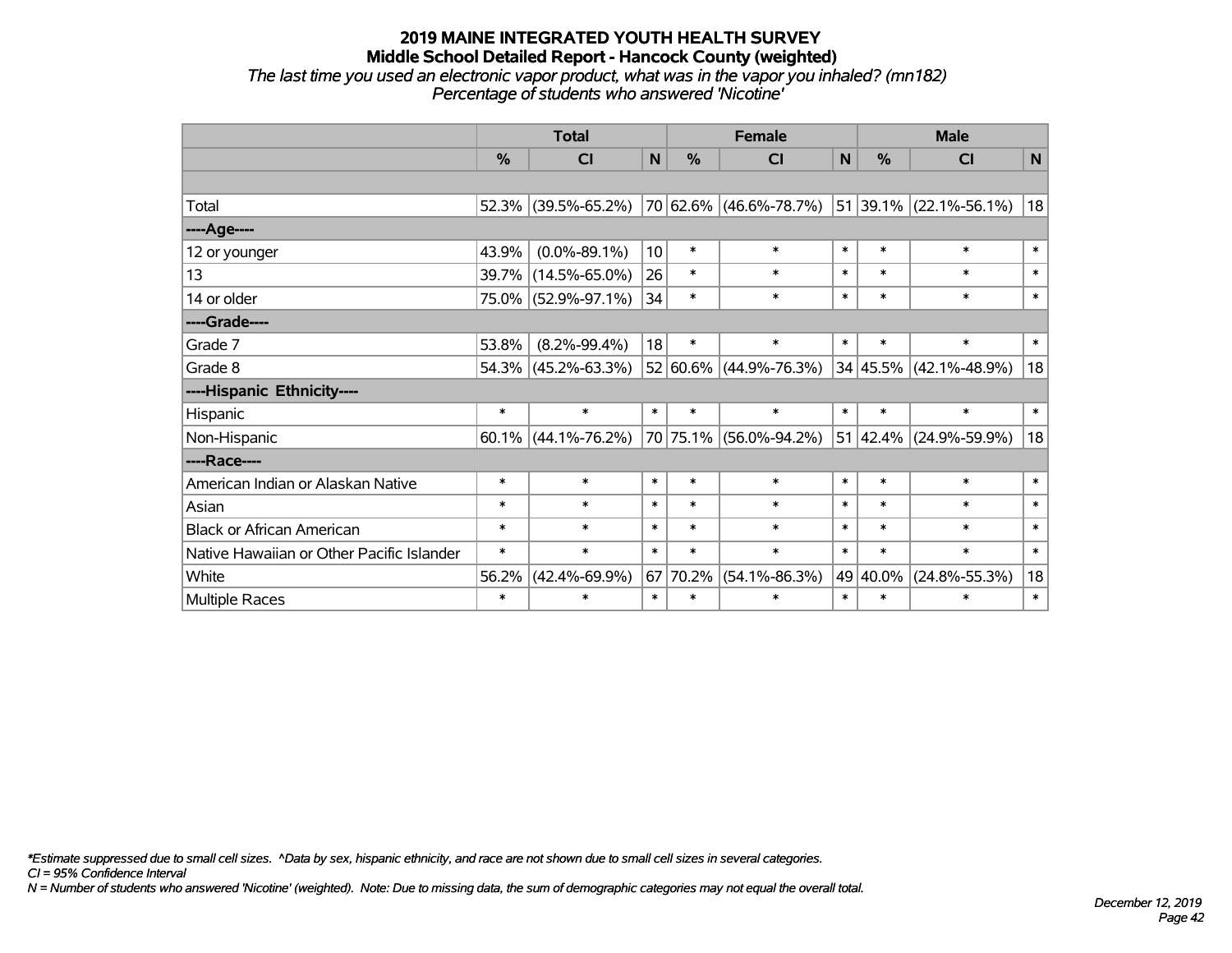*The last time you used an electronic vapor product, what was in the vapor you inhaled? (mn182\_2) Percentage of students who answered 'Marijuana or Hash Oil'*

|                                           |        | <b>Total</b> |        |        | <b>Female</b> |        |        | <b>Male</b> |        |
|-------------------------------------------|--------|--------------|--------|--------|---------------|--------|--------|-------------|--------|
|                                           | %      | CI N         |        | %      | CI N          |        | %      | CI N        |        |
|                                           |        |              |        |        |               |        |        |             |        |
| Total                                     | $\ast$ | *            | *      | $\ast$ | $\ast$        | $\ast$ | $\ast$ | $\ast$      | *      |
| ----Age----                               |        |              |        |        |               |        |        |             |        |
| 12 or younger                             | $\ast$ | *            | $\ast$ | $\ast$ | $\ast$        | $\ast$ | *      | $\ast$      | *      |
| 13                                        | $\ast$ | $\ast$       | $\ast$ | $\ast$ | $\ast$        | $\ast$ | *      | $\ast$      | *      |
| 14 or older                               | $\ast$ | *            | $\ast$ | $\ast$ | $\ast$        | *      | $\ast$ | $\ast$      | *      |
| ----Grade----                             |        |              |        |        |               |        |        |             |        |
| Grade 7                                   | $\ast$ | *            | $\ast$ | $\ast$ | $\ast$        | *      | $\ast$ | $\ast$      | *      |
| Grade 8                                   | $\ast$ | $\ast$       | $\ast$ | $\ast$ | $\ast$        | $\ast$ | *      | $\ast$      | *      |
| ----Hispanic Ethnicity----                |        |              |        |        |               |        |        |             |        |
| Hispanic                                  | $\ast$ | *            | $\ast$ | $\ast$ | $\ast$        | $\ast$ | *      | $\ast$      | *      |
| Non-Hispanic                              | $\ast$ | $\ast$       | $\ast$ | $\ast$ | $\ast$        | $\ast$ | $\ast$ | $\ast$      | *      |
| ----Race----                              |        |              |        |        |               |        |        |             |        |
| American Indian or Alaskan Native         | $\ast$ | $\ast$       | $\ast$ | $\ast$ | $\ast$        | $\ast$ | $\ast$ | $\ast$      | $\ast$ |
| Asian                                     | $\ast$ | *            | $\ast$ | $\ast$ | $\ast$        | $\ast$ | *      | $\ast$      | *      |
| <b>Black or African American</b>          | $\ast$ | *            | $\ast$ | $\ast$ | $\ast$        | $\ast$ | $\ast$ | $\ast$      | *      |
| Native Hawaiian or Other Pacific Islander | $\ast$ | *            | $\ast$ | $\ast$ | $\ast$        | $\ast$ | $\ast$ | *           | *      |
| White                                     | $\ast$ | *            | $\ast$ | *      | $\ast$        | $\ast$ | $\ast$ | *           | $\ast$ |
| <b>Multiple Races</b>                     | $\ast$ | *            | $\ast$ | $\ast$ | $\ast$        | $\ast$ | $\ast$ | $\ast$      | $\ast$ |

*\*Estimate suppressed due to small cell sizes. ^Data by sex, hispanic ethnicity, and race are not shown due to small cell sizes in several categories.*

*CI = 95% Confidence Interval*

*N = Number of students who answered 'Marijuana or Hash Oil' (weighted). Note: Due to missing data, the sum of demographic categories may not equal the overall total.*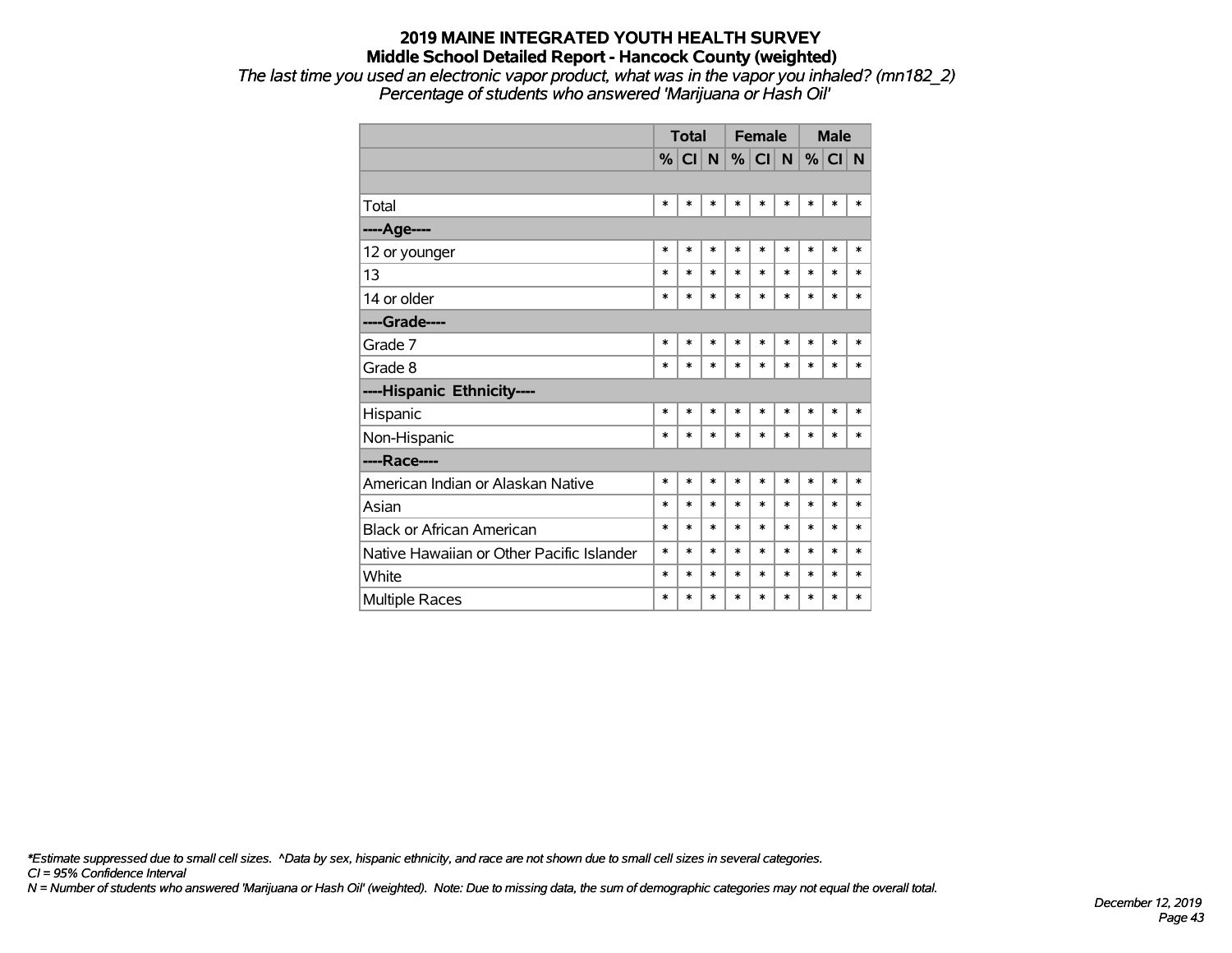*Percentage of students who are susceptible to cigarette use (among all students including those who have tried cigarettes or are current cigarette users) (mntobsus)*

|                                           |               | <b>Total</b>        |                | <b>Female</b> |                          |        |           | <b>Male</b>             |        |
|-------------------------------------------|---------------|---------------------|----------------|---------------|--------------------------|--------|-----------|-------------------------|--------|
|                                           | $\frac{0}{2}$ | <b>CI</b>           | N              | %             | CI                       | N      | %         | <b>CI</b>               | N      |
|                                           |               |                     |                |               |                          |        |           |                         |        |
| Total                                     |               | 23.8% (15.2%-32.3%) |                |               | 254 24.0% (15.5%-32.5%)  |        |           | 118 23.6% (13.0%-34.1%) | 129    |
| ----Age----                               |               |                     |                |               |                          |        |           |                         |        |
| 12 or younger                             | 31.0%         | $(15.9\% - 46.0\%)$ | 91             | 28.2%         | $(13.3\% - 43.1\%)$      | 39     | 32.7%     | $(11.9\% - 53.5\%)$     | 48     |
| 13                                        | 17.5%         | $(8.6\% - 26.4\%)$  | 97             | 18.9%         | $(9.3\% - 28.6\%)$       | 53     | 15.7%     | $(2.0\% - 29.3\%)$      | 40     |
| 14 or older                               |               | 29.9% (12.5%-47.2%) | 66             |               | $ 34.9\% $ (14.8%-55.1%) |        | 26 28.5%  | $(9.6\% - 47.4\%)$      | 40     |
| ----Grade----                             |               |                     |                |               |                          |        |           |                         |        |
| Grade 7                                   | 26.8%         | $(14.8\% - 38.8\%)$ |                | 139 24.6%     | $(14.5\% - 34.8\%)$      | 60     | 28.9%     | $(14.0\% - 43.8\%)$     | 76     |
| Grade 8                                   | 20.9%         | $(8.8\% - 33.1\%)$  |                | 111 23.6%     | $(7.8\% - 39.3\%)$       | 58     | $19.6\%$  | $(7.8\% - 31.4\%)$      | 53     |
| ----Hispanic Ethnicity----                |               |                     |                |               |                          |        |           |                         |        |
| Hispanic                                  | 24.3%         | $(3.7\% - 45.0\%)$  | $\overline{7}$ | $\ast$        | $\ast$                   | $\ast$ | $\ast$    | $\ast$                  | $\ast$ |
| Non-Hispanic                              |               | 24.8% (16.1%-33.5%) |                |               | 244 26.0% (16.9%-35.2%)  |        |           | 116 23.8% (13.1%-34.5%) | 121    |
| ----Race----                              |               |                     |                |               |                          |        |           |                         |        |
| American Indian or Alaskan Native         | $\ast$        | $\ast$              | $\ast$         | $\ast$        | $\ast$                   | $\ast$ | $\ast$    | $\ast$                  | $\ast$ |
| Asian                                     | $\ast$        | $\ast$              | $\ast$         | $\ast$        | $\ast$                   | $\ast$ | $\ast$    | $\ast$                  | $\ast$ |
| <b>Black or African American</b>          | $\ast$        | $\ast$              | $\ast$         | $\ast$        | $\ast$                   | $\ast$ | $\ast$    | $\ast$                  | $\ast$ |
| Native Hawaiian or Other Pacific Islander | $\ast$        | $\ast$              | $\ast$         | $\ast$        | $\ast$                   | $\ast$ | $\ast$    | $\ast$                  | $\ast$ |
| White                                     | 23.9%         | $(14.9\% - 33.0\%)$ |                | 235 23.4%     | $(14.0\% - 32.7\%)$      |        | 106 24.4% | $(13.1\% - 35.8\%)$     | 121    |
| <b>Multiple Races</b>                     | $\ast$        | $\ast$              | $\ast$         | $\ast$        | $\ast$                   | $\ast$ | $\ast$    | $\ast$                  | $\ast$ |

*\*Estimate suppressed due to small cell sizes. ^Data by sex, hispanic ethnicity, and race are not shown due to small cell sizes in several categories.*

*CI = 95% Confidence Interval*

*N = Number of students who are susceptible to cigarette use (among all students including those who have tried cigarettes or are current cigarette users) (weighted). Note: Due to missing data, the sum of demographic categories may not equal the overall total.*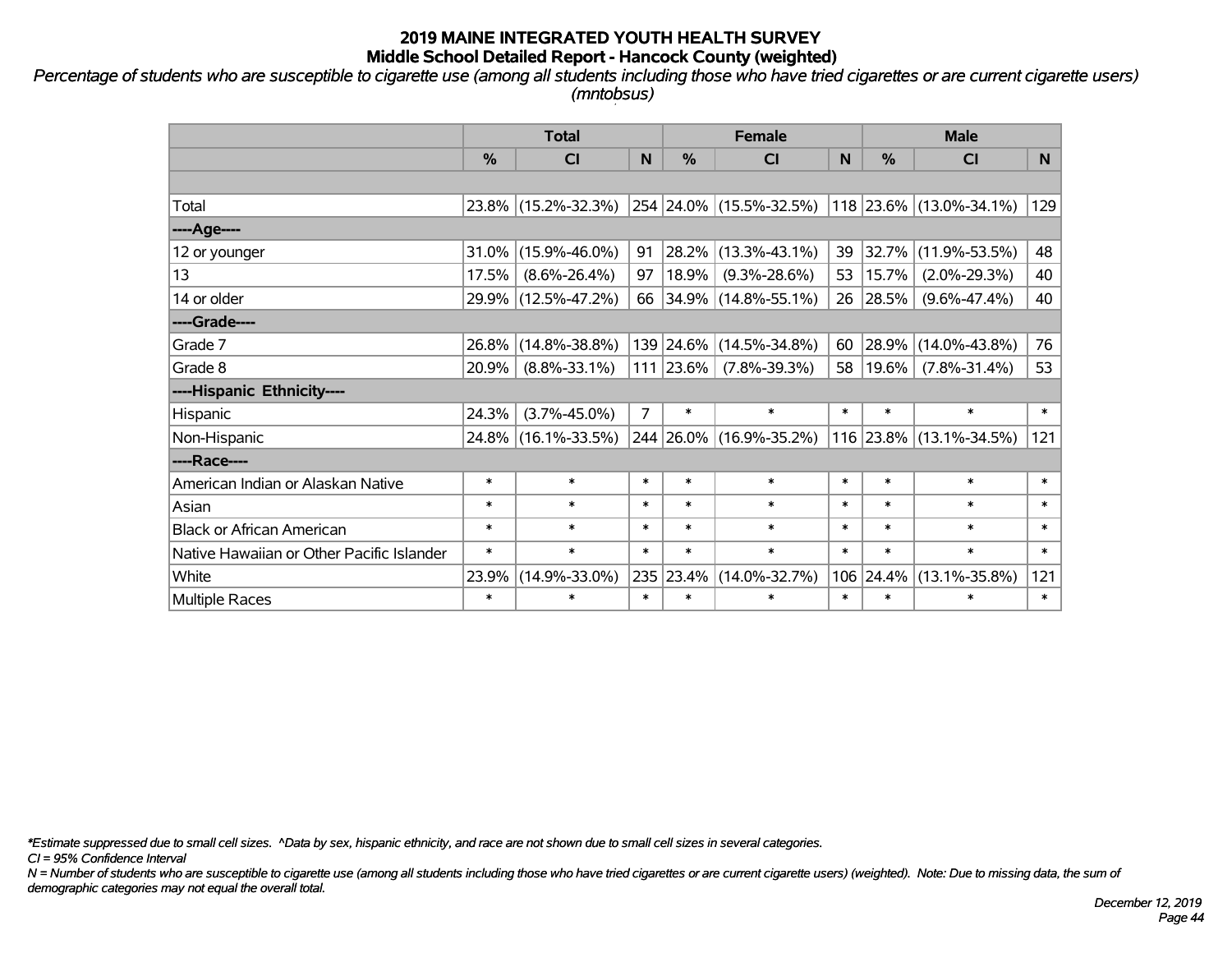*Percentage of students who are susceptible to cigarette use (among students who have never tried cigarettes) (mntobsus\_2)*

|                                           | <b>Total</b><br>$\frac{0}{0}$<br>CI<br>22.6% (14.8%-30.4%)<br>$(15.1\% - 44.6\%)$<br>29.8%<br>16.2%<br>$(8.6\% - 23.7\%)$<br>29.1% (11.5%-46.8%)<br>$(14.2\% - 36.5\%)$<br>25.3%<br>20.7%<br>$(8.6\% - 32.8\%)$<br>24.3%<br>$(3.7\% - 45.0\%)$<br>23.6% (15.6%-31.5%)<br>$\ast$<br>$\ast$<br>$\ast$<br>$\ast$<br>$\ast$<br>$\ast$<br>$\ast$<br>$\ast$ |                     |                |               | <b>Female</b>            |        |           | <b>Male</b>             |        |
|-------------------------------------------|-------------------------------------------------------------------------------------------------------------------------------------------------------------------------------------------------------------------------------------------------------------------------------------------------------------------------------------------------------|---------------------|----------------|---------------|--------------------------|--------|-----------|-------------------------|--------|
|                                           |                                                                                                                                                                                                                                                                                                                                                       |                     | $\mathsf{N}$   | $\frac{0}{0}$ | <b>CI</b>                | N      | %         | <b>CI</b>               | N      |
|                                           |                                                                                                                                                                                                                                                                                                                                                       |                     |                |               |                          |        |           |                         |        |
| Total                                     |                                                                                                                                                                                                                                                                                                                                                       |                     |                |               | 237 22.2% (14.4%-30.0%)  |        |           | 105 23.6% (13.0%-34.1%) | 129    |
| ----Age----                               |                                                                                                                                                                                                                                                                                                                                                       |                     |                |               |                          |        |           |                         |        |
| 12 or younger                             |                                                                                                                                                                                                                                                                                                                                                       |                     | 86             | $ 25.7\% $    | $(11.7\% - 39.8\%)$      | 35     | 32.7%     | $(11.9\% - 53.5\%)$     | 48     |
| 13                                        |                                                                                                                                                                                                                                                                                                                                                       |                     | 88             | 17.5%         | $(8.2\% - 26.9\%)$       | 47     | 15.7%     | $(2.0\% - 29.3\%)$      | 40     |
| 14 or older                               |                                                                                                                                                                                                                                                                                                                                                       |                     | 63             |               | $ 32.8\% $ (13.8%-51.7%) | 23     | 28.5%     | $(9.6\% - 47.4\%)$      | 40     |
| ----Grade----                             |                                                                                                                                                                                                                                                                                                                                                       |                     |                |               |                          |        |           |                         |        |
| Grade 7                                   |                                                                                                                                                                                                                                                                                                                                                       |                     |                | $129$ 21.4%   | $(12.4\% - 30.4\%)$      | 50     | 28.9%     | $(14.0\% - 43.8\%)$     | 76     |
| Grade 8                                   |                                                                                                                                                                                                                                                                                                                                                       |                     |                |               | 108 23.1% (7.6%-38.6%)   | 56     | 19.6%     | $(7.8\% - 31.4\%)$      | 53     |
| ----Hispanic Ethnicity----                |                                                                                                                                                                                                                                                                                                                                                       |                     |                |               |                          |        |           |                         |        |
| Hispanic                                  |                                                                                                                                                                                                                                                                                                                                                       |                     | $\overline{7}$ | $\ast$        | $\ast$                   | $\ast$ | $\ast$    | $\ast$                  | $\ast$ |
| Non-Hispanic                              |                                                                                                                                                                                                                                                                                                                                                       |                     |                |               | 227 24.1% (15.7%-32.6%)  |        | 103 23.8% | $(13.1\% - 34.5\%)$     | 121    |
| ----Race----                              |                                                                                                                                                                                                                                                                                                                                                       |                     |                |               |                          |        |           |                         |        |
| American Indian or Alaskan Native         |                                                                                                                                                                                                                                                                                                                                                       |                     | $\ast$         | $\ast$        | $\ast$                   | $\ast$ | $\ast$    | $\ast$                  | $\ast$ |
| Asian                                     |                                                                                                                                                                                                                                                                                                                                                       |                     | $\ast$         | $\ast$        | $\ast$                   | $\ast$ | $\ast$    | $\ast$                  | $\ast$ |
| <b>Black or African American</b>          |                                                                                                                                                                                                                                                                                                                                                       |                     | $\ast$         | $\ast$        | $\ast$                   | $\ast$ | $\ast$    | $\ast$                  | $\ast$ |
| Native Hawaiian or Other Pacific Islander |                                                                                                                                                                                                                                                                                                                                                       |                     | $\ast$         | $\ast$        | $\ast$                   | $\ast$ | $\ast$    | $\ast$                  | $\ast$ |
| White                                     | 22.7%                                                                                                                                                                                                                                                                                                                                                 | $(14.4\% - 31.0\%)$ |                | 218 21.4%     | $(13.0\% - 29.8\%)$      | 94     | 24.4%     | $(13.1\% - 35.8\%)$     | 121    |
| <b>Multiple Races</b>                     | $\ast$                                                                                                                                                                                                                                                                                                                                                | $\ast$              | $\ast$         | $\ast$        | $\ast$                   | $\ast$ | $\ast$    | $\ast$                  | $\ast$ |

*\*Estimate suppressed due to small cell sizes. ^Data by sex, hispanic ethnicity, and race are not shown due to small cell sizes in several categories.*

*CI = 95% Confidence Interval*

*N = Number of students who are susceptible to cigarette use (among students who have never tried cigarettes) (weighted). Note: Due to missing data, the sum of demographic categories may not equal the overall total.*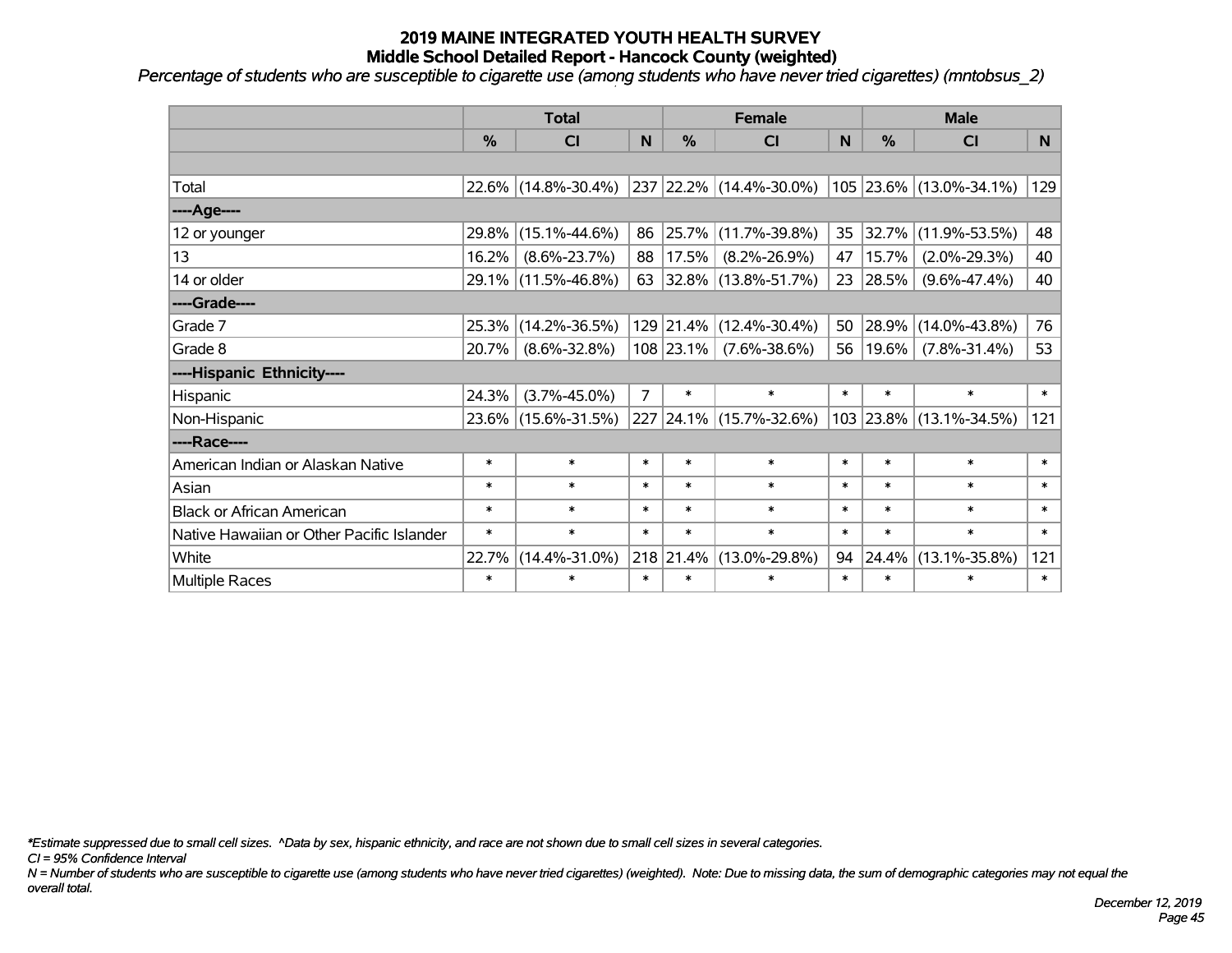*Percentage of students who smoked cigarettes or cigars or used chewing tobacco, snuff, dip, or dissolvable tobacco products on one or more of the past 30 days (mnanytoba)*

|                                           | <b>Total</b> |                     |                |        | <b>Female</b>           |        | <b>Male</b> |                          |        |  |
|-------------------------------------------|--------------|---------------------|----------------|--------|-------------------------|--------|-------------|--------------------------|--------|--|
|                                           | %            | C <sub>l</sub>      | $\mathbf N$    | %      | CI                      | N      | %           | CI                       | N      |  |
|                                           |              |                     |                |        |                         |        |             |                          |        |  |
| Total                                     | 1.7%         | $(0.8\% - 2.6\%)$   |                |        | $18 1.1\% $ (0.3%-1.9%) |        |             | $6$ 2.4% (1.1%-3.6%)     | 13     |  |
| ----Age----                               |              |                     |                |        |                         |        |             |                          |        |  |
| 12 or younger                             | $\ast$       | $\ast$              | $\ast$         | $\ast$ | $\ast$                  | $\ast$ | $\ast$      | $\ast$                   | $\ast$ |  |
| 13                                        | 1.9%         | $(0.7\% - 3.2\%)$   | 11             | $\ast$ | $\ast$                  | $\ast$ | $\ast$      | $\ast$                   | $\ast$ |  |
| 14 or older                               |              | $2.6\%$ (0.3%-5.0%) | $6\phantom{1}$ | $\ast$ | $\ast$                  | $\ast$ | $\ast$      | $\ast$                   | $\ast$ |  |
| ----Grade----                             |              |                     |                |        |                         |        |             |                          |        |  |
| Grade 7                                   | 1.1%         | $(0.3\% - 1.9\%)$   | 6              | $\ast$ | $\ast$                  | $\ast$ | $\ast$      | $\ast$                   | $\ast$ |  |
| Grade 8                                   |              | $2.4\%$ (0.8%-4.0%) | 13             | $\ast$ | $\ast$                  | $\ast$ | $\ast$      | $\ast$                   | $\ast$ |  |
| ----Hispanic Ethnicity----                |              |                     |                |        |                         |        |             |                          |        |  |
| Hispanic                                  | $\ast$       | $\ast$              | $\ast$         | $\ast$ | $\ast$                  | $\ast$ | $\ast$      | $\ast$                   | $\ast$ |  |
| Non-Hispanic                              | 1.9%         | $(0.9% - 2.8%)$     | 18             |        | $1.2\%$ (0.3%-2.1%)     |        |             | $6$   2.5%   (1.2%-3.9%) | 13     |  |
| ----Race----                              |              |                     |                |        |                         |        |             |                          |        |  |
| American Indian or Alaskan Native         | $\ast$       | $\ast$              | $\ast$         | $\ast$ | $\ast$                  | $\ast$ | $\ast$      | $\ast$                   | $\ast$ |  |
| Asian                                     | $\ast$       | $\ast$              | $\ast$         | $\ast$ | $\ast$                  | $\ast$ | $\ast$      | $\ast$                   | $\ast$ |  |
| <b>Black or African American</b>          | $\ast$       | $\ast$              | $\ast$         | $\ast$ | $\ast$                  | $\ast$ | $\ast$      | $\ast$                   | $\ast$ |  |
| Native Hawaiian or Other Pacific Islander | $\ast$       | $\ast$              | $\ast$         | $\ast$ | $\ast$                  | $\ast$ | $\ast$      | $\ast$                   | $\ast$ |  |
| White                                     | 1.7%         | $(0.7\% - 2.6\%)$   | 16             | $\ast$ | $\ast$                  | $\ast$ | $\ast$      | $\ast$                   | $\ast$ |  |
| Multiple Races                            | $\ast$       | $\ast$              | $\ast$         | $\ast$ | $\ast$                  | $\ast$ | $\ast$      | $\ast$                   | $\ast$ |  |

*\*Estimate suppressed due to small cell sizes. ^Data by sex, hispanic ethnicity, and race are not shown due to small cell sizes in several categories.*

*CI = 95% Confidence Interval*

*N = Number of students who smoked cigarettes or cigars or used chewing tobacco, snuff, dip, or dissolvable tobacco products on one or more of the past 30 days (weighted). Note: Due to missing data, the sum of demographic categories may not equal the overall total.*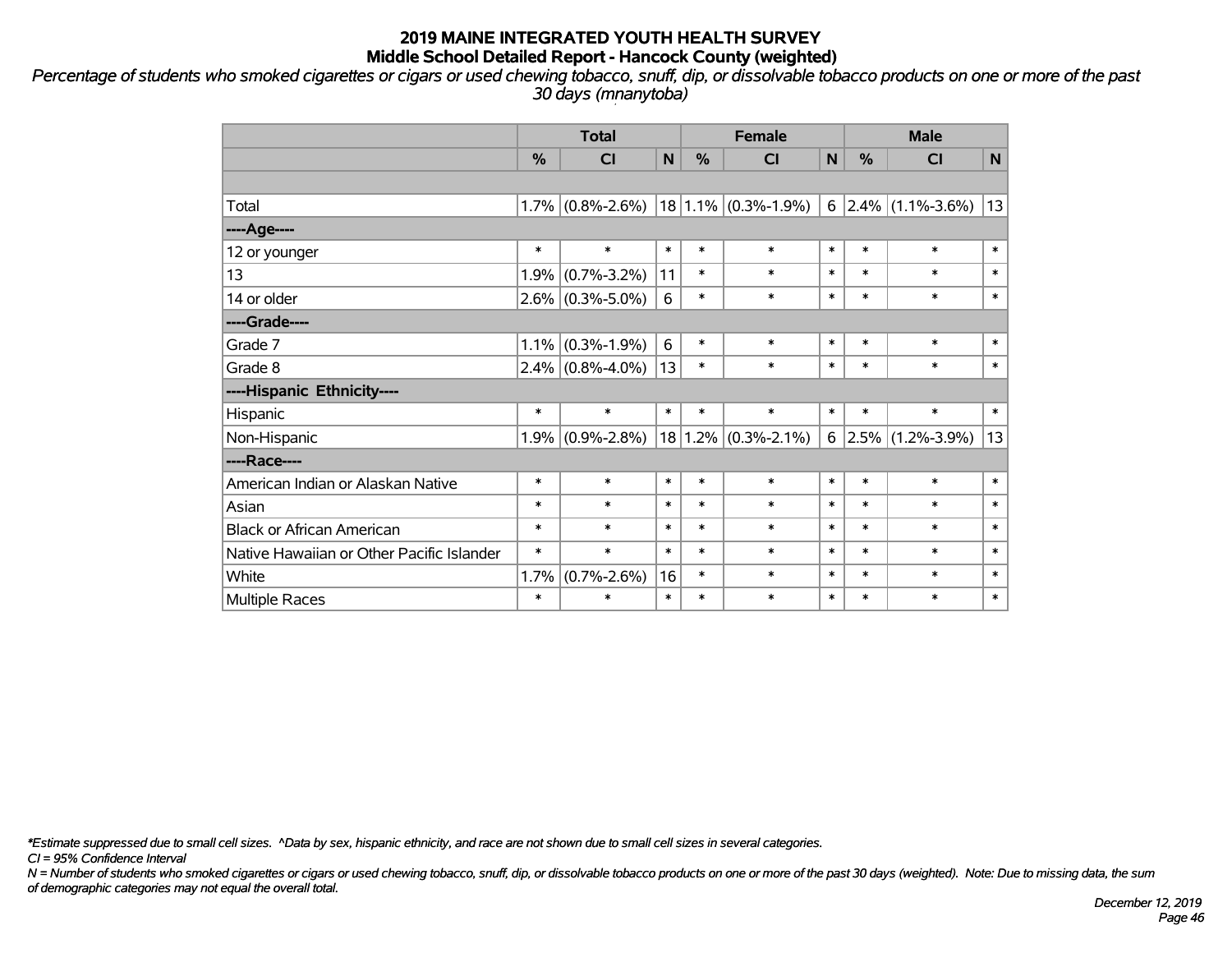*Percentage of students who smoked cigarettes or cigars; used an electronic vapor product; or used chewing tobacco, snuff, dip, or dissolvable tobacco products on one or more of the past 30 days (mnanytob\_2a)*

|                                           |               | <b>Total</b>         |        |         | <b>Female</b>             |        | <b>Male</b>   |                           |        |  |
|-------------------------------------------|---------------|----------------------|--------|---------|---------------------------|--------|---------------|---------------------------|--------|--|
|                                           | $\frac{0}{0}$ | <b>CI</b>            | N      | $\%$    | <b>CI</b>                 | N      | $\frac{0}{0}$ | <b>CI</b>                 | N      |  |
|                                           |               |                      |        |         |                           |        |               |                           |        |  |
| Total                                     | 7.1%          | $(5.2\% - 9.0\%)$    | 75     | 8.6%    | $(3.9\% - 13.4\%)$        |        |               | 43 6.1% (2.1%-10.0%)      | 32     |  |
| ----Age----                               |               |                      |        |         |                           |        |               |                           |        |  |
| 12 or younger                             | 7.6%          | $(0.1\% - 15.2\%)$   | 22     | 5.7%    | $(0.0\% - 12.9\%)$        |        | $8 9.8\% $    | $(0.0\% - 22.3\%)$        | 14     |  |
| 13                                        | 5.8%          | $(2.8\% - 8.9\%)$    | 32     | 6.5%    | $(0.5\% - 12.6\%)$        |        |               | $18 5.4\% $ (0.0%-14.4%)  | 14     |  |
| 14 or older                               |               | $9.7\%$ (3.1%-16.3%) | 21     | $\ast$  | $\ast$                    | $\ast$ | $\ast$        | $\ast$                    | $\ast$ |  |
| ----Grade----                             |               |                      |        |         |                           |        |               |                           |        |  |
| Grade 7                                   | $5.4\%$       | $(0.5\% - 10.3\%)$   | 27     | 5.5%    | $(0.0\% - 12.7\%)$        |        |               | $13 5.6\% $ (0.0%-12.5%)  | 14     |  |
| Grade 8                                   |               | $9.0\%$ (6.1%-11.9%) |        |         | 47   11.8%   (7.9%-15.8%) |        |               | 29 6.9% (0.0%-14.0%)      | 18     |  |
| ----Hispanic Ethnicity----                |               |                      |        |         |                           |        |               |                           |        |  |
| Hispanic                                  | $\ast$        | $\ast$               | $\ast$ | $\ast$  | $\ast$                    | $\ast$ | $\ast$        | $\ast$                    | $\ast$ |  |
| Non-Hispanic                              | 7.8%          | $(5.9\% - 9.7\%)$    | 75     | 9.7%    | $(4.7\% - 14.7\%)$        |        |               | $ 43 6.5\% $ (2.4%-10.7%) | 32     |  |
| ----Race----                              |               |                      |        |         |                           |        |               |                           |        |  |
| American Indian or Alaskan Native         | $\ast$        | $\ast$               | $\ast$ | $\ast$  | $\ast$                    | $\ast$ | $\ast$        | $\ast$                    | $\ast$ |  |
| Asian                                     | $\ast$        | $\ast$               | $\ast$ | $\ast$  | $\ast$                    | $\ast$ | $\ast$        | $\ast$                    | $\ast$ |  |
| <b>Black or African American</b>          | $\ast$        | $\ast$               | $\ast$ | $\ast$  | $\ast$                    | $\ast$ | $\ast$        | $\ast$                    | $\ast$ |  |
| Native Hawaiian or Other Pacific Islander | $\ast$        | $\ast$               | $\ast$ | $\ast$  | $\ast$                    | $\ast$ | $\ast$        | $\ast$                    | $\ast$ |  |
| White                                     | 6.8%          | $(4.8\% - 8.9\%)$    | 65     | $9.0\%$ | $(3.7\% - 14.3\%)$        |        | 40 5.2%       | $(1.0\% - 9.4\%)$         | 25     |  |
| Multiple Races                            | $\ast$        | $\ast$               | $\ast$ | $\ast$  | $\ast$                    | $\ast$ | $\ast$        | $\ast$                    | $\ast$ |  |

*\*Estimate suppressed due to small cell sizes. ^Data by sex, hispanic ethnicity, and race are not shown due to small cell sizes in several categories.*

*CI = 95% Confidence Interval*

*N = Number of students who smoked cigarettes or cigars; used an electronic vapor product; or used chewing tobacco, snuff, dip, or dissolvable tobacco products on one or more of the past 30 days (weighted). Note: Due to missing data, the sum of demographic categories may not equal the overall total.*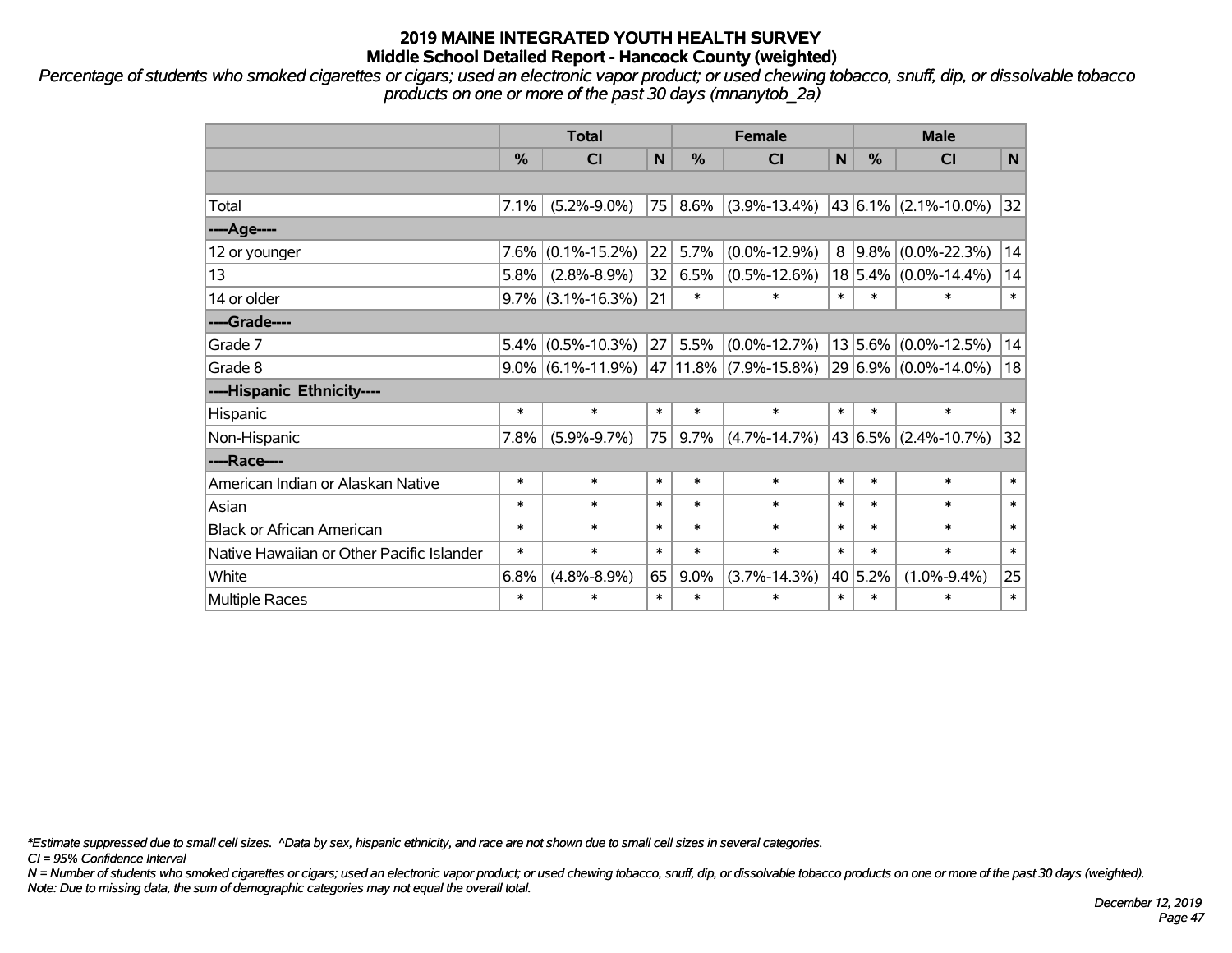*Percentage of students who smoked cigarettes or cigars; used an electronic vapor product with nicotine; or used chewing tobacco, snuff, dip, or dissolvable tobacco products on one or more of the past 30 days (mnanytob\_3)*

|                                           |        | <b>Total</b>         |        | <b>Female</b> |           |              | <b>Male</b> |        |        |
|-------------------------------------------|--------|----------------------|--------|---------------|-----------|--------------|-------------|--------|--------|
|                                           | %      | <b>CI</b>            | N      | %             | <b>CI</b> | $\mathsf{N}$ | %           | CI N   |        |
|                                           |        |                      |        |               |           |              |             |        |        |
| Total                                     | 4.0%   | $(1.7\% - 6.2\%)$    | 41     | $\ast$        | $\ast$    | $\ast$       | $\ast$      | $\ast$ | $\ast$ |
| ----Age----                               |        |                      |        |               |           |              |             |        |        |
| 12 or younger                             | 2.8%   | $(0.0\% - 6.3\%)$    | 8      | $\ast$        | $\ast$    | $\ast$       | $\ast$      | $\ast$ | $\ast$ |
| 13                                        | 2.9%   | $(0.0\% - 6.3\%)$    | 16     | $\ast$        | $\ast$    | $\ast$       | $\ast$      | $\ast$ | $\ast$ |
| 14 or older                               |        | $8.2\%$ (2.3%-14.1%) | 17     | $\ast$        | $\ast$    | $\ast$       | $\ast$      | $\ast$ | $\ast$ |
| ----Grade----                             |        |                      |        |               |           |              |             |        |        |
| Grade 7                                   | 2.6%   | $(0.0\% - 6.1\%)$    | 13     | $\ast$        | $\ast$    | *            | $\ast$      | $\ast$ | $\ast$ |
| Grade 8                                   | 5.3%   | $(2.2\% - 8.4\%)$    | 28     | $\ast$        | $\ast$    | $\ast$       | $\ast$      | $\ast$ | $\ast$ |
| ----Hispanic Ethnicity----                |        |                      |        |               |           |              |             |        |        |
| Hispanic                                  | $\ast$ | $\ast$               | $\ast$ | $\ast$        | $\ast$    | $\ast$       | $\ast$      | $\ast$ | $\ast$ |
| Non-Hispanic                              | 4.3%   | $(1.9\% - 6.8\%)$    | 41     | $\ast$        | $\ast$    | $\ast$       | $\ast$      | $\ast$ | $\ast$ |
| ----Race----                              |        |                      |        |               |           |              |             |        |        |
| American Indian or Alaskan Native         | $\ast$ | $\ast$               | *      | $\ast$        | *         | $\ast$       | $\ast$      | $\ast$ | $\ast$ |
| Asian                                     | *      | $\ast$               | *      | $\ast$        | $\ast$    | $\ast$       | $\ast$      | $\ast$ | $\ast$ |
| <b>Black or African American</b>          | *      | $\ast$               | $\ast$ | $\ast$        | $\ast$    | $\ast$       | $\ast$      | $\ast$ | $\ast$ |
| Native Hawaiian or Other Pacific Islander | *      | $\ast$               | $\ast$ | $\ast$        | $\ast$    | $\ast$       | $\ast$      | $\ast$ | $\ast$ |
| White                                     | 4.4%   | $(2.0\% - 6.7\%)$    | 41     | $\ast$        | $\ast$    | $\ast$       | $\ast$      | $\ast$ | $\ast$ |
| <b>Multiple Races</b>                     | *      | *                    | $\ast$ | $\ast$        | $\ast$    | $\ast$       | $\ast$      | $\ast$ | $\ast$ |

*\*Estimate suppressed due to small cell sizes. ^Data by sex, hispanic ethnicity, and race are not shown due to small cell sizes in several categories.*

*CI = 95% Confidence Interval*

*N = Number of students who smoked cigarettes or cigars; used an electronic vapor product with nicotine; or used chewing tobacco, snuff, dip, or dissolvable tobacco products on one or more of the past 30 days (weighted). Note: Due to missing data, the sum of demographic categories may not equal the overall total.*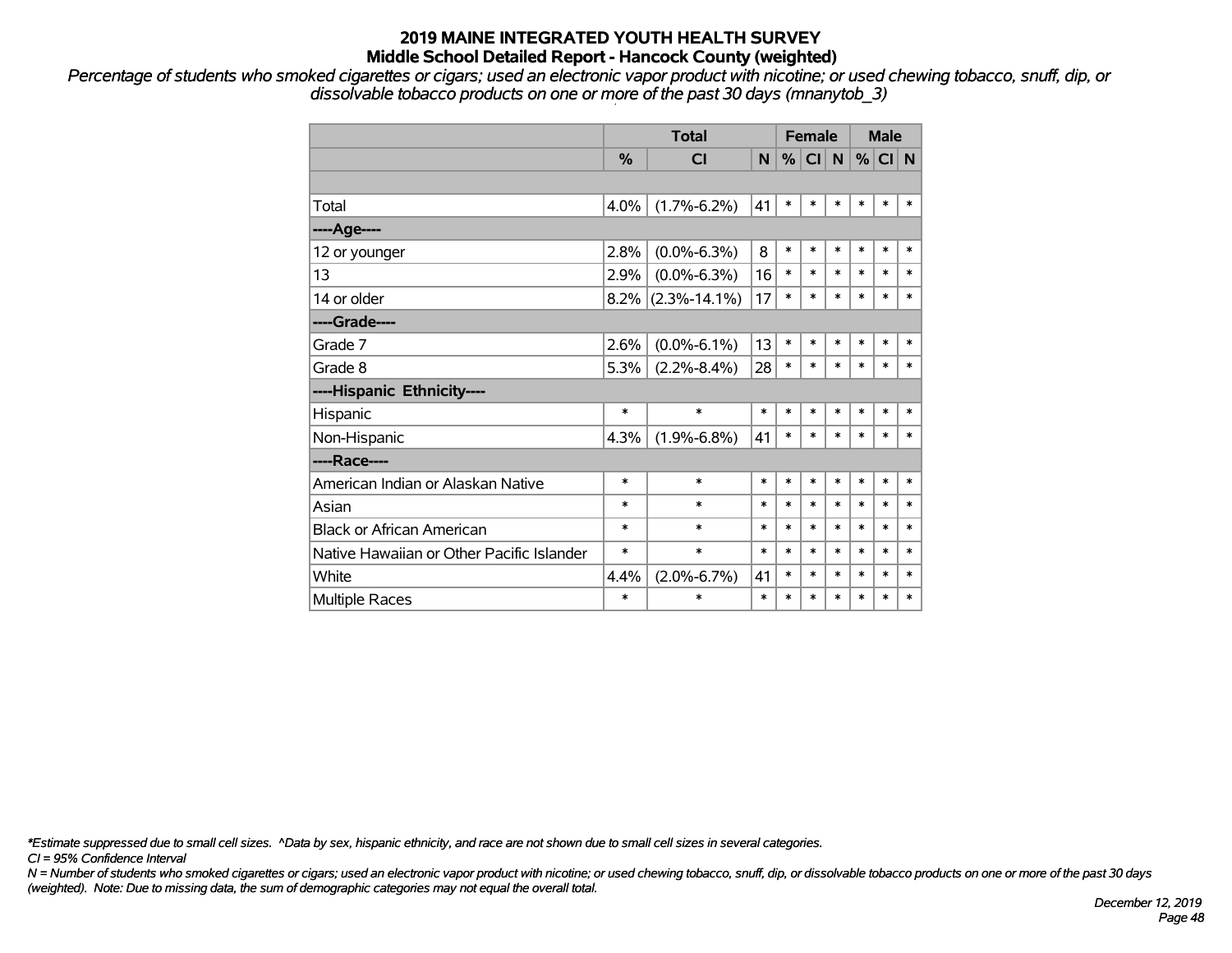#### **2019 MAINE INTEGRATED YOUTH HEALTH SURVEY Middle School Detailed Report - Hancock County (weighted)** *Have you ever had a drink of alcohol, other than a few sips? (mn59a) Percentage of students who answered 'Yes'*

|                                           | <b>Total</b> |                     |        |            | <b>Female</b>               | <b>Male</b>     |          |                        |              |
|-------------------------------------------|--------------|---------------------|--------|------------|-----------------------------|-----------------|----------|------------------------|--------------|
|                                           | %            | <b>CI</b>           | N      | %          | <b>CI</b>                   | $\mathsf{N}$    | %        | <b>CI</b>              | $\mathsf{N}$ |
|                                           |              |                     |        |            |                             |                 |          |                        |              |
| Total                                     |              | 15.7% (10.9%-20.5%) |        |            | 152 16.5% (12.0%-20.9%)     |                 | 77 15.3% | $(9.4\% - 21.1\%)$     | 74           |
| ---- Age----                              |              |                     |        |            |                             |                 |          |                        |              |
| 12 or younger                             | 16.6%        | $(10.0\% - 23.3\%)$ | 45     | 13.1%      | $(6.5\% - 19.8\%)$          |                 | 19 20.9% | $(12.0\% - 29.8\%)$    | 26           |
| 13                                        | 14.6%        | $(10.1\% - 19.0\%)$ | 74     |            | 17.6% (11.8%-23.5%)         |                 | 43 11.8% | $(6.1\% - 17.6\%)$     | 29           |
| 14 or older                               | 17.3%        | $(8.6\% - 26.0\%)$  | 34     | $ 18.8\% $ | $(8.0\% - 29.7\%)$          |                 | 15 16.5% | $(7.6\% - 25.4\%)$     | 19           |
| ----Grade----                             |              |                     |        |            |                             |                 |          |                        |              |
| Grade 7                                   | 12.3%        | $(7.7\% - 16.9\%)$  | 60     | 13.1%      | $(8.0\% - 18.2\%)$          | 30 <sub>1</sub> | 12.1%    | $(6.7\% - 17.4\%)$     | 30           |
| Grade 8                                   |              | 19.2% (12.6%-25.8%) | 91     |            | 20.0% (14.0%-26.0%)         |                 |          | 47 18.9% (10.6%-27.2%) | 44           |
| ----Hispanic Ethnicity----                |              |                     |        |            |                             |                 |          |                        |              |
| Hispanic                                  | $\ast$       | $\ast$              | $\ast$ | $\ast$     | $\ast$                      | $\ast$          | $\ast$   | $\ast$                 | $\ast$       |
| Non-Hispanic                              |              | 15.7% (10.6%-20.9%) |        |            | 141   16.4%   (11.4%-21.3%) | 70              | 15.5%    | $(9.8\% - 21.2\%)$     | 70           |
| ----Race----                              |              |                     |        |            |                             |                 |          |                        |              |
| American Indian or Alaskan Native         | $\ast$       | $\ast$              | $\ast$ | $\ast$     | $\ast$                      | $\ast$          | $\ast$   | $\ast$                 | $\ast$       |
| Asian                                     | $\ast$       | $\ast$              | $\ast$ | $\ast$     | $\ast$                      | $\ast$          | $\ast$   | $\ast$                 | $\ast$       |
| <b>Black or African American</b>          | $\ast$       | $\ast$              | $\ast$ | $\ast$     | $\ast$                      | $\ast$          | $\ast$   | $\ast$                 | $\ast$       |
| Native Hawaiian or Other Pacific Islander | $\ast$       | $\ast$              | $\ast$ | $\ast$     | $\ast$                      | $\ast$          | $\ast$   | $\ast$                 | $\ast$       |
| White                                     | 15.6%        | $(10.6\% - 20.7\%)$ | 138    | 15.5%      | $(11.1\% - 20.0\%)$         | 66              | $16.0\%$ | $(10.0\% - 22.0\%)$    | 71           |
| Multiple Races                            | $\ast$       | $\ast$              | $\ast$ | $\ast$     | $\ast$                      | $\ast$          | $\ast$   | $\ast$                 | $\ast$       |

*\*Estimate suppressed due to small cell sizes. ^Data by sex, hispanic ethnicity, and race are not shown due to small cell sizes in several categories.*

*CI = 95% Confidence Interval*

*N = Number of students who answered 'Yes' (weighted). Note: Due to missing data, the sum of demographic categories may not equal the overall total.*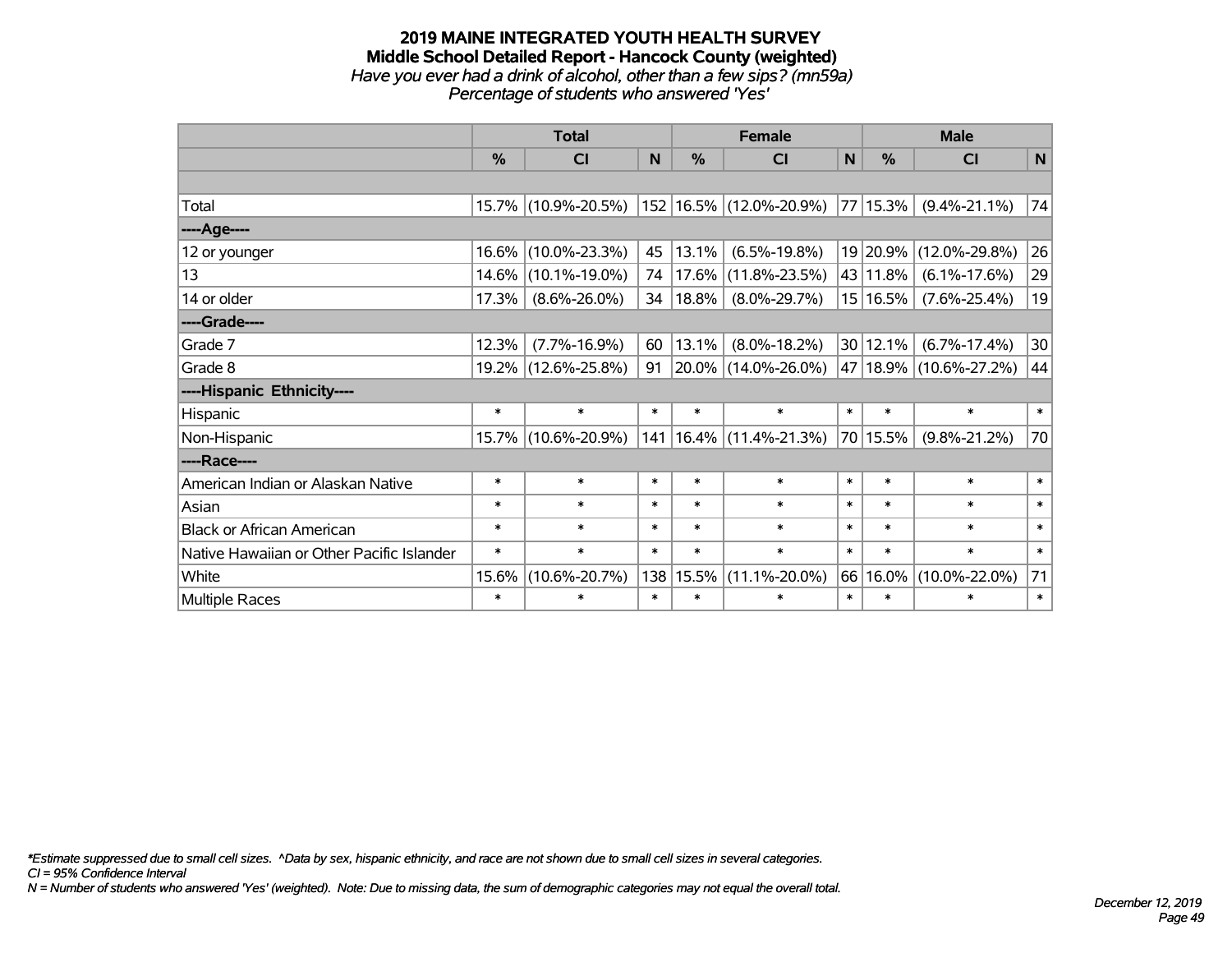*How old were you when you had your first drink of alcohol other than a few sips? (mn60)*

*Among students who have had more than a few sips of alcohol, the percentage of students who answered before age 11*

|                                           | <b>Total</b> |                        |                 |          | <b>Female</b>                | <b>Male</b>  |               |                            |        |
|-------------------------------------------|--------------|------------------------|-----------------|----------|------------------------------|--------------|---------------|----------------------------|--------|
|                                           | %            | <b>CI</b>              | $\mathsf{N}$    | %        | <b>CI</b>                    | $\mathsf{N}$ | $\frac{0}{0}$ | <b>CI</b>                  | N      |
|                                           |              |                        |                 |          |                              |              |               |                            |        |
| Total                                     |              | 40.7% (34.2%-47.2%)    |                 |          | $ 64 44.0\% (36.8\%$ -51.1%) |              |               | $34$ 34.7% (25.7%-43.8%)   | 26     |
| ----Age----                               |              |                        |                 |          |                              |              |               |                            |        |
| 12 or younger                             | 56.2%        | $(32.8\% - 79.6\%)$    | 25              | $\ast$   | $\ast$                       | $\ast$       | $\ast$        | $\ast$                     | $\ast$ |
| 13                                        |              | 38.4% (27.1%-49.8%)    |                 | 29 27.6% | $(14.1\% - 41.0\%)$          |              | 12 50.5%      | $(33.6\% - 67.3\%)$        | 16     |
| 14 or older                               |              | 26.8% (18.6%-35.1%)    | 10 <sup>1</sup> | $\ast$   | $\ast$                       | $\ast$       | $\ast$        | $\ast$                     | $\ast$ |
| ----Grade----                             |              |                        |                 |          |                              |              |               |                            |        |
| Grade 7                                   | $56.2\%$     | $(42.1\% - 70.3\%)$    |                 |          | 34 71.1% (58.7%-83.4%)       |              |               | 21 39.0% (13.1%-64.9%)     | 12     |
| Grade 8                                   |              | 29.9% (21.0%-38.9%)    |                 |          | $ 29 27.9\% $ (13.4%-42.5%)  |              |               | 14 32.0% (18.3%-45.7%)     | 15     |
| ----Hispanic Ethnicity----                |              |                        |                 |          |                              |              |               |                            |        |
| Hispanic                                  | $\ast$       | $\ast$                 | $\ast$          | $\ast$   | $\ast$                       | $\ast$       | $\ast$        | $\ast$                     | $\ast$ |
| Non-Hispanic                              |              | $40.5\%$ (32.5%-48.5%) |                 |          | 60 44.9% (34.3%-55.5%)       |              |               | $33 33.3\% $ (23.9%-42.7%) | 24     |
| ----Race----                              |              |                        |                 |          |                              |              |               |                            |        |
| American Indian or Alaskan Native         | $\ast$       | $\ast$                 | $\ast$          | $\ast$   | $\ast$                       | $\ast$       | $\ast$        | $\ast$                     | $\ast$ |
| Asian                                     | $\ast$       | $\ast$                 | $\ast$          | $\ast$   | $\ast$                       | $\ast$       | $\ast$        | $\ast$                     | $\ast$ |
| <b>Black or African American</b>          | $\ast$       | $\ast$                 | $\ast$          | $\ast$   | $\ast$                       | $\ast$       | $\ast$        | $\ast$                     | $\ast$ |
| Native Hawaiian or Other Pacific Islander | $\ast$       | $\ast$                 | $\ast$          | $\ast$   | $\ast$                       | $\ast$       | $\ast$        | $\ast$                     | $\ast$ |
| White                                     | 41.3%        | $(33.4\% - 49.1\%)$    |                 | 60 44.7% | $(35.7\% - 53.7\%)$          | 31           | 35.3%         | $(24.3\% - 46.3\%)$        | 26     |
| Multiple Races                            | $\ast$       | $\ast$                 | $\ast$          | $\ast$   | $\ast$                       | $\ast$       | $\ast$        | $\ast$                     | $\ast$ |

*\*Estimate suppressed due to small cell sizes. ^Data by sex, hispanic ethnicity, and race are not shown due to small cell sizes in several categories.*

*CI = 95% Confidence Interval*

*N = Among students who have had more than a few sips of alcohol, the number of students who answered before age 11 (weighted). Note: Due to missing data, the sum of demographic categories may not equal the overall total.*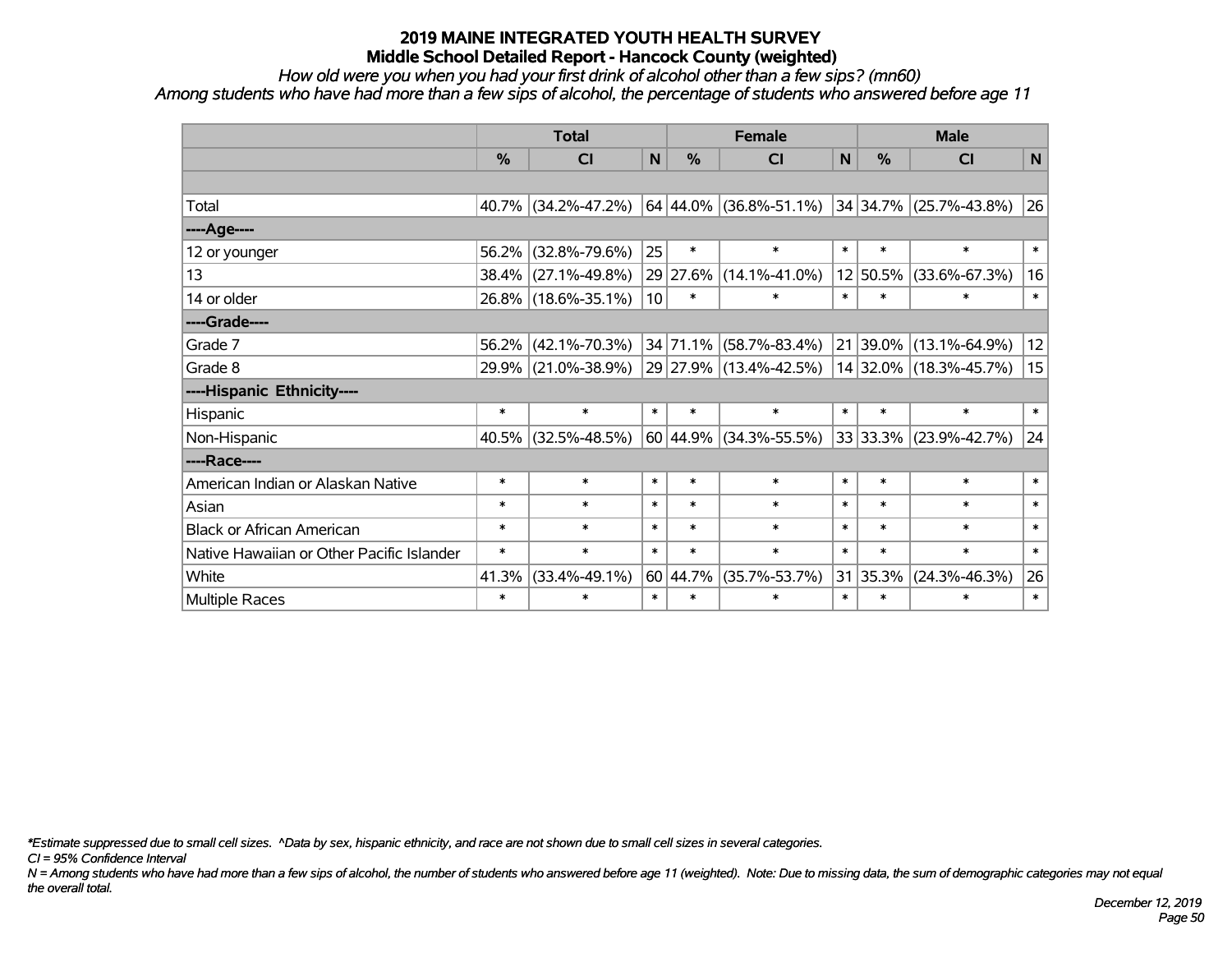#### **2019 MAINE INTEGRATED YOUTH HEALTH SURVEY Middle School Detailed Report - Hancock County (weighted)** *How old were you when you had your first drink of alcohol other than a few sips? (mn60\_2) Percentage of students who answered before age 11*

|                                           | <b>Total</b>  |                    |                 |        | <b>Female</b>      | <b>Male</b>  |                 |                             |        |
|-------------------------------------------|---------------|--------------------|-----------------|--------|--------------------|--------------|-----------------|-----------------------------|--------|
|                                           | $\frac{0}{0}$ | CI                 | $\mathsf{N}$    | %      | <b>CI</b>          | $\mathsf{N}$ | %               | <b>CI</b>                   | N      |
|                                           |               |                    |                 |        |                    |              |                 |                             |        |
| Total                                     | 6.7%          | $(4.2\% - 9.1\%)$  | 64              | 7.6%   | $(5.0\% - 10.1\%)$ |              | 34 5.5%         | $(2.4\% - 8.5\%)$           | 26     |
| ----Age----                               |               |                    |                 |        |                    |              |                 |                             |        |
| 12 or younger                             | 9.6%          | $(4.7\% - 14.4\%)$ | 25              | 11.4%  | $(6.9\% - 16.0\%)$ |              |                 | $15 6.4\% (1.4\% - 11.3\%)$ | 8      |
| 13                                        | 5.8%          | $(2.5\% - 9.0\%)$  | 29              | 4.9%   | $(1.3\% - 8.4\%)$  |              |                 | $12 6.4\% (1.7\% - 11.1\%)$ | 16     |
| 14 or older                               | 5.2%          | $(1.9\% - 8.5\%)$  | 10              | $\ast$ | $\ast$             | $\ast$       | $\ast$          | $\ast$                      | $\ast$ |
| ----Grade----                             |               |                    |                 |        |                    |              |                 |                             |        |
| Grade 7                                   | $7.1\%$       | $(4.1\% - 10.2\%)$ | 34              | 9.3%   | $(5.8\% - 12.8\%)$ |              | $21 \,   4.8\%$ | $(1.2\% - 8.4\%)$           | 12     |
| Grade 8                                   | $6.0\%$       | $(2.5\% - 9.6\%)$  | 29 <sub>1</sub> | 6.0%   | $(1.6\% - 10.4\%)$ |              |                 | $14 6.3\% $ (1.5%-11.0%)    | 15     |
| ----Hispanic Ethnicity----                |               |                    |                 |        |                    |              |                 |                             |        |
| Hispanic                                  | $\ast$        | $\ast$             | $\ast$          | $\ast$ | $\ast$             | $\ast$       | $\ast$          | $\ast$                      | $\ast$ |
| Non-Hispanic                              | 6.7%          | $(3.9\% - 9.5\%)$  | 60              | 7.8%   | $(4.4\% - 11.2\%)$ |              | 33 5.3%         | $(2.4\% - 8.3\%)$           | 24     |
| ----Race----                              |               |                    |                 |        |                    |              |                 |                             |        |
| American Indian or Alaskan Native         | $\ast$        | $\ast$             | $\ast$          | $\ast$ | $\ast$             | $\ast$       | $\ast$          | $\ast$                      | $\ast$ |
| Asian                                     | $\ast$        | $\ast$             | $\ast$          | $\ast$ | $\ast$             | $\ast$       | $\ast$          | $\ast$                      | $\ast$ |
| <b>Black or African American</b>          | $\ast$        | $\ast$             | $\ast$          | $\ast$ | $\ast$             | $\ast$       | $\ast$          | $\ast$                      | $\ast$ |
| Native Hawaiian or Other Pacific Islander | $\ast$        | $\ast$             | $\ast$          | $\ast$ | $\ast$             | $\ast$       | $\ast$          | $\ast$                      | $\ast$ |
| White                                     | 6.8%          | $(4.1\% - 9.5\%)$  | 60              | 7.4%   | $(4.7\% - 10.1\%)$ | 31           | 5.8%            | $(2.5\% - 9.2\%)$           | 26     |
| <b>Multiple Races</b>                     | $\ast$        | $\ast$             | $\ast$          | $\ast$ | $\ast$             | $\ast$       | $\ast$          | $\ast$                      | $\ast$ |

*\*Estimate suppressed due to small cell sizes. ^Data by sex, hispanic ethnicity, and race are not shown due to small cell sizes in several categories.*

*CI = 95% Confidence Interval*

*N = Number of students who answered before age 11 (weighted). Note: Due to missing data, the sum of demographic categories may not equal the overall total.*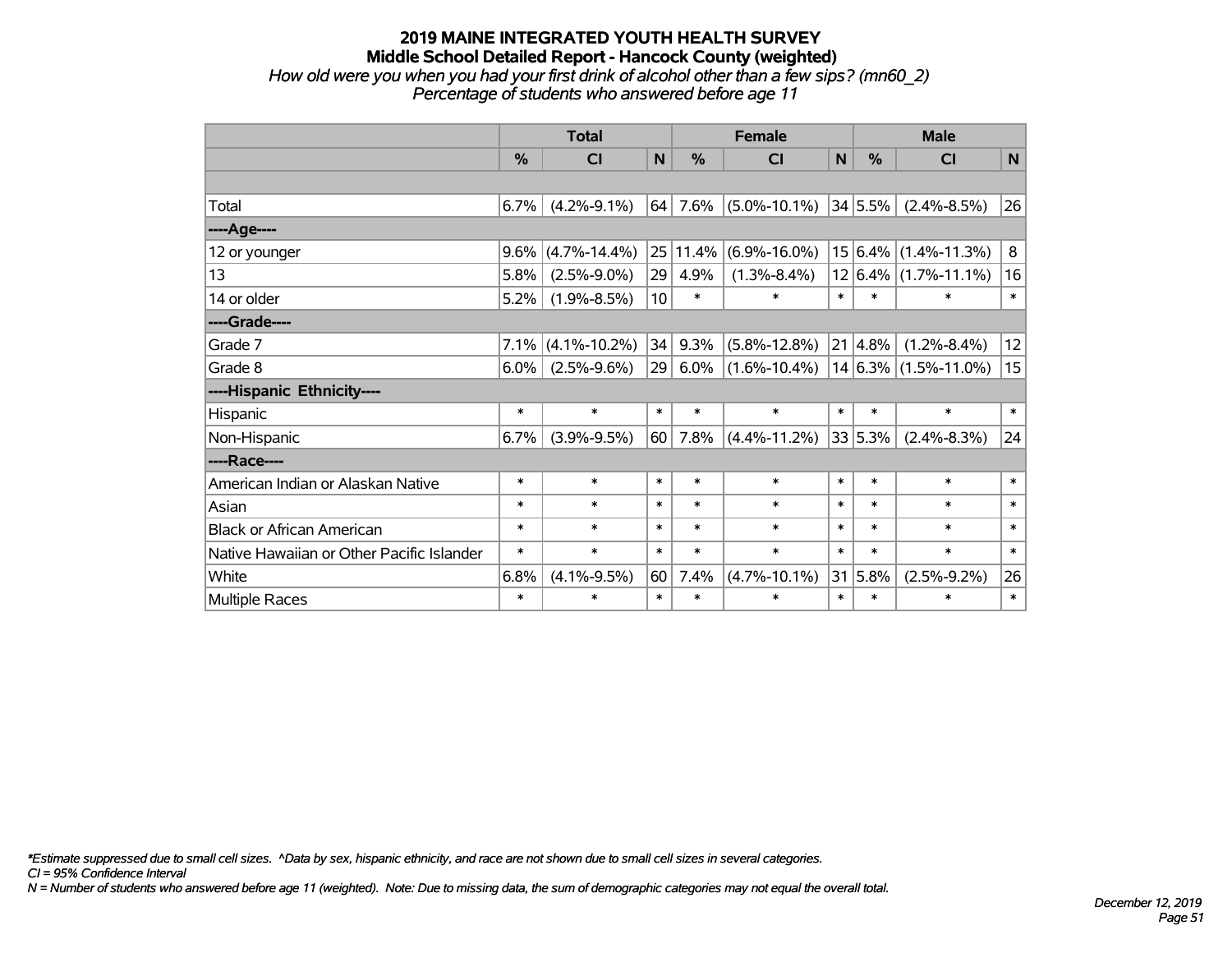#### **2019 MAINE INTEGRATED YOUTH HEALTH SURVEY Middle School Detailed Report - Hancock County (weighted)** *During the past 30 days, on how many days did you have at least one drink of alcohol? (mn61) Percentage of students who answered at least 1 day*

|                                           | <b>Total</b>  |                    |                 |               | <b>Female</b>      | <b>Male</b>  |         |                          |                |
|-------------------------------------------|---------------|--------------------|-----------------|---------------|--------------------|--------------|---------|--------------------------|----------------|
|                                           | $\frac{0}{0}$ | <b>CI</b>          | N               | $\frac{0}{0}$ | <b>CI</b>          | $\mathsf{N}$ | %       | CI                       | $\mathsf{N}$   |
|                                           |               |                    |                 |               |                    |              |         |                          |                |
| Total                                     | 4.1%          | $(1.9\% - 6.2\%)$  | 42              | 2.9%          | $(0.4\% - 5.4\%)$  |              | 14 5.3% | $(2.8\% - 7.7\%)$        | 28             |
| ----Age----                               |               |                    |                 |               |                    |              |         |                          |                |
| 12 or younger                             | 3.5%          | $(1.4\% - 5.5\%)$  | 10              | $\ast$        | $\ast$             | $\ast$       | $\ast$  | $\ast$                   | $\ast$         |
| 13                                        | $3.0\%$       | $(0.6\% - 5.3\%)$  | 16              | $\ast$        | $\ast$             | $\ast$       | $\ast$  | $\ast$                   | $\ast$         |
| 14 or older                               | 7.7%          | $(2.3\% - 13.0\%)$ | 16              | $ 10.0\% $    | $(1.9\% - 18.1\%)$ | 9            |         | $6.2\%$ (2.0%-10.4%)     | $\overline{7}$ |
| ----Grade----                             |               |                    |                 |               |                    |              |         |                          |                |
| Grade 7                                   | 2.3%          | $(1.0\% - 3.6\%)$  | 12              | $\ast$        | $\ast$             | $\ast$       | $\ast$  | $\ast$                   | $\ast$         |
| Grade 8                                   | 5.8%          | $(1.9\% - 9.8\%)$  | 30 <sup>°</sup> | 5.6%          | $(0.8\% - 10.4\%)$ |              |         | $14 6.3\% $ (2.1%-10.5%) | 17             |
| ----Hispanic Ethnicity----                |               |                    |                 |               |                    |              |         |                          |                |
| Hispanic                                  | $\ast$        | $\ast$             | $\ast$          | $\ast$        | $\ast$             | $\ast$       | $\ast$  | $\ast$                   | $\ast$         |
| Non-Hispanic                              | 4.1%          | $(1.8\% - 6.5\%)$  | 39              | 3.2%          | $(0.4\% - 5.9\%)$  |              | 14 5.1% | $(2.3\% - 8.0\%)$        | 26             |
| ----Race----                              |               |                    |                 |               |                    |              |         |                          |                |
| American Indian or Alaskan Native         | $\ast$        | $\ast$             | $\ast$          | $\ast$        | $\ast$             | $\ast$       | $\ast$  | $\ast$                   | $\ast$         |
| Asian                                     | $\ast$        | $\ast$             | $\ast$          | $\ast$        | $\ast$             | $\ast$       | $\ast$  | $\ast$                   | $\ast$         |
| <b>Black or African American</b>          | $\ast$        | $\ast$             | $\ast$          | $\ast$        | $\ast$             | $\ast$       | $\ast$  | $\ast$                   | $\ast$         |
| Native Hawaiian or Other Pacific Islander | $\ast$        | $\ast$             | $\ast$          | $\ast$        | $\ast$             | $\ast$       | $\ast$  | $\ast$                   | $\ast$         |
| White                                     | 3.9%          | $(1.6\% - 6.1\%)$  | 36              | 2.6%          | $(0.0\% - 5.4\%)$  |              | 11 5.2% | $(2.3\% - 8.0\%)$        | 25             |
| Multiple Races                            | $\ast$        | $\ast$             | $\ast$          | $\ast$        | $\ast$             | $\ast$       | $\ast$  | $\ast$                   | $\ast$         |

*\*Estimate suppressed due to small cell sizes. ^Data by sex, hispanic ethnicity, and race are not shown due to small cell sizes in several categories.*

*CI = 95% Confidence Interval*

*N = Number of students who answered at least 1 day (weighted). Note: Due to missing data, the sum of demographic categories may not equal the overall total.*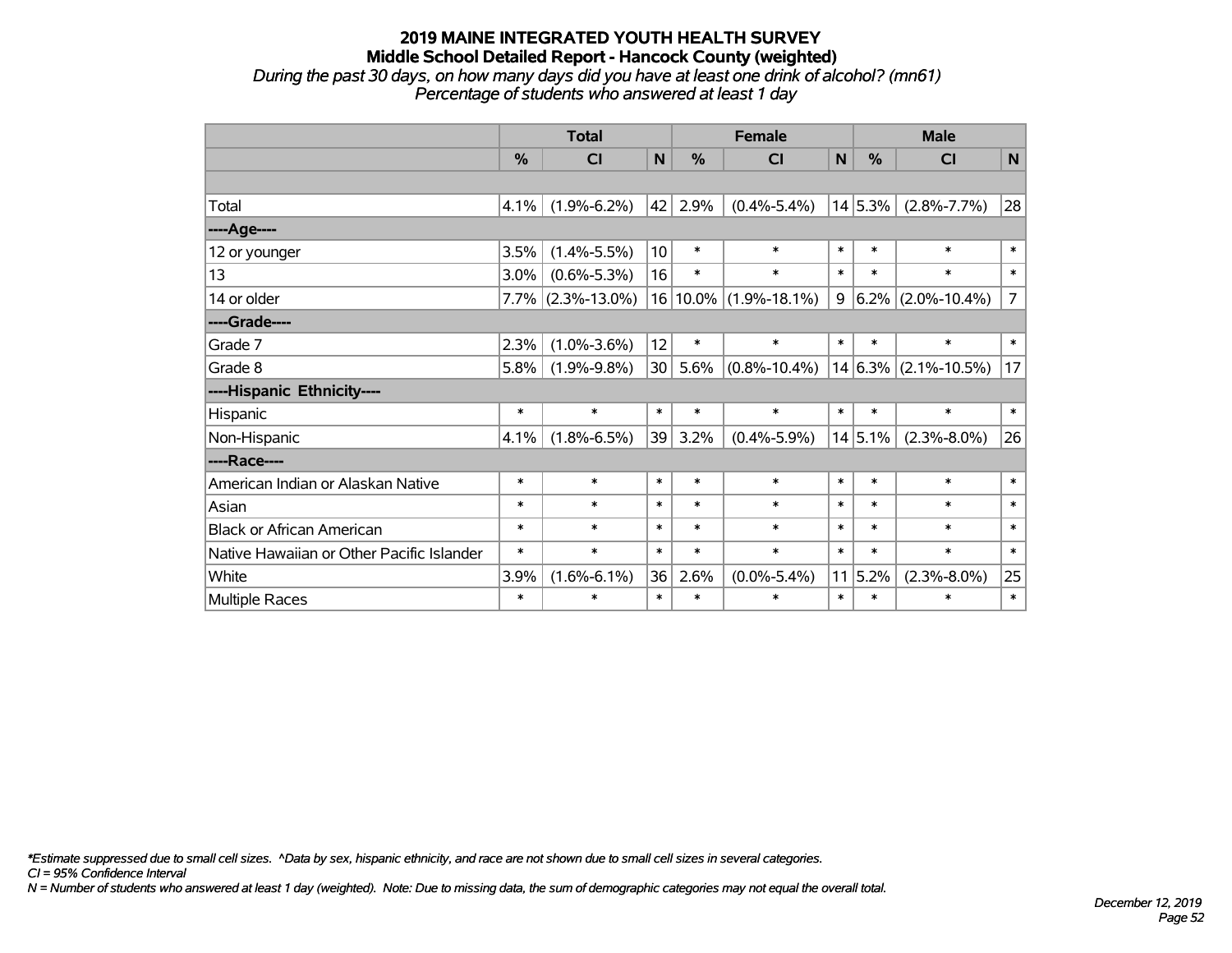*During the past 30 days, on how many days did you have 5 or more drinks of alcohol in a row, that is, within a couple of hours? (mn62a) Percentage of students who answered at least 1 day*

|                                           |               | <b>Total</b>        | <b>Female</b> |        |           |              | <b>Male</b> |          |        |
|-------------------------------------------|---------------|---------------------|---------------|--------|-----------|--------------|-------------|----------|--------|
|                                           | $\frac{0}{0}$ | CI                  | N             | %      | <b>CI</b> | $\mathsf{N}$ |             | $%$ CI N |        |
|                                           |               |                     |               |        |           |              |             |          |        |
| Total                                     |               | $0.6\%$ (0.1%-1.1%) | 7             | $\ast$ | $\ast$    | *            | *           | $\ast$   | *      |
| ----Age----                               |               |                     |               |        |           |              |             |          |        |
| 12 or younger                             | $\ast$        | $\ast$              | $\ast$        | $\ast$ | $\ast$    | $\ast$       | $\ast$      | $\ast$   | $\ast$ |
| 13                                        | $\ast$        | $\ast$              | $\ast$        | $\ast$ | $\ast$    | $\ast$       | $\ast$      | $\ast$   | $\ast$ |
| 14 or older                               |               | $2.6\%$ (0.7%-4.4%) | 6             | $\ast$ | $\ast$    | $\ast$       | $\ast$      | $\ast$   | $\ast$ |
| ----Grade----                             |               |                     |               |        |           |              |             |          |        |
| Grade 7                                   | $\ast$        | $\ast$              | $\ast$        | $\ast$ | $\ast$    | $\ast$       | $\ast$      | $\ast$   | $\ast$ |
| Grade 8                                   |               | $1.3\%$ (0.2%-2.3%) | 7             | $\ast$ | $\ast$    | $\ast$       | $\ast$      | $\ast$   | $\ast$ |
| ----Hispanic Ethnicity----                |               |                     |               |        |           |              |             |          |        |
| Hispanic                                  | $\ast$        | $\ast$              | $\ast$        | $\ast$ | $\ast$    | $\ast$       | *           | $\ast$   | $\ast$ |
| Non-Hispanic                              |               | $0.6\%$ (0.0%-1.2%) | 6             | $\ast$ | $\ast$    | $\ast$       | $\ast$      | $\ast$   | $\ast$ |
| ----Race----                              |               |                     |               |        |           |              |             |          |        |
| American Indian or Alaskan Native         | $\ast$        | $\ast$              | $\ast$        | $\ast$ | $\ast$    | $\ast$       | $\ast$      | $\ast$   | $\ast$ |
| Asian                                     | $\ast$        | $\ast$              | $\ast$        | $\ast$ | $\ast$    | $\ast$       | $\ast$      | $\ast$   | $\ast$ |
| <b>Black or African American</b>          | $\ast$        | $\ast$              | $\ast$        | $\ast$ | $\ast$    | $\ast$       | $\ast$      | $\ast$   | $\ast$ |
| Native Hawaiian or Other Pacific Islander | $\ast$        | $\ast$              | $\ast$        | $\ast$ | $\ast$    | $\ast$       | $\ast$      | $\ast$   | $\ast$ |
| White                                     | $\ast$        | $\ast$              | $\ast$        | $\ast$ | $\ast$    | $\ast$       | $\ast$      | $\ast$   | $\ast$ |
| Multiple Races                            | $\ast$        | $\ast$              | $\ast$        | $\ast$ | $\ast$    | *            | $\ast$      | $\ast$   | *      |

*\*Estimate suppressed due to small cell sizes. ^Data by sex, hispanic ethnicity, and race are not shown due to small cell sizes in several categories.*

*CI = 95% Confidence Interval*

*N = Number of students who answered at least 1 day (weighted). Note: Due to missing data, the sum of demographic categories may not equal the overall total.*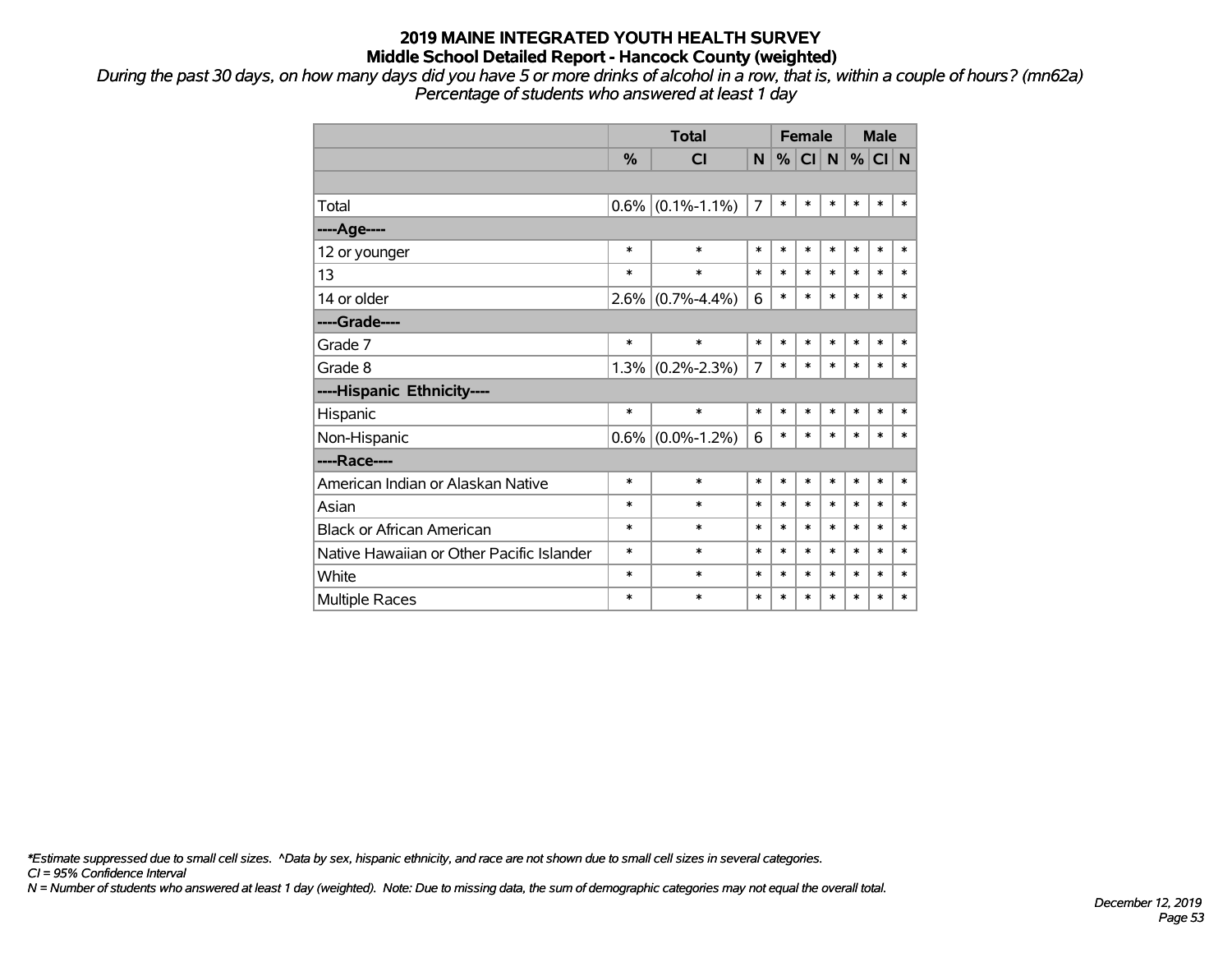*During the past 30 days, how did you usually get the alcohol you drank? (mn63b)*

*Among students who reported alcohol use during the past 30 days, the percentage of students who answered 'Someone gave it to me'*

|                                           |        | <b>Total</b>       |                | <b>Female</b> |        |        | <b>Male</b> |        |        |
|-------------------------------------------|--------|--------------------|----------------|---------------|--------|--------|-------------|--------|--------|
|                                           | %      | <b>CI</b>          | N              | %             | CI N   |        | %           | CI N   |        |
|                                           |        |                    |                |               |        |        |             |        |        |
| Total                                     | 19.9%  | $(0.0\% - 43.2\%)$ | 8              | $\ast$        | $\ast$ | $\ast$ | $\ast$      | $\ast$ | $\ast$ |
| ----Age----                               |        |                    |                |               |        |        |             |        |        |
| 12 or younger                             | $\ast$ | $\ast$             | $\ast$         | $\ast$        | $\ast$ | $\ast$ | $\ast$      | $\ast$ | $\ast$ |
| 13                                        | $\ast$ | $\ast$             | $\ast$         | $\ast$        | $\ast$ | $\ast$ | $\ast$      | $\ast$ | $\ast$ |
| 14 or older                               | $\ast$ | $\ast$             | $\ast$         | $\ast$        | $\ast$ | $\ast$ | $\ast$      | $\ast$ | $\ast$ |
| ----Grade----                             |        |                    |                |               |        |        |             |        |        |
| Grade 7                                   | *      | $\ast$             | $\ast$         | $\ast$        | $\ast$ | $\ast$ | $\ast$      | $\ast$ | $\ast$ |
| Grade 8                                   | *      | $\ast$             | $\ast$         | $\ast$        | $\ast$ | $\ast$ | $\ast$      | $\ast$ | $\ast$ |
| ----Hispanic Ethnicity----                |        |                    |                |               |        |        |             |        |        |
| Hispanic                                  | $\ast$ | $\ast$             | $\ast$         | $\ast$        | $\ast$ | $\ast$ | $\ast$      | $\ast$ | $\ast$ |
| Non-Hispanic                              |        | 16.6% (0.0%-38.2%) | $\overline{7}$ | $\ast$        | $\ast$ | $\ast$ | $\ast$      | $\ast$ | $\ast$ |
| ----Race----                              |        |                    |                |               |        |        |             |        |        |
| American Indian or Alaskan Native         | $\ast$ | $\ast$             | $\ast$         | $\ast$        | $\ast$ | $\ast$ | $\ast$      | $\ast$ | $\ast$ |
| Asian                                     | $\ast$ | $\ast$             | $\ast$         | $\ast$        | $\ast$ | $\ast$ | $\ast$      | $\ast$ | $\ast$ |
| <b>Black or African American</b>          | *      | $\ast$             | $\ast$         | $\ast$        | $\ast$ | $\ast$ | $\ast$      | $\ast$ | $\ast$ |
| Native Hawaiian or Other Pacific Islander | *      | $\ast$             | $\ast$         | $\ast$        | $\ast$ | $\ast$ | $\ast$      | $\ast$ | $\ast$ |
| White                                     | 18.0%  | $(0.0\% - 40.6\%)$ | 7              | $\ast$        | $\ast$ | $\ast$ | $\ast$      | $\ast$ | $\ast$ |
| Multiple Races                            | *      | $\ast$             | $\ast$         | $\ast$        | $\ast$ | $\ast$ | $\ast$      | $\ast$ | $\ast$ |

*\*Estimate suppressed due to small cell sizes. ^Data by sex, hispanic ethnicity, and race are not shown due to small cell sizes in several categories.*

*CI = 95% Confidence Interval*

*N = Among students who reported alcohol use during the past 30 days, the number of students who answered 'Someone gave it to me' (weighted). Note: Due to missing data, the sum of demographic categories may not equal the overall total.*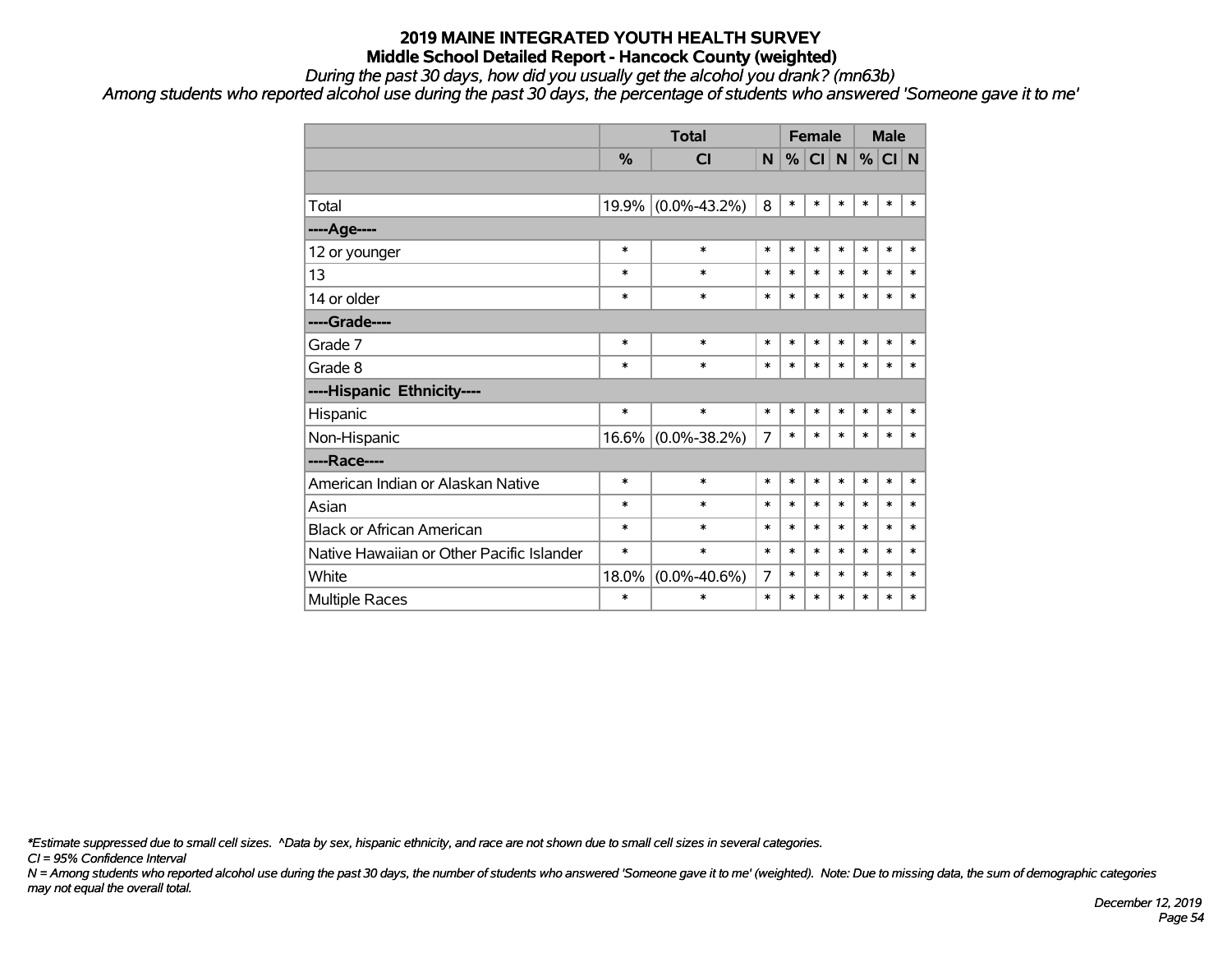#### **2019 MAINE INTEGRATED YOUTH HEALTH SURVEY Middle School Detailed Report - Hancock County (weighted)** *If you wanted to get some alcohol, how easy would it be for you to get some? (mn64) Percentage of students who answered 'Sort of easy' or 'Very easy'*

|                                           | <b>Total</b>  |                        |        |               | <b>Female</b>                |        | <b>Male</b> |                          |        |  |
|-------------------------------------------|---------------|------------------------|--------|---------------|------------------------------|--------|-------------|--------------------------|--------|--|
|                                           | $\frac{0}{0}$ | CI                     | N      | $\frac{0}{0}$ | <b>CI</b>                    | N      | %           | <b>CI</b>                | N      |  |
|                                           |               |                        |        |               |                              |        |             |                          |        |  |
| Total                                     |               | $35.0\%$ (28.6%-41.5%) |        |               | 372 37.9% (31.8%-43.9%)      |        |             | 186 32.6% (21.9%-43.4%)  | 179    |  |
| ----Age----                               |               |                        |        |               |                              |        |             |                          |        |  |
| 12 or younger                             | 28.4%         | $(23.9\% - 32.9\%)$    | 81     | $ 33.2\% $    | $(27.3\% - 39.1\%)$          | 50     | 22.4%       | $(14.6\% - 30.2\%)$      | 29     |  |
| 13                                        |               | 36.6% (27.4%-45.8%)    |        |               | 207 37.3% (29.7%-44.9%)      |        |             | 96 36.3% (19.0%-53.6%)   | 105    |  |
| 14 or older                               |               | 39.7% (29.6%-49.8%)    |        |               | 84 47.8% (34.0%-61.5%)       | 41     |             | $ 34.9\% $ (22.3%-47.5%) | 44     |  |
| ----Grade----                             |               |                        |        |               |                              |        |             |                          |        |  |
| Grade 7                                   | $26.6\%$      | $(21.3\% - 31.9\%)$    |        |               | 138 32.3% (26.8%-37.8%)      | 76     | 21.9%       | $(14.8\% - 29.1\%)$      | 59     |  |
| Grade 8                                   |               | $43.5\%$ (35.7%-51.3%) |        |               | $ 233 43.5\% $ (34.8%-52.1%) |        |             | 110 43.7% (29.8%-57.7%)  | 119    |  |
| ----Hispanic Ethnicity----                |               |                        |        |               |                              |        |             |                          |        |  |
| Hispanic                                  | 29.2%         | $(0.9\% - 57.4\%)$     | 6      | $\ast$        | $\ast$                       | $\ast$ | $\ast$      | $\ast$                   | $\ast$ |  |
| Non-Hispanic                              |               | 35.1% (28.2%-42.0%)    |        |               | 347 37.2% (31.6%-42.8%)      |        |             | 167 33.5% (23.3%-43.7%)  | 173    |  |
| ----Race----                              |               |                        |        |               |                              |        |             |                          |        |  |
| American Indian or Alaskan Native         | $\ast$        | $\ast$                 | $\ast$ | $\ast$        | $\ast$                       | $\ast$ | $\ast$      | $\ast$                   | $\ast$ |  |
| Asian                                     | $\ast$        | $\ast$                 | $\ast$ | $\ast$        | $\ast$                       | $\ast$ | $\ast$      | $\ast$                   | $\ast$ |  |
| <b>Black or African American</b>          | $\ast$        | $\ast$                 | $\ast$ | $\ast$        | $\ast$                       | $\ast$ | $\ast$      | $\ast$                   | $\ast$ |  |
| Native Hawaiian or Other Pacific Islander | $\ast$        | $\ast$                 | $\ast$ | $\ast$        | $\ast$                       | $\ast$ | $\ast$      | $\ast$                   | $\ast$ |  |
| White                                     | 35.4%         | $(28.6\% - 42.1\%)$    |        | 344 37.1%     | $(30.7\% - 43.5\%)$          | 167    | 34.1%       | $(23.3\% - 44.9\%)$      | 170    |  |
| <b>Multiple Races</b>                     |               | 34.6% (26.0%-43.3%)    | 13     | $\ast$        | $\ast$                       | $\ast$ | $\ast$      | $\ast$                   | $\ast$ |  |

*\*Estimate suppressed due to small cell sizes. ^Data by sex, hispanic ethnicity, and race are not shown due to small cell sizes in several categories.*

*CI = 95% Confidence Interval*

*N = Number of students who answered 'Sort of easy' or 'Very easy' (weighted). Note: Due to missing data, the sum of demographic categories may not equal the overall total.*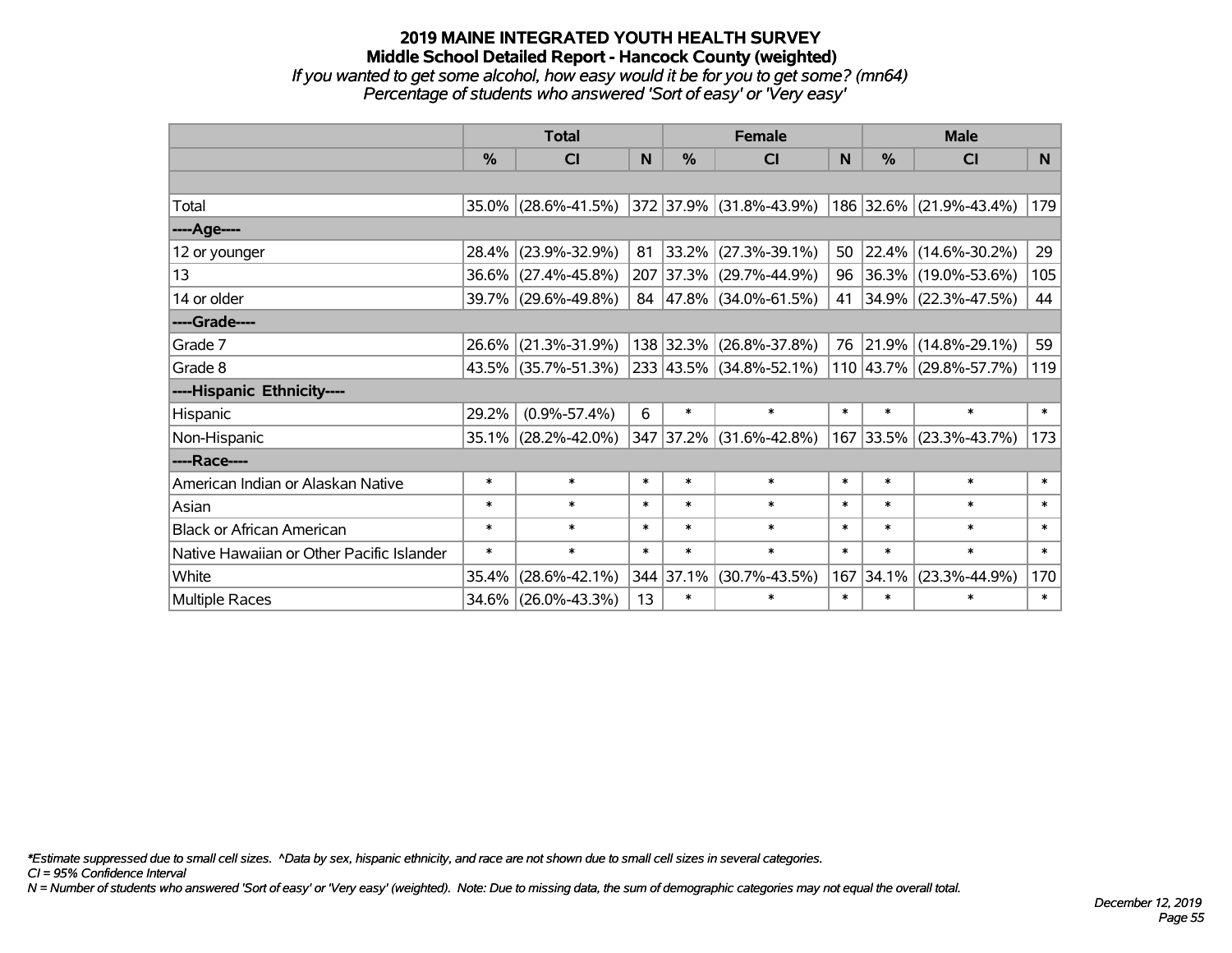*If you drank some alcohol without your parents' permission, would you be caught by your parents? (mn66) Percentage of students who answered 'Probably not' or 'Definitely not'*

|                                           | <b>Total</b>  |                     |                | <b>Female</b> | <b>Male</b>              |          |        |                         |                 |
|-------------------------------------------|---------------|---------------------|----------------|---------------|--------------------------|----------|--------|-------------------------|-----------------|
|                                           | $\frac{0}{0}$ | CI                  | N.             | $\frac{0}{0}$ | CI                       | <b>N</b> | %      | <b>CI</b>               | N <sub>1</sub>  |
|                                           |               |                     |                |               |                          |          |        |                         |                 |
| Total                                     |               | 23.7% (20.6%-26.8%) |                |               | 253 22.2% (16.8%-27.6%)  |          |        | 110 24.3% (20.1%-28.5%) | 134             |
| ----Age----                               |               |                     |                |               |                          |          |        |                         |                 |
| 12 or younger                             |               | 18.9% (14.7%-23.2%) |                | 54   10.6%    | $(5.3\% - 16.0\%)$       | 16       | 26.2%  | $(16.9\% - 35.5\%)$     | 35 <sub>2</sub> |
| 13                                        |               | 22.8% (17.5%-28.0%) |                |               | 128 24.2% (17.0%-31.3%)  | 62       |        | 20.9% (14.0%-27.8%)     | 61              |
| 14 or older                               |               | 32.4% (24.4%-40.3%) | 71             |               | $ 36.2\% $ (26.4%-46.1%) |          |        | 32 30.2% (20.6%-39.7%)  | 39              |
| ----Grade----                             |               |                     |                |               |                          |          |        |                         |                 |
| Grade 7                                   |               | 19.1% (15.4%-22.7%) | 98             | $ 18.7\% $    | $(9.9\% - 27.5\%)$       | 44       | 18.7%  | $(13.7\% - 23.7\%)$     | 51              |
| Grade 8                                   |               | 28.2% (23.0%-33.4%) |                |               | 154 25.7% (18.9%-32.5%)  |          |        | 66 30.2% (25.1%-35.2%)  | 84              |
| ----Hispanic Ethnicity----                |               |                     |                |               |                          |          |        |                         |                 |
| Hispanic                                  | 23.9%         | $(0.6\% - 47.3\%)$  | 6              | $\ast$        | $\ast$                   | $\ast$   | $\ast$ | $\ast$                  | $\ast$          |
| Non-Hispanic                              |               | 23.6% (20.0%-27.3%) |                |               | 234 22.5% (17.8%-27.2%)  |          |        | 102 23.8% (19.1%-28.6%) | 123             |
| ----Race----                              |               |                     |                |               |                          |          |        |                         |                 |
| American Indian or Alaskan Native         | 33.5%         | $(22.1\% - 45.0\%)$ | $\overline{7}$ | $\ast$        | $\ast$                   | $\ast$   | $\ast$ | $\ast$                  | $\ast$          |
| Asian                                     | $\ast$        | $\ast$              | $\ast$         | $\ast$        | $\ast$                   | $\ast$   | $\ast$ | $\ast$                  | $\ast$          |
| <b>Black or African American</b>          | $\ast$        | $\ast$              | $\ast$         | $\ast$        | $\ast$                   | $\ast$   | $\ast$ | $\ast$                  | $\ast$          |
| Native Hawaiian or Other Pacific Islander | $\ast$        | $\ast$              | $\ast$         | $\ast$        | $\ast$                   | $\ast$   | $\ast$ | $\ast$                  | $\ast$          |
| White                                     | 23.7%         | $(19.9\% - 27.5\%)$ | 231            | 21.1%         | $(15.9\% - 26.2\%)$      | 96       | 25.2%  | $(20.5\% - 29.9\%)$     | 126             |
| <b>Multiple Races</b>                     | 19.0%         | $(2.9\% - 35.2\%)$  | $\overline{7}$ | $\ast$        | $\ast$                   | $\ast$   | $\ast$ | $\ast$                  | $\ast$          |

*\*Estimate suppressed due to small cell sizes. ^Data by sex, hispanic ethnicity, and race are not shown due to small cell sizes in several categories.*

*CI = 95% Confidence Interval*

*N = Number of students who answered 'Probably not' or 'Definitely not' (weighted). Note: Due to missing data, the sum of demographic categories may not equal the overall total.*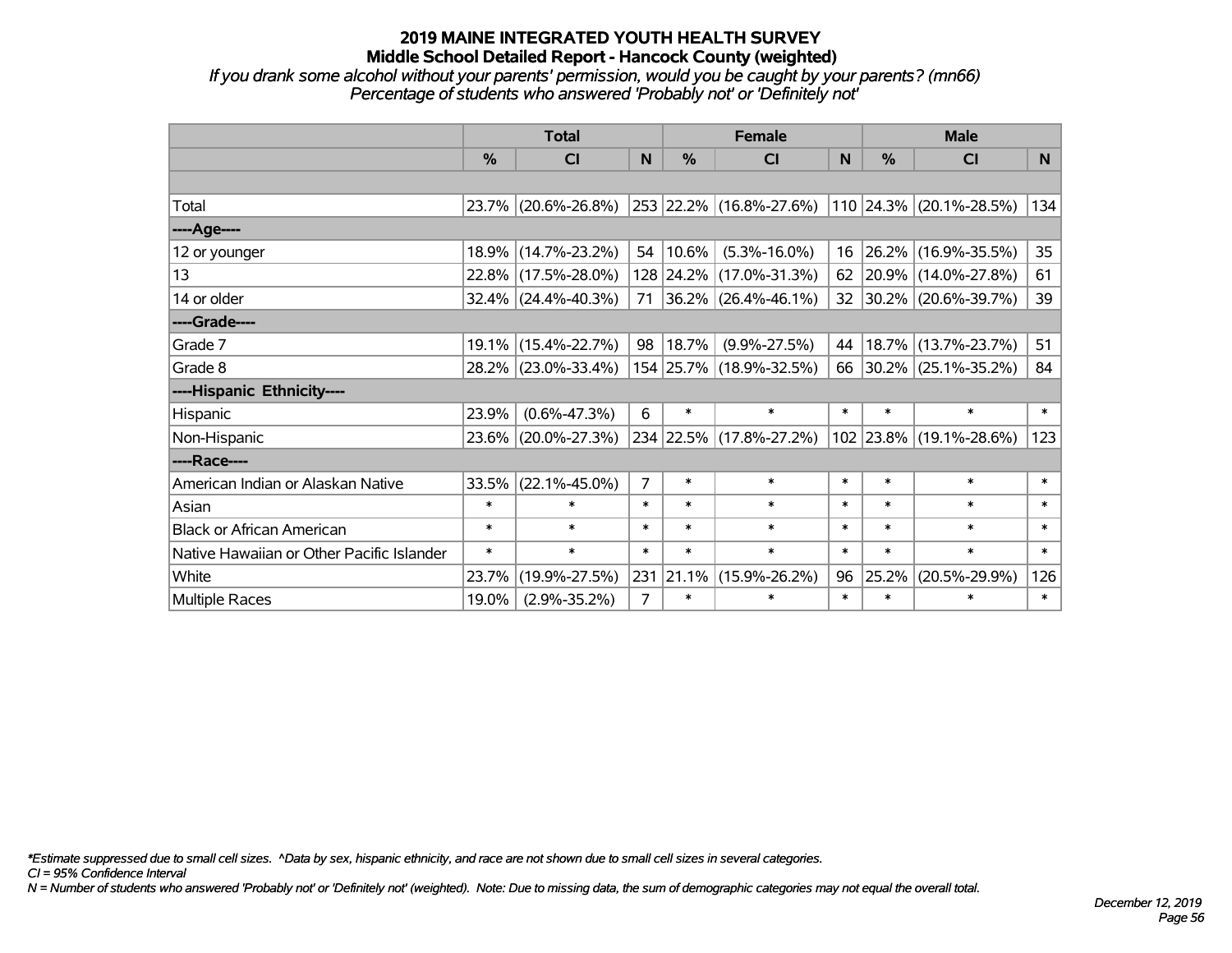*How much do you think people risk harming themselves (physically or in other ways) if they have 1 or 2 drinks of an alcoholic beverage nearly every day? (mn67b)*

*Percentage of students who answered 'No risk' or 'Slight risk'*

|                                           | <b>Total</b> |                        |        | <b>Female</b> |                         | <b>Male</b>  |           |                         |        |
|-------------------------------------------|--------------|------------------------|--------|---------------|-------------------------|--------------|-----------|-------------------------|--------|
|                                           | %            | <b>CI</b>              | N      | $\frac{0}{0}$ | <b>CI</b>               | <sub>N</sub> | %         | <b>CI</b>               | N.     |
|                                           |              |                        |        |               |                         |              |           |                         |        |
| Total                                     |              | $34.4\%$ (27.8%-41.0%) |        |               | 364 33.4% (21.6%-45.2%) |              |           | 165 35.4% (22.0%-48.8%) | 188    |
| ----Age----                               |              |                        |        |               |                         |              |           |                         |        |
| 12 or younger                             |              | 41.2% (26.9%-55.5%)    |        |               | 120 39.8% (23.4%-56.1%) | 54           | 42.1%     | $(24.4\% - 59.8\%)$     | 62     |
| 13                                        |              | 29.5% (21.9%-37.1%)    |        |               | 165 29.8% (13.7%-45.9%) |              |           | 84 28.4% (14.0%-42.9%)  | 73     |
| 14 or older                               |              | 38.2% (32.6%-43.8%)    |        |               | 79 35.2% (13.5%-56.9%)  |              |           | 26 41.7% (18.7%-64.7%)  | 53     |
| ----Grade----                             |              |                        |        |               |                         |              |           |                         |        |
| Grade 7                                   | 37.1%        | $(25.4\% - 48.9\%)$    |        | 192 32.1%     | $(20.7\% - 43.6\%)$     | 77           | 42.5%     | $(29.1\% - 55.9\%)$     | 111    |
| Grade 8                                   |              | $33.1\%$ (25.5%-40.7%) |        |               | 172 35.0% (10.1%-59.8%) |              | 88 30.1%  | $(8.7\% - 51.4\%)$      | 77     |
| ----Hispanic Ethnicity----                |              |                        |        |               |                         |              |           |                         |        |
| Hispanic                                  |              | 23.9% (16.2%-31.5%)    | 6      | $\ast$        | $\ast$                  | $\ast$       | $\ast$    | $\ast$                  | $\ast$ |
| Non-Hispanic                              |              | 34.7% (28.0%-41.4%)    |        |               | 335 32.4% (17.7%-47.1%) |              | 142 36.9% | $(21.9\% - 52.0\%)$     | 182    |
| ----Race----                              |              |                        |        |               |                         |              |           |                         |        |
| American Indian or Alaskan Native         | $\ast$       | $\ast$                 | $\ast$ | $\ast$        | $\ast$                  | $\ast$       | $\ast$    | $\ast$                  | $\ast$ |
| Asian                                     | $\ast$       | $\ast$                 | $\ast$ | $\ast$        | $\ast$                  | $\ast$       | $\ast$    | $\ast$                  | $\ast$ |
| <b>Black or African American</b>          | $\ast$       | $\ast$                 | $\ast$ | $\ast$        | $\ast$                  | $\ast$       | $\ast$    | $\ast$                  | $\ast$ |
| Native Hawaiian or Other Pacific Islander | $\ast$       | $\ast$                 | $\ast$ | $\ast$        | $\ast$                  | $\ast$       | $\ast$    | $\ast$                  | $\ast$ |
| White                                     | 33.9%        | $(27.1\% - 40.8\%)$    |        | 324 32.2%     | $(19.7\% - 44.6\%)$     | 144          | 35.6%     | $(21.9\% - 49.4\%)$     | 169    |
| <b>Multiple Races</b>                     |              | 55.4% (47.8%-63.0%)    | 19     | $\ast$        | $\ast$                  | $\ast$       | $\ast$    | $\ast$                  | $\ast$ |

*\*Estimate suppressed due to small cell sizes. ^Data by sex, hispanic ethnicity, and race are not shown due to small cell sizes in several categories.*

*CI = 95% Confidence Interval*

*N = Number of students who answered 'No risk' or 'Slight risk' (weighted). Note: Due to missing data, the sum of demographic categories may not equal the overall total.*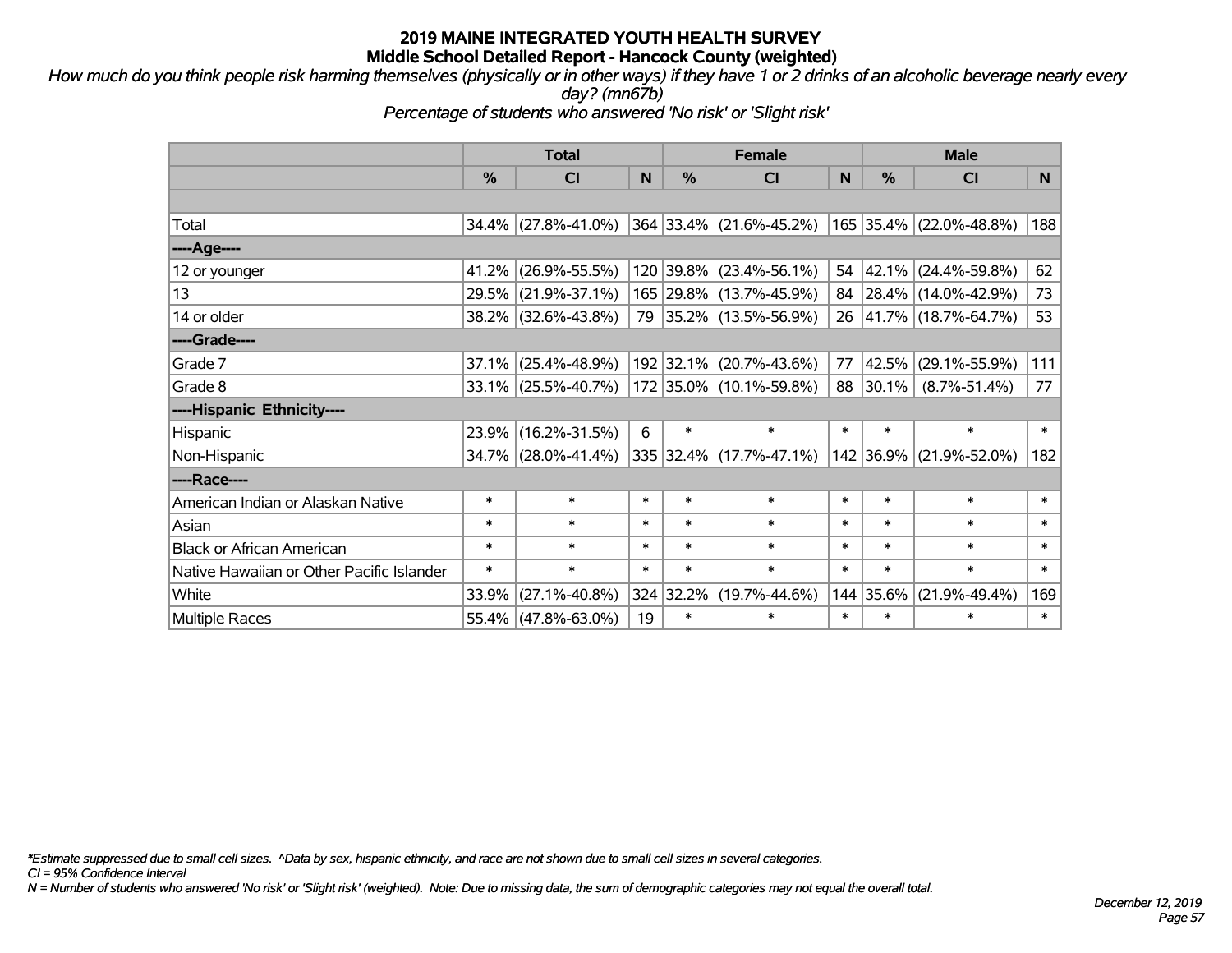*How much do you think people risk harming themselves (physically or in other ways) if they have 5 or more drinks of an alcoholic beverage in a row once or twice a week? (mn68b)*

*Percentage of students who answered 'No risk' or 'Slight risk'*

|                                           | <b>Total</b>  |                     |        |               | <b>Female</b>       |              | <b>Male</b>   |                     |             |  |
|-------------------------------------------|---------------|---------------------|--------|---------------|---------------------|--------------|---------------|---------------------|-------------|--|
|                                           | $\frac{0}{0}$ | <b>CI</b>           | N      | $\frac{0}{0}$ | <b>CI</b>           | $\mathsf{N}$ | $\frac{0}{0}$ | <b>CI</b>           | $\mathbf N$ |  |
|                                           |               |                     |        |               |                     |              |               |                     |             |  |
| Total                                     | 14.1%         | $(8.2\% - 20.1\%)$  |        | 146 11.0%     | $(2.7\% - 19.2\%)$  |              | 53 14.1%      | $(8.0\% - 20.3\%)$  | 73          |  |
| ----Age----                               |               |                     |        |               |                     |              |               |                     |             |  |
| 12 or younger                             | 13.3%         | $(6.4\% - 20.3\%)$  | 37     | 13.7%         | $(2.2\% - 25.3\%)$  |              | 19 13.3%      | $(3.8\% - 22.7\%)$  | 19          |  |
| 13                                        | 13.8%         | $(4.8\% - 22.7\%)$  | 75     | 9.0%          | $(0.0\% - 18.7\%)$  |              | 25 12.3%      | $(3.7\% - 21.0\%)$  | 31          |  |
| 14 or older                               | 16.2%         | $(1.7\% - 30.8\%)$  | 34     | 13.3%         | $(0.0\% - 27.8\%)$  |              | 10 18.7%      | $(0.0\% - 46.9\%)$  | 24          |  |
| ----Grade----                             |               |                     |        |               |                     |              |               |                     |             |  |
| Grade 7                                   | 12.6%         | $(7.9\% - 17.2\%)$  | 62     | 8.1%          | $(1.4\% - 14.8\%)$  |              | 19 14.1%      | $(9.0\% - 19.2\%)$  | 36          |  |
| Grade 8                                   | 15.4%         | $(6.7\% - 24.1\%)$  | 80     | 13.6%         | $(0.0\% - 28.4\%)$  |              | 35   15.0%    | $(2.5\% - 27.4\%)$  | 37          |  |
| ----Hispanic Ethnicity----                |               |                     |        |               |                     |              |               |                     |             |  |
| Hispanic                                  | $\ast$        | $\ast$              | $\ast$ | $\ast$        | $\ast$              | $\ast$       | $\ast$        | $\ast$              | $\ast$      |  |
| Non-Hispanic                              | 14.7%         | $(8.6\% - 20.8\%)$  | 139    | 10.6%         | $(2.9\% - 18.3\%)$  | 46           | 15.3%         | $(8.8\% - 21.7\%)$  | 73          |  |
| ----Race----                              |               |                     |        |               |                     |              |               |                     |             |  |
| American Indian or Alaskan Native         | $\ast$        | $\ast$              | $\ast$ | $\ast$        | $\ast$              | $\ast$       | $\ast$        | $\ast$              | $\ast$      |  |
| Asian                                     | $\ast$        | $\ast$              | $\ast$ | $\ast$        | $\ast$              | $\ast$       | $\ast$        | $\ast$              | $\ast$      |  |
| <b>Black or African American</b>          | $\ast$        | $\ast$              | $\ast$ | $\ast$        | $\ast$              | $\ast$       | $\ast$        | $\ast$              | $\ast$      |  |
| Native Hawaiian or Other Pacific Islander | $\ast$        | $\ast$              | $\ast$ | $\ast$        | $\ast$              | $\ast$       | $\ast$        | $\ast$              | $\ast$      |  |
| White                                     | 13.3%         | $(6.6\% - 20.0\%)$  | 124    | 10.4%         | $(2.6\% - 18.2\%)$  | 46           | 12.7%         | $(5.8\% - 19.7\%)$  | 59          |  |
| Multiple Races                            |               | 38.6% (23.9%-53.3%) | 13     |               | 43.3% (14.7%-72.0%) | 7            | 34.0%         | $(20.0\% - 47.9\%)$ | 6           |  |

*\*Estimate suppressed due to small cell sizes. ^Data by sex, hispanic ethnicity, and race are not shown due to small cell sizes in several categories.*

*CI = 95% Confidence Interval*

*N = Number of students who answered 'No risk' or 'Slight risk' (weighted). Note: Due to missing data, the sum of demographic categories may not equal the overall total.*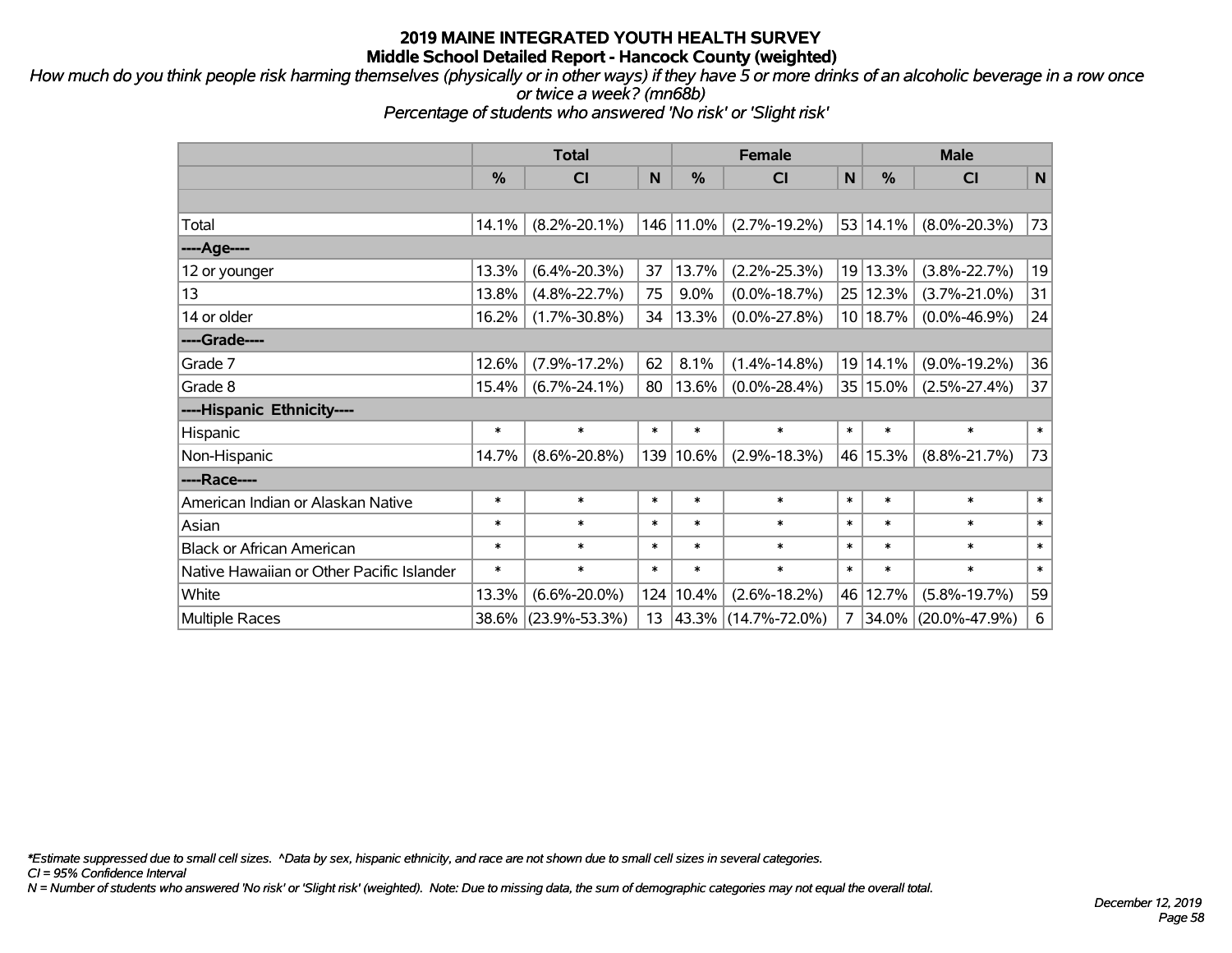*If a kid drank some alcohol in your neighborhood, would he or she be caught by the police? (mn69) Percentage of students who answered 'Probably not' or 'Definitely not'*

|                                           | <b>Total</b>  |                        |        |               | <b>Female</b>            |        | <b>Male</b>   |                          |        |  |
|-------------------------------------------|---------------|------------------------|--------|---------------|--------------------------|--------|---------------|--------------------------|--------|--|
|                                           | $\frac{0}{0}$ | <b>CI</b>              | N      | $\frac{0}{0}$ | <b>CI</b>                | N      | $\frac{0}{0}$ | <b>CI</b>                | N.     |  |
|                                           |               |                        |        |               |                          |        |               |                          |        |  |
| Total                                     |               | 73.9% (66.8%-80.9%)    |        | 765 72.1%     | $(65.9\% - 78.4\%)$      |        |               | 344 75.4% (64.3%-86.6%)  | 398    |  |
| ----Age----                               |               |                        |        |               |                          |        |               |                          |        |  |
| 12 or younger                             | 73.0%         | $(60.6\% - 85.5\%)$    |        | 194 73.1%     | $(66.3\% - 79.9\%)$      | 96     |               | 71.6% (51.2%-92.0%)      | 92     |  |
| 13                                        |               | 74.1% (68.1%-80.0%)    |        | 406 66.8%     | $(58.8\% - 74.8\%)$      |        |               | 181 82.7% (75.0%-90.3%)  | 213    |  |
| 14 or older                               |               | 74.7% (58.9%-90.6%)    |        |               | 165 89.9% (70.5%-100.0%) | 67     |               | $ 65.6\% $ (49.1%-82.2%) | 92     |  |
| ----Grade----                             |               |                        |        |               |                          |        |               |                          |        |  |
| Grade 7                                   | 69.3%         | $(59.0\% - 79.6\%)$    |        | 336 65.3%     | $(59.8\% - 70.8\%)$      |        |               | 148 74.4% (56.5%-92.3%)  | 181    |  |
| Grade 8                                   |               | 77.6% (69.5%-85.8%)    |        | 411 79.2%     | $(69.5\% - 89.0\%)$      |        |               | 195 75.1% (64.5%-85.7%)  | 203    |  |
| ----Hispanic Ethnicity----                |               |                        |        |               |                          |        |               |                          |        |  |
| Hispanic                                  |               | $66.4\%$ (53.3%-79.4%) | 18     | $\ast$        | $\ast$                   | $\ast$ | $\ast$        | $\ast$                   | $\ast$ |  |
| Non-Hispanic                              |               | 74.3% (66.4%-82.1%)    |        | 705 73.0%     | $(67.6\% - 78.3\%)$      |        |               | 310 75.4% (64.9%-85.9%)  | 371    |  |
| ----Race----                              |               |                        |        |               |                          |        |               |                          |        |  |
| American Indian or Alaskan Native         | $\ast$        | $\ast$                 | $\ast$ | $\ast$        | $\ast$                   | $\ast$ | $\ast$        | $\ast$                   | $\ast$ |  |
| Asian                                     | $\ast$        | $\ast$                 | $\ast$ | $\ast$        | $\ast$                   | $\ast$ | $\ast$        | $\ast$                   | $\ast$ |  |
| <b>Black or African American</b>          | $\ast$        | $\ast$                 | $\ast$ | $\ast$        | $\ast$                   | $\ast$ | $\ast$        | $\ast$                   | $\ast$ |  |
| Native Hawaiian or Other Pacific Islander | $\ast$        | $\ast$                 | $\ast$ | $\ast$        | $\ast$                   | $\ast$ | $\ast$        | $\ast$                   | $\ast$ |  |
| White                                     | 73.2%         | $(65.7\% - 80.8\%)$    | 686    | 70.6%         | $(64.8\% - 76.3\%)$      | 307    | 75.5%         | $(65.0\% - 86.0\%)$      | 355    |  |
| Multiple Races                            |               | 79.7% (63.5%-95.8%)    | 27     | $\ast$        | $\ast$                   | $\ast$ | $\ast$        | $\ast$                   | $\ast$ |  |

*\*Estimate suppressed due to small cell sizes. ^Data by sex, hispanic ethnicity, and race are not shown due to small cell sizes in several categories.*

*CI = 95% Confidence Interval*

*N = Number of students who answered 'Probably not' or 'Definitely not' (weighted). Note: Due to missing data, the sum of demographic categories may not equal the overall total.*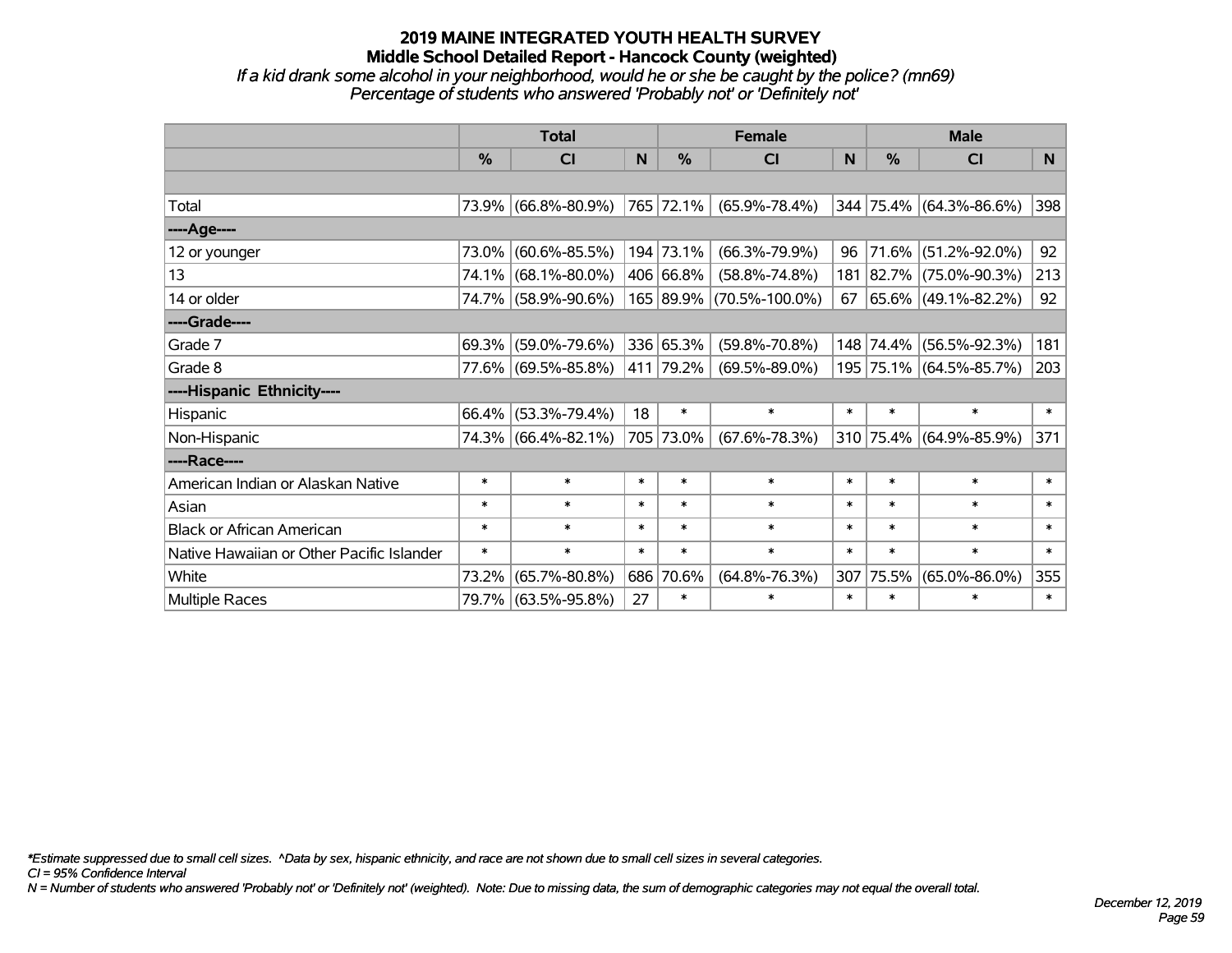*How wrong would most adults over 21 in your neighborhood think it is for kids your age to drink alcohol? (mn71a) Percentage of students who answered 'A little bit wrong' or 'Not wrong at all'*

|                                           | <b>Total</b> |                       |                 |               | <b>Female</b>         |                 | <b>Male</b> |                           |        |  |
|-------------------------------------------|--------------|-----------------------|-----------------|---------------|-----------------------|-----------------|-------------|---------------------------|--------|--|
|                                           | %            | CI                    | N               | $\frac{0}{0}$ | CI                    | <b>N</b>        | %           | <b>CI</b>                 | N      |  |
|                                           |              |                       |                 |               |                       |                 |             |                           |        |  |
| Total                                     |              | $10.0\%$ (5.2%-14.7%) | 106             | 7.8%          | $(0.0\% - 16.4\%)$    |                 |             | 39 11.1% (5.5%-16.7%)     | 61     |  |
| ---- Age----                              |              |                       |                 |               |                       |                 |             |                           |        |  |
| 12 or younger                             | 3.6%         | $(0.3\% - 6.8\%)$     | 10 <sup>1</sup> | $\ast$        | $\ast$                | $\ast$          | $\ast$      | $\ast$                    | $\ast$ |  |
| 13                                        | 10.5%        | $(5.5\% - 15.5\%)$    | 58              | 4.0%          | $(0.0\% - 11.2\%)$    | 9               | 13.7%       | $(7.5\% - 19.8\%)$        | 43     |  |
| 14 or older                               |              | $16.7\%$ (9.2%-24.2%) | 38              |               | $18.7\%$ (0.0%-48.6%) |                 | 19 15.0%    | $(0.0\% - 33.4\%)$        | 19     |  |
| ----Grade----                             |              |                       |                 |               |                       |                 |             |                           |        |  |
| Grade 7                                   | 5.7%         | $(0.4\% - 11.1\%)$    | 29              | 4.4%          | $(0.0\% - 9.1\%)$     | 10 <sup>1</sup> | 7.1%        | $(1.1\% - 13.1\%)$        | 19     |  |
| Grade 8                                   |              | $14.0\%$ (6.9%-21.2%) | 77              |               | $10.9\%$ (0.0%-27.4%) |                 |             | $28 15.0\% $ (6.6%-23.3%) | 42     |  |
| ----Hispanic Ethnicity----                |              |                       |                 |               |                       |                 |             |                           |        |  |
| Hispanic                                  | $\ast$       | $\ast$                | $\ast$          | $\ast$        | $\ast$                | $\ast$          | $\ast$      | $\ast$                    | $\ast$ |  |
| Non-Hispanic                              |              | $10.4\%$ (5.5%-15.3%) | 104             | 8.3%          | $(0.0\% - 17.4\%)$    |                 | 39 11.3%    | $(5.0\% - 17.6\%)$        | 59     |  |
| ----Race----                              |              |                       |                 |               |                       |                 |             |                           |        |  |
| American Indian or Alaskan Native         | $\ast$       | $\ast$                | $\ast$          | $\ast$        | $\ast$                | $\ast$          | $\ast$      | $\ast$                    | $\ast$ |  |
| Asian                                     | $\ast$       | $\ast$                | $\ast$          | $\ast$        | $\ast$                | $\ast$          | $\ast$      | $\ast$                    | $\ast$ |  |
| <b>Black or African American</b>          | $\ast$       | $\ast$                | $\ast$          | $\ast$        | $\ast$                | $\ast$          | $\ast$      | $\ast$                    | $\ast$ |  |
| Native Hawaiian or Other Pacific Islander | $\ast$       | $\ast$                | $\ast$          | $\ast$        | $\ast$                | $\ast$          | $\ast$      | $\ast$                    | $\ast$ |  |
| White                                     | 10.5%        | $(5.5\% - 15.5\%)$    | 102             | 7.6%          | $(0.0\% - 15.5\%)$    |                 | 34 12.1%    | $(5.5\% - 18.8\%)$        | 61     |  |
| Multiple Races                            | $\ast$       | $\ast$                | $\ast$          | $\ast$        | $\ast$                | $\ast$          | $\ast$      | $\ast$                    | $\ast$ |  |

*\*Estimate suppressed due to small cell sizes. ^Data by sex, hispanic ethnicity, and race are not shown due to small cell sizes in several categories.*

*CI = 95% Confidence Interval*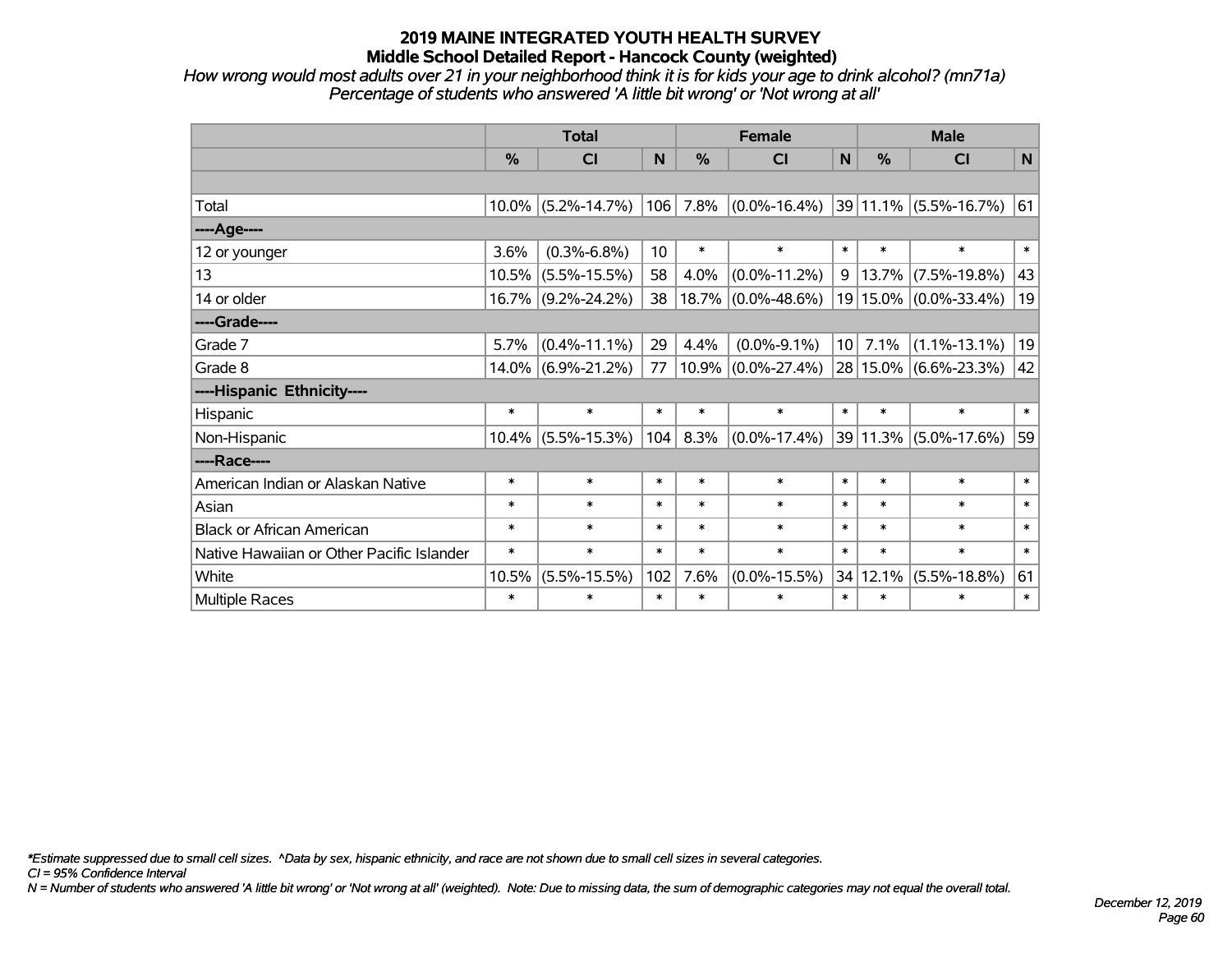*How do you feel about someone your age having 1 or 2 drinks of an alcoholic beverage nearly every day? (mn164) Percentage of students who answered 'Strongly approve' or 'Approve'*

|                                           |               | <b>Total</b>      |        | <b>Female</b> |           |        | <b>Male</b> |        |        |
|-------------------------------------------|---------------|-------------------|--------|---------------|-----------|--------|-------------|--------|--------|
|                                           | $\frac{0}{0}$ | <b>CI</b>         | N      | %             | <b>CI</b> | N.     | %           | CI N   |        |
|                                           |               |                   |        |               |           |        |             |        |        |
| Total                                     | 1.9%          | $(0.4\% - 3.5\%)$ | 21     | $\ast$        | $\ast$    | $\ast$ | $\ast$      | $\ast$ | *      |
| ----Age----                               |               |                   |        |               |           |        |             |        |        |
| 12 or younger                             | 2.2%          | $(0.0\% - 5.6\%)$ | 6      | $\ast$        | $\ast$    | $\ast$ | $\ast$      | $\ast$ | $\ast$ |
| 13                                        | $\ast$        | $\ast$            | $\ast$ | $\ast$        | $\ast$    | $\ast$ | $\ast$      | $\ast$ | $\ast$ |
| 14 or older                               | 5.0%          | $(0.8\% - 9.1\%)$ | 11     | $\ast$        | $\ast$    | $\ast$ | $\ast$      | $\ast$ | $\ast$ |
| ----Grade----                             |               |                   |        |               |           |        |             |        |        |
| Grade 7                                   | 1.7%          | $(0.0\% - 3.6\%)$ | 9      | $\ast$        | $\ast$    | $\ast$ | $\ast$      | $\ast$ | $\ast$ |
| Grade 8                                   | 2.2%          | $(0.6\% - 3.9\%)$ | 12     | $\ast$        | $\ast$    | $\ast$ | $\ast$      | $\ast$ | $\ast$ |
| ----Hispanic Ethnicity----                |               |                   |        |               |           |        |             |        |        |
| Hispanic                                  | *             | $\ast$            | $\ast$ | $\ast$        | $\ast$    | *      | $\ast$      | $\ast$ | $\ast$ |
| Non-Hispanic                              | 2.0%          | $(0.2\% - 3.8\%)$ | 20     | $\ast$        | $\ast$    | $\ast$ | $\ast$      | $\ast$ | *      |
| ----Race----                              |               |                   |        |               |           |        |             |        |        |
| American Indian or Alaskan Native         | $\ast$        | $\ast$            | $\ast$ | $\ast$        | $\ast$    | $\ast$ | $\ast$      | $\ast$ | $\ast$ |
| Asian                                     | $\ast$        | $\ast$            | $\ast$ | $\ast$        | $\ast$    | $\ast$ | $\ast$      | $\ast$ | $\ast$ |
| <b>Black or African American</b>          | $\ast$        | $\ast$            | $\ast$ | $\ast$        | $\ast$    | $\ast$ | $\ast$      | $\ast$ | $\ast$ |
| Native Hawaiian or Other Pacific Islander | *             | $\ast$            | $\ast$ | $\ast$        | $\ast$    | $\ast$ | $\ast$      | $\ast$ | $\ast$ |
| White                                     | 1.9%          | $(0.0\% - 3.9\%)$ | 18     | $\ast$        | $\ast$    | $\ast$ | $\ast$      | $\ast$ | $\ast$ |
| Multiple Races                            | $\ast$        | $\ast$            | $\ast$ | $\ast$        | $\ast$    | $\ast$ | $\ast$      | $\ast$ | $\ast$ |

*\*Estimate suppressed due to small cell sizes. ^Data by sex, hispanic ethnicity, and race are not shown due to small cell sizes in several categories.*

*CI = 95% Confidence Interval*

*N = Number of students who answered 'Strongly approve' or 'Approve' (weighted). Note: Due to missing data, the sum of demographic categories may not equal the overall total.*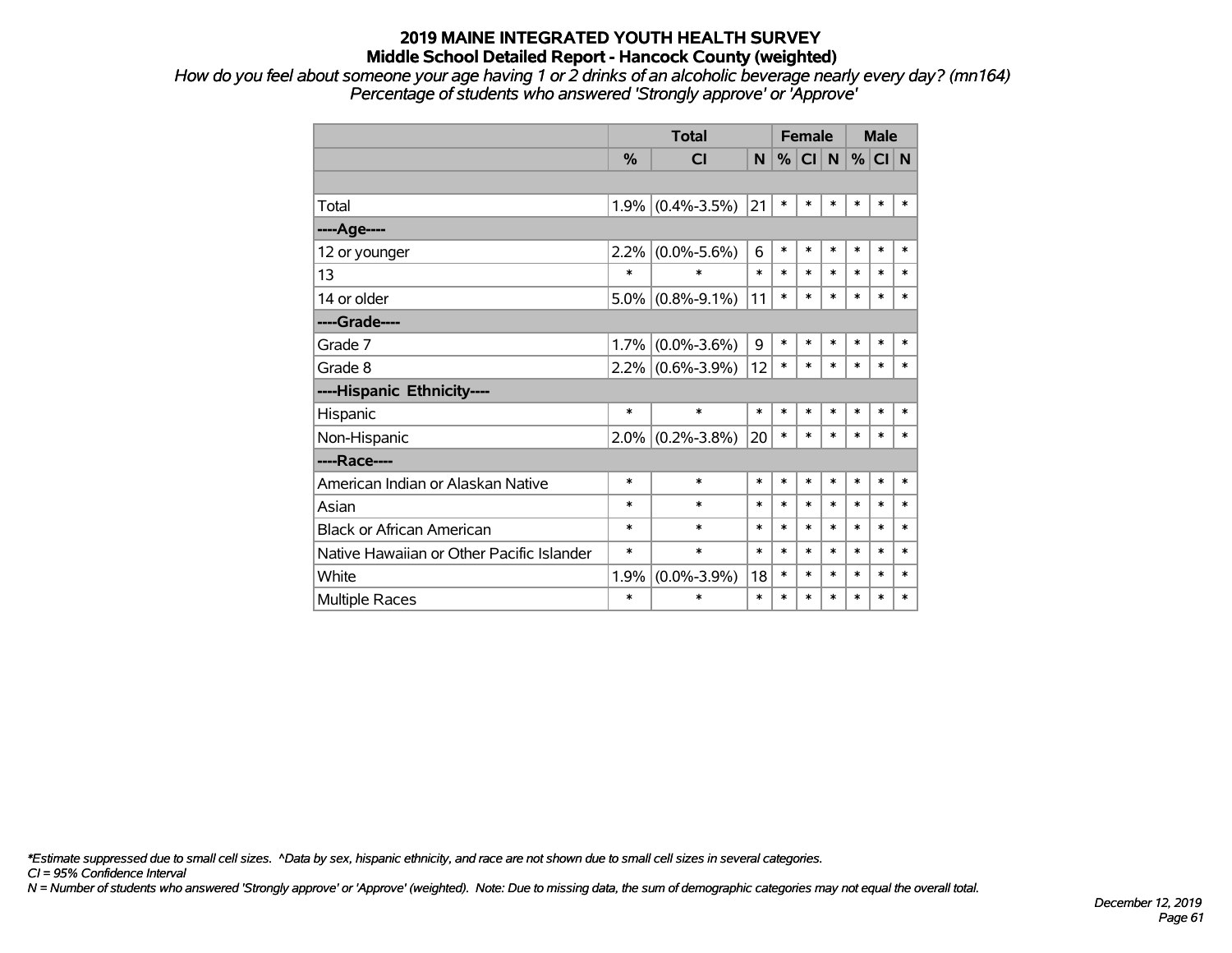*How wrong do your parents feel it would be for you to have 1 or 2 drinks of an alcoholic beverage nearly every day? (mn165) Percentage of students who answered 'A little bit wrong' or 'Not wrong at all'*

|                                           | <b>Total</b> |                             |             |         | <b>Female</b>              | <b>Male</b> |           |                           |        |
|-------------------------------------------|--------------|-----------------------------|-------------|---------|----------------------------|-------------|-----------|---------------------------|--------|
|                                           | %            | <b>CI</b>                   | $\mathbf N$ | %       | <b>CI</b>                  | N           | %         | <b>CI</b>                 | N      |
|                                           |              |                             |             |         |                            |             |           |                           |        |
| Total                                     | 2.8%         | $(1.7\% - 4.0\%)$           |             |         | $30 2.1\% (0.5\% - 3.7\%)$ |             |           | $10 3.3\% $ (1.7%-4.9%)   | 18     |
| ----Age----                               |              |                             |             |         |                            |             |           |                           |        |
| 12 or younger                             | $\ast$       | $\ast$                      | $\ast$      | $\ast$  | $\ast$                     | $\ast$      | $\ast$    | $\ast$                    | $\ast$ |
| 13                                        | 4.4%         | $(2.1\% - 6.8\%)$           |             | 25 3.0% | $(0.6\% - 5.3\%)$          | 8           | $ 6.0\% $ | $(3.2\% - 8.7\%)$         | 17     |
| 14 or older                               | $\ast$       | $\ast$                      | $\ast$      | $\ast$  | $\ast$                     | $\ast$      | $\ast$    | $\ast$                    | $\ast$ |
| ----Grade----                             |              |                             |             |         |                            |             |           |                           |        |
| Grade 7                                   | 1.2%         | $(0.3\text{%}-2.1\text{%})$ | 6           | $\ast$  | $\ast$                     | $\ast$      | $\ast$    | $\ast$                    | $\ast$ |
| Grade 8                                   | 4.4%         | $(1.9\% - 6.9\%)$           |             |         | $24 4.0\% $ (0.9%-7.0%)    |             |           | $10 5.0\% $ (2.4%-7.5%)   | 14     |
| ----Hispanic Ethnicity----                |              |                             |             |         |                            |             |           |                           |        |
| Hispanic                                  | $\ast$       | $\ast$                      | $\ast$      | $\ast$  | $\ast$                     | $\ast$      | $\ast$    | $\ast$                    | $\ast$ |
| Non-Hispanic                              | 2.7%         | $(1.4\% - 4.0\%)$           |             |         | $26 1.4\% $ (0.0%-3.6%)    |             |           | $6 3.6\% (1.8\% - 5.3\%)$ | 18     |
| ----Race----                              |              |                             |             |         |                            |             |           |                           |        |
| American Indian or Alaskan Native         | $\ast$       | $\ast$                      | $\ast$      | $\ast$  | $\ast$                     | $\ast$      | $\ast$    | $\ast$                    | $\ast$ |
| Asian                                     | $\ast$       | $\ast$                      | $\ast$      | $\ast$  | $\ast$                     | $\ast$      | $\ast$    | $\ast$                    | $\ast$ |
| <b>Black or African American</b>          | $\ast$       | $\ast$                      | $\ast$      | $\ast$  | $\ast$                     | $\ast$      | $\ast$    | $\ast$                    | $\ast$ |
| Native Hawaiian or Other Pacific Islander | $\ast$       | $\ast$                      | $\ast$      | $\ast$  | $\ast$                     | $\ast$      | $\ast$    | $\ast$                    | $\ast$ |
| White                                     | 2.5%         | $(1.2\% - 3.8\%)$           | 24          | $\ast$  | $\ast$                     | $\ast$      | $\ast$    | $\ast$                    | $\ast$ |
| Multiple Races                            | $\ast$       | $\ast$                      | $\ast$      | $\ast$  | $\ast$                     | $\ast$      | $\ast$    | $\ast$                    | $\ast$ |

*\*Estimate suppressed due to small cell sizes. ^Data by sex, hispanic ethnicity, and race are not shown due to small cell sizes in several categories.*

*CI = 95% Confidence Interval*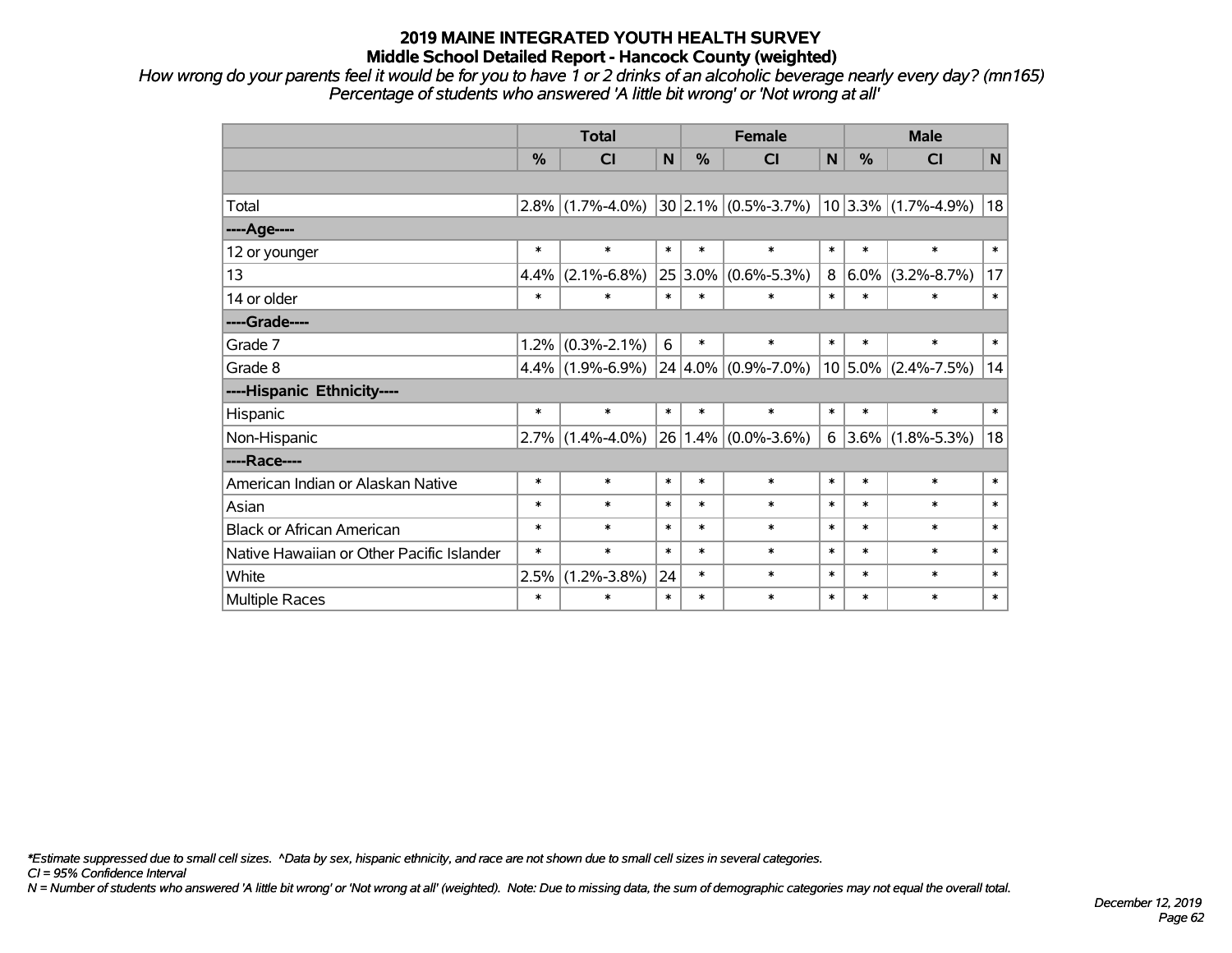*How wrong do your friends feel it would be for you to have 1 or 2 drinks of an alcoholic beverage nearly every day? (mn175) Percentage of students who answered 'A little bit wrong' or 'Not wrong at all'*

|                                           | <b>Total</b>  |                    |                |         | <b>Female</b>         |        | <b>Male</b> |                          |                |  |
|-------------------------------------------|---------------|--------------------|----------------|---------|-----------------------|--------|-------------|--------------------------|----------------|--|
|                                           | $\frac{0}{0}$ | CI                 | N              | %       | <b>CI</b>             | N      | %           | CI                       | N              |  |
|                                           |               |                    |                |         |                       |        |             |                          |                |  |
| Total                                     | 7.9%          | $(4.5\% - 11.4\%)$ | 83             | $9.0\%$ | $(4.6\% - 13.5\%)$    |        |             | 44 5.4% (0.0%-11.9%)     | 28             |  |
| ----Age----                               |               |                    |                |         |                       |        |             |                          |                |  |
| 12 or younger                             | 9.2%          | $(1.6\% - 16.7\%)$ | 26             | 11.3%   | $(1.7\% - 20.8\%)$    |        |             | $16$ 5.0% (0.0%-14.7%)   | $\overline{7}$ |  |
| 13                                        | 6.8%          | $(2.6\% - 11.1\%)$ | 38             | 4.8%    | $(1.7\% - 7.8\%)$     |        |             | $13 6.7\% $ (0.0%-15.3%) | 17             |  |
| 14 or older                               | 9.1%          | $(6.5\% - 11.7\%)$ | 20             | $\ast$  | $\ast$                | $\ast$ | $\ast$      | ∗                        | $\ast$         |  |
| ----Grade----                             |               |                    |                |         |                       |        |             |                          |                |  |
| Grade 7                                   | 6.6%          | $(1.6\% - 11.6\%)$ | 33             | 6.7%    | $(1.7\% - 11.8\%)$    |        |             | $16$ 5.5% (0.0%-11.9%)   | 13             |  |
| Grade 8                                   | 9.5%          | $(6.0\% - 12.9\%)$ | 51             |         | $11.2\%$ (3.2%-19.3%) |        |             | $28 5.6\% $ (0.0%-13.1%) | 15             |  |
| ----Hispanic Ethnicity----                |               |                    |                |         |                       |        |             |                          |                |  |
| Hispanic                                  | 25.7%         | $(7.4\% - 44.0\%)$ | $\overline{7}$ | $\ast$  | $\ast$                | $\ast$ | $\ast$      | $\ast$                   | $\ast$         |  |
| Non-Hispanic                              | 6.5%          | $(1.9\% - 11.1\%)$ | 63             | 6.2%    | $(2.7\% - 9.7\%)$     |        |             | 27 5.1% (0.0%-11.5%)     | 25             |  |
| ----Race----                              |               |                    |                |         |                       |        |             |                          |                |  |
| American Indian or Alaskan Native         | $\ast$        | $\ast$             | $\ast$         | $\ast$  | $\ast$                | $\ast$ | $\ast$      | $\ast$                   | $\ast$         |  |
| Asian                                     | $\ast$        | $\ast$             | $\ast$         | $\ast$  | $\ast$                | $\ast$ | $\ast$      | $\ast$                   | $\ast$         |  |
| <b>Black or African American</b>          | $\ast$        | $\ast$             | $\ast$         | $\ast$  | $\ast$                | $\ast$ | $\ast$      | $\ast$                   | $\ast$         |  |
| Native Hawaiian or Other Pacific Islander | $\ast$        | $\ast$             | $\ast$         | $\ast$  | $\ast$                | $\ast$ | *           | $\ast$                   | $\ast$         |  |
| White                                     | 7.1%          | $(3.1\% - 11.2\%)$ | 69             | 7.3%    | $(3.9\% - 10.7\%)$    |        | 33 5.3%     | $(0.0\% - 11.9\%)$       | 25             |  |
| Multiple Races                            |               | 27.3% (6.2%-48.4%) | 9              | $\ast$  | $\ast$                | $\ast$ | $\ast$      | $\ast$                   | $\ast$         |  |

*\*Estimate suppressed due to small cell sizes. ^Data by sex, hispanic ethnicity, and race are not shown due to small cell sizes in several categories.*

*CI = 95% Confidence Interval*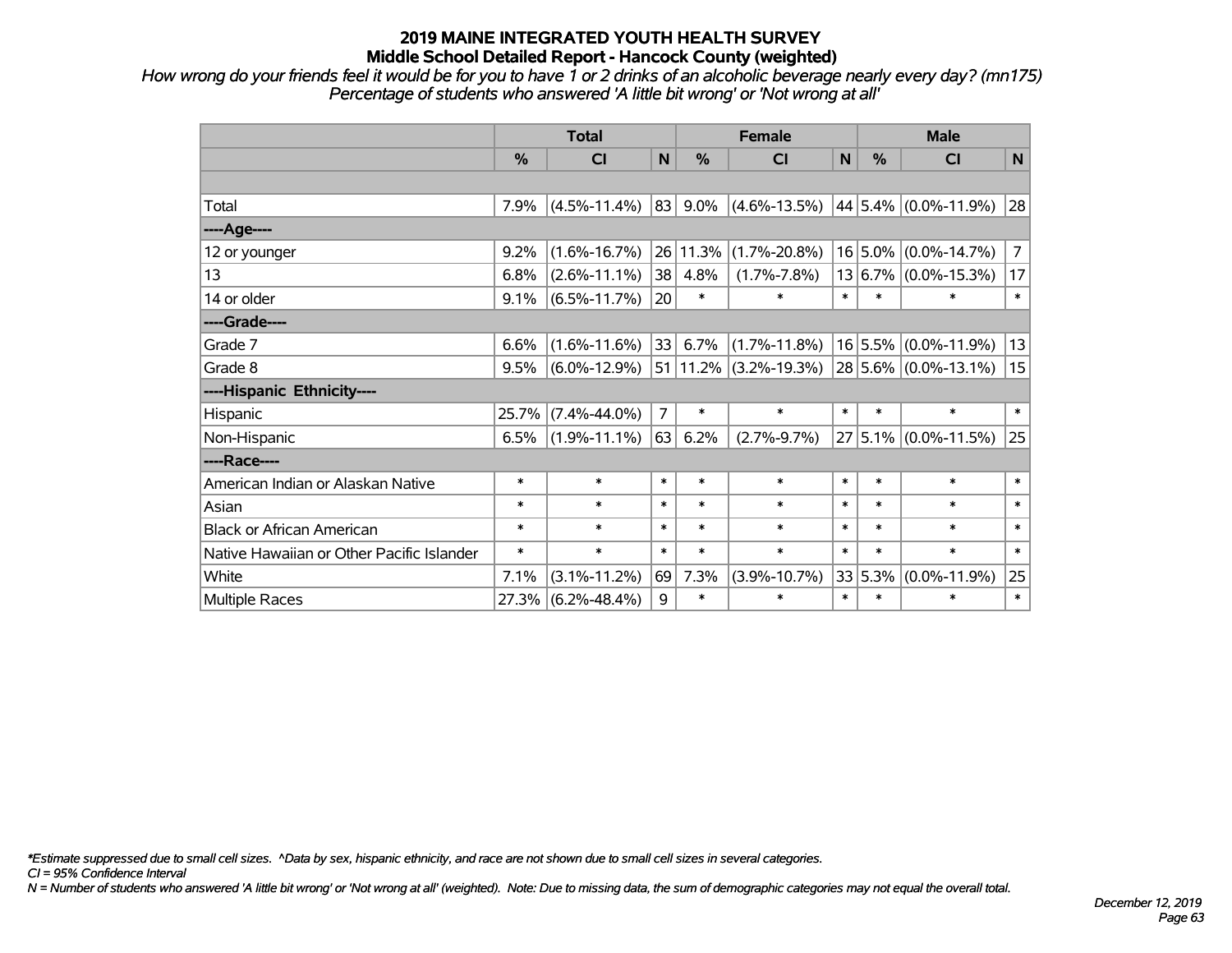#### **2019 MAINE INTEGRATED YOUTH HEALTH SURVEY Middle School Detailed Report - Hancock County (weighted)** *Have you ever used marijuana? (mn74) Percentage of students who answered 'Yes'*

|                                           | <b>Total</b> |                       |                 | <b>Female</b> |                        | <b>Male</b>  |        |                           |              |
|-------------------------------------------|--------------|-----------------------|-----------------|---------------|------------------------|--------------|--------|---------------------------|--------------|
|                                           | %            | <b>CI</b>             | $\mathbf N$     | %             | <b>CI</b>              | $\mathsf{N}$ | %      | <b>CI</b>                 | $\mathsf{N}$ |
|                                           |              |                       |                 |               |                        |              |        |                           |              |
| Total                                     | 7.8%         | $(3.9\% - 11.7\%)$    | 78              | 9.9%          | $(4.3\% - 15.4\%)$     | 46           | 6.0%   | $(2.8\% - 9.2\%)$         | 31           |
| ----Age----                               |              |                       |                 |               |                        |              |        |                           |              |
| 12 or younger                             | 4.0%         | $(1.9\% - 6.2\%)$     | 10 <sup>1</sup> | $\ast$        | $\ast$                 | $\ast$       | $\ast$ | $\ast$                    | $\ast$       |
| 13                                        | 4.9%         | $(2.0\% - 7.8\%)$     | 26              | 6.5%          | $(0.0\% - 12.9\%)$     | 16           | 3.3%   | $(1.3\% - 5.3\%)$         | 9            |
| 14 or older                               | $20.2\%$     | $(9.6\% - 30.8\%)$    |                 |               | 42 24.0% (13.2%-34.8%) |              |        | 20 17.9% (6.6%-29.1%)     | 22           |
| ----Grade----                             |              |                       |                 |               |                        |              |        |                           |              |
| Grade 7                                   | 3.5%         | $(1.9\% - 5.0\%)$     | 17              | $\ast$        | $\ast$                 | $\ast$       | $\ast$ | $\ast$                    | $\ast$       |
| Grade 8                                   |              | $11.8\%$ (4.9%-18.8%) |                 | 61 12.6%      | $(4.1\% - 21.2\%)$     |              |        | $31 11.5\% $ (4.6%-18.3%) | 30           |
| ----Hispanic Ethnicity----                |              |                       |                 |               |                        |              |        |                           |              |
| Hispanic                                  | $\ast$       | $\ast$                | $\ast$          | $\ast$        | $\ast$                 | $\ast$       | $\ast$ | $\ast$                    | $\ast$       |
| Non-Hispanic                              | 8.1%         | $(3.9\% - 12.3\%)$    |                 | $ 75 10.4\% $ | $(4.7\% - 16.1\%)$     | 44           | 6.1%   | $(2.5\% - 9.8\%)$         | 29           |
| ----Race----                              |              |                       |                 |               |                        |              |        |                           |              |
| American Indian or Alaskan Native         | $\ast$       | $\ast$                | $\ast$          | $\ast$        | $\ast$                 | $\ast$       | $\ast$ | $\ast$                    | $\ast$       |
| Asian                                     | $\ast$       | $\ast$                | $\ast$          | $\ast$        | $\ast$                 | $\ast$       | $\ast$ | $\ast$                    | $\ast$       |
| <b>Black or African American</b>          | $\ast$       | $\ast$                | $\ast$          | $\ast$        | $\ast$                 | $\ast$       | $\ast$ | $\ast$                    | $\ast$       |
| Native Hawaiian or Other Pacific Islander | $\ast$       | $\ast$                | $\ast$          | $\ast$        | $\ast$                 | $\ast$       | $\ast$ | $\ast$                    | $\ast$       |
| White                                     | 7.8%         | $(3.5\% - 12.0\%)$    | 71              | 9.5%          | $(3.9\% - 15.2\%)$     | 41           | 6.2%   | $(2.4\% - 10.0\%)$        | 28           |
| Multiple Races                            | $\ast$       | $\ast$                | $\ast$          | $\ast$        | $\ast$                 | $\ast$       | $\ast$ | $\ast$                    | $\ast$       |

*\*Estimate suppressed due to small cell sizes. ^Data by sex, hispanic ethnicity, and race are not shown due to small cell sizes in several categories.*

*CI = 95% Confidence Interval*

*N = Number of students who answered 'Yes' (weighted). Note: Due to missing data, the sum of demographic categories may not equal the overall total.*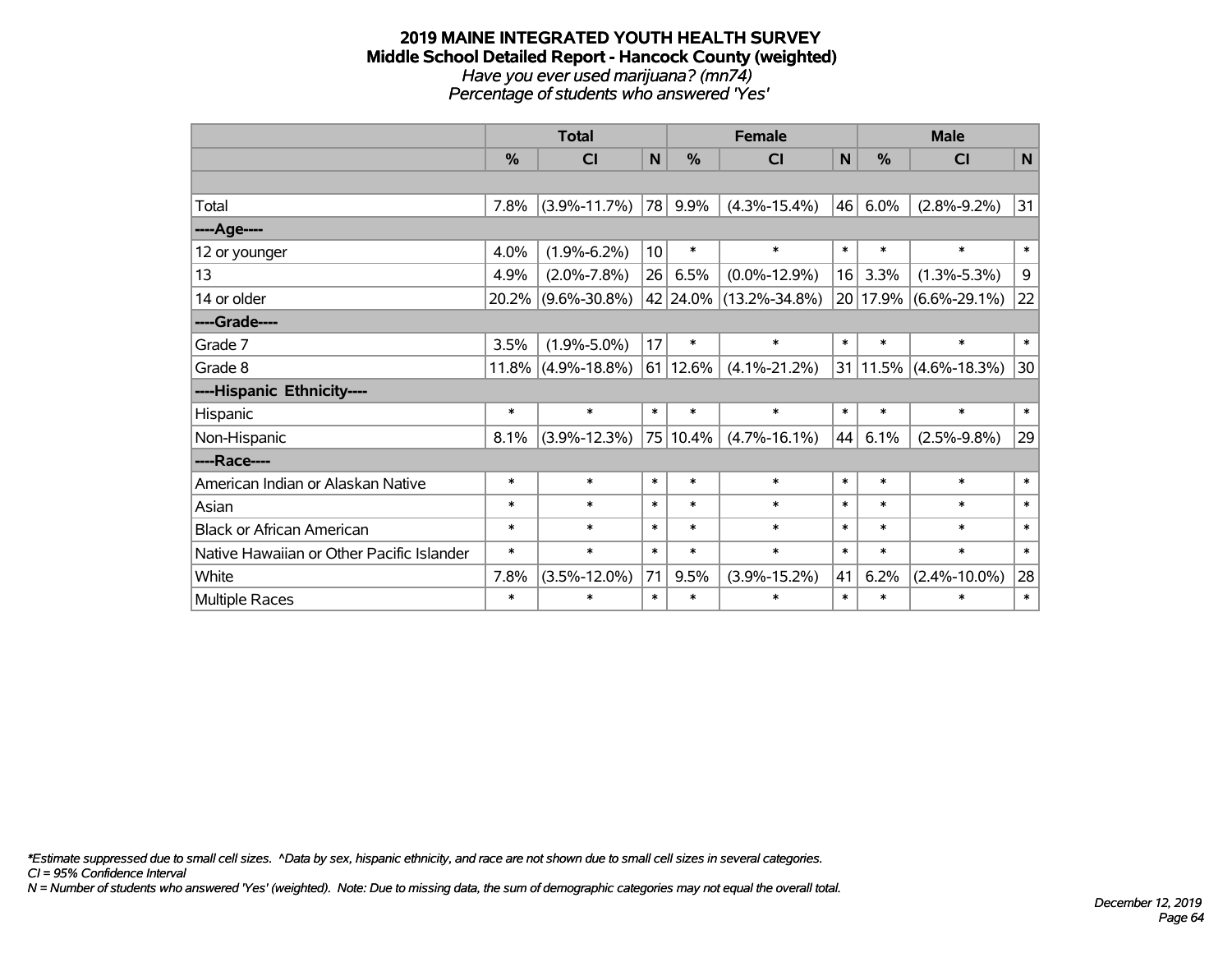*How old were you when you tried marijuana for the first time? (mn75)*

*Among students who have tried marijuana, the percentage of students who answered before age 11*

|                                           |        | <b>Total</b>       |        |        |        | <b>Female</b> |        | <b>Male</b> |        |
|-------------------------------------------|--------|--------------------|--------|--------|--------|---------------|--------|-------------|--------|
|                                           | $\%$   | CI                 | N      | %      | CI     | N             | %      | CI N        |        |
|                                           |        |                    |        |        |        |               |        |             |        |
| Total                                     | 17.3%  | $(8.6\% - 26.1\%)$ | 14     | $\ast$ | $\ast$ | *             | $\ast$ | $\ast$      | $\ast$ |
| ---- Age----                              |        |                    |        |        |        |               |        |             |        |
| 12 or younger                             | $\ast$ | $\ast$             | $\ast$ | $\ast$ | $\ast$ | $\ast$        | $\ast$ | $\ast$      | $\ast$ |
| 13                                        | 30.3%  | $(2.7\% - 57.9\%)$ | 10     | $\ast$ | $\ast$ | $\ast$        | $\ast$ | $\ast$      | $\ast$ |
| 14 or older                               | $\ast$ | $\ast$             | $\ast$ | $\ast$ | $\ast$ | $\ast$        | $\ast$ | $\ast$      | $\ast$ |
| ----Grade----                             |        |                    |        |        |        |               |        |             |        |
| Grade 7                                   | $\ast$ | $\ast$             | $\ast$ | $\ast$ | $\ast$ | $\ast$        | $\ast$ | $\ast$      | $\ast$ |
| Grade 8                                   | 13.6%  | $(2.5\% - 24.6\%)$ | 8      | $\ast$ | $\ast$ | $\ast$        | $\ast$ | $\ast$      | $\ast$ |
| ----Hispanic Ethnicity----                |        |                    |        |        |        |               |        |             |        |
| Hispanic                                  | $\ast$ | $\ast$             | $\ast$ | $\ast$ | $\ast$ | $\ast$        | $\ast$ | $\ast$      | $\ast$ |
| Non-Hispanic                              | 18.1%  | $(9.2\% - 27.0\%)$ | 14     | $\ast$ | $\ast$ | $\ast$        | $\ast$ | $\ast$      | $\ast$ |
| ----Race----                              |        |                    |        |        |        |               |        |             |        |
| American Indian or Alaskan Native         | $\ast$ | $\ast$             | $\ast$ | $\ast$ | *      | $\ast$        | $\ast$ | $\ast$      | $\ast$ |
| Asian                                     | $\ast$ | $\ast$             | $\ast$ | $\ast$ | $\ast$ | $\ast$        | $\ast$ | $\ast$      | $\ast$ |
| <b>Black or African American</b>          | $\ast$ | $\ast$             | $\ast$ | $\ast$ | $\ast$ | $\ast$        | $\ast$ | $\ast$      | $\ast$ |
| Native Hawaiian or Other Pacific Islander | $\ast$ | $\ast$             | $\ast$ | $\ast$ | $\ast$ | $\ast$        | $\ast$ | $\ast$      | $\ast$ |
| White                                     | 18.6%  | $(9.6\% - 27.6\%)$ | 14     | $\ast$ | $\ast$ | $\ast$        | $\ast$ | $\ast$      | $\ast$ |
| Multiple Races                            | $\ast$ | $\ast$             | $\ast$ | $\ast$ | $\ast$ | $\ast$        | $\ast$ | $\ast$      | $\ast$ |

*\*Estimate suppressed due to small cell sizes. ^Data by sex, hispanic ethnicity, and race are not shown due to small cell sizes in several categories.*

*CI = 95% Confidence Interval*

*N = Among students who have tried marijuana, the number of students who answered before age 11 (weighted). Note: Due to missing data, the sum of demographic categories may not equal the overall total.*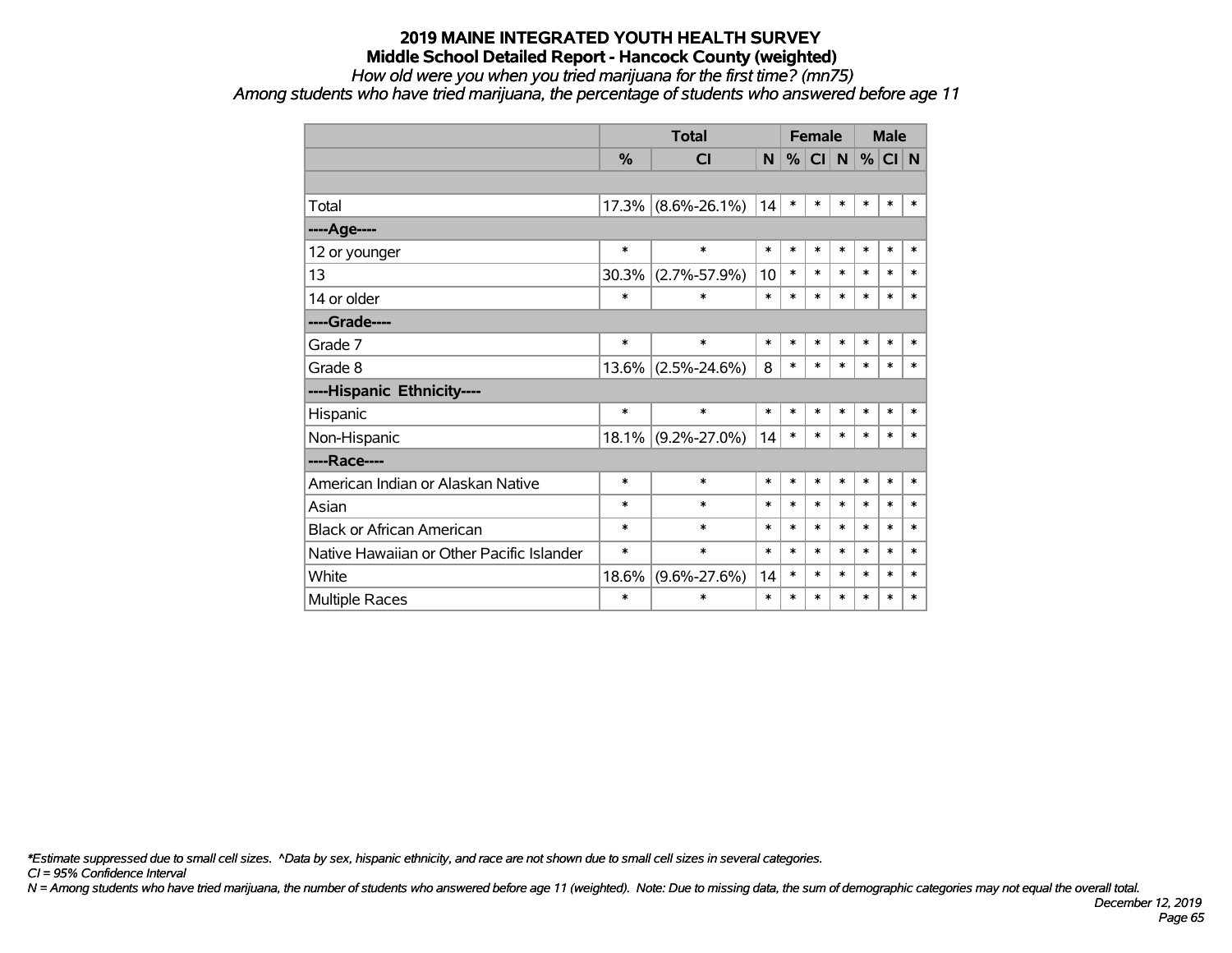## **2019 MAINE INTEGRATED YOUTH HEALTH SURVEY Middle School Detailed Report - Hancock County (weighted)** *How old were you when you tried marijuana for the first time? (mn75\_2)*

*Percentage of students who answered before age 11*

|                                           |               | <b>Total</b>      | <b>Female</b> |        |           |        | <b>Male</b> |        |        |
|-------------------------------------------|---------------|-------------------|---------------|--------|-----------|--------|-------------|--------|--------|
|                                           | $\frac{0}{0}$ | <b>CI</b>         | N             | %      | <b>CI</b> | N      | $\%$        | CI N   |        |
|                                           |               |                   |               |        |           |        |             |        |        |
| Total                                     | 1.4%          | $(0.4\% - 2.3\%)$ | 14            | $\ast$ | $\ast$    | $\ast$ | $\ast$      | $\ast$ | $\ast$ |
| ---- Age----                              |               |                   |               |        |           |        |             |        |        |
| 12 or younger                             | $\ast$        | $\ast$            | $\ast$        | $\ast$ | $\ast$    | $\ast$ | $\ast$      | $\ast$ | $\ast$ |
| 13                                        | 1.8%          | $(0.1\% - 3.5\%)$ | 10            | $\ast$ | $\ast$    | $\ast$ | $\ast$      | $\ast$ | $\ast$ |
| 14 or older                               | $\ast$        | $\ast$            | $\ast$        | $\ast$ | $\ast$    | $\ast$ | $\ast$      | $\ast$ | $\ast$ |
| ----Grade----                             |               |                   |               |        |           |        |             |        |        |
| Grade 7                                   | $\ast$        | $\ast$            | $\ast$        | $\ast$ | $\ast$    | $\ast$ | $\ast$      | $\ast$ | $\ast$ |
| Grade 8                                   | 1.6%          | $(0.4\% - 2.8\%)$ | 8             | $\ast$ | $\ast$    | $\ast$ | $\ast$      | $\ast$ | $\ast$ |
| ----Hispanic Ethnicity----                |               |                   |               |        |           |        |             |        |        |
| Hispanic                                  | $\ast$        | $\ast$            | $\ast$        | $\ast$ | $\ast$    | $\ast$ | $\ast$      | $\ast$ | *      |
| Non-Hispanic                              | 1.5%          | $(0.4\% - 2.5\%)$ | 14            | $\ast$ | $\ast$    | $\ast$ | $\ast$      | $\ast$ | $\ast$ |
| ----Race----                              |               |                   |               |        |           |        |             |        |        |
| American Indian or Alaskan Native         | $\ast$        | $\ast$            | $\ast$        | $\ast$ | $\ast$    | $\ast$ | $\ast$      | $\ast$ | $\ast$ |
| Asian                                     | $\ast$        | $\ast$            | $\ast$        | $\ast$ | $\ast$    | $\ast$ | $\ast$      | $\ast$ | $\ast$ |
| <b>Black or African American</b>          | $\ast$        | $\ast$            | $\ast$        | $\ast$ | $\ast$    | $\ast$ | $\ast$      | $\ast$ | $\ast$ |
| Native Hawaiian or Other Pacific Islander | *             | $\ast$            | $\ast$        | $\ast$ | $\ast$    | $\ast$ | $\ast$      | $\ast$ | $\ast$ |
| White                                     | 1.5%          | $(0.4\% - 2.6\%)$ | 14            | $\ast$ | $\ast$    | $\ast$ | $\ast$      | $\ast$ | $\ast$ |
| <b>Multiple Races</b>                     | $\ast$        | $\ast$            | $\ast$        | $\ast$ | $\ast$    | $\ast$ | $\ast$      | $\ast$ | $\ast$ |

*\*Estimate suppressed due to small cell sizes. ^Data by sex, hispanic ethnicity, and race are not shown due to small cell sizes in several categories.*

*CI = 95% Confidence Interval*

*N = Number of students who answered before age 11 (weighted). Note: Due to missing data, the sum of demographic categories may not equal the overall total.*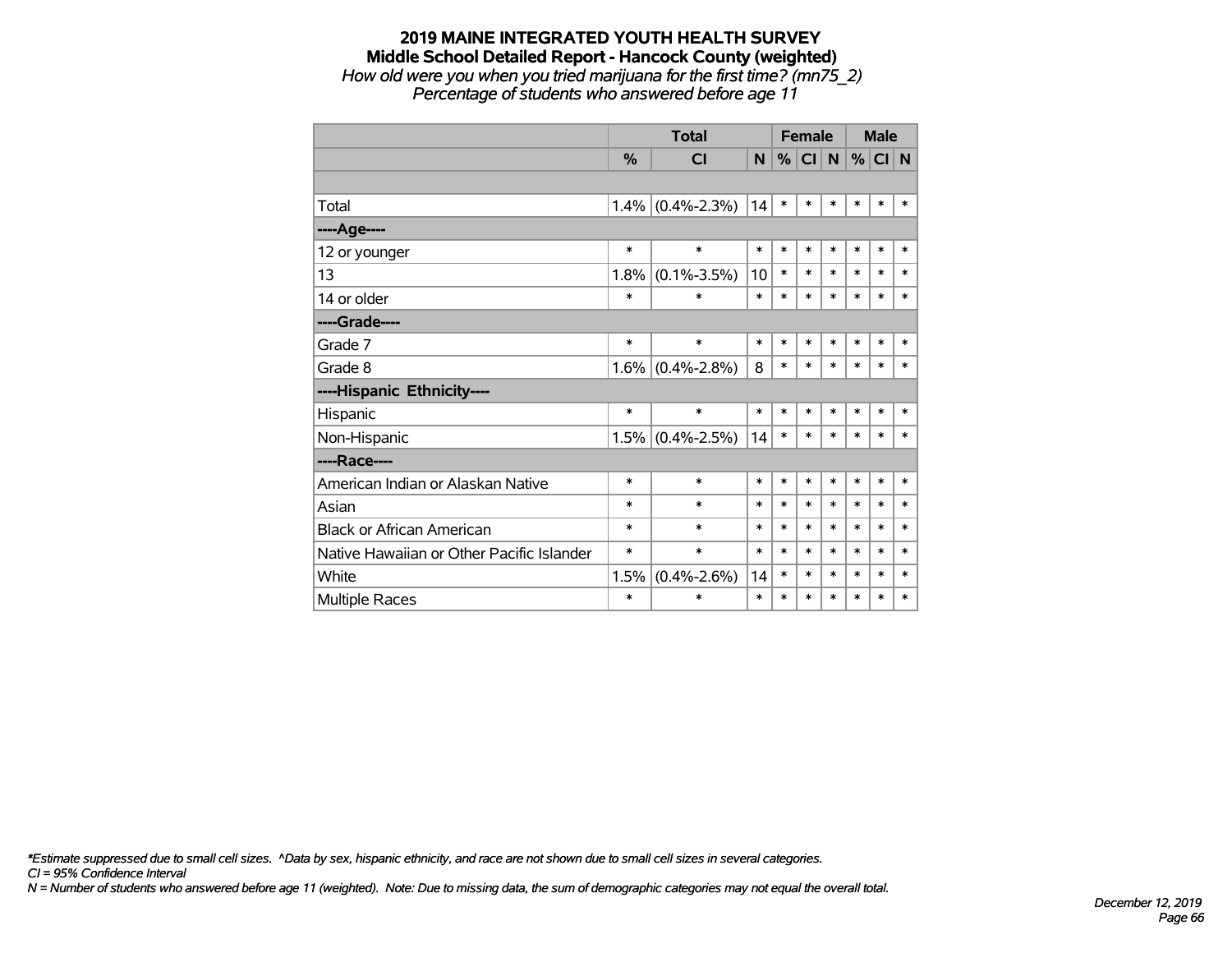#### **2019 MAINE INTEGRATED YOUTH HEALTH SURVEY Middle School Detailed Report - Hancock County (weighted)** *During the past 30 days, how many times did you use marijuana? (mn76) Percentage of students who answered at least 1 time*

|                                           |               | <b>Total</b>         |        |            | <b>Female</b>            |        |           | <b>Male</b>          |        |
|-------------------------------------------|---------------|----------------------|--------|------------|--------------------------|--------|-----------|----------------------|--------|
|                                           | $\frac{9}{6}$ | CI                   | N      | $\%$       | <b>CI</b>                | N      | $\%$      | <b>CI</b>            | N      |
|                                           |               |                      |        |            |                          |        |           |                      |        |
| Total                                     | 2.4%          | $(1.0\% - 3.9\%)$    | 26     | 1.8%       | $(0.7\% - 3.0\%)$        | 9      | $ 2.8\% $ | $(1.0\% - 4.7\%)$    | 15     |
| ----Age----                               |               |                      |        |            |                          |        |           |                      |        |
| 12 or younger                             | $\ast$        | $\ast$               | $\ast$ | $\ast$     | $\ast$                   | $\ast$ | $\ast$    | $\ast$               | $\ast$ |
| 13                                        | 1.8%          | $(0.1\% - 3.5\%)$    | 10     | $\ast$     | $\ast$                   | $\ast$ | $\ast$    | $\ast$               | $\ast$ |
| 14 or older                               |               | $7.2\%$ (3.4%-11.0%) |        |            | $16 8.8\% $ (4.0%-13.5%) | 8      |           | $6.3\%$ (0.6%-11.9%) | 8      |
| ----Grade----                             |               |                      |        |            |                          |        |           |                      |        |
| Grade 7                                   | $\ast$        | $\ast$               | $\ast$ | $\ast$     | $\ast$                   | $\ast$ | $\ast$    | $\ast$               | $\ast$ |
| Grade 8                                   | 4.5%          | $(1.9\% - 7.1\%)$    |        | 24 3.5%    | $(1.4\% - 5.6\%)$        | 9      | $5.6\%$   | $(1.6\% - 9.6\%)$    | 15     |
| ----Hispanic Ethnicity----                |               |                      |        |            |                          |        |           |                      |        |
| Hispanic                                  | $\ast$        | $\ast$               | $\ast$ | $\ast$     | $\ast$                   | $\ast$ | $\ast$    | $\ast$               | $\ast$ |
| Non-Hispanic                              | 2.6%          | $(1.0\% - 4.1\%)$    |        | $25 2.0\%$ | $(0.7\% - 3.3\%)$        | 9      | $ 2.9\% $ | $(0.9\% - 4.9\%)$    | 14     |
| ----Race----                              |               |                      |        |            |                          |        |           |                      |        |
| American Indian or Alaskan Native         | $\ast$        | $\ast$               | $\ast$ | $\ast$     | $\ast$                   | $\ast$ | $\ast$    | $\ast$               | $\ast$ |
| Asian                                     | $\ast$        | $\ast$               | $\ast$ | $\ast$     | $\ast$                   | $\ast$ | $\ast$    | $\ast$               | $\ast$ |
| <b>Black or African American</b>          | $\ast$        | $\ast$               | $\ast$ | $\ast$     | $\ast$                   | $\ast$ | $\ast$    | $\ast$               | $\ast$ |
| Native Hawaiian or Other Pacific Islander | $\ast$        | $\ast$               | $\ast$ | $\ast$     | $\ast$                   | $\ast$ | $\ast$    | $\ast$               | $\ast$ |
| White                                     | 2.4%          | $(0.8\% - 3.9\%)$    | 23     | 1.7%       | $(0.6\% - 2.9\%)$        | 8      | 2.8%      | $(0.7\% - 5.0\%)$    | 14     |
| <b>Multiple Races</b>                     | $\ast$        | $\ast$               | $\ast$ | $\ast$     | $\ast$                   | $\ast$ | $\ast$    | ∗                    | $\ast$ |

*\*Estimate suppressed due to small cell sizes. ^Data by sex, hispanic ethnicity, and race are not shown due to small cell sizes in several categories.*

*CI = 95% Confidence Interval*

*N = Number of students who answered at least 1 time (weighted). Note: Due to missing data, the sum of demographic categories may not equal the overall total.*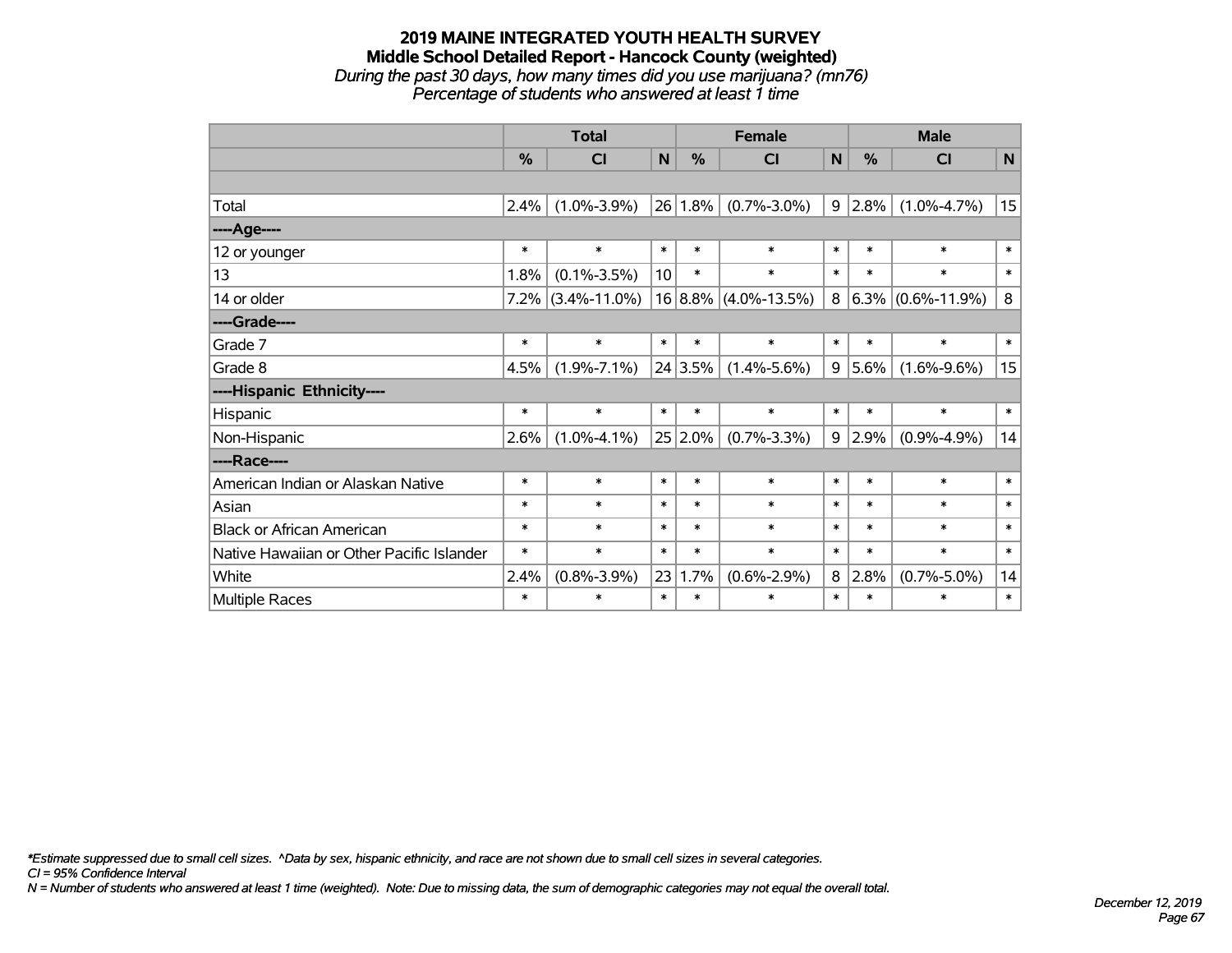*If you wanted to get some marijuana, how easy would it be for you to get some? (mn77) Percentage of students who answered 'Sort of easy' or 'Very easy'*

|                                           | <b>Total</b>  |                     |        |           | <b>Female</b>            |        | <b>Male</b>   |                        |        |  |
|-------------------------------------------|---------------|---------------------|--------|-----------|--------------------------|--------|---------------|------------------------|--------|--|
|                                           | $\frac{0}{0}$ | <b>CI</b>           | N      | %         | <b>CI</b>                | N      | $\frac{0}{0}$ | <b>CI</b>              | N      |  |
|                                           |               |                     |        |           |                          |        |               |                        |        |  |
| Total                                     |               | 16.7% (12.0%-21.5%) |        |           | 177 20.2% (14.1%-26.3%)  |        | 100 13.6%     | $(9.5\% - 17.7\%)$     | 74     |  |
| ----Age----                               |               |                     |        |           |                          |        |               |                        |        |  |
| 12 or younger                             | 12.5%         | $(7.1\% - 17.9\%)$  | 36     | 16.9%     | $(10.8\% - 23.1\%)$      | 26     | 7.8%          | $(0.0\% - 16.1\%)$     | 10     |  |
| 13                                        | 14.0%         | $(8.8\% - 19.2\%)$  | 78     | 14.7%     | $(7.4\% - 22.1\%)$       | 38     | 13.5%         | $(8.8\% - 18.3\%)$     | 39     |  |
| 14 or older                               |               | 29.3% (22.2%-36.3%) | 64     |           | $ 41.8\% $ (24.5%-59.1%) | 37     |               | 19.7% (11.5%-27.8%)    | 25     |  |
| ----Grade----                             |               |                     |        |           |                          |        |               |                        |        |  |
| Grade 7                                   | 13.1%         | $(8.2\% - 18.0\%)$  | 67     | 17.3%     | $(9.5\% - 25.1\%)$       | 41     | 9.9%          | $(6.0\% - 13.7\%)$     | 26     |  |
| Grade 8                                   |               | 20.1% (14.3%-26.0%) |        |           | 109 23.1% (13.8%-32.4%)  | 59     |               | $17.4\%$ (11.5%-23.3%) | 48     |  |
| ----Hispanic Ethnicity----                |               |                     |        |           |                          |        |               |                        |        |  |
| Hispanic                                  | $\ast$        | $\ast$              | $\ast$ | $\ast$    | $\ast$                   | $\ast$ | $\ast$        | $\ast$                 | $\ast$ |  |
| Non-Hispanic                              |               | 16.9% (11.7%-22.2%) |        |           | 167 20.4% (13.4%-27.5%)  | 92     | 13.9%         | $(9.5\% - 18.3\%)$     | 71     |  |
| ----Race----                              |               |                     |        |           |                          |        |               |                        |        |  |
| American Indian or Alaskan Native         | $\ast$        | $\ast$              | $\ast$ | $\ast$    | $\ast$                   | $\ast$ | $\ast$        | $\ast$                 | $\ast$ |  |
| Asian                                     | $\ast$        | $\ast$              | $\ast$ | $\ast$    | $\ast$                   | $\ast$ | $\ast$        | $\ast$                 | $\ast$ |  |
| <b>Black or African American</b>          | $\ast$        | $\ast$              | $\ast$ | $\ast$    | $\ast$                   | $\ast$ | $\ast$        | $\ast$                 | $\ast$ |  |
| Native Hawaiian or Other Pacific Islander | $\ast$        | $\ast$              | $\ast$ | $\ast$    | $\ast$                   | $\ast$ | $\ast$        | $\ast$                 | $\ast$ |  |
| White                                     | 16.9%         | $(12.1\% - 21.7\%)$ |        | 164 20.1% | $(13.7\% - 26.5\%)$      | 91     |               | 14.0% (10.0%-18.0%)    | 70     |  |
| <b>Multiple Races</b>                     |               | 25.1% (10.4%-39.9%) | 9      | $\ast$    | $\ast$                   | $\ast$ | $\ast$        | $\ast$                 | $\ast$ |  |

*\*Estimate suppressed due to small cell sizes. ^Data by sex, hispanic ethnicity, and race are not shown due to small cell sizes in several categories.*

*CI = 95% Confidence Interval*

*N = Number of students who answered 'Sort of easy' or 'Very easy' (weighted). Note: Due to missing data, the sum of demographic categories may not equal the overall total.*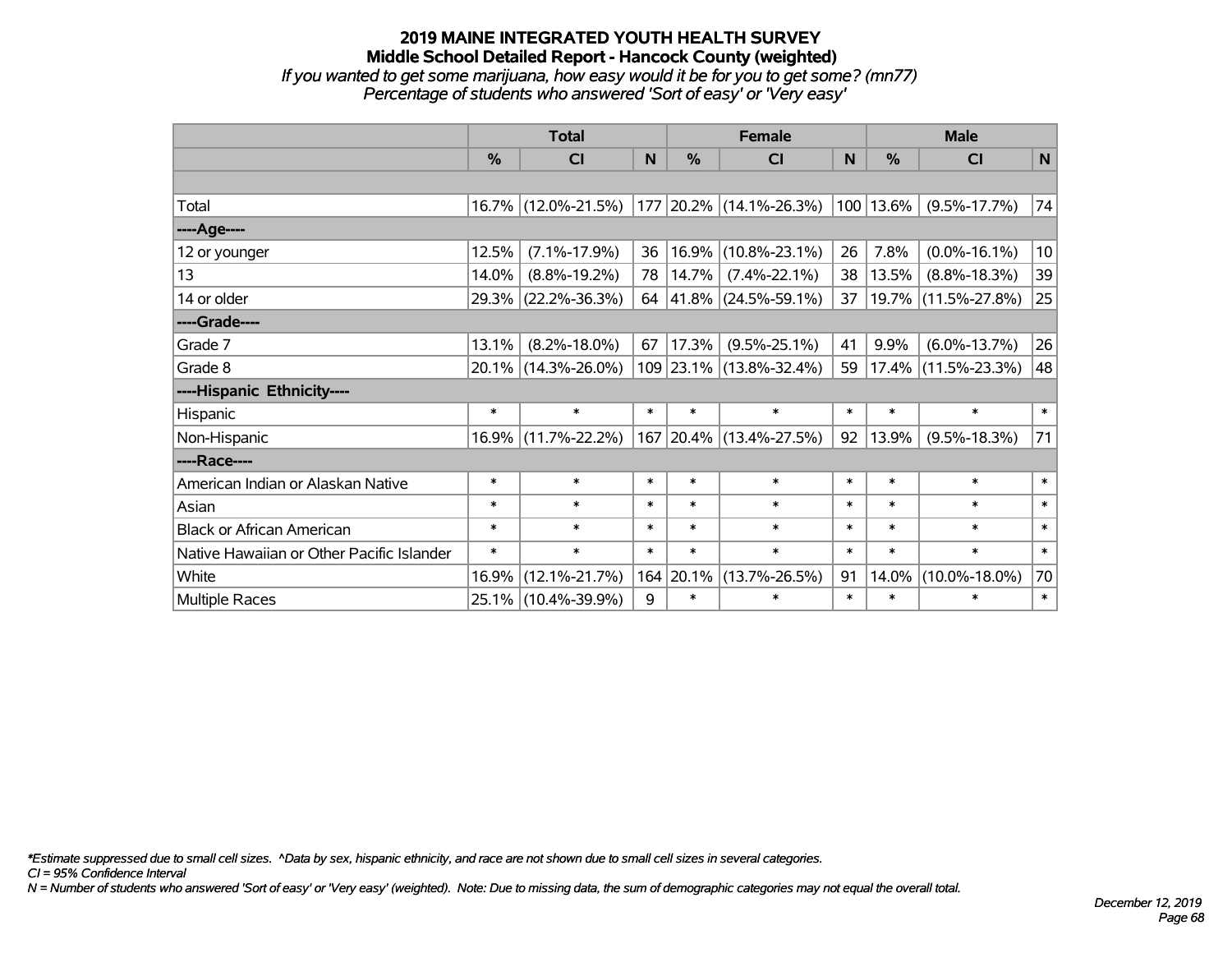#### **2019 MAINE INTEGRATED YOUTH HEALTH SURVEY Middle School Detailed Report - Hancock County (weighted)** *How wrong do your parents feel it would be for you to use marijuana? (mn193) Percentage of students who answered 'A little bit wrong' or 'Not wrong at all'*

|                                           |        | <b>Total</b>           |        |          | <b>Female</b>          |              |               | <b>Male</b>               |              |  |  |
|-------------------------------------------|--------|------------------------|--------|----------|------------------------|--------------|---------------|---------------------------|--------------|--|--|
|                                           | %      | <b>CI</b>              | N      | %        | CI                     | $\mathsf{N}$ | $\frac{0}{0}$ | <b>CI</b>                 | $\mathsf{N}$ |  |  |
|                                           |        |                        |        |          |                        |              |               |                           |              |  |  |
| Total                                     | 8.2%   | $(6.0\% - 10.3\%)$     |        | 86 11.2% | $(8.2\% - 14.3\%)$     | 55           | 5.4%          | $(2.9\% - 7.9\%)$         | 29           |  |  |
| ----Age----                               |        |                        |        |          |                        |              |               |                           |              |  |  |
| 12 or younger                             | 7.0%   | $(4.3\% - 9.8\%)$      | 20     | 8.9%     | $(4.5\% - 13.4\%)$     | 13           | 5.0%          | $(0.0\% - 10.1\%)$        | 6            |  |  |
| 13                                        | 5.4%   | $(2.1\% - 8.8\%)$      | 31     | 8.3%     | $(3.6\% - 13.0\%)$     | 21           | 3.2%          | $(0.0\% - 7.4\%)$         | 9            |  |  |
| 14 or older                               |        | $17.1\%$ (12.1%-22.1%) |        |          | 36 23.7% (14.3%-33.2%) |              |               | 21   11.0%   (3.2%-18.8%) | 13           |  |  |
| ----Grade----                             |        |                        |        |          |                        |              |               |                           |              |  |  |
| Grade 7                                   | 8.0%   | $(5.1\% - 10.9\%)$     |        | 41 12.5% | $(7.2\% - 17.8\%)$     | 29           | 4.3%          | $(1.9\% - 6.7\%)$         | 11           |  |  |
| Grade 8                                   | 8.5%   | $(6.0\% - 11.0\%)$     |        | 46 10.2% | $(7.7\% - 12.6\%)$     | 26           | 6.5%          | $(3.0\% - 10.1\%)$        | 18           |  |  |
| ----Hispanic Ethnicity----                |        |                        |        |          |                        |              |               |                           |              |  |  |
| Hispanic                                  | $\ast$ | $\ast$                 | $\ast$ | $\ast$   | $\ast$                 | $\ast$       | $\ast$        | $\ast$                    | $\ast$       |  |  |
| Non-Hispanic                              | 8.8%   | $(6.7\% - 10.9\%)$     |        | 85 12.3% | $(9.1\% - 15.5\%)$     | 55           | 5.6%          | $(3.1\% - 8.1\%)$         | 28           |  |  |
| ----Race----                              |        |                        |        |          |                        |              |               |                           |              |  |  |
| American Indian or Alaskan Native         | $\ast$ | $\ast$                 | $\ast$ | $\ast$   | $\ast$                 | $\ast$       | $\ast$        | $\ast$                    | $\ast$       |  |  |
| Asian                                     | $\ast$ | $\ast$                 | $\ast$ | $\ast$   | $\ast$                 | $\ast$       | $\ast$        | $\ast$                    | $\ast$       |  |  |
| <b>Black or African American</b>          | $\ast$ | $\ast$                 | $\ast$ | $\ast$   | $\ast$                 | $\ast$       | $\ast$        | $\ast$                    | $\ast$       |  |  |
| Native Hawaiian or Other Pacific Islander | $\ast$ | $\ast$                 | $\ast$ | $\ast$   | $\ast$                 | $\ast$       | $\ast$        | $\ast$                    | $\ast$       |  |  |
| White                                     | 8.7%   | $(6.6\% - 10.8\%)$     |        | 84 12.3% | $(8.9\% - 15.6\%)$     | 55           | 5.4%          | $(3.1\% - 7.8\%)$         | 27           |  |  |
| Multiple Races                            | $\ast$ | $\ast$                 | $\ast$ | $\ast$   | $\ast$                 | $\ast$       | $\ast$        | $\ast$                    | $\ast$       |  |  |

*\*Estimate suppressed due to small cell sizes. ^Data by sex, hispanic ethnicity, and race are not shown due to small cell sizes in several categories.*

*CI = 95% Confidence Interval*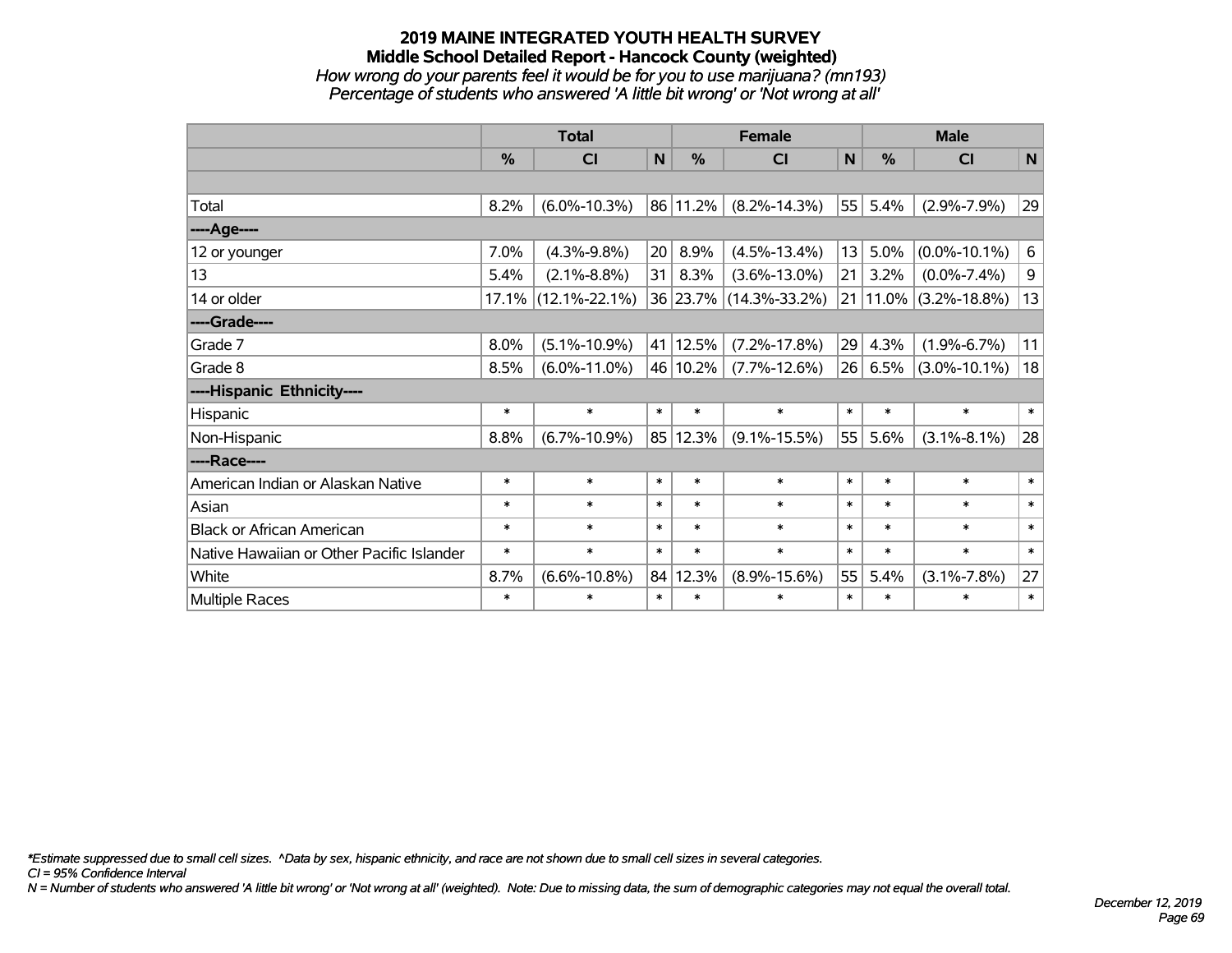*How much do you think people risk harming themselves (physically or in other ways) if they use marijuana once or twice a week? (mn194) Percentage of students who answered 'No risk' or 'Slight risk'*

|                                           | <b>Total</b>  |                        |        |               | <b>Female</b>             |        | <b>Male</b>   |                          |        |  |  |
|-------------------------------------------|---------------|------------------------|--------|---------------|---------------------------|--------|---------------|--------------------------|--------|--|--|
|                                           | $\frac{0}{0}$ | C <sub>l</sub>         | N      | $\frac{0}{0}$ | CI                        | N      | $\frac{0}{0}$ | <b>CI</b>                | N.     |  |  |
|                                           |               |                        |        |               |                           |        |               |                          |        |  |  |
| Total                                     |               | $40.5\%$ (36.1%-44.8%) |        |               | 420 41.2% (37.2%-45.1%)   |        |               | 200 39.9% (34.6%-45.3%)  | 211    |  |  |
| ----Age----                               |               |                        |        |               |                           |        |               |                          |        |  |  |
| 12 or younger                             | 40.8%         | $(31.5\% - 50.0\%)$    |        |               | 110 44.1% (38.2%-49.9%)   | 63     |               | 36.6% (17.3%-55.8%)      | 44     |  |  |
| 13                                        |               | 35.4% (27.3%-43.4%)    |        |               | 197 34.3% (26.9%-41.6%)   | 87     |               | $ 36.6\% $ (27.2%-46.0%) | 105    |  |  |
| 14 or older                               |               | 53.8% (46.6%-61.0%)    |        |               | $113$ 56.1% (41.8%-70.4%) |        |               | 50 51.3% (40.0%-62.7%)   | 61     |  |  |
| ----Grade----                             |               |                        |        |               |                           |        |               |                          |        |  |  |
| Grade 7                                   | 37.6%         | $(31.7\% - 43.4\%)$    |        |               | 188 39.0% (31.2%-46.8%)   | 89     | $ 35.7\% $    | $(26.1\% - 45.3\%)$      | 92     |  |  |
| Grade 8                                   |               | 43.4% (37.2%-49.6%)    |        |               | 229 43.0% (35.8%-50.1%)   |        |               | 109 44.7% (33.5%-55.9%)  | 118    |  |  |
| ----Hispanic Ethnicity----                |               |                        |        |               |                           |        |               |                          |        |  |  |
| Hispanic                                  | 35.8%         | $(24.6\% - 46.9\%)$    | 8      | $\ast$        | $\ast$                    | $\ast$ | $\ast$        | $\ast$                   | $\ast$ |  |  |
| Non-Hispanic                              |               | 41.1% (36.5%-45.7%)    |        |               | 395 42.0% (37.7%-46.3%)   |        | 186 40.4%     | $(34.7\% - 46.1\%)$      | 200    |  |  |
| ----Race----                              |               |                        |        |               |                           |        |               |                          |        |  |  |
| American Indian or Alaskan Native         |               | 55.7% (43.2%-68.1%)    | 11     | $\ast$        | $\ast$                    | $\ast$ | $\ast$        | $\ast$                   | $\ast$ |  |  |
| Asian                                     | $\ast$        | $\ast$                 | $\ast$ | $\ast$        | $\ast$                    | $\ast$ | $\ast$        | $\ast$                   | $\ast$ |  |  |
| <b>Black or African American</b>          | $\ast$        | $\ast$                 | $\ast$ | $\ast$        | $\ast$                    | $\ast$ | $\ast$        | $\ast$                   | $\ast$ |  |  |
| Native Hawaiian or Other Pacific Islander | $\ast$        | $\ast$                 | $\ast$ | $\ast$        | $\ast$                    | $\ast$ | $\ast$        | $\ast$                   | $\ast$ |  |  |
| White                                     | 39.9%         | $(34.9\% - 44.9\%)$    | 376    | 40.5%         | $(35.9\% - 45.0\%)$       | 179    | 39.3%         | $(33.1\% - 45.5\%)$      | 187    |  |  |
| Multiple Races                            |               | $52.2\%$ (40.3%-64.1%) | 20     | $\ast$        | $\ast$                    | $\ast$ | $\ast$        | $\ast$                   | $\ast$ |  |  |

*\*Estimate suppressed due to small cell sizes. ^Data by sex, hispanic ethnicity, and race are not shown due to small cell sizes in several categories.*

*CI = 95% Confidence Interval*

*N = Number of students who answered 'No risk' or 'Slight risk' (weighted). Note: Due to missing data, the sum of demographic categories may not equal the overall total.*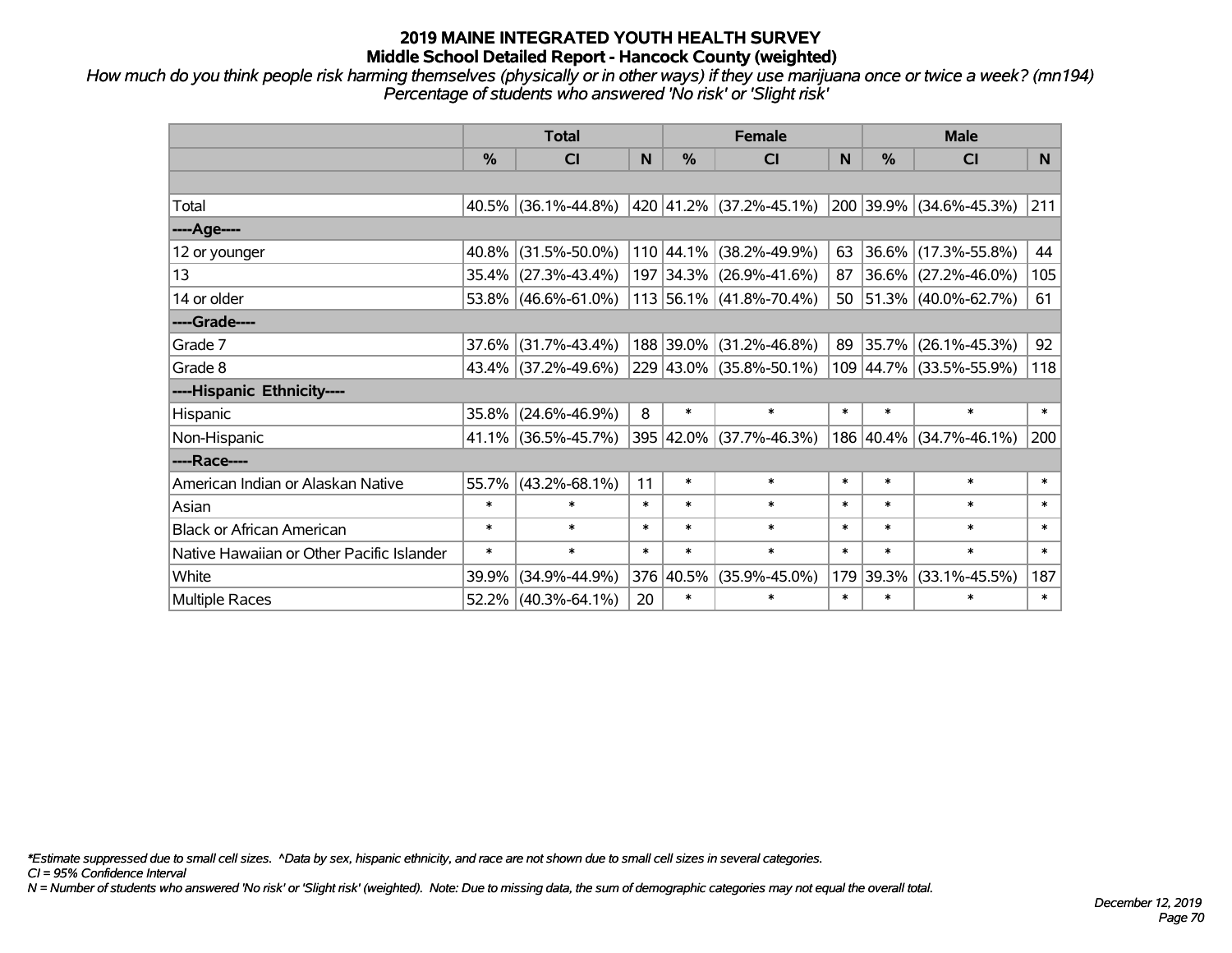## **2019 MAINE INTEGRATED YOUTH HEALTH SURVEY Middle School Detailed Report - Hancock County (weighted)** *How wrong do your friends feel it would be for you to use marijuana? (mn195) Percentage of students who answered 'A little bit wrong' or 'Not wrong at all'*

|                                           |               | <b>Total</b>        |                |        | <b>Female</b>                   |                 | <b>Male</b> |                           |        |  |
|-------------------------------------------|---------------|---------------------|----------------|--------|---------------------------------|-----------------|-------------|---------------------------|--------|--|
|                                           | $\frac{0}{0}$ | <b>CI</b>           | N              | $\%$   | <b>CI</b>                       | $\mathbf N$     | $\%$        | <b>CI</b>                 | N      |  |
|                                           |               |                     |                |        |                                 |                 |             |                           |        |  |
| Total                                     |               | 15.6% (11.0%-20.2%) |                |        | $161 19.8\%  (12.1\% - 27.4\%)$ | 96              | 9.9%        | $(2.4\% - 17.5\%)$        | 51     |  |
| ----Age----                               |               |                     |                |        |                                 |                 |             |                           |        |  |
| 12 or younger                             | 18.0%         | $(8.1\% - 28.0\%)$  | 48             | 18.6%  | $(10.0\% - 27.1\%)$             | 25 <sub>1</sub> | 15.8%       | $(0.0\% - 31.6\%)$        | 20     |  |
| 13                                        | 15.0%         | $(11.5\% - 18.6\%)$ | 82             | 18.3%  | $(11.1\% - 25.5\%)$             |                 |             | 51   10.7%   (2.3%-19.2%) | 26     |  |
| 14 or older                               | 14.0%         | $(6.7\% - 21.3\%)$  | 31             | $\ast$ | $\ast$                          | $\ast$          | $\ast$      | $\ast$                    | $\ast$ |  |
| ----Grade----                             |               |                     |                |        |                                 |                 |             |                           |        |  |
| Grade 7                                   | 15.7%         | $(8.7\% - 22.6\%)$  | 75             | 16.2%  | $(7.9\% - 24.5\%)$              | 37              | 14.7%       | $(5.5\% - 23.9\%)$        | 34     |  |
| Grade 8                                   | 15.3%         | $(9.4\% - 21.2\%)$  | 81             |        | 23.2% (10.1%-36.4%)             |                 | 59 6.2%     | $(0.0\% - 14.0\%)$        | 16     |  |
| ----Hispanic Ethnicity----                |               |                     |                |        |                                 |                 |             |                           |        |  |
| Hispanic                                  | 27.3%         | $(17.7\% - 36.9\%)$ | $\overline{7}$ | $\ast$ | $\ast$                          | $\ast$          | $\ast$      | $\ast$                    | $*1$   |  |
| Non-Hispanic                              | 14.6%         | $(9.4\% - 19.8\%)$  |                |        | 139 17.5% (13.1%-21.8%)         | 77              | $ 10.1\% $  | $(2.5\% - 17.7\%)$        | 48     |  |
| ----Race----                              |               |                     |                |        |                                 |                 |             |                           |        |  |
| American Indian or Alaskan Native         | 55.4%         | $(45.2\% - 65.6\%)$ | 8              | $\ast$ | $\ast$                          | $\ast$          | $\ast$      | $\ast$                    | $\ast$ |  |
| Asian                                     | $\ast$        | $\ast$              | $\ast$         | $\ast$ | $\ast$                          | $\ast$          | $\ast$      | $\ast$                    | $\ast$ |  |
| <b>Black or African American</b>          | $\ast$        | $\ast$              | $\ast$         | $\ast$ | $\ast$                          | $\ast$          | $\ast$      | $\ast$                    | $\ast$ |  |
| Native Hawaiian or Other Pacific Islander | $\ast$        | $\ast$              | $\ast$         | $\ast$ | $\ast$                          | $\ast$          | $\ast$      | $\ast$                    | $\ast$ |  |
| White                                     | 13.2%         | $(7.2\% - 19.2\%)$  | 124            | 15.8%  | $(11.7\% - 19.8\%)$             | 70              | 8.7%        | $(0.2\% - 17.3\%)$        | 41     |  |
| <b>Multiple Races</b>                     |               | 46.5% (15.6%-77.4%) | 16             | $\ast$ | $\ast$                          | $\ast$          | $\ast$      | $\ast$                    | $\ast$ |  |

*\*Estimate suppressed due to small cell sizes. ^Data by sex, hispanic ethnicity, and race are not shown due to small cell sizes in several categories.*

*CI = 95% Confidence Interval*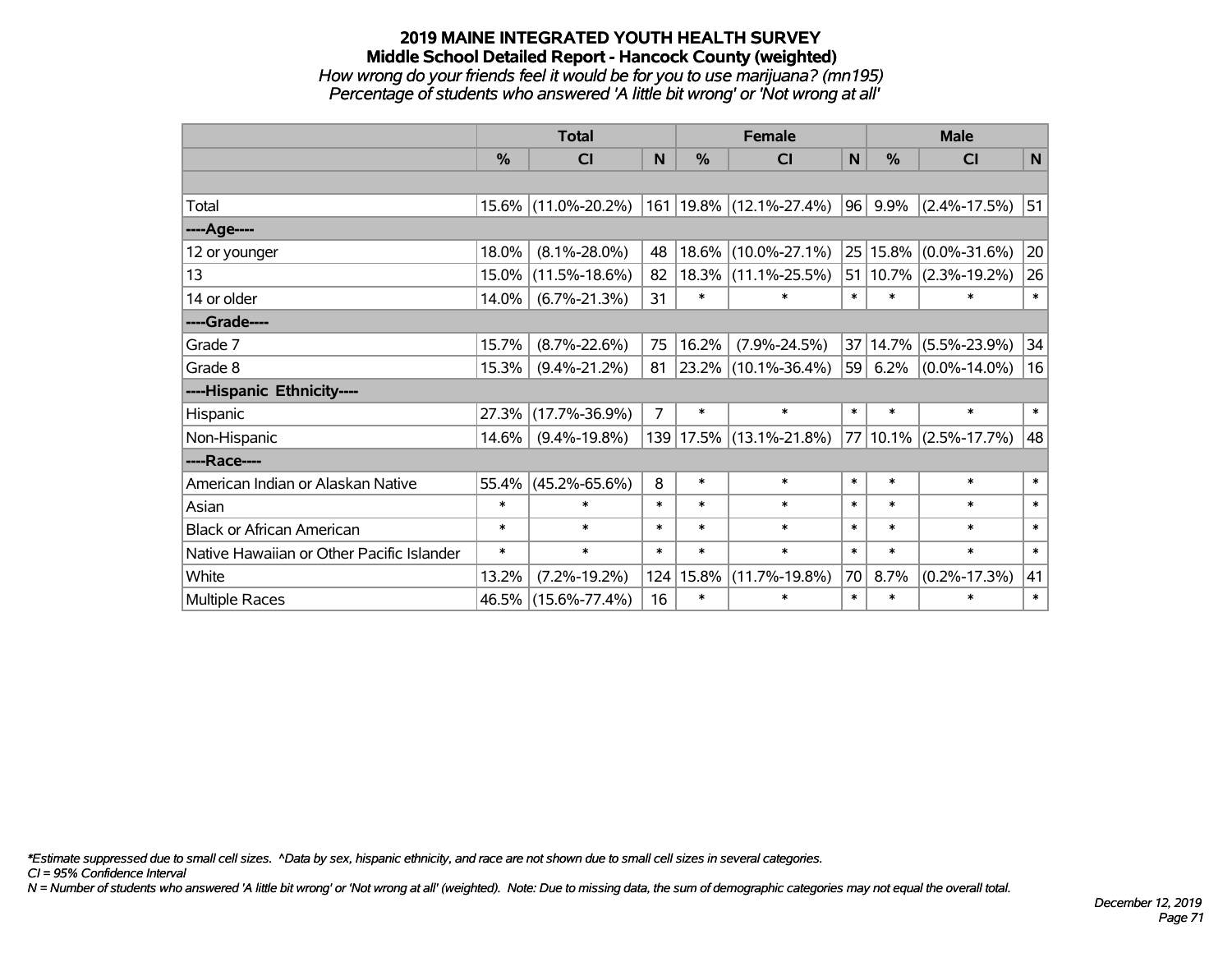#### **2019 MAINE INTEGRATED YOUTH HEALTH SURVEY Middle School Detailed Report - Hancock County (weighted)** *If a kid used marijuana in your neighborhood, would he or she be caught by the police? (mn196) Percentage of students who answered 'Probably not' or 'Definitely not'*

|                                           |               | <b>Total</b>           |              |                | <b>Female</b>            |                | <b>Male</b>   |                         |                |  |  |
|-------------------------------------------|---------------|------------------------|--------------|----------------|--------------------------|----------------|---------------|-------------------------|----------------|--|--|
|                                           | $\frac{0}{0}$ | <b>CI</b>              | <sub>N</sub> | $\frac{0}{0}$  | <b>CI</b>                | N <sub>1</sub> | $\frac{0}{0}$ | <b>CI</b>               | N <sub>1</sub> |  |  |
|                                           |               |                        |              |                |                          |                |               |                         |                |  |  |
| Total                                     |               | 51.2% (44.0%-58.4%)    |              | 528 53.5%      | $(45.7\% - 61.3\%)$      |                |               | 258 48.0% (38.1%-57.8%) | 249            |  |  |
| ----Age----                               |               |                        |              |                |                          |                |               |                         |                |  |  |
| 12 or younger                             |               | 46.6% (29.3%-63.9%)    |              | 129 43.0%      | $(28.2\% - 57.7\%)$      | 59             |               | 49.0% (25.8%-72.2%)     | 67             |  |  |
| 13                                        |               | 54.7% (45.0%-64.4%)    |              | 296 52.3%      | $(38.4\% - 66.3\%)$      |                |               | 143 56.7% (41.0%-72.5%) | 141            |  |  |
| 14 or older                               |               | 48.6% (32.2%-65.0%)    |              |                | 103 77.0% (50.6%-100.0%) | 57             | $ 30.4\% $    | $(0.0\% - 61.1\%)$      | 40             |  |  |
| ----Grade----                             |               |                        |              |                |                          |                |               |                         |                |  |  |
| Grade 7                                   |               | 41.8% (32.3%-51.3%)    |              | 207 36.9%      | $(28.6\% - 45.2\%)$      | 87             |               | 47.0% (31.9%-62.0%)     | 117            |  |  |
| Grade 8                                   |               | $61.5\%$ (53.7%-69.4%) |              | $ 317 69.8\% $ | $(64.8\% - 74.8\%)$      |                |               | 172 51.5% (38.0%-65.1%) | 132            |  |  |
| ----Hispanic Ethnicity----                |               |                        |              |                |                          |                |               |                         |                |  |  |
| Hispanic                                  |               | $40.9\%$ (14.7%-67.0%) | 11           | $\ast$         | $\ast$                   | $\ast$         | $\ast$        | $\ast$                  | $\ast$         |  |  |
| Non-Hispanic                              |               | 51.3% (44.9%-57.6%)    |              | 483 53.1%      | $(46.2\% - 60.1\%)$      |                |               | 229 48.4% (39.6%-57.2%) | 233            |  |  |
| ----Race----                              |               |                        |              |                |                          |                |               |                         |                |  |  |
| American Indian or Alaskan Native         | $\ast$        | $\ast$                 | $\ast$       | $\ast$         | $\ast$                   | $\ast$         | $\ast$        | $\ast$                  | $\ast$         |  |  |
| Asian                                     | $\ast$        | $\ast$                 | $\ast$       | $\ast$         | $\ast$                   | $\ast$         | $\ast$        | $\ast$                  | $\ast$         |  |  |
| <b>Black or African American</b>          | $\ast$        | $\ast$                 | $\ast$       | $\ast$         | $\ast$                   | $\ast$         | $\ast$        | $\ast$                  | $\ast$         |  |  |
| Native Hawaiian or Other Pacific Islander | $\ast$        | $\ast$                 | $\ast$       | $\ast$         | $\ast$                   | $\ast$         | $\ast$        | $\ast$                  | $\ast$         |  |  |
| White                                     | 50.0%         | $(42.1\% - 57.9\%)$    |              | 468 51.6%      | $(43.0\% - 60.1\%)$      | 227            | 47.1%         | $(38.7\% - 55.5\%)$     | 220            |  |  |
| <b>Multiple Races</b>                     |               | 74.6% (50.2%-99.0%)    | 26           | $\ast$         | $\ast$                   | $\ast$         | $\ast$        | $\ast$                  | $\ast$         |  |  |

*\*Estimate suppressed due to small cell sizes. ^Data by sex, hispanic ethnicity, and race are not shown due to small cell sizes in several categories.*

*CI = 95% Confidence Interval*

*N = Number of students who answered 'Probably not' or 'Definitely not' (weighted). Note: Due to missing data, the sum of demographic categories may not equal the overall total.*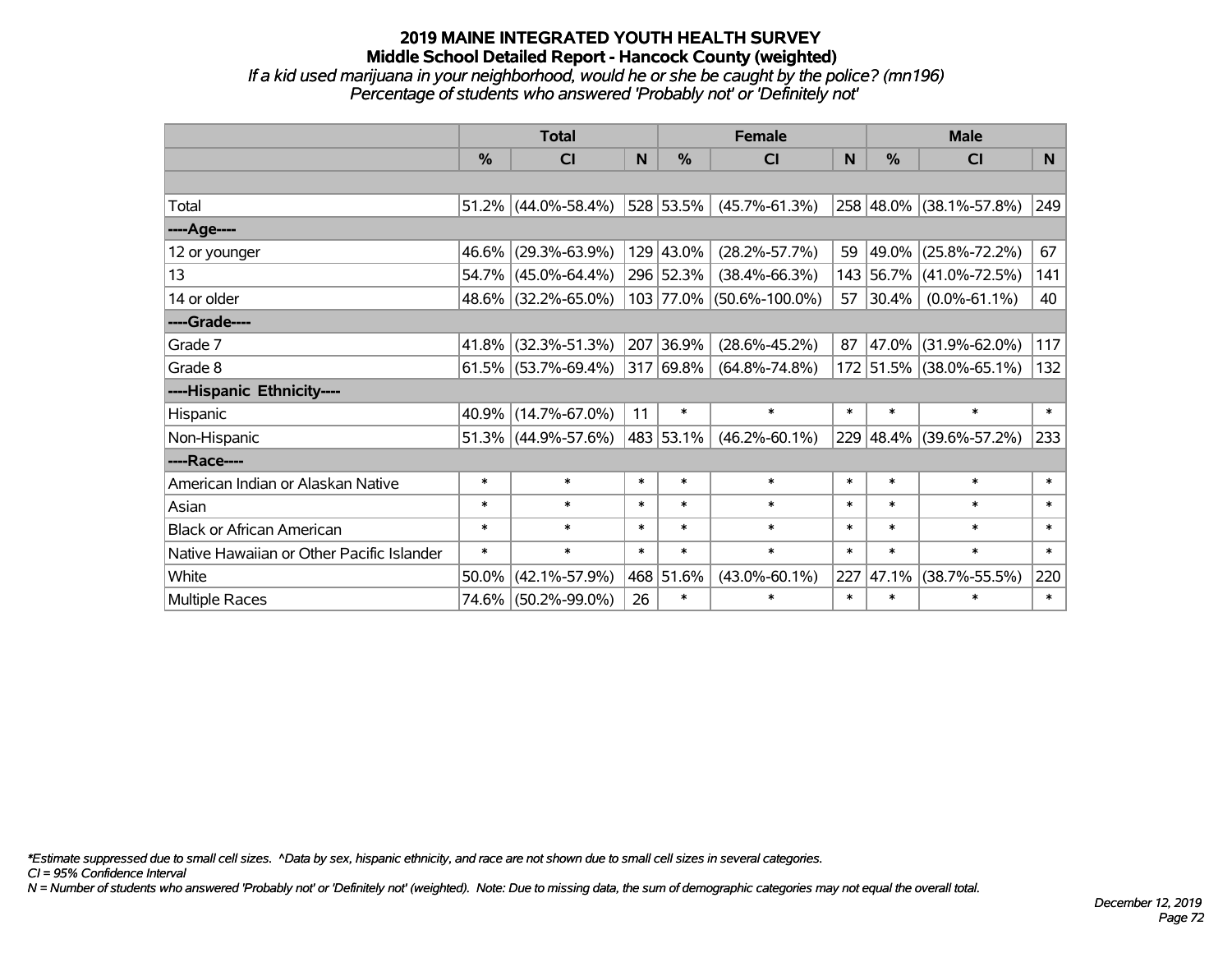## **2019 MAINE INTEGRATED YOUTH HEALTH SURVEY Middle School Detailed Report - Hancock County (weighted)** *How wrong do you think it is for someone your age to use marijuana? (mn197)*

*Percentage of students who answered 'A little bit wrong' or 'Not wrong at all'*

|                                           | <b>Total</b> |                     |              |        | <b>Female</b>                | <b>Male</b> |               |                    |        |
|-------------------------------------------|--------------|---------------------|--------------|--------|------------------------------|-------------|---------------|--------------------|--------|
|                                           | $\%$         | <b>CI</b>           | <sub>N</sub> | %      | <b>CI</b>                    | N           | $\frac{0}{0}$ | <b>CI</b>          | N      |
|                                           |              |                     |              |        |                              |             |               |                    |        |
| Total                                     | 10.4%        | $(5.8\% - 15.1\%)$  |              |        | $110$   11.8%   (7.4%-16.2%) | 59          | 6.4%          | $(0.7\% - 12.0\%)$ | 33     |
| ----Age----                               |              |                     |              |        |                              |             |               |                    |        |
| 12 or younger                             | 9.8%         | $(2.1\% - 17.6\%)$  | 28           | 5.7%   | $(0.0\% - 12.9\%)$           | 8           | 14.5%         | $(3.2\% - 25.8\%)$ | 20     |
| 13                                        | 7.9%         | $(3.5\% - 12.2\%)$  | 43           | $\ast$ | $\ast$                       | $\ast$      | $\ast$        | $\ast$             | $\ast$ |
| 14 or older                               | 17.5%        | $(5.5\% - 29.6\%)$  | 39           |        | $27.4\%$ (7.5%-47.3%)        | 20          | 8.9%          | $(0.0\% - 21.8\%)$ | 12     |
| ----Grade----                             |              |                     |              |        |                              |             |               |                    |        |
| Grade 7                                   | 8.7%         | $(2.0\% - 15.3\%)$  | 43           | 9.2%   | $(0.4\% - 18.0\%)$           | 22          | 8.6%          | $(2.2\% - 15.1\%)$ | 21     |
| Grade 8                                   | 11.6%        | $(7.3\% - 16.0\%)$  | 62           |        | $14.4\%$ (3.8%-25.0%)        | 37          | 4.6%          | $(0.0\% - 10.3\%)$ | 12     |
| ----Hispanic Ethnicity----                |              |                     |              |        |                              |             |               |                    |        |
| Hispanic                                  | $\ast$       | $\ast$              | $\ast$       | $\ast$ | $\ast$                       | $\ast$      | $\ast$        | $\ast$             | $\ast$ |
| Non-Hispanic                              | 10.5%        | $(4.8\% - 16.1\%)$  | 101          |        | $11.6\%$ (6.2%-16.9%)        | 51          | 6.6%          | $(0.8\% - 12.4\%)$ | 32     |
| ----Race----                              |              |                     |              |        |                              |             |               |                    |        |
| American Indian or Alaskan Native         | $\ast$       | $\ast$              | $\ast$       | $\ast$ | $\ast$                       | $\ast$      | $\ast$        | $\ast$             | $\ast$ |
| Asian                                     | $\ast$       | $\ast$              | $\ast$       | $\ast$ | $\ast$                       | $\ast$      | $\ast$        | $\ast$             | $\ast$ |
| <b>Black or African American</b>          | $\ast$       | $\ast$              | $\ast$       | $\ast$ | $\ast$                       | $\ast$      | $\ast$        | $\ast$             | $\ast$ |
| Native Hawaiian or Other Pacific Islander | $\ast$       | $\ast$              | $\ast$       | $\ast$ | $\ast$                       | $\ast$      | $\ast$        | $\ast$             | $\ast$ |
| White                                     | 9.5%         | $(3.1\% - 15.9\%)$  | 91           | 9.6%   | $(3.3\% - 15.8\%)$           | 43          | 6.4%          | $(0.6\% - 12.1\%)$ | 30     |
| Multiple Races                            | 34.0%        | $(10.0\% - 58.0\%)$ | 12           | $\ast$ | $\ast$                       | $\ast$      | $\ast$        | $\ast$             | $\ast$ |

*\*Estimate suppressed due to small cell sizes. ^Data by sex, hispanic ethnicity, and race are not shown due to small cell sizes in several categories.*

*CI = 95% Confidence Interval*

*N = Number of students who answered 'A little bit wrong' or 'Not wrong at all' (weighted). Note: Due to missing data, the sum of demographic categories may not equal the overall total.*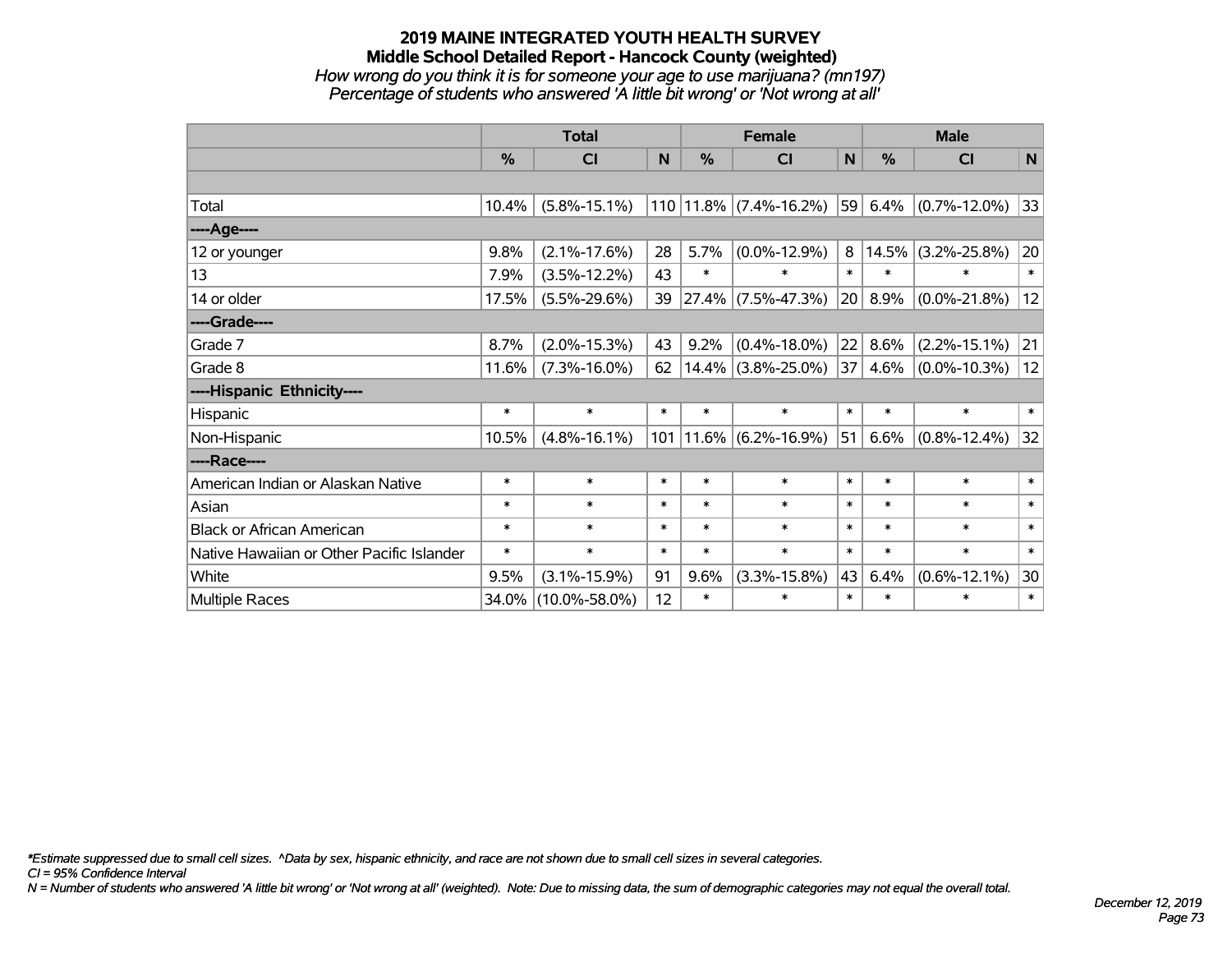*Have you ever sniffed glue, breathed the contents of spray cans, or inhaled any paints or sprays to get high? (mn86a) Percentage of students who answered 'Yes'*

|                                           | <b>Total</b> |                      |        |               | <b>Female</b>      | <b>Male</b> |                     |                           |                 |
|-------------------------------------------|--------------|----------------------|--------|---------------|--------------------|-------------|---------------------|---------------------------|-----------------|
|                                           | %            | C <sub>l</sub>       | N      | $\frac{0}{0}$ | <b>CI</b>          | N           | $\frac{0}{0}$       | <b>CI</b>                 | N               |
|                                           |              |                      |        |               |                    |             |                     |                           |                 |
| Total                                     | 7.0%         | $(5.1\% - 8.8\%)$    | 73     | 7.8%          | $(4.7\% - 10.8\%)$ |             | 38 5.2%             | $(3.3\% - 7.0\%)$         | 28              |
| ----Age----                               |              |                      |        |               |                    |             |                     |                           |                 |
| 12 or younger                             | 9.1%         | $(6.4\% - 11.9\%)$   | 26     | 10.6%         | $(5.3\% - 16.0\%)$ |             |                     | $16 6.2\% $ (0.0%-13.5%)  | 8               |
| 13                                        | 5.1%         | $(1.9\% - 8.4\%)$    | 28     | 3.7%          | $(0.0\% - 7.8\%)$  |             | $9 \mid 4.7\% \mid$ | $(1.4\% - 8.0\%)$         | 13              |
| 14 or older                               |              | $8.8\%$ (1.4%-16.1%) |        | 19 14.3%      | $(3.1\% - 25.5\%)$ |             |                     | $13 5.0\% $ (0.0%-10.0%)  | $6\phantom{1}6$ |
| ----Grade----                             |              |                      |        |               |                    |             |                     |                           |                 |
| Grade 7                                   | 6.7%         | $(5.2\% - 8.3\%)$    | 34     | 8.3%          | $(4.7\% - 11.9\%)$ |             | $19 3.3\% $         | $(0.0\% - 7.6\%)$         | 9               |
| Grade 8                                   | 7.1%         | $(4.4\% - 9.7\%)$    | 38     | 7.4%          | $(4.5\% - 10.3\%)$ |             |                     | $ 19 7.0\% $ (3.8%-10.2%) | 19              |
| ----Hispanic Ethnicity----                |              |                      |        |               |                    |             |                     |                           |                 |
| Hispanic                                  | $\ast$       | $\ast$               | $\ast$ | $\ast$        | $\ast$             | $\ast$      | $\ast$              | $\ast$                    | $\ast$          |
| Non-Hispanic                              | 7.1%         | $(5.0\% - 9.2\%)$    | 70     | 8.2%          | $(5.1\% - 11.3\%)$ |             | 37 5.0%             | $(3.4\% - 6.7\%)$         | 25              |
| ----Race----                              |              |                      |        |               |                    |             |                     |                           |                 |
| American Indian or Alaskan Native         | $\ast$       | $\ast$               | $\ast$ | $\ast$        | $\ast$             | $\ast$      | $\ast$              | $\ast$                    | $\ast$          |
| Asian                                     | $\ast$       | $\ast$               | $\ast$ | $\ast$        | $\ast$             | $\ast$      | $\ast$              | $\ast$                    | $\ast$          |
| <b>Black or African American</b>          | $\ast$       | $\ast$               | $\ast$ | $\ast$        | $\ast$             | $\ast$      | $\ast$              | $\ast$                    | $\ast$          |
| Native Hawaiian or Other Pacific Islander | $\ast$       | $\ast$               | $\ast$ | $\ast$        | $\ast$             | $\ast$      | $\ast$              | $\ast$                    | $\ast$          |
| White                                     | 6.9%         | $(4.7\% - 9.1\%)$    | 67     | 7.5%          | $(4.1\% - 10.9\%)$ |             | 34 5.1%             | $(3.3\% - 6.9\%)$         | 25              |
| Multiple Races                            | $\ast$       | $\ast$               | $\ast$ | $\ast$        | $\ast$             | $\ast$      | $\ast$              | $\ast$                    | $\ast$          |

*\*Estimate suppressed due to small cell sizes. ^Data by sex, hispanic ethnicity, and race are not shown due to small cell sizes in several categories.*

*CI = 95% Confidence Interval*

*N = Number of students who answered 'Yes' (weighted). Note: Due to missing data, the sum of demographic categories may not equal the overall total.*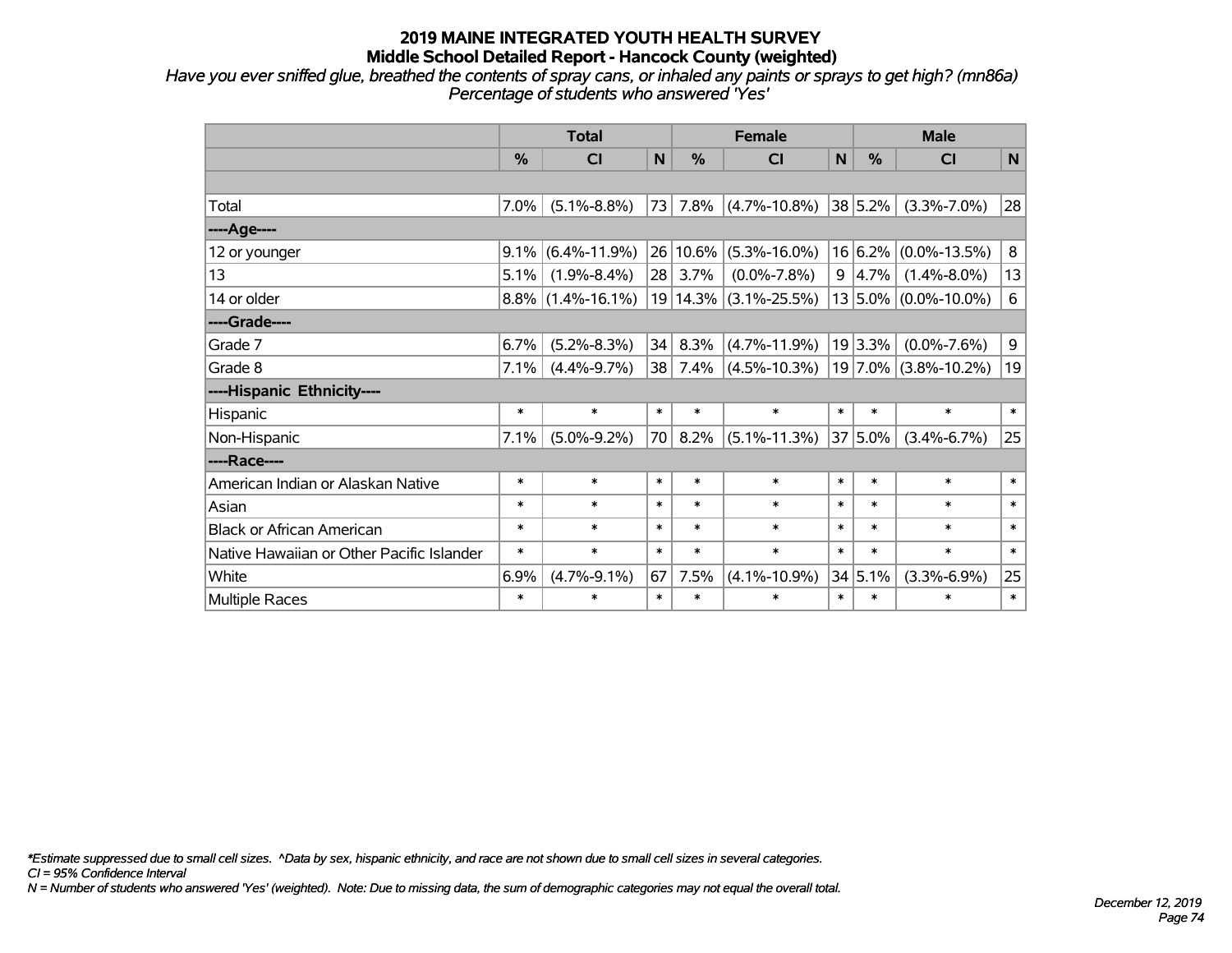*During the past 30 days, how many times did you sniff glue, breathe the contents of spray cans, or inhale any paints or sprays to get high? (mn91a) Percentage of students who answered at least 1 time*

|                                           | <b>Total</b>  |                     |        | <b>Female</b> |                              |        | <b>Male</b> |                         |                |  |
|-------------------------------------------|---------------|---------------------|--------|---------------|------------------------------|--------|-------------|-------------------------|----------------|--|
|                                           | $\frac{0}{0}$ | CI                  | N      | $\frac{0}{0}$ | <b>CI</b>                    | N      | $\%$        | <b>CI</b>               | $\mathsf{N}$   |  |
|                                           |               |                     |        |               |                              |        |             |                         |                |  |
| Total                                     | $2.4\%$       | $(1.5\% - 3.2\%)$   |        |               | $ 25 2.1\%  (0.5\% - 3.7\%)$ |        |             | $10 1.6\% $ (0.0%-3.4%) | 8              |  |
| ----Age----                               |               |                     |        |               |                              |        |             |                         |                |  |
| 12 or younger                             | 3.8%          | $(1.7\% - 5.8\%)$   | 11     | $\ast$        | $\ast$                       | $\ast$ | $\ast$      | $\ast$                  | $\ast$         |  |
| 13                                        | 1.9%          | $(0.7\% - 3.2\%)$   | 11     | $\ast$        | $\ast$                       | $\ast$ | $\ast$      | $\ast$                  | $\ast$         |  |
| 14 or older                               | $\ast$        | $\ast$              | $\ast$ | $\ast$        | $\ast$                       | $\ast$ | $\ast$      | $\ast$                  | $\ast$         |  |
| ----Grade----                             |               |                     |        |               |                              |        |             |                         |                |  |
| Grade 7                                   | 3.3%          | $(2.0\% - 4.5\%)$   | 16     | $\ast$        | $\ast$                       | $\ast$ | $\ast$      | $\ast$                  | $\ast$         |  |
| Grade 8                                   |               | $1.6\%$ (0.4%-2.8%) | 8      | $\ast$        | $\ast$                       | $\ast$ | *           | $\ast$                  | $\ast$         |  |
| ----Hispanic Ethnicity----                |               |                     |        |               |                              |        |             |                         |                |  |
| Hispanic                                  | $\ast$        | $\ast$              | $\ast$ | $\ast$        | $\ast$                       | $\ast$ | $\ast$      | $\ast$                  | $\ast$         |  |
| Non-Hispanic                              | 2.4%          | $(1.3\% - 3.4\%)$   |        |               | $23 2.3\% $ (0.6%-4.1%)      |        |             | $10 1.3\% $ (0.0%-3.0%) | $\overline{7}$ |  |
| ----Race----                              |               |                     |        |               |                              |        |             |                         |                |  |
| American Indian or Alaskan Native         | $\ast$        | $\ast$              | $\ast$ | $\ast$        | $\ast$                       | $\ast$ | $\ast$      | $\ast$                  | $\ast$         |  |
| Asian                                     | $\ast$        | $\ast$              | $\ast$ | $\ast$        | $\ast$                       | $\ast$ | $\ast$      | $\ast$                  | $\ast$         |  |
| <b>Black or African American</b>          | $\ast$        | $\ast$              | $\ast$ | $\ast$        | $\ast$                       | $\ast$ | $\ast$      | $\ast$                  | $\ast$         |  |
| Native Hawaiian or Other Pacific Islander | $\ast$        | $\ast$              | $\ast$ | $\ast$        | $\ast$                       | $\ast$ | $\ast$      | $\ast$                  | $\ast$         |  |
| White                                     | 2.4%          | $(1.3\% - 3.5\%)$   | 23     | 2.3%          | $(0.5\% - 4.1\%)$            | 10     | 1.4%        | $(0.0\% - 3.1\%)$       | 7              |  |
| Multiple Races                            | $\ast$        | $\ast$              | $\ast$ | $\ast$        | $\ast$                       | $\ast$ | $\ast$      | $\ast$                  | $\ast$         |  |

*\*Estimate suppressed due to small cell sizes. ^Data by sex, hispanic ethnicity, and race are not shown due to small cell sizes in several categories.*

*CI = 95% Confidence Interval*

*N = Number of students who answered at least 1 time (weighted). Note: Due to missing data, the sum of demographic categories may not equal the overall total.*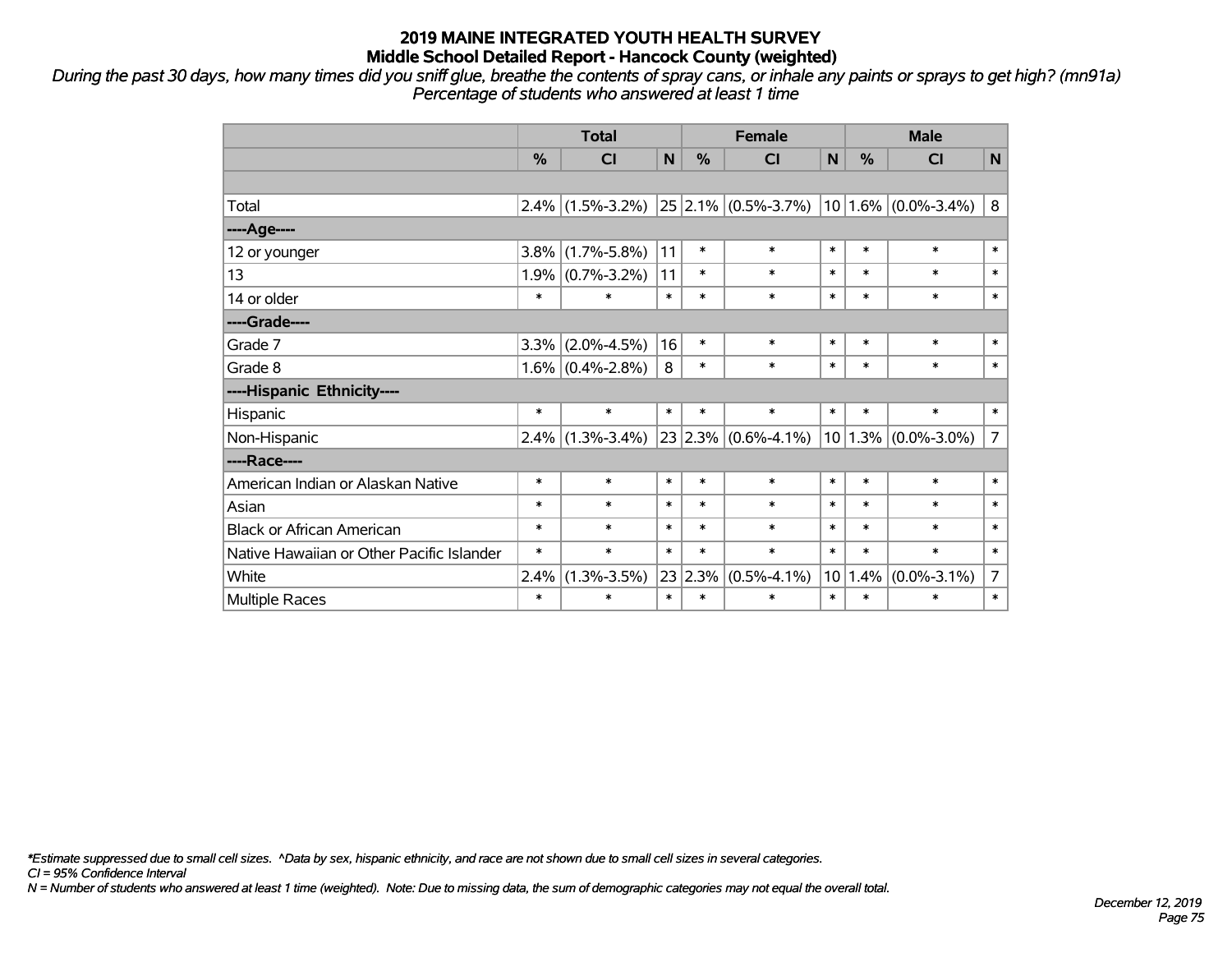*Have you ever taken prescription pain medicine without a doctor's prescription or differently than how a doctor told you to use it? (mn183) Percentage of students who answered 'Yes'*

|                                           | <b>Total</b>  |                      |        |          | <b>Female</b>      | <b>Male</b> |                 |                          |                |
|-------------------------------------------|---------------|----------------------|--------|----------|--------------------|-------------|-----------------|--------------------------|----------------|
|                                           | $\frac{0}{0}$ | <b>CI</b>            | N      | %        | <b>CI</b>          | N           | $\frac{0}{0}$   | <b>CI</b>                | N              |
|                                           |               |                      |        |          |                    |             |                 |                          |                |
| Total                                     | 6.7%          | $(5.0\% - 8.5\%)$    | 71     | 8.3%     | $(5.7\% - 10.9\%)$ |             | 41 4.7%         | $(2.8\% - 6.6\%)$        | 25             |
| ----Age----                               |               |                      |        |          |                    |             |                 |                          |                |
| 12 or younger                             | 6.3%          | $(3.5\% - 9.1\%)$    | 17     | 7.1%     | $(4.0\% - 10.3\%)$ |             | 11 5.5%         | $(1.3\% - 9.8\%)$        | $\overline{7}$ |
| 13                                        | 6.6%          | $(4.2\% - 9.0\%)$    | 37     | 7.7%     | $(4.2\% - 11.2\%)$ |             | 20 4.3%         | $(0.1\% - 8.5\%)$        | 12             |
| 14 or older                               |               | $7.6\%$ (2.9%-12.3%) |        | 17 11.9% | $(6.8\% - 16.9\%)$ |             |                 | $11 4.8\% $ (0.0%-11.5%) | 6              |
| ----Grade----                             |               |                      |        |          |                    |             |                 |                          |                |
| Grade 7                                   | 4.6%          | $(2.3\% - 6.9\%)$    | 23     | 4.9%     | $(1.5\% - 8.2\%)$  |             | $11 \mid 2.7\%$ | $(1.0\% - 4.4\%)$        | 7              |
| Grade 8                                   |               | $8.9\%$ (6.2%-11.5%) |        | 48 11.5% | $(6.9\% - 16.1\%)$ |             |                 | 30 6.7% (3.2%-10.2%)     | 18             |
| ----Hispanic Ethnicity----                |               |                      |        |          |                    |             |                 |                          |                |
| Hispanic                                  | $\ast$        | $\ast$               | $\ast$ | $\ast$   | $\ast$             | $\ast$      | $\ast$          | $\ast$                   | $\ast$         |
| Non-Hispanic                              | 6.6%          | $(5.0\% - 8.2\%)$    | 65     | 8.0%     | $(4.8\% - 11.2\%)$ |             | 36 4.9%         | $(2.7\% - 7.0\%)$        | 25             |
| ----Race----                              |               |                      |        |          |                    |             |                 |                          |                |
| American Indian or Alaskan Native         | $\ast$        | $\ast$               | $\ast$ | $\ast$   | $\ast$             | $\ast$      | $\ast$          | $\ast$                   | $\ast$         |
| Asian                                     | $\ast$        | $\ast$               | $\ast$ | $\ast$   | $\ast$             | $\ast$      | $\ast$          | $\ast$                   | $\ast$         |
| <b>Black or African American</b>          | $\ast$        | $\ast$               | $\ast$ | $\ast$   | $\ast$             | $\ast$      | $\ast$          | $\ast$                   | $\ast$         |
| Native Hawaiian or Other Pacific Islander | $\ast$        | $\ast$               | $\ast$ | $\ast$   | $\ast$             | $\ast$      | $\ast$          | $\ast$                   | $\ast$         |
| White                                     | 5.9%          | $(4.3\% - 7.5\%)$    | 57     | 7.0%     | $(4.2\% - 9.8\%)$  |             | $31 \,   4.3\%$ | $(2.5\% - 6.1\%)$        | 21             |
| Multiple Races                            | $\ast$        | $\ast$               | $\ast$ | $\ast$   | $\ast$             | $\ast$      | $\ast$          | $\ast$                   | $\ast$         |

*\*Estimate suppressed due to small cell sizes. ^Data by sex, hispanic ethnicity, and race are not shown due to small cell sizes in several categories.*

*CI = 95% Confidence Interval*

*N = Number of students who answered 'Yes' (weighted). Note: Due to missing data, the sum of demographic categories may not equal the overall total.*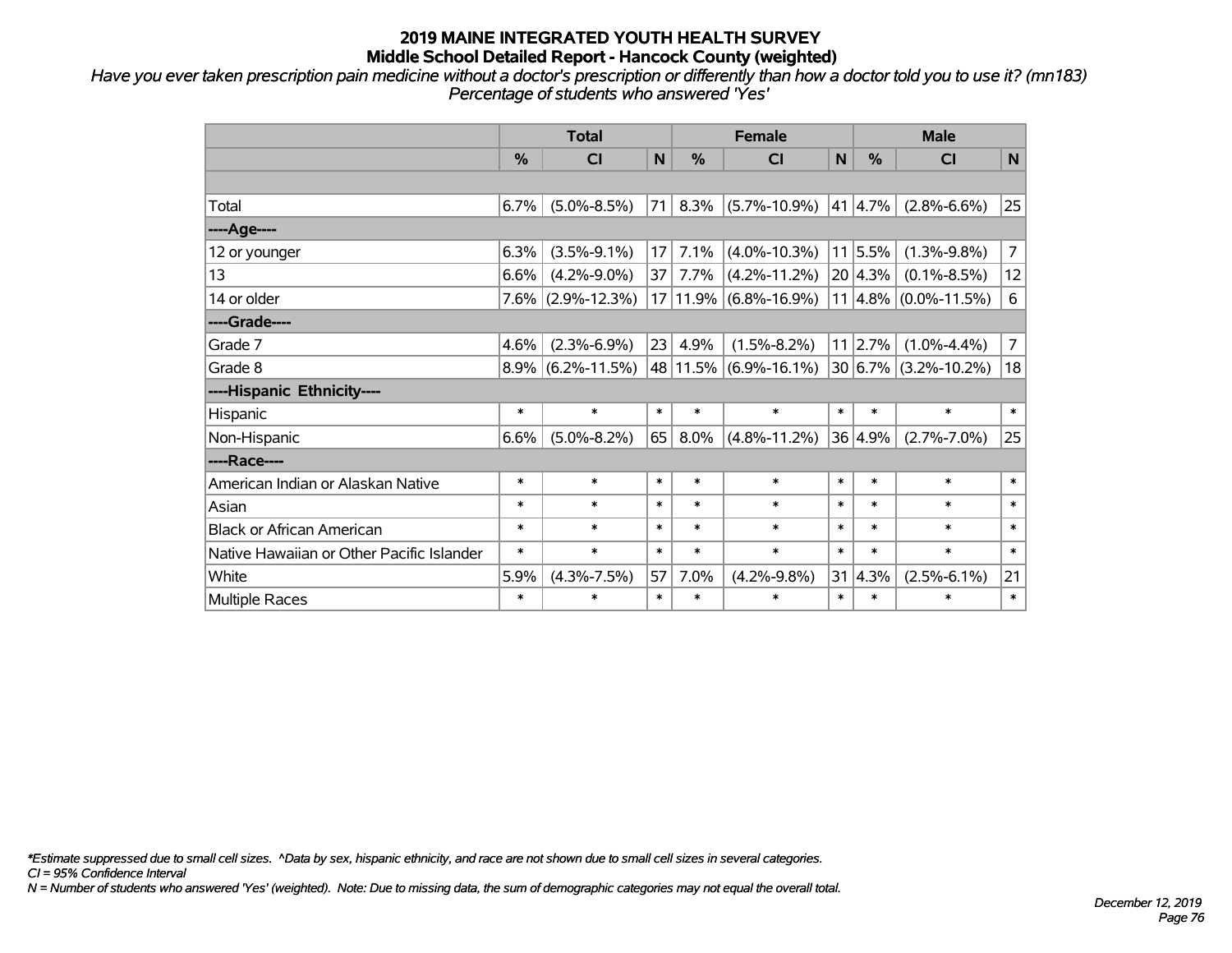*During the past 30 days, how many times did you take a prescription drug (such as OxyContin, Percocet, Vicodin, codeine, Adderall, Ritalin, or Xanax) without a doctor's prescription? (mn88a)*

*Percentage of students who answered at least 1 time*

|                                           | <b>Total</b>  |                   |        |               | <b>Female</b>                                             |        | <b>Male</b>   |                    |        |  |
|-------------------------------------------|---------------|-------------------|--------|---------------|-----------------------------------------------------------|--------|---------------|--------------------|--------|--|
|                                           | $\frac{0}{0}$ | <b>CI</b>         | N      | $\frac{0}{0}$ | <b>CI</b>                                                 | N      | $\frac{0}{0}$ | <b>CI</b>          | N      |  |
|                                           |               |                   |        |               |                                                           |        |               |                    |        |  |
| Total                                     | 2.5%          | $(0.9\% - 4.2\%)$ |        |               | $\left  26 \right  2.6\% \left  (1.1\% - 4.0\% ) \right $ |        | 13 2.4%       | $(0.0\% - 5.1\%)$  | 13     |  |
| ---- Age----                              |               |                   |        |               |                                                           |        |               |                    |        |  |
| 12 or younger                             | $\ast$        | $\ast$            | $\ast$ | $\ast$        | $\ast$                                                    | $\ast$ | $\ast$        | $\ast$             | $\ast$ |  |
| 13                                        | 3.9%          | $(0.0\% - 8.0\%)$ |        | $22 3.1\% $   | $(0.0\% - 6.8\%)$                                         | 8      | 4.7%          | $(0.0\% - 10.1\%)$ | 13     |  |
| 14 or older                               | $\ast$        | $\ast$            | $\ast$ | $\ast$        | $\ast$                                                    | $\ast$ | $\ast$        | $\ast$             | $\ast$ |  |
| ----Grade----                             |               |                   |        |               |                                                           |        |               |                    |        |  |
| Grade 7                                   | $\ast$        | $\ast$            | $\ast$ | $\ast$        | $\ast$                                                    | $\ast$ | $\ast$        | $\ast$             | $\ast$ |  |
| Grade 8                                   | 4.5%          | $(1.5\% - 7.5\%)$ |        |               | $24 4.4\% $ (1.8%-6.9%)                                   |        | 11 4.8%       | $(0.0\% - 9.8\%)$  | 13     |  |
| ----Hispanic Ethnicity----                |               |                   |        |               |                                                           |        |               |                    |        |  |
| Hispanic                                  | $\ast$        | $\ast$            | $\ast$ | $\ast$        | $\ast$                                                    | $\ast$ | $\ast$        | $\ast$             | $\ast$ |  |
| Non-Hispanic                              | $2.6\%$       | $(0.9\% - 4.4\%)$ |        |               | $26$ 2.8% (1.3%-4.4%)                                     |        | 13 2.6%       | $(0.0\% - 5.4\%)$  | 13     |  |
| ----Race----                              |               |                   |        |               |                                                           |        |               |                    |        |  |
| American Indian or Alaskan Native         | $\ast$        | $\ast$            | $\ast$ | $\ast$        | $\ast$                                                    | $\ast$ | $\ast$        | $\ast$             | $\ast$ |  |
| Asian                                     | $\ast$        | $\ast$            | $\ast$ | $\ast$        | $\ast$                                                    | $\ast$ | $\ast$        | $\ast$             | $\ast$ |  |
| <b>Black or African American</b>          | $\ast$        | $\ast$            | $\ast$ | $\ast$        | $\ast$                                                    | $\ast$ | $\ast$        | $\ast$             | $\ast$ |  |
| Native Hawaiian or Other Pacific Islander | $\ast$        | $\ast$            | $\ast$ | $\ast$        | $\ast$                                                    | $\ast$ | $\ast$        | $\ast$             | $\ast$ |  |
| White                                     | 2.5%          | $(0.6\% - 4.3\%)$ |        | 24 2.4%       | $(0.8\% - 4.0\%)$                                         | 11     | 2.7%          | $(0.0\% - 5.6\%)$  | 13     |  |
| Multiple Races                            | $\ast$        | $\ast$            | $\ast$ | $\ast$        | $\ast$                                                    | $\ast$ | $\ast$        | $\ast$             | $\ast$ |  |

*\*Estimate suppressed due to small cell sizes. ^Data by sex, hispanic ethnicity, and race are not shown due to small cell sizes in several categories.*

*CI = 95% Confidence Interval*

*N = Number of students who answered at least 1 time (weighted). Note: Due to missing data, the sum of demographic categories may not equal the overall total.*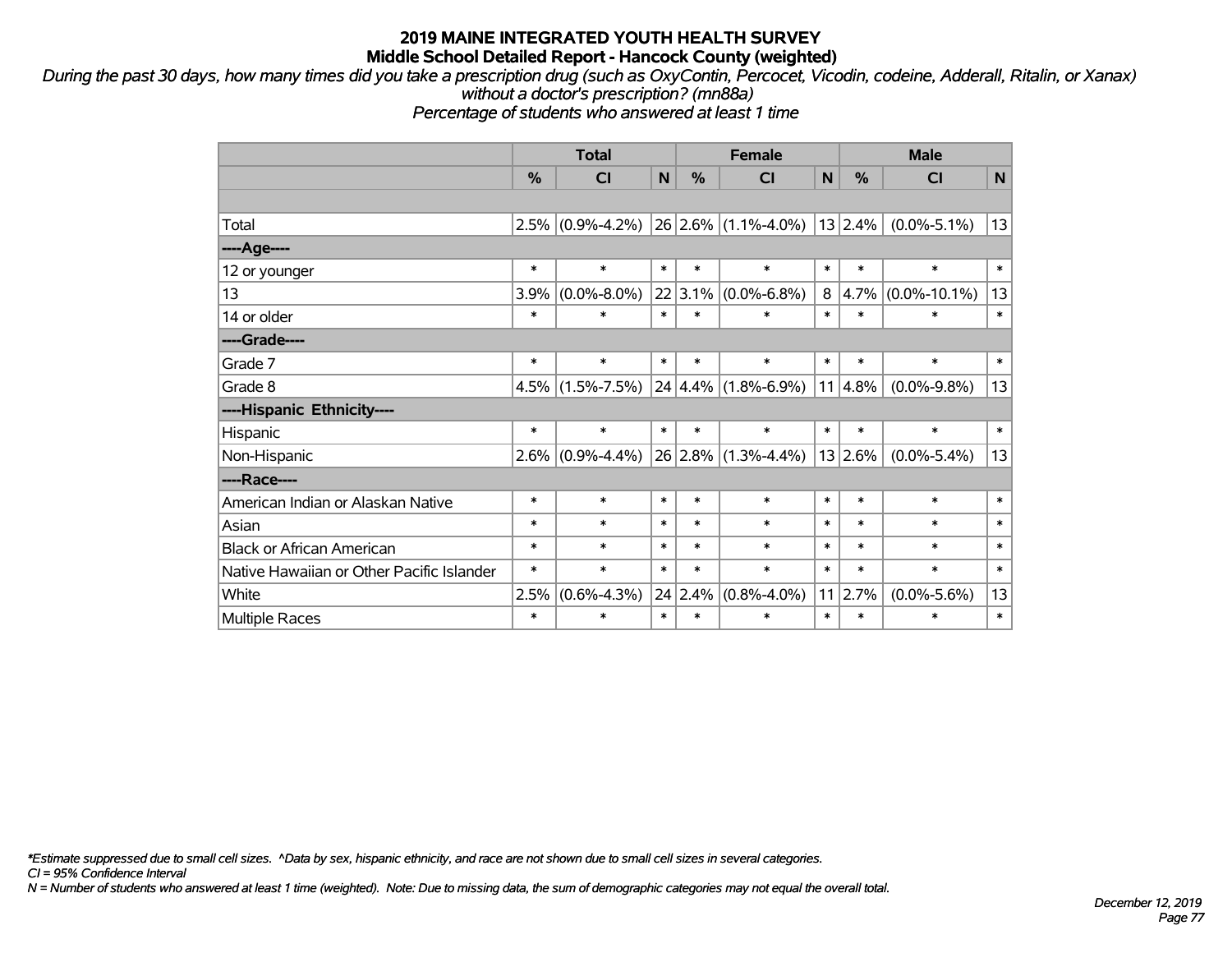*How wrong do your parents feel it would be for you to take prescription drugs not prescribed to you? (mn176) Percentage of students who answered 'A little bit wrong' or 'Not wrong at all'*

|                                           |        | <b>Total</b>         | <b>Female</b> |        |        |        | <b>Male</b> |        |        |
|-------------------------------------------|--------|----------------------|---------------|--------|--------|--------|-------------|--------|--------|
|                                           | %      | <b>CI</b>            | N             | %      | CI     | N      | %           | CI N   |        |
|                                           |        |                      |               |        |        |        |             |        |        |
| Total                                     | 3.5%   | $(0.0\% - 7.1\%)$    | 36            | $\ast$ | $\ast$ | $\ast$ | *           | $\ast$ | *      |
| ---- Age----                              |        |                      |               |        |        |        |             |        |        |
| 12 or younger                             | $\ast$ | $\ast$               | $\ast$        | $\ast$ | $\ast$ | $\ast$ | $\ast$      | $\ast$ | $\ast$ |
| 13                                        | 4.4%   | $(0.0\% - 10.1\%)$   | 24            | $\ast$ | $\ast$ | $\ast$ | $\ast$      | $\ast$ | $\ast$ |
| 14 or older                               | 4.5%   | $(0.2\% - 8.7\%)$    | 10            | $\ast$ | $\ast$ | $\ast$ | $\ast$      | $\ast$ | $\ast$ |
| ----Grade----                             |        |                      |               |        |        |        |             |        |        |
| Grade 7                                   | 2.3%   | $(0.0\% - 4.7\%)$    | 12            | $\ast$ | $\ast$ | $\ast$ | $\ast$      | $\ast$ | *      |
| Grade 8                                   |        | $4.7\%$ (0.0%-10.3%) | 25            | $\ast$ | $\ast$ | $\ast$ | $\ast$      | $\ast$ | *      |
| ----Hispanic Ethnicity----                |        |                      |               |        |        |        |             |        |        |
| Hispanic                                  | $\ast$ | $\ast$               | $\ast$        | $\ast$ | $\ast$ | $\ast$ | $\ast$      | $\ast$ | *      |
| Non-Hispanic                              | 3.7%   | $(0.0\% - 7.8\%)$    | 35            | $\ast$ | $\ast$ | $\ast$ | $\ast$      | $\ast$ | $\ast$ |
| ----Race----                              |        |                      |               |        |        |        |             |        |        |
| American Indian or Alaskan Native         | $\ast$ | $\ast$               | $\ast$        | $\ast$ | $\ast$ | $\ast$ | *           | $\ast$ | $\ast$ |
| Asian                                     | $\ast$ | $\ast$               | $\ast$        | $\ast$ | $\ast$ | $\ast$ | $\ast$      | $\ast$ | *      |
| <b>Black or African American</b>          | $\ast$ | $\ast$               | $\ast$        | $\ast$ | $\ast$ | $\ast$ | $\ast$      | $\ast$ | *      |
| Native Hawaiian or Other Pacific Islander | $\ast$ | $\ast$               | $\ast$        | $\ast$ | $\ast$ | $\ast$ | $\ast$      | $\ast$ | $\ast$ |
| White                                     | 3.7%   | $(0.0\% - 7.9\%)$    | 35            | $\ast$ | $\ast$ | $\ast$ | $\ast$      | $\ast$ | *      |
| <b>Multiple Races</b>                     | *      | $\ast$               | $\ast$        | $\ast$ | $\ast$ | $\ast$ | $\ast$      | $\ast$ | $\ast$ |

*\*Estimate suppressed due to small cell sizes. ^Data by sex, hispanic ethnicity, and race are not shown due to small cell sizes in several categories.*

*CI = 95% Confidence Interval*

*N = Number of students who answered 'A little bit wrong' or 'Not wrong at all' (weighted). Note: Due to missing data, the sum of demographic categories may not equal the overall total.*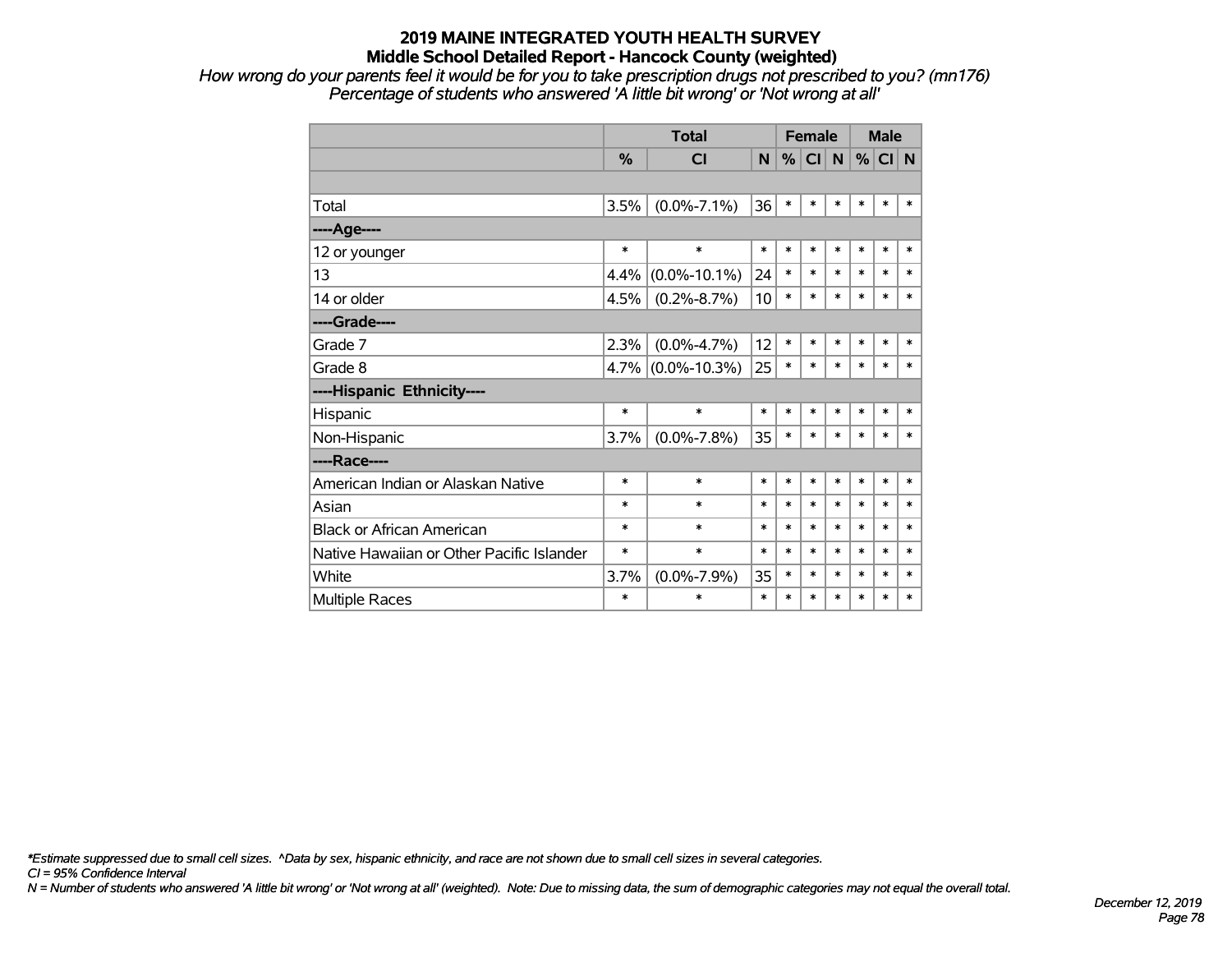*How wrong do your friends feel it would be for you to take prescription drugs not prescribed to you? (mn177) Percentage of students who answered 'A little bit wrong' or 'Not wrong at all'*

|                                           | <b>Total</b> |                      |        | <b>Female</b> |                      |        | <b>Male</b> |                             |                |  |
|-------------------------------------------|--------------|----------------------|--------|---------------|----------------------|--------|-------------|-----------------------------|----------------|--|
|                                           | %            | <b>CI</b>            | N      | %             | <b>CI</b>            | N      | %           | <b>CI</b>                   | $\mathsf{N}$   |  |
|                                           |              |                      |        |               |                      |        |             |                             |                |  |
| Total                                     | 6.0%         | $(2.5\% - 9.6\%)$    |        |               | 61 8.4% (2.8%-14.0%) |        |             | 40   1.8% $(0.0\% - 3.9\%)$ | 9              |  |
| ----Age----                               |              |                      |        |               |                      |        |             |                             |                |  |
| 12 or younger                             | 3.7%         | $(1.0\% - 6.3\%)$    | 10     | $\ast$        | $\ast$               | $\ast$ | $\ast$      | $\ast$                      | $\ast$         |  |
| 13                                        |              | $7.0\%$ (1.8%-12.3%) | 38     | $\ast$        | $\ast$               | $\ast$ | $\ast$      | $\ast$                      | $\ast$         |  |
| 14 or older                               |              | $6.5\%$ (1.1%-11.8%) | 13     | $\ast$        | $\ast$               | $\ast$ | $\ast$      | $\ast$                      | $\ast$         |  |
| ----Grade----                             |              |                      |        |               |                      |        |             |                             |                |  |
| Grade 7                                   | 5.4%         | $(2.7\% - 8.0\%)$    |        | 26 4.5%       | $(0.1\% - 8.9\%)$    | 11     | 3.3%        | $(0.0\% - 7.0\%)$           | 8              |  |
| Grade 8                                   |              | $6.0\%$ (0.0%-12.7%) | 31     | $\ast$        | $\ast$               | $\ast$ | $\ast$      | $\ast$                      | $\ast$         |  |
| ----Hispanic Ethnicity----                |              |                      |        |               |                      |        |             |                             |                |  |
| Hispanic                                  | $\ast$       | $\ast$               | $\ast$ | $\ast$        | $\ast$               | $\ast$ | $\ast$      | $\ast$                      | $\ast$         |  |
| Non-Hispanic                              | 6.0%         | $(2.3\% - 9.7\%)$    |        |               | 56 8.6% (3.1%-14.2%) | 37     |             | $1.4\%$ (0.0%-3.4%)         | $\overline{7}$ |  |
| ----Race----                              |              |                      |        |               |                      |        |             |                             |                |  |
| American Indian or Alaskan Native         | $\ast$       | $\ast$               | $\ast$ | $\ast$        | $\ast$               | $\ast$ | $\ast$      | $\ast$                      | $\ast$         |  |
| Asian                                     | $\ast$       | $\ast$               | $\ast$ | $\ast$        | $\ast$               | $\ast$ | $\ast$      | $\ast$                      | $\ast$         |  |
| <b>Black or African American</b>          | $\ast$       | $\ast$               | $\ast$ | $\ast$        | $\ast$               | $\ast$ | $\ast$      | $\ast$                      | $\ast$         |  |
| Native Hawaiian or Other Pacific Islander | $\ast$       | $\ast$               | $\ast$ | $\ast$        | $\ast$               | $\ast$ | $\ast$      | $\ast$                      | $\ast$         |  |
| White                                     | 5.5%         | $(1.8\% - 9.3\%)$    | 51     | 7.6%          | $(2.1\% - 13.2\%)$   | 34     | 1.3%        | $(0.0\% - 3.1\%)$           | 6              |  |
| Multiple Races                            | $\ast$       | $\ast$               | $\ast$ | $\ast$        | $\ast$               | $\ast$ | $\ast$      | $\ast$                      | $\ast$         |  |

*\*Estimate suppressed due to small cell sizes. ^Data by sex, hispanic ethnicity, and race are not shown due to small cell sizes in several categories.*

*CI = 95% Confidence Interval*

*N = Number of students who answered 'A little bit wrong' or 'Not wrong at all' (weighted). Note: Due to missing data, the sum of demographic categories may not equal the overall total.*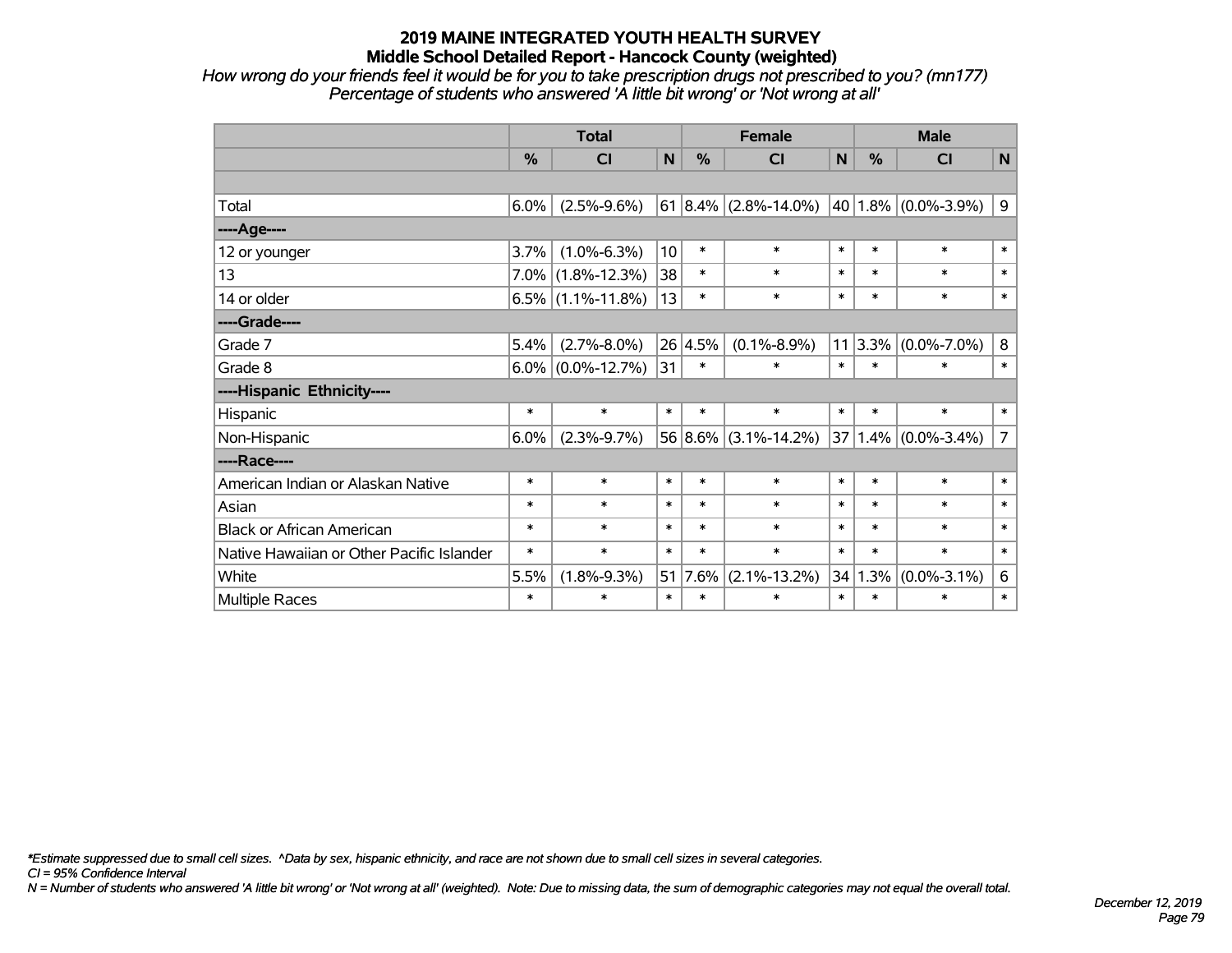*Do you agree or disagree with the following statement? My family has clear rules about alcohol and drug use. (mn90) Percentage of students who answered 'Strongly agree' or 'Agree'*

|                                           |               | <b>Total</b>         |        |               | <b>Female</b>           |        |           | <b>Male</b>                                      |        |
|-------------------------------------------|---------------|----------------------|--------|---------------|-------------------------|--------|-----------|--------------------------------------------------|--------|
|                                           | $\frac{0}{0}$ | CI                   | N      | $\frac{0}{0}$ | CI                      | N      | %         | <b>CI</b>                                        | N      |
|                                           |               |                      |        |               |                         |        |           |                                                  |        |
| Total                                     | 95.0%         | $(92.3\% - 97.7\%)$  |        |               |                         |        |           | 976 91.3% (86.1%-96.5%) 447 98.3% (96.2%-100.0%) | 501    |
| ----Age----                               |               |                      |        |               |                         |        |           |                                                  |        |
| 12 or younger                             | 94.8%         | $(90.3\% - 99.3\%)$  | 268    | $\ast$        | $\ast$                  | $\ast$ | $\ast$    | $\ast$                                           | $\ast$ |
| 13                                        | 96.3%         | $(93.7\% - 98.9\%)$  | 520    | $\ast$        | $\ast$                  | $\ast$ | $\ast$    | $\ast$                                           | $\ast$ |
| 14 or older                               | 91.9%         | $(80.9\% - 100.0\%)$ | 187    | $\ast$        | $\ast$                  | $\ast$ | $\ast$    | $\ast$                                           | $\ast$ |
| ----Grade----                             |               |                      |        |               |                         |        |           |                                                  |        |
| Grade 7                                   | 94.6%         | $(91.7\% - 97.6\%)$  | 466    | $\ast$        | $\ast$                  | $\ast$ | $\ast$    | $\ast$                                           | $\ast$ |
| Grade 8                                   | 95.2%         | $(91.4\% - 99.0\%)$  | 493    | $\ast$        | $\ast$                  | $\ast$ | $\ast$    | $\ast$                                           | $\ast$ |
| ----Hispanic Ethnicity----                |               |                      |        |               |                         |        |           |                                                  |        |
| Hispanic                                  | $\ast$        | $\ast$               | $\ast$ | $\ast$        | $\ast$                  | $\ast$ | $\ast$    | $\ast$                                           | $\ast$ |
| Non-Hispanic                              | 95.2%         | $(91.8\% - 98.6\%)$  |        |               | 894 91.7% (85.2%-98.1%) |        | 400 98.2% | $(95.9\% - 100.0\%)$                             | 466    |
| ----Race----                              |               |                      |        |               |                         |        |           |                                                  |        |
| American Indian or Alaskan Native         | $\ast$        | $\ast$               | $\ast$ | $\ast$        | $\ast$                  | $\ast$ | $\ast$    | $\ast$                                           | $\ast$ |
| Asian                                     | $\ast$        | $\ast$               | $\ast$ | $\ast$        | $\ast$                  | $\ast$ | $\ast$    | $\ast$                                           | $\ast$ |
| <b>Black or African American</b>          | $\ast$        | $\ast$               | $\ast$ | $\ast$        | $\ast$                  | $\ast$ | $\ast$    | $\ast$                                           | $\ast$ |
| Native Hawaiian or Other Pacific Islander | $\ast$        | $\ast$               | $\ast$ | $\ast$        | $\ast$                  | $\ast$ | $\ast$    | $\ast$                                           | $\ast$ |
| White                                     | 94.7%         | $(92.0\% - 97.5\%)$  |        | 884 90.7%     | $(85.4\% - 96.0\%)$     | 406    | 98.3%     | $(96.0\% - 100.0\%)$                             | 450    |
| Multiple Races                            | $\ast$        | $\ast$               | $\ast$ | $\ast$        | $\ast$                  | $\ast$ | $\ast$    | $\ast$                                           | $\ast$ |

*\*Estimate suppressed due to small cell sizes. ^Data by sex, hispanic ethnicity, and race are not shown due to small cell sizes in several categories.*

*CI = 95% Confidence Interval*

*N = Number of students who answered 'Strongly agree' or 'Agree' (weighted). Note: Due to missing data, the sum of demographic categories may not equal the overall total.*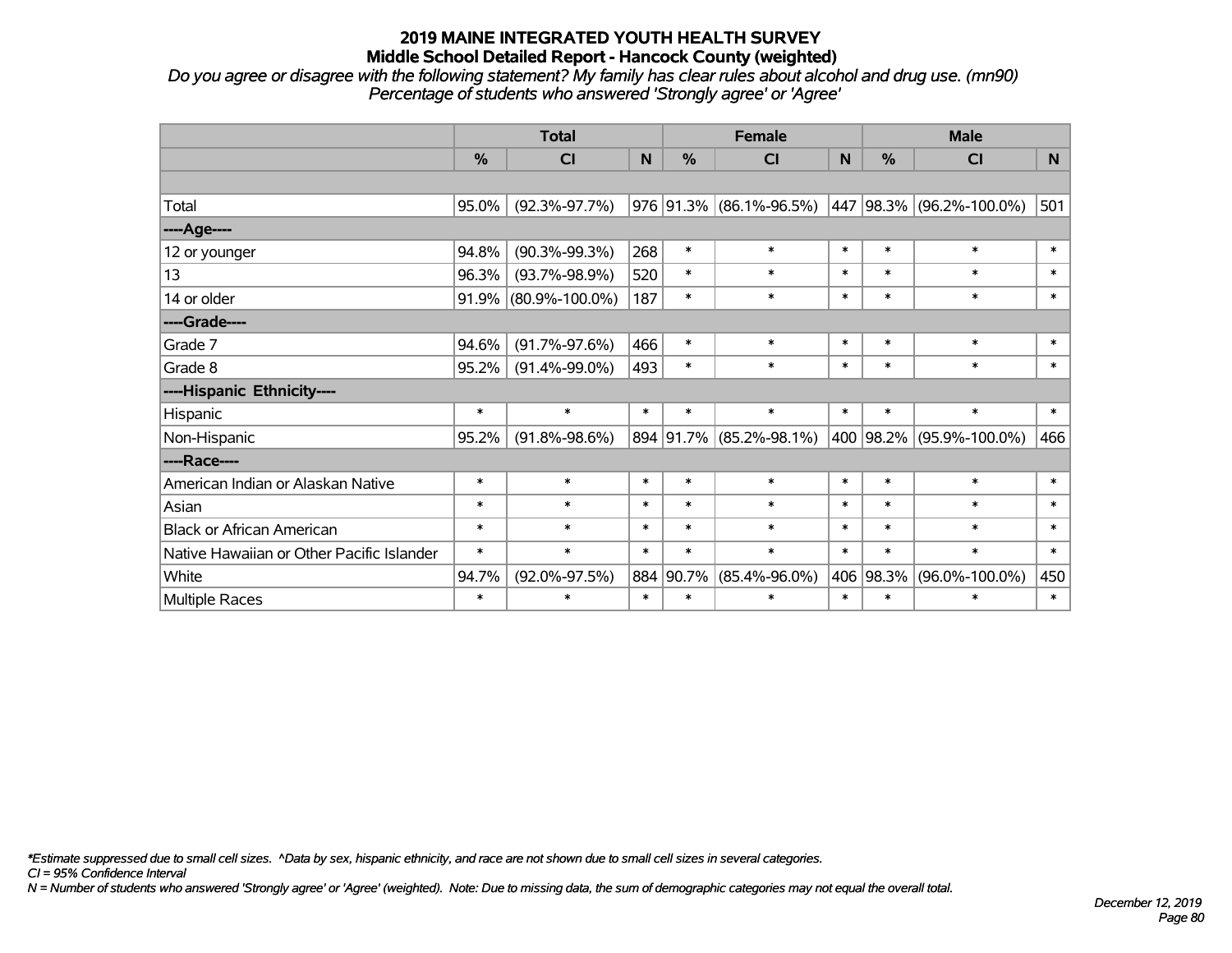*If you wanted to get prescription drugs (such as OxyContin, Percocet, Vicodin, codeine, Adderall, Ritalin, or Xanax) that were not prescribed to you, how easy would it be to get some? (mn184)*

*Percentage of students who answered 'Sort of easy' or 'Very easy'*

|                                           | <b>Total</b> |                       |        |        | <b>Female</b>           | <b>Male</b> |         |                      |        |
|-------------------------------------------|--------------|-----------------------|--------|--------|-------------------------|-------------|---------|----------------------|--------|
|                                           | %            | <b>CI</b>             | N      | %      | <b>CI</b>               | N           | %       | <b>CI</b>            | N      |
|                                           |              |                       |        |        |                         |             |         |                      |        |
| Total                                     | 9.8%         | $(5.6\% - 14.0\%)$    |        |        | 100 14.1% (10.4%-17.7%) |             | 69 3.6% | $(0.0\% - 9.6\%)$    | 18     |
| ---- Age----                              |              |                       |        |        |                         |             |         |                      |        |
| 12 or younger                             | 7.9%         | $(2.2\% - 13.6\%)$    | 22     | $\ast$ | $\ast$                  | $\ast$      | $\ast$  | $\ast$               | $\ast$ |
| 13                                        | 11.3%        | $(2.3\% - 20.3\%)$    | 61     | 14.4%  | $(7.2\% - 21.6\%)$      | 40          | 7.0%    | $(0.0\% - 18.9\%)$   | 17     |
| 14 or older                               | 8.4%         | $(0.6\% - 16.3\%)$    | 17     | $\ast$ | $\ast$                  | $\ast$      | $\ast$  | $\ast$               | $\ast$ |
| ----Grade----                             |              |                       |        |        |                         |             |         |                      |        |
| Grade 7                                   | 7.2%         | $(4.0\% - 10.4\%)$    | 35     | $\ast$ | $\ast$                  | $\ast$      | $\ast$  | $\ast$               | $\ast$ |
| Grade 8                                   |              | $11.8\%$ (3.6%-20.0%) | 61     | 16.2%  | $(9.9\% - 22.5\%)$      |             |         | 40 5.8% (0.0%-17.5%) | 15     |
| ----Hispanic Ethnicity----                |              |                       |        |        |                         |             |         |                      |        |
| Hispanic                                  | $\ast$       | $\ast$                | $\ast$ | $\ast$ | $\ast$                  | $\ast$      | $\ast$  | $\ast$               | $\ast$ |
| Non-Hispanic                              | 9.6%         | $(4.5\% - 14.6\%)$    | 90     | 13.6%  | $(9.4\% - 17.8\%)$      |             | 59 3.6% | $(0.0\% - 10.0\%)$   | 17     |
| ----Race----                              |              |                       |        |        |                         |             |         |                      |        |
| American Indian or Alaskan Native         | $\ast$       | $\ast$                | $\ast$ | $\ast$ | $\ast$                  | $\ast$      | $\ast$  | $\ast$               | $\ast$ |
| Asian                                     | $\ast$       | $\ast$                | $\ast$ | $\ast$ | $\ast$                  | $\ast$      | $\ast$  | $\ast$               | $\ast$ |
| <b>Black or African American</b>          | $\ast$       | $\ast$                | $\ast$ | $\ast$ | $\ast$                  | $\ast$      | $\ast$  | $\ast$               | $\ast$ |
| Native Hawaiian or Other Pacific Islander | $\ast$       | $\ast$                | $\ast$ | $\ast$ | $\ast$                  | $\ast$      | $\ast$  | $\ast$               | $\ast$ |
| White                                     | 9.5%         | $(4.6\% - 14.3\%)$    | 88     | 12.9%  | $(9.1\% - 16.7\%)$      |             | 58 3.7% | $(0.0\% - 10.3\%)$   | 17     |
| <b>Multiple Races</b>                     |              | 25.6% (6.8%-44.5%)    | 8      | $\ast$ | $\ast$                  | $\ast$      | $\ast$  | $\ast$               | $\ast$ |

*\*Estimate suppressed due to small cell sizes. ^Data by sex, hispanic ethnicity, and race are not shown due to small cell sizes in several categories.*

*CI = 95% Confidence Interval*

*N = Number of students who answered 'Sort of easy' or 'Very easy' (weighted). Note: Due to missing data, the sum of demographic categories may not equal the overall total.*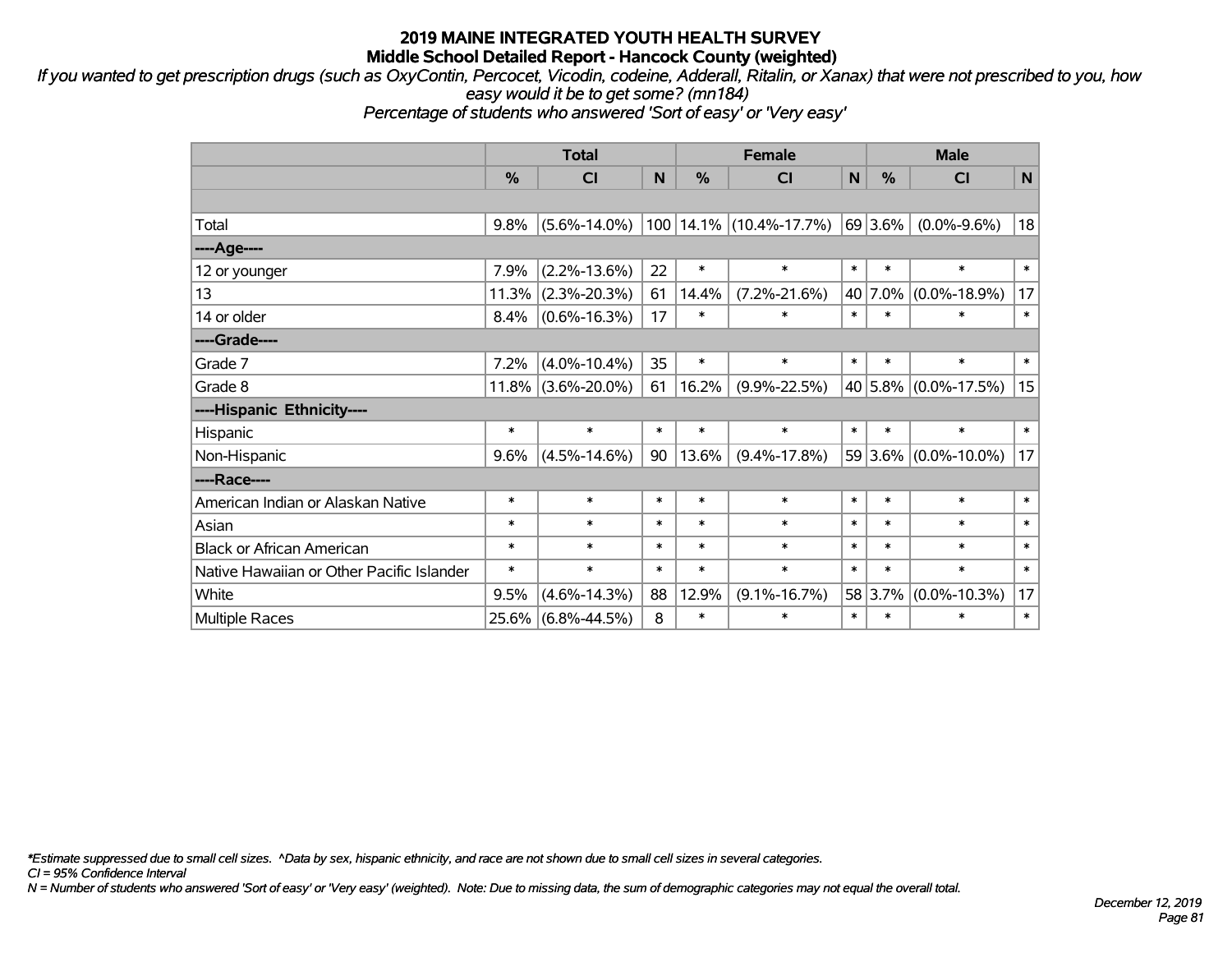*During the past 12 months, do you recall hearing, reading or watching an advertisement about the prevention of substance use? (mn93) Percentage of students who answered 'Yes'*

|                                           | <b>Total</b>  |                                                |        |               | <b>Female</b>                |        | <b>Male</b> |                         |        |  |
|-------------------------------------------|---------------|------------------------------------------------|--------|---------------|------------------------------|--------|-------------|-------------------------|--------|--|
|                                           | $\frac{0}{0}$ | <b>CI</b>                                      | N      | $\frac{9}{6}$ | <b>CI</b>                    | N      | %           | <b>CI</b>               | N.     |  |
|                                           |               |                                                |        |               |                              |        |             |                         |        |  |
| Total                                     |               | $62.5\%$ (55.8%-69.1%)                         |        |               | $ 644 54.3\% $ (47.3%-61.3%) |        |             | 264 70.6% (61.8%-79.3%) | 362    |  |
| ----Age----                               |               |                                                |        |               |                              |        |             |                         |        |  |
| 12 or younger                             | 58.3%         | $(50.4\% - 66.2\%)$                            |        |               | 163 49.6% (37.9%-61.3%)      | 67     | 64.9%       | $(51.0\% - 78.9\%)$     | 89     |  |
| 13                                        | 67.4%         | $(60.5\% - 74.3\%)$                            |        |               | 367 63.7% (54.4%-72.9%)      |        |             | 176 72.1% (57.0%-87.3%) | 179    |  |
| 14 or older                               |               | 55.2% (35.0%-75.5%)                            |        | 114 28.0%     | $(0.0\% - 61.4\%)$           |        |             | 21 73.7% (47.7%-99.7%)  | 93     |  |
| ----Grade----                             |               |                                                |        |               |                              |        |             |                         |        |  |
| Grade 7                                   | 57.4%         | $(51.4\% - 63.5\%)$                            |        |               | 283 51.0% (46.8%-55.2%)      |        | 120 64.3%   | $(54.2\% - 74.5\%)$     | 156    |  |
| Grade 8                                   |               | $65.8\%$ (57.6%-74.1%) 341 57.0% (43.4%-70.6%) |        |               |                              |        |             | 141 74.9% (64.1%-85.8%) | 192    |  |
| ----Hispanic Ethnicity----                |               |                                                |        |               |                              |        |             |                         |        |  |
| Hispanic                                  |               | $64.3\%$ (45.4%-83.2%)                         | 17     | $\ast$        | $\ast$                       | $\ast$ | $\ast$      | $\ast$                  | $\ast$ |  |
| Non-Hispanic                              |               | $63.5\%$ (57.1%-69.8%)                         |        |               | 599 55.4% (48.6%-62.2%)      |        |             | 240 71.3% (62.3%-80.3%) | 341    |  |
| ----Race----                              |               |                                                |        |               |                              |        |             |                         |        |  |
| American Indian or Alaskan Native         | 58.2%         | $(35.6\% - 80.8\%)$                            | 8      | $\ast$        | $\ast$                       | $\ast$ | $\ast$      | $\ast$                  | $\ast$ |  |
| Asian                                     | $\ast$        | $\ast$                                         | $\ast$ | $\ast$        | $\ast$                       | $\ast$ | $\ast$      | $\ast$                  | $\ast$ |  |
| <b>Black or African American</b>          | $\ast$        | $\ast$                                         | $\ast$ | $\ast$        | $\ast$                       | $\ast$ | $\ast$      | $\ast$                  | $\ast$ |  |
| Native Hawaiian or Other Pacific Islander | $\ast$        | $\ast$                                         | $\ast$ | $\ast$        | $\ast$                       | $\ast$ | $\ast$      | $\ast$                  | $\ast$ |  |
| White                                     | 64.3%         | $(58.1\% - 70.4\%)$                            |        | 603 56.4%     | $(50.0\% - 62.8\%)$          | 251    | 72.3%       | $(63.6\% - 81.0\%)$     | 334    |  |
| Multiple Races                            |               | 70.3% (53.3%-87.3%)                            | 23     | $\ast$        | $\ast$                       | $\ast$ | $\ast$      | $\ast$                  | $\ast$ |  |

*\*Estimate suppressed due to small cell sizes. ^Data by sex, hispanic ethnicity, and race are not shown due to small cell sizes in several categories.*

*CI = 95% Confidence Interval*

*N = Number of students who answered 'Yes' (weighted). Note: Due to missing data, the sum of demographic categories may not equal the overall total.*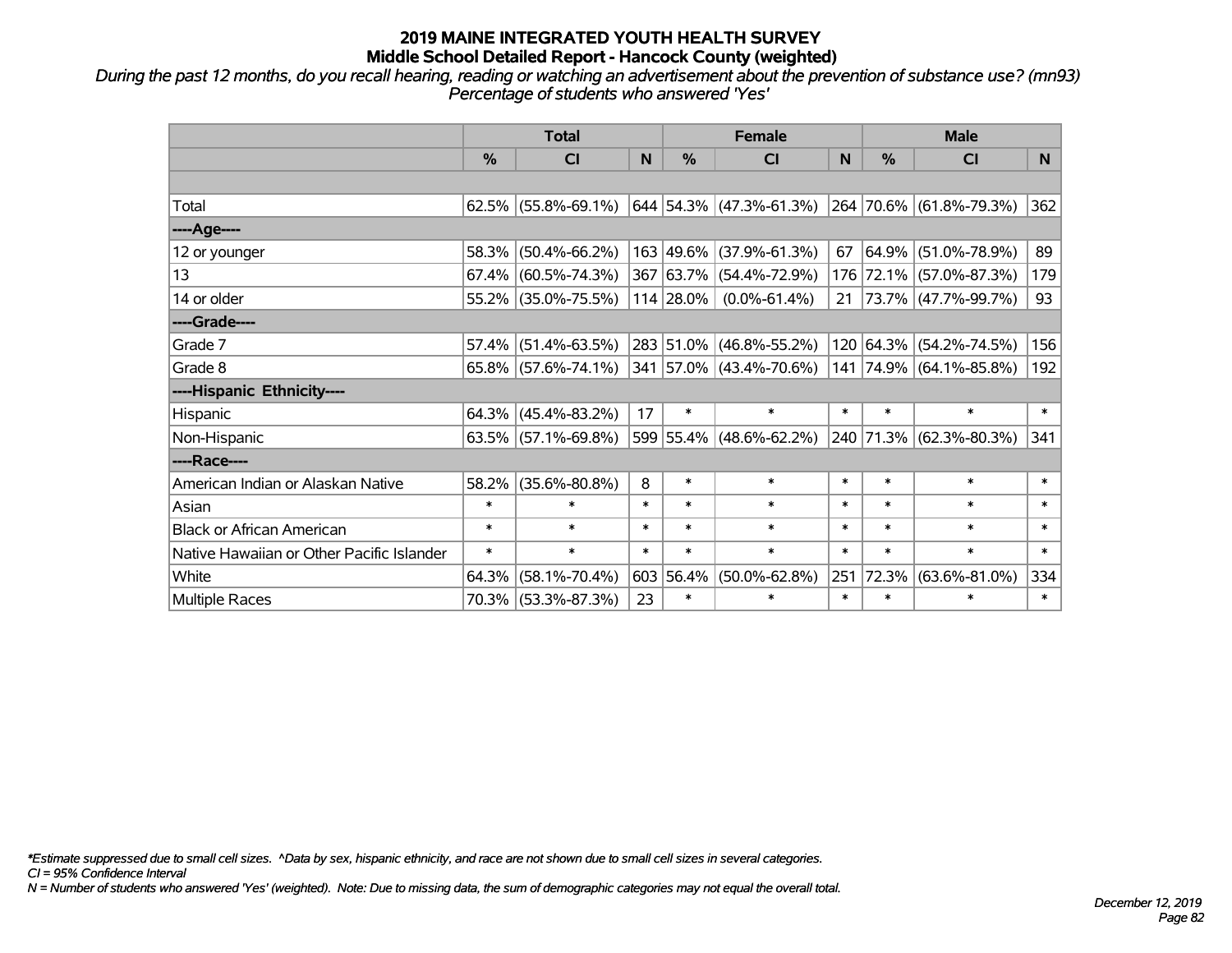*How much do you think people risk harming themselves (physically or in other ways) if they take prescription drugs that are not prescribed to them? (mn95)*

*Percentage of students who answered 'No risk' or 'Slight risk'*

|                                           | <b>Total</b> |                    |        |               | <b>Female</b>      |        | <b>Male</b> |                           |        |  |
|-------------------------------------------|--------------|--------------------|--------|---------------|--------------------|--------|-------------|---------------------------|--------|--|
|                                           | %            | CI                 | N      | $\frac{0}{0}$ | CI                 | N      | %           | CI                        | N      |  |
|                                           |              |                    |        |               |                    |        |             |                           |        |  |
| Total                                     | 9.7%         | $(6.0\% - 13.4\%)$ | 100    | 6.7%          | $(3.5\% - 9.8\%)$  |        | 32 10.3%    | $(7.0\% - 13.6\%)$        | 53     |  |
| ----Age----                               |              |                    |        |               |                    |        |             |                           |        |  |
| 12 or younger                             | 11.0%        | $(2.5\% - 19.5\%)$ | 31     | 10.4%         | $(0.0\% - 21.5\%)$ | 14     | 9.7%        | $(0.6\% - 18.8\%)$        | 13     |  |
| 13                                        | 7.4%         | $(2.6\% - 12.3\%)$ | 40     | 5.7%          | $(0.0\% - 11.5\%)$ | 16     | 5.1%        | $(0.0\% - 10.6\%)$        | 13     |  |
| 14 or older                               | 14.2%        | $(7.9\% - 20.5\%)$ | 29     | $\ast$        | $\ast$             | $\ast$ | $\ast$      | $\ast$                    | $\ast$ |  |
| ----Grade----                             |              |                    |        |               |                    |        |             |                           |        |  |
| Grade 7                                   | 10.6%        | $(6.6\% - 14.6\%)$ | 52     | 9.5%          | $(5.0\% - 14.0\%)$ | 22     | 7.8%        | $(3.0\% - 12.7\%)$        | 19     |  |
| Grade 8                                   | 8.4%         | $(3.8\% - 13.1\%)$ | 43     | 4.0%          | $(0.0\% - 8.0\%)$  |        | 10 13.1%    | $(8.6\% - 17.7\%)$        | 34     |  |
| ----Hispanic Ethnicity----                |              |                    |        |               |                    |        |             |                           |        |  |
| Hispanic                                  | $\ast$       | $\ast$             | $\ast$ | $\ast$        | $\ast$             | $\ast$ | $\ast$      | $\ast$                    | $\ast$ |  |
| Non-Hispanic                              | 10.4%        | $(6.4\% - 14.3\%)$ | 98     | 7.5%          | $(3.9\% - 11.0\%)$ |        |             | 32   10.5%   (7.0%-14.0%) | 50     |  |
| ----Race----                              |              |                    |        |               |                    |        |             |                           |        |  |
| American Indian or Alaskan Native         | $\ast$       | $\ast$             | $\ast$ | $\ast$        | $\ast$             | $\ast$ | $\ast$      | $\ast$                    | $\ast$ |  |
| Asian                                     | $\ast$       | $\ast$             | $\ast$ | $\ast$        | $\ast$             | $\ast$ | $\ast$      | $\ast$                    | $\ast$ |  |
| <b>Black or African American</b>          | $\ast$       | $\ast$             | $\ast$ | $\ast$        | $\ast$             | $\ast$ | $\ast$      | $\ast$                    | $\ast$ |  |
| Native Hawaiian or Other Pacific Islander | $\ast$       | $\ast$             | $\ast$ | $\ast$        | $\ast$             | $\ast$ | $\ast$      | $\ast$                    | $\ast$ |  |
| White                                     | 9.1%         | $(4.9\% - 13.4\%)$ | 86     | 7.0%          | $(3.4\% - 10.6\%)$ | 31     | 8.5%        | $(4.6\% - 12.3\%)$        | 39     |  |
| <b>Multiple Races</b>                     | $\ast$       | $\ast$             | $\ast$ | $\ast$        | $\ast$             | $\ast$ | $\ast$      | $\ast$                    | $\ast$ |  |

*\*Estimate suppressed due to small cell sizes. ^Data by sex, hispanic ethnicity, and race are not shown due to small cell sizes in several categories.*

*CI = 95% Confidence Interval*

*N = Number of students who answered 'No risk' or 'Slight risk' (weighted). Note: Due to missing data, the sum of demographic categories may not equal the overall total.*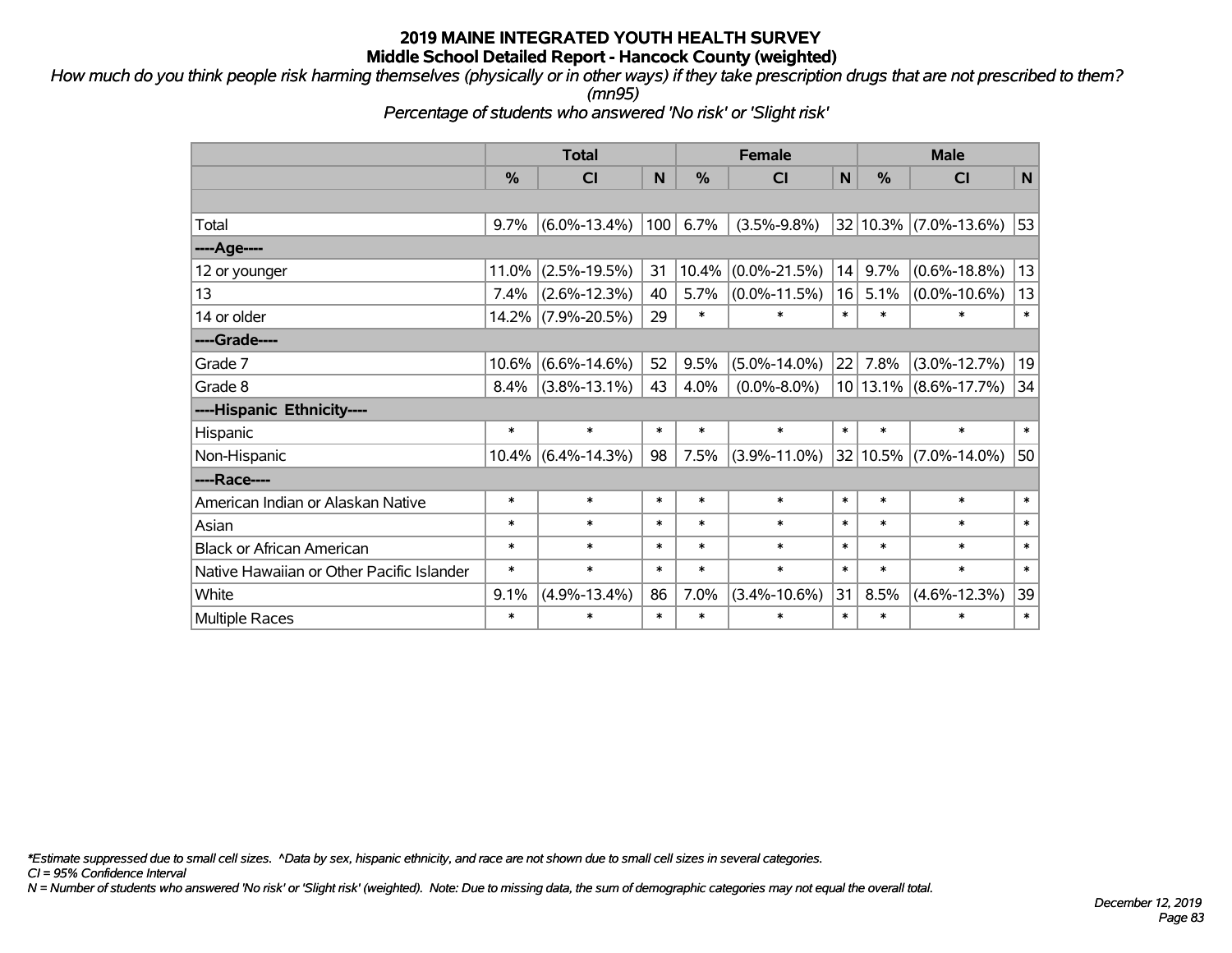#### **2019 MAINE INTEGRATED YOUTH HEALTH SURVEY Middle School Detailed Report - Hancock County (weighted)** *How many times in the past year (12 months) have you been drunk or high at school? (mn96) Percentage of students who answered at least 1 time*

|                                           | <b>Total</b>  |                    |                |               | <b>Female</b>              |        | <b>Male</b> |                       |           |  |
|-------------------------------------------|---------------|--------------------|----------------|---------------|----------------------------|--------|-------------|-----------------------|-----------|--|
|                                           | $\frac{0}{0}$ | CI                 | N              | $\frac{0}{0}$ | CI                         | N      | %           | CI                    | ${\bf N}$ |  |
|                                           |               |                    |                |               |                            |        |             |                       |           |  |
| Total                                     | 4.2%          | $(1.1\% - 7.3\%)$  | 43             | 3.5%          | $(0.2\% - 6.8\%)$          | 17     | 4.4%        | $(0.5\% - 8.4\%)$     | 23        |  |
| ----Age----                               |               |                    |                |               |                            |        |             |                       |           |  |
| 12 or younger                             | 2.1%          | $(0.0\% - 5.1\%)$  | 6              | $\ast$        | $\ast$                     | $\ast$ | $\ast$      | $\ast$                | $\ast$    |  |
| 13                                        | $\ast$        | *                  | $\ast$         | $\ast$        | $\ast$                     | $\ast$ | $\ast$      | $\ast$                | $\ast$    |  |
| 14 or older                               | $15.6\%$      | $(2.4\% - 28.9\%)$ |                |               | $ 32 23.8\% $ (0.0%-48.9%) |        |             | 17 11.7% (0.0%-23.8%) | 15        |  |
| ----Grade----                             |               |                    |                |               |                            |        |             |                       |           |  |
| Grade 7                                   | 1.4%          | $(0.0\% - 3.2\%)$  | $\overline{7}$ | $\ast$        | $\ast$                     | $\ast$ | $\ast$      | $\ast$                | $\ast$    |  |
| Grade 8                                   | 7.1%          | $(0.5\% - 13.6\%)$ | 36             | 6.9%          | $(0.0\% - 14.2\%)$         | 17     | 7.5%        | $(0.6\% - 14.4\%)$    | 19        |  |
| ----Hispanic Ethnicity----                |               |                    |                |               |                            |        |             |                       |           |  |
| Hispanic                                  | $\ast$        | $\ast$             | $\ast$         | $\ast$        | $\ast$                     | $\ast$ | $\ast$      | $\ast$                | $\ast$    |  |
| Non-Hispanic                              | 4.5%          | $(1.0\% - 8.0\%)$  | 42             | 4.0%          | $(0.2\% - 7.7\%)$          | 17     | 4.6%        | $(0.2\% - 8.9\%)$     | 22        |  |
| ----Race----                              |               |                    |                |               |                            |        |             |                       |           |  |
| American Indian or Alaskan Native         | $\ast$        | $\ast$             | $\ast$         | $\ast$        | $\ast$                     | $\ast$ | $\ast$      | $\ast$                | $\ast$    |  |
| Asian                                     | $\ast$        | $\ast$             | $\ast$         | $\ast$        | $\ast$                     | $\ast$ | $\ast$      | $\ast$                | $\ast$    |  |
| <b>Black or African American</b>          | $\ast$        | $\ast$             | $\ast$         | $\ast$        | $\ast$                     | $\ast$ | $\ast$      | $\ast$                | $\ast$    |  |
| Native Hawaiian or Other Pacific Islander | $\ast$        | $\ast$             | $\ast$         | $\ast$        | $\ast$                     | $\ast$ | $\ast$      | $\ast$                | $\ast$    |  |
| White                                     | 4.1%          | $(0.7\% - 7.5\%)$  | 39             | 3.3%          | $(0.0\% - 6.7\%)$          | 15     | 4.5%        | $(0.0\% - 9.0\%)$     | 21        |  |
| Multiple Races                            | $\ast$        | $\ast$             | $\ast$         | $\ast$        | $\ast$                     | $\ast$ | $\ast$      | $\ast$                | $\ast$    |  |

*\*Estimate suppressed due to small cell sizes. ^Data by sex, hispanic ethnicity, and race are not shown due to small cell sizes in several categories.*

*CI = 95% Confidence Interval*

*N = Number of students who answered at least 1 time (weighted). Note: Due to missing data, the sum of demographic categories may not equal the overall total.*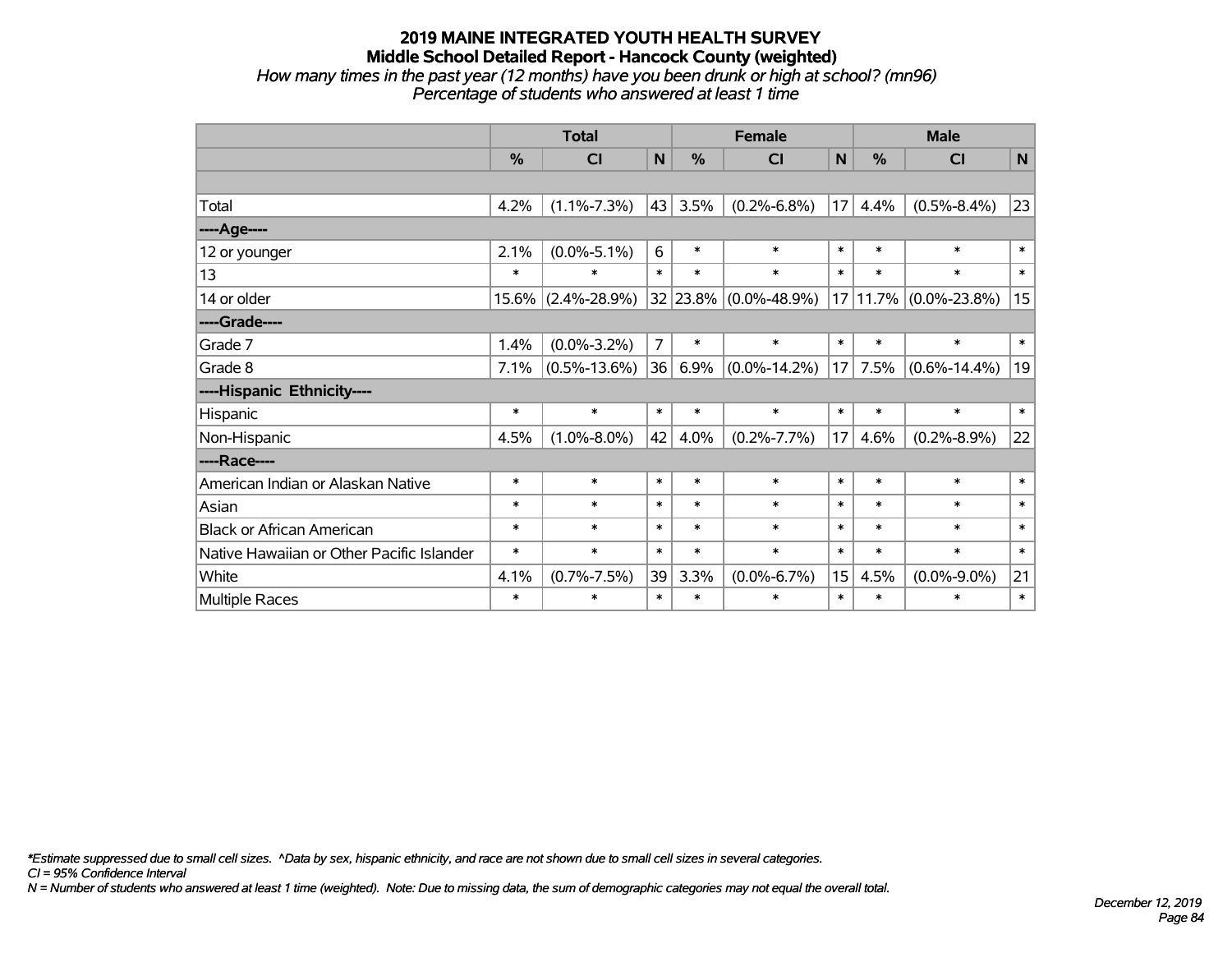#### **2019 MAINE INTEGRATED YOUTH HEALTH SURVEY Middle School Detailed Report - Hancock County (weighted)** *Has anyone offered, sold, or given you an illegal drug on school property? (mn97) Percentage of students who answered 'Yes'*

|                                           | <b>Total</b> |                    |             |                 | <b>Female</b>            | <b>Male</b>  |             |                                |              |
|-------------------------------------------|--------------|--------------------|-------------|-----------------|--------------------------|--------------|-------------|--------------------------------|--------------|
|                                           | %            | <b>CI</b>          | $\mathbf N$ | %               | <b>CI</b>                | $\mathsf{N}$ | %           | <b>CI</b>                      | $\mathsf{N}$ |
|                                           |              |                    |             |                 |                          |              |             |                                |              |
| Total                                     | 5.2%         | $(3.5\% - 7.0\%)$  |             | 56 5.9%         | $(2.4\% - 9.4\%)$        |              | $29 4.8\% $ | $(0.7\% - 8.9\%)$              | 27           |
| ---- Age----                              |              |                    |             |                 |                          |              |             |                                |              |
| 12 or younger                             | 2.9%         | $(0.0\% - 8.9\%)$  | 8           | $\ast$          | $\ast$                   | $\ast$       | $\ast$      | $\ast$                         | $\ast$       |
| 13                                        | 5.5%         | $(2.5\% - 8.4\%)$  |             | 30 9.8%         | $(0.0\% - 21.9\%)$       |              | $22$ 2.7%   | $(0.0\% - 7.6\%)$              | $\mathsf 9$  |
| 14 or older                               | 7.6%         | $(2.1\% - 13.1\%)$ |             |                 | $17$ 7.1% (0.0%-22.1%)   |              |             | $7   8.0\%   (0.2\% - 15.8\%)$ | 10           |
| ----Grade----                             |              |                    |             |                 |                          |              |             |                                |              |
| Grade 7                                   | 4.7%         | $(2.3\% - 7.0\%)$  |             | $24 \mid 4.4\%$ | $(0.0\% - 9.1\%)$        |              | $10 5.1\% $ | $(0.0\% - 10.6\%)$             | 14           |
| Grade 8                                   | 5.8%         | $(2.9\% - 8.7\%)$  |             |                 | $32 7.3\% $ (2.2%-12.4%) |              | $19 4.5\% $ | $(0.0\% - 9.8\%)$              | 13           |
| ----Hispanic Ethnicity----                |              |                    |             |                 |                          |              |             |                                |              |
| Hispanic                                  | $\ast$       | $\ast$             | $\ast$      | $\ast$          | $\ast$                   | $\ast$       | $\ast$      | $\ast$                         | $\ast$       |
| Non-Hispanic                              | 5.5%         | $(3.7\% - 7.3\%)$  |             | 56 6.3%         | $(2.7\% - 9.9\%)$        |              | 29 5.0%     | $(0.8\% - 9.1\%)$              | 27           |
| ----Race----                              |              |                    |             |                 |                          |              |             |                                |              |
| American Indian or Alaskan Native         | $\ast$       | $\ast$             | $\ast$      | $\ast$          | $\ast$                   | $\ast$       | $\ast$      | $\ast$                         | $\ast$       |
| Asian                                     | $\ast$       | $\ast$             | $\ast$      | $\ast$          | $\ast$                   | $\ast$       | $\ast$      | $\ast$                         | $\ast$       |
| <b>Black or African American</b>          | $\ast$       | $\ast$             | $\ast$      | $\ast$          | $\ast$                   | $\ast$       | $\ast$      | $\ast$                         | $\ast$       |
| Native Hawaiian or Other Pacific Islander | $\ast$       | $\ast$             | $\ast$      | $\ast$          | $\ast$                   | $\ast$       | $\ast$      | $\ast$                         | $\ast$       |
| White                                     | 5.0%         | $(2.9\% - 7.2\%)$  | 49          | 6.2%            | $(2.0\% - 10.4\%)$       |              | 28 4.1%     | $(0.0\% - 9.4\%)$              | 21           |
| Multiple Races                            | 13.9%        | $(6.1\% - 21.7\%)$ | 7           | $\ast$          | $\ast$                   | $\ast$       | $\ast$      | $\ast$                         | $\ast$       |

*\*Estimate suppressed due to small cell sizes. ^Data by sex, hispanic ethnicity, and race are not shown due to small cell sizes in several categories.*

*CI = 95% Confidence Interval*

*N = Number of students who answered 'Yes' (weighted). Note: Due to missing data, the sum of demographic categories may not equal the overall total.*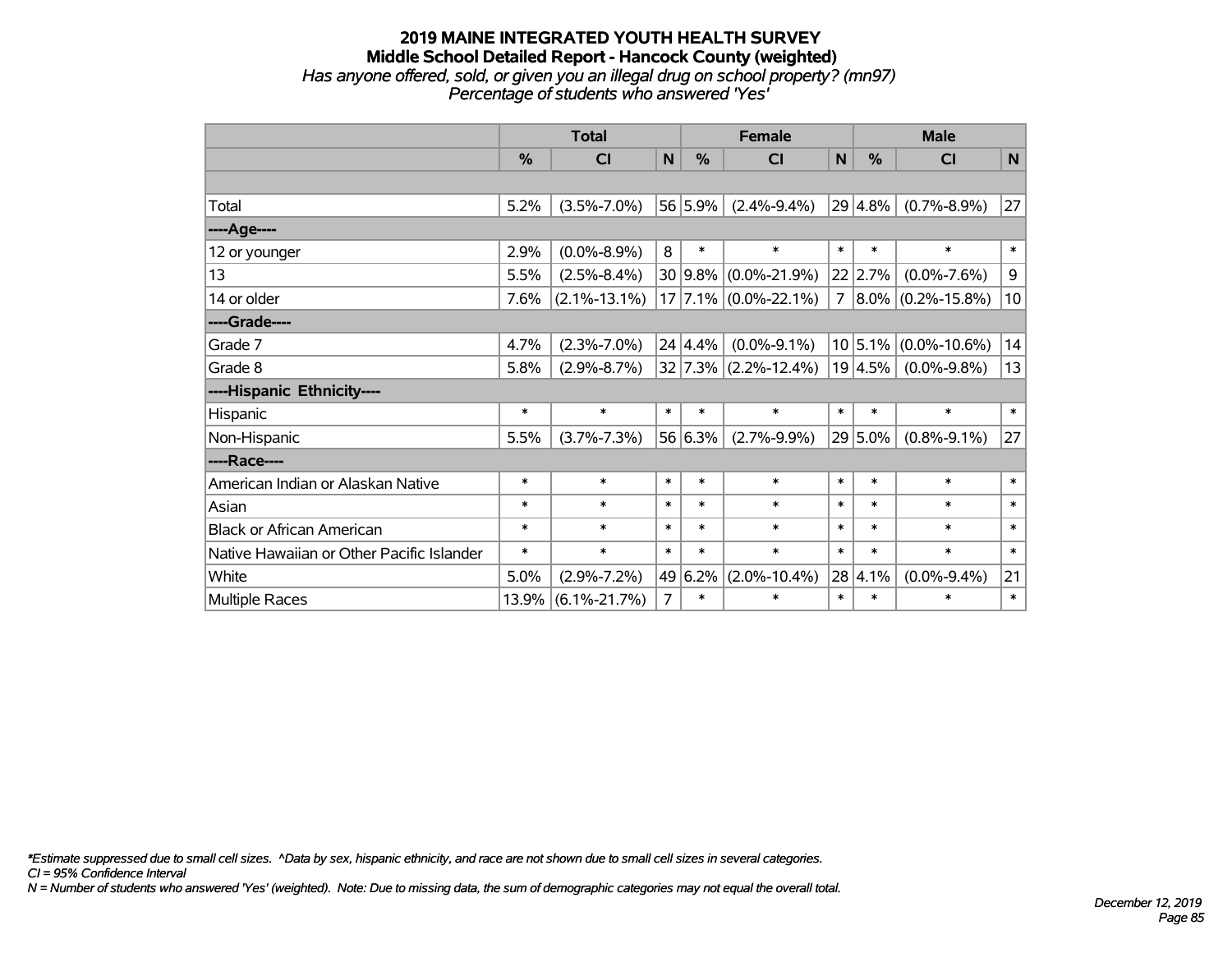#### **2019 MAINE INTEGRATED YOUTH HEALTH SURVEY Middle School Detailed Report - Hancock County (weighted)** *Have you ever had sexual intercourse? (mn100) Percentage of students who answered 'Yes'*

|                                           | <b>Total</b> |                    |        | <b>Female</b> |                    |              | <b>Male</b> |                    |             |  |
|-------------------------------------------|--------------|--------------------|--------|---------------|--------------------|--------------|-------------|--------------------|-------------|--|
|                                           | %            | C <sub>l</sub>     | N      | %             | <b>CI</b>          | $\mathsf{N}$ | %           | <b>CI</b>          | $\mathbf N$ |  |
|                                           |              |                    |        |               |                    |              |             |                    |             |  |
| Total                                     | 6.1%         | $(3.2\% - 9.0\%)$  | 63     | 3.9%          | $(1.2\% - 6.5\%)$  | 19           | 8.0%        | $(4.1\% - 11.9\%)$ | 42          |  |
| ---- Age----                              |              |                    |        |               |                    |              |             |                    |             |  |
| 12 or younger                             | 4.1%         | $(0.0\% - 9.1\%)$  | 12     | $\ast$        | $\ast$             | $\ast$       | $\ast$      | $\ast$             | $\ast$      |  |
| 13                                        | 4.6%         | $(2.1\% - 7.1\%)$  | 26     | 2.7%          | $(0.1\% - 5.3\%)$  | 7            | 6.6%        | $(3.0\% - 10.2\%)$ | 19          |  |
| 14 or older                               | 12.9%        | $(6.0\% - 19.9\%)$ |        | 26 13.2%      | $(5.9\% - 20.5\%)$ |              | $10 13.0\%$ | $(3.6\% - 22.3\%)$ | 15          |  |
| ----Grade----                             |              |                    |        |               |                    |              |             |                    |             |  |
| Grade 7                                   | 3.9%         | $(0.8\% - 6.9\%)$  | 19     | $\ast$        | $\ast$             | $\ast$       | $\ast$      | $\ast$             | $\ast$      |  |
| Grade 8                                   | 8.3%         | $(4.6\% - 12.0\%)$ | 44     | 6.9%          | $(2.2\% - 11.7\%)$ | 17           | 9.8%        | $(4.9\% - 14.7\%)$ | 27          |  |
| ----Hispanic Ethnicity----                |              |                    |        |               |                    |              |             |                    |             |  |
| Hispanic                                  | $\ast$       | $\ast$             | $\ast$ | $\ast$        | $\ast$             | $\ast$       | $\ast$      | $\ast$             | $\ast$      |  |
| Non-Hispanic                              | 5.8%         | $(2.7\% - 8.8\%)$  | 56     | 4.0%          | $(1.0\% - 7.0\%)$  | 17           | 7.2%        | $(3.3\% - 11.2\%)$ | 36          |  |
| ----Race----                              |              |                    |        |               |                    |              |             |                    |             |  |
| American Indian or Alaskan Native         | $\ast$       | $\ast$             | $\ast$ | $\ast$        | $\ast$             | $\ast$       | $\ast$      | $\ast$             | $\ast$      |  |
| Asian                                     | $\ast$       | $\ast$             | $\ast$ | $\ast$        | $\ast$             | $\ast$       | $\ast$      | $\ast$             | $\ast$      |  |
| <b>Black or African American</b>          | $\ast$       | $\ast$             | $\ast$ | $\ast$        | $\ast$             | $\ast$       | $\ast$      | $\ast$             | $\ast$      |  |
| Native Hawaiian or Other Pacific Islander | $\ast$       | $\ast$             | $\ast$ | $\ast$        | $\ast$             | $\ast$       | $\ast$      | $\ast$             | $\ast$      |  |
| White                                     | 5.7%         | $(2.5\% - 8.8\%)$  | 54     | 3.7%          | $(0.6\% - 6.8\%)$  | 16           | 7.3%        | $(3.2\% - 11.5\%)$ | 36          |  |
| <b>Multiple Races</b>                     | $\ast$       | $\ast$             | $\ast$ | $\ast$        | $\ast$             | $\ast$       | $\ast$      | $\ast$             | $\ast$      |  |

*\*Estimate suppressed due to small cell sizes. ^Data by sex, hispanic ethnicity, and race are not shown due to small cell sizes in several categories.*

*CI = 95% Confidence Interval*

*N = Number of students who answered 'Yes' (weighted). Note: Due to missing data, the sum of demographic categories may not equal the overall total.*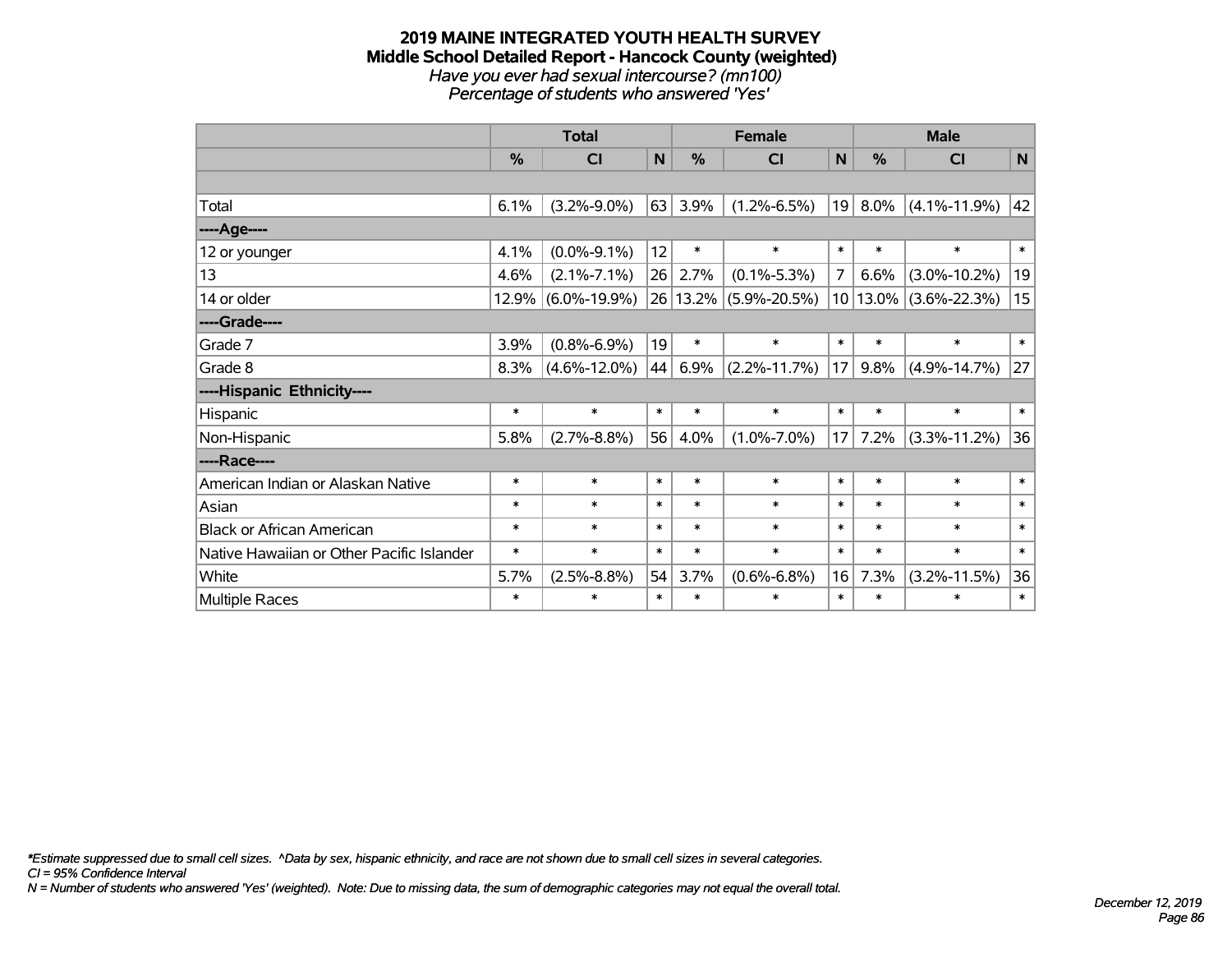*The last time you had sexual intercourse, did you or your partner use a condom? (mn101) Among students who ever had sexual intercourse, the percentage of students who answered 'Yes'*

|                                           |          | <b>Total</b>        |        | <b>Female</b> |           |        | <b>Male</b> |        |        |
|-------------------------------------------|----------|---------------------|--------|---------------|-----------|--------|-------------|--------|--------|
|                                           | $\%$     | <b>CI</b>           | N      | %             | <b>CI</b> | N      | %           | CI N   |        |
|                                           |          |                     |        |               |           |        |             |        |        |
| Total                                     | 61.4%    | $(53.7\% - 69.2\%)$ | 39     | $\ast$        | $\ast$    | $\ast$ | $\ast$      | $\ast$ | $\ast$ |
| ----Age----                               |          |                     |        |               |           |        |             |        |        |
| 12 or younger                             | 47.7%    | $(0.0\% - 100.0\%)$ | 6      | $\ast$        | $\ast$    | $\ast$ | $\ast$      | $\ast$ | $\ast$ |
| 13                                        | 56.2%    | $(0.0\% - 100.0\%)$ | 12     | $\ast$        | $\ast$    | $\ast$ | $\ast$      | $\ast$ | $\ast$ |
| 14 or older                               | 70.5%    | $(54.3\% - 86.7\%)$ | 21     | $\ast$        | $\ast$    | $\ast$ | $\ast$      | $\ast$ | $\ast$ |
| ----Grade----                             |          |                     |        |               |           |        |             |        |        |
| Grade 7                                   | $47.7\%$ | $(0.0\% - 100.0\%)$ | 6      | $\ast$        | $\ast$    | $\ast$ | $\ast$      | $\ast$ | $\ast$ |
| Grade 8                                   |          | 64.6% (38.9%-90.3%) | 33     | $\ast$        | *         | $\ast$ | *           | $\ast$ | $\ast$ |
| ----Hispanic Ethnicity----                |          |                     |        |               |           |        |             |        |        |
| Hispanic                                  | $\ast$   | $\ast$              | $\ast$ | $\ast$        | $\ast$    | $\ast$ | *           | $\ast$ | $\ast$ |
| Non-Hispanic                              | 55.7%    | $(42.7\% - 68.8\%)$ | 31     | $\ast$        | $\ast$    | $\ast$ | *           | $\ast$ | $\ast$ |
| ----Race----                              |          |                     |        |               |           |        |             |        |        |
| American Indian or Alaskan Native         | $\ast$   | $\ast$              | $\ast$ | $\ast$        | $\ast$    | $\ast$ | $\ast$      | $\ast$ | $\ast$ |
| Asian                                     | $\ast$   | $\ast$              | $\ast$ | $\ast$        | $\ast$    | $\ast$ | $\ast$      | $\ast$ | $\ast$ |
| <b>Black or African American</b>          | $\ast$   | $\ast$              | $\ast$ | $\ast$        | $\ast$    | $\ast$ | $\ast$      | $\ast$ | $\ast$ |
| Native Hawaiian or Other Pacific Islander | $\ast$   | $\ast$              | $\ast$ | $\ast$        | $\ast$    | $\ast$ | $\ast$      | $\ast$ | $\ast$ |
| White                                     | 58.1%    | $(45.8\% - 70.4\%)$ | 31     | $\ast$        | $\ast$    | $\ast$ | $\ast$      | $\ast$ | $\ast$ |
| <b>Multiple Races</b>                     | $\ast$   | $\ast$              | $\ast$ | $\ast$        | $\ast$    | $\ast$ | $\ast$      | $\ast$ | $\ast$ |

*\*Estimate suppressed due to small cell sizes. ^Data by sex, hispanic ethnicity, and race are not shown due to small cell sizes in several categories.*

*CI = 95% Confidence Interval*

*N = Among students who ever had sexual intercourse, the number of students who answered 'Yes' (weighted). Note: Due to missing data, the sum of demographic categories may not equal the overall total.*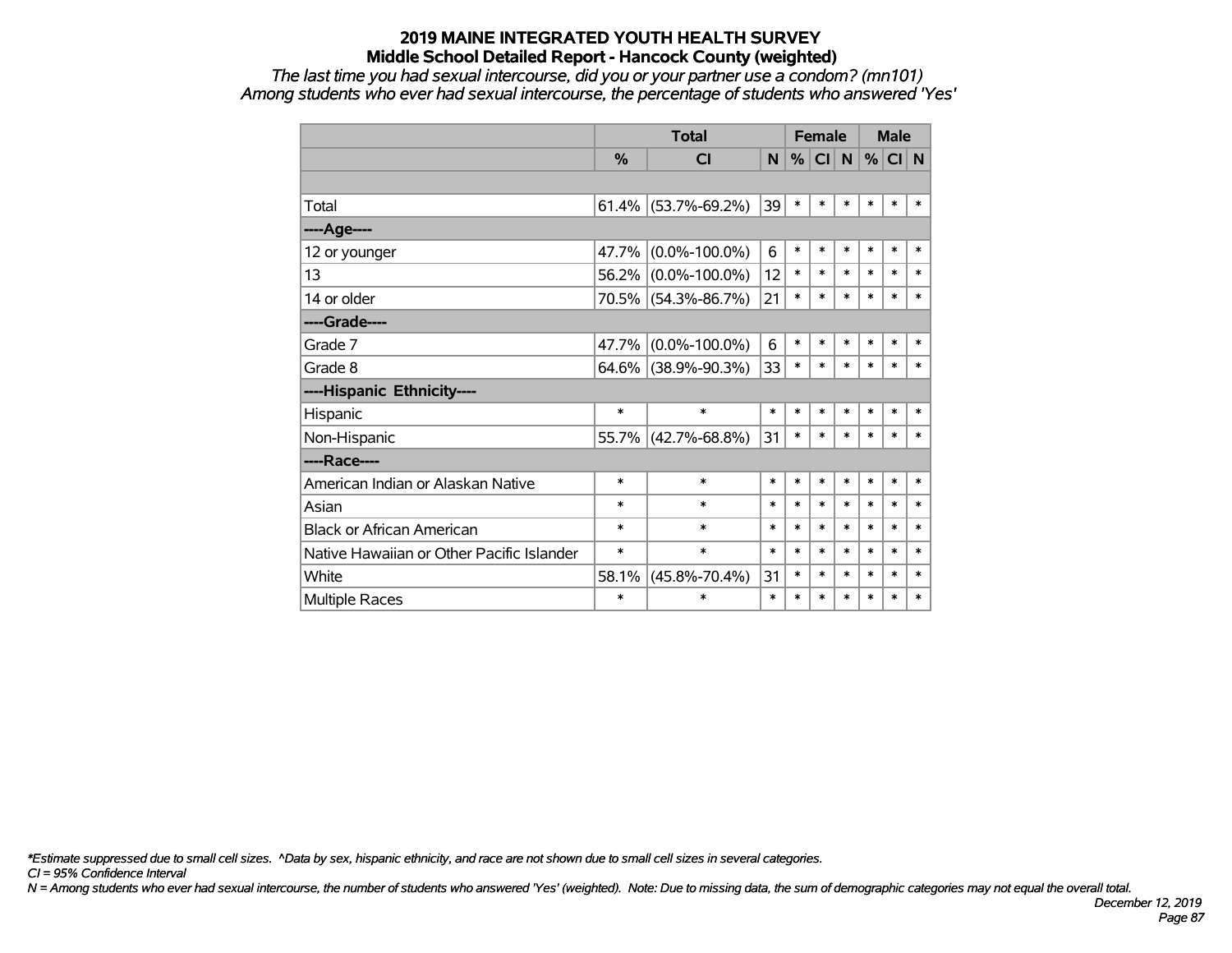*Percentage of students who drank 100% fruit juice and/or ate fruit two or more times per day during the past seven days (mnfruit)*

|                                           | <b>Total</b>  |                        |        |               | <b>Female</b>             | <b>Male</b>     |           |                         |        |
|-------------------------------------------|---------------|------------------------|--------|---------------|---------------------------|-----------------|-----------|-------------------------|--------|
|                                           | $\frac{0}{0}$ | <b>CI</b>              | N      | $\frac{9}{6}$ | <b>CI</b>                 | N               | %         | <b>CI</b>               | N.     |
|                                           |               |                        |        |               |                           |                 |           |                         |        |
| Total                                     |               | 28.5% (22.5%-34.5%)    |        |               | 296 28.5% (19.6%-37.4%)   |                 |           | 138 29.9% (22.9%-36.8%) | 158    |
| ----Age----                               |               |                        |        |               |                           |                 |           |                         |        |
| 12 or younger                             | 39.7%         | $(30.7\% - 48.7\%)$    |        |               | 107 37.4% (23.1%-51.6%)   | 53              | 43.5%     | $(29.4\% - 57.5\%)$     | 54     |
| 13                                        |               | 27.4% (20.8%-34.0%)    |        |               | 151 25.6% (17.1%-34.1%)   |                 |           | 65 30.8% (22.6%-38.9%)  | 86     |
| 14 or older                               |               | 17.5% (11.2%-23.9%)    |        |               | 38 22.7% (13.9%-31.5%)    | 20 <sub>1</sub> |           | $14.1\%$ (6.6%-21.6%)   | 17     |
| ----Grade----                             |               |                        |        |               |                           |                 |           |                         |        |
| Grade 7                                   | 30.4%         | $(22.0\% - 38.8\%)$    |        |               | 148 32.5% (20.8%-44.1%)   |                 | 73 30.1%  | $(21.5\% - 38.7\%)$     | 76     |
| Grade 8                                   |               | $27.4\%$ (21.6%-33.1%) |        |               | $147$ 25.4% (16.8%-34.0%) |                 |           | 65 30.2% (22.8%-37.6%)  | 82     |
| ----Hispanic Ethnicity----                |               |                        |        |               |                           |                 |           |                         |        |
| Hispanic                                  | 26.0%         | $(5.1\% - 46.9\%)$     | 6      | $\ast$        | $\ast$                    | $\ast$          | $\ast$    | $\ast$                  | $\ast$ |
| Non-Hispanic                              | 27.9%         | $(21.9\% - 33.9\%)$    |        |               | 270 28.2% (19.4%-36.9%)   |                 | 126 29.0% | $(22.1\% - 35.9\%)$     | 144    |
| ----Race----                              |               |                        |        |               |                           |                 |           |                         |        |
| American Indian or Alaskan Native         | $\ast$        | $\ast$                 | $\ast$ | $\ast$        | $\ast$                    | $\ast$          | $\ast$    | $\ast$                  | $\ast$ |
| Asian                                     | $\ast$        | $\ast$                 | $\ast$ | $\ast$        | $\ast$                    | $\ast$          | $\ast$    | $\ast$                  | $\ast$ |
| <b>Black or African American</b>          | $\ast$        | $\ast$                 | $\ast$ | $\ast$        | $\ast$                    | $\ast$          | $\ast$    | $\ast$                  | $\ast$ |
| Native Hawaiian or Other Pacific Islander | $\ast$        | $\ast$                 | $\ast$ | $\ast$        | $\ast$                    | $\ast$          | $\ast$    | $\ast$                  | $\ast$ |
| White                                     | 27.7%         | $(21.8\% - 33.5\%)$    |        |               | 262 28.3% (18.8%-37.7%)   |                 | 125 28.5% | $(21.8\% - 35.1\%)$     | 137    |
| Multiple Races                            |               | 48.7% (35.6%-61.8%)    |        |               | 18 51.0% (31.0%-71.1%)    | 8               |           | 47.1% (23.1%-71.0%)     | 11     |

*\*Estimate suppressed due to small cell sizes. ^Data by sex, hispanic ethnicity, and race are not shown due to small cell sizes in several categories.*

*CI = 95% Confidence Interval*

*N = Number of students who drank 100% fruit juice and/or ate fruit two or more times per day during the past seven days (weighted). Note: Due to missing data, the sum of demographic categories may not equal the overall total.*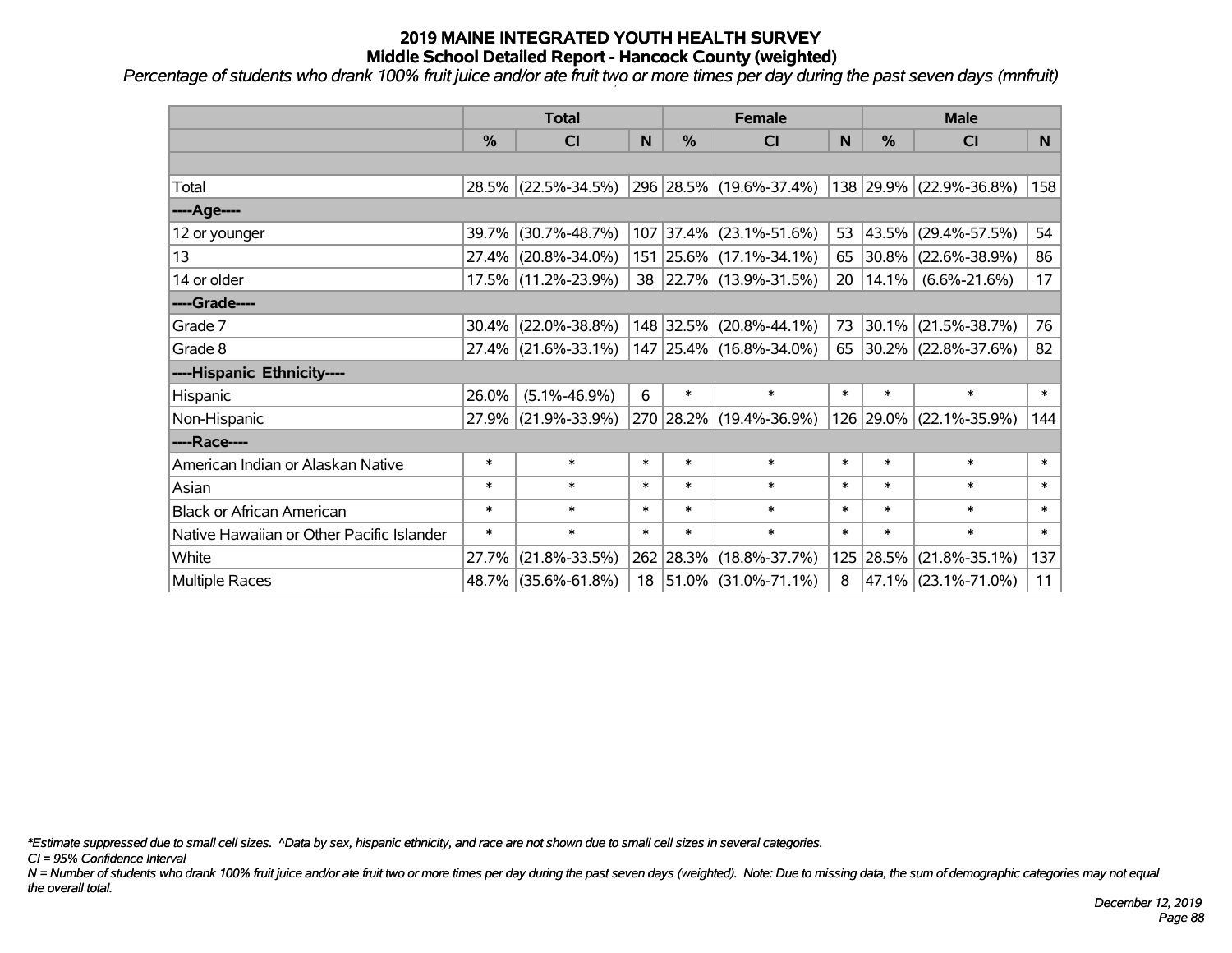*Percentage of students who drank 100% fruit juice and/or ate fruit less then 1 time per day during the past seven days (mnonefrt)*

|                                           | <b>Total</b>  |                     |                |               | <b>Female</b>            |        | <b>Male</b> |                         |        |  |
|-------------------------------------------|---------------|---------------------|----------------|---------------|--------------------------|--------|-------------|-------------------------|--------|--|
|                                           | $\frac{0}{6}$ | <b>CI</b>           | N              | $\frac{9}{6}$ | CI                       | N      | %           | <b>CI</b>               | N.     |  |
|                                           |               |                     |                |               |                          |        |             |                         |        |  |
| Total                                     | 38.4%         | $(30.6\% - 46.3\%)$ |                |               | 398 36.6% (28.8%-44.5%)  |        |             | 177 39.3% (30.9%-47.7%) | 208    |  |
| ----Age----                               |               |                     |                |               |                          |        |             |                         |        |  |
| 12 or younger                             | 31.2%         | $(22.6\% - 39.8\%)$ | 84             |               | $ 34.0\% $ (17.7%-50.3%) | 48     | 29.0%       | $(18.3\% - 39.6\%)$     | 36     |  |
| 13                                        | 39.4%         | $(30.2\% - 48.6\%)$ |                |               | 217 39.0% (28.9%-49.1%)  | 99     | 37.5%       | $(26.7\% - 48.3\%)$     | 105    |  |
| 14 or older                               |               | 45.2% (37.9%-52.5%) | 97             |               | $ 34.1\% $ (22.2%-46.0%) |        |             | 30 53.8% (40.9%-66.7%)  | 67     |  |
| ----Grade----                             |               |                     |                |               |                          |        |             |                         |        |  |
| Grade 7                                   | 36.7%         | $(28.3\% - 45.1\%)$ |                |               | 179 34.4% (25.0%-43.9%)  | 77     | 39.0%       | $(27.3\% - 50.6\%)$     | 98     |  |
| Grade 8                                   |               | 39.3% (29.6%-49.0%) |                |               | 212 38.4% (28.8%-47.9%)  |        |             | 98 38.6% (27.1%-50.2%)  | 105    |  |
| ----Hispanic Ethnicity----                |               |                     |                |               |                          |        |             |                         |        |  |
| Hispanic                                  | $46.6\%$      | $(33.7\% - 59.5\%)$ | 11             | $\ast$        | $\ast$                   | $\ast$ | $\ast$      | $\ast$                  | $\ast$ |  |
| Non-Hispanic                              |               | 38.6% (30.7%-46.5%) |                |               | 373 36.8% (28.7%-45.0%)  |        | 164 39.3%   | $(30.2\% - 48.4\%)$     | 196    |  |
| ----Race----                              |               |                     |                |               |                          |        |             |                         |        |  |
| American Indian or Alaskan Native         | 35.6%         | $(24.9\% - 46.3\%)$ | 6              | $\ast$        | $\ast$                   | $\ast$ | $\ast$      | $\ast$                  | $\ast$ |  |
| Asian                                     | $\ast$        | $\ast$              | $\ast$         | $\ast$        | $\ast$                   | $\ast$ | $\ast$      | $\ast$                  | $\ast$ |  |
| <b>Black or African American</b>          | $\ast$        | $\ast$              | $\ast$         | $\ast$        | $\ast$                   | $\ast$ | $\ast$      | $\ast$                  | $\ast$ |  |
| Native Hawaiian or Other Pacific Islander | $\ast$        | $\ast$              | $\ast$         | $\ast$        | $\ast$                   | $\ast$ | $\ast$      | $\ast$                  | $\ast$ |  |
| White                                     | 39.1%         | $(30.8\% - 47.4\%)$ |                | 369 35.8%     | $(27.4\% - 44.2\%)$      |        | 158 41.2%   | $(31.7\% - 50.6\%)$     | 198    |  |
| Multiple Races                            |               | 19.1% (13.2%-24.9%) | $\overline{7}$ | $\ast$        | $\ast$                   | $\ast$ | $\ast$      | $\ast$                  | $\ast$ |  |

*\*Estimate suppressed due to small cell sizes. ^Data by sex, hispanic ethnicity, and race are not shown due to small cell sizes in several categories.*

*CI = 95% Confidence Interval*

*N = Number of students who drank 100% fruit juice and/or ate fruit less then 1 time per day during the past seven days (weighted). Note: Due to missing data, the sum of demographic categories may not equal the overall total.*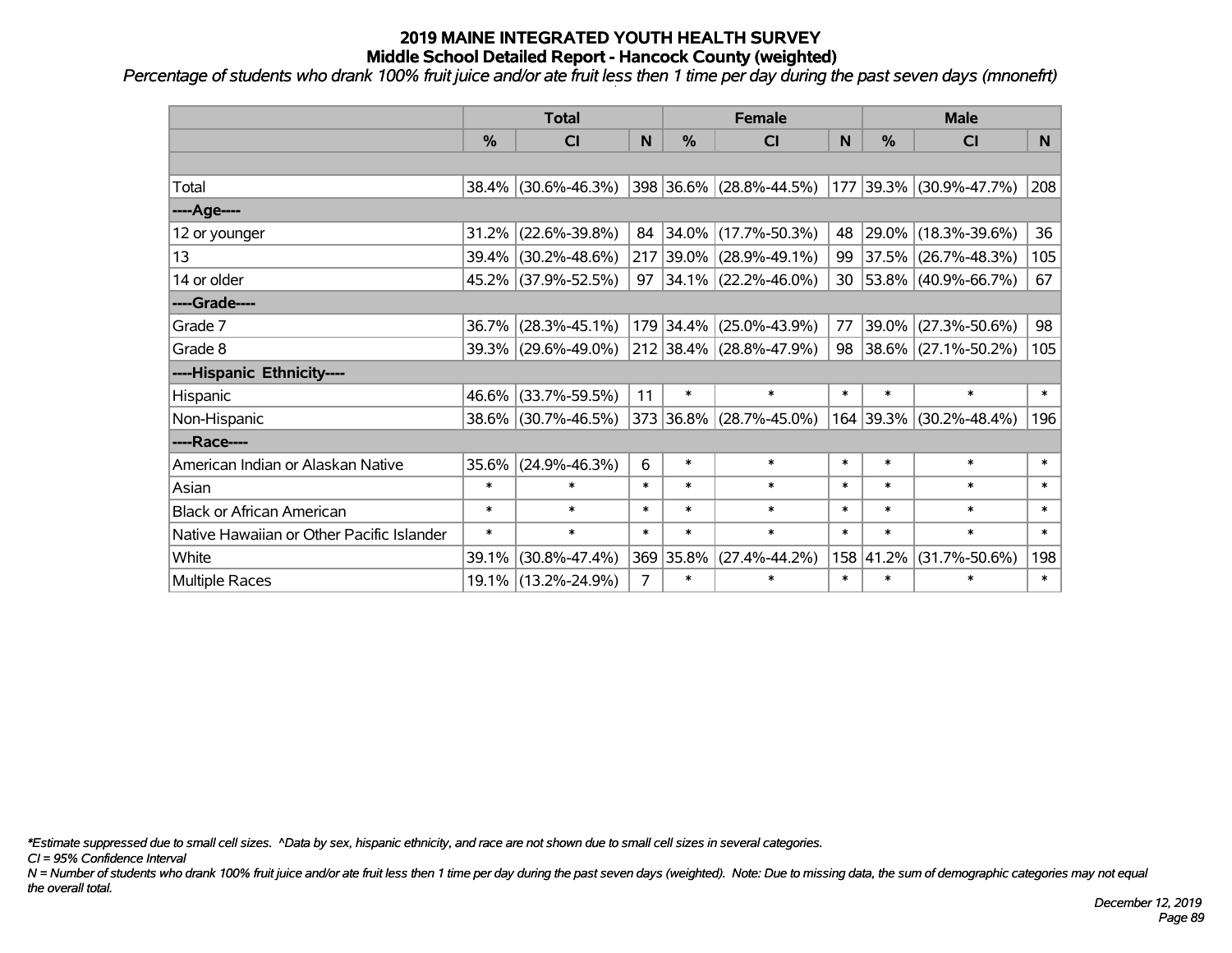*Percentage of students who ate vegetables three or more times per day during the past seven days (mnveg)*

|                                           | <b>Total</b>  |                     |        | <b>Female</b> |                         |              | <b>Male</b>  |                        |             |  |
|-------------------------------------------|---------------|---------------------|--------|---------------|-------------------------|--------------|--------------|------------------------|-------------|--|
|                                           | $\frac{0}{0}$ | CI                  | N      | $\frac{0}{0}$ | CI                      | $\mathsf{N}$ | %            | <b>CI</b>              | $\mathbf N$ |  |
|                                           |               |                     |        |               |                         |              |              |                        |             |  |
| Total                                     |               | 14.9% (10.2%-19.6%) |        |               | 155 17.6% (11.8%-23.4%) |              | 86 12.1%     | $(8.5\% - 15.8\%)$     | 64          |  |
| ----Age----                               |               |                     |        |               |                         |              |              |                        |             |  |
| 12 or younger                             | 19.5%         | $(11.5\% - 27.6\%)$ | 54     | 23.7%         | $(14.1\% - 33.3\%)$     |              | 35 15.3%     | $(8.2\% - 22.4\%)$     | 19          |  |
| 13                                        | 13.0%         | $(8.1\% - 17.9\%)$  | 71     | 13.8%         | $(7.1\% - 20.5\%)$      |              | 35   11.2%   | $(6.8\% - 15.6\%)$     | 31          |  |
| 14 or older                               | 13.9%         | $(9.8\% - 18.0\%)$  | 30     |               | $18.3\%$ (10.6%-26.1%)  |              | $16 11.0\% $ | $(6.1\% - 15.8\%)$     | 14          |  |
| ----Grade----                             |               |                     |        |               |                         |              |              |                        |             |  |
| Grade 7                                   | 14.5%         | $(8.4\% - 20.6\%)$  | 71     |               | 19.0% (12.2%-25.8%)     | 43           | 9.7%         | $(4.2\% - 15.1\%)$     | 24          |  |
| Grade 8                                   |               | 15.3% (11.1%-19.4%) | 82     |               | $16.6\%$ (10.1%-23.0%)  |              |              | 42 14.6% (10.4%-18.8%) | 40          |  |
| ----Hispanic Ethnicity----                |               |                     |        |               |                         |              |              |                        |             |  |
| Hispanic                                  | $\ast$        | $\ast$              | $\ast$ | $\ast$        | $\ast$                  | $\ast$       | $\ast$       | $\ast$                 | $\ast$      |  |
| Non-Hispanic                              |               | 14.8% (10.2%-19.4%) |        |               | 143 17.2% (12.2%-22.3%) |              | 76 12.3%     | $(8.1\% - 16.5\%)$     | 61          |  |
| ----Race----                              |               |                     |        |               |                         |              |              |                        |             |  |
| American Indian or Alaskan Native         | $\ast$        | $\ast$              | $\ast$ | $\ast$        | $\ast$                  | $\ast$       | $\ast$       | $\ast$                 | $\ast$      |  |
| Asian                                     | $\ast$        | $\ast$              | $\ast$ | $\ast$        | $\ast$                  | $\ast$       | $\ast$       | $\ast$                 | $\ast$      |  |
| <b>Black or African American</b>          | $\ast$        | $\ast$              | $\ast$ | $\ast$        | $\ast$                  | $\ast$       | $\ast$       | $\ast$                 | $\ast$      |  |
| Native Hawaiian or Other Pacific Islander | $\ast$        | $\ast$              | $\ast$ | $\ast$        | $\ast$                  | $\ast$       | $\ast$       | $\ast$                 | $\ast$      |  |
| White                                     | 14.9%         | $(10.0\% - 19.8\%)$ | 141    | 17.9%         | $(11.6\% - 24.2\%)$     | 79           | 11.8%        | $(8.2\% - 15.4\%)$     | 56          |  |
| Multiple Races                            | 21.3%         | $(7.8\% - 34.8\%)$  | 8      | $\ast$        | $\ast$                  | $\ast$       | $\ast$       | $\ast$                 | $\ast$      |  |

*\*Estimate suppressed due to small cell sizes. ^Data by sex, hispanic ethnicity, and race are not shown due to small cell sizes in several categories.*

*CI = 95% Confidence Interval*

*N = Number of students who ate vegetables three or more times per day during the past seven days (weighted). Note: Due to missing data, the sum of demographic categories may not equal the overall total.*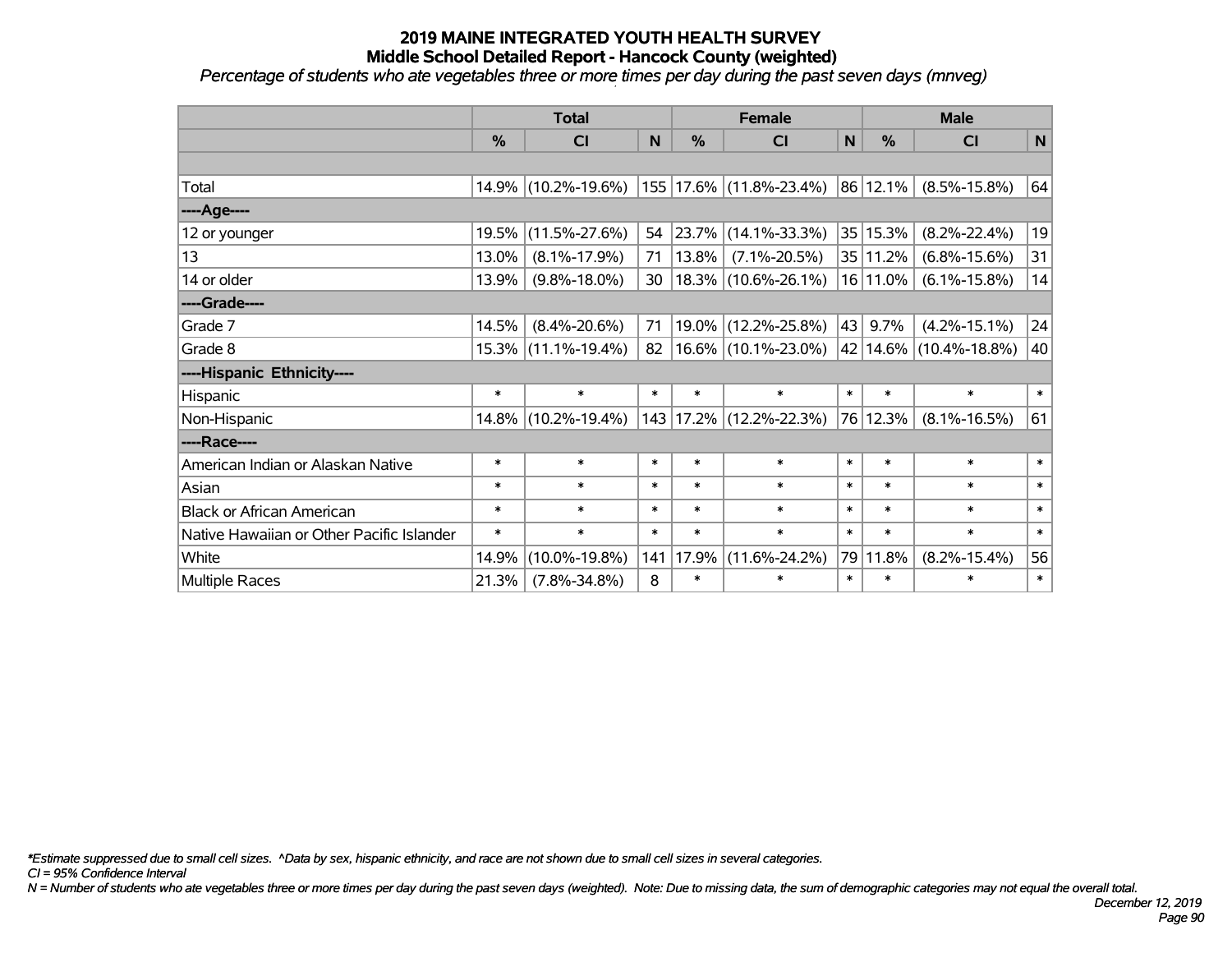*Percentage of students who ate vegetables less than 1 time per day during the past seven days (mnoneveg)*

|                                           | <b>Total</b>  |                        |                  |           | <b>Female</b>             |        | <b>Male</b> |                             |        |  |
|-------------------------------------------|---------------|------------------------|------------------|-----------|---------------------------|--------|-------------|-----------------------------|--------|--|
|                                           | $\frac{0}{0}$ | CI                     | N                | %         | <b>CI</b>                 | N      | %           | <b>CI</b>                   | N.     |  |
|                                           |               |                        |                  |           |                           |        |             |                             |        |  |
| Total                                     |               | 53.5% (47.4%-59.7%)    |                  |           | 556 47.9% (40.5%-55.3%)   |        |             | 233 59.0% (52.5%-65.6%)     | 311    |  |
| ----Age----                               |               |                        |                  |           |                           |        |             |                             |        |  |
| 12 or younger                             | 44.3%         | $(38.7\% - 49.9\%)$    |                  |           | 122 36.7% (28.9%-44.5%)   |        | 54 53.0%    | $(45.9\% - 60.1\%)$         | 66     |  |
| 13                                        |               | $54.9\%$ (45.0%-64.8%) |                  |           | 301 51.6% (40.1%-63.1%)   |        |             | 130 58.3% (47.3%-69.3%)     | 162    |  |
| 14 or older                               |               | $61.7\%$ (55.7%-67.7%) |                  |           | 132 56.1% (45.7%-66.4%)   |        |             | 50 $ 66.8\% $ (56.4%-77.1%) | 83     |  |
| ----Grade----                             |               |                        |                  |           |                           |        |             |                             |        |  |
| Grade 7                                   |               | $51.6\%$ (45.2%-58.1%) |                  |           | 254 44.2% (35.2%-53.2%)   |        | 100 59.9%   | $(52.4\% - 67.4\%)$         | 151    |  |
| Grade 8                                   |               | $55.0\%$ (48.6%-61.3%) |                  |           | 295 51.2% (44.0%-58.4%)   |        |             | 131 57.5% (49.9%-65.2%)     | 156    |  |
| ----Hispanic Ethnicity----                |               |                        |                  |           |                           |        |             |                             |        |  |
| Hispanic                                  | 61.8%         | $(37.9\% - 85.7\%)$    | 14               | $\ast$    | $\ast$                    | $\ast$ | $\ast$      | $\ast$                      | $\ast$ |  |
| Non-Hispanic                              |               | 53.0% (47.0%-59.0%)    |                  |           | $510$ 47.4% (40.5%-54.4%) |        |             | 210 58.4% (51.8%-64.9%)     | 290    |  |
| ----Race----                              |               |                        |                  |           |                           |        |             |                             |        |  |
| American Indian or Alaskan Native         | $\ast$        | $\ast$                 | $\ast$           | $\ast$    | $\ast$                    | $\ast$ | $\ast$      | $\ast$                      | $\ast$ |  |
| Asian                                     | $\ast$        | $\ast$                 | $\ast$           | $\ast$    | $\ast$                    | $\ast$ | $\ast$      | $\ast$                      | $\ast$ |  |
| <b>Black or African American</b>          | $\ast$        | $\ast$                 | $\ast$           | $\ast$    | $\ast$                    | $\ast$ | $\ast$      | $\ast$                      | $\ast$ |  |
| Native Hawaiian or Other Pacific Islander | $\ast$        | $\ast$                 | $\ast$           | $\ast$    | $\ast$                    | $\ast$ | $\ast$      | $\ast$                      | $\ast$ |  |
| White                                     | 53.5%         | $(46.6\% - 60.3\%)$    |                  | 505 46.8% | $(39.0\% - 54.5\%)$       | 207    | 60.2%       | $(52.1\% - 68.3\%)$         | 288    |  |
| Multiple Races                            |               | 40.7% (26.5%-54.9%)    | 15 <sub>15</sub> |           | $ 39.2\% $ (27.4%-51.0%)  | 6      |             | 41.7% (20.3%-63.2%)         | 9      |  |

*\*Estimate suppressed due to small cell sizes. ^Data by sex, hispanic ethnicity, and race are not shown due to small cell sizes in several categories.*

*CI = 95% Confidence Interval*

*N = Number of students who ate vegetables less than 1 time per day during the past seven days (weighted). Note: Due to missing data, the sum of demographic categories may not equal the overall total.*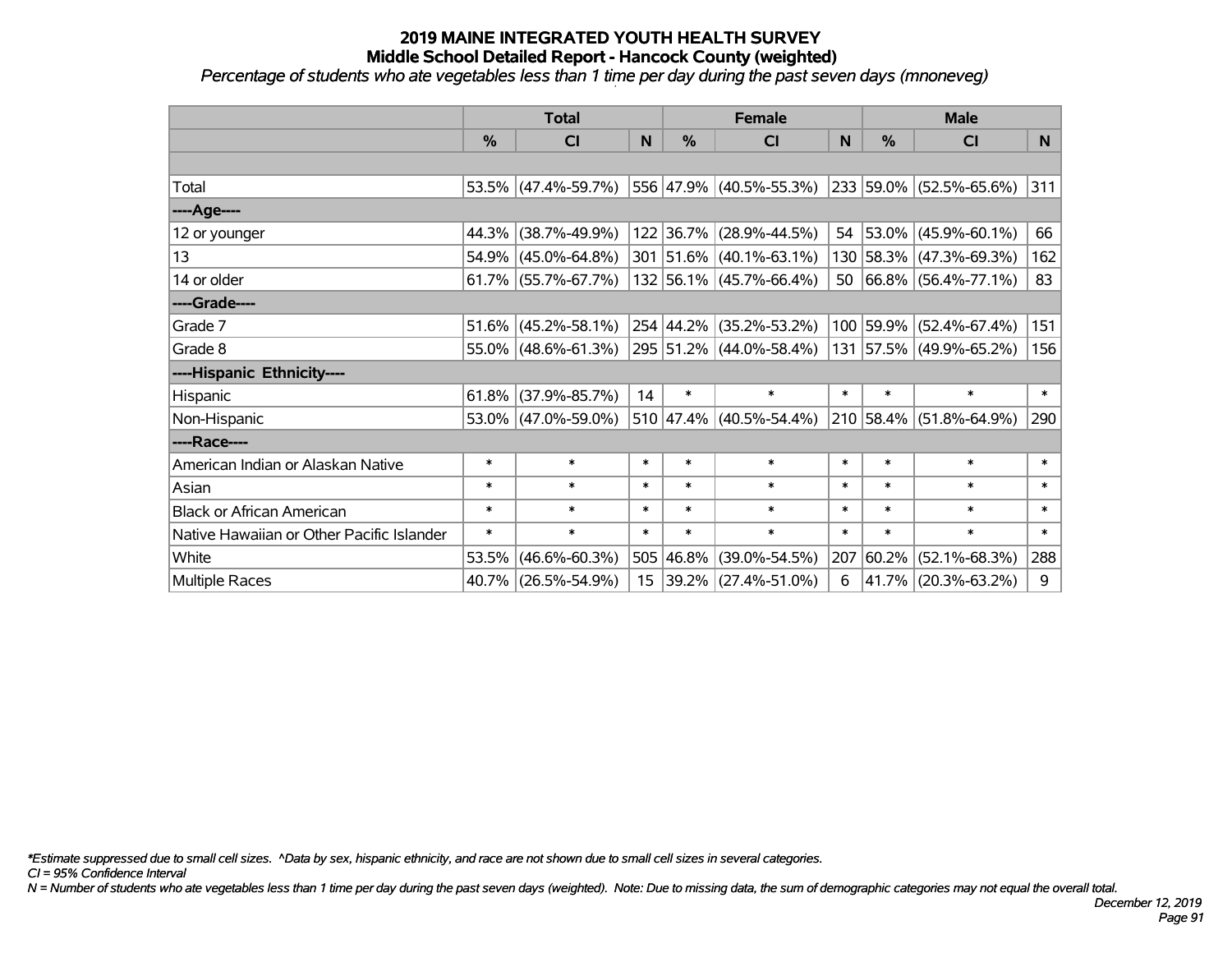*Percentage of students who drank 100% fruit juice, ate fruit and/or ate vegetables five or more times per day during the past seven days (mnfrvg)*

|                                           | <b>Total</b> |                     |        |        | <b>Female</b>               | <b>Male</b> |            |                            |              |
|-------------------------------------------|--------------|---------------------|--------|--------|-----------------------------|-------------|------------|----------------------------|--------------|
|                                           | %            | <b>CI</b>           | N      | %      | C <sub>1</sub>              | N           | %          | <b>CI</b>                  | $\mathsf{N}$ |
|                                           |              |                     |        |        |                             |             |            |                            |              |
| Total                                     |              | 15.7% (11.8%-19.7%) |        |        | 162 16.4% (10.9%-21.8%)     |             |            | 79 15.9% (12.2%-19.6%)     | 84           |
| ---- Age----                              |              |                     |        |        |                             |             |            |                            |              |
| 12 or younger                             | 20.3%        | $(15.5\% - 25.1\%)$ | 55     | 17.0%  | $(12.0\% - 22.0\%)$         |             | 24 24.7%   | $(14.6\% - 34.7\%)$        | 31           |
| 13                                        | 15.6%        | $(10.2\% - 21.0\%)$ | 85     | 16.3%  | $(8.3\% - 24.4\%)$          |             | 41   16.0% | $(11.3\% - 20.6\%)$        | 44           |
| 14 or older                               | 10.4%        | $(6.2\% - 14.7\%)$  | 22     | 15.6%  | $(9.3\% - 21.8\%)$          | 14          | 6.9%       | $(2.9\% - 10.9\%)$         | 9            |
| ----Grade----                             |              |                     |        |        |                             |             |            |                            |              |
| Grade 7                                   | 15.4%        | $(10.5\% - 20.2\%)$ | 74     | 15.8%  | $(9.0\% - 22.7\%)$          |             |            | 35   15.7%   (10.6%-20.8%) | 39           |
| Grade 8                                   |              | 16.4% (10.4%-22.3%) | 88     | 17.1%  | $(8.7\% - 25.4\%)$          |             |            | 44   16.4%   (11.3%-21.4%) | 44           |
| ----Hispanic Ethnicity----                |              |                     |        |        |                             |             |            |                            |              |
| Hispanic                                  | $\ast$       | $\ast$              | $\ast$ | $\ast$ | $\ast$                      | $\ast$      | $\ast$     | $\ast$                     | $\ast$       |
| Non-Hispanic                              |              | 15.8% (11.8%-19.8%) |        |        | 152   16.6%   (10.9%-22.2%) |             |            | 73 15.9% (11.7%-20.1%)     | 79           |
| ----Race----                              |              |                     |        |        |                             |             |            |                            |              |
| American Indian or Alaskan Native         | $\ast$       | $\ast$              | $\ast$ | $\ast$ | $\ast$                      | $\ast$      | $\ast$     | $\ast$                     | $\ast$       |
| Asian                                     | $\ast$       | $\ast$              | $\ast$ | $\ast$ | $\ast$                      | $\ast$      | $\ast$     | $\ast$                     | $\ast$       |
| <b>Black or African American</b>          | $\ast$       | $\ast$              | $\ast$ | $\ast$ | $\ast$                      | $\ast$      | $\ast$     | $\ast$                     | $\ast$       |
| Native Hawaiian or Other Pacific Islander | $\ast$       | $\ast$              | $\ast$ | $\ast$ | $\ast$                      | $\ast$      | $\ast$     | $\ast$                     | $\ast$       |
| White                                     | 15.9%        | $(11.5\% - 20.3\%)$ | 149    | 16.2%  | $(10.3\% - 22.2\%)$         | 71          | 16.4%      | $(11.8\% - 20.9\%)$        | 78           |
| Multiple Races                            |              | 23.9% (16.6%-31.3%) | 9      | $\ast$ | $\ast$                      | $\ast$      | $\ast$     | $\ast$                     | $\ast$       |

*\*Estimate suppressed due to small cell sizes. ^Data by sex, hispanic ethnicity, and race are not shown due to small cell sizes in several categories.*

*CI = 95% Confidence Interval*

*N = Number of students who drank 100% fruit juice, ate fruit and/or ate vegetables five or more times per day during the past seven days (weighted). Note: Due to missing data, the sum of demographic categories may not equal the overall total.*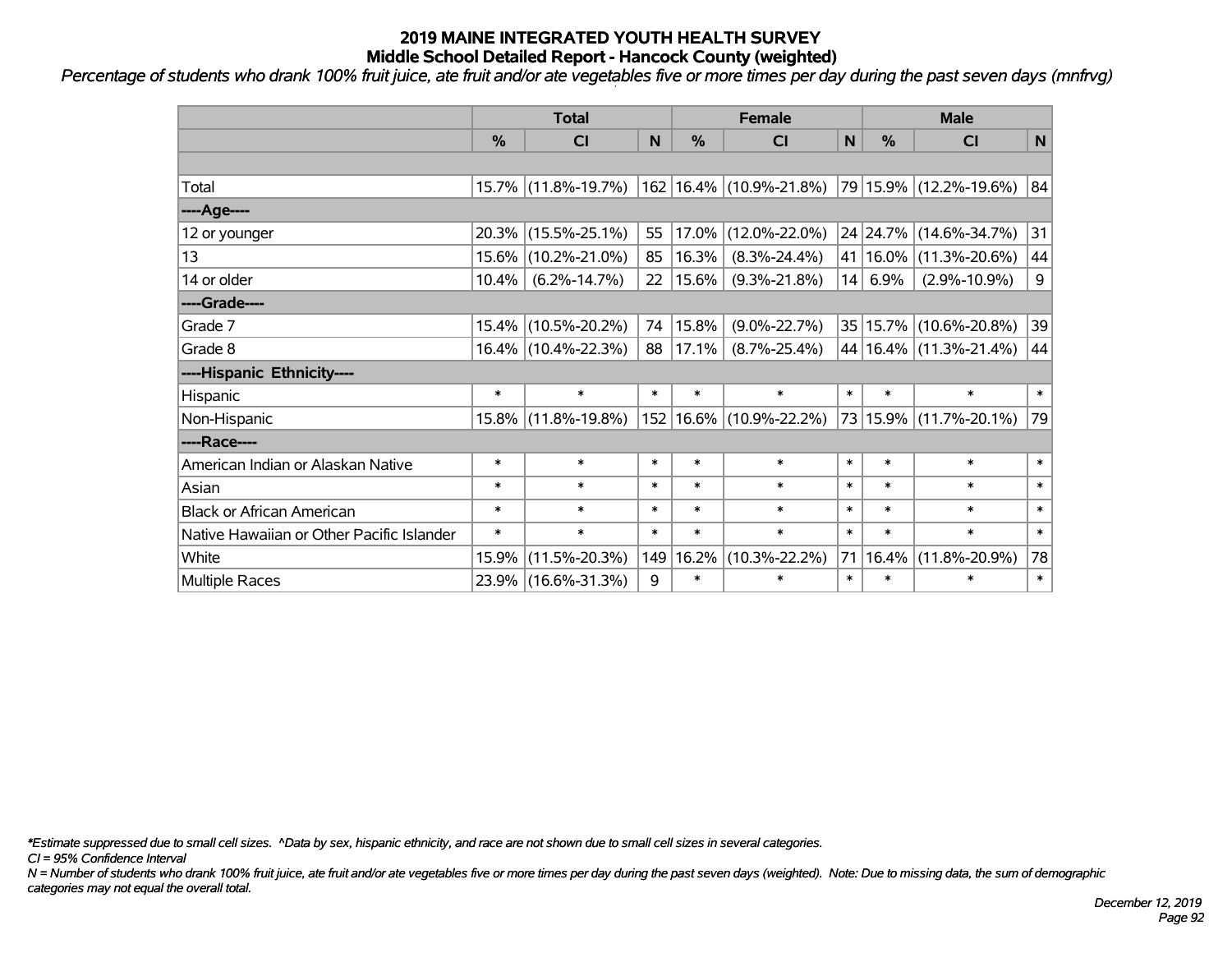*During the past 7 days, how many times did you drink a can, bottle, or glass of soda, sports drink, energy drink, or other sugar-sweetened beverage such as Gatorade, Red Bull, lemonade, sweetened tea or coffee drinks, flavored milk, Snapple, or Sunny D? (Do not count diet soda, other diet drinks, or 100% fruit juice.) (mn159a)*

*Percentage of students who answered at least one time per day in the past week*

|                                           | <b>Total</b> |                     |        |        | <b>Female</b>              |        | <b>Male</b>   |                        |        |  |
|-------------------------------------------|--------------|---------------------|--------|--------|----------------------------|--------|---------------|------------------------|--------|--|
|                                           | $\%$         | <b>CI</b>           | N      | $\%$   | CI                         | N      | $\frac{0}{0}$ | CI                     | N      |  |
|                                           |              |                     |        |        |                            |        |               |                        |        |  |
| Total                                     | 17.4%        | $(9.4\% - 25.4\%)$  |        |        | $178 16.0\% $ (4.9%-27.1%) |        |               | 76 18.5% (12.7%-24.4%) | 96     |  |
| ---- Age----                              |              |                     |        |        |                            |        |               |                        |        |  |
| 12 or younger                             | 17.0%        | $(5.8\% - 28.1\%)$  | 46     | 20.8%  | $(5.8\% - 35.8\%)$         |        | 30 12.9%      | $(5.4\% - 20.3\%)$     | 16     |  |
| 13                                        | 12.4%        | $(7.1\% - 17.6\%)$  | 67     | 9.6%   | $(2.6\% - 16.6\%)$         |        | 23 13.7%      | $(8.5\% - 18.9\%)$     | 38     |  |
| 14 or older                               |              | 31.0% (16.0%-46.1%) | 65     |        | 25.3% (8.4%-42.2%)         |        |               | 22 35.8% (18.9%-52.7%) | 42     |  |
| ----Grade----                             |              |                     |        |        |                            |        |               |                        |        |  |
| Grade 7                                   | 16.1%        | $(8.7\% - 23.4\%)$  | 78     | 17.8%  | $(6.1\% - 29.4\%)$         |        | 40 13.8%      | $(9.5\% - 18.1\%)$     | 34     |  |
| Grade 8                                   | 18.7%        | $(9.4\% - 27.9\%)$  | 99     |        | $14.6\%$ (3.3%-25.9%)      |        |               | 37 23.2% (12.9%-33.5%) | 62     |  |
| ----Hispanic Ethnicity----                |              |                     |        |        |                            |        |               |                        |        |  |
| Hispanic                                  | $\ast$       | $\ast$              | $\ast$ | $\ast$ | $\ast$                     | $\ast$ | $\ast$        | $\ast$                 | $\ast$ |  |
| Non-Hispanic                              |              | 17.3% (10.2%-24.5%) |        |        | 165   16.0%   (5.5%-26.4%) |        |               | 70 18.3% (13.2%-23.4%) | 89     |  |
| ----Race----                              |              |                     |        |        |                            |        |               |                        |        |  |
| American Indian or Alaskan Native         | $\ast$       | $\ast$              | $\ast$ | $\ast$ | $\ast$                     | $\ast$ | $\ast$        | $\ast$                 | $\ast$ |  |
| Asian                                     | $\ast$       | $\ast$              | $\ast$ | $\ast$ | $\ast$                     | $\ast$ | $\ast$        | $\ast$                 | $\ast$ |  |
| <b>Black or African American</b>          | $\ast$       | $\ast$              | $\ast$ | $\ast$ | $\ast$                     | $\ast$ | $\ast$        | $\ast$                 | $\ast$ |  |
| Native Hawaiian or Other Pacific Islander | $\ast$       | $\ast$              | $\ast$ | $\ast$ | $\ast$                     | $\ast$ | $\ast$        | $\ast$                 | $\ast$ |  |
| White                                     | 17.8%        | $(9.4\% - 26.3\%)$  | 167    | 15.7%  | $(4.4\% - 27.0\%)$         | 69     | 19.6%         | $(13.2\% - 25.9\%)$    | 92     |  |
| <b>Multiple Races</b>                     |              | 20.0% (15.2%-24.8%) | 8      | $\ast$ | $\ast$                     | $\ast$ | $\ast$        | $\ast$                 | $\ast$ |  |

*\*Estimate suppressed due to small cell sizes. ^Data by sex, hispanic ethnicity, and race are not shown due to small cell sizes in several categories.*

*CI = 95% Confidence Interval*

*N = Number of students who answered at least one time per day in the past week (weighted). Note: Due to missing data, the sum of demographic categories may not equal the overall total.*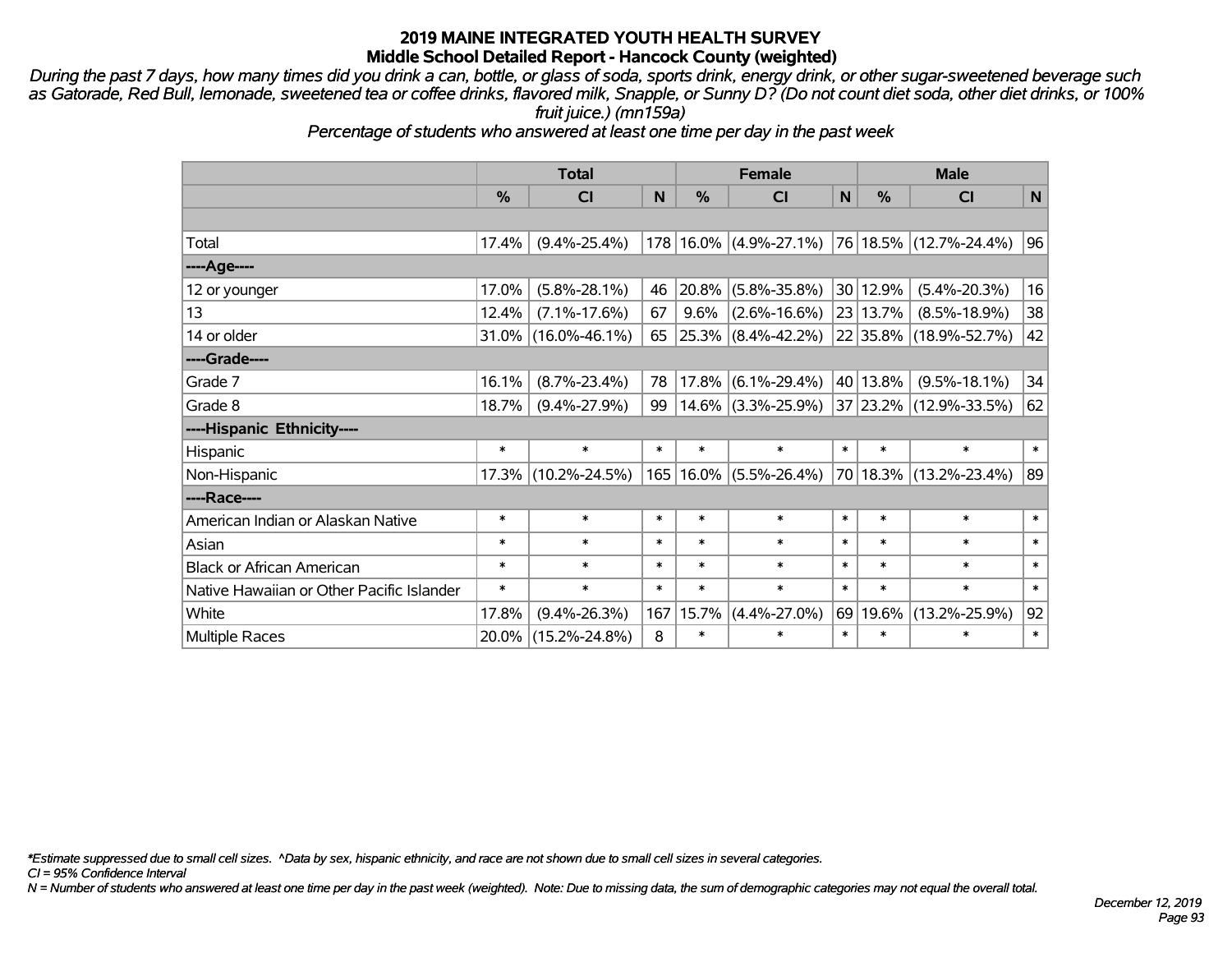*During the past 7 days, on how many days did you eat dinner at home with at least one of your parents or guardians? (mn185b) Percentage of students who answered at least 5 days*

|                                           | <b>Total</b>  |                        |        |               | <b>Female</b>                    | <b>Male</b> |           |                              |        |
|-------------------------------------------|---------------|------------------------|--------|---------------|----------------------------------|-------------|-----------|------------------------------|--------|
|                                           | $\frac{0}{0}$ | <b>CI</b>              | N      | $\frac{0}{0}$ | <b>CI</b>                        | N           | %         | <b>CI</b>                    | N.     |
|                                           |               |                        |        |               |                                  |             |           |                              |        |
| Total                                     |               | $80.4\%$ (76.5%-84.3%) |        |               | $ 836 79.4\%  (71.2\% - 87.5\%)$ |             |           | $ 393 81.9\% $ (77.1%-86.6%) | 431    |
| ----Age----                               |               |                        |        |               |                                  |             |           |                              |        |
| 12 or younger                             | 72.3%         | $(63.7\% - 80.8\%)$    |        |               | 203 73.4% (59.3%-87.4%)          |             | 124 70.6% | $(56.2\% - 85.0\%)$          | 80     |
| 13                                        | 88.6%         | $(84.1\% - 93.1\%)$    |        |               | 471 90.8% (83.2%-98.4%)          |             |           | 202 88.4% (82.6%-94.3%)      | 256    |
| 14 or older                               |               | 71.2% (63.3%-79.0%)    |        |               | 162 64.6% (54.7%-74.5%)          |             |           | 67 76.7% (57.3%-96.1%)       | 95     |
| ----Grade----                             |               |                        |        |               |                                  |             |           |                              |        |
| Grade 7                                   | 80.2%         | $(72.0\% - 88.4\%)$    |        |               | 394 80.4% (63.4%-97.4%)          |             | 184 79.0% | $(76.2\% - 81.8\%)$          | 197    |
| Grade 8                                   |               | $80.4\%$ (75.5%-85.2%) |        |               | 437   78.1%   (69.6%-86.7%)      |             |           | 204 84.4% (74.3%-94.6%)      | 233    |
| ----Hispanic Ethnicity----                |               |                        |        |               |                                  |             |           |                              |        |
| Hispanic                                  | $\ast$        | $\ast$                 | $\ast$ | $\ast$        | $\ast$                           | $\ast$      | $\ast$    | $\ast$                       | $\ast$ |
| Non-Hispanic                              | 82.1%         | $(79.2\% - 85.1\%)$    |        |               | 811 80.7% (74.3%-87.1%)          |             |           | 375 84.1% (77.5%-90.8%)      | 425    |
| ----Race----                              |               |                        |        |               |                                  |             |           |                              |        |
| American Indian or Alaskan Native         | 28.7%         | $(6.9\% - 50.6\%)$     | 6      | $\ast$        | $\ast$                           | $\ast$      | $\ast$    | $\ast$                       | $\ast$ |
| Asian                                     | $\ast$        | $\ast$                 | $\ast$ | $\ast$        | $\ast$                           | $\ast$      | $\ast$    | $\ast$                       | $\ast$ |
| <b>Black or African American</b>          | $\ast$        | $\ast$                 | $\ast$ | $\ast$        | $\ast$                           | $\ast$      | $\ast$    | $\ast$                       | $\ast$ |
| Native Hawaiian or Other Pacific Islander | $\ast$        | $\ast$                 | $\ast$ | $\ast$        | $\ast$                           | $\ast$      | $\ast$    | $\ast$                       | $\ast$ |
| White                                     | 80.8%         | $(77.2\% - 84.4\%)$    |        | 766 81.0%     | $(73.8\% - 88.1\%)$              |             | 366 81.3% | $(75.9\% - 86.6\%)$          | 390    |
| <b>Multiple Races</b>                     | 87.4%         | $(80.3\% - 94.5\%)$    | 42     | $\ast$        | $\ast$                           | $\ast$      | $\ast$    | $\ast$                       | $\ast$ |

*\*Estimate suppressed due to small cell sizes. ^Data by sex, hispanic ethnicity, and race are not shown due to small cell sizes in several categories.*

*CI = 95% Confidence Interval*

*N = Number of students who answered at least 5 days (weighted). Note: Due to missing data, the sum of demographic categories may not equal the overall total.*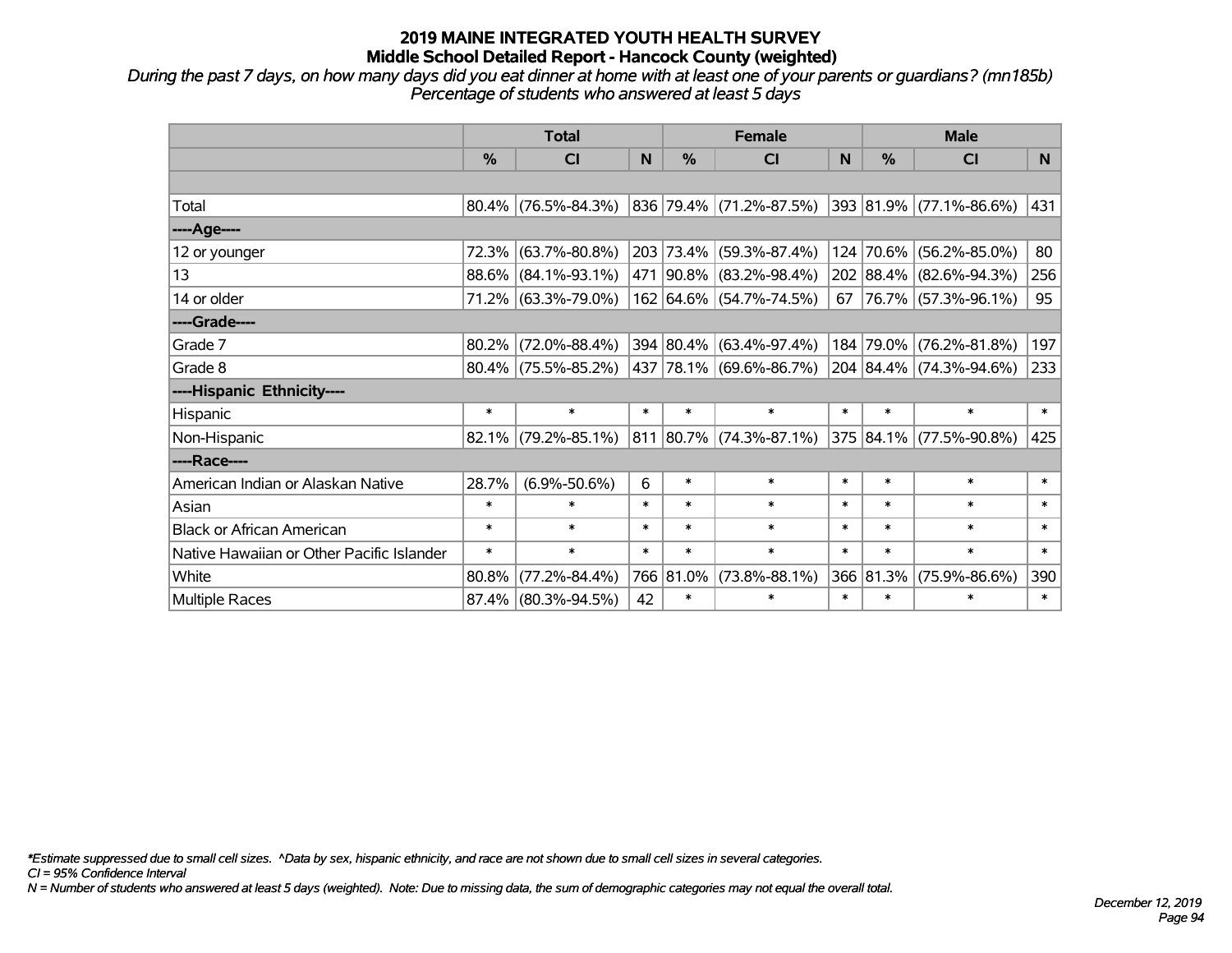*During the past 7 days, on how many days were you physically active for a total of at least 60 minutes per day? (Add up all the time you spent in any kind of physical activity that increased your heart rate and made you breathe hard some of the time.) (mn161) Percentage of students who answered at least 5 days*

|                                           | <b>Total</b> |                        |                 |           | <b>Female</b>            |        | <b>Male</b>   |                         |        |  |
|-------------------------------------------|--------------|------------------------|-----------------|-----------|--------------------------|--------|---------------|-------------------------|--------|--|
|                                           | %            | C <sub>l</sub>         | N               | %         | <b>CI</b>                | N      | $\frac{0}{0}$ | <b>CI</b>               | N.     |  |
|                                           |              |                        |                 |           |                          |        |               |                         |        |  |
| Total                                     |              | $51.4\%$ (46.4%-56.4%) |                 |           | 521 53.8% (51.0%-56.6%)  |        |               | 256 50.2% (40.6%-59.9%) | 258    |  |
| ----Age----                               |              |                        |                 |           |                          |        |               |                         |        |  |
| 12 or younger                             |              | $54.4\%$ (48.5%-60.2%) |                 | 147 57.9% | $(51.2\% - 64.6\%)$      | 82     | 49.0%         | $(36.8\% - 61.2\%)$     | 62     |  |
| 13                                        |              | $50.5\%$ (42.5%-58.4%) |                 |           | 269 50.2% (44.1%-56.2%)  |        | 123 52.8%     | $(37.8\% - 67.8\%)$     | 142    |  |
| 14 or older                               |              | $50.1\%$ (43.0%-57.3%) |                 |           | 105 57.2% (52.9%-61.5%)  |        |               | 51 45.6% (35.2%-56.0%)  | 55     |  |
| ----Grade----                             |              |                        |                 |           |                          |        |               |                         |        |  |
| Grade 7                                   |              | 49.5% (41.8%-57.2%)    |                 | 239 49.3% | $(44.3\% - 54.4\%)$      |        | 109 50.6%     | $(39.3\% - 62.0\%)$     | 127    |  |
| Grade 8                                   |              | 53.8% (50.7%-56.9%)    |                 |           | 280 57.7% (53.7%-61.8%)  |        |               | 145 50.7% (41.4%-59.9%) | 131    |  |
| ----Hispanic Ethnicity----                |              |                        |                 |           |                          |        |               |                         |        |  |
| Hispanic                                  |              | $61.7\%$ (41.5%-81.9%) | 14              | $\ast$    | $\ast$                   | $\ast$ | $\ast$        | $\ast$                  | $\ast$ |  |
| Non-Hispanic                              |              | $51.3\%$ (46.1%-56.4%) |                 |           | 484 54.3% (51.0%-57.6%)  |        | 238 49.6%     | $(39.1\% - 60.0\%)$     | 239    |  |
| ----Race----                              |              |                        |                 |           |                          |        |               |                         |        |  |
| American Indian or Alaskan Native         |              | 53.7% (43.0%-64.5%)    | 10 <sup>1</sup> | $\ast$    | $\ast$                   | $\ast$ | $\ast$        | $\ast$                  | $\ast$ |  |
| Asian                                     | $\ast$       | $\ast$                 | $\ast$          | $\ast$    | $\ast$                   | $\ast$ | $\ast$        | $\ast$                  | $\ast$ |  |
| <b>Black or African American</b>          | $\ast$       | $\ast$                 | $\ast$          | $\ast$    | $\ast$                   | $\ast$ | $\ast$        | $\ast$                  | $\ast$ |  |
| Native Hawaiian or Other Pacific Islander | $\ast$       | $\ast$                 | $\ast$          | $\ast$    | $\ast$                   | $\ast$ | $\ast$        | $\ast$                  | $\ast$ |  |
| White                                     | 51.6%        | $(45.8\% - 57.4\%)$    |                 | 478 54.6% | $(51.5\% - 57.7\%)$      | 239    | 49.8%         | $(38.8\% - 60.8\%)$     | 231    |  |
| <b>Multiple Races</b>                     |              | $51.5\%$ (41.0%-62.0%) | 20              |           | $ 52.5\% $ (36.1%-68.9%) | 8      |               | 50.8% (41.0%-60.5%)     | 11     |  |

*\*Estimate suppressed due to small cell sizes. ^Data by sex, hispanic ethnicity, and race are not shown due to small cell sizes in several categories.*

*CI = 95% Confidence Interval*

*N = Number of students who answered at least 5 days (weighted). Note: Due to missing data, the sum of demographic categories may not equal the overall total.*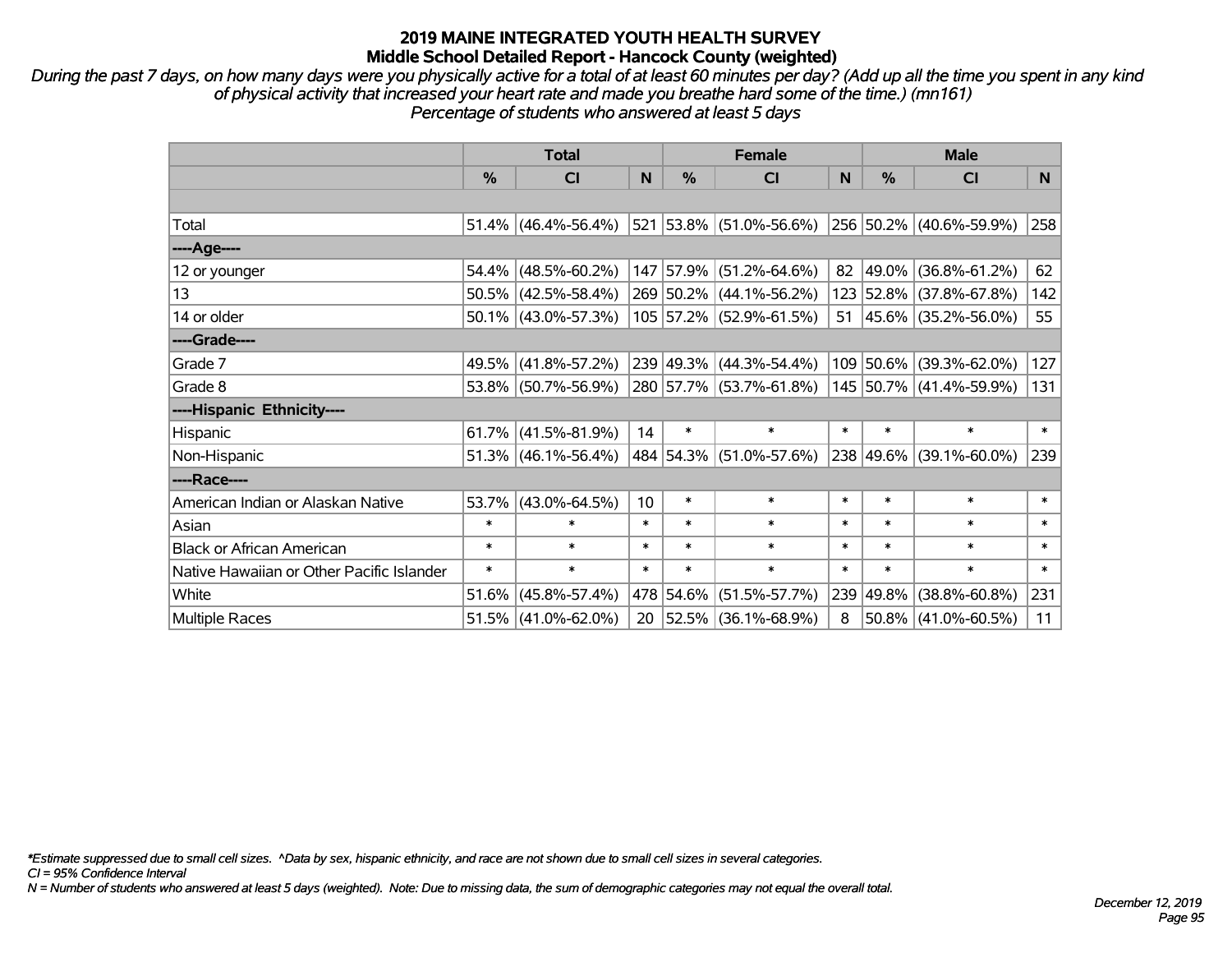*Percentage of students who were physically active for a total of at least 60 minutes per day on all of the past seven days (mnpa7day)*

|                                           | <b>Total</b>  |                     |                 |               | <b>Female</b>            |        | <b>Male</b> |                         |        |  |
|-------------------------------------------|---------------|---------------------|-----------------|---------------|--------------------------|--------|-------------|-------------------------|--------|--|
|                                           | $\frac{0}{0}$ | <b>CI</b>           | N               | $\frac{9}{6}$ | <b>CI</b>                | N      | %           | <b>CI</b>               | N.     |  |
|                                           |               |                     |                 |               |                          |        |             |                         |        |  |
| Total                                     |               | 26.3% (24.0%-28.7%) |                 |               | 267 22.6% (18.4%-26.7%)  |        |             | 107 30.0% (24.8%-35.3%) | 154    |  |
| ----Age----                               |               |                     |                 |               |                          |        |             |                         |        |  |
| 12 or younger                             | 30.1%         | $(25.8\% - 34.4\%)$ | 81              |               | $ 30.2\% $ (23.3%-37.1%) | 43     | 29.4%       | $(17.9\% - 40.9\%)$     | 37     |  |
| 13                                        | 22.5%         | $(18.0\% - 26.9\%)$ |                 | 120 15.1%     | $(9.7\% - 20.5\%)$       |        |             | 37 29.4% (21.4%-37.4%)  | 79     |  |
| 14 or older                               |               | 31.4% (20.7%-42.2%) |                 |               | 66 31.2% (18.3%-44.0%)   |        |             | 28 32.1% (20.3%-43.9%)  | 38     |  |
| ----Grade----                             |               |                     |                 |               |                          |        |             |                         |        |  |
| Grade 7                                   | 25.8%         | $(22.6\% - 29.0\%)$ |                 |               | 125 24.1% (17.2%-30.9%)  | 53     | 27.9%       | $(20.3\% - 35.6\%)$     | 70     |  |
| Grade 8                                   |               | 27.3% (23.1%-31.5%) |                 |               | 142 21.6% (15.8%-27.3%)  |        |             | 54 32.6% (27.0%-38.2%)  | 84     |  |
| ----Hispanic Ethnicity----                |               |                     |                 |               |                          |        |             |                         |        |  |
| Hispanic                                  | 45.3%         | $(24.1\% - 66.5\%)$ | 10 <sup>°</sup> | $\ast$        | $\ast$                   | $\ast$ | $\ast$      | $\ast$                  | $\ast$ |  |
| Non-Hispanic                              |               | 26.1% (23.3%-28.9%) |                 |               | 246 23.5% (17.7%-29.3%)  |        | 103 28.6%   | $(22.7\% - 34.5\%)$     | 138    |  |
| ----Race----                              |               |                     |                 |               |                          |        |             |                         |        |  |
| American Indian or Alaskan Native         | 42.9%         | $(34.1\% - 51.7\%)$ | 8               | $\ast$        | $\ast$                   | $\ast$ | $\ast$      | $\ast$                  | $\ast$ |  |
| Asian                                     | $\ast$        | $\ast$              | $\ast$          | $\ast$        | $\ast$                   | $\ast$ | $\ast$      | $\ast$                  | $\ast$ |  |
| <b>Black or African American</b>          | $\ast$        | $\ast$              | $\ast$          | $\ast$        | $\ast$                   | $\ast$ | $\ast$      | $\ast$                  | $\ast$ |  |
| Native Hawaiian or Other Pacific Islander | $\ast$        | $\ast$              | $\ast$          | $\ast$        | $\ast$                   | $\ast$ | $\ast$      | $\ast$                  | $\ast$ |  |
| White                                     | 26.2%         | $(23.9\% - 28.6\%)$ |                 | 243 23.3%     | $(18.0\% - 28.6\%)$      | 102    | 29.1%       | $(23.7\% - 34.5\%)$     | 135    |  |
| <b>Multiple Races</b>                     | 18.7%         | $(2.6\% - 34.9\%)$  | $\overline{7}$  | $\ast$        | $\ast$                   | $\ast$ | $\ast$      | $\ast$                  | $\ast$ |  |

*\*Estimate suppressed due to small cell sizes. ^Data by sex, hispanic ethnicity, and race are not shown due to small cell sizes in several categories.*

*CI = 95% Confidence Interval*

*N = Number of students who were physically active for a total of at least 60 minutes per day on all of the past seven days (weighted). Note: Due to missing data, the sum of demographic categories may not equal the overall total.*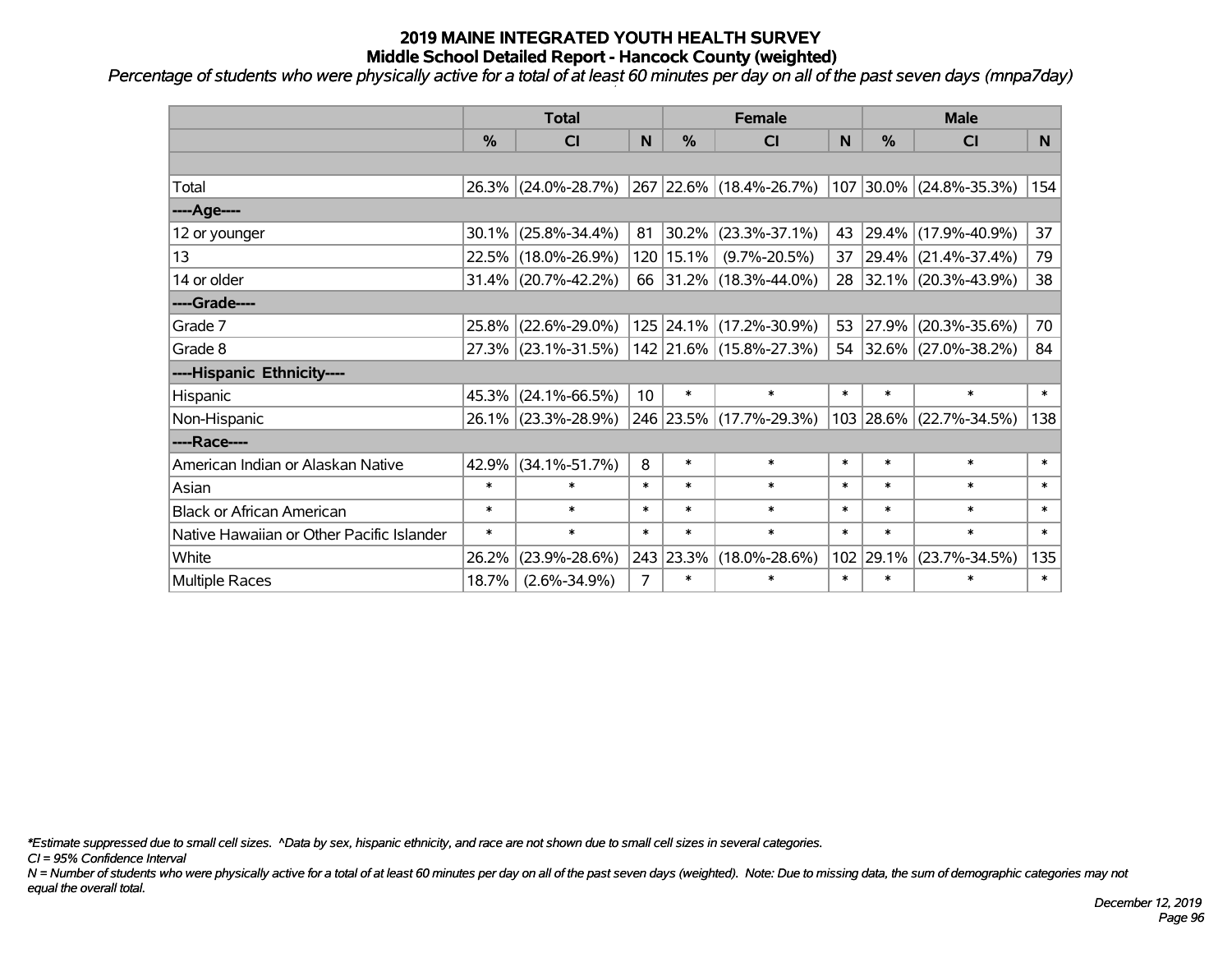#### **2019 MAINE INTEGRATED YOUTH HEALTH SURVEY Middle School Detailed Report - Hancock County (weighted)** *On an average school day, how many hours do you watch TV? (mn125) Percentage of students who answered at least 3 hours*

|                                           | <b>Total</b> |                     |        |           | <b>Female</b>            | <b>Male</b>    |               |                             |        |
|-------------------------------------------|--------------|---------------------|--------|-----------|--------------------------|----------------|---------------|-----------------------------|--------|
|                                           | %            | <b>CI</b>           | N      | %         | <b>CI</b>                | $\mathsf{N}$   | $\frac{0}{0}$ | <b>CI</b>                   | N.     |
|                                           |              |                     |        |           |                          |                |               |                             |        |
| Total                                     |              | 20.7% (12.2%-29.1%) |        |           | 217 15.2% (10.2%-20.2%)  |                |               | $ 75 24.2\% $ (11.5%-36.9%) | 129    |
| ----Age----                               |              |                     |        |           |                          |                |               |                             |        |
| 12 or younger                             | 10.9%        | $(0.0\% - 21.8\%)$  | 31     | 5.2%      | $(0.0\% - 17.2\%)$       | 9 <sup>°</sup> | 19.5%         | $(13.0\% - 26.1\%)$         | 22     |
| 13                                        | 20.5%        | $(6.2\% - 34.8\%)$  |        | 110 11.7% | $(2.5\% - 20.9\%)$       |                | 26 24.3%      | $(6.9\% - 41.6\%)$          | 72     |
| 14 or older                               | 33.2%        | $(13.0\% - 53.5\%)$ | 75     |           | $ 39.2\% $ (17.2%-61.2%) |                | 41 28.2%      | $(9.1\% - 47.3\%)$          | 35     |
| ----Grade----                             |              |                     |        |           |                          |                |               |                             |        |
| Grade 7                                   | 17.0%        | $(9.6\% - 24.3\%)$  | 85     | 7.6%      | $(0.0\% - 19.9\%)$       |                | 17 21.2%      | $(12.9\% - 29.6\%)$         | 55     |
| Grade 8                                   | 24.3%        | $(6.4\% - 42.2\%)$  |        | 132 22.2% | $(6.9\% - 37.4\%)$       |                | 58 27.0%      | $(3.6\% - 50.3\%)$          | 74     |
| ----Hispanic Ethnicity----                |              |                     |        |           |                          |                |               |                             |        |
| Hispanic                                  | $\ast$       | $\ast$              | $\ast$ | $\ast$    | $\ast$                   | $\ast$         | $\ast$        | $\ast$                      | $\ast$ |
| Non-Hispanic                              | 19.9%        | $(10.5\% - 29.3\%)$ |        | 198 12.7% | $(6.8\% - 18.7\%)$       |                |               | 59 25.1% (11.4%-38.9%)      | 129    |
| ----Race----                              |              |                     |        |           |                          |                |               |                             |        |
| American Indian or Alaskan Native         | 33.8%        | $(23.5\% - 44.2\%)$ | 7      | $\ast$    | $\ast$                   | $\ast$         | $\ast$        | $\ast$                      | $\ast$ |
| Asian                                     | $\ast$       | $\ast$              | $\ast$ | $\ast$    | $\ast$                   | $\ast$         | $\ast$        | $\ast$                      | $\ast$ |
| <b>Black or African American</b>          | $\ast$       | $\ast$              | $\ast$ | $\ast$    | $\ast$                   | $\ast$         | $\ast$        | $\ast$                      | $\ast$ |
| Native Hawaiian or Other Pacific Islander | $\ast$       | $\ast$              | $\ast$ | $\ast$    | $\ast$                   | $\ast$         | $\ast$        | $\ast$                      | $\ast$ |
| White                                     | 19.7%        | $(11.6\% - 27.8\%)$ | 188    | 12.6%     | $(7.5\% - 17.7\%)$       |                | 57 24.9%      | $(10.6\% - 39.3\%)$         | 121    |
| <b>Multiple Races</b>                     | 23.0%        | $(9.8\% - 36.1\%)$  | 11     | $\ast$    | $\ast$                   | $\ast$         | $\ast$        | $\ast$                      | $\ast$ |

*\*Estimate suppressed due to small cell sizes. ^Data by sex, hispanic ethnicity, and race are not shown due to small cell sizes in several categories.*

*CI = 95% Confidence Interval*

*N = Number of students who answered at least 3 hours (weighted). Note: Due to missing data, the sum of demographic categories may not equal the overall total.*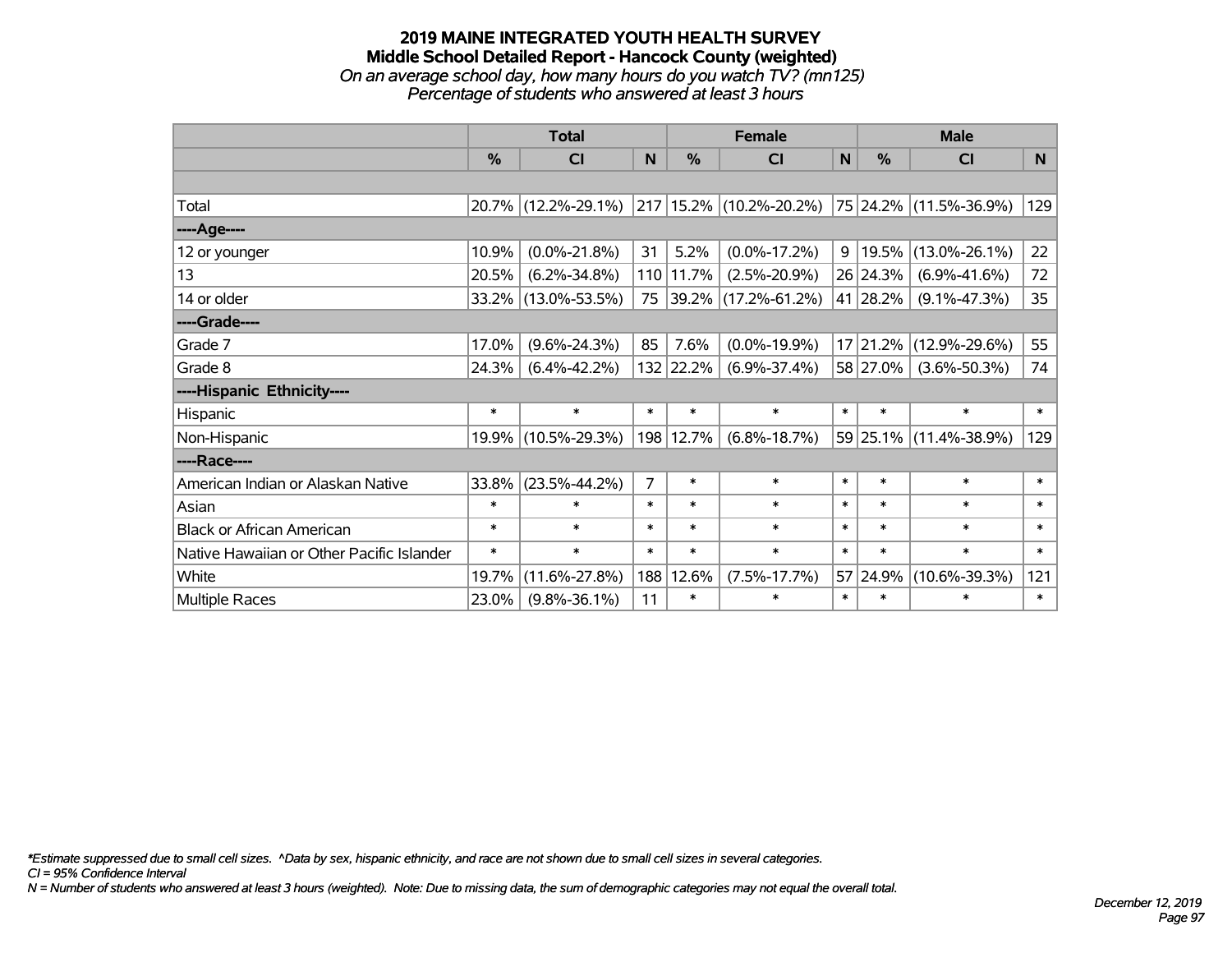#### **2019 MAINE INTEGRATED YOUTH HEALTH SURVEY Middle School Detailed Report - Hancock County (weighted)** *On an average school day, how many hours do you watch TV? (mn125\_2) Percentage of students who answered 2 or fewer hours*

|                                           | <b>Total</b> |                      |        |           | <b>Female</b>        | <b>Male</b> |               |                         |        |
|-------------------------------------------|--------------|----------------------|--------|-----------|----------------------|-------------|---------------|-------------------------|--------|
|                                           | %            | CI                   | N      | %         | <b>CI</b>            | N           | $\frac{0}{0}$ | <b>CI</b>               | N      |
|                                           |              |                      |        |           |                      |             |               |                         |        |
| Total                                     | 79.3%        | $(70.9\% - 87.8\%)$  |        | 830 84.8% | $(79.8\% - 89.8\%)$  |             |               | 419 75.8% (63.1%-88.5%) | 404    |
| ----Age----                               |              |                      |        |           |                      |             |               |                         |        |
| 12 or younger                             | 89.1%        | $(78.2\% - 100.0\%)$ |        | 251 94.8% | $(82.8\% - 100.0\%)$ |             |               | 160 80.5% (73.9%-87.0%) | 91     |
| 13                                        | 79.5%        | $(65.2\% - 93.8\%)$  |        | 428 88.3% | $(79.1\% - 97.5\%)$  |             |               | 196 75.7% (58.4%-93.1%) | 224    |
| 14 or older                               | 66.8%        | $(46.5\% - 87.0\%)$  |        | 152 60.8% | $(38.8\% - 82.8\%)$  |             |               | 63 71.8% (52.7%-90.9%)  | 89     |
| ----Grade----                             |              |                      |        |           |                      |             |               |                         |        |
| Grade 7                                   | 83.0%        | $(75.7\% - 90.4\%)$  |        | 416 92.4% | $(80.1\% - 100.0\%)$ |             |               | 212 78.8% (70.4%-87.1%) | 204    |
| Grade 8                                   | 75.7%        | $(57.8\% - 93.6\%)$  |        | 410 77.8% | $(62.6\% - 93.1\%)$  |             |               | 203 73.0% (49.7%-96.4%) | 200    |
| ----Hispanic Ethnicity----                |              |                      |        |           |                      |             |               |                         |        |
| Hispanic                                  | $\ast$       | $\ast$               | $\ast$ | $\ast$    | $\ast$               | $\ast$      | $\ast$        | $\ast$                  | $\ast$ |
| Non-Hispanic                              | 80.1%        | $(70.7\% - 89.5\%)$  |        | 796 87.3% | $(81.3\% - 93.2\%)$  |             |               | 406 74.9% (61.1%-88.6%) | 384    |
| ----Race----                              |              |                      |        |           |                      |             |               |                         |        |
| American Indian or Alaskan Native         | 66.2%        | $(55.8\% - 76.5\%)$  | 14     | $\ast$    | $\ast$               | $\ast$      | $\ast$        | $\ast$                  | $\ast$ |
| Asian                                     | $\ast$       | $\ast$               | $\ast$ | $\ast$    | $\ast$               | $\ast$      | $\ast$        | $\ast$                  | $\ast$ |
| <b>Black or African American</b>          | $\ast$       | $\ast$               | $\ast$ | $\ast$    | $\ast$               | $\ast$      | $\ast$        | $\ast$                  | $\ast$ |
| Native Hawaiian or Other Pacific Islander | $\ast$       | $\ast$               | $\ast$ | $\ast$    | $\ast$               | $\ast$      | $\ast$        | $\ast$                  | $\ast$ |
| White                                     | 80.3%        | $(72.2\% - 88.4\%)$  | 767    | 87.4%     | $(82.3\% - 92.5\%)$  |             | 395 75.1%     | $(60.7\% - 89.4\%)$     | 365    |
| Multiple Races                            | 77.0%        | $(63.9\% - 90.2\%)$  | 37     | $\ast$    | $\ast$               | $\ast$      | $\ast$        | $\ast$                  | $\ast$ |

*\*Estimate suppressed due to small cell sizes. ^Data by sex, hispanic ethnicity, and race are not shown due to small cell sizes in several categories.*

*CI = 95% Confidence Interval*

*N = Number of students who answered 2 or fewer hours (weighted). Note: Due to missing data, the sum of demographic categories may not equal the overall total.*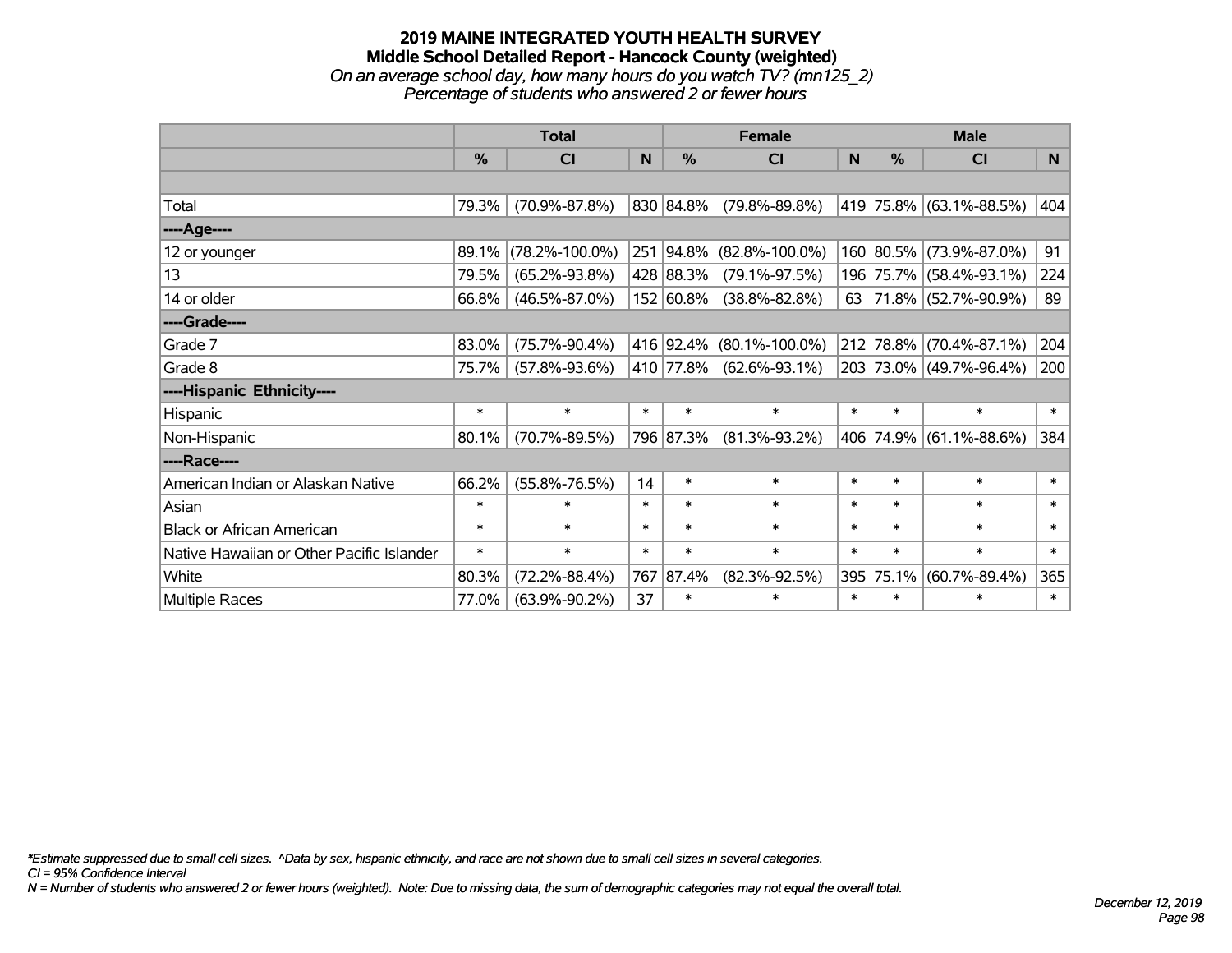*On an average school day, how many hours do you play video or computer games or use a computer for something that is not school work? (Count time spent playing games, watching videos, texting, or using social media on your smartphone, computer, Xbox, PlayStation, iPad, or other tablet.) (mn126c) Percentage of students who answered at least 3 hours*

|                                           | <b>Total</b>  |                                             |        |           | <b>Female</b>             |        | <b>Male</b>    |                      |        |  |
|-------------------------------------------|---------------|---------------------------------------------|--------|-----------|---------------------------|--------|----------------|----------------------|--------|--|
|                                           | $\frac{0}{0}$ | <b>CI</b>                                   | N      | $\%$      | CI                        | N      | $\frac{0}{0}$  | <b>CI</b>            | N      |  |
|                                           |               |                                             |        |           |                           |        |                |                      |        |  |
| Total                                     |               | 49.2% (38.6%-59.7%) 518 35.2% (22.9%-47.5%) |        |           |                           |        | $ 174 60.2\% $ | $(49.0\% - 71.3\%)$  | 325    |  |
| ----Age----                               |               |                                             |        |           |                           |        |                |                      |        |  |
| 12 or younger                             | 46.4%         | $(32.3\% - 60.6\%)$                         |        | 131 33.6% | $(23.7\% - 43.5\%)$       | 57     | 65.7%          | $(26.3\% - 100.0\%)$ | 74     |  |
| 13                                        |               | 47.7% (32.0%-63.4%)                         |        | 260 28.7% | $(11.3\% - 46.0\%)$       |        | 64 58.4%       | $(49.9\% - 66.9\%)$  | 177    |  |
| 14 or older                               |               | 56.0% (47.4%-64.6%)                         |        |           | 127 51.8% (45.0%-58.6%)   |        | 54 59.5%       | $(44.6\% - 74.5\%)$  | 74     |  |
| ----Grade----                             |               |                                             |        |           |                           |        |                |                      |        |  |
| Grade 7                                   |               | 45.6% (35.1%-56.1%)                         |        | 228 31.6% | $(18.2\% - 45.0\%)$       | 72     | 55.3%          | $(41.3\% - 69.3\%)$  | 143    |  |
| Grade 8                                   |               | 52.8% (40.0%-65.7%)                         |        |           | 290 38.9% (24.5%-53.3%)   |        | $102$ 64.7%    | $(50.6\% - 78.7\%)$  | 182    |  |
| ----Hispanic Ethnicity----                |               |                                             |        |           |                           |        |                |                      |        |  |
| Hispanic                                  | 43.6%         | $(21.1\% - 66.1\%)$                         | 6      | $\ast$    | $\ast$                    | $\ast$ | $\ast$         | $\ast$               | $\ast$ |  |
| Non-Hispanic                              |               | 50.0% (40.2%-59.7%)                         |        |           | $500$ 37.4% (24.4%-50.5%) |        | 174 59.6%      | $(49.0\% - 70.2\%)$  | 310    |  |
| ----Race----                              |               |                                             |        |           |                           |        |                |                      |        |  |
| American Indian or Alaskan Native         | 25.9%         | $(18.0\% - 33.8\%)$                         | 6      | $\ast$    | $\ast$                    | $\ast$ | $\ast$         | $\ast$               | $\ast$ |  |
| Asian                                     | $\ast$        | $\ast$                                      | $\ast$ | $\ast$    | $\ast$                    | $\ast$ | $\ast$         | $\ast$               | $\ast$ |  |
| <b>Black or African American</b>          | $\ast$        | $\ast$                                      | $\ast$ | $\ast$    | $\ast$                    | $\ast$ | $\ast$         | $\ast$               | $\ast$ |  |
| Native Hawaiian or Other Pacific Islander | $\ast$        | $\ast$                                      | $\ast$ | $\ast$    | $\ast$                    | $\ast$ | $\ast$         | $\ast$               | $\ast$ |  |
| White                                     | 49.9%         | $(37.6\% - 62.2\%)$                         |        | 480 36.1% | $(22.2\% - 50.0\%)$       | 163    | $ 60.8\% $     | $(48.4\% - 73.3\%)$  | 300    |  |
| <b>Multiple Races</b>                     |               | 41.6% (23.6%-59.6%)                         | 20     | $\ast$    | $\ast$                    | $\ast$ | $\ast$         | $\ast$               | $\ast$ |  |

*\*Estimate suppressed due to small cell sizes. ^Data by sex, hispanic ethnicity, and race are not shown due to small cell sizes in several categories.*

*CI = 95% Confidence Interval*

*N = Number of students who answered at least 3 hours (weighted). Note: Due to missing data, the sum of demographic categories may not equal the overall total.*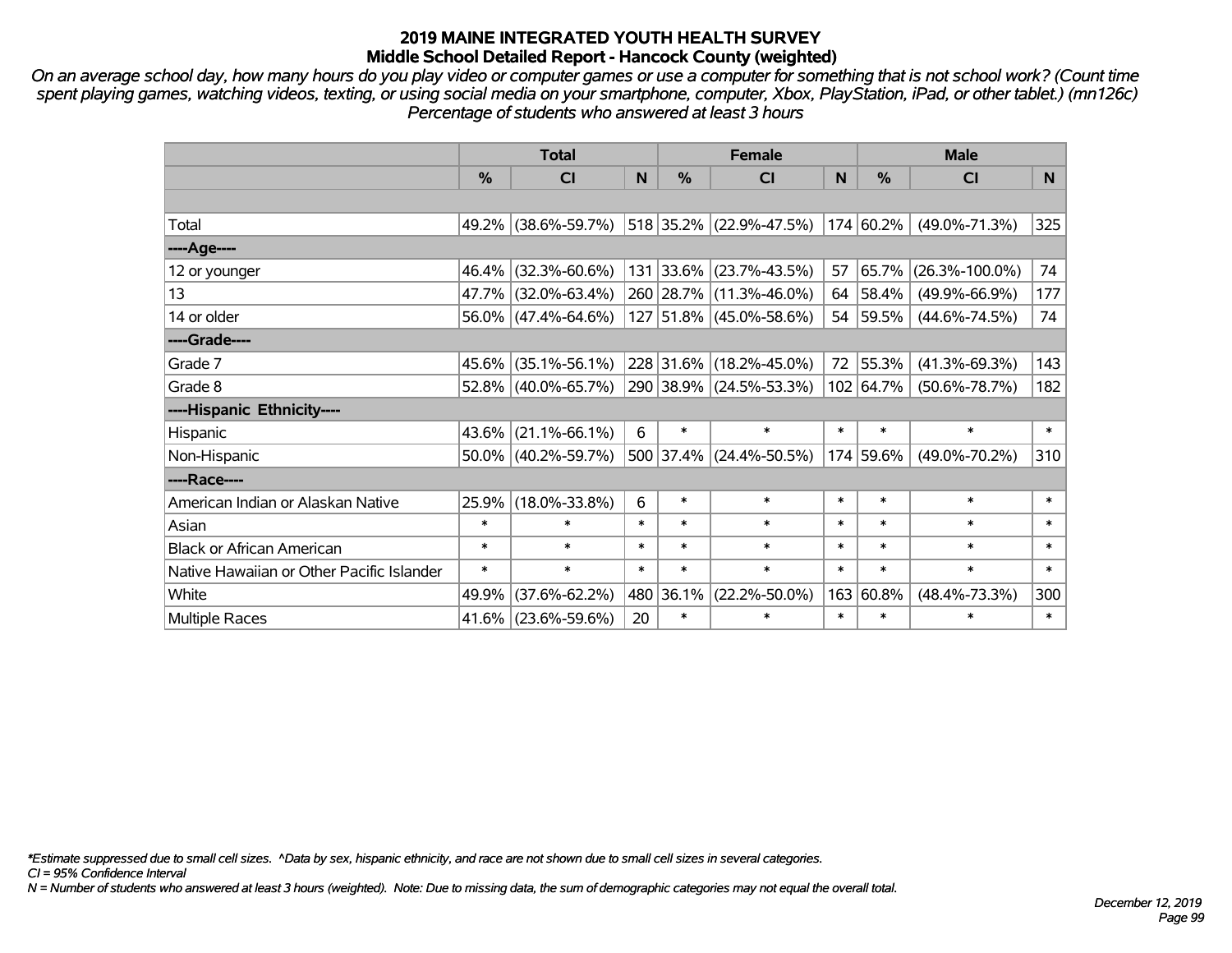*On an average school day, how many hours do you play video or computer games or use a computer for something that is not school work? (Count time spent playing games, watching videos, texting, or using social media on your smartphone, computer, Xbox, PlayStation, iPad, or other tablet.) (mn126c\_2) Percentage of students who answered 2 or fewer hours*

|                                           | <b>Total</b>  |                        |                |        | <b>Female</b>           |        | <b>Male</b> |                                  |        |  |
|-------------------------------------------|---------------|------------------------|----------------|--------|-------------------------|--------|-------------|----------------------------------|--------|--|
|                                           | $\frac{0}{0}$ | <b>CI</b>              | N              | $\%$   | CI                      | N      | $\%$        | <b>CI</b>                        | N.     |  |
|                                           |               |                        |                |        |                         |        |             |                                  |        |  |
| Total                                     |               | $50.8\%$ (40.3%-61.4%) |                |        | 536 64.8% (52.5%-77.1%) |        |             | $ 321 39.8\%  (28.7\% - 51.0\%)$ | 215    |  |
| $---Age---$                               |               |                        |                |        |                         |        |             |                                  |        |  |
| 12 or younger                             |               | 53.6% (39.4%-67.7%)    |                |        | 151 66.4% (56.5%-76.3%) |        | 112 34.3%   | $(0.0\% - 73.7\%)$               | 39     |  |
| 13                                        |               | $52.3\%$ (36.6%-68.0%) |                |        | 285 71.3% (54.0%-88.7%) |        | 159 41.6%   | $(33.1\% - 50.1\%)$              | 126    |  |
| 14 or older                               |               | 44.0% (35.4%-52.6%)    |                |        | 100 48.2% (41.4%-55.0%) |        |             | 50 40.5% (25.5%-55.4%)           | 50     |  |
| ----Grade----                             |               |                        |                |        |                         |        |             |                                  |        |  |
| Grade 7                                   |               | $54.4\%$ (43.9%-64.9%) |                |        | 273 68.4% (55.0%-81.8%) |        | 157 44.7%   | $(30.7\% - 58.7\%)$              | 116    |  |
| Grade 8                                   |               | 47.2% (34.3%-60.0%)    |                |        | 259 61.1% (46.7%-75.5%) |        |             | 159 35.3% (21.3%-49.4%)          | 99     |  |
| ----Hispanic Ethnicity----                |               |                        |                |        |                         |        |             |                                  |        |  |
| Hispanic                                  |               | 56.4% (33.9%-78.9%)    | $\overline{7}$ | $\ast$ | $\ast$                  | $\ast$ | $\ast$      | $\ast$                           | $\ast$ |  |
| Non-Hispanic                              |               | $50.0\%$ (40.3%-59.8%) |                |        | 501 62.6% (49.5%-75.6%) | 291    | $ 40.4\% $  | $(29.8\% - 51.0\%)$              | 210    |  |
| ----Race----                              |               |                        |                |        |                         |        |             |                                  |        |  |
| American Indian or Alaskan Native         |               | 74.1% (66.2%-82.0%)    | 16             | $\ast$ | $\ast$                  | $\ast$ | $\ast$      | $\ast$                           | $\ast$ |  |
| Asian                                     | $\ast$        | $\ast$                 | $\ast$         | $\ast$ | $\ast$                  | $\ast$ | $\ast$      | $\ast$                           | $\ast$ |  |
| <b>Black or African American</b>          | $\ast$        | $\ast$                 | $\ast$         | $\ast$ | $\ast$                  | $\ast$ | $\ast$      | $\ast$                           | $\ast$ |  |
| Native Hawaiian or Other Pacific Islander | $\ast$        | $\ast$                 | $\ast$         | $\ast$ | $\ast$                  | $\ast$ | $\ast$      | $\ast$                           | $\ast$ |  |
| White                                     | 50.1%         | $(37.8\% - 62.4\%)$    | 482            | 63.9%  | $(50.0\% - 77.8\%)$     | 289    | 39.2%       | $(26.7\% - 51.6\%)$              | 193    |  |
| Multiple Races                            |               | 58.4% (40.4%-76.4%)    | 28             | $\ast$ | $\ast$                  | $\ast$ | $\ast$      | $\ast$                           | $\ast$ |  |

*\*Estimate suppressed due to small cell sizes. ^Data by sex, hispanic ethnicity, and race are not shown due to small cell sizes in several categories.*

*CI = 95% Confidence Interval*

*N = Number of students who answered 2 or fewer hours (weighted). Note: Due to missing data, the sum of demographic categories may not equal the overall total.*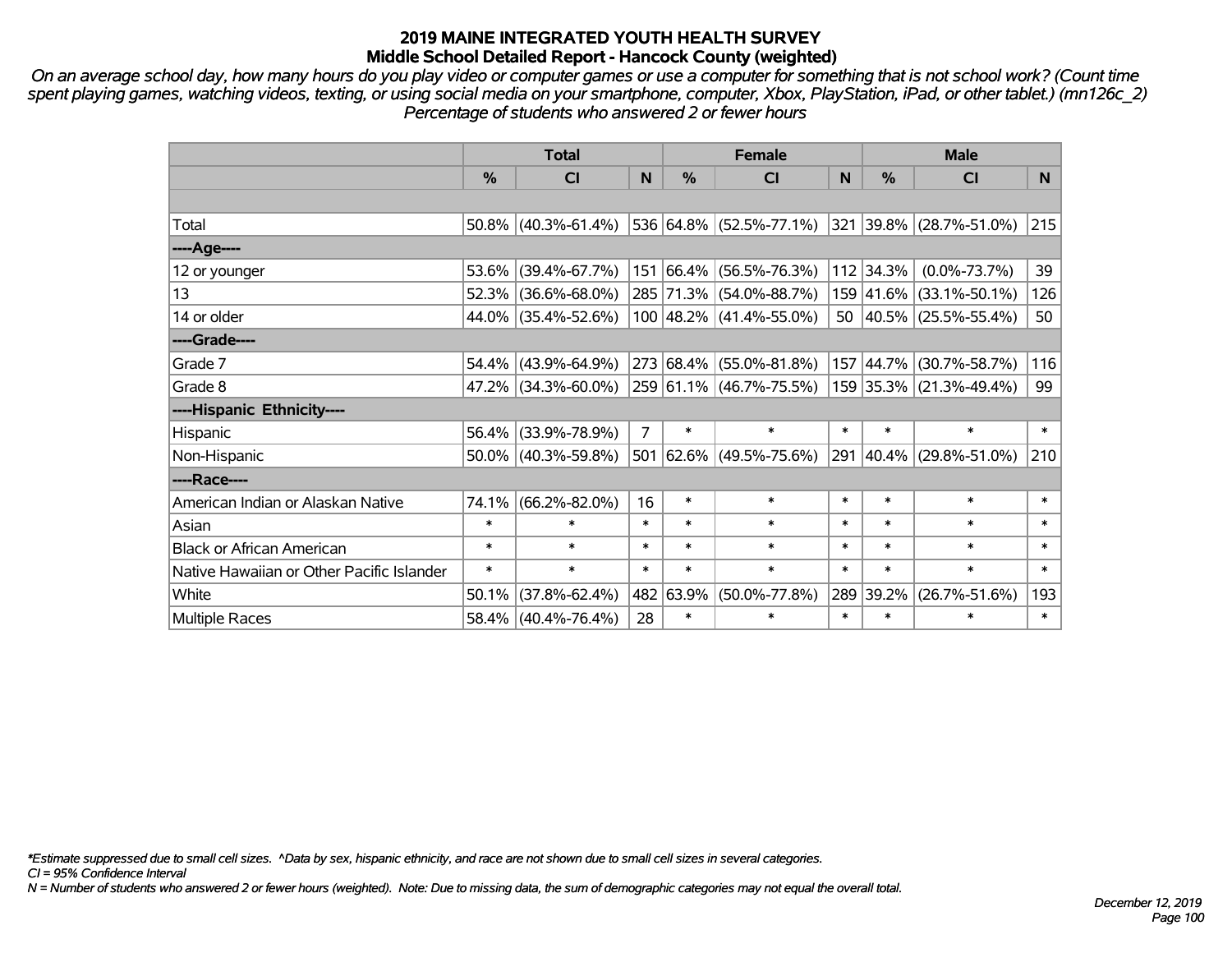*Percentage of students watching 2 or fewer hours of combined screen time (tv, video games, computer) per day on an average school day (mnscreen)*

|                                           | <b>Total</b>  |                     |        |               | <b>Female</b>                            |           | <b>Male</b> |                         |                |  |
|-------------------------------------------|---------------|---------------------|--------|---------------|------------------------------------------|-----------|-------------|-------------------------|----------------|--|
|                                           | $\frac{0}{0}$ | <b>CI</b>           | N      | $\frac{0}{0}$ | CI                                       | N         | %           | <b>CI</b>               | N <sub>1</sub> |  |
|                                           |               |                     |        |               |                                          |           |             |                         |                |  |
| Total                                     |               | 33.3% (25.9%-40.7%) |        |               | 348 44.8% (35.9%-53.7%)                  |           |             | 222 23.8% (15.5%-32.1%) | 127            |  |
| ----Age----                               |               |                     |        |               |                                          |           |             |                         |                |  |
| 12 or younger                             |               | 42.4% (38.0%-46.9%) |        |               | 119 50.3% (37.7%-62.9%)                  | 85        | 30.6%       | $(0.0\% - 63.7\%)$      | 35             |  |
| 13                                        |               | 30.7% (15.9%-45.4%) |        |               | 165 44.3% (20.9%-67.6%)                  | 98        | $ 22.4\% $  | $(17.4\% - 27.5\%)$     | 66             |  |
| 14 or older                               |               | 28.2% (21.2%-35.2%) |        |               | 64 36.9% (29.9%-44.0%)                   |           | 38 20.9%    | $(7.3\% - 34.6\%)$      | 26             |  |
| ----Grade----                             |               |                     |        |               |                                          |           |             |                         |                |  |
| Grade 7                                   | 39.9%         | $(31.8\% - 48.0\%)$ |        |               | 200 52.8% (38.9%-66.6%)                  | 121       | 30.4%       | $(17.3\% - 43.5\%)$     | 79             |  |
| Grade 8                                   |               | 26.7% (17.7%-35.7%) |        |               | 144 36.9% (23.4%-50.4%)                  | $96 \mid$ |             | $17.6\%$ (8.4%-26.8%)   | 48             |  |
| ----Hispanic Ethnicity----                |               |                     |        |               |                                          |           |             |                         |                |  |
| Hispanic                                  | $\ast$        | $\ast$              | $\ast$ | $\ast$        | $\ast$                                   | $\ast$    | $\ast$      | $\ast$                  | $\ast$         |  |
| Non-Hispanic                              |               | 34.3% (26.0%-42.5%) |        |               | $341 \,   46.6\% \,   (36.1\% - 57.1\%)$ |           |             | 217 24.2% (16.1%-32.4%) | 124            |  |
| ----Race----                              |               |                     |        |               |                                          |           |             |                         |                |  |
| American Indian or Alaskan Native         | 40.3%         | $(22.0\% - 58.6\%)$ | 9      | $\ast$        | $\ast$                                   | $\ast$    | $\ast$      | $\ast$                  | $\ast$         |  |
| Asian                                     | $\ast$        | $\ast$              | $\ast$ | $\ast$        | $\ast$                                   | $\ast$    | $\ast$      | $\ast$                  | $\ast$         |  |
| <b>Black or African American</b>          | $\ast$        | $\ast$              | $\ast$ | $\ast$        | $\ast$                                   | $\ast$    | $\ast$      | $\ast$                  | $\ast$         |  |
| Native Hawaiian or Other Pacific Islander | $\ast$        | $\ast$              | $\ast$ | $\ast$        | $\ast$                                   | $\ast$    | $\ast$      | $\ast$                  | $\ast$         |  |
| White                                     | 32.5%         | $(23.4\% - 41.5\%)$ | 310    | 45.3%         | $(34.9\% - 55.8\%)$                      |           | 205 21.6%   | $(11.6\% - 31.6\%)$     | 105            |  |
| <b>Multiple Races</b>                     |               | 44.9% (22.4%-67.5%) | 22     | $\ast$        | $\ast$                                   | $\ast$    | $\ast$      | $\ast$                  | $\ast$         |  |

*\*Estimate suppressed due to small cell sizes. ^Data by sex, hispanic ethnicity, and race are not shown due to small cell sizes in several categories.*

*CI = 95% Confidence Interval*

*N = Number of students watching 2 or fewer hours of combined screen time (tv, video games, computer) per day on an average school day (weighted). Note: Due to missing data, the sum of demographic categories may not equal the overall total.*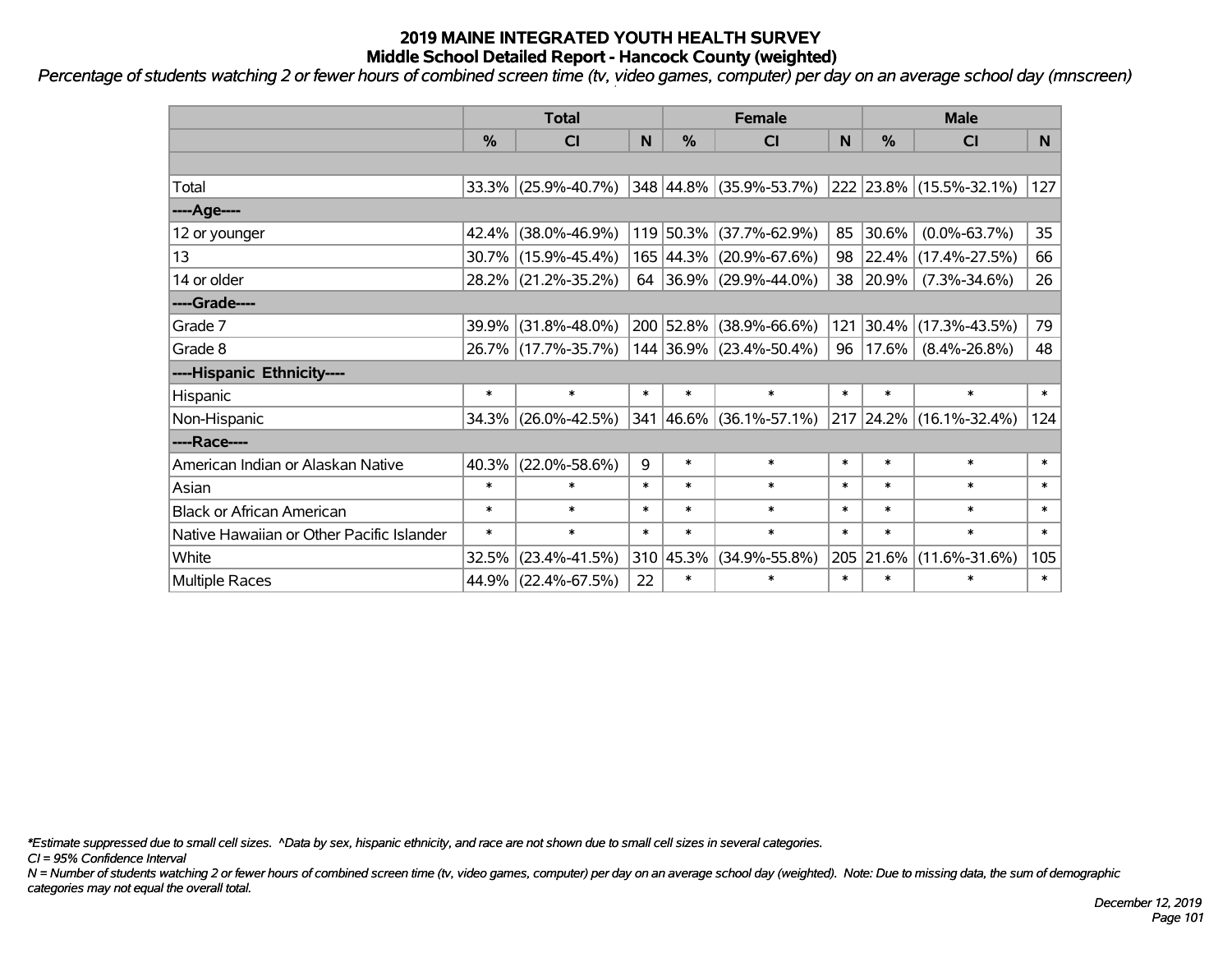*In an average week when you are in school, on how many days do you go to physical education (PE) classes? (mn127) Percentage of students who answered at least 1 day*

|                                           | <b>Total</b>  |                      |        |           | <b>Female</b>            | <b>Male</b> |               |                          |        |
|-------------------------------------------|---------------|----------------------|--------|-----------|--------------------------|-------------|---------------|--------------------------|--------|
|                                           | $\frac{0}{0}$ | <b>CI</b>            | N      | %         | <b>CI</b>                | N           | $\frac{0}{0}$ | <b>CI</b>                | N      |
|                                           |               |                      |        |           |                          |             |               |                          |        |
| Total                                     | 97.8%         | $(93.8\% - 100.0\%)$ |        |           | 998 96.4% (89.8%-100.0%) |             |               | 461 98.9% (97.2%-100.0%) | 512    |
| ----Age----                               |               |                      |        |           |                          |             |               |                          |        |
| 12 or younger                             | 97.4%         | $(94.1\% - 100.0\%)$ | 264    | $\ast$    | $\ast$                   | $\ast$      | $\ast$        | $\ast$                   | $\ast$ |
| 13                                        | 97.0%         | $(90.6\% - 100.0\%)$ | 523    | $\ast$    | $\ast$                   | $\ast$      | $\ast$        | $\ast$                   | $\ast$ |
| 14 or older                               | $\ast$        | $\ast$               | $\ast$ | $\ast$    | $\ast$                   | $\ast$      | $\ast$        | $\ast$                   | $\ast$ |
| ----Grade----                             |               |                      |        |           |                          |             |               |                          |        |
| Grade 7                                   | 96.9%         | $(91.9\% - 100.0\%)$ | 467    | $\ast$    | $\ast$                   | $\ast$      | $\ast$        | $\ast$                   | $\ast$ |
| Grade 8                                   |               | 98.5% (95.3%-100.0%) | 521    | $\ast$    | $\ast$                   | $\ast$      | $\ast$        | $\ast$                   | $\ast$ |
| ----Hispanic Ethnicity----                |               |                      |        |           |                          |             |               |                          |        |
| Hispanic                                  | $\ast$        | $\ast$               | $\ast$ | $\ast$    | $\ast$                   | $\ast$      | $\ast$        | $\ast$                   | $\ast$ |
| Non-Hispanic                              | 97.6%         | $(93.5\% - 100.0\%)$ |        | 927 96.2% | $(89.2\% - 100.0\%)$     |             |               | 422 98.9% (97.0%-100.0%) | 481    |
| ----Race----                              |               |                      |        |           |                          |             |               |                          |        |
| American Indian or Alaskan Native         | $\ast$        | $\ast$               | $\ast$ | $\ast$    | $\ast$                   | $\ast$      | $\ast$        | $\ast$                   | $\ast$ |
| Asian                                     | $\ast$        | $\ast$               | $\ast$ | $\ast$    | $\ast$                   | $\ast$      | $\ast$        | $\ast$                   | $\ast$ |
| <b>Black or African American</b>          | $\ast$        | $\ast$               | $\ast$ | $\ast$    | $\ast$                   | $\ast$      | $\ast$        | $\ast$                   | $\ast$ |
| Native Hawaiian or Other Pacific Islander | $\ast$        | $\ast$               | $\ast$ | $\ast$    | $\ast$                   | $\ast$      | $\ast$        | $\ast$                   | $\ast$ |
| White                                     | 97.6%         | $(93.4\% - 100.0\%)$ |        | 909 96.2% | $(89.3\% - 100.0\%)$     |             | 423 98.8%     | $(96.9\% - 100.0\%)$     | 463    |
| Multiple Races                            | $\ast$        | $\ast$               | $\ast$ | $\ast$    | *                        | $\ast$      | $\ast$        | $\ast$                   | $\ast$ |

*\*Estimate suppressed due to small cell sizes. ^Data by sex, hispanic ethnicity, and race are not shown due to small cell sizes in several categories.*

*CI = 95% Confidence Interval*

*N = Number of students who answered at least 1 day (weighted). Note: Due to missing data, the sum of demographic categories may not equal the overall total.*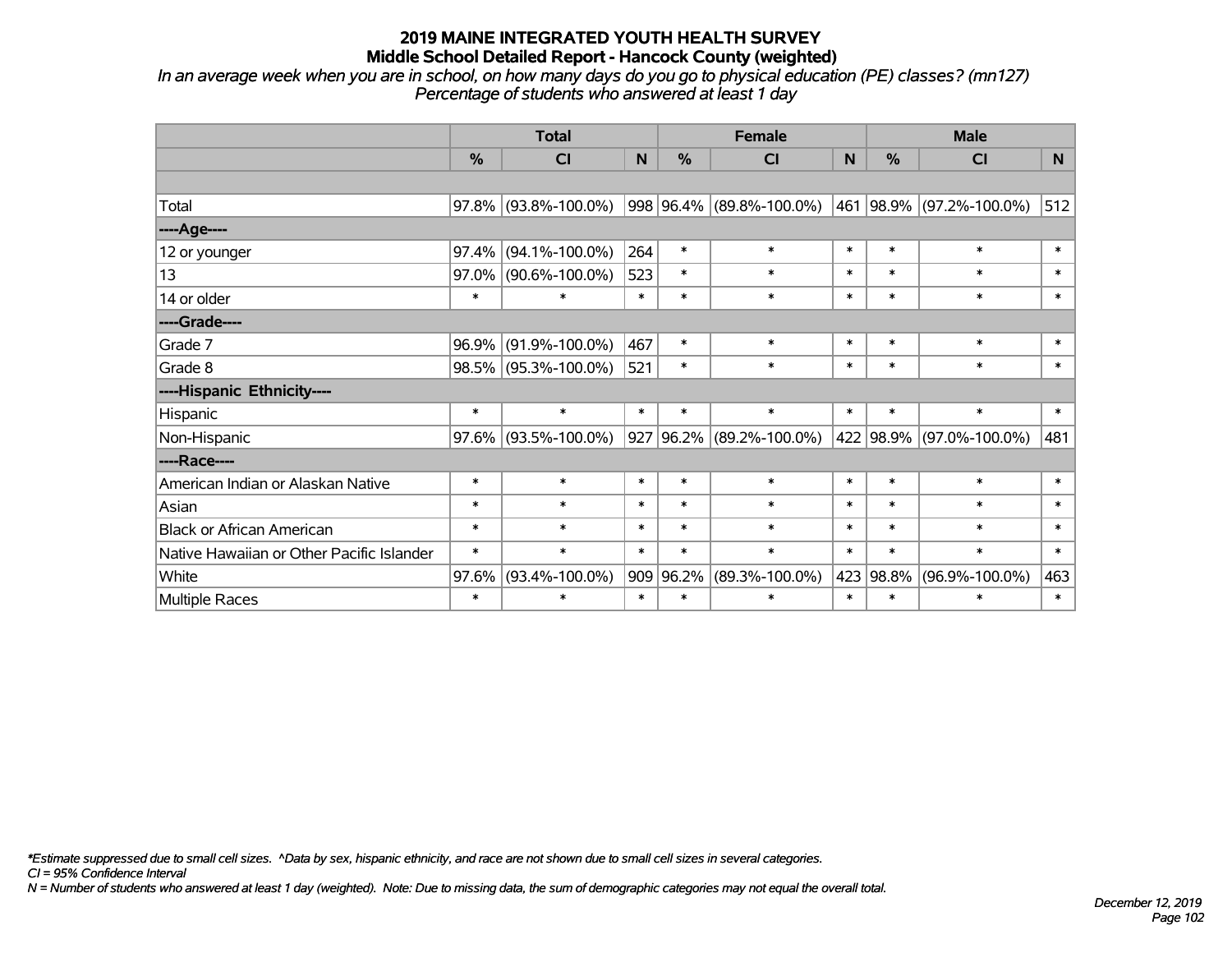*Percentage of students who attended physical education (PE) classes daily in an average week when they were in school (mndlype)*

|                                           |               | <b>Total</b>      |        | <b>Female</b> |           |              | <b>Male</b> |        |        |
|-------------------------------------------|---------------|-------------------|--------|---------------|-----------|--------------|-------------|--------|--------|
|                                           | $\frac{0}{0}$ | <b>CI</b>         | N.     | %             | <b>CI</b> | <sub>N</sub> | $\%$        | CI N   |        |
|                                           |               |                   |        |               |           |              |             |        |        |
| Total                                     | 0.6%          | $(0.1\% - 1.1\%)$ | 6      | $\ast$        | $\ast$    | $\ast$       | $\ast$      | $\ast$ | $\ast$ |
| ----Age----                               |               |                   |        |               |           |              |             |        |        |
| 12 or younger                             | $\ast$        | $\ast$            | $\ast$ | $\ast$        | $\ast$    | $\ast$       | $\ast$      | $\ast$ | $\ast$ |
| 13                                        | $\ast$        | $\ast$            | $\ast$ | $\ast$        | $\ast$    | $\ast$       | $\ast$      | $\ast$ | $\ast$ |
| 14 or older                               | $\ast$        | $\ast$            | $\ast$ | $\ast$        | *         | $\ast$       | $\ast$      | $\ast$ | $\ast$ |
| ----Grade----                             |               |                   |        |               |           |              |             |        |        |
| Grade 7                                   | $\ast$        | $\ast$            | $\ast$ | $\ast$        | *         | $\ast$       | $\ast$      | $\ast$ | $\ast$ |
| Grade 8                                   | $1.1\%$       | $(0.1\% - 2.1\%)$ | 6      | $\ast$        | $\ast$    | $\ast$       | *           | $\ast$ | $\ast$ |
| ----Hispanic Ethnicity----                |               |                   |        |               |           |              |             |        |        |
| Hispanic                                  | $\ast$        | $\ast$            | $\ast$ | $\ast$        | *         | $\ast$       | *           | $\ast$ | $\ast$ |
| Non-Hispanic                              | 0.6%          | $(0.1\% - 1.2\%)$ | 6      | $\ast$        | $\ast$    | $\ast$       | $\ast$      | $\ast$ | $\ast$ |
| ----Race----                              |               |                   |        |               |           |              |             |        |        |
| American Indian or Alaskan Native         | $\ast$        | $\ast$            | $\ast$ | *             | $\ast$    | $\ast$       | $\ast$      | $\ast$ | $\ast$ |
| Asian                                     | $\ast$        | $\ast$            | $\ast$ | $\ast$        | *         | $\ast$       | *           | $\ast$ | $\ast$ |
| <b>Black or African American</b>          | $\ast$        | $\ast$            | $\ast$ | $\ast$        | *         | $\ast$       | *           | $\ast$ | $\ast$ |
| Native Hawaiian or Other Pacific Islander | $\ast$        | $\ast$            | $\ast$ | $\ast$        | $\ast$    | $\ast$       | $\ast$      | $\ast$ | $\ast$ |
| White                                     | 0.6%          | $(0.0\% - 1.2\%)$ | 6      | $\ast$        | *         | $\ast$       | *           | *      | $\ast$ |
| <b>Multiple Races</b>                     | $\ast$        | $\ast$            | $\ast$ | $\ast$        | $\ast$    | $\ast$       | *           | *      | $\ast$ |

*\*Estimate suppressed due to small cell sizes. ^Data by sex, hispanic ethnicity, and race are not shown due to small cell sizes in several categories.*

*CI = 95% Confidence Interval*

*N = Number of students who attended physical education (PE) classes daily in an average week when they were in school (weighted). Note: Due to missing data, the sum of demographic categories may not equal the overall total.*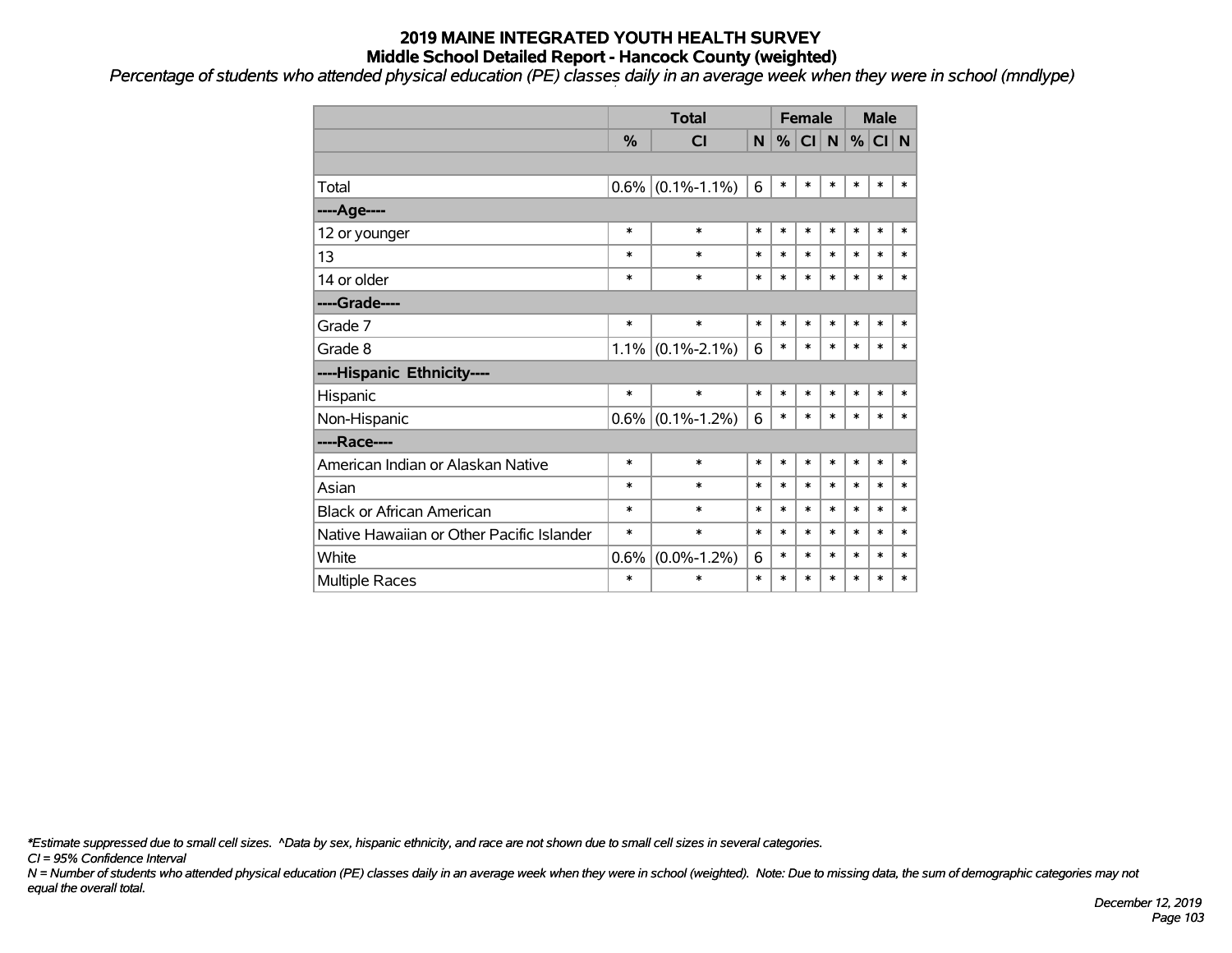*Do any of your classroom teachers provide short physical activity breaks during regular class time? (Do not count your physical education teacher.) (mn180)*

*Percentage of students who answered 'Yes'*

|                                           | <b>Total</b>  |                     |        |            | <b>Female</b>           |                 | <b>Male</b> |                         |        |  |
|-------------------------------------------|---------------|---------------------|--------|------------|-------------------------|-----------------|-------------|-------------------------|--------|--|
|                                           | $\frac{0}{0}$ | <b>CI</b>           | N      | %          | <b>CI</b>               | N               | %           | <b>CI</b>               | N.     |  |
|                                           |               |                     |        |            |                         |                 |             |                         |        |  |
| Total                                     |               | 26.9% (14.5%-39.2%) |        |            | 277 29.6% (15.7%-43.6%) |                 |             | 144 24.8% (12.1%-37.5%) | 131    |  |
| ----Age----                               |               |                     |        |            |                         |                 |             |                         |        |  |
| 12 or younger                             | 38.4%         | $(10.5\% - 66.3\%)$ |        | 102 34.8%  | $(21.7\% - 47.9\%)$     | 55              | 43.7%       | $(0.0\% - 92.1\%)$      | 47     |  |
| 13                                        | $28.2\%$      | $(17.8\% - 38.6\%)$ |        |            | 152 34.2% (13.7%-54.7%) |                 | 76 24.7%    | $(20.8\% - 28.6\%)$     | 74     |  |
| 14 or older                               | 10.2%         | $(0.0\% - 23.0\%)$  | 23     | $ 12.0\% $ | $(0.0\% - 28.0\%)$      | 12 <sup>2</sup> | 8.7%        | $(0.0\% - 20.1\%)$      | 11     |  |
| ----Grade----                             |               |                     |        |            |                         |                 |             |                         |        |  |
| Grade 7                                   | 30.5%         | $(3.9\% - 57.1\%)$  |        | 148 34.4%  | $(16.1\% - 52.6\%)$     | 75              | 27.7%       | $(0.0\% - 60.1\%)$      | 70     |  |
| Grade 8                                   |               | 23.8% (13.5%-34.2%) |        | 129 26.2%  | $(5.3\% - 47.1\%)$      |                 |             | 68 22.2% (11.2%-33.2%)  | 61     |  |
| ----Hispanic Ethnicity----                |               |                     |        |            |                         |                 |             |                         |        |  |
| Hispanic                                  | $\ast$        | $\ast$              | $\ast$ | $\ast$     | $\ast$                  | $\ast$          | $\ast$      | $\ast$                  | $\ast$ |  |
| Non-Hispanic                              |               | 26.3% (15.6%-37.0%) |        |            | 259 28.2% (15.3%-41.0%) |                 | 128 25.5%   | $(12.7\% - 38.4\%)$     | 131    |  |
| ----Race----                              |               |                     |        |            |                         |                 |             |                         |        |  |
| American Indian or Alaskan Native         | $\ast$        | $\ast$              | $\ast$ | $\ast$     | $\ast$                  | $\ast$          | $\ast$      | $\ast$                  | $\ast$ |  |
| Asian                                     | $\ast$        | $\ast$              | $\ast$ | $\ast$     | $\ast$                  | $\ast$          | $\ast$      | $\ast$                  | $\ast$ |  |
| <b>Black or African American</b>          | $\ast$        | $\ast$              | $\ast$ | $\ast$     | $\ast$                  | $\ast$          | $\ast$      | $\ast$                  | $\ast$ |  |
| Native Hawaiian or Other Pacific Islander | $\ast$        | $\ast$              | $\ast$ | $\ast$     | $\ast$                  | $\ast$          | $\ast$      | $\ast$                  | $\ast$ |  |
| White                                     | 27.5%         | $(15.2\% - 39.8\%)$ | 260    | 30.9%      | $(17.6\% - 44.2\%)$     | 136             | 25.3%       | $(11.8\% - 38.9\%)$     | 124    |  |
| <b>Multiple Races</b>                     | 16.1%         | $(5.7\% - 26.5\%)$  | 8      | $\ast$     | $\ast$                  | $\ast$          | $\ast$      | $\ast$                  | $\ast$ |  |

*\*Estimate suppressed due to small cell sizes. ^Data by sex, hispanic ethnicity, and race are not shown due to small cell sizes in several categories.*

*CI = 95% Confidence Interval*

*N = Number of students who answered 'Yes' (weighted). Note: Due to missing data, the sum of demographic categories may not equal the overall total.*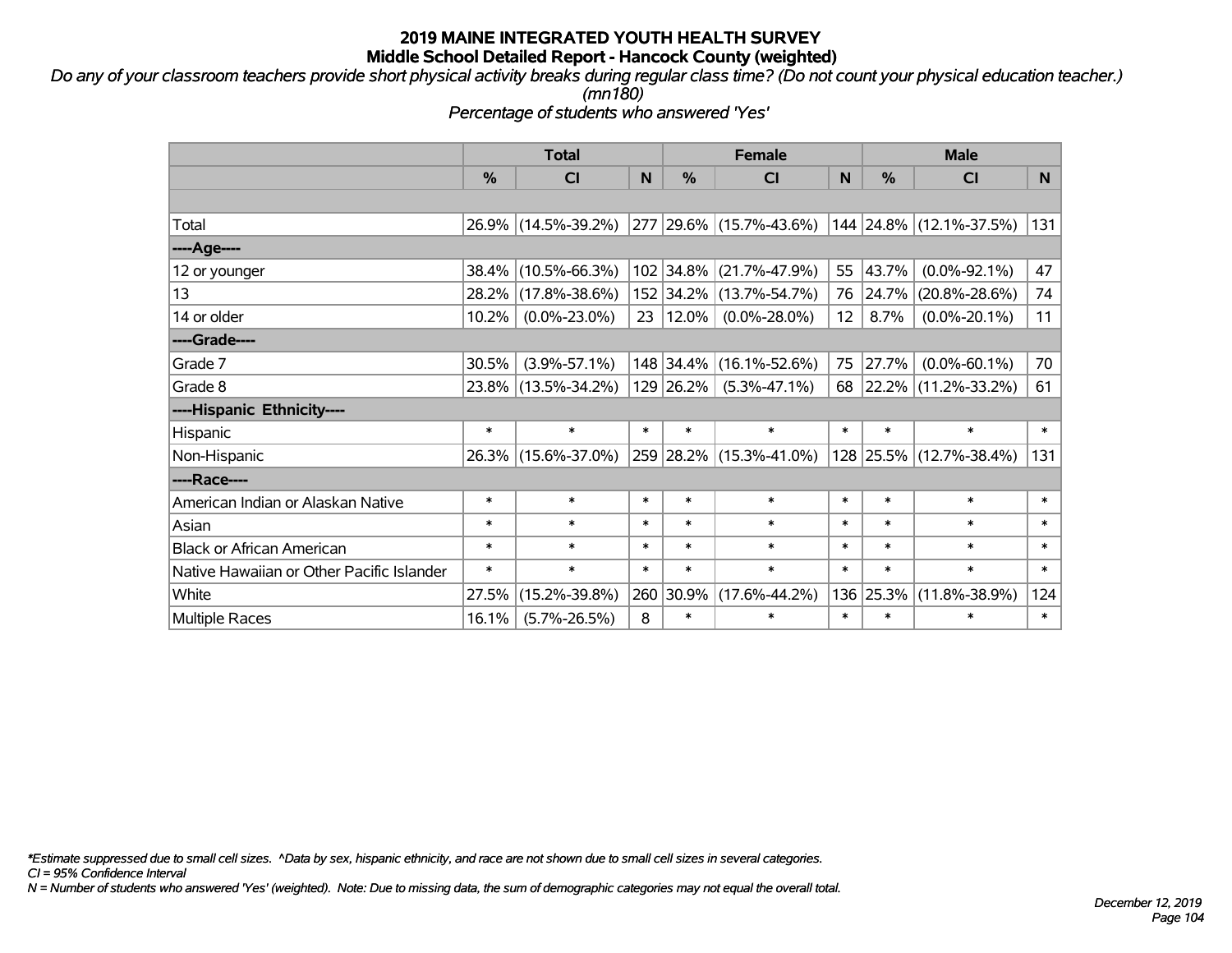*During the past 12 months, on how many sports teams did you play? (Count any teams run by your school or community groups.) (mn179) Percentage of students who answered at least one team*

|                                           | <b>Total</b>  |                        |        |           | <b>Female</b>           |        | <b>Male</b> |                      |        |  |
|-------------------------------------------|---------------|------------------------|--------|-----------|-------------------------|--------|-------------|----------------------|--------|--|
|                                           | $\frac{0}{0}$ | <b>CI</b>              | N      | $\%$      | <b>CI</b>               | N      | $\%$        | <b>CI</b>            | N      |  |
|                                           |               |                        |        |           |                         |        |             |                      |        |  |
| Total                                     |               | 69.5% (61.0%-77.9%)    |        |           | 725 73.1% (65.5%-80.7%) |        | 354 66.3%   | $(54.8\% - 77.8\%)$  | 358    |  |
| ----Age----                               |               |                        |        |           |                         |        |             |                      |        |  |
| 12 or younger                             |               | 64.7% (44.0%-85.3%)    |        | 175 66.4% | $(55.9\% - 77.0\%)$     |        | 105 62.2%   | $(23.8\% - 100.0\%)$ | 70     |  |
| 13                                        |               | 74.0% (65.1%-83.0%)    |        | 403 75.6% | $(62.8\% - 88.5\%)$     |        | 168 73.4%   | $(62.0\% - 84.7\%)$  | 223    |  |
| 14 or older                               |               | $64.2\%$ (53.4%-75.1%) |        |           | 146 77.8% (59.6%-96.0%) | 81     | 52.9%       | $(34.0\% - 71.7\%)$  | 65     |  |
| ----Grade----                             |               |                        |        |           |                         |        |             |                      |        |  |
| Grade 7                                   | $62.8\%$      | $(51.8\% - 73.9\%)$    |        | 308 65.1% | $(56.4\% - 73.8\%)$     |        | 143 59.1%   | $(42.8\% - 75.3\%)$  | 153    |  |
| Grade 8                                   |               | 75.2% (69.5%-80.8%)    |        |           | 412 79.3% (70.3%-88.4%) |        | 207 73.0%   | $(63.1\% - 83.0\%)$  | 205    |  |
| ----Hispanic Ethnicity----                |               |                        |        |           |                         |        |             |                      |        |  |
| Hispanic                                  | $\ast$        | $\ast$                 | $\ast$ | $\ast$    | $\ast$                  | $\ast$ | $\ast$      | $\ast$               | $\ast$ |  |
| Non-Hispanic                              |               | 70.5% (63.3%-77.8%)    |        |           | 699 75.0% (68.2%-81.9%) |        | 341 66.9%   | $(56.1\% - 77.7\%)$  | 347    |  |
| ----Race----                              |               |                        |        |           |                         |        |             |                      |        |  |
| American Indian or Alaskan Native         | 36.3%         | $(16.8\% - 55.8\%)$    | 8      | $\ast$    | $\ast$                  | $\ast$ | $\ast$      | $\ast$               | $\ast$ |  |
| Asian                                     | $\ast$        | $\ast$                 | $\ast$ | $\ast$    | $\ast$                  | $\ast$ | $\ast$      | $\ast$               | $\ast$ |  |
| <b>Black or African American</b>          | $\ast$        | $\ast$                 | $\ast$ | $\ast$    | $\ast$                  | $\ast$ | $\ast$      | $\ast$               | $\ast$ |  |
| Native Hawaiian or Other Pacific Islander | $\ast$        | $\ast$                 | $\ast$ | $\ast$    | $\ast$                  | $\ast$ | $\ast$      | $\ast$               | $\ast$ |  |
| White                                     | 70.0%         | $(62.7\% - 77.3\%)$    | 666    | 76.7%     | $(71.0\% - 82.4\%)$     | 339    | 64.3%       | $(51.3\% - 77.4\%)$  | 318    |  |
| Multiple Races                            |               | 75.7% (61.7%-89.8%)    | 37     |           | $60.1\%$ (9.7%-100.0%)  | 9      | 83.0%       | $(75.5\% - 90.4\%)$  | 28     |  |

*\*Estimate suppressed due to small cell sizes. ^Data by sex, hispanic ethnicity, and race are not shown due to small cell sizes in several categories.*

*CI = 95% Confidence Interval*

*N = Number of students who answered at least one team (weighted). Note: Due to missing data, the sum of demographic categories may not equal the overall total.*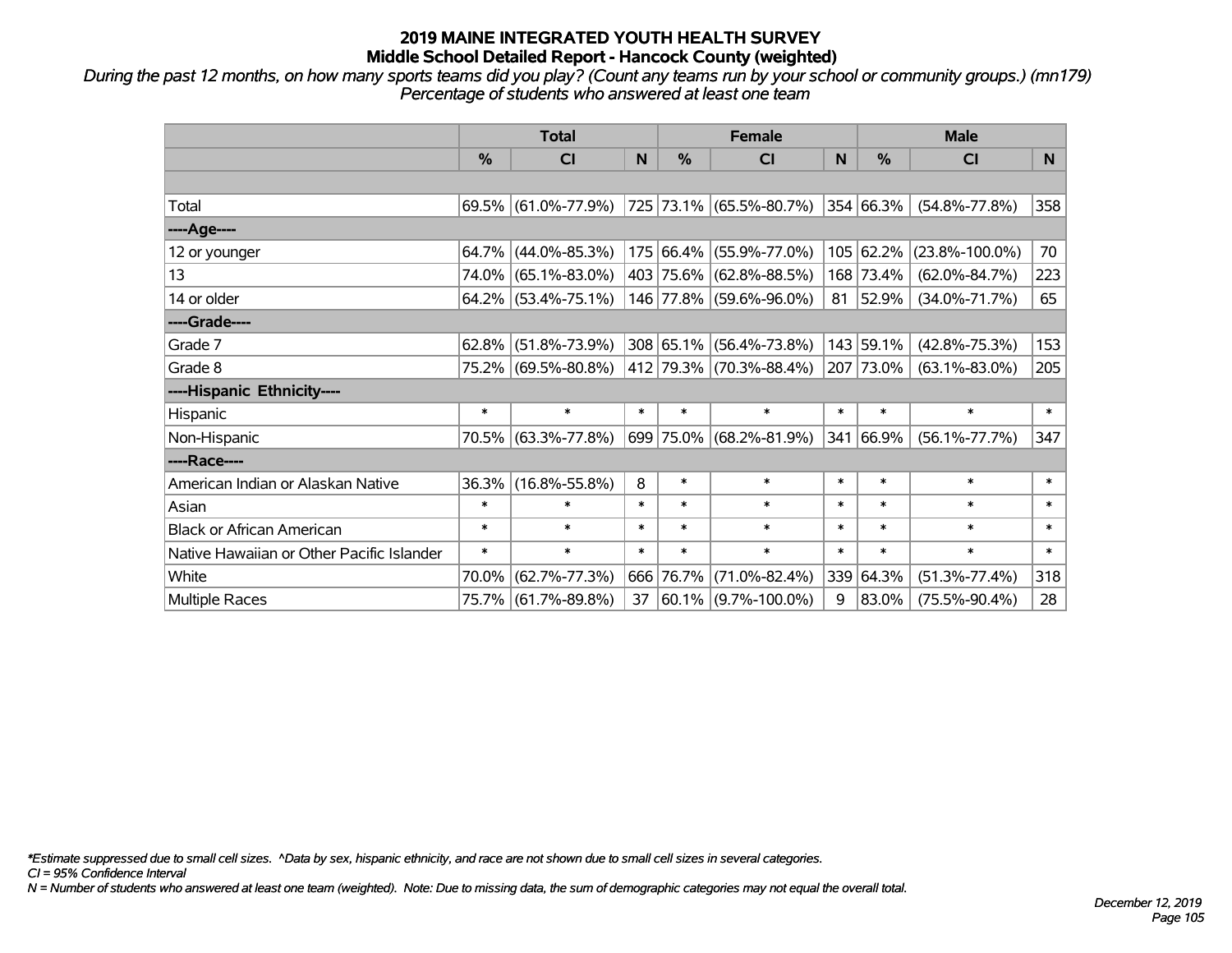#### **2019 MAINE INTEGRATED YOUTH HEALTH SURVEY Middle School Detailed Report - Hancock County (weighted)** *On an average school night, how many hours of sleep do you get? (mn178) Percentage of students who answered at least 8 hours*

|                                           | <b>Total</b>  |                        |                 |        | <b>Female</b>                | <b>Male</b> |           |                         |                 |
|-------------------------------------------|---------------|------------------------|-----------------|--------|------------------------------|-------------|-----------|-------------------------|-----------------|
|                                           | $\frac{0}{0}$ | CI                     | N.              | $\%$   | <b>CI</b>                    | N           | %         | CI                      | N <sub>1</sub>  |
|                                           |               |                        |                 |        |                              |             |           |                         |                 |
| Total                                     |               | 49.5% (42.2%-56.8%)    |                 |        | $ 514 55.4\% $ (44.4%-66.4%) |             |           | 269 45.9% (37.5%-54.3%) | 245             |
| ----Age----                               |               |                        |                 |        |                              |             |           |                         |                 |
| 12 or younger                             | 46.9%         | $(37.4\% - 56.4\%)$    |                 |        | 130 58.0% (48.5%-67.6%)      | 95          | 30.6%     | $(1.0\% - 60.3\%)$      | 35 <sub>2</sub> |
| 13                                        | 53.8%         | $(46.7\% - 60.9\%)$    |                 |        | 291 61.4% (47.4%-75.4%)      |             |           | 134 51.8% (43.0%-60.5%) | 157             |
| 14 or older                               |               | 42.3% (30.5%-54.1%)    |                 |        | 93 38.7% $(14.5\% - 62.9\%)$ |             |           | 40 45.4% (29.7%-61.1%)  | 53              |
| ----Grade----                             |               |                        |                 |        |                              |             |           |                         |                 |
| Grade 7                                   | 51.1%         | $(42.6\% - 59.6\%)$    |                 |        | 252 61.6% (45.2%-77.9%)      |             | 136 44.7% | $(34.0\% - 55.4\%)$     | 116             |
| Grade 8                                   |               | 47.7% (37.8%-57.5%)    |                 |        | 258 49.5% (34.9%-64.1%)      |             |           | 129 47.1% (36.8%-57.3%) | 129             |
| ----Hispanic Ethnicity----                |               |                        |                 |        |                              |             |           |                         |                 |
| Hispanic                                  | $\ast$        | $\ast$                 | $\ast$          | $\ast$ | $\ast$                       | $\ast$      | $\ast$    | $\ast$                  | $\ast$          |
| Non-Hispanic                              |               | $50.0\%$ (42.9%-57.1%) |                 |        | 493 55.5% (44.1%-67.0%)      |             |           | 253 46.7% (39.1%-54.4%) | 240             |
| ----Race----                              |               |                        |                 |        |                              |             |           |                         |                 |
| American Indian or Alaskan Native         | 44.2%         | $(27.1\% - 61.3\%)$    | 10 <sup>1</sup> | $\ast$ | $\ast$                       | $\ast$      | $\ast$    | $\ast$                  | $\ast$          |
| Asian                                     | $\ast$        | $\ast$                 | $\ast$          | $\ast$ | $\ast$                       | $\ast$      | $\ast$    | $\ast$                  | $\ast$          |
| <b>Black or African American</b>          | $\ast$        | $\ast$                 | $\ast$          | $\ast$ | $\ast$                       | $\ast$      | $\ast$    | $\ast$                  | $\ast$          |
| Native Hawaiian or Other Pacific Islander | $\ast$        | $\ast$                 | $\ast$          | $\ast$ | $\ast$                       | $\ast$      | $\ast$    | $\ast$                  | $\ast$          |
| White                                     | 50.4%         | $(43.1\% - 57.7\%)$    | 477             | 57.4%  | $(46.5\% - 68.2\%)$          | 254         | 45.8%     | $(36.7\% - 54.9\%)$     | 223             |
| Multiple Races                            | 45.8%         | $(30.9\% - 60.6\%)$    | 22              | 36.7%  | $(0.0\% - 83.9\%)$           | 6           | 50.0%     | $(28.0\% - 71.9\%)$     | 17              |

*\*Estimate suppressed due to small cell sizes. ^Data by sex, hispanic ethnicity, and race are not shown due to small cell sizes in several categories.*

*CI = 95% Confidence Interval*

*N = Number of students who answered at least 8 hours (weighted). Note: Due to missing data, the sum of demographic categories may not equal the overall total.*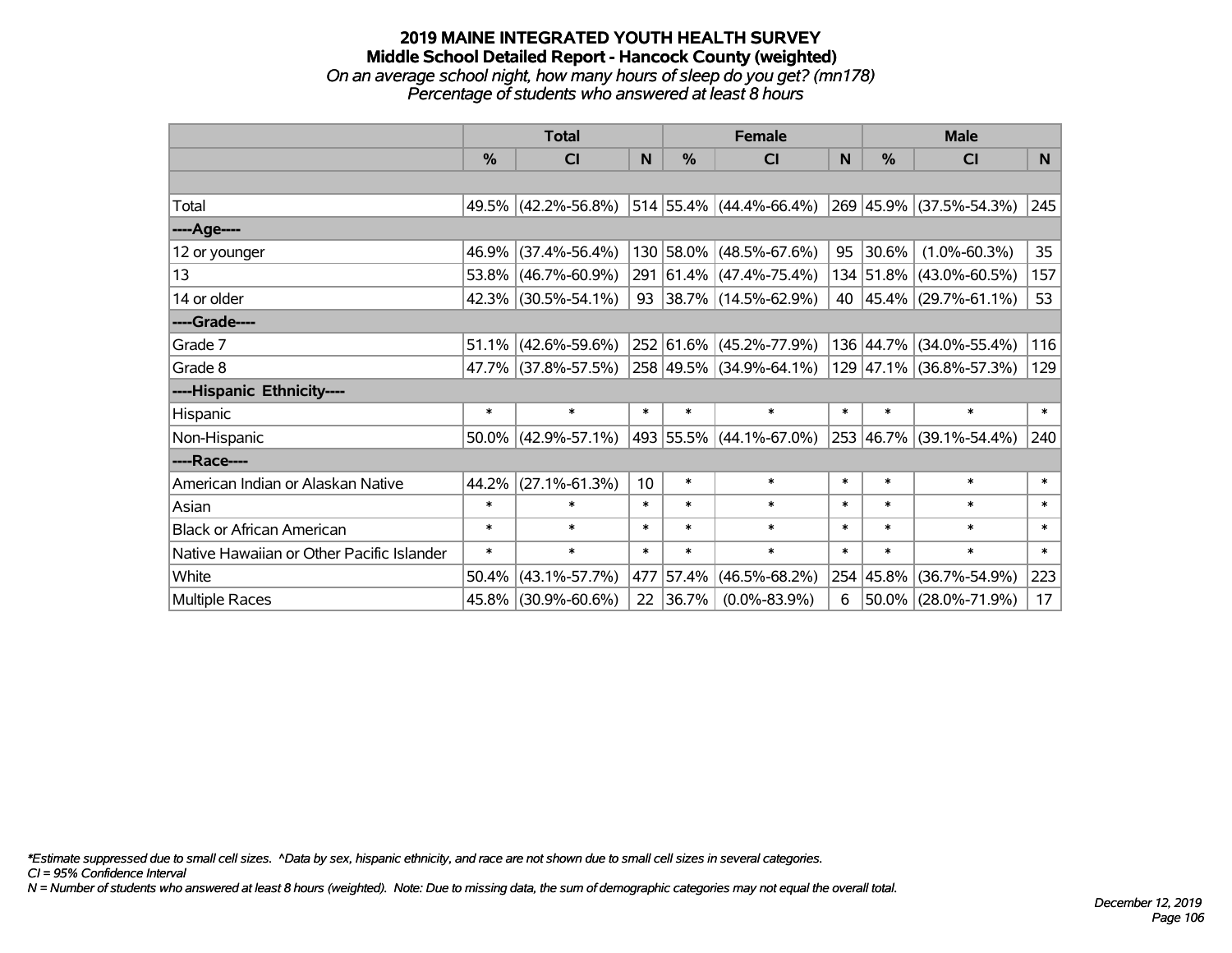## **2019 MAINE INTEGRATED YOUTH HEALTH SURVEY Middle School Detailed Report - Hancock County (weighted)** *During the past 12 months, how would you describe your grades in school? (mn171) Percentage of students who answered 'Mostly A's' or 'Mostly B's'*

|                                           | <b>Total</b>  |                        |        |               | <b>Female</b>                | <b>Male</b> |           |                                  |        |
|-------------------------------------------|---------------|------------------------|--------|---------------|------------------------------|-------------|-----------|----------------------------------|--------|
|                                           | $\frac{0}{0}$ | <b>CI</b>              | N      | $\frac{9}{6}$ | <b>CI</b>                    | N           | %         | <b>CI</b>                        | N.     |
|                                           |               |                        |        |               |                              |             |           |                                  |        |
| Total                                     |               | 72.1% (68.4%-75.7%)    |        |               | 732  78.3%  (70.5%-86.1%)    |             |           | $ 377 65.2\%  (60.4\% - 70.0\%)$ | 336    |
| ----Age----                               |               |                        |        |               |                              |             |           |                                  |        |
| 12 or younger                             | 61.7%         | $(50.0\% - 73.4\%)$    |        |               | 171 71.2% (52.1%-90.3%)      |             | 120 47.0% | $(34.2\% - 59.8\%)$              | 51     |
| 13                                        | 78.9%         | $(69.9\% - 87.9\%)$    |        |               | 409 86.4% (74.9%-97.9%)      |             |           | 181 72.1% (61.5%-82.7%)          | 209    |
| 14 or older                               |               | 69.0% (56.7%-81.2%)    |        |               | 152 73.5% (58.1%-89.0%)      |             |           | 76 65.0% (45.0%-84.9%)           | 76     |
| ----Grade----                             |               |                        |        |               |                              |             |           |                                  |        |
| Grade 7                                   | 66.2%         | $(61.0\% - 71.4\%)$    |        |               | 317 72.9% (56.0%-89.7%)      |             | 157 58.8% | $(49.5\% - 68.1\%)$              | 147    |
| Grade 8                                   |               | 77.1% (73.1%-81.1%)    |        |               | $ 410 82.5\% $ (77.6%-87.3%) |             |           | 215 71.3% (63.7%-78.8%)          | 188    |
| ----Hispanic Ethnicity----                |               |                        |        |               |                              |             |           |                                  |        |
| Hispanic                                  | $\ast$        | $\ast$                 | $\ast$ | $\ast$        | $\ast$                       | $\ast$      | $\ast$    | $\ast$                           | $\ast$ |
| Non-Hispanic                              |               | 72.3% (69.4%-75.2%)    |        |               | 696 78.5% (72.4%-84.6%)      |             |           | 355 65.7% (60.4%-70.9%)          | 325    |
| ----Race----                              |               |                        |        |               |                              |             |           |                                  |        |
| American Indian or Alaskan Native         | 47.8%         | $(31.8\% - 63.8\%)$    | 10     | $\ast$        | $\ast$                       | $\ast$      | $\ast$    | $\ast$                           | $\ast$ |
| Asian                                     | $\ast$        | $\ast$                 | $\ast$ | $\ast$        | $\ast$                       | $\ast$      | $\ast$    | $\ast$                           | $\ast$ |
| <b>Black or African American</b>          | $\ast$        | $\ast$                 | $\ast$ | $\ast$        | $\ast$                       | $\ast$      | $\ast$    | $\ast$                           | $\ast$ |
| Native Hawaiian or Other Pacific Islander | $\ast$        | $\ast$                 | $\ast$ | $\ast$        | $\ast$                       | $\ast$      | $\ast$    | $\ast$                           | $\ast$ |
| White                                     | 73.2%         | $(69.7\% - 76.6\%)$    |        | 676 80.8%     | $(74.5\% - 87.1\%)$          |             | 354 65.1% | $(59.7\% - 70.5\%)$              | 305    |
| Multiple Races                            |               | $62.4\%$ (46.3%-78.5%) | 30     | $\ast$        | $\ast$                       | $\ast$      | $\ast$    | $\ast$                           | $\ast$ |

*\*Estimate suppressed due to small cell sizes. ^Data by sex, hispanic ethnicity, and race are not shown due to small cell sizes in several categories.*

*CI = 95% Confidence Interval*

*N = Number of students who answered 'Mostly A's' or 'Mostly B's' (weighted). Note: Due to missing data, the sum of demographic categories may not equal the overall total.*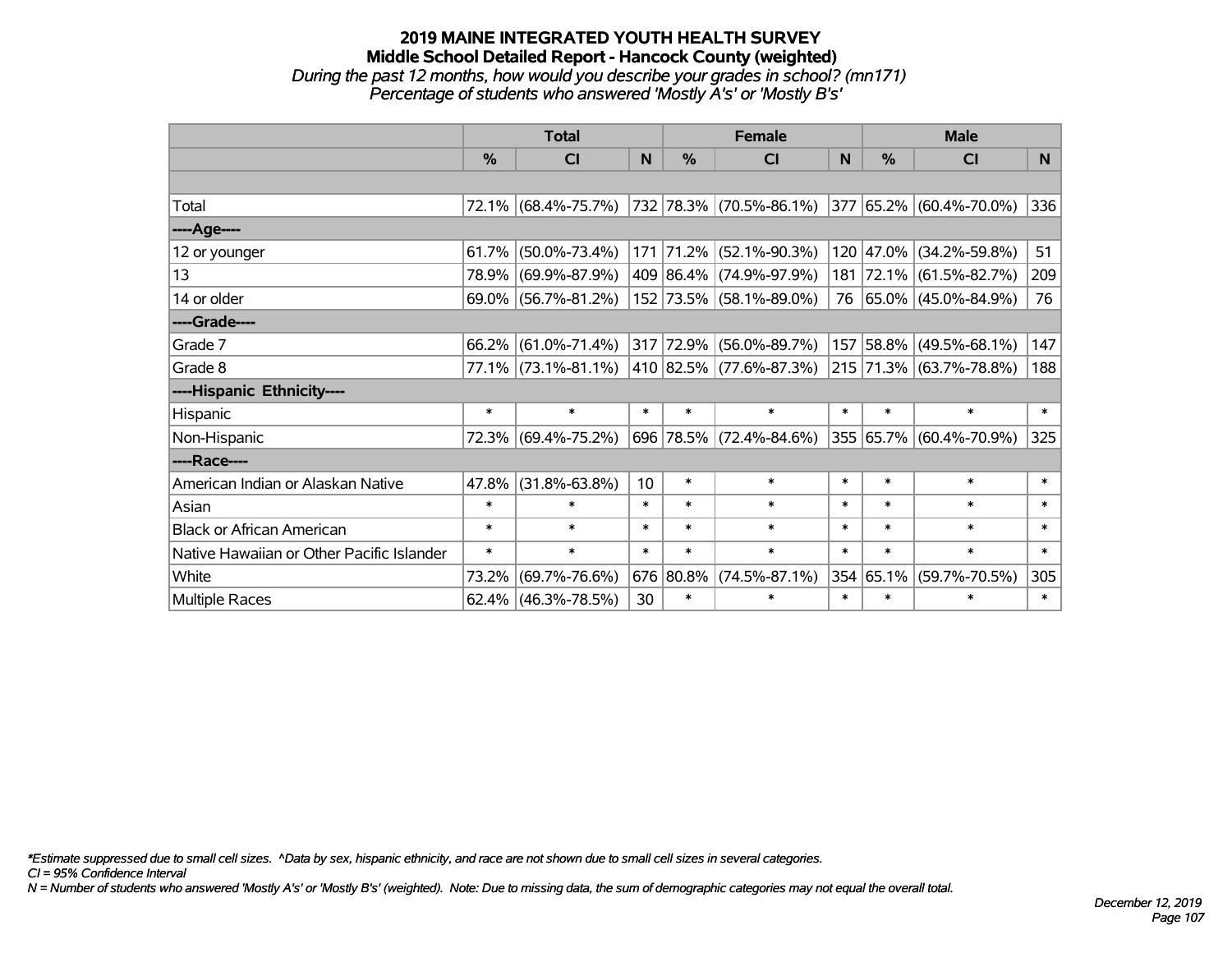*During an average week, how many hours do you spend in clubs or organizations (other than sports) outside of regular school hours? (mn146) Percentage of students who answered at least 1 hour*

|                                           | <b>Total</b>  |                        |                 |               | <b>Female</b>           | <b>Male</b> |           |                                  |        |
|-------------------------------------------|---------------|------------------------|-----------------|---------------|-------------------------|-------------|-----------|----------------------------------|--------|
|                                           | $\frac{0}{0}$ | <b>CI</b>              | N               | $\frac{9}{6}$ | <b>CI</b>               | N           | %         | <b>CI</b>                        | N.     |
|                                           |               |                        |                 |               |                         |             |           |                                  |        |
| Total                                     |               | $50.4\%$ (42.0%-58.7%) |                 |               | 511 64.9% (54.6%-75.1%) |             |           | $ 312 35.4\%  (27.7\% - 43.2\%)$ | 183    |
| ----Age----                               |               |                        |                 |               |                         |             |           |                                  |        |
| 12 or younger                             | $55.0\%$      | $(33.0\% - 77.0\%)$    |                 |               | 155 70.7% (53.4%-88.1%) |             |           | 119 31.4% (14.3%-48.6%)          | 35     |
| 13                                        |               | 54.2% (50.0%-58.5%)    |                 |               | 281 69.5% (60.1%-78.9%) |             |           | 148 40.6% (33.0%-48.2%)          | 116    |
| 14 or older                               |               | $35.1\%$ (21.1%-49.0%) |                 |               | 76 44.9% (33.0%-56.7%)  |             |           | 44 26.8% (12.2%-41.4%)           | 31     |
| ----Grade----                             |               |                        |                 |               |                         |             |           |                                  |        |
| Grade 7                                   | 55.7%         | $(39.8\% - 71.6\%)$    |                 |               | 267 75.0% (54.3%-95.8%) |             | 165 37.1% | $(22.4\% - 51.7\%)$              | 91     |
| Grade 8                                   |               | 45.2% (38.9%-51.4%)    |                 |               | 241 55.5% (51.2%-59.7%) |             |           | 142 34.0% (22.0%-46.0%)          | 92     |
| ----Hispanic Ethnicity----                |               |                        |                 |               |                         |             |           |                                  |        |
| Hispanic                                  | $43.6\%$      | $(21.1\% - 66.1\%)$    | 6               | $\ast$        | $\ast$                  | $\ast$      | $\ast$    | $\ast$                           | $\ast$ |
| Non-Hispanic                              |               | $51.6\%$ (42.4%-60.8%) | 497             |               | 67.2% (55.8%-78.6%)     |             | 303 35.8% | $(27.8\% - 43.8\%)$              | 177    |
| ----Race----                              |               |                        |                 |               |                         |             |           |                                  |        |
| American Indian or Alaskan Native         | 44.2%         | $(30.7\% - 57.8\%)$    | 10 <sup>1</sup> | $\ast$        | $\ast$                  | $\ast$      | $\ast$    | $\ast$                           | $\ast$ |
| Asian                                     | $\ast$        | $\ast$                 | $\ast$          | $\ast$        | $\ast$                  | $\ast$      | $\ast$    | $\ast$                           | $\ast$ |
| <b>Black or African American</b>          | $\ast$        | $\ast$                 | $\ast$          | $\ast$        | $\ast$                  | $\ast$      | $\ast$    | $\ast$                           | $\ast$ |
| Native Hawaiian or Other Pacific Islander | $\ast$        | $\ast$                 | $\ast$          | $\ast$        | $\ast$                  | $\ast$      | $\ast$    | $\ast$                           | $\ast$ |
| White                                     | 51.2%         | $(42.5\% - 60.0\%)$    |                 | 474 65.6%     | $(54.7\% - 76.4\%)$     | 287         | 36.1%     | $(28.2\% - 44.1\%)$              | 169    |
| Multiple Races                            |               | 27.7% (13.2%-42.1%)    | 13              | $\ast$        | $\ast$                  | $\ast$      | $\ast$    | $\ast$                           | $\ast$ |

*\*Estimate suppressed due to small cell sizes. ^Data by sex, hispanic ethnicity, and race are not shown due to small cell sizes in several categories.*

*CI = 95% Confidence Interval*

*N = Number of students who answered at least 1 hour (weighted). Note: Due to missing data, the sum of demographic categories may not equal the overall total.*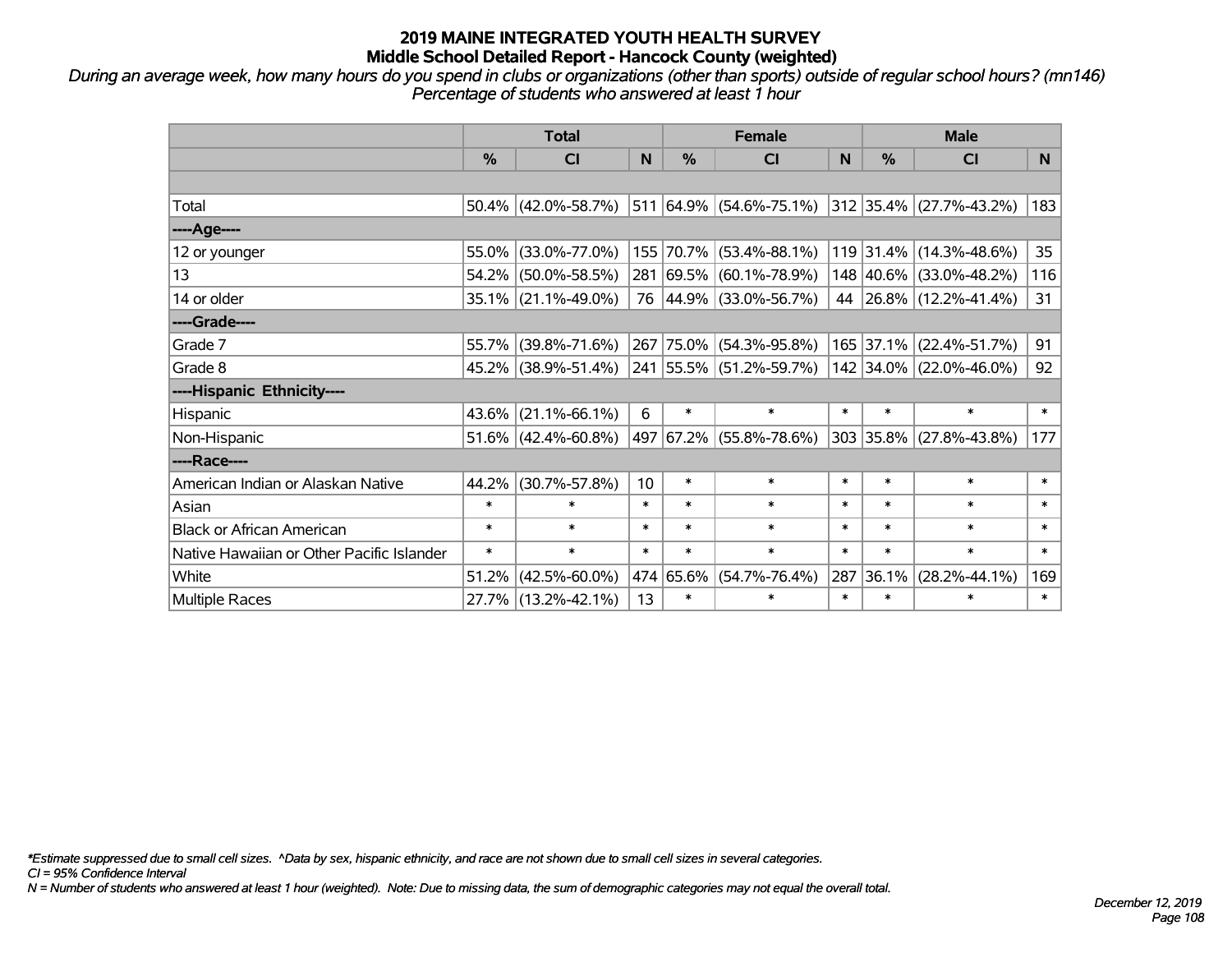## **2019 MAINE INTEGRATED YOUTH HEALTH SURVEY Middle School Detailed Report - Hancock County (weighted)**

*Do you agree or disagree that at least one of your teachers really cares and gives you help and support when you need it? (mn143) Percentage of students who answered 'Strongly agree' or 'Agree'*

|                                           | <b>Total</b>  |                        |        | <b>Female</b> |                         |        | <b>Male</b> |                         |                 |
|-------------------------------------------|---------------|------------------------|--------|---------------|-------------------------|--------|-------------|-------------------------|-----------------|
|                                           | $\frac{0}{0}$ | <b>CI</b>              | N      | $\%$          | <b>CI</b>               | N      | $\%$        | <b>CI</b>               | N.              |
|                                           |               |                        |        |               |                         |        |             |                         |                 |
| Total                                     |               | 77.4% (73.0%-81.8%)    |        |               | 783 76.1% (68.1%-84.0%) |        |             | 360 79.1% (75.8%-82.4%) | 406             |
| ----Age----                               |               |                        |        |               |                         |        |             |                         |                 |
| 12 or younger                             | 72.2%         | $(65.6\% - 78.8\%)$    |        |               | 197 73.6% (67.5%-79.7%) | 107    | 71.3%       | $(60.2\% - 82.4\%)$     | 88              |
| 13                                        |               | 78.4% (69.0%-87.8%)    |        |               | 417 77.5% (65.4%-89.6%) |        |             | 185 79.9% (70.8%-89.0%) | 219             |
| 14 or older                               |               | $81.7\%$ (71.9%-91.6%) |        |               | 168 76.3% (60.5%-92.2%) |        |             | 68 85.6% (75.7%-95.5%)  | 98              |
| ----Grade----                             |               |                        |        |               |                         |        |             |                         |                 |
| Grade 7                                   | 74.1%         | $(69.6\% - 78.7\%)$    |        |               | 357 72.5% (63.1%-82.0%) | 162    | 76.9%       | $(72.4\% - 81.4\%)$     | 189             |
| Grade 8                                   |               | $80.3\%$ (74.5%-86.1%) |        |               | 417 78.9% (70.4%-87.4%) |        |             | 195 80.8% (74.5%-87.2%) | 212             |
| ----Hispanic Ethnicity----                |               |                        |        |               |                         |        |             |                         |                 |
| Hispanic                                  | $\ast$        | $\ast$                 | $\ast$ | $\ast$        | $\ast$                  | $\ast$ | $\ast$      | $\ast$                  | $\ast$          |
| Non-Hispanic                              |               | 78.0% (73.9%-82.2%)    |        |               | 734 77.4% (69.0%-85.8%) |        |             | 336 79.0% (75.9%-82.1%) | 381             |
| ----Race----                              |               |                        |        |               |                         |        |             |                         |                 |
| American Indian or Alaskan Native         |               | $62.3\%$ (52.9%-71.6%) | 10     | $\ast$        | $\ast$                  | $\ast$ | $\ast$      | $\ast$                  | $\ast$          |
| Asian                                     | $\ast$        | $\ast$                 | $\ast$ | $\ast$        | $\ast$                  | $\ast$ | $\ast$      | $\ast$                  | $\ast$          |
| <b>Black or African American</b>          | $\ast$        | $\ast$                 | $\ast$ | $\ast$        | $\ast$                  | $\ast$ | $\ast$      | $\ast$                  | $\ast$          |
| Native Hawaiian or Other Pacific Islander | $\ast$        | $\ast$                 | $\ast$ | $\ast$        | $\ast$                  | $\ast$ | $\ast$      | $\ast$                  | $\pmb{\ast}$    |
| White                                     | 78.9%         | $(74.7\% - 83.1\%)$    |        | 728 77.3%     | $(69.2\% - 85.5\%)$     |        | 337 80.8%   | $(77.9\% - 83.8\%)$     | 375             |
| Multiple Races                            |               | $50.3\%$ (27.0%-73.6%) |        |               | 19 44.3% (21.3%-67.2%)  | 7      |             | 54.5% (29.5%-79.6%)     | 12 <sub>2</sub> |

*\*Estimate suppressed due to small cell sizes. ^Data by sex, hispanic ethnicity, and race are not shown due to small cell sizes in several categories.*

*CI = 95% Confidence Interval*

*N = Number of students who answered 'Strongly agree' or 'Agree' (weighted). Note: Due to missing data, the sum of demographic categories may not equal the overall total.*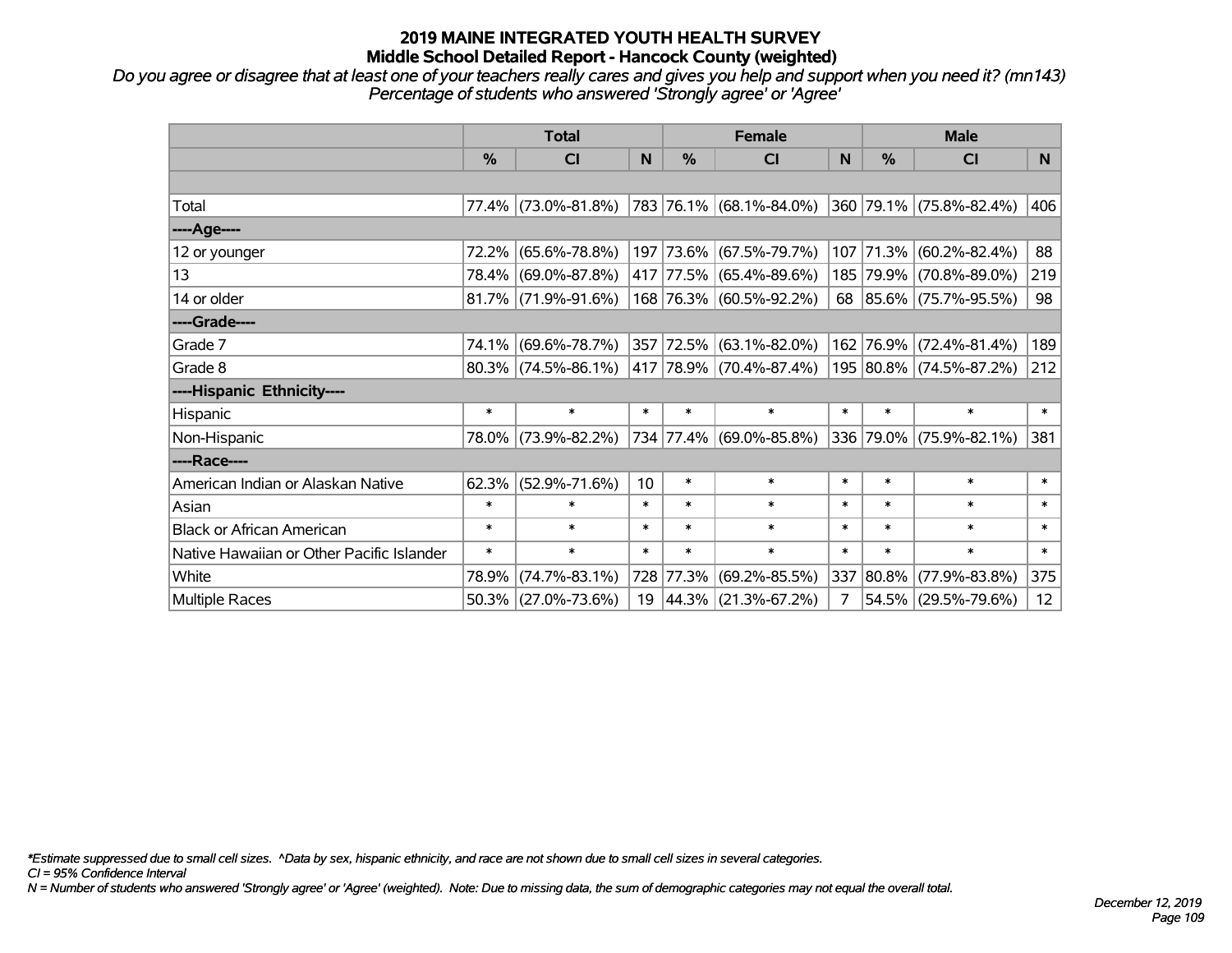## **2019 MAINE INTEGRATED YOUTH HEALTH SURVEY Middle School Detailed Report - Hancock County (weighted)**

### *How often does one of your parents talk with you about what you are doing in school? (mn144) Percentage of students who answered 'About every day' or 'About once or twice a week'*

|                                           | <b>Total</b>  |                     |        | <b>Female</b> |                             |        | <b>Male</b> |                         |          |
|-------------------------------------------|---------------|---------------------|--------|---------------|-----------------------------|--------|-------------|-------------------------|----------|
|                                           | $\frac{0}{0}$ | <b>CI</b>           | N      | $\frac{0}{0}$ | CI                          | N      | %           | <b>CI</b>               | <b>N</b> |
|                                           |               |                     |        |               |                             |        |             |                         |          |
| Total                                     |               | 79.4% (76.2%-82.5%) |        |               | 800 84.0% (79.2%-88.7%)     |        |             | 398 75.2% (70.2%-80.2%) | 383      |
| ----Age----                               |               |                     |        |               |                             |        |             |                         |          |
| 12 or younger                             | 81.5%         | $(76.7\% - 86.2\%)$ |        |               | 220 86.0% (81.7%-90.2%)     | 125    | 77.0%       | $(68.5\% - 85.5\%)$     | 93       |
| 13                                        | $80.0\%$      | $(76.1\% - 84.0\%)$ |        |               | 424 83.4% (77.2%-89.6%)     |        |             | 200 77.1% (71.3%-82.8%) | 210      |
| 14 or older                               |               | 74.9% (68.2%-81.6%) |        |               | 154 82.1% (69.6%-94.7%)     |        |             | 73 69.0% (58.5%-79.4%)  | 79       |
| ----Grade----                             |               |                     |        |               |                             |        |             |                         |          |
| Grade 7                                   | 79.7%         | $(74.9\% - 84.5\%)$ |        |               | 383 83.1% (78.0%-88.1%)     | 185    | 76.4%       | $(67.2\% - 85.7\%)$     | 187      |
| Grade 8                                   |               | 79.5% (76.3%-82.7%) |        |               | 411   84.6%   (76.8%-92.3%) |        |             | 209 75.4% (66.7%-84.1%) | 196      |
| ----Hispanic Ethnicity----                |               |                     |        |               |                             |        |             |                         |          |
| Hispanic                                  | $\ast$        | $\ast$              | $\ast$ | $\ast$        | $\ast$                      | $\ast$ | $\ast$      | $\ast$                  | $\ast$   |
| Non-Hispanic                              | 79.8%         | $(76.8\% - 82.8\%)$ |        |               | 747 84.7% (80.8%-88.6%)     |        | 368 75.4%   | $(70.3\% - 80.5\%)$     | 361      |
| ----Race----                              |               |                     |        |               |                             |        |             |                         |          |
| American Indian or Alaskan Native         | $\ast$        | $\ast$              | $\ast$ | $\ast$        | $\ast$                      | $\ast$ | $\ast$      | $\ast$                  | $\ast$   |
| Asian                                     | $\ast$        | $\ast$              | $\ast$ | $\ast$        | $\ast$                      | $\ast$ | $\ast$      | $\ast$                  | $\ast$   |
| <b>Black or African American</b>          | $\ast$        | $\ast$              | $\ast$ | $\ast$        | $\ast$                      | $\ast$ | $\ast$      | $\ast$                  | $\ast$   |
| Native Hawaiian or Other Pacific Islander | $\ast$        | $\ast$              | $\ast$ | $\ast$        | $\ast$                      | $\ast$ | $\ast$      | $\ast$                  | $\ast$   |
| White                                     | 79.4%         | $(76.4\% - 82.3\%)$ |        | 730 85.4%     | $(81.3\% - 89.5\%)$         | 373    | 73.8%       | $(68.1\% - 79.4\%)$     | 339      |
| <b>Multiple Races</b>                     |               | 70.4% (55.0%-85.9%) | 27     | $\ast$        | $\ast$                      | $\ast$ | $\ast$      | $\ast$                  | $\ast$   |

*\*Estimate suppressed due to small cell sizes. ^Data by sex, hispanic ethnicity, and race are not shown due to small cell sizes in several categories.*

*CI = 95% Confidence Interval*

*N = Number of students who answered 'About every day' or 'About once or twice a week' (weighted). Note: Due to missing data, the sum of demographic categories may not equal the overall total.*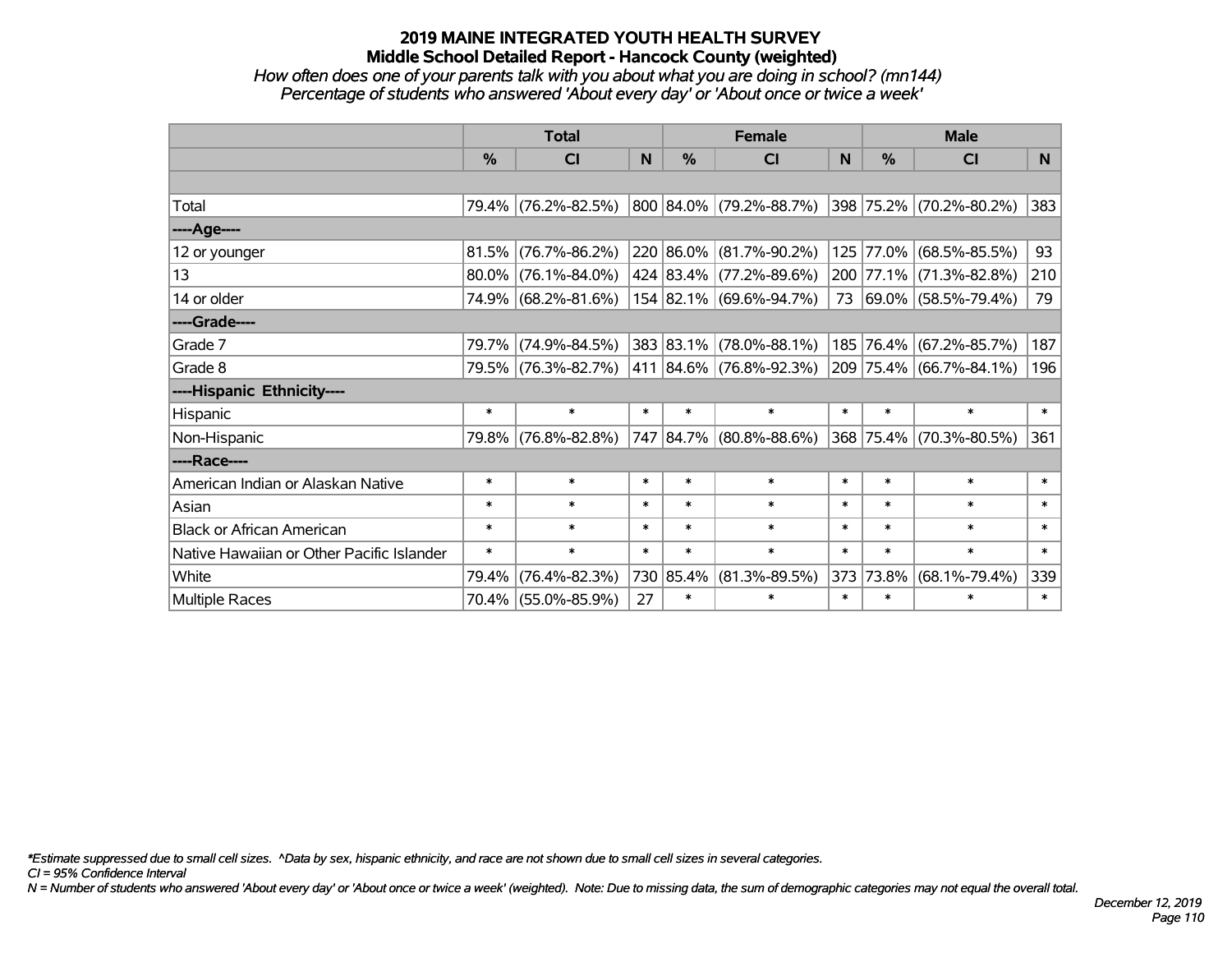#### **2019 MAINE INTEGRATED YOUTH HEALTH SURVEY Middle School Detailed Report - Hancock County (weighted)** *How often does your family give you love and support? (mn188) Percentage of students who answered 'Most of the time' or 'Always'*

|                                           | <b>Total</b>  |                        |        | <b>Female</b> |                         |        | <b>Male</b> |                         |                |  |
|-------------------------------------------|---------------|------------------------|--------|---------------|-------------------------|--------|-------------|-------------------------|----------------|--|
|                                           | $\frac{0}{0}$ | CI                     | N      | $\frac{0}{0}$ | CI                      | N      | %           | <b>CI</b>               | N <sub>1</sub> |  |
|                                           |               |                        |        |               |                         |        |             |                         |                |  |
| Total                                     |               | 84.3% (80.2%-88.3%)    |        |               | 843 86.5% (82.1%-90.9%) |        |             | 406 83.7% (76.7%-90.7%) | 424            |  |
| ----Age----                               |               |                        |        |               |                         |        |             |                         |                |  |
| 12 or younger                             | 79.5%         | $(69.8\% - 89.2\%)$    |        |               | 209 89.7% (82.5%-96.9%) |        | 126 69.9%   | $(48.2\% - 91.6\%)$     | 83             |  |
| 13                                        |               | 88.0% (84.1%-91.9%)    |        |               | 468 86.6% (80.3%-92.9%) |        |             | 209 91.4% (85.3%-97.5%) | 249            |  |
| 14 or older                               |               | $80.5\%$ (74.2%-86.8%) |        |               | 166 81.2% (69.0%-93.3%) |        |             | 72 79.7% (71.2%-88.3%)  | 92             |  |
| ----Grade----                             |               |                        |        |               |                         |        |             |                         |                |  |
| Grade 7                                   | 82.9%         | $(77.5\% - 88.2\%)$    |        |               | 393 86.8% (82.8%-90.8%) |        | 190 81.7%   | $(72.3\% - 91.1\%)$     | 198            |  |
| Grade 8                                   |               | 85.2% (80.6%-89.9%)    |        |               | 441 86.1% (79.9%-92.3%) |        |             | 213 85.2% (76.7%-93.8%) | 222            |  |
| ----Hispanic Ethnicity----                |               |                        |        |               |                         |        |             |                         |                |  |
| Hispanic                                  | $\ast$        | $\ast$                 | $\ast$ | $\ast$        | $\ast$                  | $\ast$ | $\ast$      | $\ast$                  | $\ast$         |  |
| Non-Hispanic                              |               | 85.2% (80.9%-89.5%)    |        |               | 792 87.6% (84.1%-91.1%) |        |             | 377 84.7% (76.9%-92.6%) | 403            |  |
| ----Race----                              |               |                        |        |               |                         |        |             |                         |                |  |
| American Indian or Alaskan Native         | 58.9%         | $(41.6\% - 76.1\%)$    | 9      | $\ast$        | $\ast$                  | $\ast$ | $\ast$      | $\ast$                  | $\ast$         |  |
| Asian                                     | $\ast$        | $\ast$                 | $\ast$ | $\ast$        | $\ast$                  | $\ast$ | $\ast$      | $\ast$                  | $\ast$         |  |
| <b>Black or African American</b>          | $\ast$        | $\ast$                 | $\ast$ | $\ast$        | $\ast$                  | $\ast$ | $\ast$      | $\ast$                  | $\ast$         |  |
| Native Hawaiian or Other Pacific Islander | $\ast$        | $\ast$                 | $\ast$ | $\ast$        | $\ast$                  | $\ast$ | $\ast$      | $\ast$                  | $\ast$         |  |
| White                                     | 85.5%         | $(81.6\% - 89.4\%)$    | 781    | 88.7%         | $(85.6\% - 91.8\%)$     | 384    | 84.3%       | $(77.4\% - 91.2\%)$     | 386            |  |
| Multiple Races                            |               | 77.6% (58.5%-96.7%)    | 29     | $\ast$        | $\ast$                  | $\ast$ | $\ast$      | $\ast$                  | $\ast$         |  |

*\*Estimate suppressed due to small cell sizes. ^Data by sex, hispanic ethnicity, and race are not shown due to small cell sizes in several categories.*

*CI = 95% Confidence Interval*

*N = Number of students who answered 'Most of the time' or 'Always' (weighted). Note: Due to missing data, the sum of demographic categories may not equal the overall total.*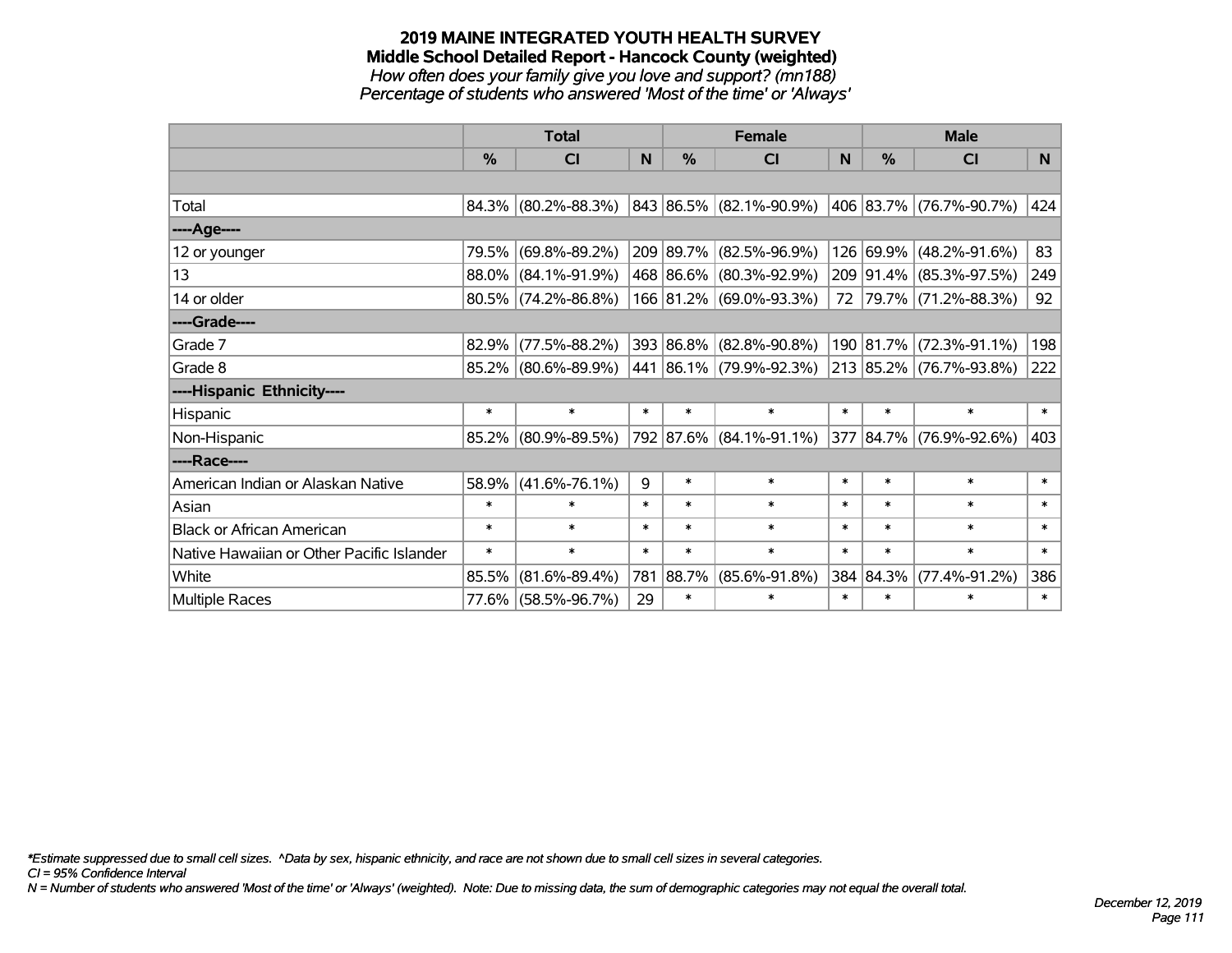#### **2019 MAINE INTEGRATED YOUTH HEALTH SURVEY Middle School Detailed Report - Hancock County (weighted)** *Do you agree or disagree that in your community you feel like you matter to people? (mn148)*

*Percentage of students who answered 'Strongly agree' or 'Agree'*

|                                           | <b>Total</b>  |                                             |        | <b>Female</b> |                         |        | <b>Male</b> |                         |          |
|-------------------------------------------|---------------|---------------------------------------------|--------|---------------|-------------------------|--------|-------------|-------------------------|----------|
|                                           | $\frac{0}{0}$ | <b>CI</b>                                   | N      | $\frac{9}{6}$ | CI                      | N      | %           | <b>CI</b>               | <b>N</b> |
|                                           |               |                                             |        |               |                         |        |             |                         |          |
| Total                                     | 54.2%         | $(41.8\% - 66.7\%)$                         |        |               | 540 53.7% (36.6%-70.8%) |        |             | 251 56.5% (47.3%-65.8%) | 285      |
| ----Age----                               |               |                                             |        |               |                         |        |             |                         |          |
| 12 or younger                             | 48.5%         | $(36.0\% - 61.0\%)$                         |        |               | 130 49.0% (32.8%-65.1%) | 70     | 48.6%       | $(35.7\% - 61.4\%)$     | 59       |
| 13                                        |               | 57.8% (45.4%-70.3%)                         |        |               | 302 58.7% (38.6%-78.8%) |        | 138 60.8%   | $(55.4\% - 66.2\%)$     | 163      |
| 14 or older                               |               | 52.5% (33.1%-71.9%)                         |        |               | 108 48.1% (30.8%-65.4%) |        |             | 43 55.1% (29.7%-80.6%)  | 63       |
| ----Grade----                             |               |                                             |        |               |                         |        |             |                         |          |
| Grade 7                                   | 55.8%         | $(45.8\% - 65.9\%)$                         |        |               | 264 55.6% (41.0%-70.1%) |        | 123 58.2%   | $(49.9\% - 66.5\%)$     | 140      |
| Grade 8                                   |               | 53.1% (36.3%-69.9%) 272 51.4% (30.6%-72.1%) |        |               |                         |        |             | 125 56.0% (41.0%-70.9%) | 145      |
| ----Hispanic Ethnicity----                |               |                                             |        |               |                         |        |             |                         |          |
| Hispanic                                  | $61.0\%$      | $(44.9\% - 77.1\%)$                         | 14     | $\ast$        | $\ast$                  | $\ast$ | $\ast$      | $\ast$                  | $\ast$   |
| Non-Hispanic                              |               | 54.3% (43.2%-65.4%)                         |        |               | 503 54.2% (38.5%-69.8%) |        | 233 56.4%   | $(48.0\% - 64.8\%)$     | 267      |
| ----Race----                              |               |                                             |        |               |                         |        |             |                         |          |
| American Indian or Alaskan Native         | 46.6%         | $(32.2\% - 61.0\%)$                         | 8      | $\ast$        | $\ast$                  | $\ast$ | $\ast$      | $\ast$                  | $\ast$   |
| Asian                                     | $\ast$        | $\ast$                                      | $\ast$ | $\ast$        | $\ast$                  | $\ast$ | $\ast$      | $\ast$                  | $\ast$   |
| <b>Black or African American</b>          | $\ast$        | $\ast$                                      | $\ast$ | $\ast$        | $\ast$                  | $\ast$ | $\ast$      | $\ast$                  | $\ast$   |
| Native Hawaiian or Other Pacific Islander | $\ast$        | $\ast$                                      | $\ast$ | $\ast$        | $\ast$                  | $\ast$ | $\ast$      | $\ast$                  | $\ast$   |
| White                                     | 54.8%         | $(42.1\% - 67.4\%)$                         |        | 499 54.9%     | $(37.8\% - 71.9\%)$     |        | 236 56.8%   | $(47.1\% - 66.6\%)$     | 260      |
| Multiple Races                            |               | 40.3% (21.0%-59.5%)                         | 15     | $\ast$        | $\ast$                  | $\ast$ | $\ast$      | $\ast$                  | $\ast$   |

*\*Estimate suppressed due to small cell sizes. ^Data by sex, hispanic ethnicity, and race are not shown due to small cell sizes in several categories.*

*CI = 95% Confidence Interval*

*N = Number of students who answered 'Strongly agree' or 'Agree' (weighted). Note: Due to missing data, the sum of demographic categories may not equal the overall total.*